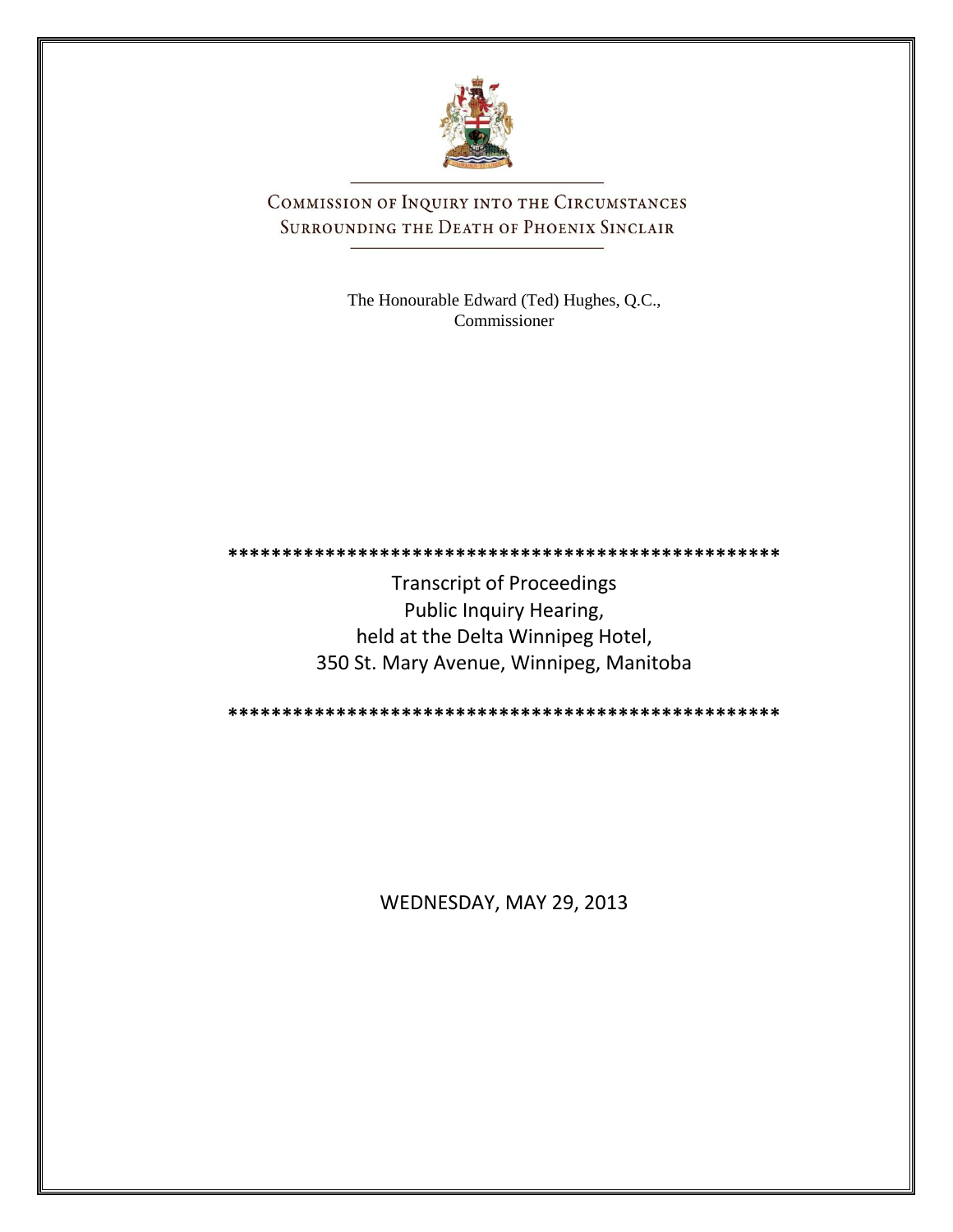## **APPEARANCES**

**MS. S. WALSH,** Commission Counsel **MR. D. OLSON,** Senior Associate Counsel **MR. R. MASCARENHAS,** Associate Commission Counsel **MS. K. DYCK,** Associate Commission Counsel

**MR. G. MCKINNON,** for the Department of Family Services and Labour

**MS. M. POLLOCK-KOHN**, for General Child and Family Services Authority

**MR. H. COCHRANE,** for First Nations of Northern Manitoba Child and Family Services Authority, First Nations of Southern Manitoba Child and Family Services Authority, and Child and Family All Nation Coordinated Response Network

**MR. H. KHAN,** for Intertribal Child and Family Services

**MR. J. GINDIN,** for Mr. Nelson Draper, Mr. Steve Sinclair and Ms. Kimberly-Ann Edwards

**MR. J. FUNKE,** for Assembly of Manitoba Chiefs and Southern Chiefs Organization Inc.

**MR. W. HAIGHT**, for Manitoba Métis Federation and Métis Child and Family Services Authority Inc.

**MR. D. PHILLIPS, MR. G. TRAMLEY and MR. D. JOHNSTON,** for Aboriginal Council of Winnipeg Inc.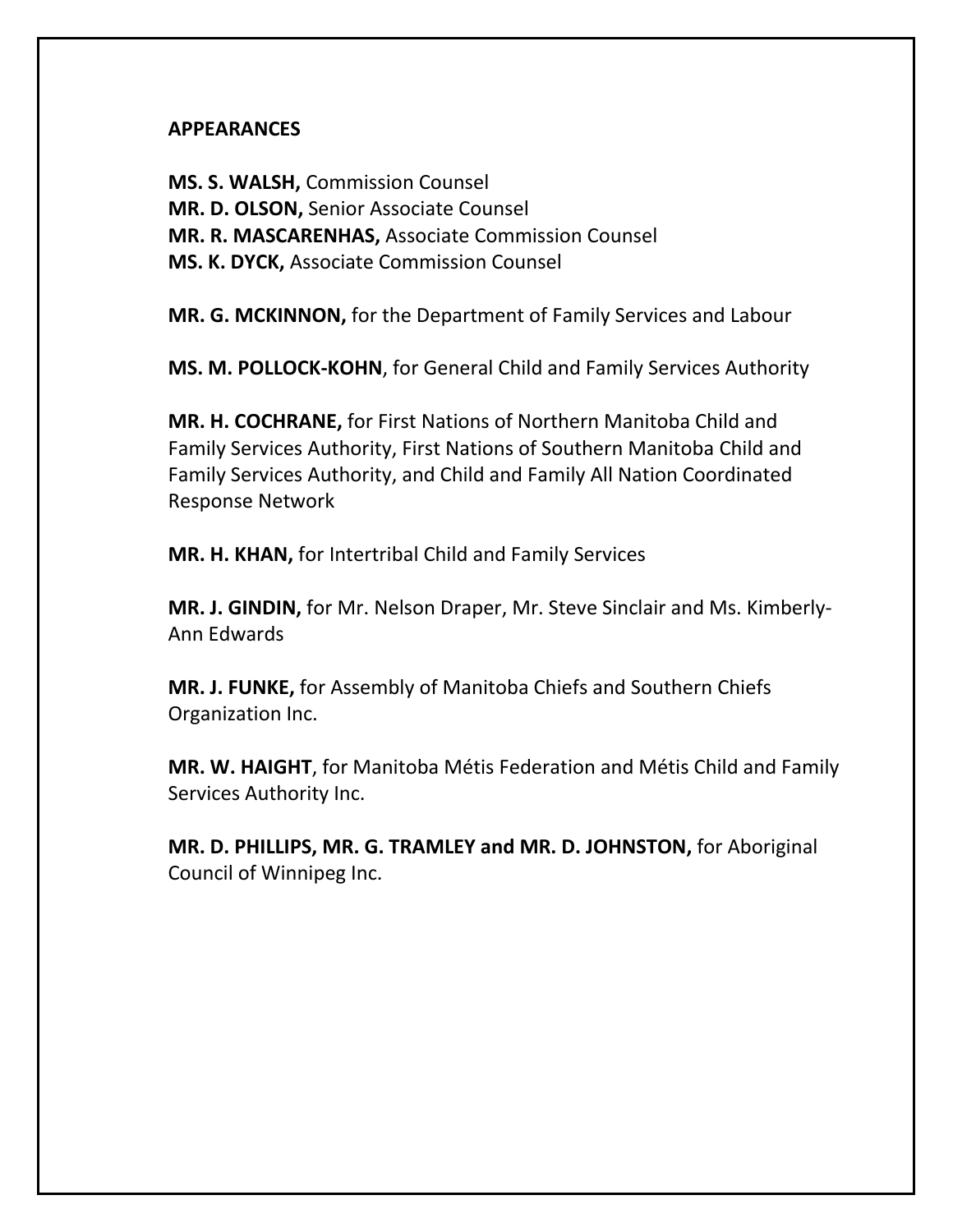# **INDEX**

PROCEEDINGS 1

### **WITNESSES**:

LEONARD JASON WHITFORD

| Direct Examination              | (Olson) | 6   |
|---------------------------------|---------|-----|
| Examination by the Commissioner |         | 45. |
| Cross-Examination               | (Funke) | 49  |

#### JEAN DOUCHA

| Direct Examination              | (Walsh) | 56 |
|---------------------------------|---------|----|
| Examination by the Commissioner |         | 95 |
| Re-Examination                  | (Walsh) | 96 |
| Examination by the Commissioner |         | 97 |

#### PROCEEDINGS 98

WAYNE HELGASON

| Direct Examination | (Phillips) | 104 |
|--------------------|------------|-----|
| Cross-Examination  | (Gindin)   | 198 |
| Cross-Examination  | (McKinnon) | 203 |

### **EXHIBITS:**

| 112 | Intake module safety assessment                                      |      |
|-----|----------------------------------------------------------------------|------|
| 113 | Current decision making safety assessment                            | 3    |
| 114 | Behavioural Health Foundation Inc. Annual<br>Report for 2011-2012    | 54   |
| 115 | Aboriginal school division workshop<br>Report dated January 24, 2011 | 100. |

**Page**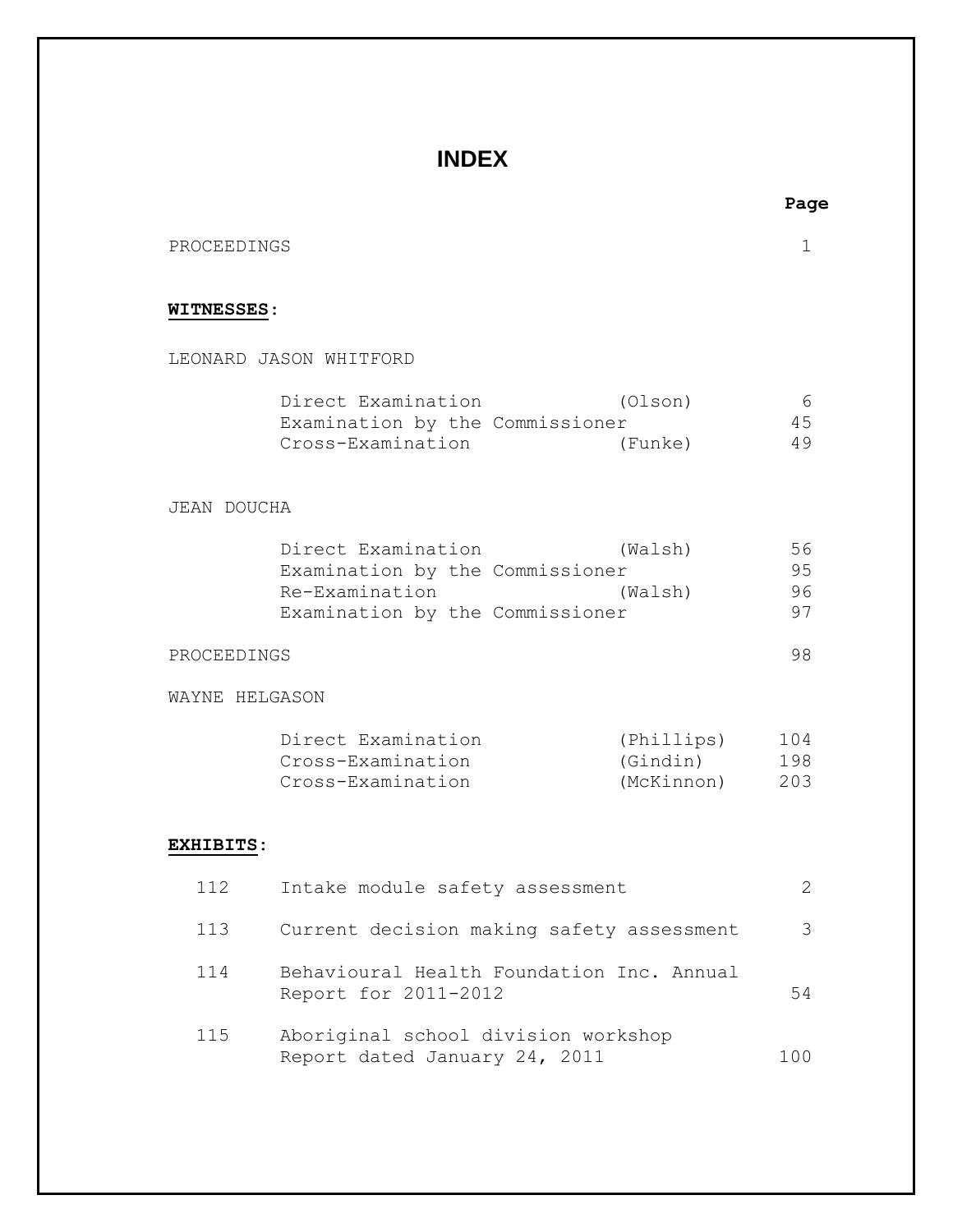| 116 | Aboriginal education in Winnipeg inner-city<br>high schools report dated December 2002 | 101  |
|-----|----------------------------------------------------------------------------------------|------|
| 117 | Community school investigators report 2012                                             | 101  |
| 118 | Case of Ardoch Algonquin First Nation v.<br>Canada                                     | 102. |
| 119 | Resume of Wayne Helgason                                                               | 102. |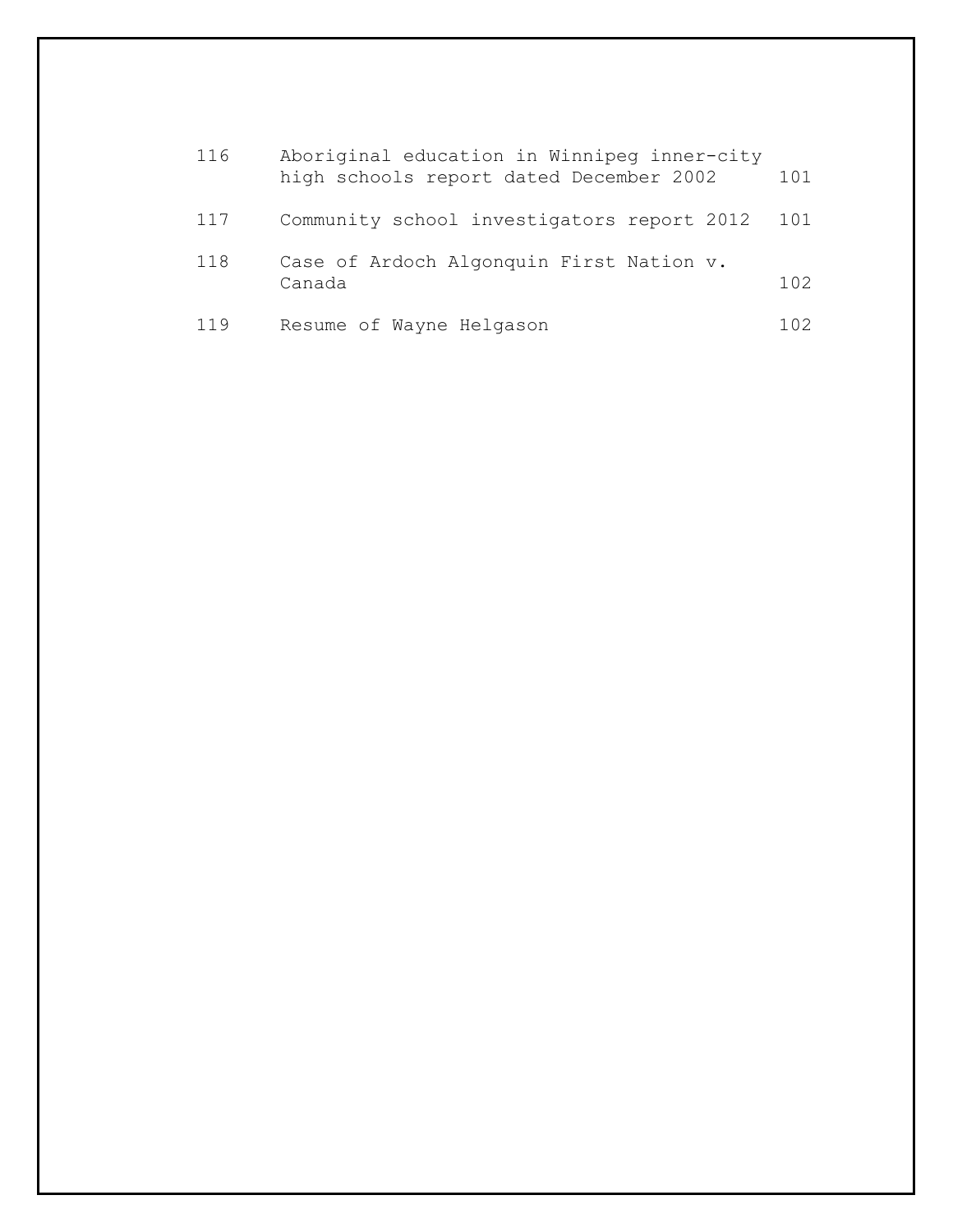MAY 29, 2013

 PROCEEDINGS CONTINUED FROM MAY 28, 2013 THE COMMISSIONER: Good morning. MR. OLSON: Good morning. MS. WALSH: Good morning, Mr. Commissioner. 7 MR. MCKINNON: Good morning, sir. MR. OLSON: I understand that Mr. McKinnon has some documents to file. 10 THE COMMISSIONER: All right. MR. MCKINNON: Thank you, Mr. Commissioner. As you will recall when Alana Brownlee and Karen McDonald gave their evidence we undertook to file copies of the safety assessment and in their evidence they mentioned that there were two safety assessments that were relevant. One is the -- what they call the IM or information, information module. 18 UNIDENTIFIED PERSON: Intake module.

 MR. MCKINNON: Intake module. The intake module safety assessment. So I'll file that first. This is the one that has been and is currently in use.

 THE COMMISSIONER: And that was Brownlee's evidence and who?

 MR. MCKINNON: Karen McDonald, Mr. Commissioner. The two testified as a panel.

 $- 1 -$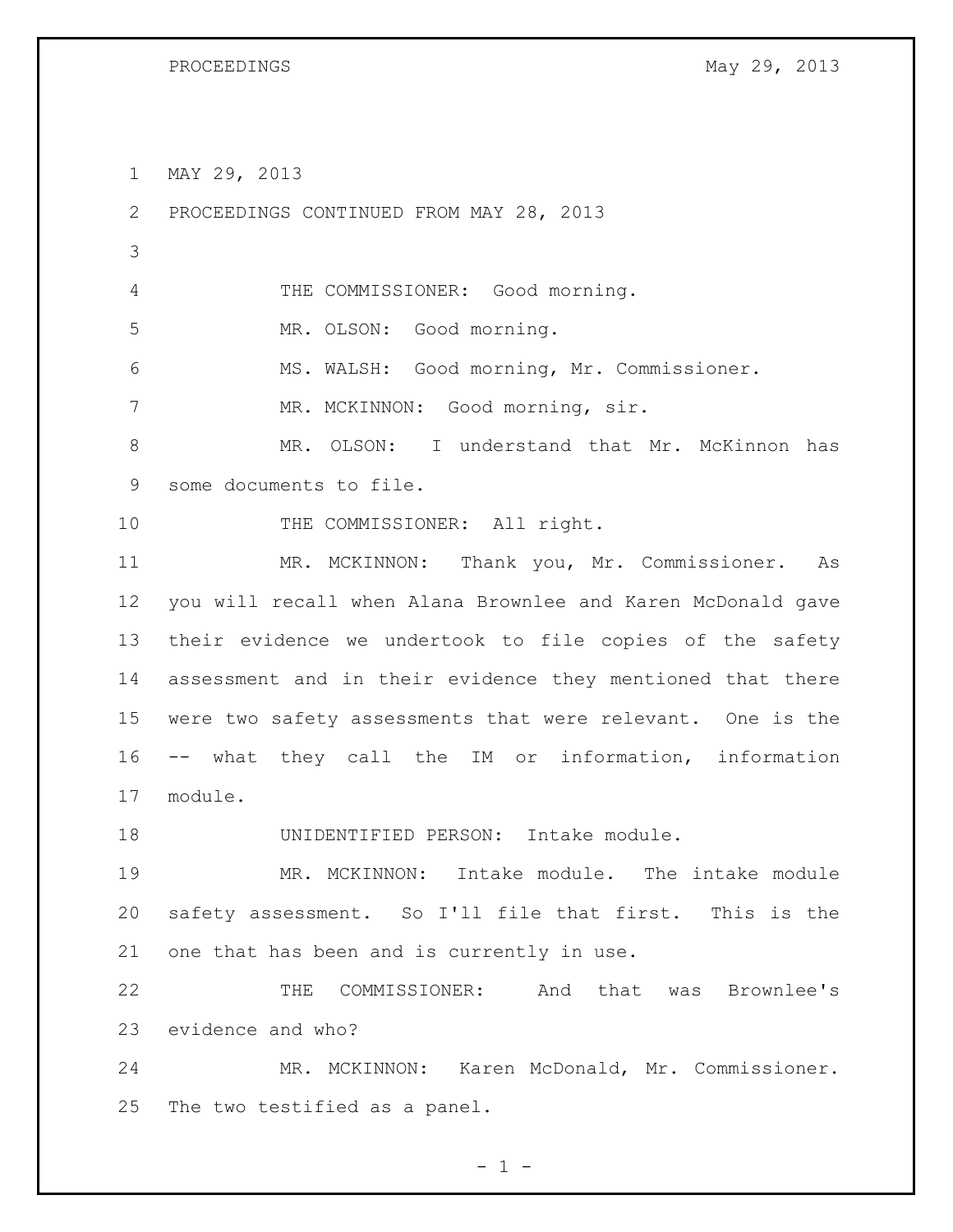PROCEEDINGS May 29, 2013

1 THE COMMISSIONER: Yeah. 2 THE CLERK: And that is Exhibit 112. THE COMMISSIONER: Exhibit 112. Yes? **EXHIBIT 112: INTAKE MODULE SAFETY ASSESSMENT** 8 MR. MCKINNON: And, and just for the record, so there's no confusion, there is -- this safety assessment is in the intake module and is computerized and there is a screen shot, what they call a screen shot, a photo, a photocopy of the electronic screen at CD, Commission disclosure 1137. It's very difficult to read because you can't see inside the various boxes so this one gives you the background information you would need to understand it, Mr. Commissioner. 17 THE COMMISSIONER: Thank you. MR. MCKINNON: The next document I'm filing is the new safety assessment. It's the structured decision making safety assessment. This is the one that is currently being rolled out at Winnipeg CFS and is in use in various other agencies. THE COMMISSIONER: Structured decision making? MR. MCKINNON: Safety assessment. 25 THE COMMISSIONER: Right. Currently in use?

 $- 2 -$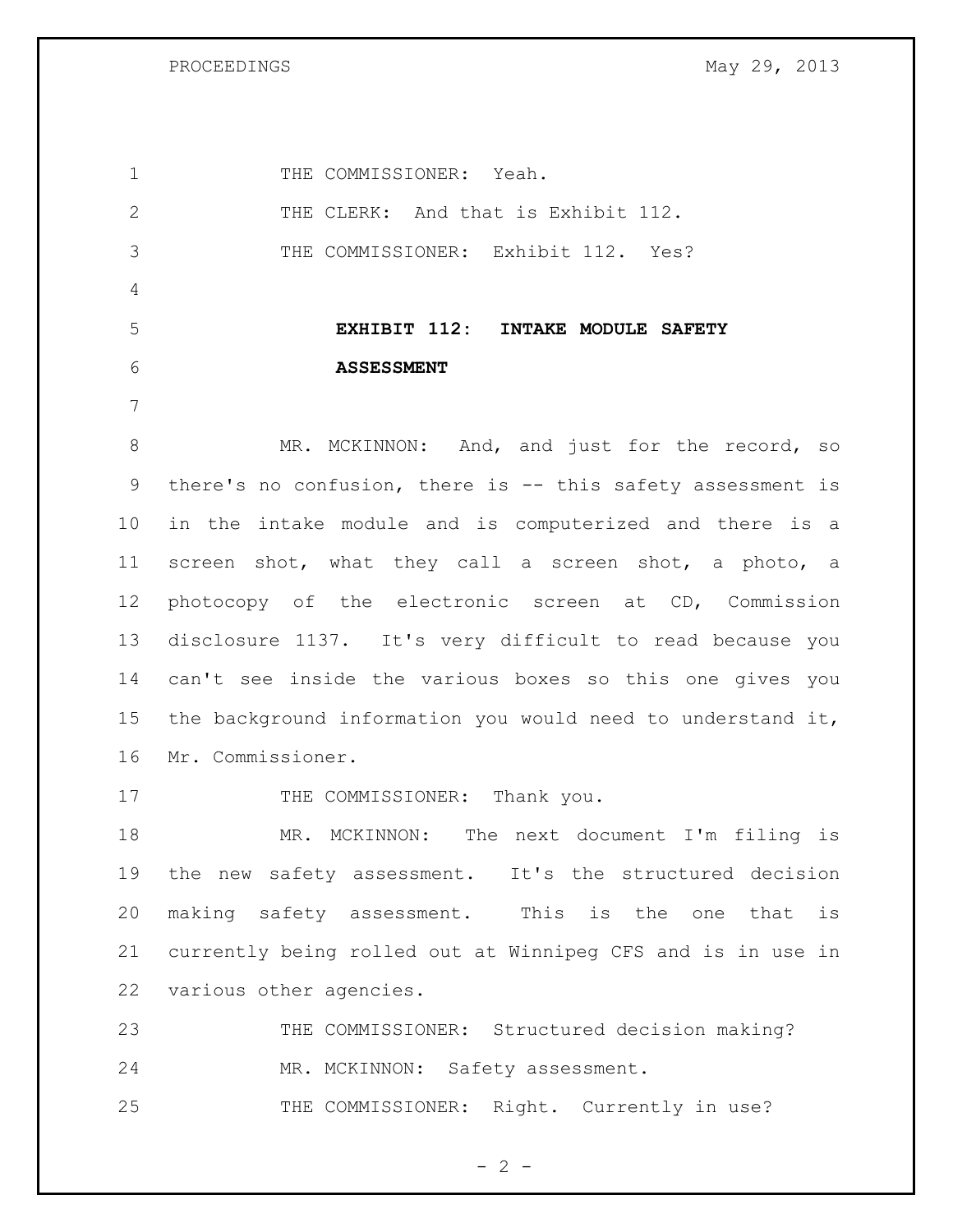PROCEEDINGS May 29, 2013

| $\mathbf 1$   | MR. MCKINNON: Currently being rolled out and             |
|---------------|----------------------------------------------------------|
| $\mathbf{2}$  | being used -- currently being rolled out at Winnipeg CFS |
| 3             | and in use at various other agencies around Manitoba, as |
| 4             | described by the testimony of the witnesses.             |
| 5             | THE CLERK: Exhibit 113.                                  |
| 6             | THE COMMISSIONER: 113.                                   |
| 7             |                                                          |
| $8\,$         | EXHIBIT 113: CURRENT DECISION                            |
| $\mathcal{G}$ | MAKING SAFETY ASSESSMENT                                 |
| 10            |                                                          |
| 11            | MR. MCKINNON: Thank you, Mr. Commissioner. With          |
| 12            | that all of our evidence is in.                          |
| 13            | THE COMMISSIONER: Thank you.                             |
| 14            | MR. MCKINNON: Thank you.                                 |
| 15            | All right, Mr. Olson?                                    |
| 16            | MR. OLSON: Our next witness is Jason Whitford            |
| 17            | from the Urban -- sorry, Eagle Urban Transition Centre.  |
| 18            | I'll have the witness, I believe, affirmed.              |
| 19            | THE CLERK: Could you stand for a moment? State           |
| 20            | your full name to the court.                             |
| 21            | THE WITNESS: Leonard Jason Whitford.                     |
| 22            | THE CLERK: And just spell me your first name,            |
| 23            | please.                                                  |
| 24            | THE WITNESS: L-E-O-N-A-R-D.                              |
| 25            | THE CLERK: And your middle name.                         |

 $- 3 -$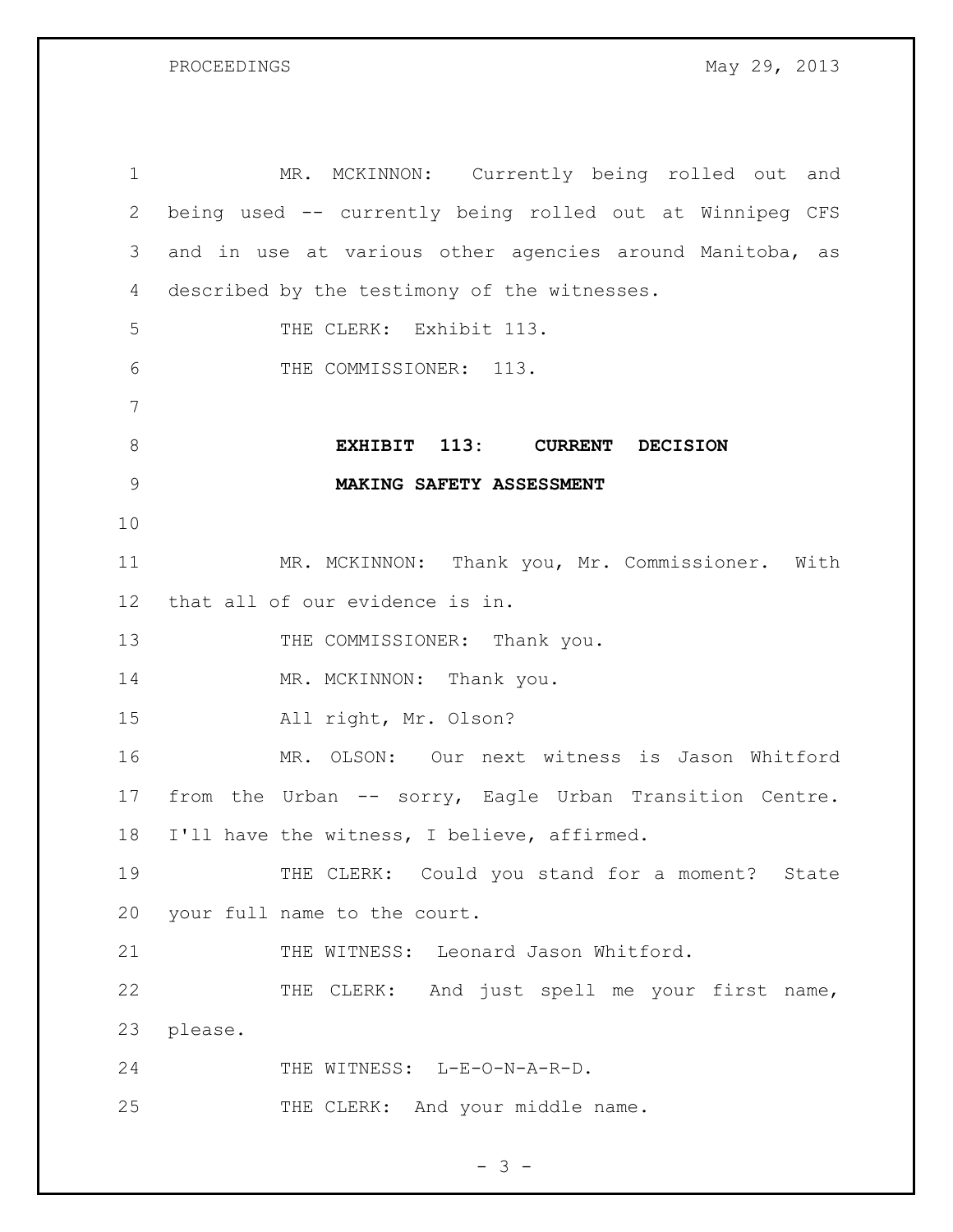1 THE WITNESS: Jason, J-A-S-O-N. THE CLERK: And your last name, please. THE WITNESS: Whitford, W-H-I-T-F-O-R-D. THE CLERK: Thank you. **LEONARD JASON WHITFORD,** affirmed, testified as follows: 9 THE CLERK: Thank you, you may be seated. DIRECT EXAMINATION BY MR. OLSON: Q Good morning, Mr. Whitford. A Good morning. Q You have been the program manager at Urban -- sorry, Eagle Urban Transition Centre since 2009? 16 THE COMMISSIONER: Echo Urban? BY MR. OLSON: Q Eagle Urban. Is it -- A Yes. Q Do I have that right? A Yes. THE COMMISSIONER: How do you spell it? 24 MS. WALSH: Eagle. MR. OLSON: Eagle.

 $- 4 -$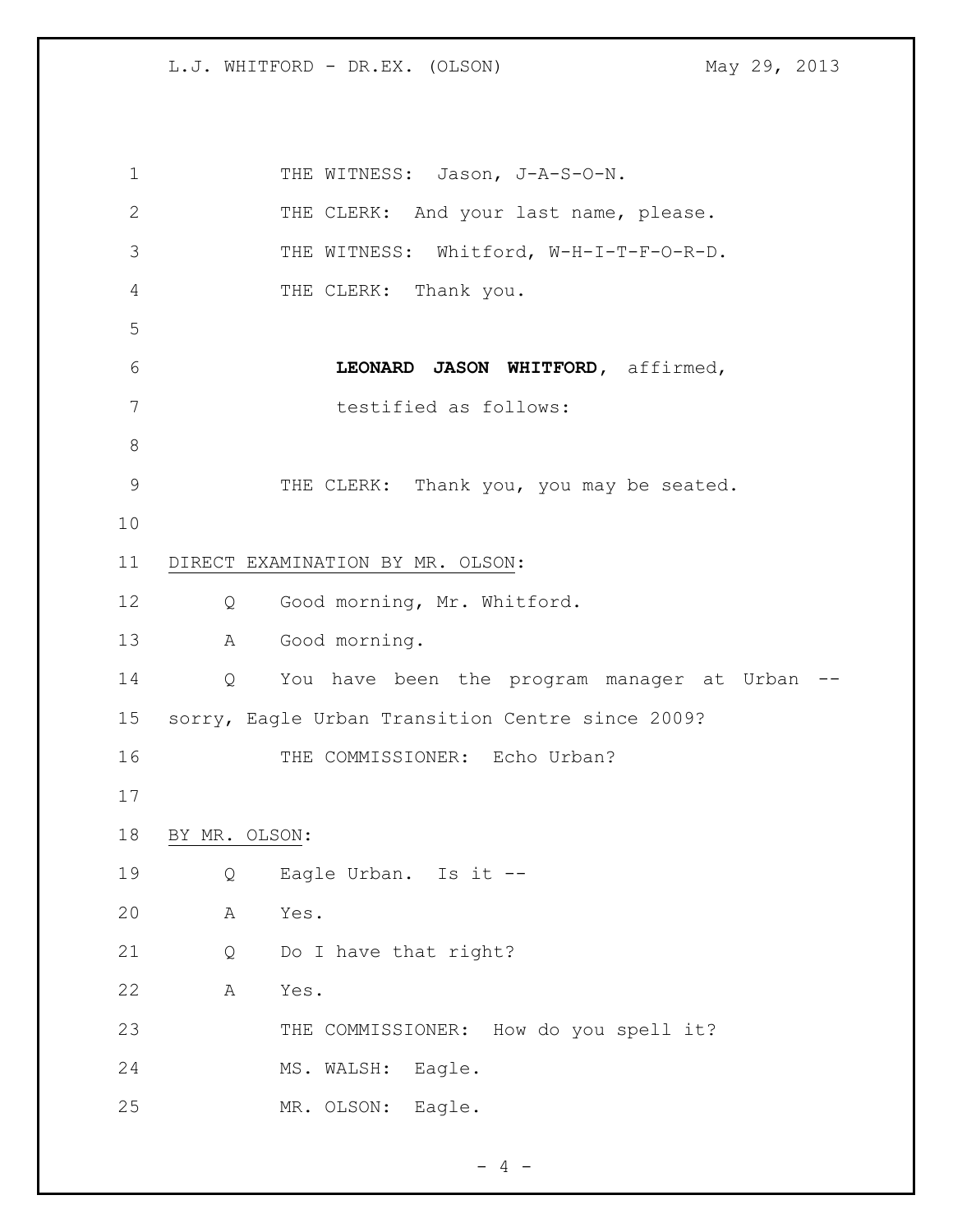1 THE COMMISSIONER: Oh, Eagle. MR. OLSON: Eagle. MS. WALSH: Right. MR. OLSON: Like the bird. 5 THE COMMISSIONER: Yes, Eagle. MR. OLSON: Urban. 7 THE COMMISSIONER: Urban. 8 MR. OLSON: Transition Centre. BY MR. OLSON: Q Before that you worked with the Assembly of Manitoba Chiefs Secretariat as policy analyst for employment equity? A Yes. 15 THE COMMISSIONER: Your position at Eagle Urban is what? 17 THE WITNESS: Program manager. 18 THE COMMISSIONER: Thank you. BY MR. OLSON: Q And you've also worked as regional youth coordinator for the AMC Secretariat? A Yes. Q Okay. I understand you're a member of Sandy Bay First Nation?

 $- 5 -$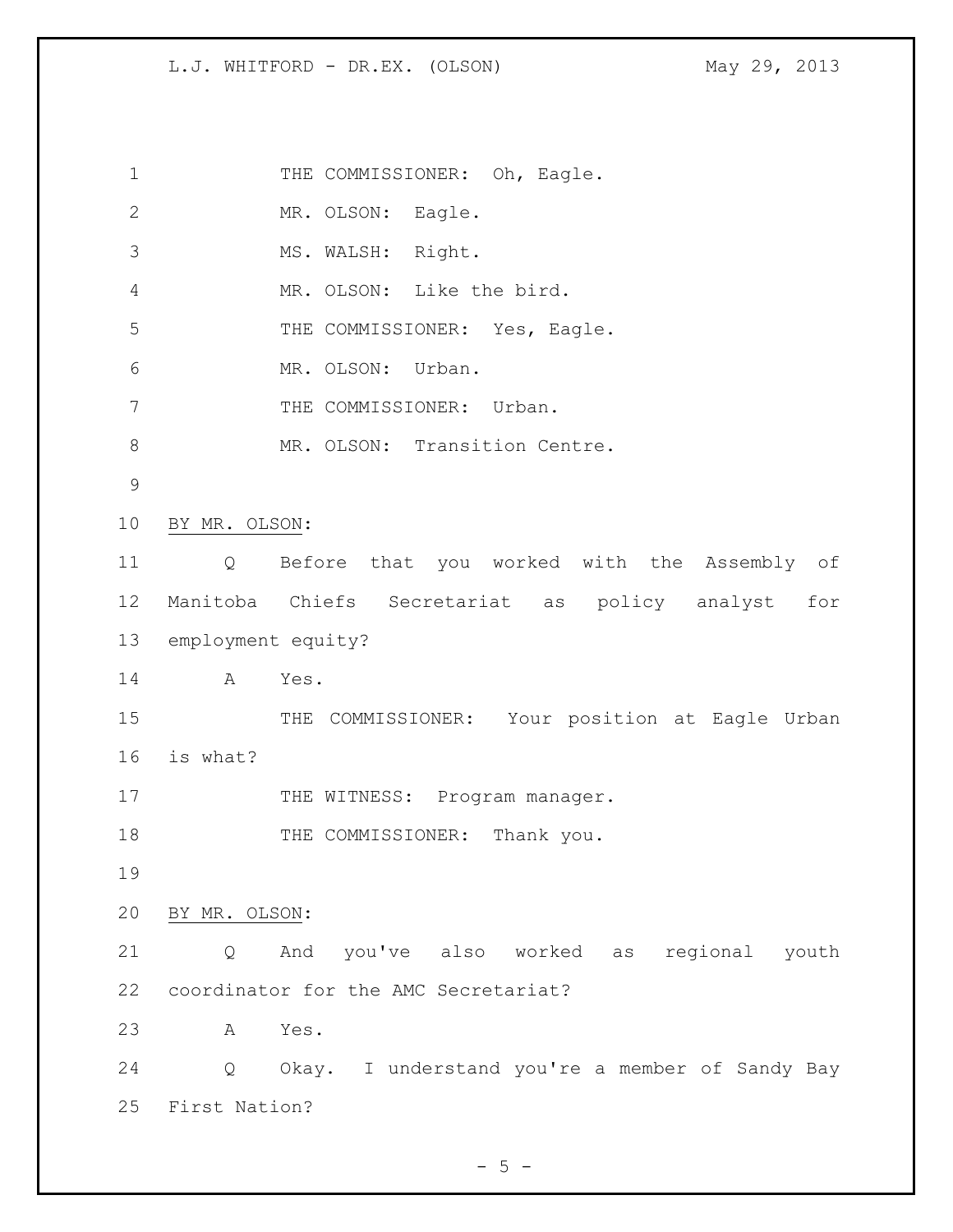A Yes, I'm a treaty person.

 Q Okay. What can you tell me about the development of the Urbal Egan -- Eagle -- sorry, Eagle Urban Transition Centre? I'm going to do that throughout by the way. A That happens quite a bit. The Eagle Urban

 Transition Centre is still part of the Assembly of Manitoba Chiefs so I'm, I'm still an employee of the Assembly of Manitoba Chiefs. The Eagle Urban Transition Centre is an ongoing project within the Assembly of Manitoba Chiefs, it's an ongoing project because the funding that we received is entirely project funding, therefore, it can't be sustained, can't be -- become independent without long 13 term funding. But the, the history of the Eagle Urban Transition Centre, the chiefs of Manitoba recognized the need for supports, added supports in places like the, the City of Winnipeg, specifically for First Nations people leaving their communities and choosing life in the urban centre or forced relocation to the city.

 The chiefs of Manitoba recognized that they needed -- our people were falling through the cracks in terms of accessing services and that we -- there was a need for culturally appropriate resource for, for First Nations people in the City of Winnipeg.

24 THE COMMISSIONER: Did you say people that were either forced to leave or chose to leave?

- 6 -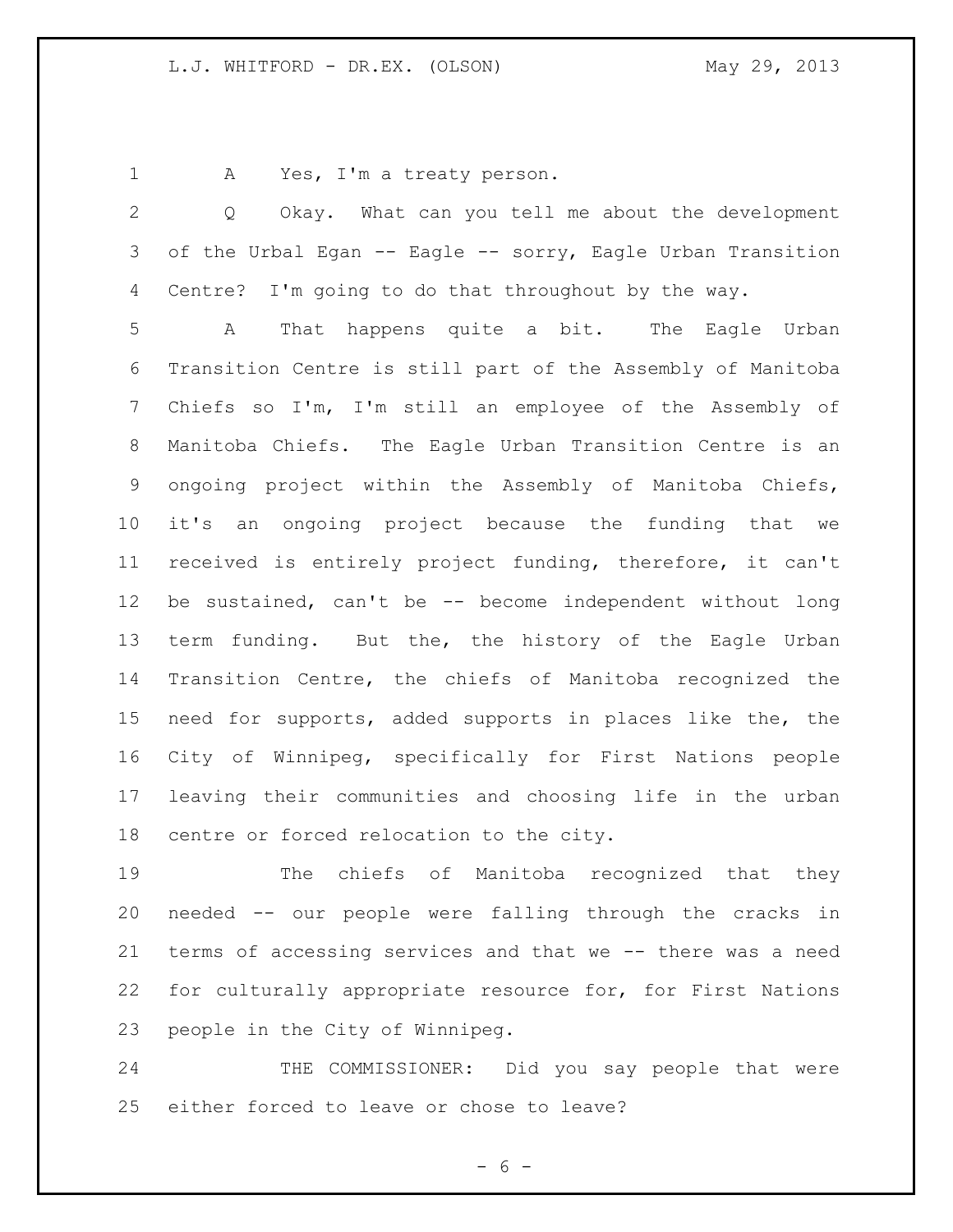1 THE WITNESS: Both. Both.

THE COMMISSIONER: Reserve life?

THE WITNESS: Right, both.

 THE COMMISSIONER: And forced under what circumstances?

 THE WITNESS: It could be if they required dialysis and their health needs were not being met by the community. It could be flooding, for example, and forced evacuation or fires in the community, forced evacuation. And for a lot of young people some of the, the schools only go up to, to Grade 8, so if they want to continue their education they have no choice but to leave the community or even pursue opportunities. There are very limited opportunities in the First Nations communities.

BY MR. OLSON:

 Q What about employment, is employment another reason?

 A Employment is another reason, yeah. Seeking employment, wanting to start a business, pursue a dream, start a family. And even just the, the conditions in the reserve, lack of, lack of recreation, lack of programming in the community, maybe child care spaces, schools overcrowding or crime increasing.

Q Okay.

- 7 -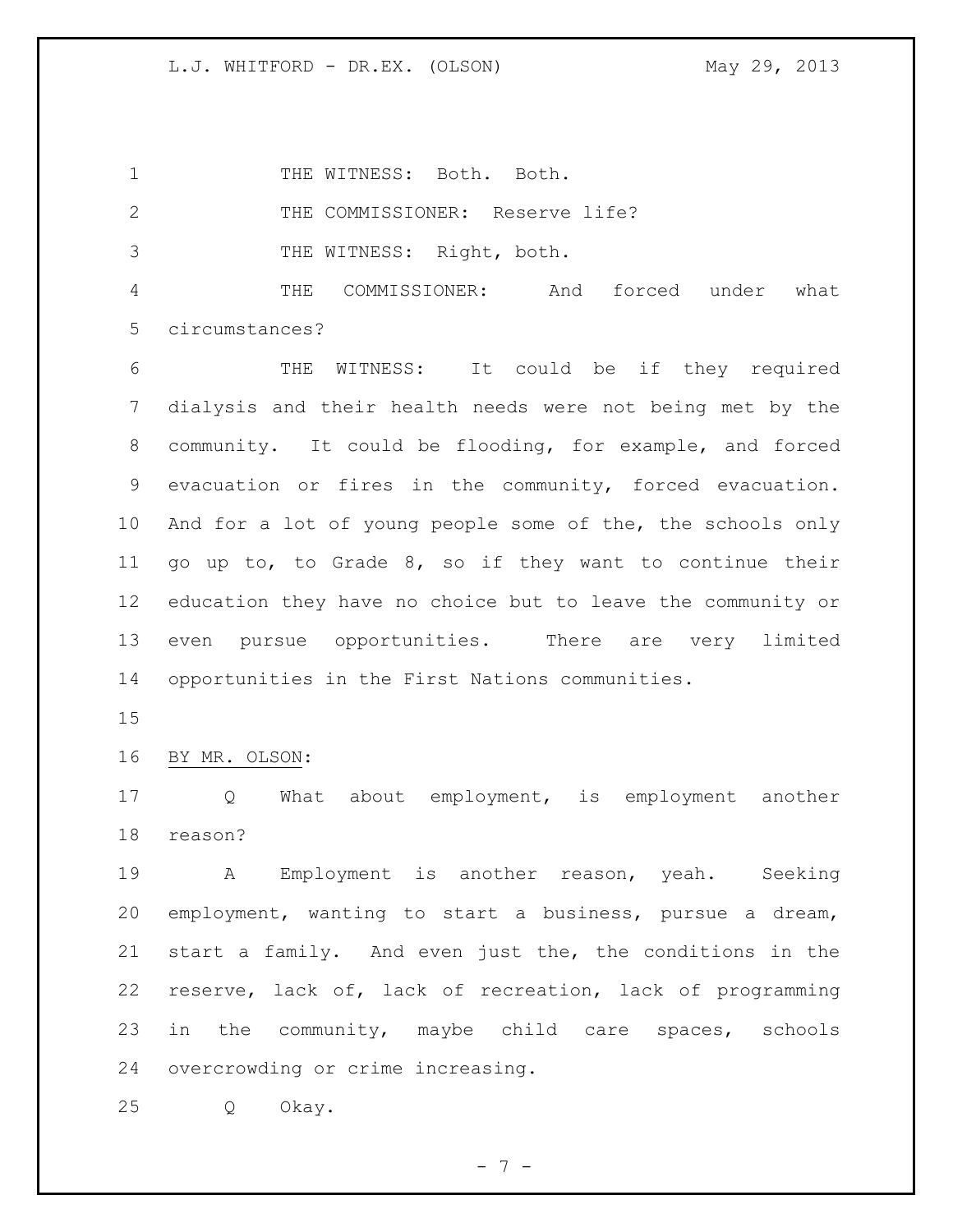THE COMMISSIONER: When you talk about leaving the community you're talking about leaving the reserve? THE WITNESS: Right. Leaving the -- the community and the reserve are synonymous to me, yeah. THE COMMISSIONER: Correct. THE WITNESS: Yeah. 7 THE COMMISSIONER: Thank you. BY MR. OLSON: Q And would these be communities from all over Manitoba, throughout Manitoba? A Yes, yes, throughout Manitoba, yeah. Q Okay. When was the centre established? A The Eagle Urban Transition Centre was established -- the doors opened in 2005. Previous to 2005 the, the Institute of, of Urban Studies, led by Jino Distasio, conducted a, a mobility study talking about the need for culturally appropriate resources in the City of Winnipeg. That study was done in 2003, 2004. So that, that provided the evidence for the establishment of the centre. The chiefs of Manitoba like unanimously supported the, the establishment of, of the Eagle Urban Transition Centre as a, as a tremendous gap in services in urban, urban centres. The centre's doors have been open since 2005.

 $- 8 -$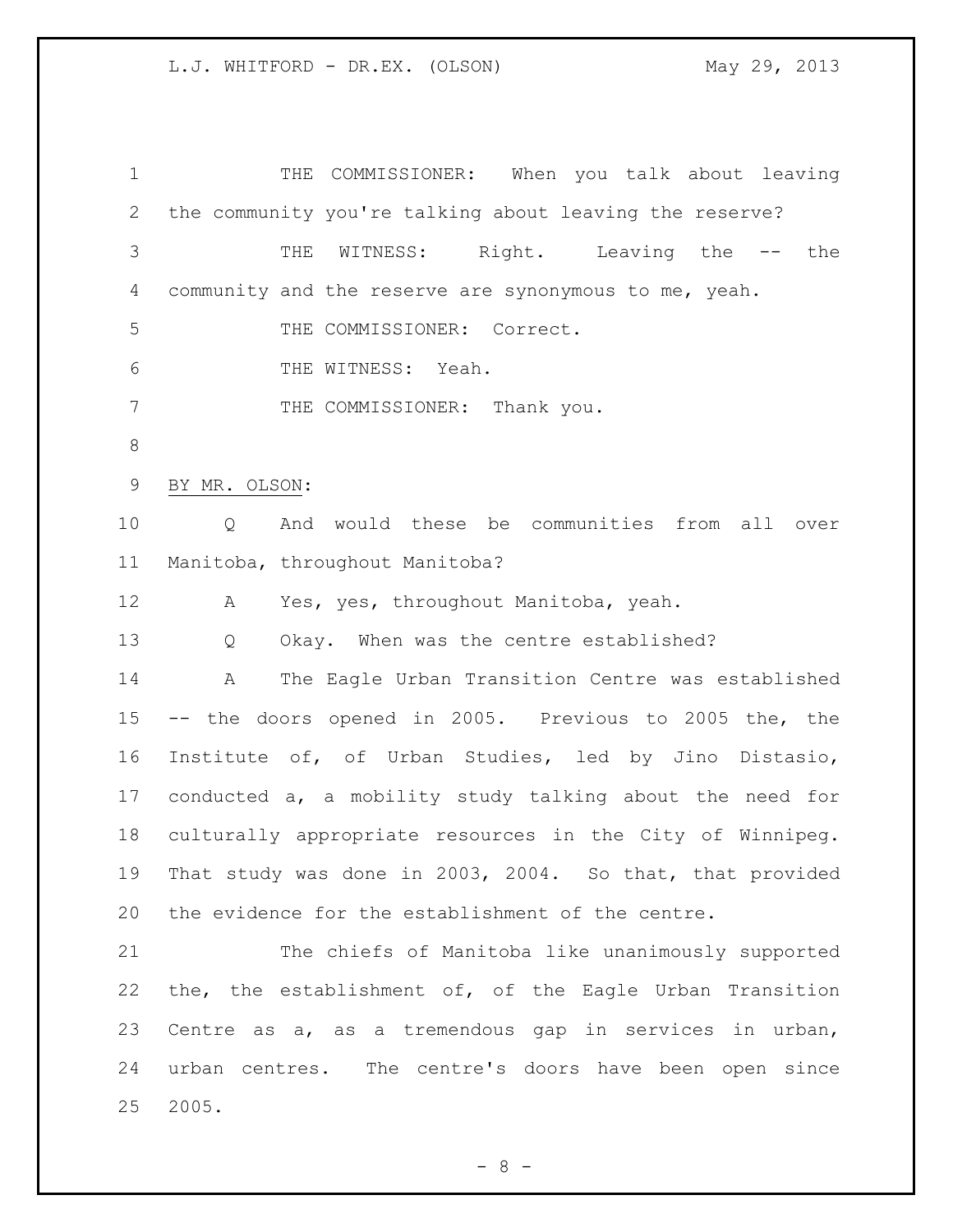Q So can you tell the Commissioner what sort of needs the, the centre fills or what sort of gap, gaps it fills, what it does?

 A Okay. The centre fills, fills a current gap in the City of Winnipeg. We're, we're led by -- we're 100 percent aboriginal staffed. My, my staff have all life experiences that contribute to their effectiveness in their, in their respective roles. We have counsellors, housing counsellor, three housing counsellors, employment counsellors. We have an elder that's on site once a week. I have an addictions counsellor and a disabilities counsellor working with people living with disabilities. And then we have a community counsellor that does outreach.

 One of the important things about our office is people are, are self-referred, they, they don't get sent to us by, by an organization as a requirement or as a 17 condition of, of receiving some type of a benefit, they, they come to our centre on their own and they come to our centre as many times as they, as they choose to or --

 Q And I'll just stop you there for a minute. Why, why do you  $-$ 

 THE COMMISSIONER: And with, with all those counsellors and so on you, you mentioned, how many staff members are there?

25 THE WITNESS: Right now I have 12 staff members,

- 9 -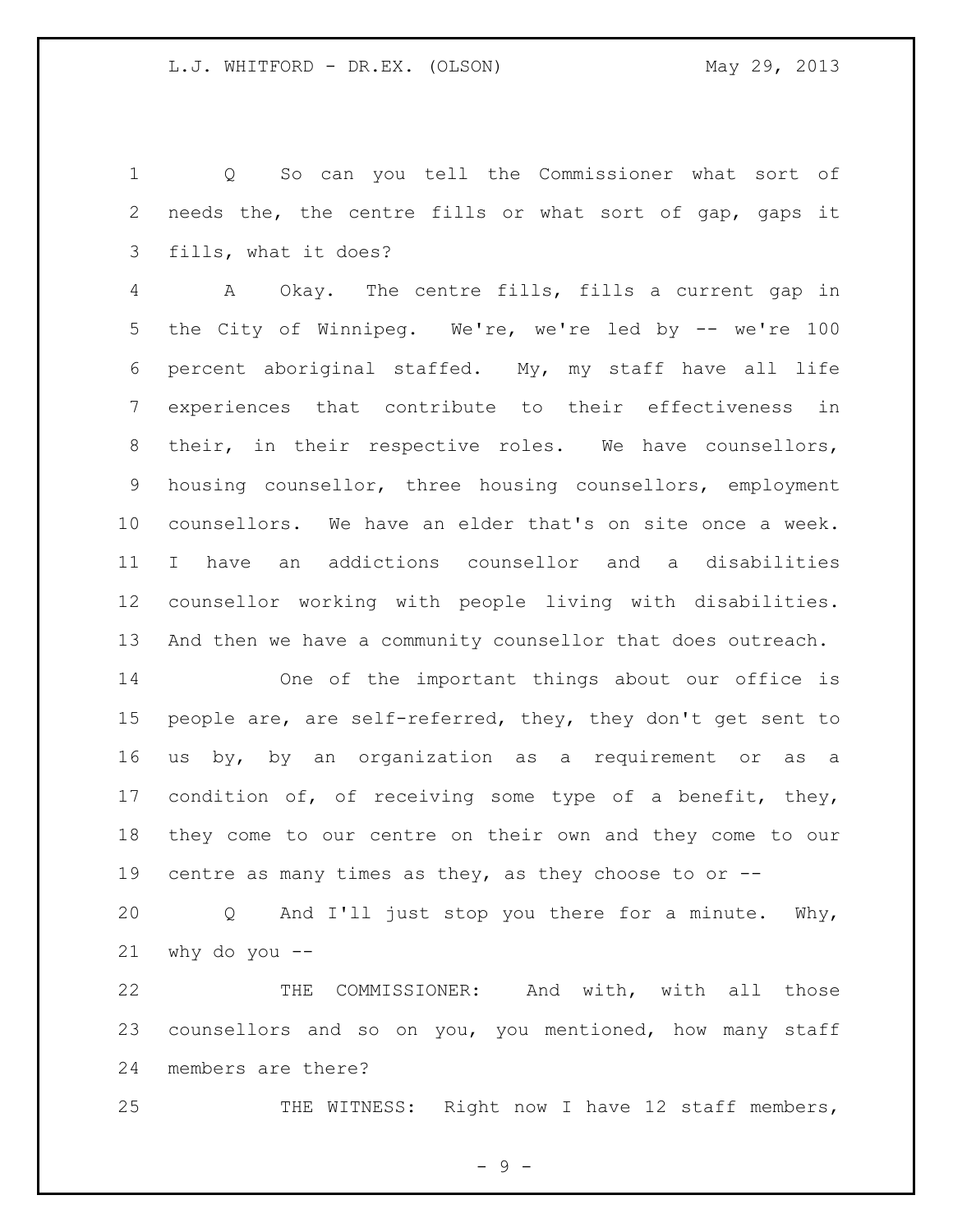including myself.

BY MR. OLSON:

 Q You said that's an important feature of the centre, that people are self-referred. Why do you say that?

 A I say that as sometimes people are forced to go places so there might be some reluctancy or there might be a lack of trust thinking that they're going to have to -- we're going to force them to, to do something that they don't want to do in order to receive Employment Income 12 Assistance or, or access some other type of resource. They come here -- they come to our office because they want to 14 and because it's helping them or because they, they feel that they're not being judged or they're not being labelled in any way or we're not mistreating them.

17 Q Where is the centre located?

 A Initially the centre was at -- on the fifth floor 19 of 286 Smith Street but just this past -- and they operated there since 2005. In December, we moved to the Kensington Building at 275 Portage Avenue and we're operating on the second floor there right now.

 Q Now, I, I stopped you when you were going through some of the needs the service --

A Okay.

 $- 10 -$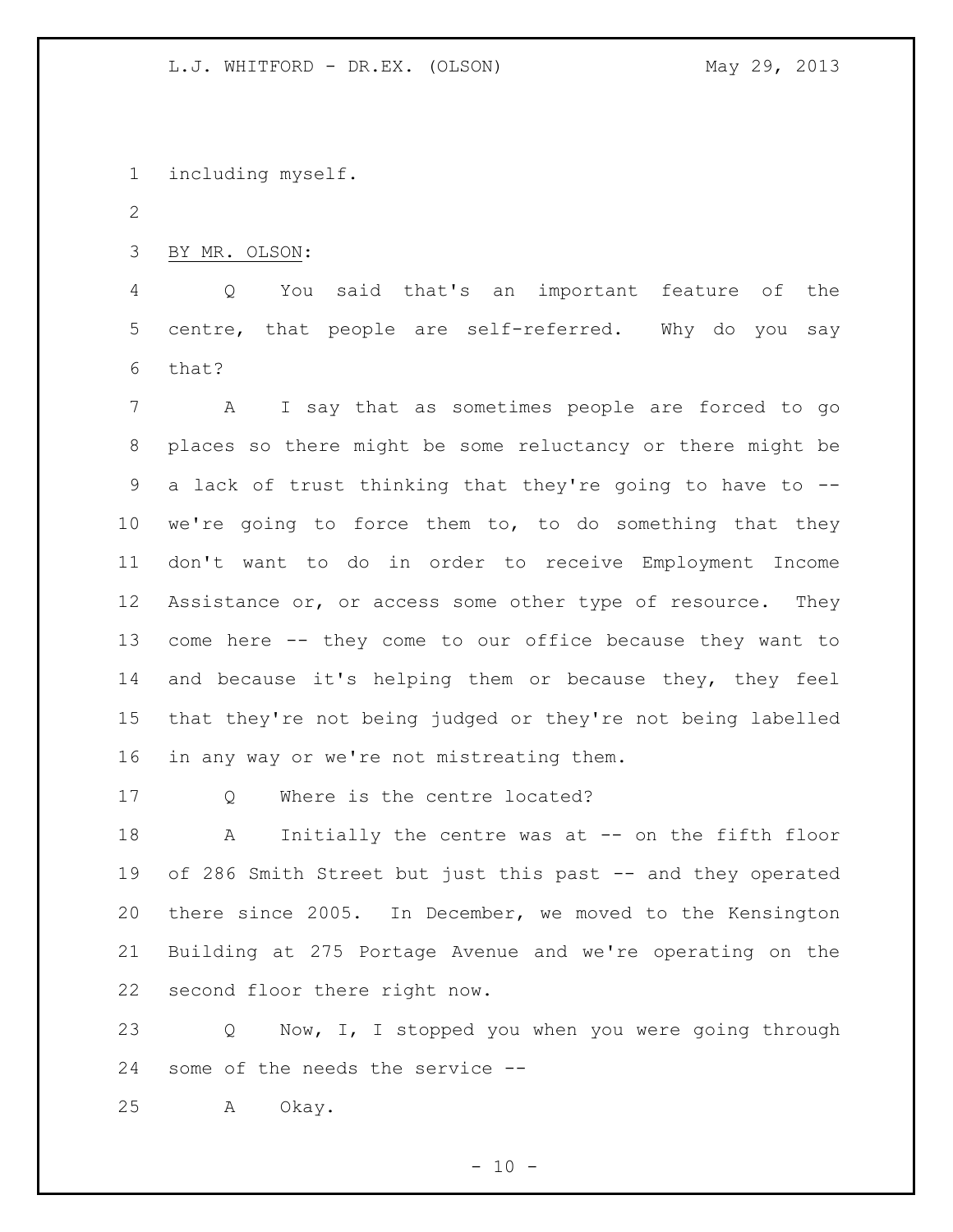Q -- fulfills. Were there more that you wanted to go through?

 A Yeah. I think the, the main reason that people -- two of the, the highest needed items among people coming to Eagle Urban Transition Centre is they're, they're 6 wanting a place to stay, they're wanting to  $-$  wanting us to help them find housing or emergency shelter. That's an overwhelming need in our community is safe affordable housing. And the second most common, common challenge is -- challenge faced by clients coming to our office is the need for employment or training, some type of economic stability to, to support themselves.

 And often times what happens is clients come to our office and they get assessed by one our counsellor. We find out what their goals are and there are multiple challenges that the individual, individual is currently faced with.

 Currently -- when I, when I joined the office we, we weren't seeing too many clients coming through the door, I think it was because of the lack of staff at the time. I was there in 2009. At the time that I, I joined Eagle Urban Transition Centre I was, I was told to start liquidating the assets and calculating severance packages for the, for the two and a half employees that were there and through the support of a community based organization

 $-11 -$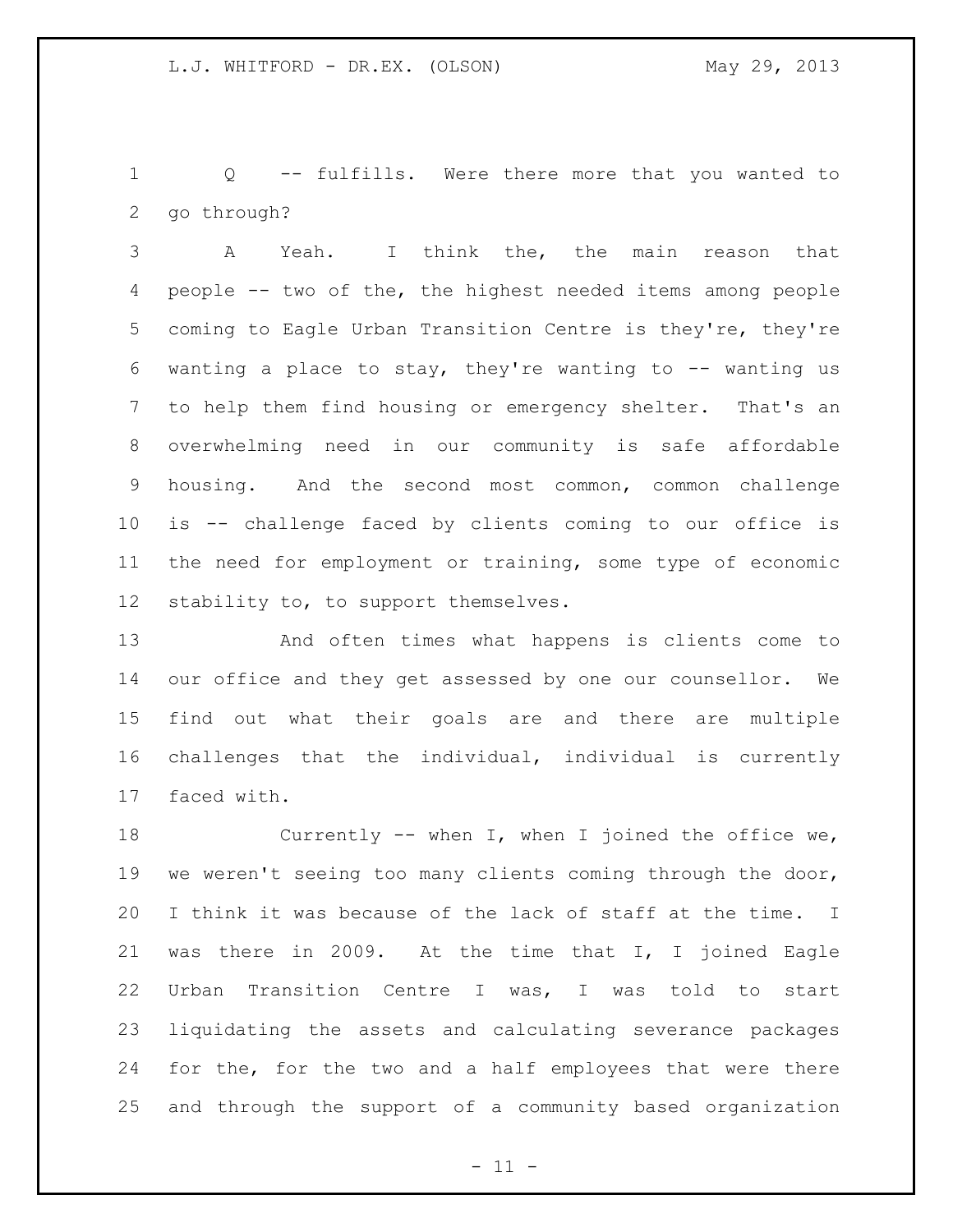called CAHRD they, they bailed us out for a short term until Grand Chief Ron Evans and I met with Minister Harvey Bostrom and we basically pleaded for ongoing support for 4 the Transition Centre. And since that time, my role as program manager, I spend about 80 to 90 percent of my time writing proposals, presenting in boardrooms or trying to build partnerships, seeking out funds. 8 THE COMMISSIONER: And who -- you met with -- that was a provincial minister you said? 10 THE WITNESS: Yes. This was in the latter part of 2009. 12 THE COMMISSIONER: And with what success? 13 THE WITNESS: We were able to buy some time. We bought some time and they came in with some three months of aid to our organization. 16 THE COMMISSIONER: Interim funding. 17 THE WITNESS: Interim funding, yeah. BY MR. OLSON: 20 0 How is the centre funded? A Presently we're -- I'm -- our organization is funded by 12 contribution agreements with short -- it's short term project funded so I guess you would call it soft funded. We're entirely proposal driven so I'm constantly hitting the pavement and writing proposals based -- just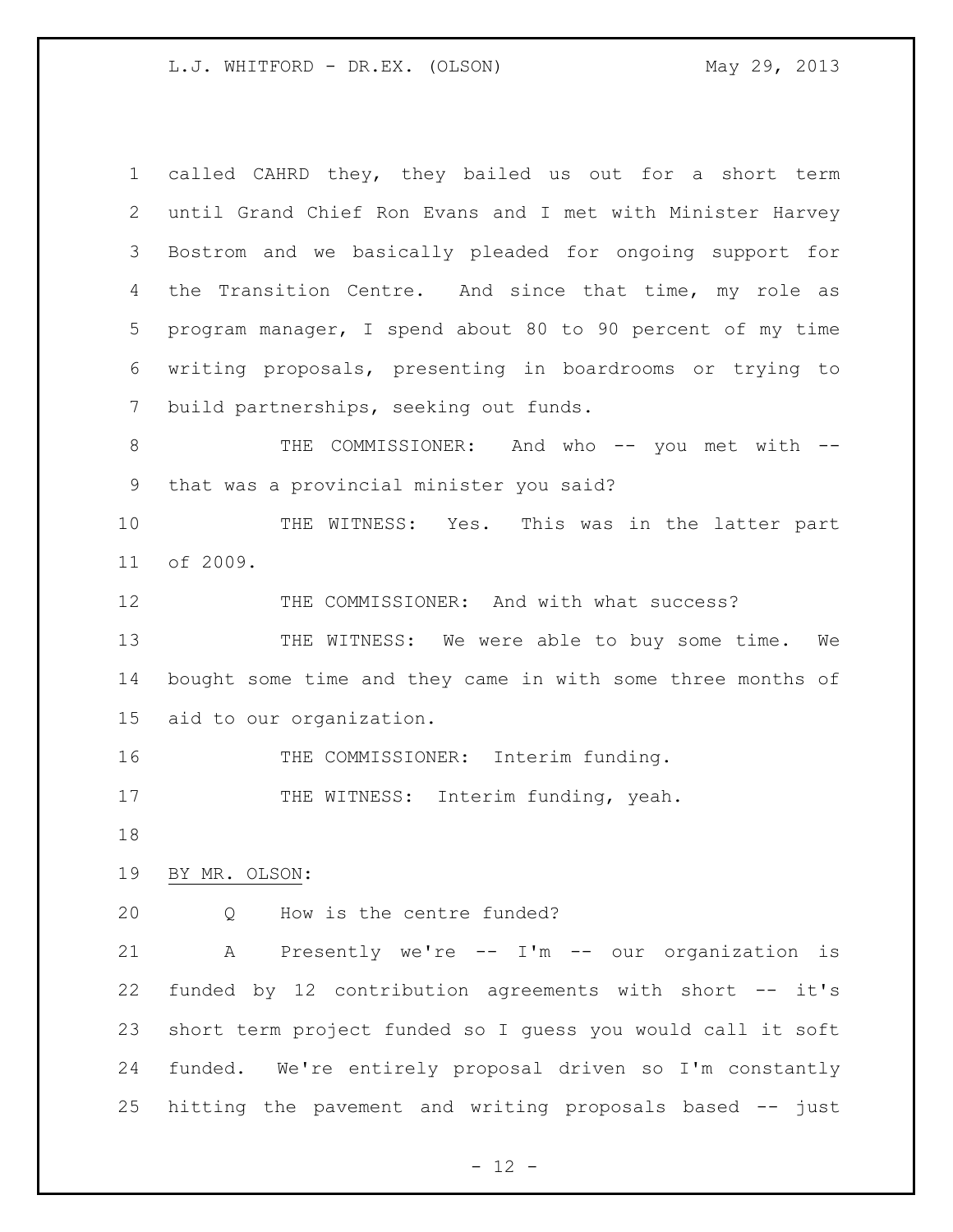to, just to keep operations going to, to pay our rent and pay our utilities and pay our staff. I have, I have 12 to 14 contribution agreements right now.

 Q So there's no guarantee that the centre will be open beyond the length of the funding you're able to achieve on a short term basis?

 A Yeah, that's correct. Like right now my, my staff could face layoffs March 31st, 2014, our doors could shut 2014 because there's no guarantee of, of anything. The AMC, itself, is I think instrumental to the, to the ongoing operations of our organization because as, as you might know, with funding there's funding delays. Like right now we're, we're approaching the, the second month into the fiscal year, May, and we -- Eagle Urban Transition Centre has no money in the bank. So we're -- the AMC organization is cash flowing us and supporting us and they do our information technology support, they do our, our finances, our human resources. The AMC provides a tremendous amount support to EUTC.

 Q So we heard evidence from Mr. Distasio that long term funding would be helpful to organizations such as yours to continue providing your services to the community so you wouldn't have to spend your time --

A Um-hum.

Q -- seeking the short term funding. Is that, is

 $- 13 -$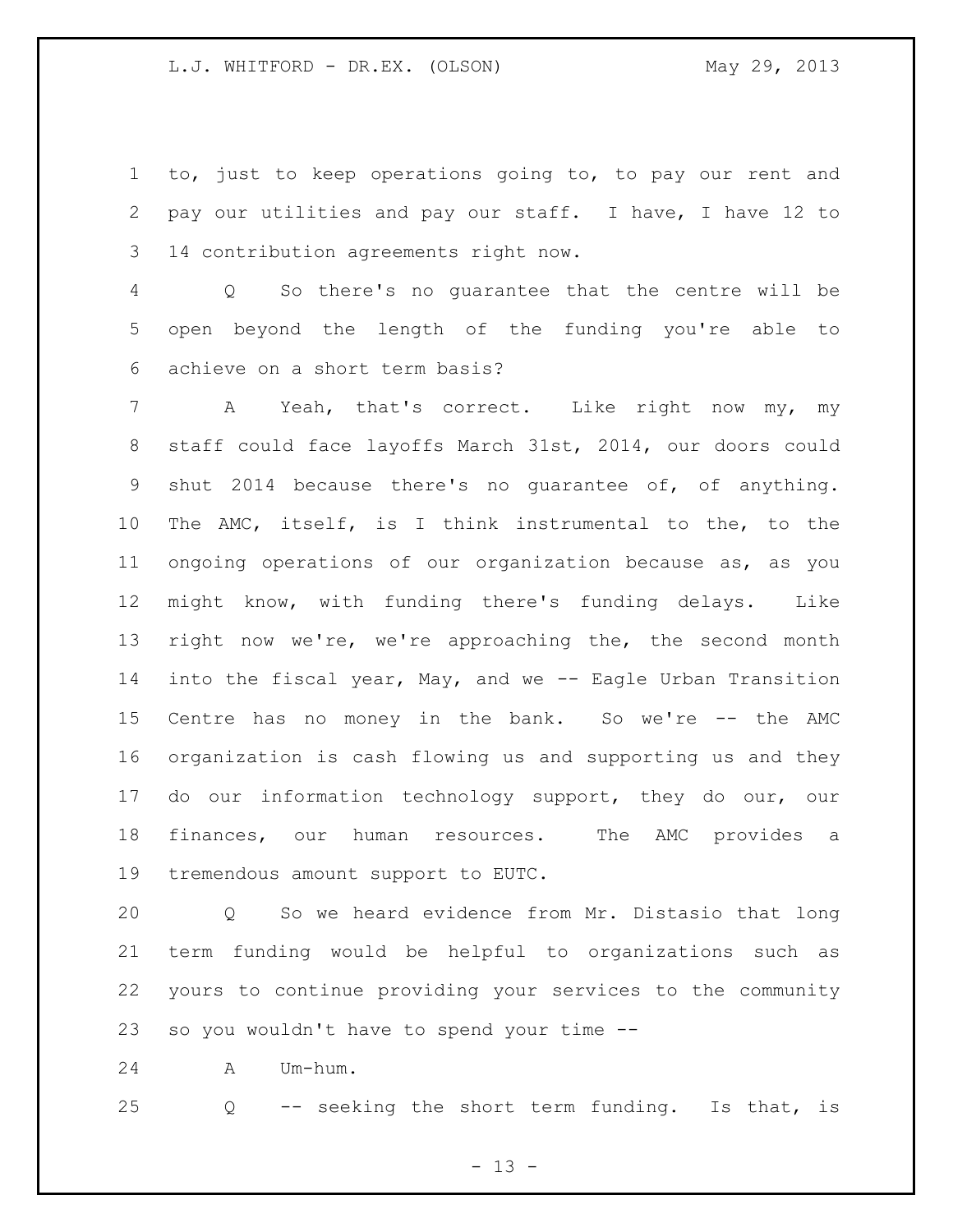that the view you share, as well?

 A That would be, that would be the ideal circumstances, if the Government of Manitoba, Canada, Winnipeg, would recognize the need for transitional supports for people leaving communities, reserves, to the city, needing transitional supports. Synonymous with that is, is the, is the investment made in the immigrant settlement. Q Right. A There's also been a comparison there through one of our research projects that we did. If the government recognized that it was -- that it would be a valuable investment in, in transitional services for aboriginal people then there would, there would be greater, I think 15 greater benefit to the, to the, to the society because the aboriginal people would be succeeding, they'd be employed, they'd have a roof over their head, they'd live healthier lives, the kids would be in school and without, without the

 supports and transition we're struggling. Q Can you help us understand the parallel between say newcomers to Canada and those moving from community or

reserve to Winnipeg?

23 THE COMMISSIONER: Before you leave funding --are you through funding?

MR. OLSON: For -- yes.

 $- 14 -$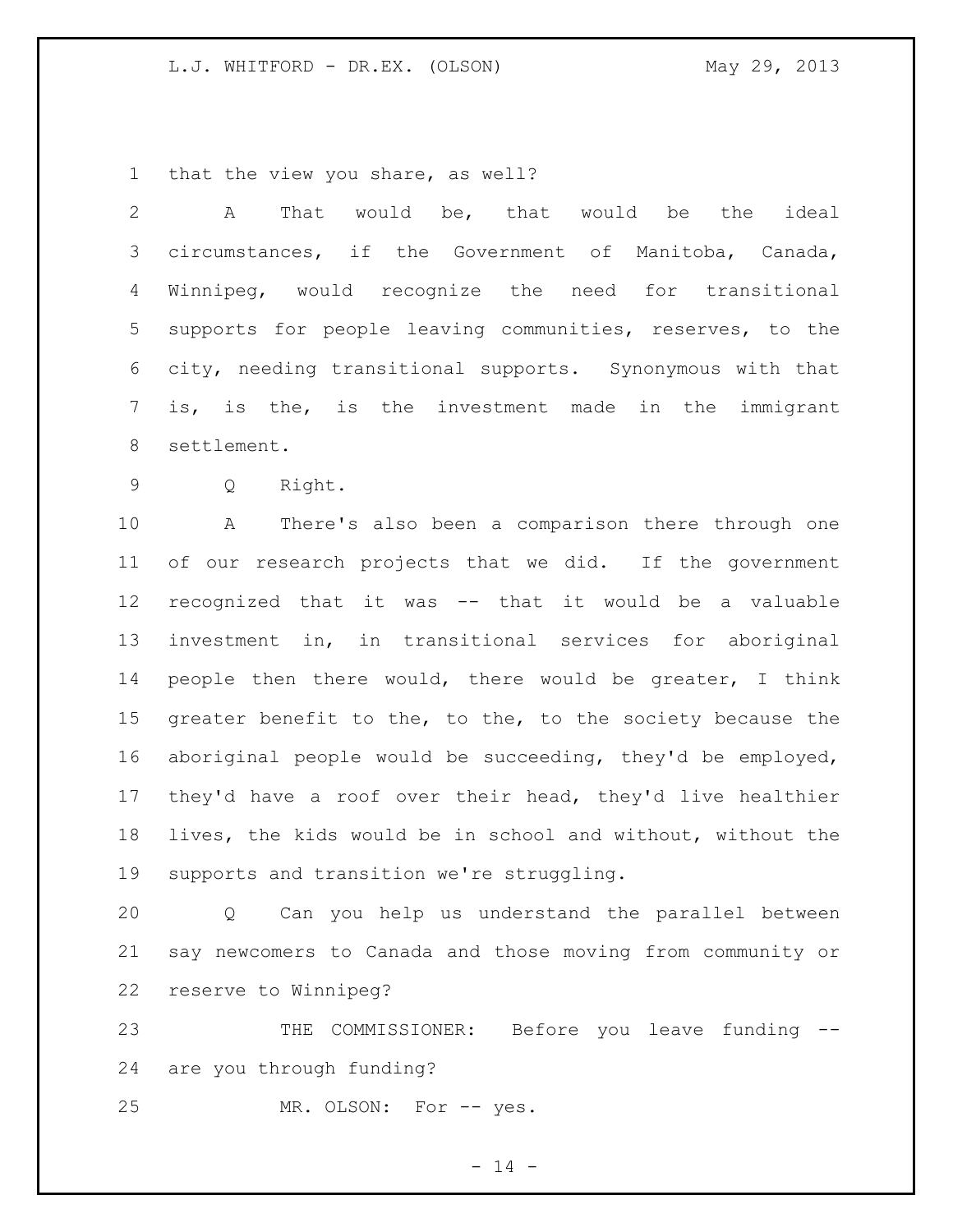THE COMMISSIONER: Well, I'd be interested to know who those contribution agreements are with.

 THE WITNESS: Okay. I have one contribution agreement with the Winnipeg Region Regeneration Strategy, that's through Aboriginal and Northern Affairs, and that, that expires March 31st, 2014.

7 THE COMMISSIONER: Is that -- that's a federal -- THE WITNESS: That's provincial. That's provincial.

10 THE COMMISSIONER: Provincial.

 THE WITNESS: Yeah. And they've continually said -- they always throw the word, I think it's a dirty word, they throw us how are you going to sustain yourself? That question is always asked of us, how are you going to sustain yourself? That's one agreement and that, that ends March 31st and there's uncertainty whether that will be renewed. And even, even right now, like in the fiscal year, I don't have the renewal in place although the proposal was submitted to them in January.

 Another funder is the Winnipeg Housing and Homeless Initiative. This is federal funding, from HR, HRSTC. I have three contribution agreements for three separate projects.

24 THE COMMISSIONER: With federal funding? THE WITNESS: Yeah. Another provincial agreement

 $- 15 -$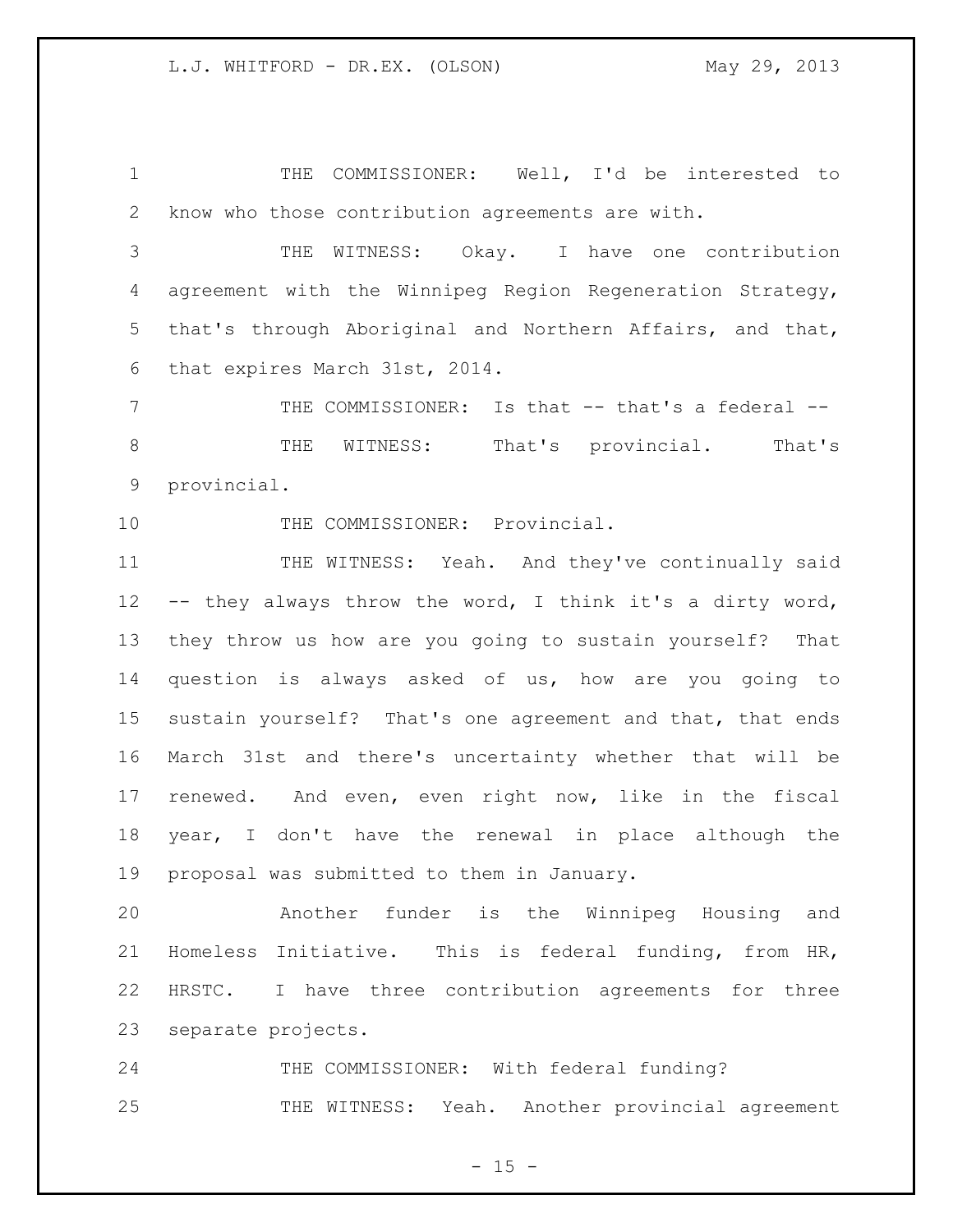that I have is with the Department of -- the provincial Department of Entrepreneurship Training and Trade for employment. And I had, this year -- THE COMMISSIONER: Do you, do you have any with the private sector? THE WITNESS: We have no funding from the private sector although we had a funding from last year, it expired March 31st, from a non-profit called Workplace Education Manitoba. That funding allowed us to go into the First Nation communities and work with individuals and to kind of educate them and pass along some knowledge in terms of what transitional needs they should be ready for and how, how to find an apartment, or what is a lease, or keeping safe, or even just navigating the, the transportation system in the City of Winnipeg. THE COMMISSIONER: So that's expired now? 17 THE WITNESS: That expired March 31st, yeah. BY MR. OLSON: Q Are these, are these agreements, are they year long agreements or do they -- I mean, do they have to be renewed annually or -- A They were -- Q -- they have longer terms? A The maximum agreement that I had was, was one

 $- 16 -$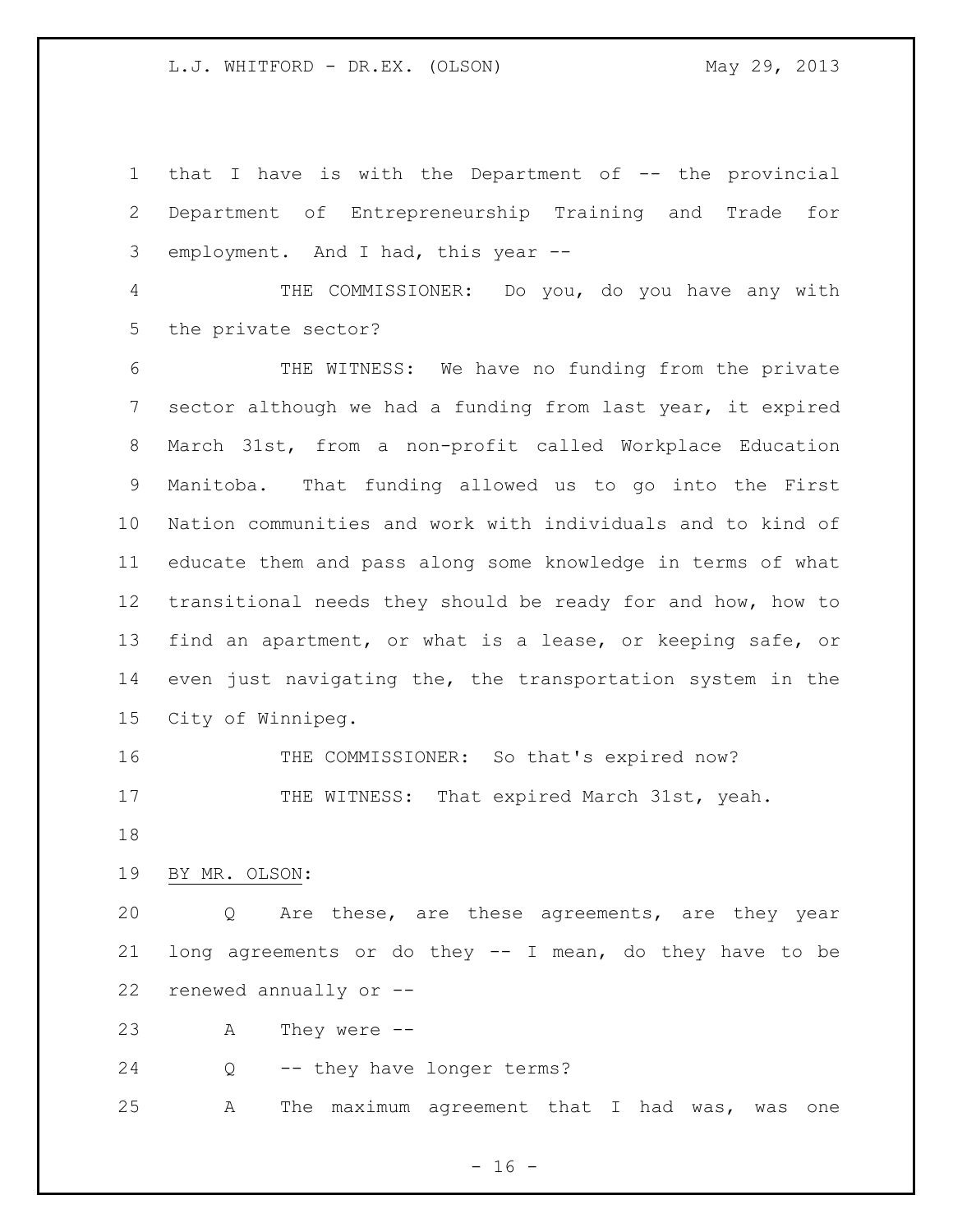year. That was the maximum length.

 Q The maximum was a year? A Yeah, the maximum length was one year, with the exception of the one non-profit agreement which was two and a half years. Q Does each agreement have different terms in terms of what you have to do to apply? A Yeah. They have different schedules. Q Okay. A Different, different terms, different project officers, different reporting timelines, reporting formats. Q Different criteria? A So it's very, very cumbersome to, to satisfy all of the, all of the agreements and fulfil all the commitments. Q Does the, does the centre have a charitable number? A No, we don't have a charitable number. Q Okay. A We're within the Assembly of Manitoba Chiefs and we're, we're not -- we don't have a charitable number. Q Okay. In terms of funding, was there anything else you wanted to add that we haven't covered? A I think one, one kind of analogy that I've, that I've used is, is like I refer to myself as a boardroom

- 17 -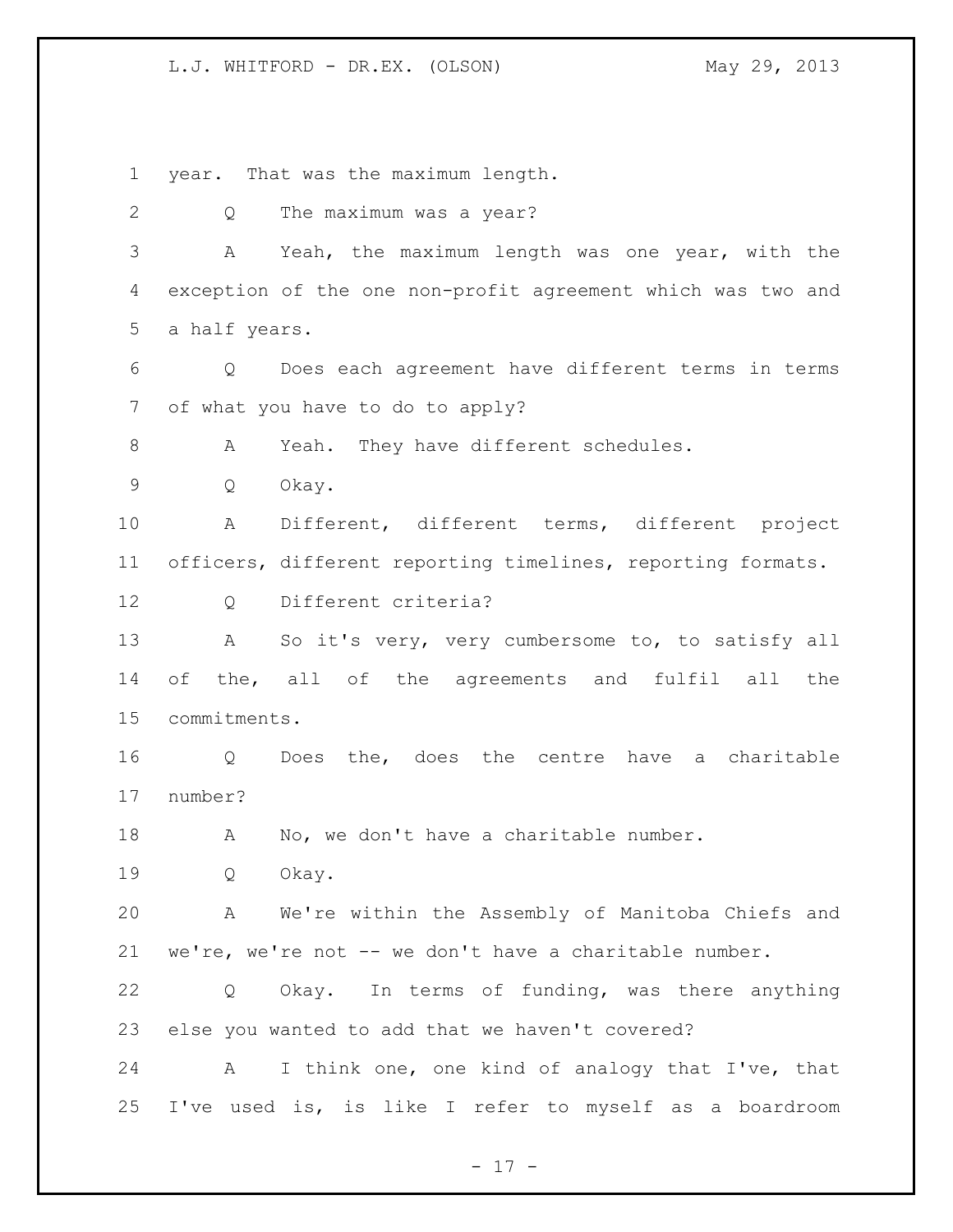panhandler, like getting out there and, and pleading with the federal government or, or minister or, or boards and kind of -- I don't know it's, it's been, it's been tiresome on, on, on myself and it's been, it's been a challenge. But I, I truly strongly believe in the, in the work that we do and the effectiveness that we're having and I, I think I've -- I can be pretty convincing at times that, that our services are needed and I'm able to obtain support but I don't know how long, personally, that I, that I can continue to do this and it's, it's, it's just like -- I, I almost see myself as a street person but just in, in the boardroom. And that's how, how some funders make, make us feel, feel like that we have to -- we're forced to beg for something that we feel should be, should be in place. 15 THE COMMISSIONER: When you talk about funders in that context you're talking about government? 17 THE WITNESS: Absolutely, yeah. 18 THE COMMISSIONER: Only? 19 THE WITNESS: Yes. BY MR. OLSON: Q In terms of the space you're occupying, the physical space, where does that come from? Is that -- do you -- is there -- do you own the space or is it leased?

 $- 18 -$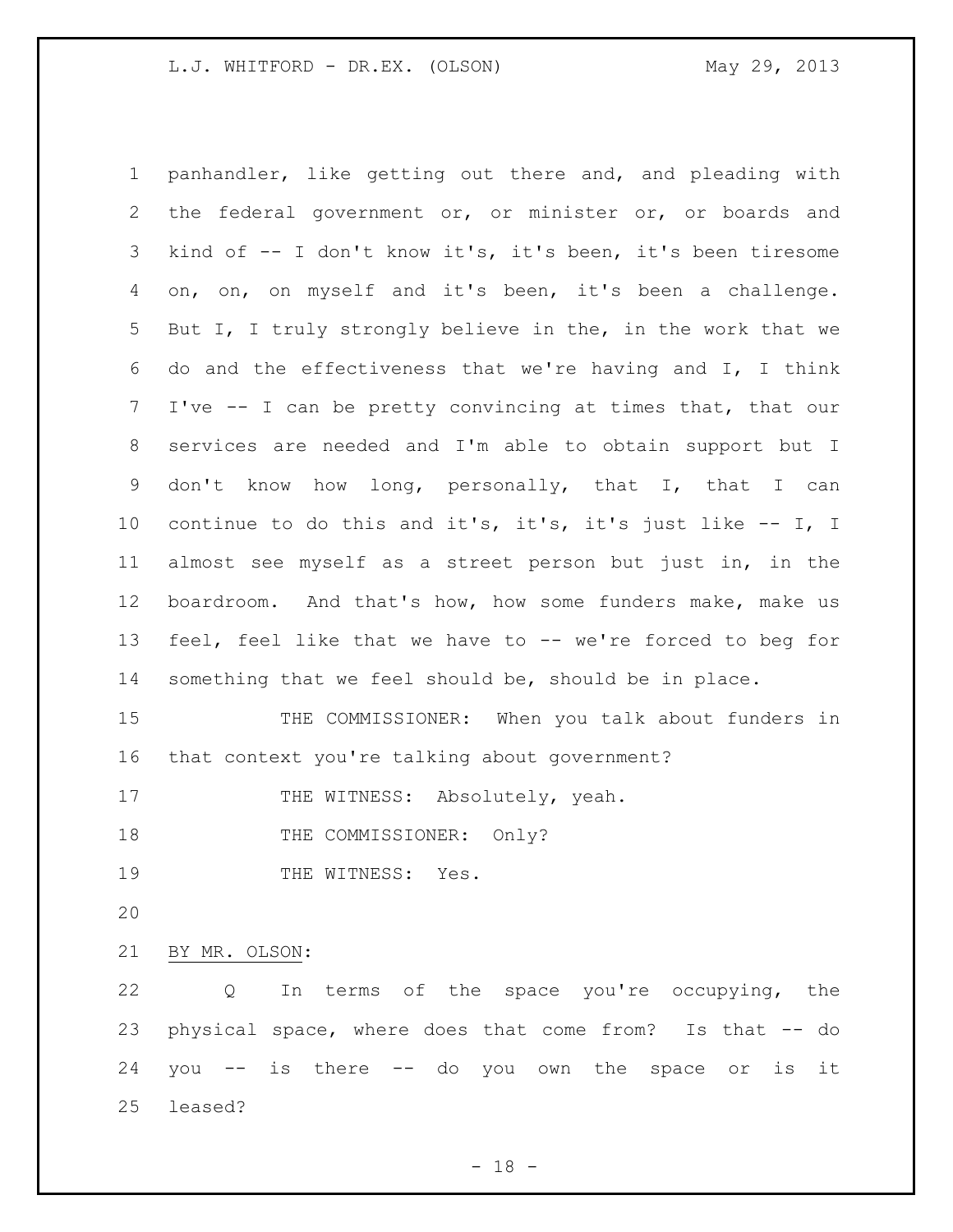1 A No. We, we rent the space privately. And I was just talking to Jay earlier today and I said the, the rental rates, downtown Winnipeg, are increasing. Although we just moved to our new larger space in December, I'm already looking for new space which is more -- which is more affordable to us. Right now we're paying \$18 a square foot but it's up to \$24 a square foot with the services that the building provides us. So that's, that's way out, way out of our reach. So I need to find -- it's kind of a catch 22. I need, I need a bigger space and in order to obtain a bigger space I would need to get out there on the pavement and I would have to sign a lease but I can't sign a lease because I'm -- my money runs out on March 31st. Q So there's -- A So it's a catch 22. Q -- difficulty committing to a long term lease when you don't have long term funding? A Absolutely, yeah. Q I was going to ask you about the parallels between newcomers to Canada and, and people coming off reserve to Winnipeg. A Yeah.

 Q Let's start off with the first time coming to Winnipeg.

- 19 -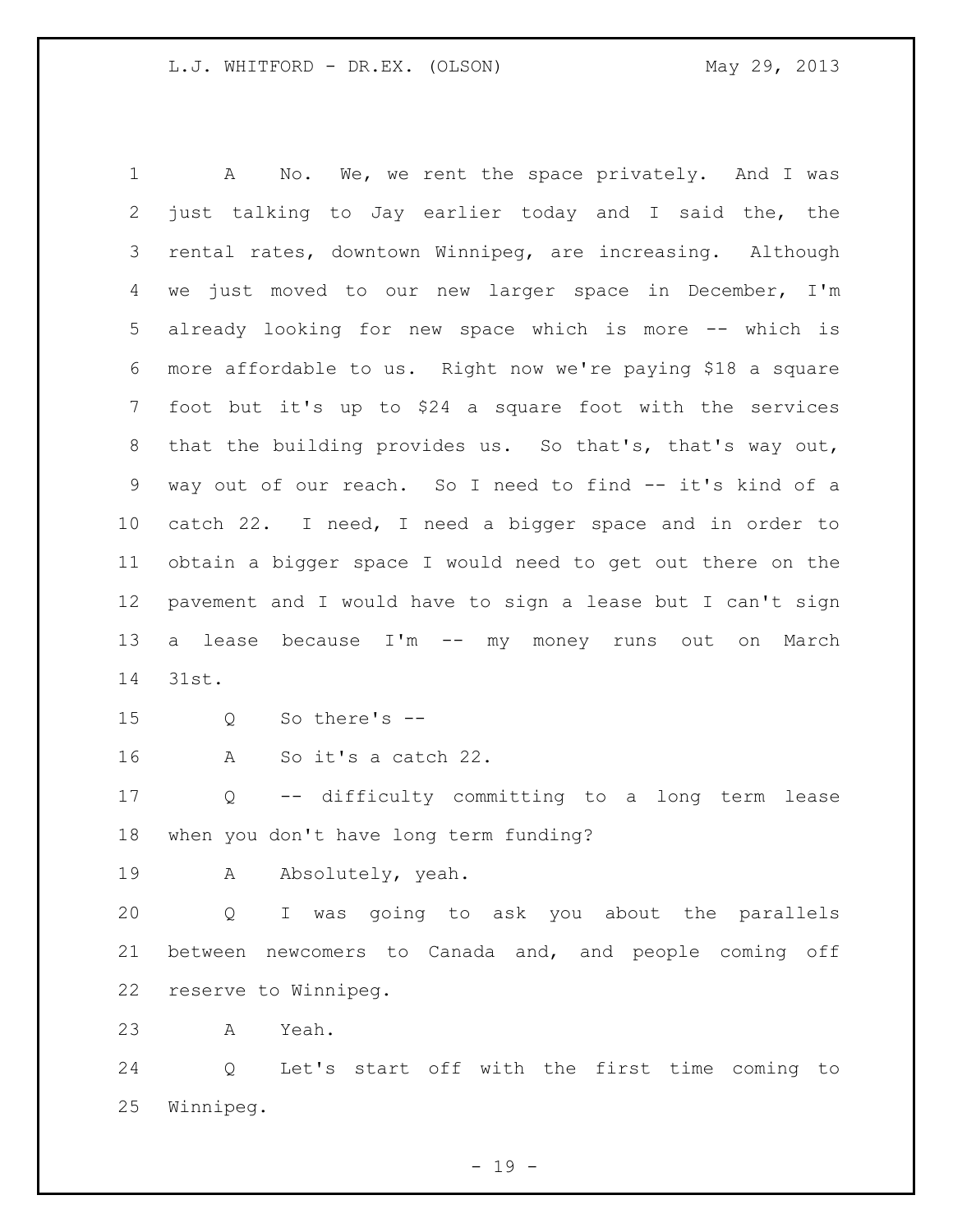A First time coming to Winnipeg. I -- 2 THE COMMISSIONER: First what? BY MR. OLSON: Q Or Brandon or, or any urban centre. 6 THE COMMISSIONER: Who, who, who are you dealing with? 8 MR. OLSON: A parallel -- if there's a parallel between newcomers to Canada and people coming from the reserve -- 11 THE COMMISSIONER: Thank you. MR. OLSON: -- to an urban centre like Brandon or Winnipeg. 14 THE WITNESS: Well, from what I understand immigrants, refugees come into Canada, places like Winnipeg, in search of opportunities, in search of education, in search of careers, healthier lives. They may leave their countries of origin because of war, because of politics, because of crime, poverty. This is exactly the same circumstances in many of our communities, our people are leaving the reserve life because of politics, community politics. Schools are crowded. They -- there's -- they're looking for opportunities, education, crime. The infrastructure in our communities, many of our communities have boiled water advisories or, or no running water at

 $- 20 -$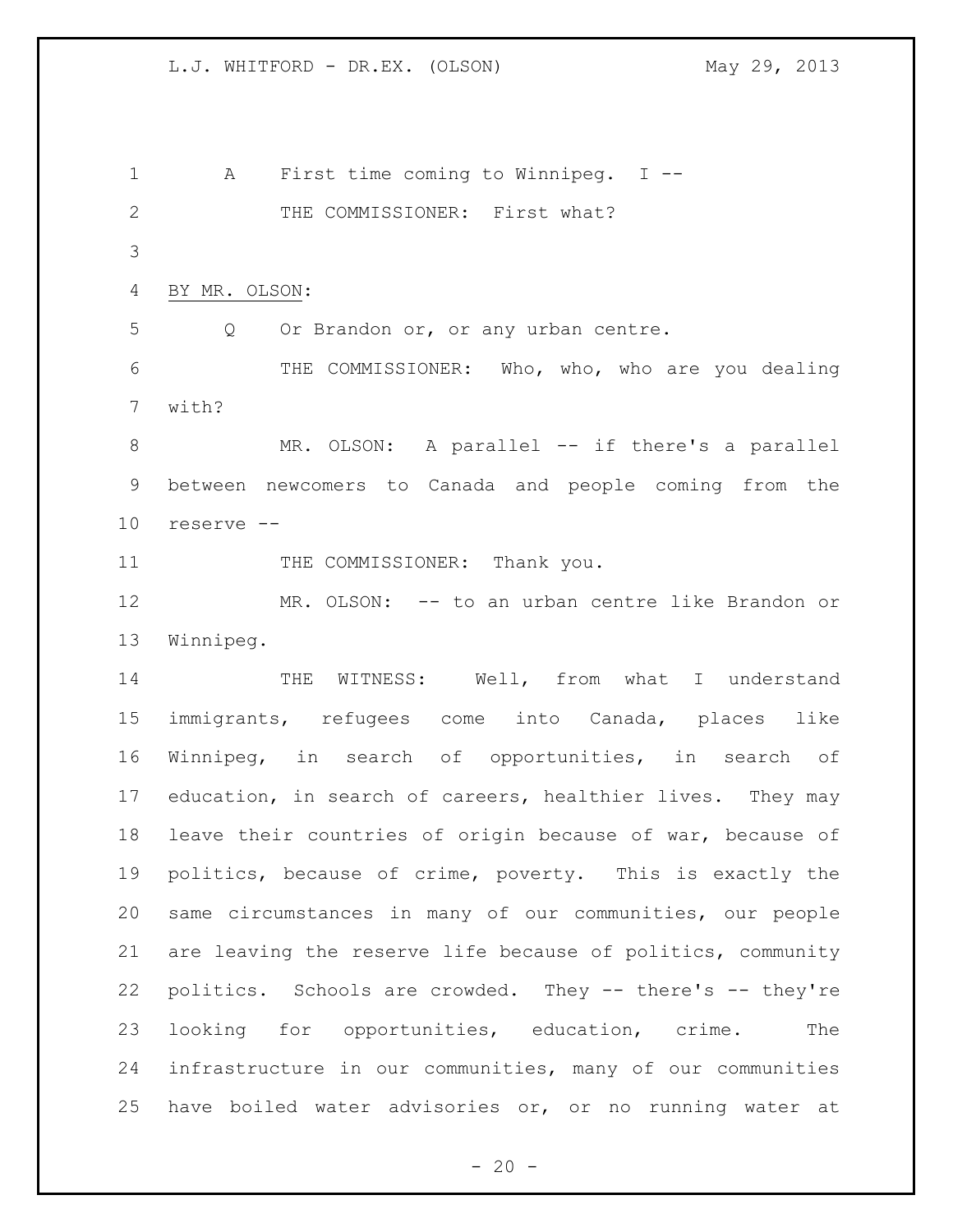all. So the circumstances are, are very similar.

 They come into Winnipeg and it's, it's culture shock. Culture shock, to me, is that sickness that you get 4 in your stomach, that unfamiliarity that -- the discrimination that our, that our people face. I think it's, it's even more, it's even more drastic to -- for aboriginals coming into urban centres because of the discrimination. Q And -- A The discrimination is an added, an added challenge. Q In terms of the little things like finding your way around Winnipeg or, or obtaining, you know, bus services or finding a place to live -- Q Anything, anything, applying for a job, going to school, walking in a mall, walking down the street. Like security will, will target an aboriginal person, they'll follow, they'll follow an aboriginal person through the mall because of the stereotype attached to that. A woman walking down the street. Like one of the clients said to me last month he said the woman looked at him and she just clutched her purse as he was walking, as he got closer to her. Like that's -- and, and he was, he was hurt by that and he came into our office and he, he needed someone to talk to about that because that hurt him,

 $- 21 -$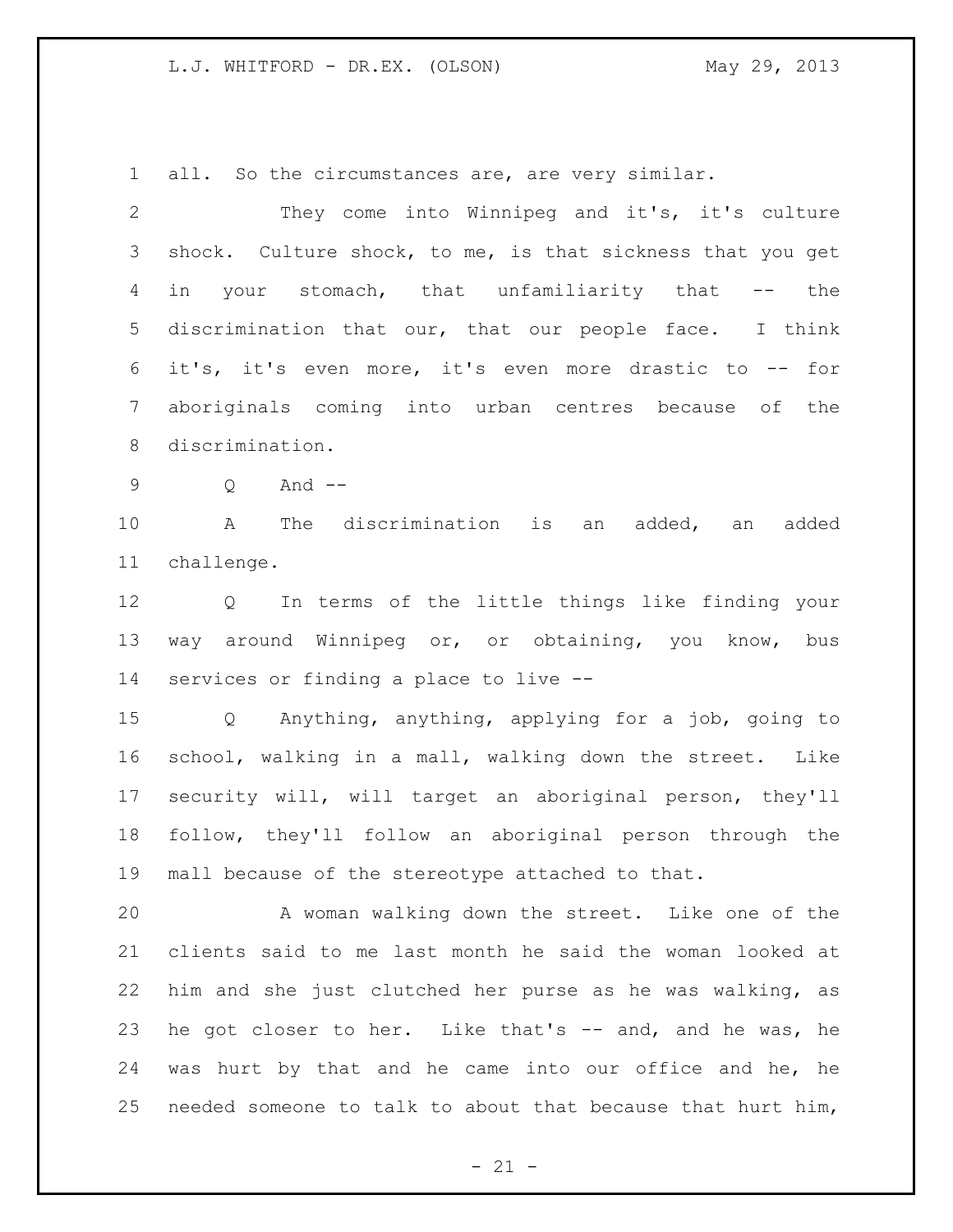her behaviour hurt him.

 Q So what other sorts of services does the centre provide that helps clients with those types of things? A One of the, one of the things that we've been doing lately is we've been paying for identification for, for young people, birth certificates, the Manitoba enhanced ID. Helping our youth get driver's licences, getting ready for their road test, paying, paying for people's identification has, has been very popular. We've also provided emergency food and clothing vouchers for clients that are -- could be waiting four to six weeks for an Employment Income Assistance appointment 13 or they have no fixed address and they're -- may be couch surfing or homeless. We provide emergency vouchers. Our centre has a 10 system computer lab which is very popular. Clients come in right first thing in the morning. They, they check their e-mail accounts. They're, they're able to communicate with their, with their relatives in different parts of Manitoba, different parts of the city, because they don't have a computer at home, because they don't have a cell phone, they don't have a phone number. The -- we're, we're one of, we're one of the only organizations, I think, that allows Facebook and, and I've argued with my staff about the, the need for Facebook and that's being maybe the one thing that, that these clients may have and

 $- 22 -$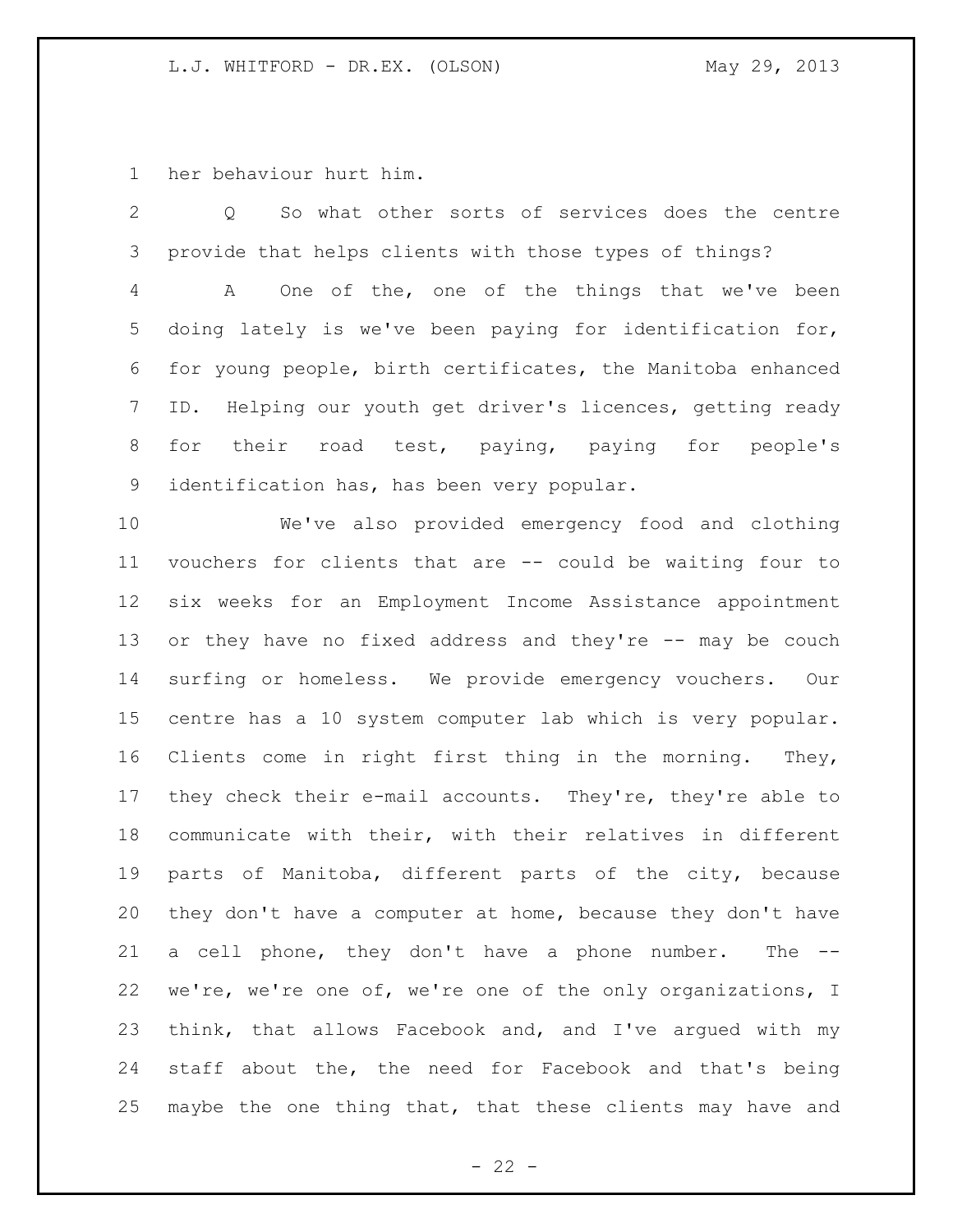we do allow it for the a.m.'s only, to get people into our 2 office. So that's, that's very important.

 But I think the -- having majority First Nations 4 staff in my office and counsellors and the elder, even just the welcoming environment that we, we provide, it keeps people coming back.

Q Do you turn anyone away from your offices?

 A There's been a few circumstances where we've had to turn people away and it's because of safety, safety and health. If a client comes into our office and they're, they're intoxicated we, we politely and we respectfully escort them out, outside of our office and outside of the building, and we say we want to help you but you can't come 14 in here under the influence. And they, they -- 99 percent of the time they will be respectful to what we have asked them to do.

17 And a couple of occasions because of -- we've seen, seen an increase in street people coming into our office and they're, they're kind of unkempt, they don't have a home, they live on the streets, so their, their odour could be offensive, that's a difficult conversation to have. But we don't just, just shoo (phonetic) them out, we say these are, these are three or four resources where you can go and get a shower and get a clean change of clothes. We say go to these resources and, and then come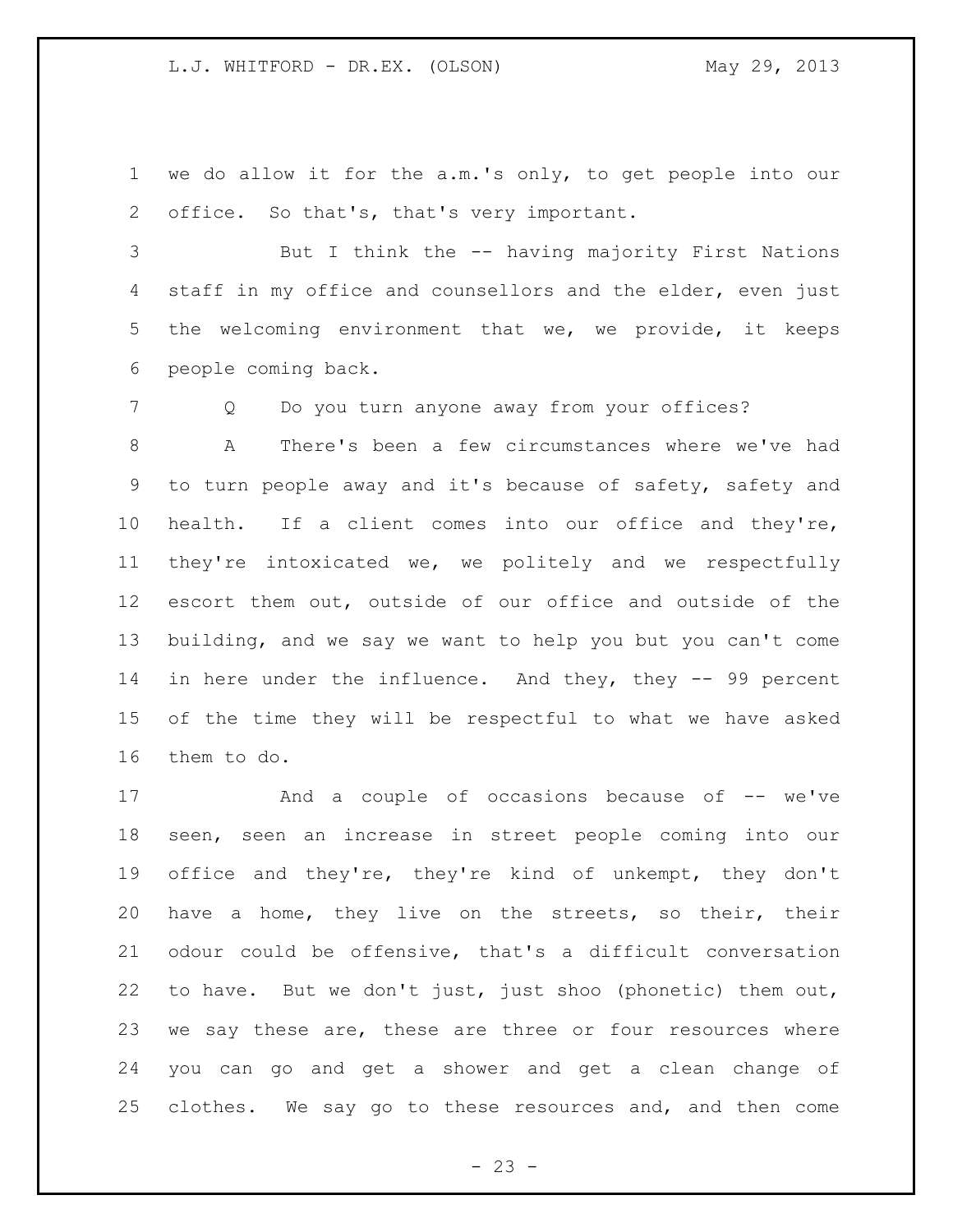back but you can't be here in your present state.

Q Okay.

A We've had that happen.

 Q One of the challenges we've heard is people finding housing or connecting people to housing. Is that something that the, the organization does, is connect people to housing?

 A We, we do that, as well. We, we help our clients find safe affordable housing. My, my housing counsellors will work on a, on a one-to-one basis and, and it's a long process. Like the housing market I'm sure as, as Jino stated, is, is very -- like there's a low vacancy out there, lack -- there's a tremendous need for safe affordable housing.

 So what we will do is the first thing that we'll do is make sure that they have identification and then we'll find out what their, what their source of income is and do some budgeting with them and then we'll, we'll help them navigate the resources out in, out in the community 20 and connect them with some -- we use Kijiji, we'll use -- we'll help them fill out all the, all of the housing applications like Dakota Ojibway Housing or Manitoba Housing. But, unfortunately, the, the wait list for some of those are up to two years. So we'll help that client with, with, with finding, finding housing.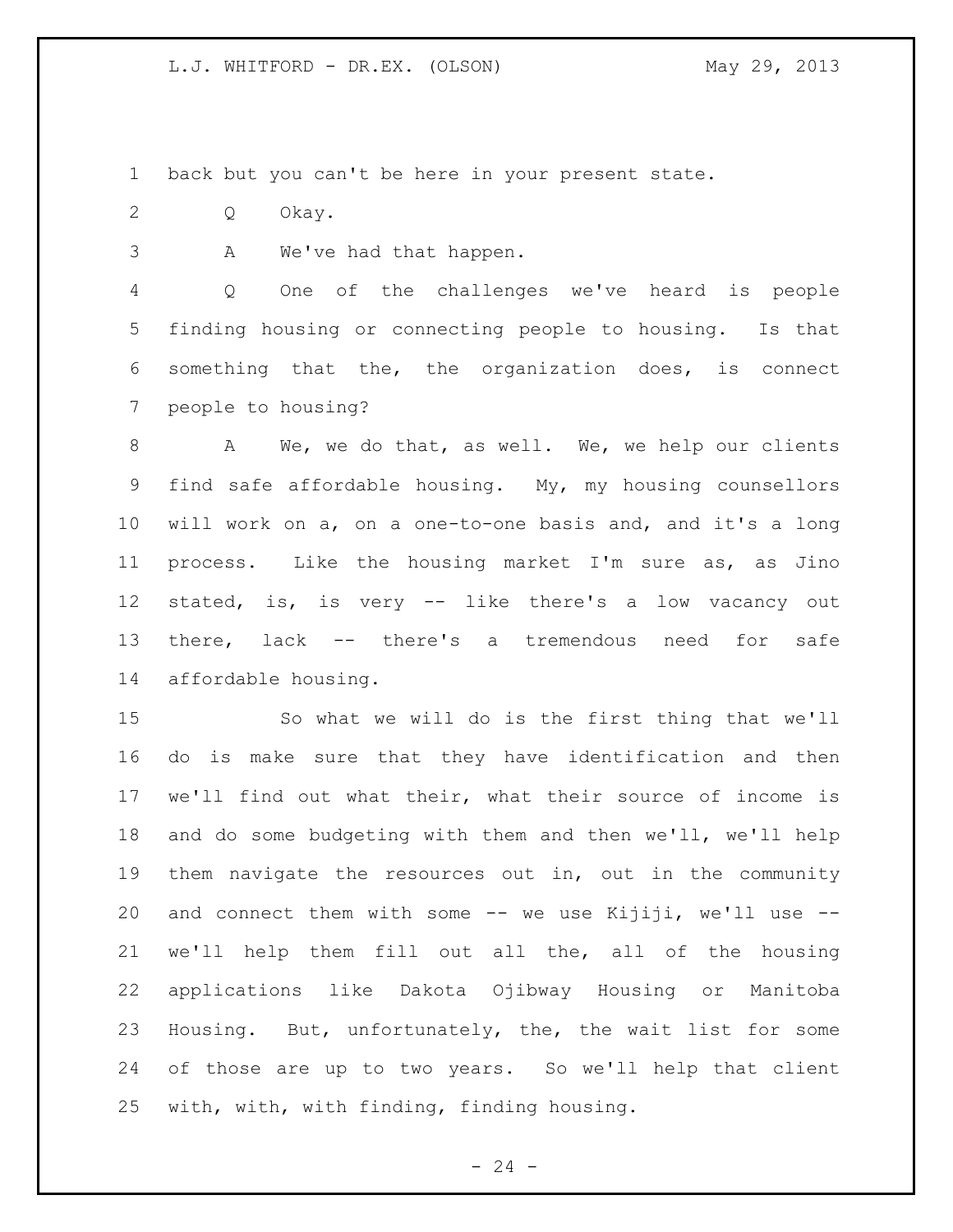THE COMMISSIONER: Do you keep any statistics on your success rate in finding housing for, for people?

 THE WITNESS: My counsellors would have statistics. They would have numbers on a monthly basis that they, that they provide. They're -- and they are achieving some success. And it's a challenge finding, finding affordable housing but finding an aboriginal friendly landlord or agency is, is another challenge.

 We are, we are -- we have invested in a database system that's going -- we're going to be introducing this database system next month that is going to give us more accurate and statistical information and be able to gather information such as that.

 In terms of client volume, there's about 35 to 50 clients walk through our doors every, every day and then that's right now. In the past three years I've seen a drastic increase. I don't know if it's because we're doing something good or word is getting out there or we're providing more resources but I've seen them, our client numbers go from 3500 one year to 5800. And this year we've seen about 68, 6900 clients come through our doors.

BY MR. OLSON:

Q So 6900 clients last year?

A Yeah.

 $- 25 -$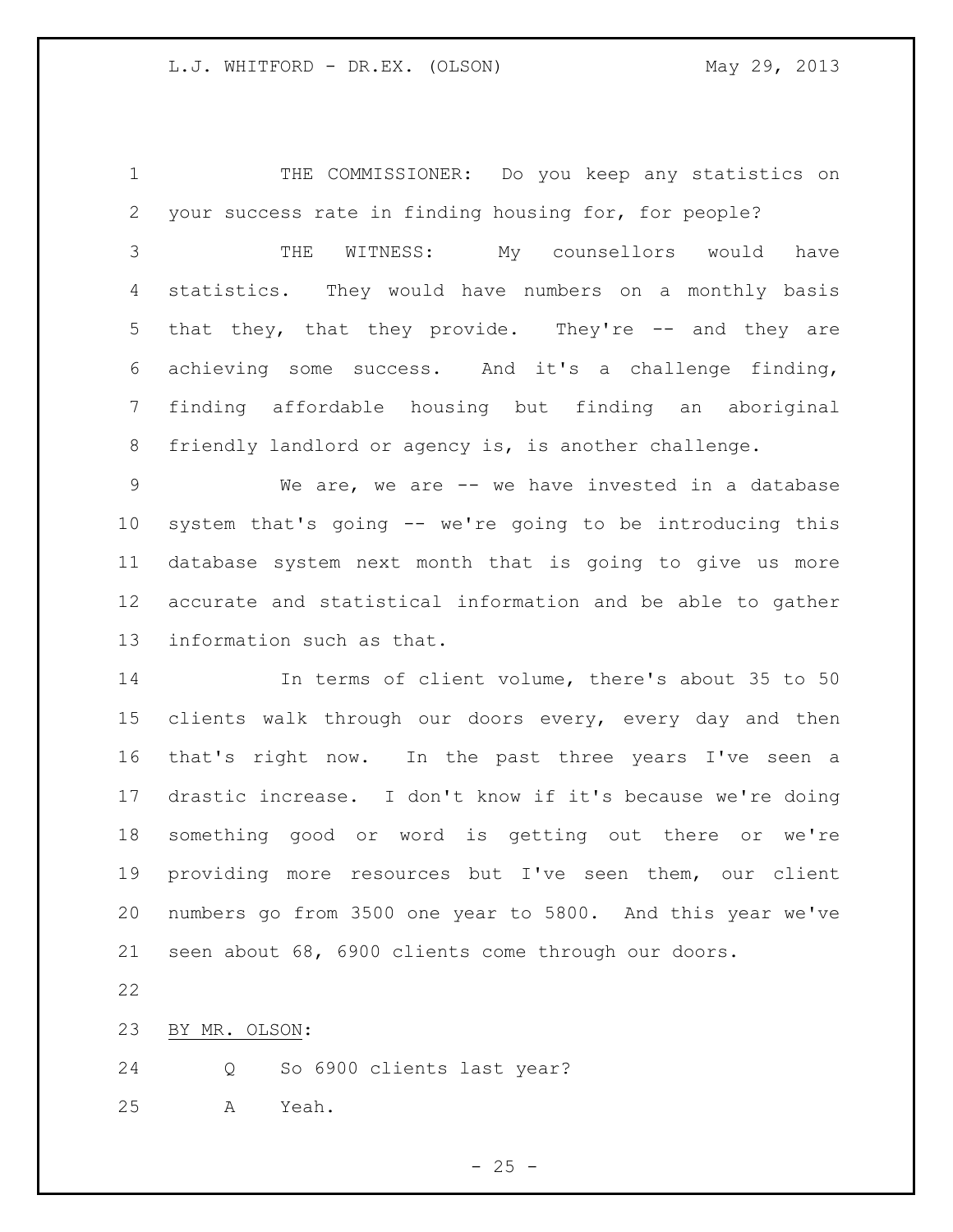Q Out of those 6900 clients are you able to break them down into, you know, single persons, versus families, versus male and female? Do you have those kind of stats? A That's again I would have to go -- we would have to go into every file. Without the database that information would have to be gathered. Q Okay. A A little bit more difficult to gather. Q Do you have a rough breakdown in terms of -- do you see families walking through the door? 11 A We, we see, we see families, yes. Q Okay. A Yeah, with young mothers, youth, people leaving incarceration. And I was saying to Jay earlier, as well, too, I've seen an increase in the past year, year to two years, of youth, youth, youth involved with the CFS system. Q Um-hum. A Youth who have children, like interaction with the CFS system, and parents, as well. Q Okay. And what -- when you, when you, when you see clients what are the typical issues that they face? What are some of the more prevalent issues they face that are seeking your help with? A Poverty, income, like stable income. Addictions,

lack of supports, housing, mental health issues, literacy,

 $- 26 -$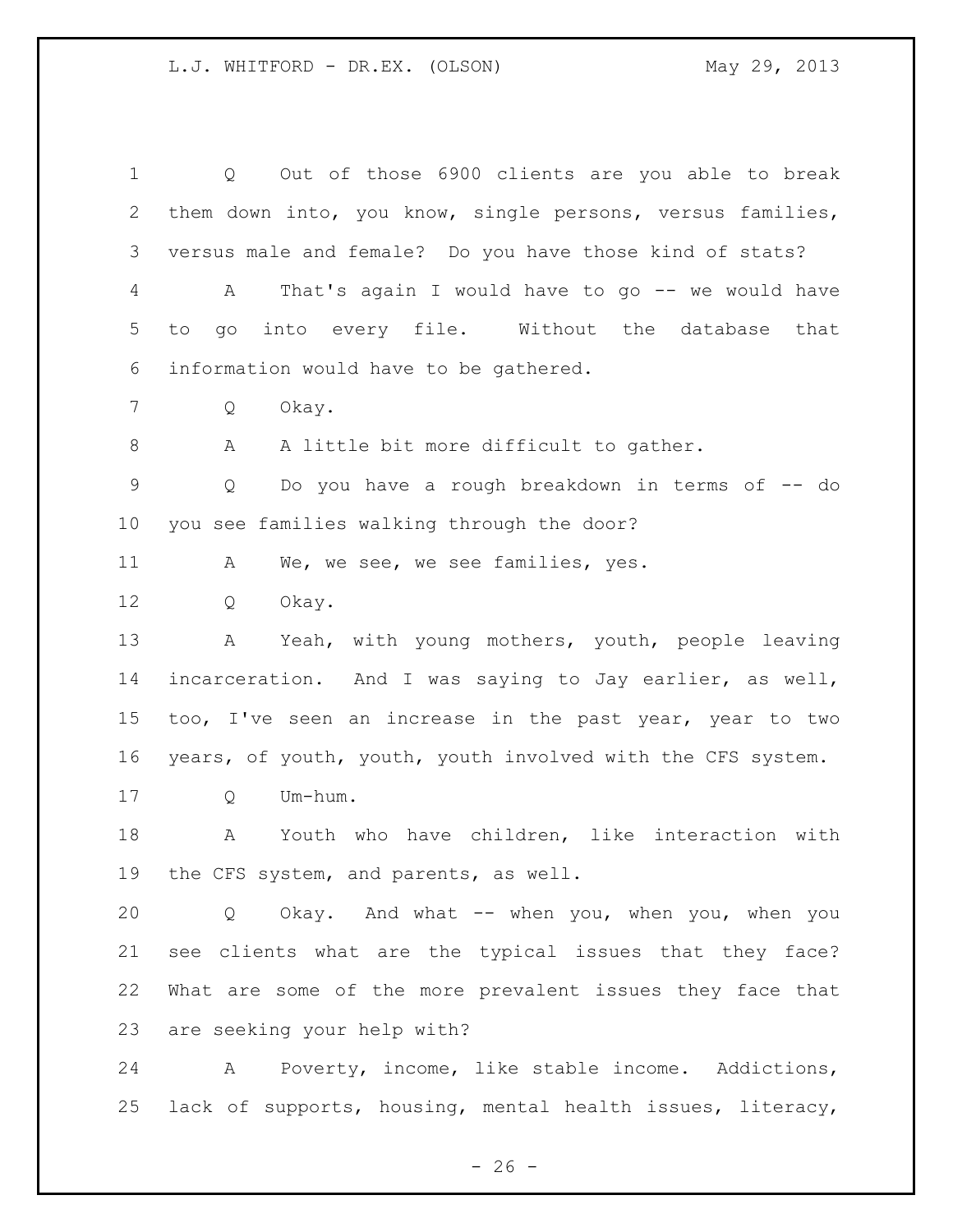education levels. That's pretty, that's --

Q Okay.

 A Probably sums it up. Lack of identity among young people.

 Q When it comes to lack of identity are there services -- you said you have an elder, I think you said once, once per week at the centre?

 A Yeah. We -- there's a number of initiatives that we, that we provide to support kind of pride and identity. And these are, these are more directed at our youth. We -- there's a project that we run in the north end that, that we run at arm's length. It's called the Eagle's Nest. We, we work with 25 youth in a three month period so 75 youth in a year. And these are aboriginal youth out of school, unemployed. And one of the, the main things that we do is, is support identity. We teach them about colonization, we teach them about treaties, we teach them about ceremonies, 18 we teach them about -- and, and this is hands on learning. We --

 Q Just before you get into detail in that, how do you, how do you select these youth or how do they come to your attention?

 A These youth are -- we send out a call for applicants, through e-mail, to some of the community based organizations.

 $- 27 -$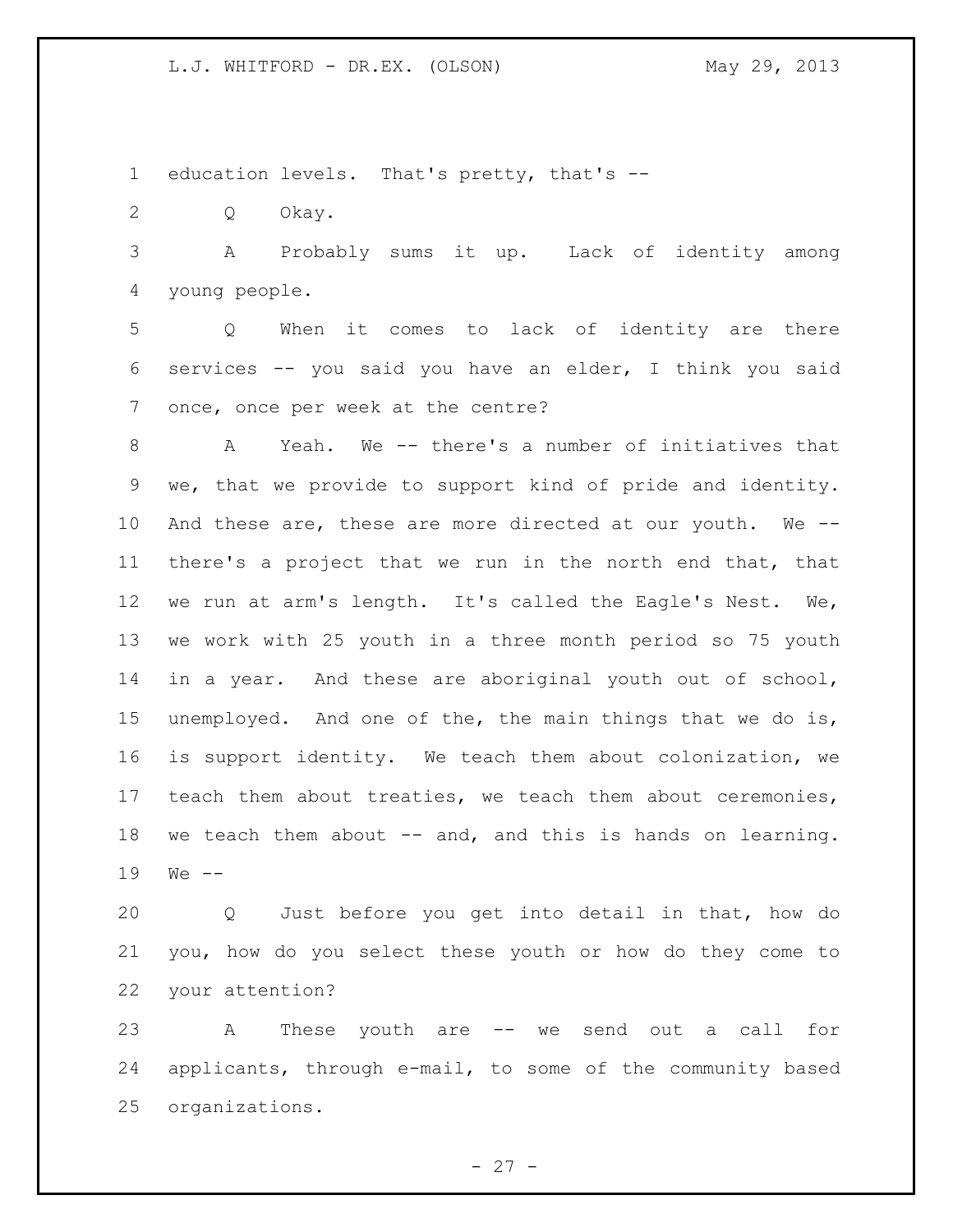Q Okay.

 A Justice, Child and Family Services. So first, first thing that they do is they'll fill out an application with their background information, et cetera. And then just this past -- last month we received close to a hundred. So then out of that 100 they'll schedule interviews. So right now my staff are conducting interviews. And then based on those interviews, it's like applying for a job, they'll select 25 youth out of, out of that group.

 Q So out of the hundred that applied there are 25 get selected?

A Right.

 Q Okay. So there's, there's more wanting to get into it than the spots available, in other words?

 A Right. And that's been the, that's been the norm 17 for the past year and a half, that we've had an overwhelming demand. Thirty percent of the -- of those youth are coming from -- directly from referrals from the child and, child and family service agencies. There's another maybe 30 percent coming directly from Probation or Justice.

Q Okay.

24 A And 40 percent is other organizations or word of mouth.

 $- 28 -$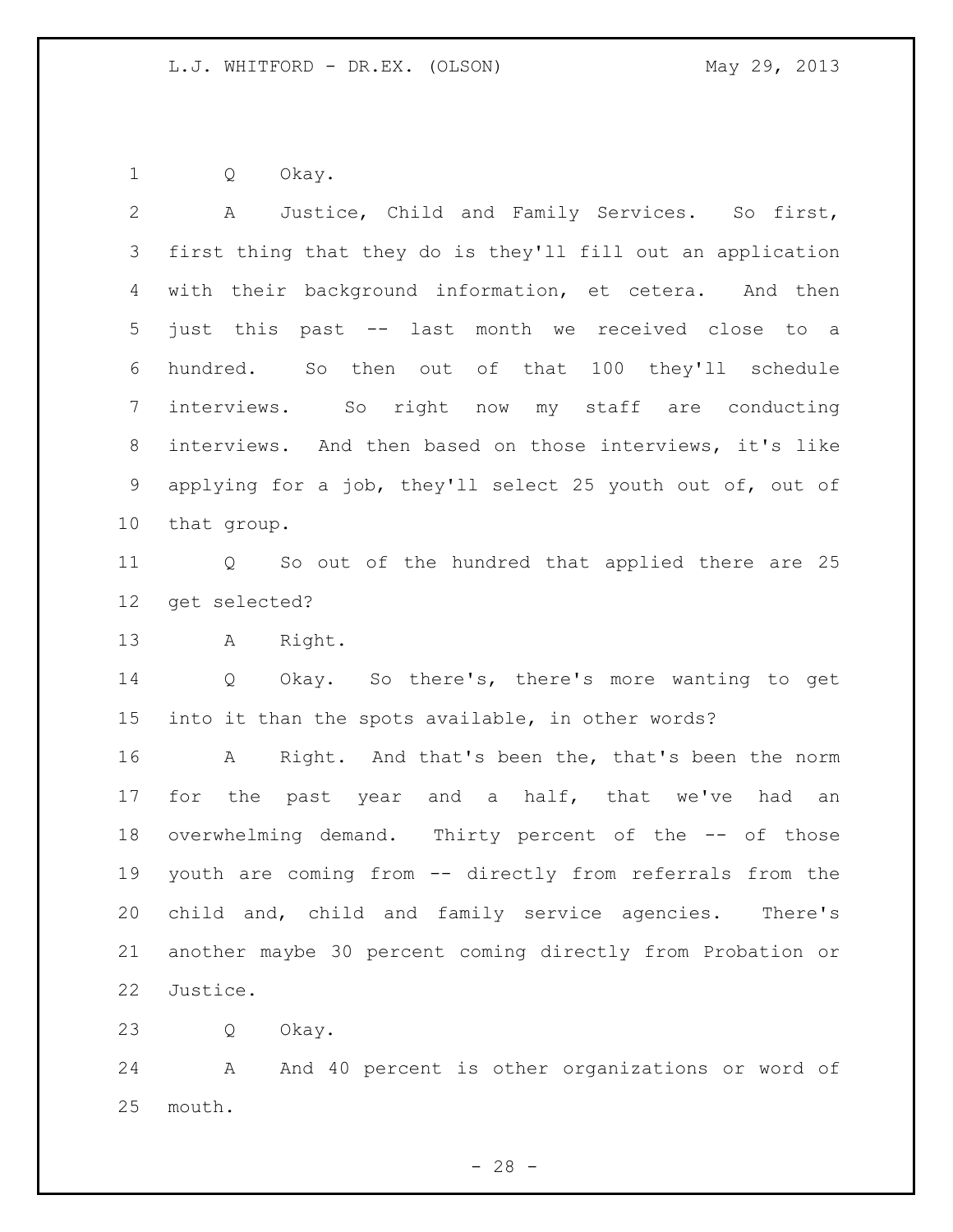Q Now, the attendance at the program -- and I'll get you to tell us a bit about what it is in a minute -- 3 but is it, is it voluntary or is it mandated?

 A Yeah, it's, it's, voluntary, yeah, it's, it's a self-referral.

- Q Okay.
- A Yeah.

 Q Now, maybe you can tell us exactly what, what's involved?

 A Yeah. The Eagle's Nest project is -- it takes place in a classroom but it's, it's a very, it's a very supportive environment. I have three staff on site, two project coordinators and one, one counsellor who, who are aboriginal youth, themselves. Monday to Friday 9:00 to 4:00. And we have -- the, the curriculum is based on the medicine wheel philosophy. So we, we provide opportunities for mental development. We do life skills. We do CPR, first aid training. We do non-violent crisis intervention. We do suicide prevention. Driver's education. That's, that's supporting. And we do a tremendous amount of literacy work with them.

 And in terms of the emotional supports we do one-to-one counselling sessions with them. The elder is there one day a week doing -- teaching about the seven teachings, the medicine wheel, the, the four sacred

 $- 29 -$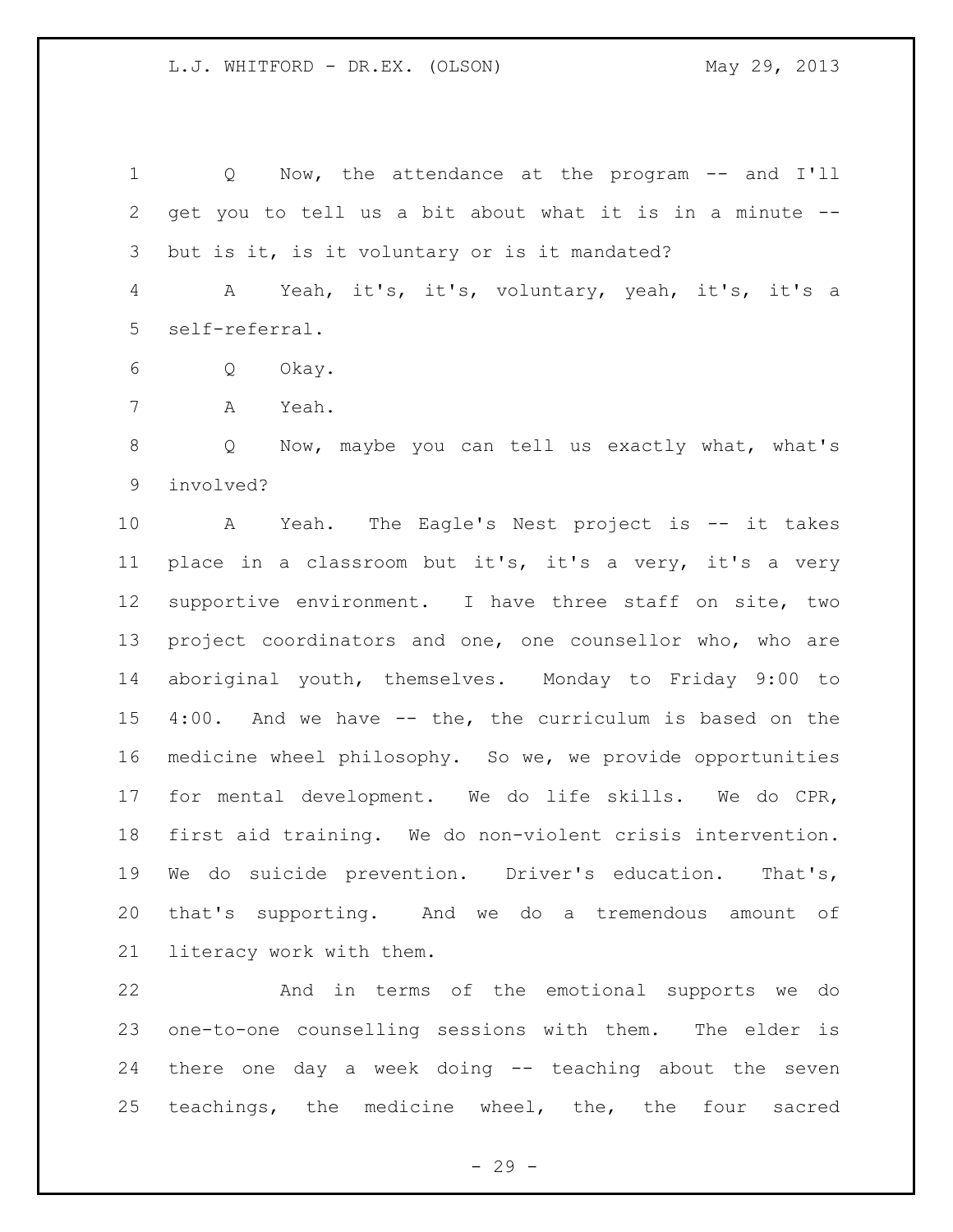medicines, pipe ceremony, et cetera. And, and the youth are very engaged and they're very eager to learn, learn, learn these new teachings.

 And we, we take them out to -- for recreation because we know that they have energy to burn and we need our people to be active and healthy. We, we take them to the City of Winnipeg facilities or we'll -- in the summertime we'll, we'll go out to the field.

 When we, when we do ask the youth we have -- at the beginning we have a, a sharing circle. Why are, why are you here? Like why, why did you choose to come to the Eagle's Nest? And we hear three responses. One of the three responses is, is I'm tired of, of doing nothing with my life. That's one response. And the second response is I'm here because I want to get a job and the Eagle's Nest will become -- will help me become more employable. And the third response is I want to learn who I am. I want to learn my aboriginal identity and I know the Eagle's Nest provides that.

 Q Have you followed what happens with these youth after completing the Eagle's Nest?

 A And it's kind of amazing the, the connection that we make in 14 weeks that we're with the youth, we make some lifelong connections with, with some of the youth. Sometimes it's hard to follow up with, with young people

 $- 30 -$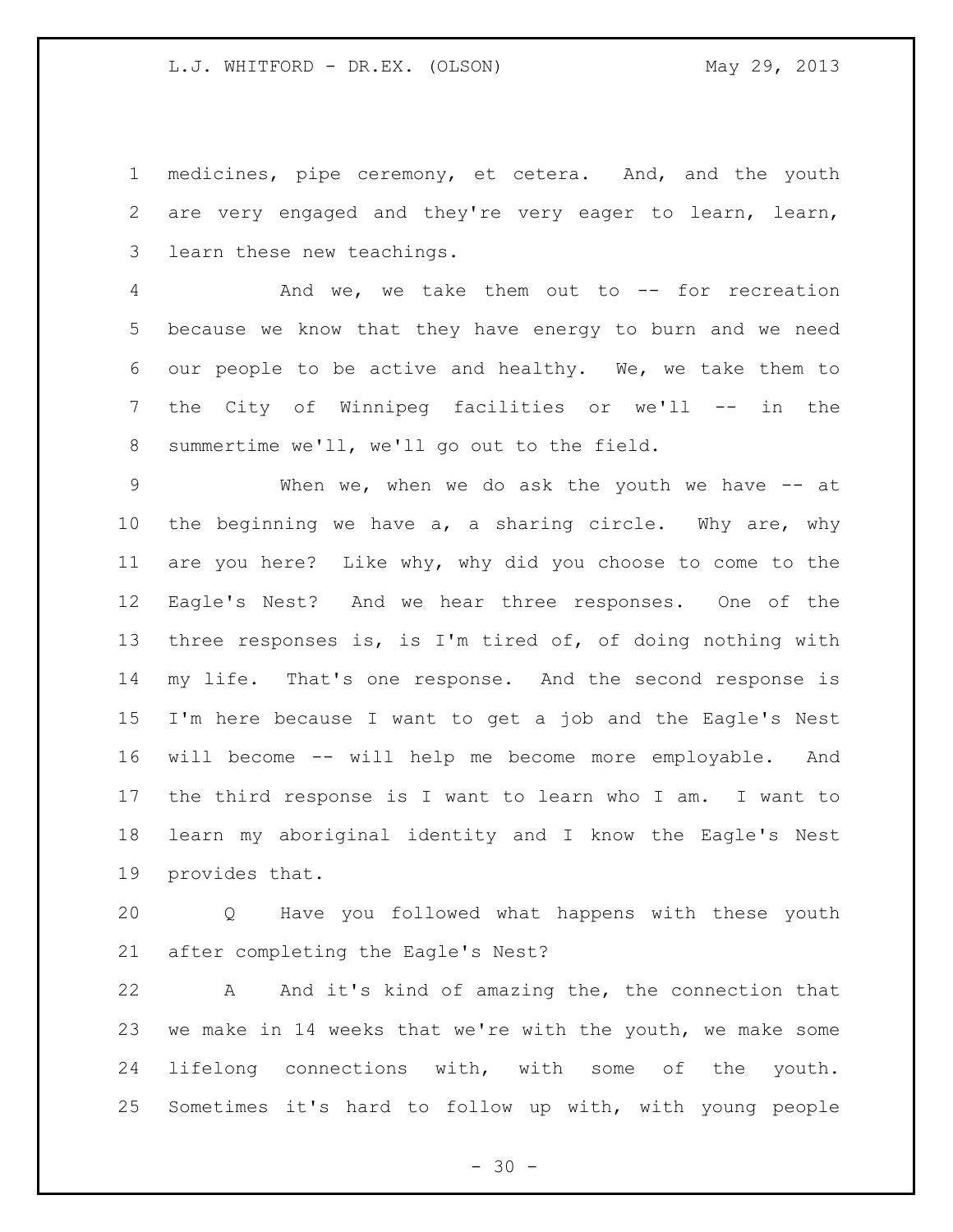and well, generally, our people in our community there address will change, their phone number will change but their -- we'll be able to capture them or reach out to them on Facebook.

5 One of the youth that was with us, she's -- we, we do capture them through success stories. One of our youth is now a social worker, working for Southeast Child and Family Services. At the time she joined our program she was -- she didn't have a Grade 12, she was expecting her first child, and she joined our program because she, she wanted to provide a future for her child.

 We get with -- that story is, is very similar to a lot of, lot of other young people. I want to get out of gang life, I, I don't live in this neighbourhood anymore. Or they're young parents that want to create a better future for their kids.

17 THE COMMISSIONER: And it's a 14 week course? 18 THE WITNESS: It's only 14 weeks, yeah.

 THE COMMISSIONER: And about what age group would this be?

 THE WITNESS: The youth that we accept are 15 to 24 but the, the bulk of them are about 17 to 19.

BY MR. OLSON:

Q So when did the, when did the program start?

 $- 31 -$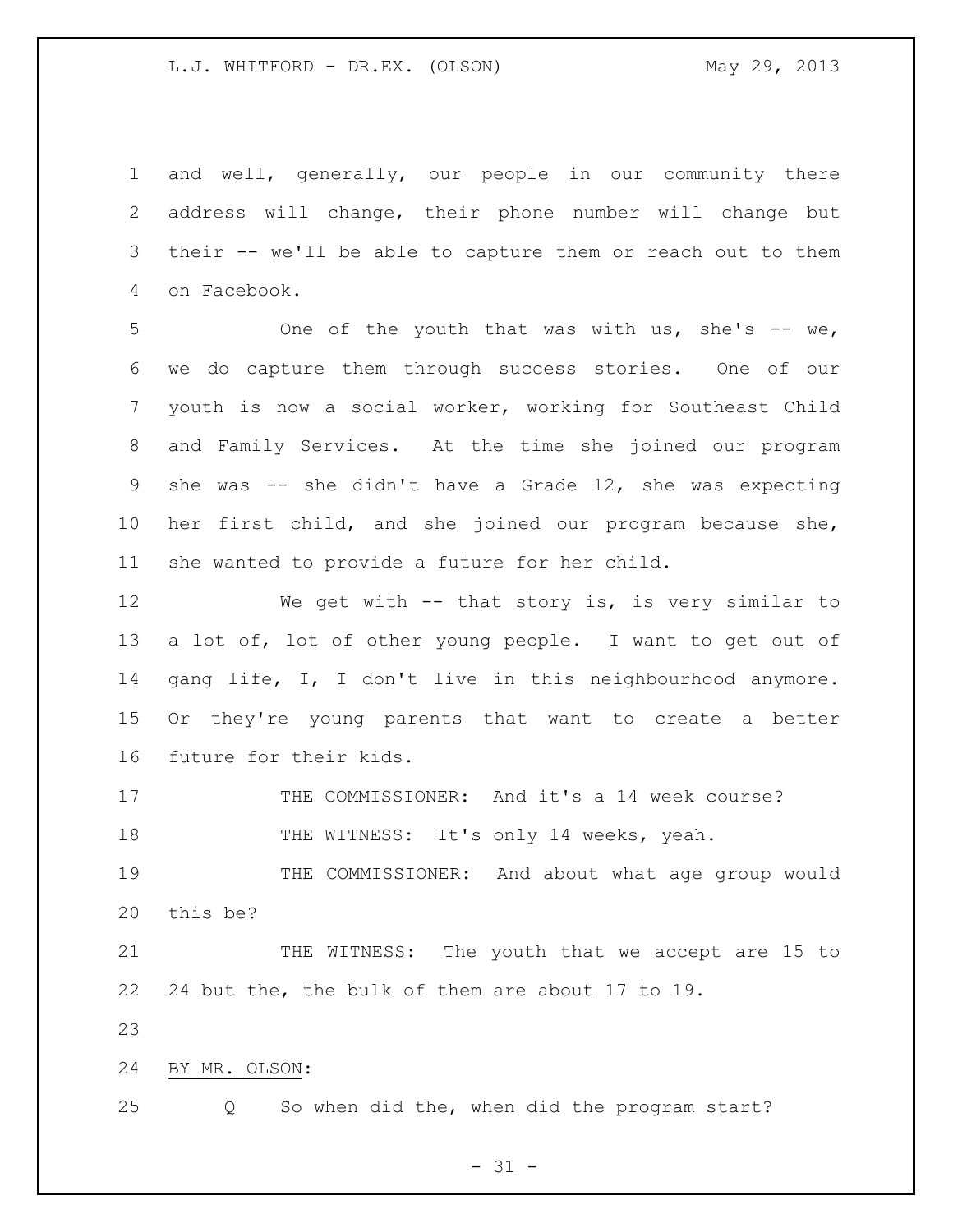A This program started in, in 2000, and it ran for five years. It was called the Keewatin Winnipeg Youth Initiative. Q Right. A And then it, it stopped for four years because of lack of funding. And then we, we acquired funding, in 2008, under the leadership of Ron Evans. We started this with the support of the City of Winnipeg. Q Okay. Is the funding situation different for Eagle's Nest than for the centre? 11 A The funding situation for the Eagle's Nest is, is a little bit more stable although it, it is still year to year. Q Okay. A We, we get renewed annually by the City of Winnipeg. Q So you're not pounding the pavement of -- trying 18 get the funding renewed every year, it's there? A They give us half, half of the money needed. So I'm still pounding the pavement. I -- Q Okay. A Writing -- THE COMMISSIONER: The City of Winnipeg gives you half? 25 THE WITNESS: The City of Winnipeg gives us half.

 $- 32 -$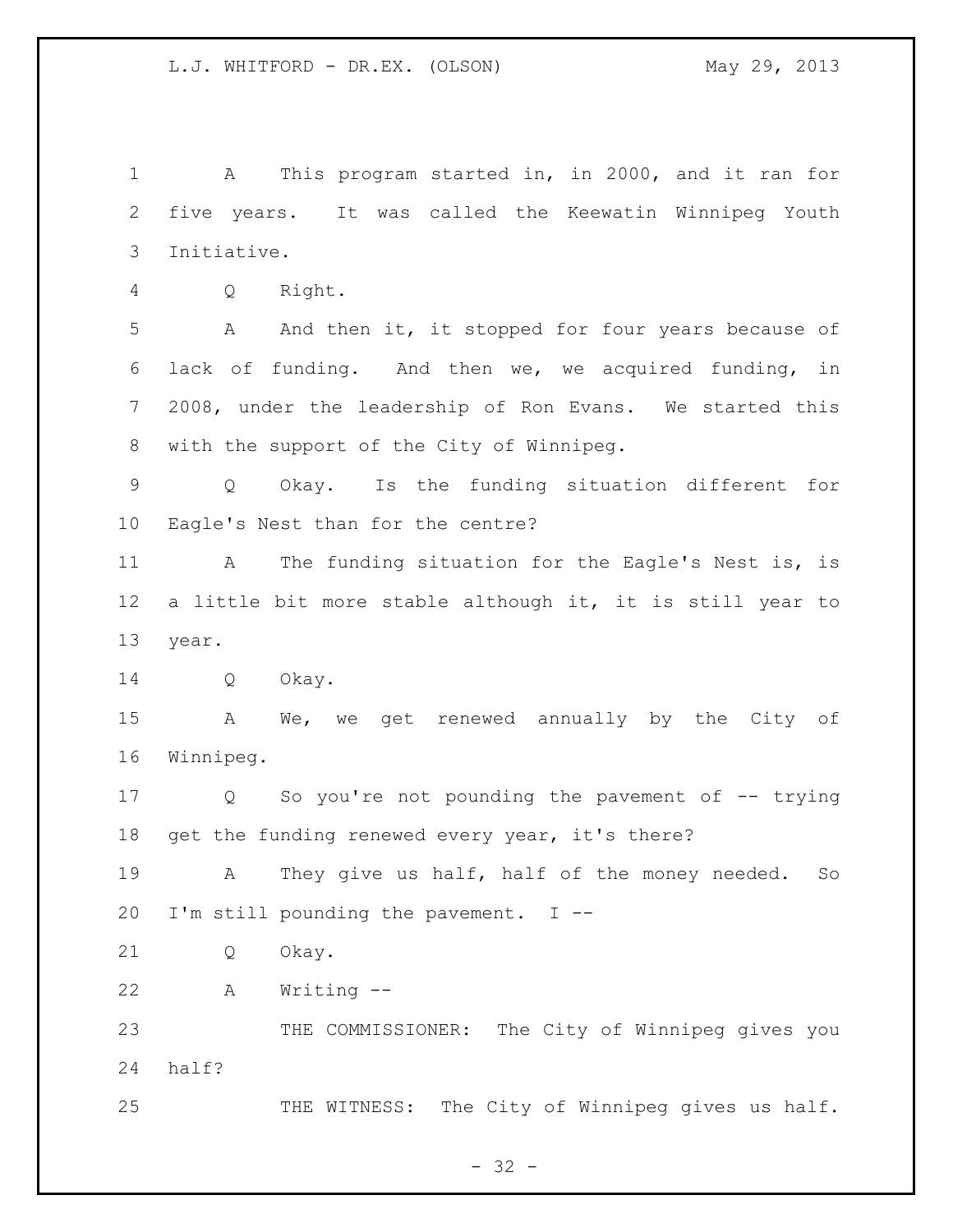L.J. WHITFORD - DR.EX. (OLSON) May 29, 2013

 The City of Winnipeg gives us a space to operate the, the, the project. But for the other half of the, of the project, the costs, I'm pounding the pavement just the same as I am for the Eagle Urban.

BY MR. OLSON:

 Q Okay. In terms of having limited space or limited number of youth you can serve, would you like to be able to serve more or, or have more youth in the program than you do currently?

 A Yeah, that question's been asked to me about five times in the past four months and I said we're -- we would run a second Eagle's Nest if we had stability in the First Eagle's Nest and if we had the resources to run the second Eagle's Nest.

Q So it's more of a resource issue?

A Yeah.

Q Okay. And stability in terms of funding?

A Right.

Q Okay.

 A Yeah. There's lots we could do with -- if we just had the funding commitment.

 Q Sorry, and just going back to the, the centre, I wanted to ask you about addictions. Is there, is there -- you said you have a counsellor on site that deals with

 $- 33 -$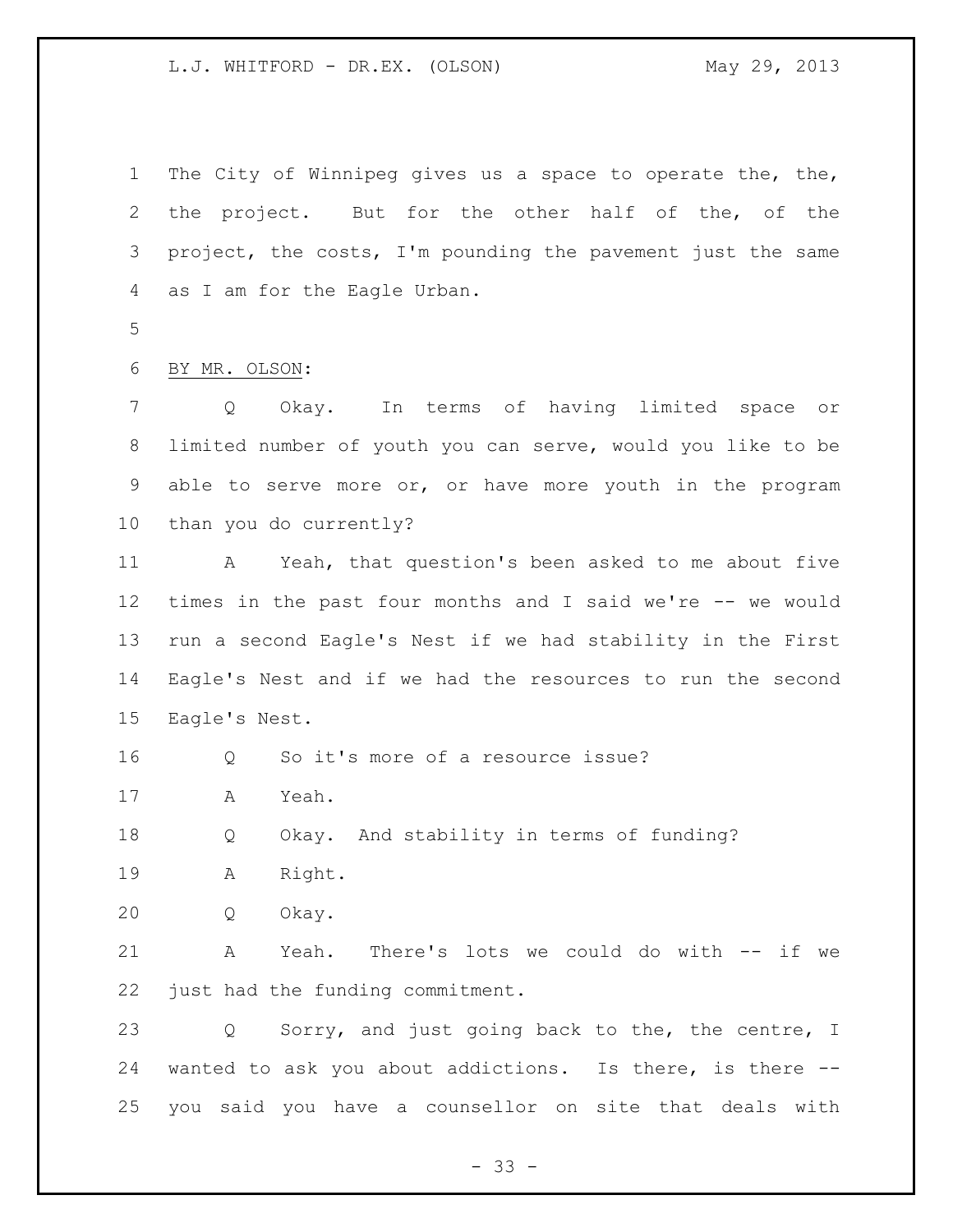L.J. WHITFORD - DR.EX. (OLSON) May 29, 2013

addictions or helps with addictions?

A Yeah.

 Q What sort of services does that counsellor provide?

 A They, they do the case management, the one-to-one, the one-to-one work. They won't treat the addictions, themselves, but they'll, they'll build trust with that individual and explore what resources are out there in terms of treatment centres. And they will help that individual maybe apply to those treatment centres and advocate for their, for their acceptance into those treatment centres. But, again, there's, there's a wait list on treatment centres right now.

 Q That's what I was going to ask you next. In terms of the present situation in Winnipeg, in terms of getting into treatment centres, what's the situation?

 A Personally, I haven't experienced the process of working with clients but, but I know they could wait anywhere from, like, two months to two years, to get into some treatment centres, especially like a culturally appropriate treatment centre.

Q Okay.

 A But, again, like I know what I know about, about addictions, like you can fix the individual but if you put them back into the same environment it won't take long for

- 34 -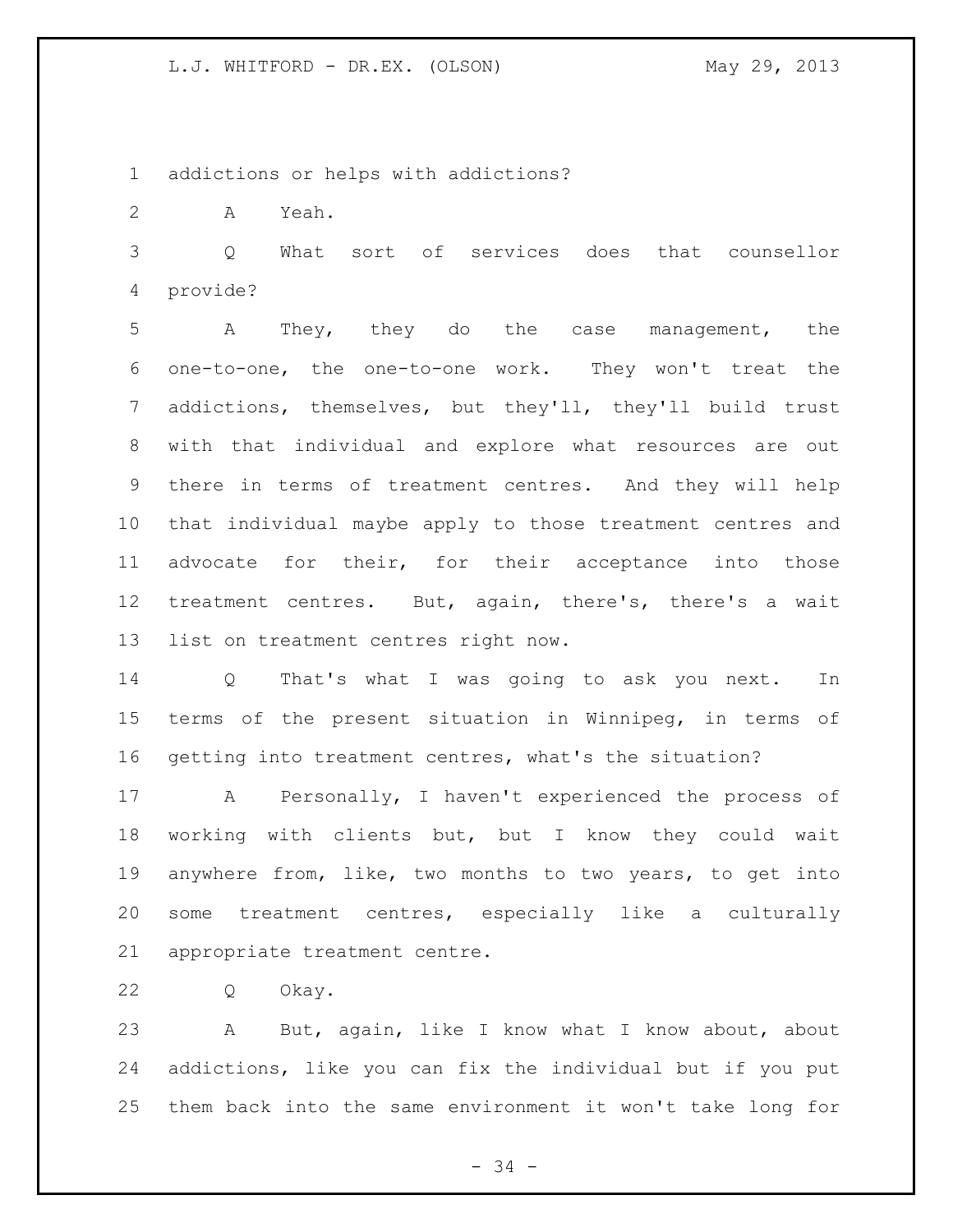them to, to kind of, I guess, return to the previous behaviour.

 Q Okay. I understand that the centre has hosted an annual forum to bring together urban aboriginal organizations and service providers from aboriginal communities to share information about urban, urban resources available when people leave their home communities. Is there an ongoing need for that kind of collaboration?

 A Yeah, absolutely. The, the intent of the, the service provider forum, which we've had three of them now, is to bring together the rural, rural technicians, the rural -- the people from the communities that interact with the, the clients when they live in their communities and then to bring them together and introduce them to, to the urban aboriginal service providers.

 We've had, we've had good attendance from the urban community, from the urban resources with these, with these forums but we've had very little participation from the First Nation communities. But the, the events, themselves, have, have -- were successful in other ways of building new partnerships and establishing kind of an inventory of what's out there and ...

24 What I was -- what I, what I see in my work with the First Nation community is people are restricted by

 $- 35 -$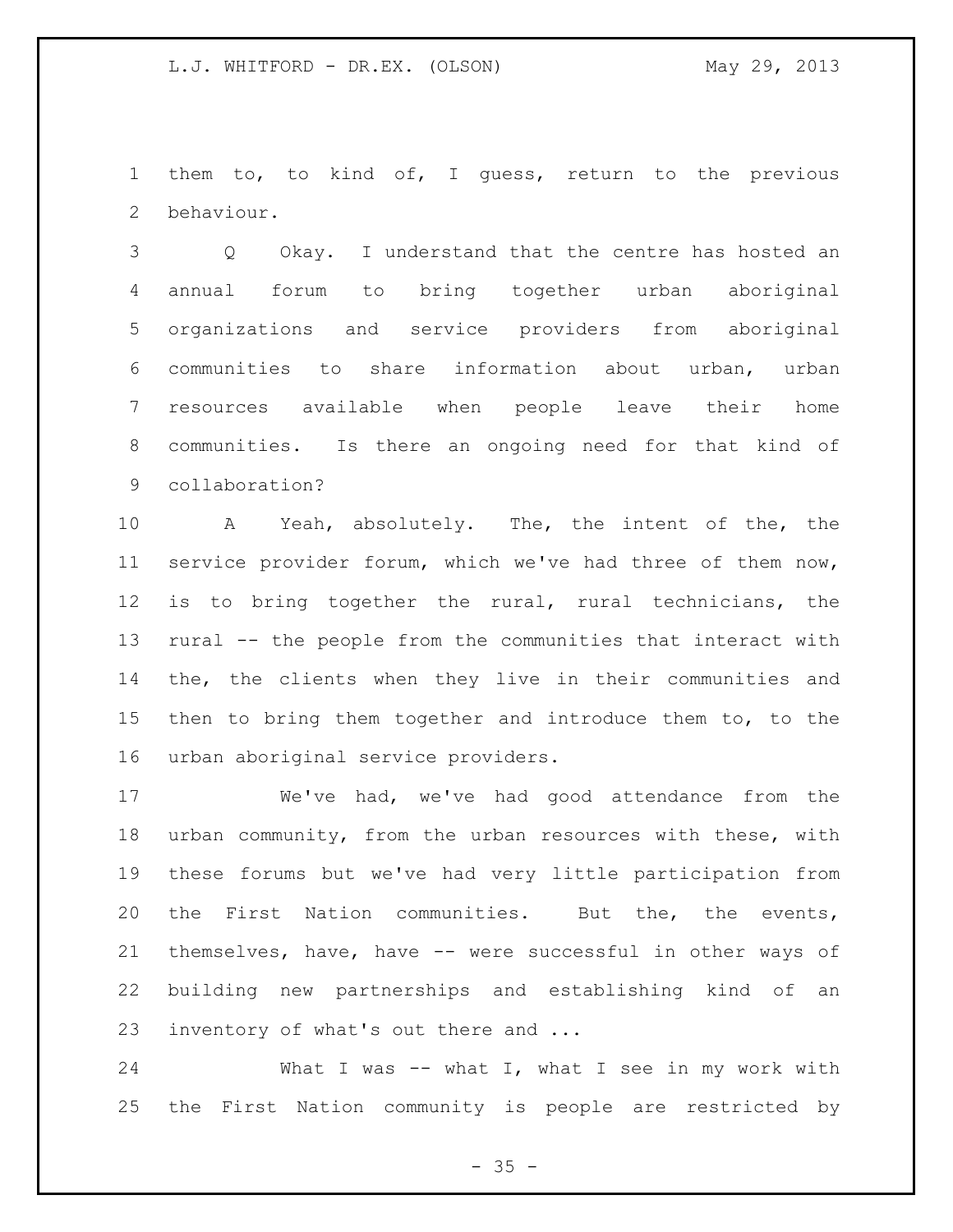their, by their boundaries. Within Winnipeg you'll have many, many urban based organizations like Ma Mawi, Ndinawe, MacDonald Youth Services and they operate within Winnipeg, within the boundaries of Winnipeg. And then in our communities, like my home communities, we'll have Sandy Bay, Employment Income Assistance, we'll have the health centre, we'll have recreation going on as such and their 8 boundary is their reserve, their -- they can only spend money on activities within the reserve. But our people, 10 they're moving from urban to rural, whenever, whenever they -- there's a change in their life or whenever they, whenever they have the means to do so. But our service providers aren't, aren't talking to each other because of their -- our, our -- I guess our, our restrictions.

15 Like Eagle Urban, itself, right now, we don't have any money to go beyond the Perimeter Highway because it's an ineligible expense, according to some of the funding we receive.

19 0 So you can't go beyond Winnipeg, really?

 A No, we can't beyond Winnipeg. It would be ideal for us to go into a community like Sandy Bay and work with a family, maybe three months prior to their relocation, or work with some students before they leave the reserve to go to -- to come into Winnipeg to go to university or college. It would be ideal to do that and help them get ready but

 $- 36 -$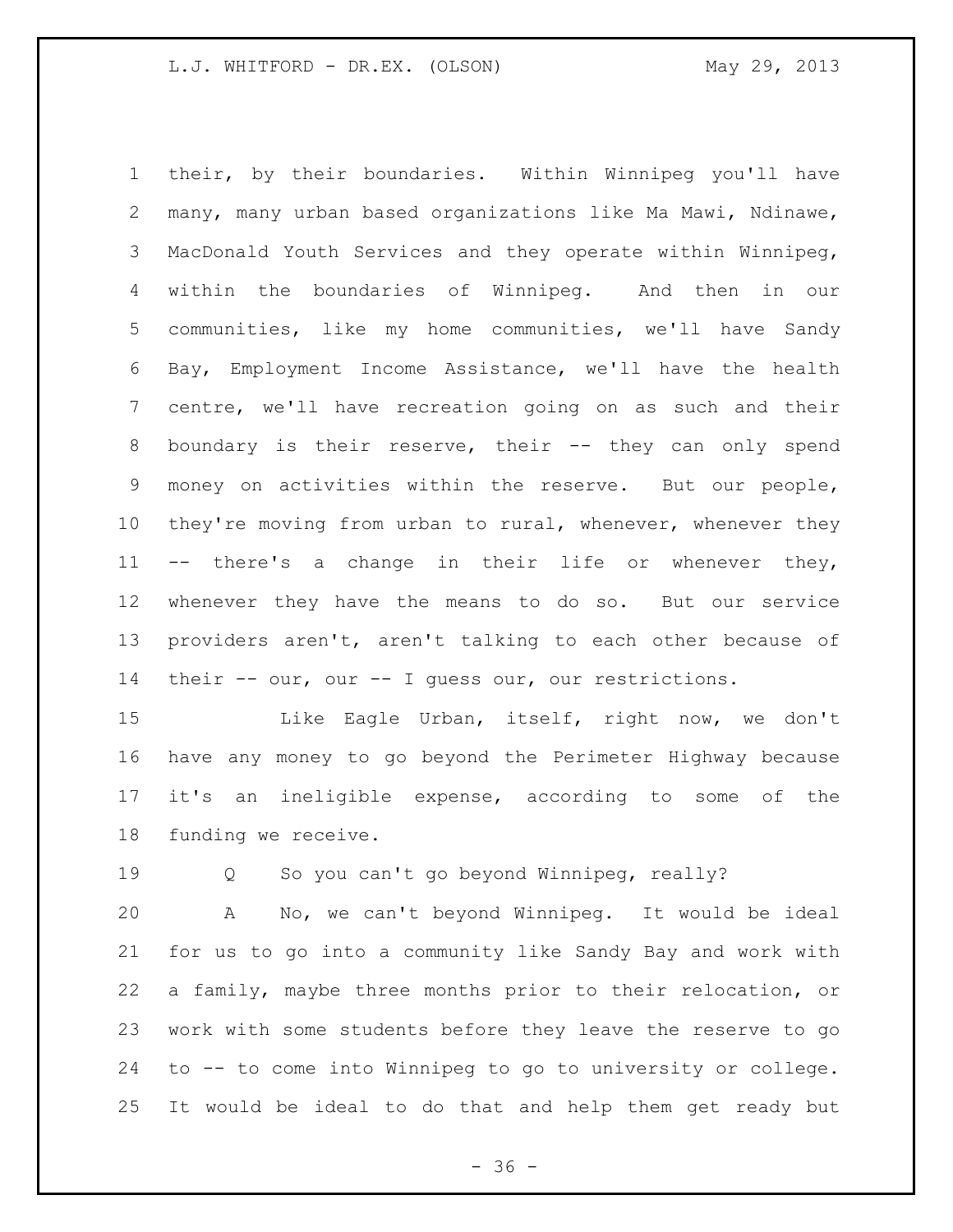they, they come here basically with their furniture in the back of their truck or a suitcase full of clothes and there's no plan in place, no -- and lack of supports when they do get here.

 THE COMMISSIONER: Is most of the movement from the rural area to an urban centre to Winnipeg, itself, or do you, or do you know whether there's some movement to other urban centres in the province?

 THE WITNESS: It's primarily to Winnipeg because of the size in Winnipeg and I guess what Winnipeg has to offer. But other urban centres such as Portage la Prairie, Thompson, Dauphin, Brandon, there's an increase in urban aboriginal people. And what's -- when people find out about what Eagle Urban Transition Centre does and what the Eagle's Nest does, they say how come there isn't an Eagle Urban Transition Centre in Thompson? How come there isn't an Eagle Urban Transition Centre in Brandon or Portage la Prairie? You guys should get one of these started; right?

 But -- and they say well why don't you, why don't you go and run one in, in Thompson, and we -- it's the same thing with the Eagle's Nest, I said if we had stable funding for the, the one in Winnipeg then we would pursue Thompson. We're -- our books are open, our, our, our success, our challenges, our processes are all open and if any organization in any of those centres wanted to come in

- 37 -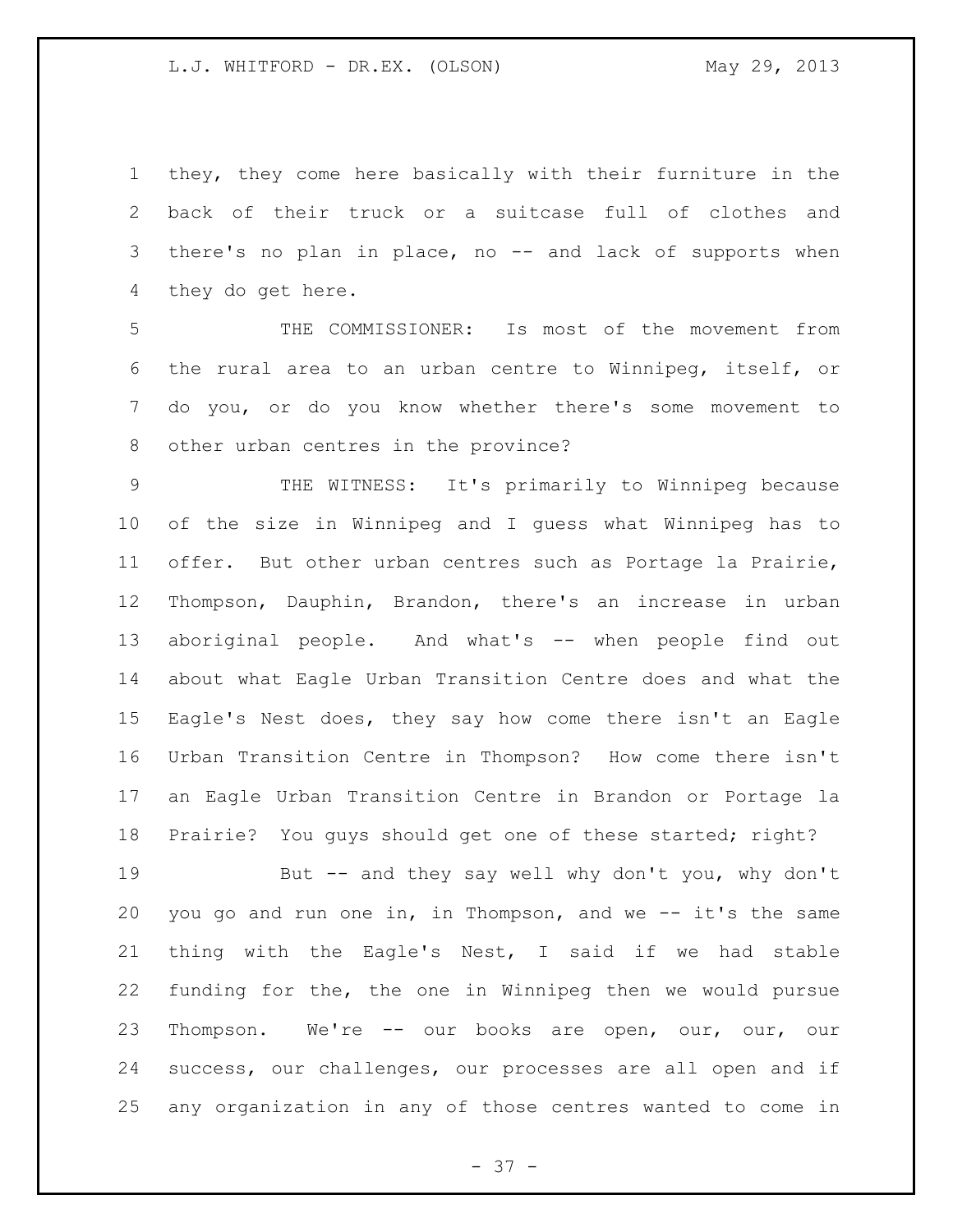L.J. WHITFORD - DR.EX. (OLSON) May 29, 2013

and replicate what we do, like by all means.

 THE COMMISSIONER: But most of the movement is to Winnipeg, itself? THE WITNESS: I would say so, yeah, because of the, the health and the education. BY MR. OLSON: Q Is there, is there a need for more centres like this, like your centre, in Winnipeg, or is the one centre enough? A There is a need, for, for probably four or five centres like this in Winnipeg, at least. I would say in different parts of the city. There should be one in north, 14 south, east, west, central. Some of our people, they, they stay within their boundaries of their side of the city, personal reasons, history, familiarity, safety. So there's, there's a need. Like our people are, are all over the city, they're not just in the core area and the north end.

 Q So those people may not access your services because of where they're, where they're located or where they, where they know, the places they know or they're familiar with --

A Correct.

Q -- may not be in your service area?

- 38 -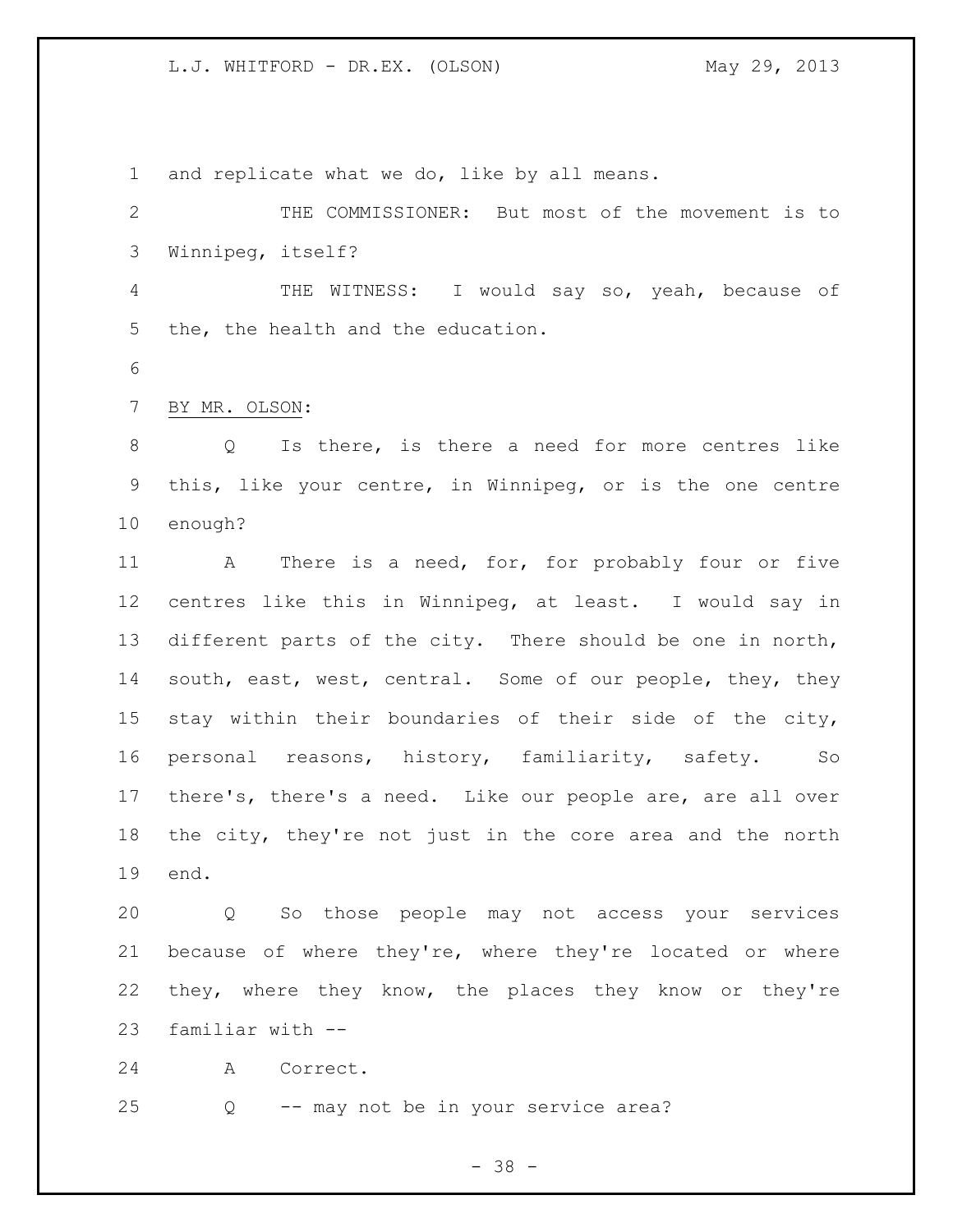A Yeah, and it needs to be accessible. THE COMMISSIONER: Are you talking about branches of your centre? THE WITNESS: Yeah. Yeah. Like outreach -- an outreach like that we would oversee. BY MR. OLSON: Q The clients that you do service, are they all from -- coming from rural areas to Winnipeg or are they -- some of them from Winnipeg originally? A It's both. There's a lot of our clients that are coming into Winnipeg for the first time, they've come to our centre for supports. And there are some clients that have been here for 10 years that are still struggling, struggling to, to be self-sufficient, to get a roof over their head, find a, find a job or employment. Q And so do you have repeat clients, clients that

keep coming over the years and you see regularly?

 A Yeah, yeah, sometimes, sometimes a client will come to us for up to a year because it, it takes so much time to, to enter training or to work with their addictions or, or to get a, get a place to stay.

 Q Is there any time limit on, on the number times you'll see a client?

A Not at all, not at all. They can come, come to

- 39 -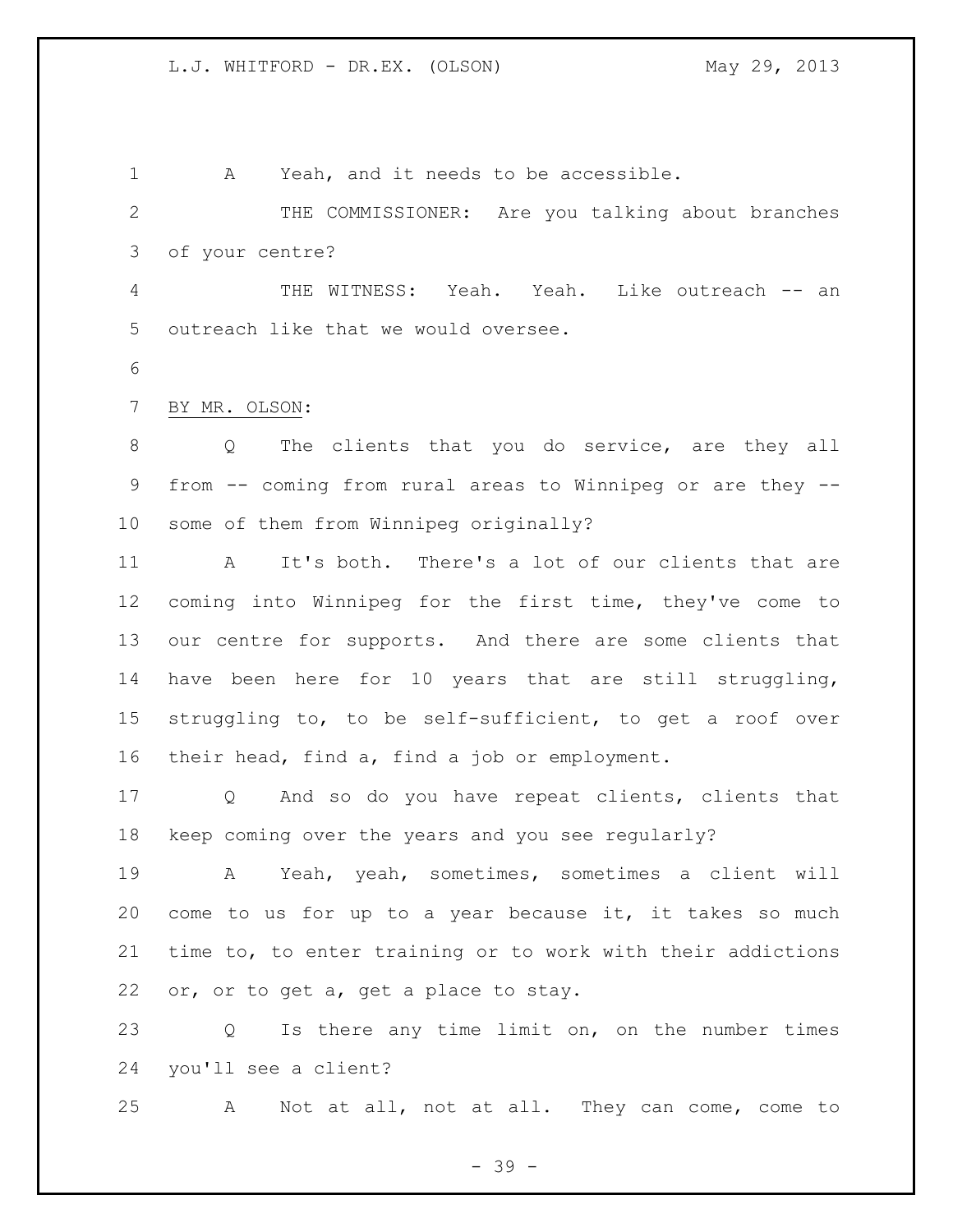our door every, every day, every day of the week if they want.

 Q Are there any other comments you would like to make? Do you have a wish list or anything that you'd like to tell the Commission in, in terms recommendations or ...

 A Well, one of the -- some of the other innovative things that we're doing right now, to kind of utilize technology and to, to try to -- because we can't work with every individual we're trying to do some other innovative things. Like we, we put together a resource guide. We hired some youth to put together a resource guide. And because we can't get to every community in Manitoba, to the youth out there, we do know that there's youth that come into the city so we would put together this 100 page resource guide. That's one of the things that, that we did. It was made by youth for youth and we're going to be distributing. We have 1200 copies being printed so we're sending that out to the communities.

 And then another tool that we recently developed was transition 101 videos. We made these 10 videos with -- in partnership with a community based organization that works mostly with aboriginal youth. We made these transition videos. How to get an apartment, how to get your ID, how to kind of ride a bus, how to keep yourself safe. So we made these 10 videos and we're going to be

 $- 40 -$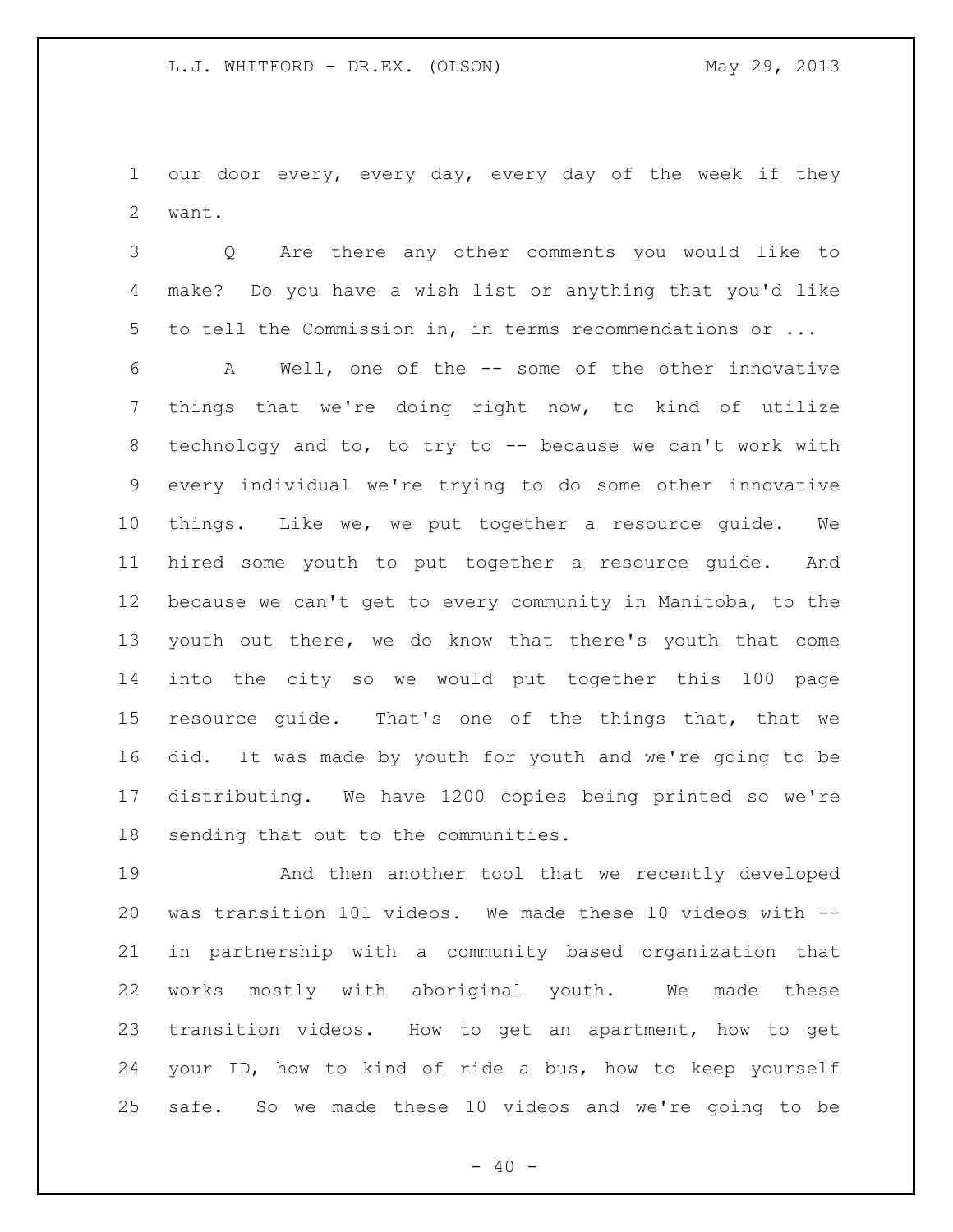putting these videos on our, on our website and then sending a thousand copies to the communities.

 And another tool that we, we developed, too, because we know that young people are, I guess, more into 5 technology than some of us, we -- we're working with an -- we've developing an iPhone application with aboriginal resources for, for youth and then it'll be something that they will download for free right on their iPhone. This is where the resources are.

 Now, we have a lot of ideas and we have a lot of -- we'd do a lot with more, if we had more resources we would, we would have more success. I think ideally if this Commission had the influence to either the provincial, the federal or the municipal government, longevity of funding 15 for transitional organizations and see it as a, as an investment in, in the wellbeing of aboriginal youth, children and families and, and it's an investment that would, that would pay dividends for the aboriginal people 19 and for, for our, our, our entire society, I think.

 Similarly, like I said, the, the federal government and the provincial government have, like, tremendous expertise and, and resource investment into immigrant settlement and those investments are paying off. Immigrants are, are obtaining employment, they're getting educated, their children are, are healthy, they're, they're

 $- 41 -$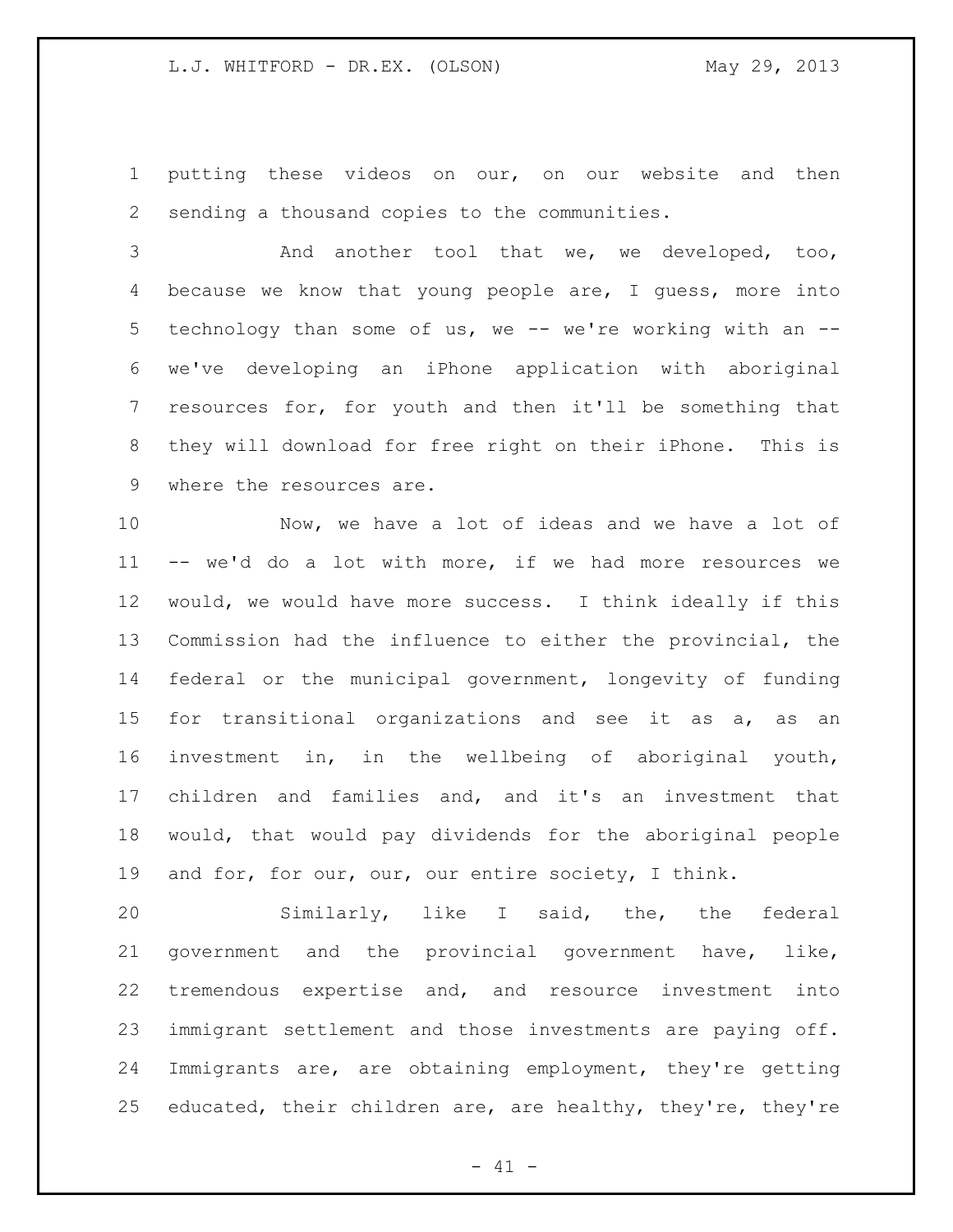### L.J. WHITFORD - DR.EX. (OLSON) May 29, 2013

 well, they're, they're healthy and like if a similar kind of an investment and a similar approach was taken for First Nations people and look at the, the benefits, I think that would be, that would be tremendous. However, not to claw back away from existing fund it would have to be new investment, not at the, not at the detriment of the, of the First Nation communities, themself, because there are overwhelming needs there, themselves.

 And one of the things that our centre does do, as well, is we help people go back to their communities, as well, too. We don't just help people get settled in Winnipeg. Sometimes people are stuck in Winnipeg and they're, they're not here by choice, they want to get back 14 home, they just don't -- they're just -- you know, they spiral down in a down -- like a downwards. Some of the problems overwhelm them and they, they need help getting back home and sometimes we'll, we'll dig right in our own pockets and buy them a bus ticket or an airline ticket. We do a lot of that.

Q Okay.

21 THE CLERK: Do you know how to spell Harvey Bostrom, Harvey Bostrom?

THE WITNESS: B-O-S-T-R-O-M.

24 THE CLERK: H-A-R-V-E-Y?

THE WITNESS: Yes, I believe so, yeah.

 $- 42 -$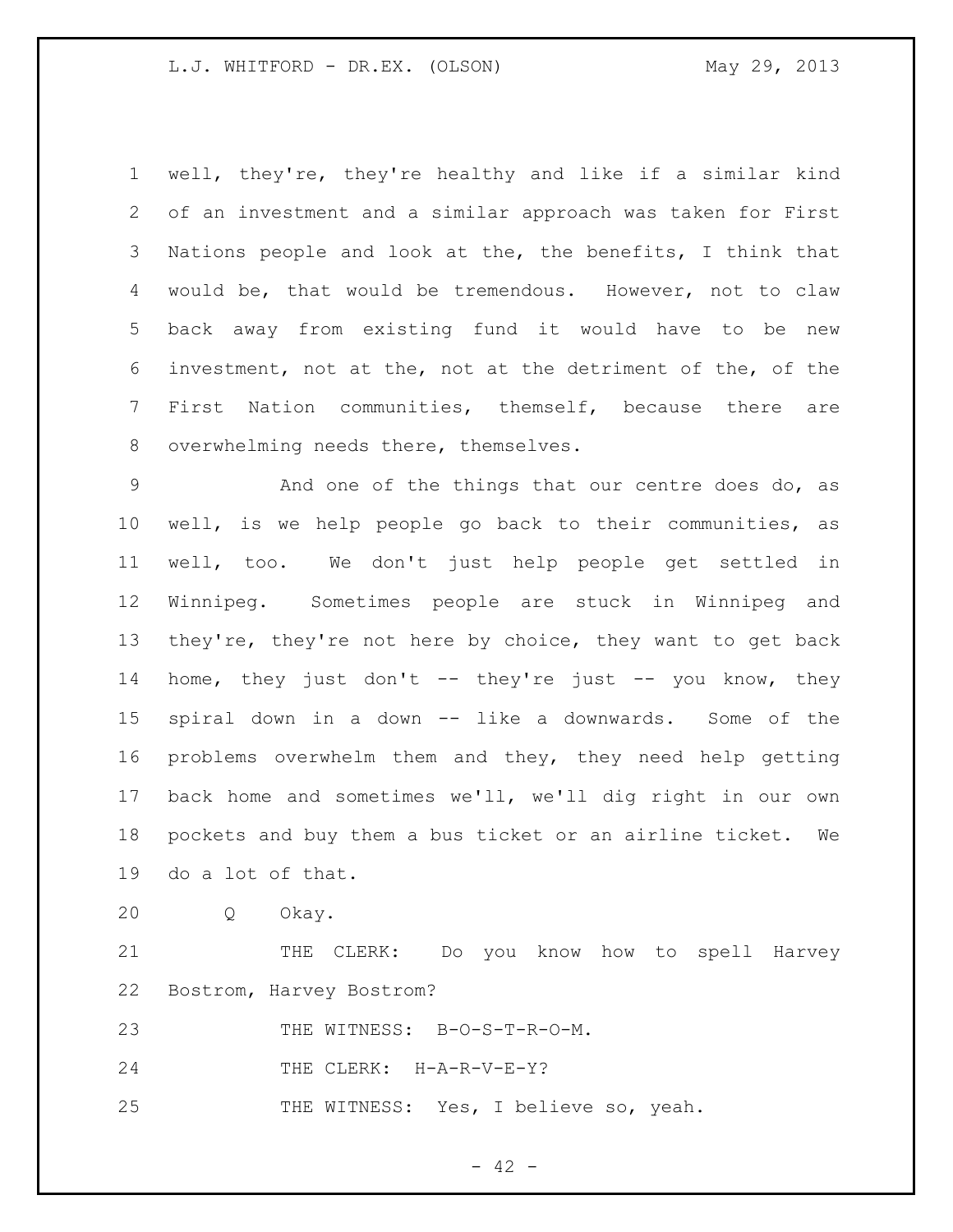MR. OLSON: Thank you very much, those are my questions for you. Some of the other counsel may have questions for you. EXAMINATION BY THE COMMISSIONER: Q Just before you do, Mr. Funke, I have two or three questions I want to ask you, witness. You -- you're the program director? A Program manager. Q Program manager. Do you have a chief executive officer? 12 A No, I don't. I, I report directly to the Assembly of Manitoba Chiefs Executive Director. Q You report to the Executive Director of the, of the Manitoba Chiefs? A Correct. Q So you're the, you're the senior person in the, in the centre then? A Yes. Q And do the Manitoba Chiefs, their, their, their executive forms your -- the board that -- to whom your reports go, I suppose? A Correct, yeah, within the corporation. Q Likely funds prevent you from having evaluations done on the success of your program, would I be correct in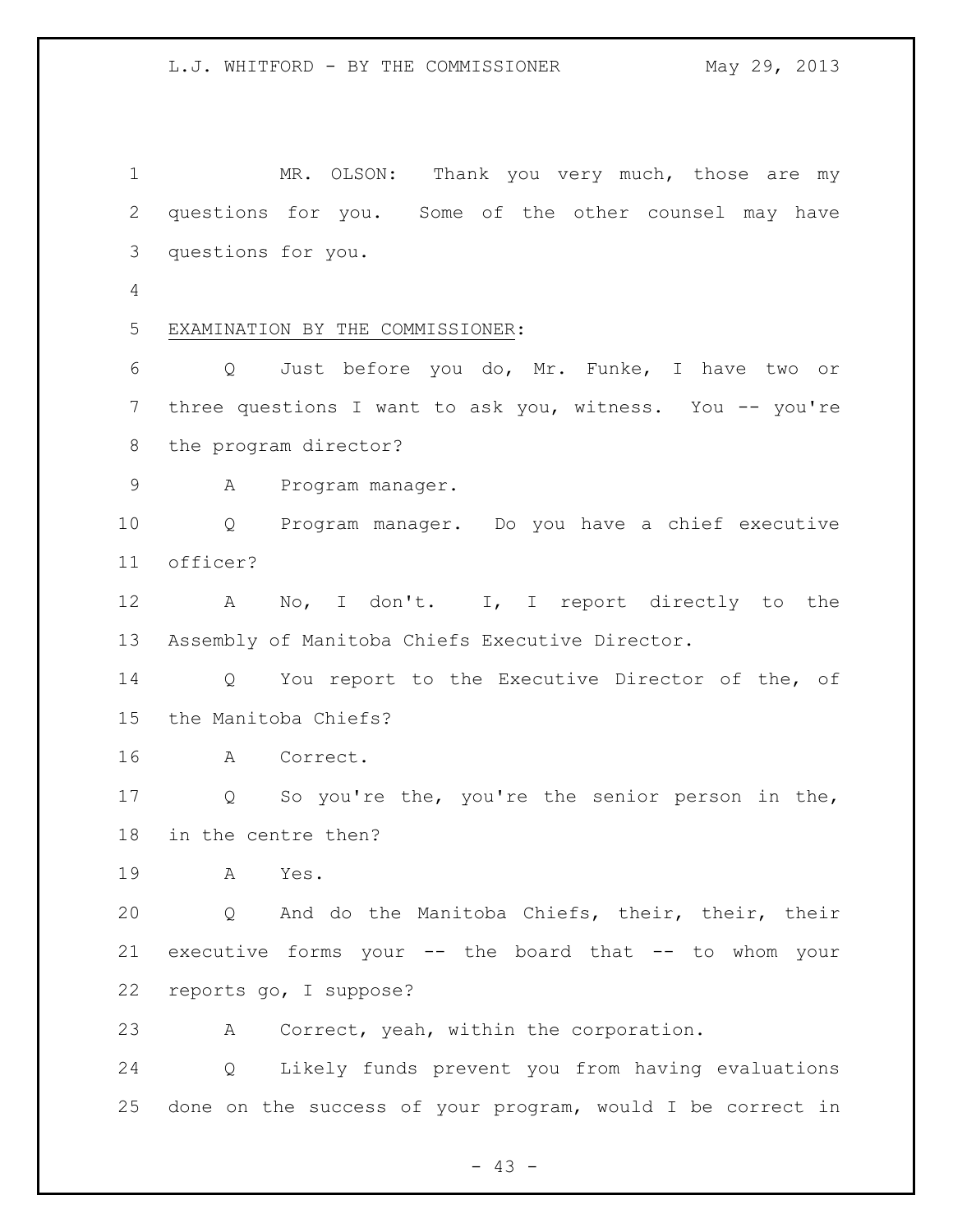assuming that?

 A Yeah, unless I secure additional dollars for an evaluation I can't do an evaluation. Q And there haven't been any? A There is two evaluations that were done by outside parties and currently I, I did secure 10,000 for an evaluation and a strategic plan and we're just, we're just entering into that process right now with an aboriginal consulting firm. Q And how long ago were those evaluations done? A The most recent evaluation was about three years ago. Q Now, formerly you said that primarily the centre was there to find places to stay and help with people finding some kind of living accommodation or shelter, and secondly, you were there to assist in employment and training matters? A Those are the most two commonly requested supports from clients attending our office, housing and employment. Q My, my question is what, what -- do you have any contact with the, with the, with the business world, employers of the community, to, to seek to get placements of those that seem ready to enter the workforce? A Through the, through the one agreement we were

 $-44 -$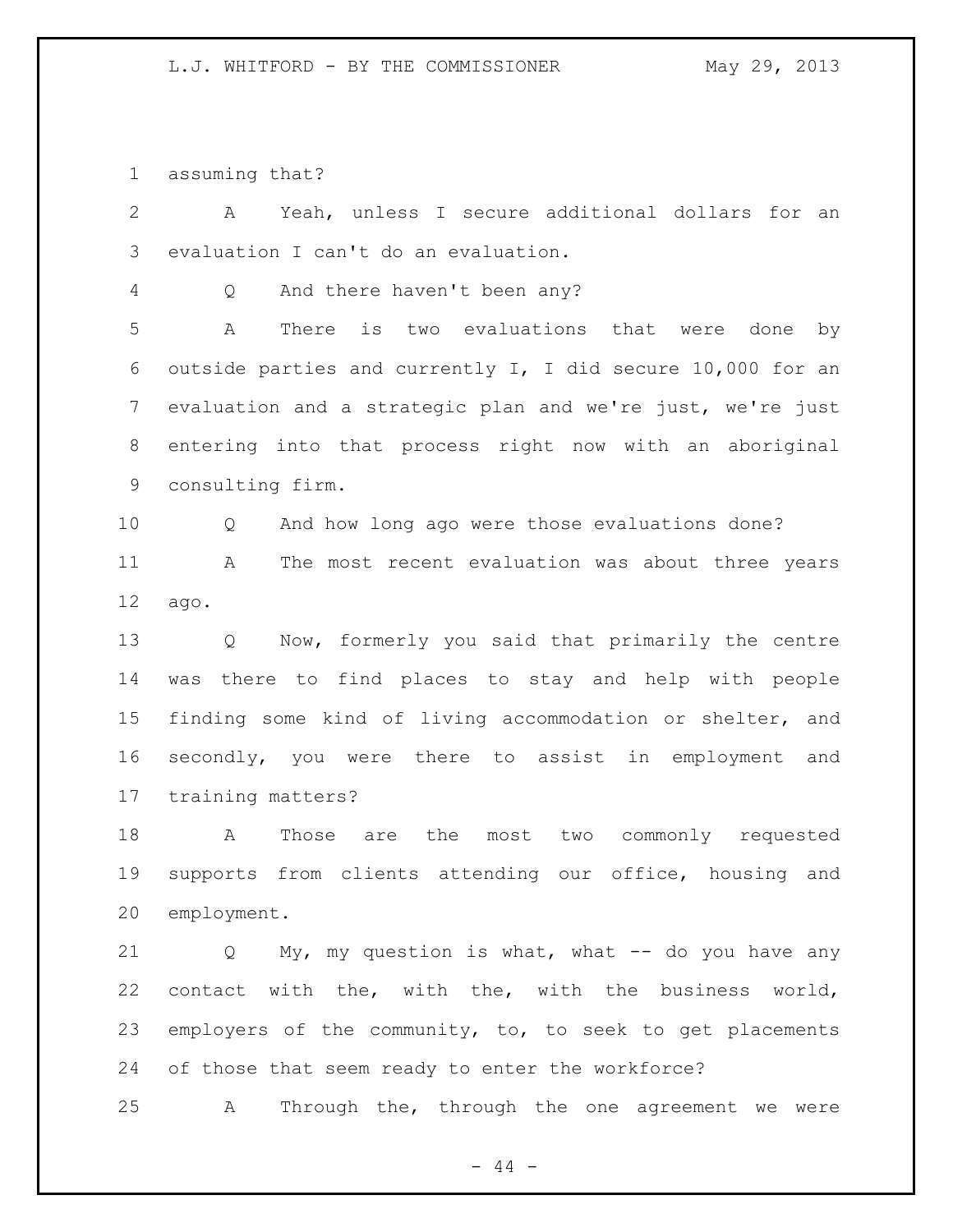#### L.J. WHITFORD - BY THE COMMISSIONER May 29, 2013

| 1 working with the Canadian Manufacturers Association and    |
|--------------------------------------------------------------|
| 2 then through that we working with about six manufacturing  |
| 3 employers who had committed to hiring First Nations people |
| 4 once they completed the required training.                 |

Q Is that an ongoing arrangement?

A That ended March 31st.

- Q It ended?
- A Yeah.
- Q Why did it end?

 A It ended because the, the project lead, the Workplace Education Manitoba, their, their -- it was only a one time funded project. So I don't have any ongoing committed employers at the table right now, however, that's one of my -- on my to do list, is to implement a First Nations urban employment strategy on behalf of the Assembly of Manitoba Chiefs and to integrate that as an additional kind of outreach arm of the transition centre.

 Because previously the Assembly of Manitoba Chiefs, since 1990, they had signed employment agreements with employers such as Manitoba Public Insurance Corporation, Manitoba Hydro, MTS, Winnipeg Regional Health Authority, City of Winnipeg but we didn't have the means to -- we didn't have the, the internal kind of resources to be at the table and working with those employers on an ongoing basis. Again, if, if we were to, if, if we were to kind of

 $- 45 -$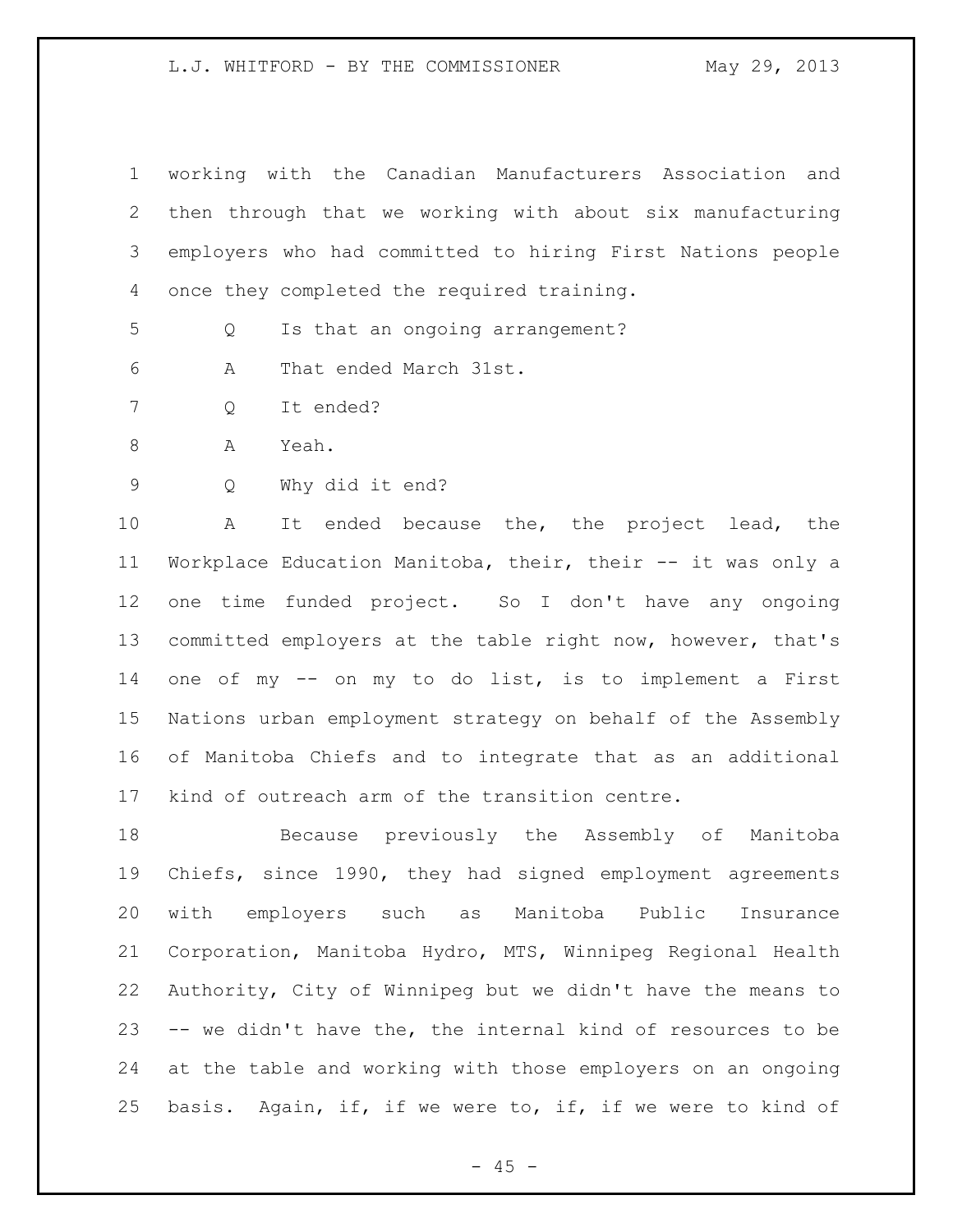## L.J. WHITFORD - BY THE COMMISSIONER May 29, 2013

 continue with that, that activity we'll have -- I would have to find resources to do so. But I, I obtained support of the Executive Counsel of Chiefs to work in that area.

 Q Well, did you find those employers that you've just mentioned to be cooperative, to be interested in entering into a partnership with you, to have employees trained and ready to go in?

 A Yes, yes, there is commitment from those employers. They want to work with the First Nations.

 Q But it's not happening now because you're not in the position to give leadership to it --

A Yeah.

 Q -- through lack of funding, is that what I hear? A Correct. I would have to hire two or three people to do the -- it would -- we could, we could have a hand shake or we could sign an agreement but we don't have the means to fulfil our, our obligations of that agreement without the resources. So if I have the resources, which I would probably acquire through another proposal and a funding agreement, then I would be able to sit with -- sit at the table with those employers, on an ongoing basis, and then work with our people towards -- channelling towards those employers.

 Q And you found those employers approachable and, and  $-$ 

 $- 46 -$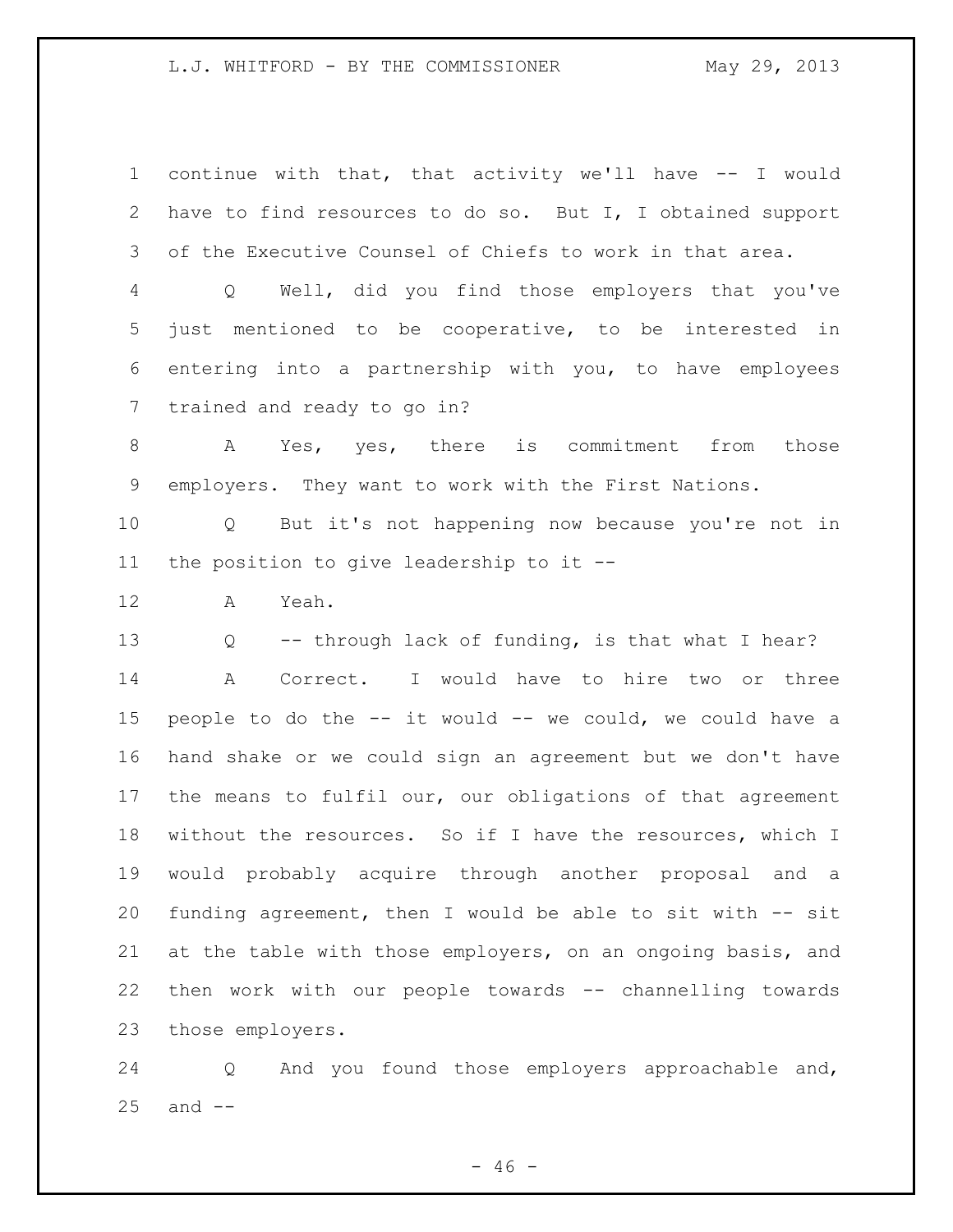L.J. WHITFORD - BY THE COMMISSIONER May 29, 2013 L.J. WHITFORD - CR-EX. (FUNKE)

A Yeah.

 Q -- amenable to making provision for taking aboriginal young people, who have the training to do the job, into their staff component? A Yeah, there's commitment there. There's, there's the willingness and commitment there. Q Well, it seems to me it needs to be ignited. 8 A Yes. THE COMMISSIONER: All right, Mr. Funke? MR. FUNKE: Thank you, Mr. Commissioner. CROSS-EXAMINATION BY MR. FUNKE: Q I've just got a very brief area to, to explore with you, Mr. Whitford. During your direct examination by Mr. Olson he asked you questions that led you to comment on the jurisdictional limitations that exist because of your funding model and services that are provided on reserve versus services that are provided in urban centres. I understand, however, that Eagle Urban Transition Centre quite recently did have the capacity to have a presence on reserve because of funding that was available at the time; is that correct?

A Yes.

 Q Perhaps you could explain to the Commissioner exactly how that worked, where that funding came from, and

- 47 -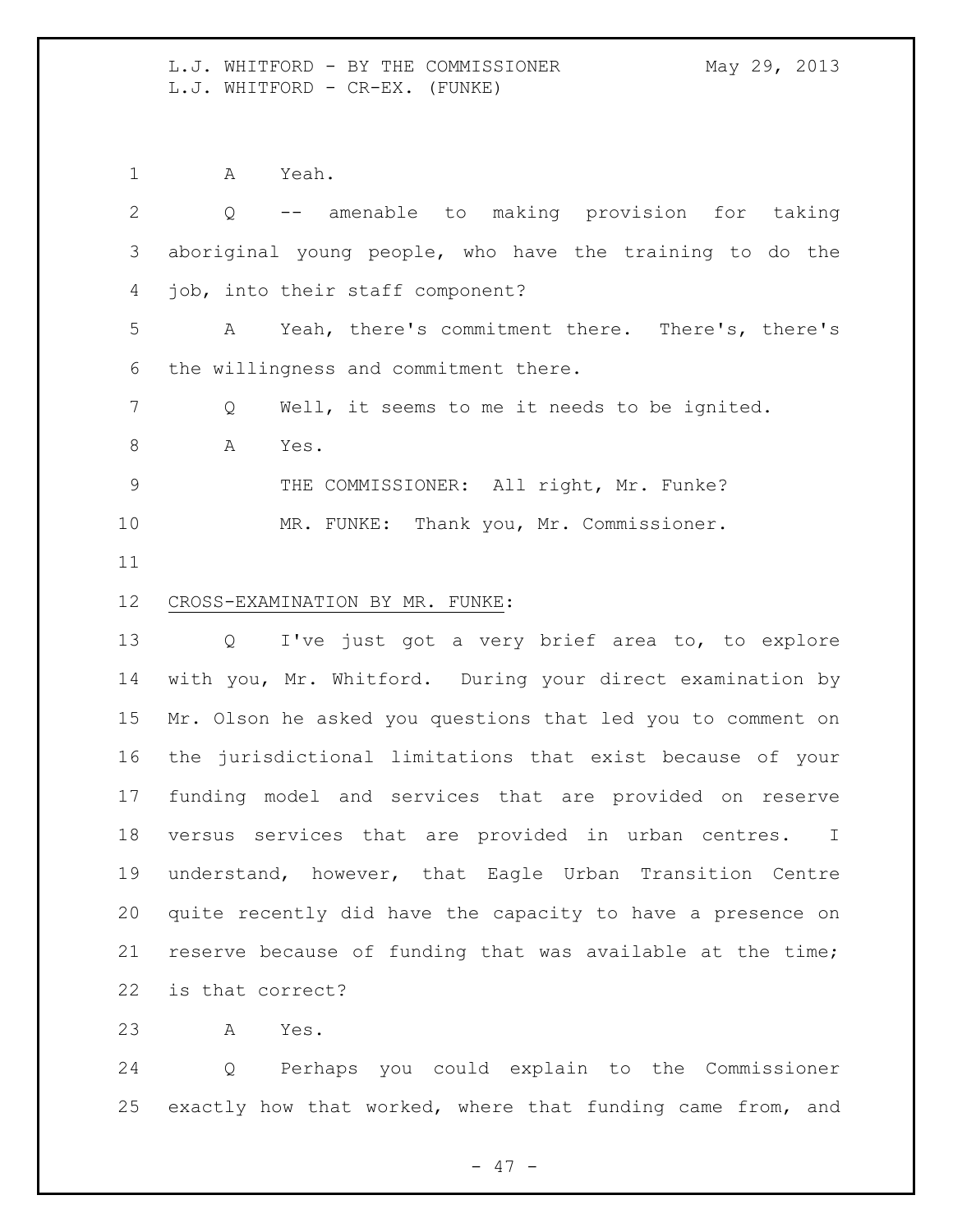### L.J. WHITFORD - CR-EX. (FUNKE) May 29, 2013

 why you're no longer able to have that presence on reserve. THE COMMISSIONER: Just a minute. What was the presence on reserve? I was making notes on my questioning. MR. FUNKE: Certainly. I'm just asking Mr. Whitford to explain that to you, Mr. Commissioner. THE COMMISSIONER: Explain what? MR. FUNKE: That Eagle Urban Transition Centre did have a limited presence on reserve, by virtue of a specific project funding that they received, that allowed them to do that, but that funding is no longer available and as a result that service is no longer provided. And what I'm asking Mr. Whitford to do is to explain what that project funding was, where it was obtained from, what the nature of services that Eagle Urban Transition Centre provided on reserve, and why it is no longer in a position to offer that service. 17 THE WITNESS: The project was called Connecting Aboriginals to Manufacturing and the project host was Workplace Education Manitoba. There was other partners

 involved in the project, the University of Winnipeg, the Winnipeg Technical College. They did the, the formal training towards preparing individuals for employment. The project lasted three years long and it just ended this past March.

Workplace Education signed the primary agreement

- 48 -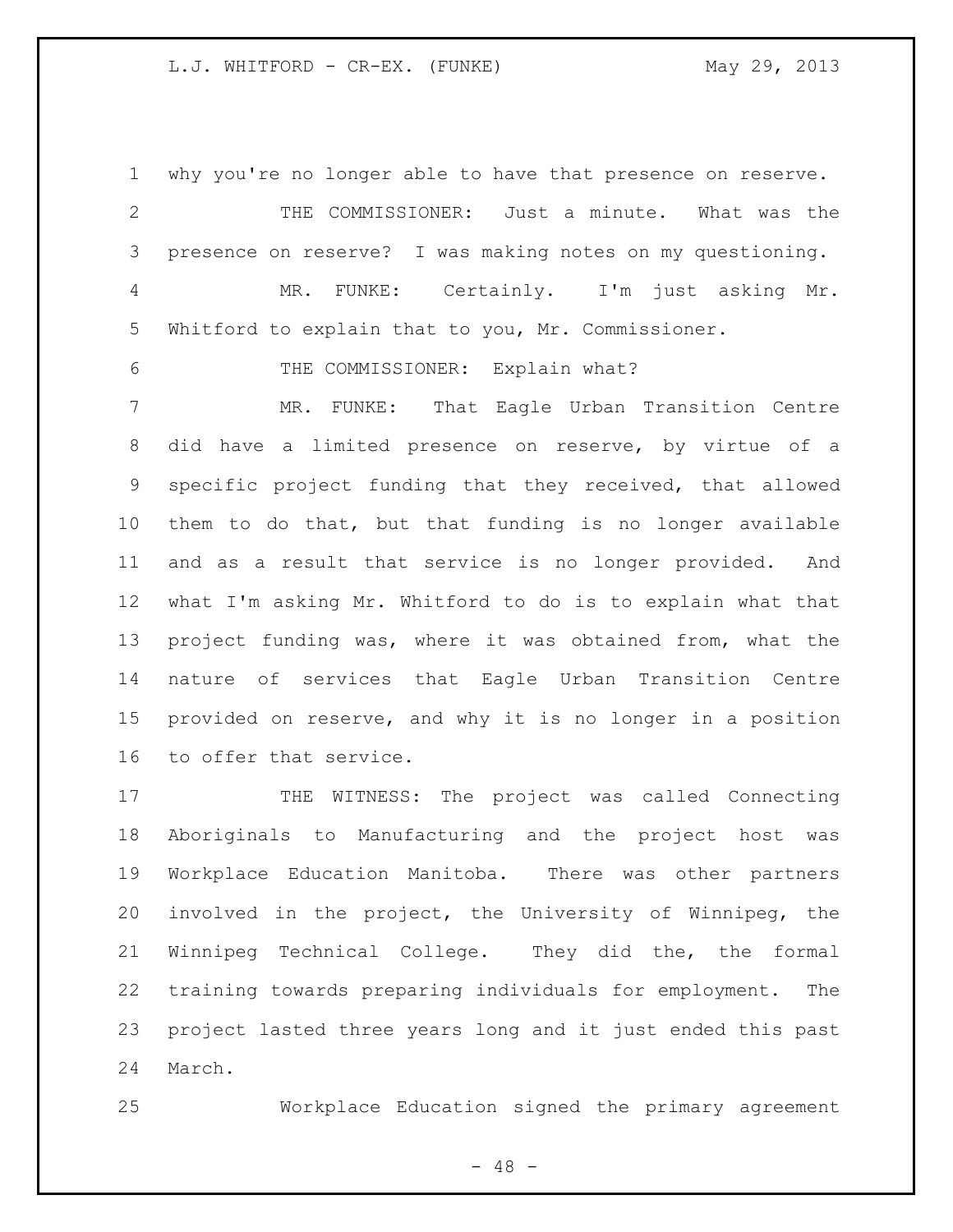and then we were one of the, the sub-contractors for -- with the Workplace Education Manitoba. Our contract was specifically for transition, transitional services or supports.

 So once the, the five communities were selected to participate we would go in and we would work with the, the participants, say, say, for example, in Swan Lake, there was 12 participants selected, we would go and, and work with the 12 participants in a classroom setting and we would, we would touch upon the high priority areas that they needed to be prepared for and they needed to have a plan for successful transition into Winnipeg, which was housing, housing again, budgeting, another one, work -- dealing with addictions, work life balance, transportation, health care, maintaining connections to the community, as well, too. So we went in there with, with guest speakers, we went in there with, with role models, we went in there with, with resources that we knew of in Winnipeg that they -- that could help them, like prepare, better prepare themselves for transition into Winnipeg.

 And then once -- so this was in a classroom setting and there was a lot of one-to-one counselling done. Okay, how big is your family? What is your wife going to be doing when you, when you relocate to Winnipeg? How old are your children? What is there, what is their grade

- 49 -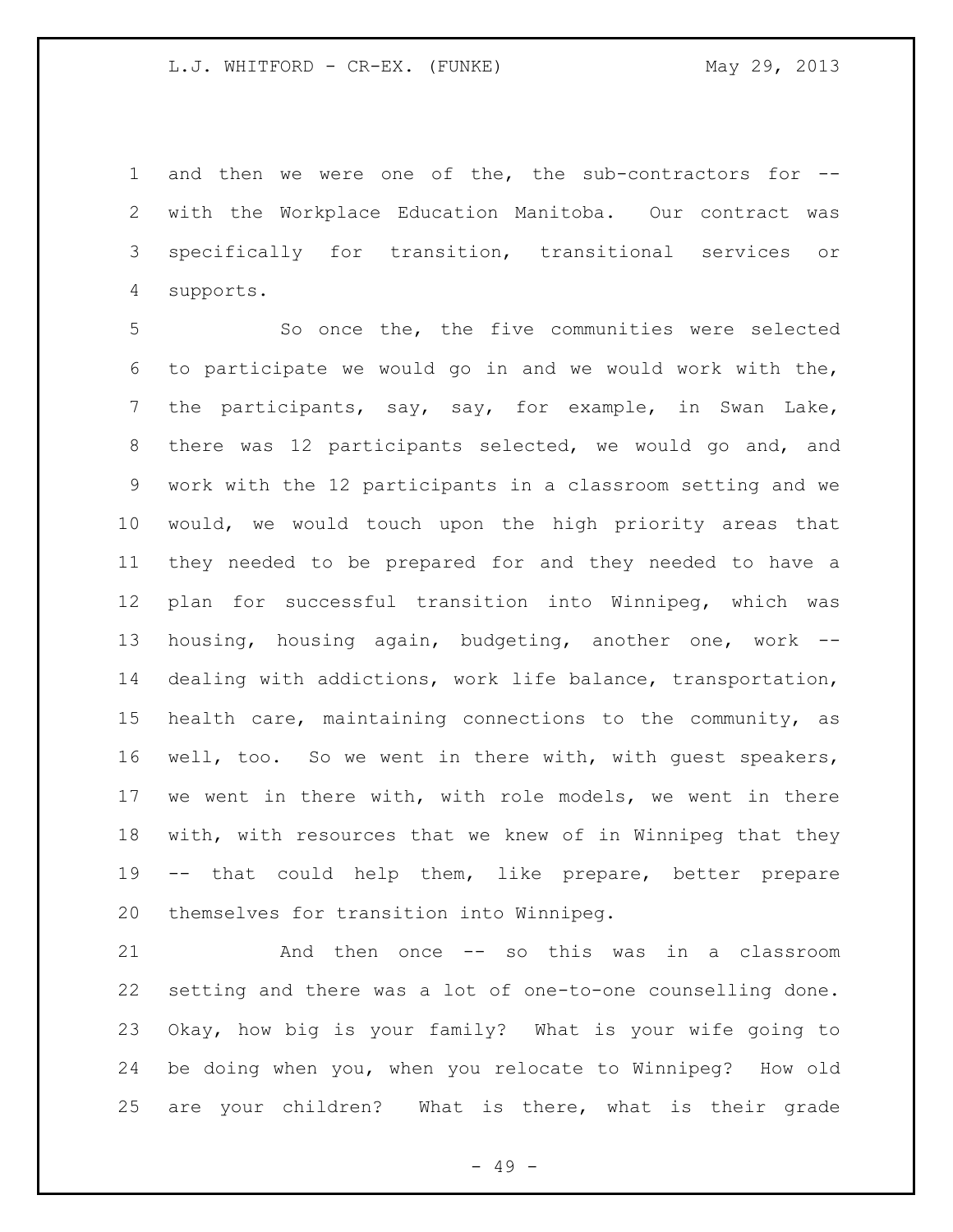level. Like what are the, what are the family needs? So we work with the family in, in that regard. And then when they did make the transition to Winnipeg there was ongoing support provided by counsellors at our office and by Workplace Education in cooperation.

 And then on the, on the job supports, as well, too, like how are you kind of transitioning into the workplace. And like what area of the city do you want to live in? Like, again, just working with them just to have an added support, not to -- just to deal with those, those emotions of, of transition and to make sure the family stayed intact and, and the family dealt with that transition effectively.

14 And then like just on, ongoing, like one-to-one sessions with the family, and we participated at gatherings where they brought all of the, all of the individuals together and, and helped them maintain, I guess, the connection to their home community, as well, too.

 Like many of them travelled home on the weekends to attend a special event or to visit family members once they did relocate to Winnipeg, because they were all expected to permanently live in the city and they signed employer contracts with new employers once they completed all their training.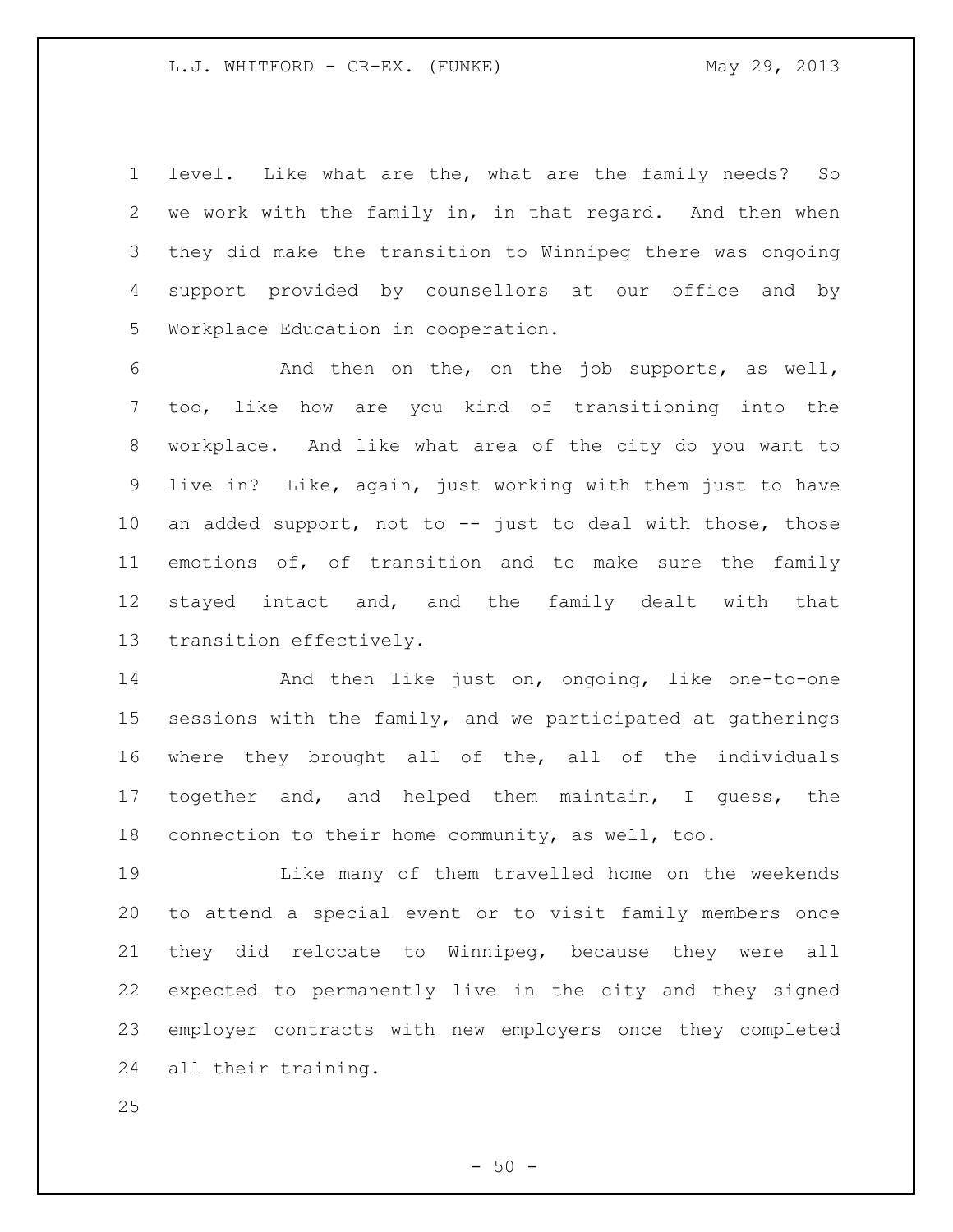# BY MR. FUNKE:

 Q I suspect I know the answer to this question even before I ask it but did you find that by virtue of the fact that you had the opportunity to have contact with those families and offer them some services in preparation for their transition to Winnipeg before they arrived, that those families had greater success in managing that transition?

 A Yeah, the success was probably 80, 80 percent or higher with those individuals initially selected and those individuals successfully transitioned and employed.

 Q And would it be fair for me to suggest to you that if that type of outreach was available through your current funding models or your current funding agreements that you have, to be able to extend those services to families before they transition to Winnipeg, that you'd see similar successes with respect to families in other circumstances?

 A I would say absolutely that would be a great investment to know, to know -- like that probably prevents some people like from the fear of leaving the community, the safety net that the community provides and -- but there's also drawbacks staying in your community. There's limited opportunity and your children will maybe not succeed in ongoing education or employment.

 $- 51 -$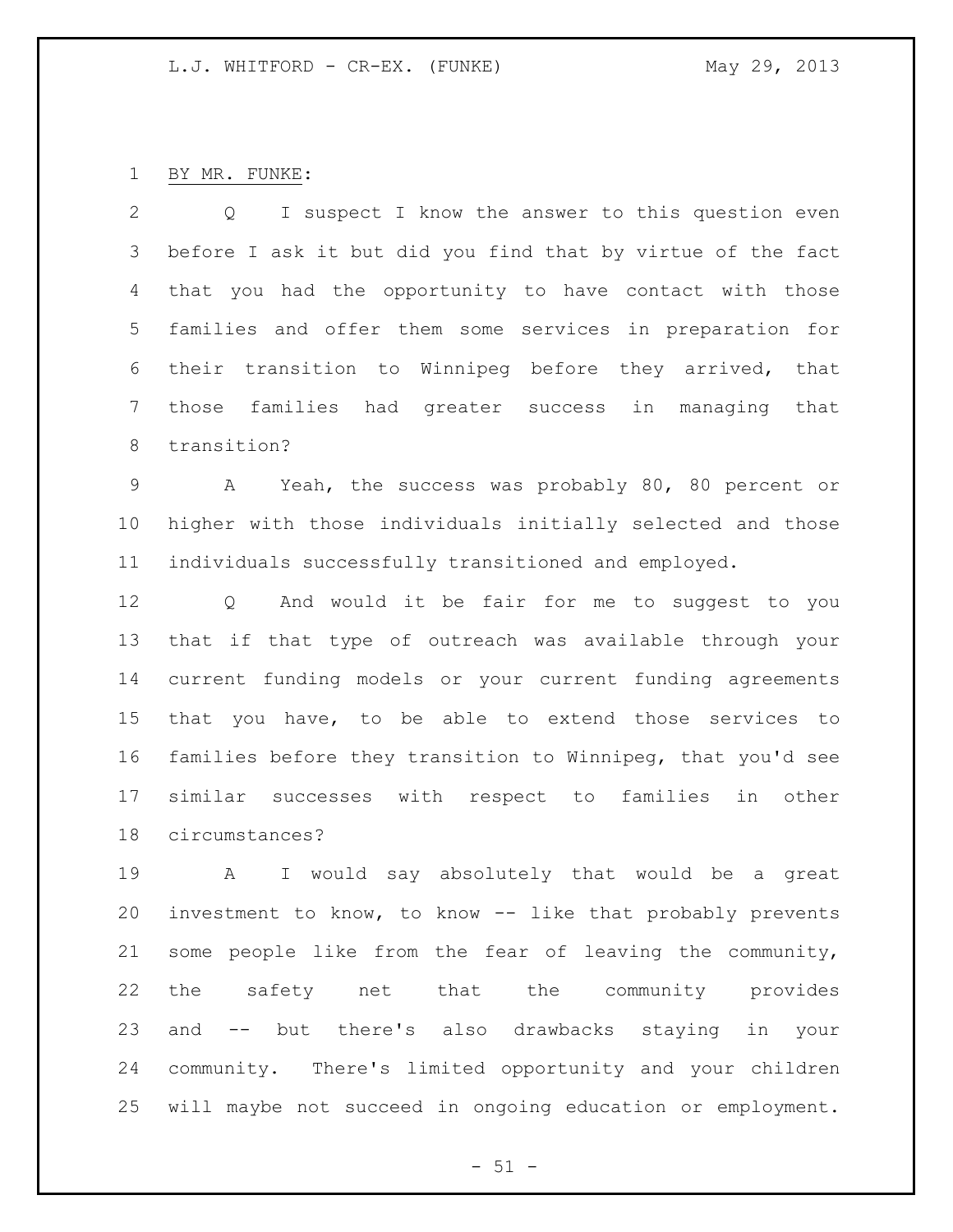L.J. WHITFORD - CR-EX. (FUNKE) May 29, 2013

 But just to know, knowing that there's added supports in the city when they do, when they do leave, like having a face to the, the name of the organization would be, would be huge, as well.

 Q Now, I understand that by virtue of the limitations imposed by your current contribution agreements, that you're not able to offer transitional support for people, either prior to relocating to Winnipeg or if they intend to relocate back to the community; is that correct?

 A Yeah, it's pretty -- it's very reactive, what, what we're doing right now. If it was more preventative and it was more long term and, and planned then we would probably have a greater, greater success of people moving into the city and living healthy productive lives.

 MR. FUNKE: Thank you, Mr. Commissioner, that's the only area that I was going to ask questions of.

 THE COMMISSIONER: Thank you. Any other questions for this witness? Would appear not to be. Mr. Olson, any re-examination?

MR. OLSON: Nothing further.

 THE COMMISSIONER: All right, witness, thank you very much for coming, you've been of assistance to us and I appreciate your attendance.

25 THE WITNESS: Thank you.

 $-52 -$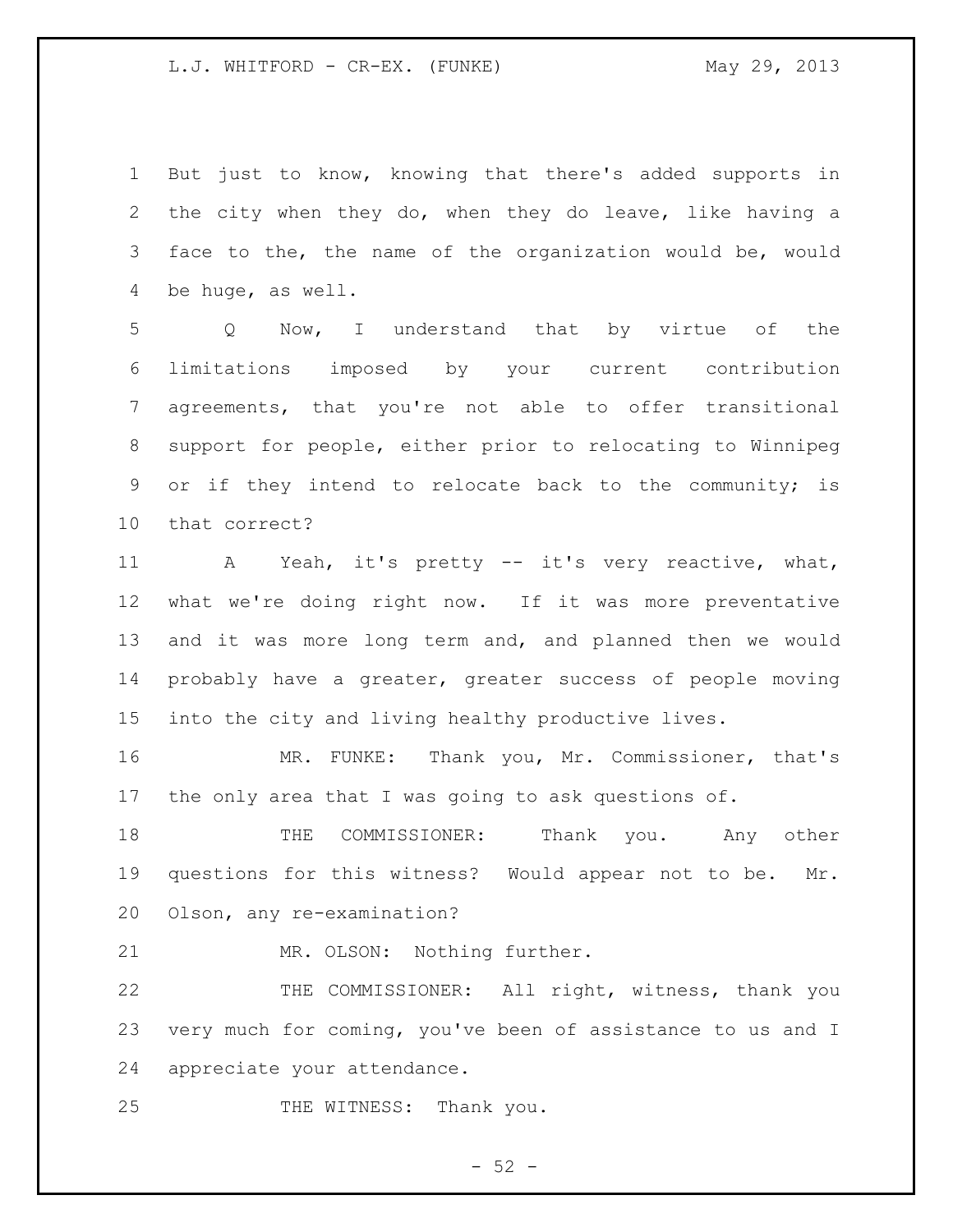L.J. WHITFORD - CR-EX. (FUNKE) May 29, 2013

1 THE COMMISSIONER: You're completed. 2 3 (WITNESS EXCUSED) 4 5 THE COMMISSIONER: And we'll take a 15 minute 6 mid-morning break now and then take the next 7 witness. 8 9 (BRIEF RECESS) 10 11 MS. WALSH: Mr. Commissioner, our next witness is 12 Ms. Jean Doucha. 13 THE CLERK: If you could just stand for a moment. 14 Is it your choice to swear on the Bible or affirm without 15 the Bible? 16 TEH WITNESS: I will affirm. 17 THE CLERK: All right. State your full name to 18 the court then, please. 19 THE WITNESS: Jean Doucha. 20 THE WITNESS: And spell me your first 21 name. 22 THE WITNESS: Jean, J-E-A-N. 23 THE CLERK: And your last name. 24 THE WITNESS: Doucha, D-O-U-C-H-A. 25 THE CLERK: Thank you.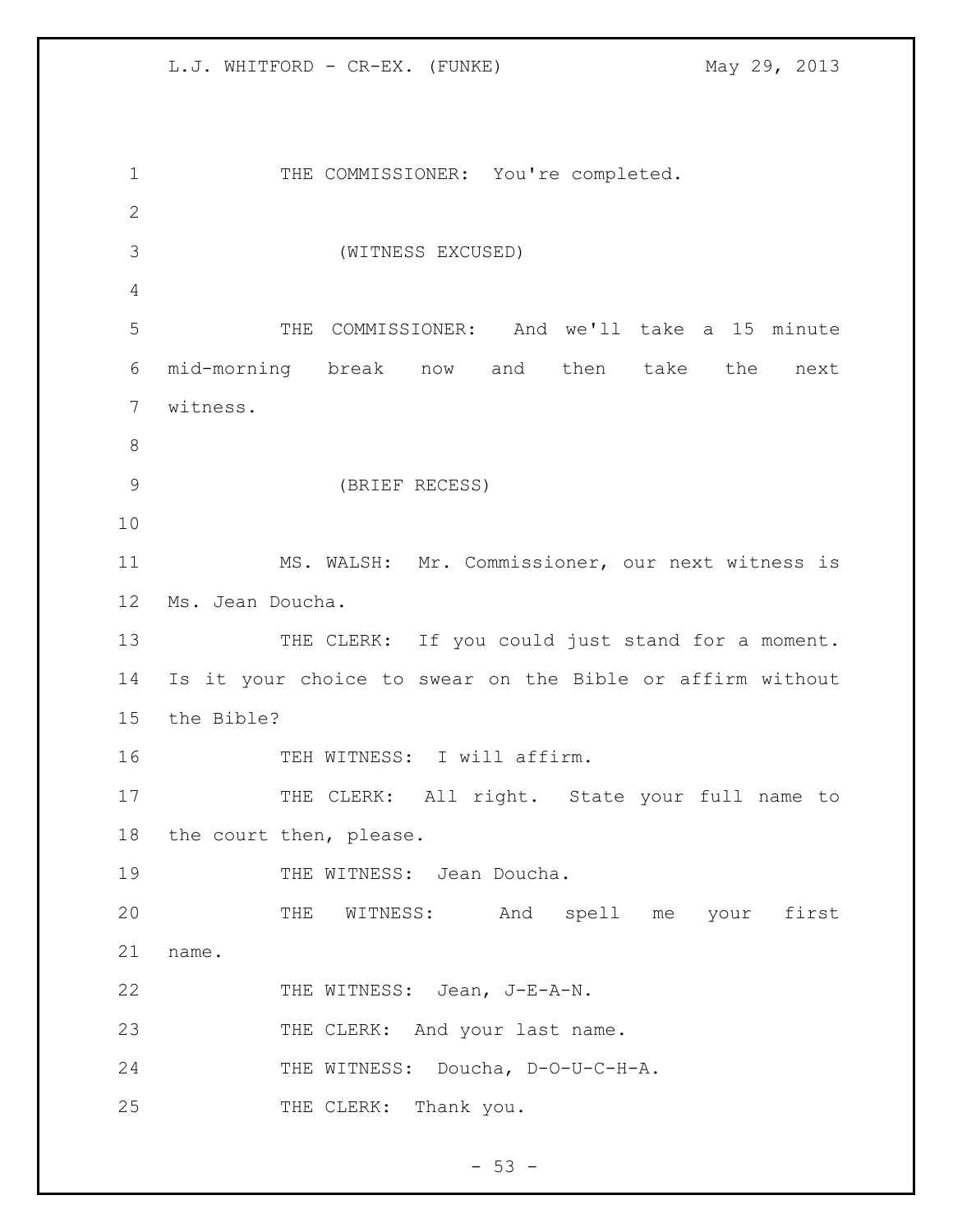**JEAN DOUCHA,** affirmed, testified as follows: THE CLERK: Thank you, you may be seated. MS. WALSH: We have just one document to file as an exhibit. 7 THE COMMISSIONER: Yes. MS, WALSH: And that is the annual report from 2011-2012 for the Behavioural Health Foundation Inc. 10 THE CLERK: Exhibit 114. 11 THE COMMISSIONER: Give me the name again. MS. WALSH: The Behavioural Health Foundation Inc. Annual Report for 2011-2012. 14 THE CLERK: It's right here. 15 THE COMMISSIONER: Thank you. That's Exhibit 114. 17 MS. WALSH: Yes. **EXHIBIT 114: BEHAVIOURAL HEALTH FOUNDATION INC. ANNUAL REPORT FOR 2011-2012** DIRECT EXAMINATION BY MS. WALSH: Q Ms. Doucha, you have been the executive director of the Behavioural Health Foundation since 2005?

 $-54 -$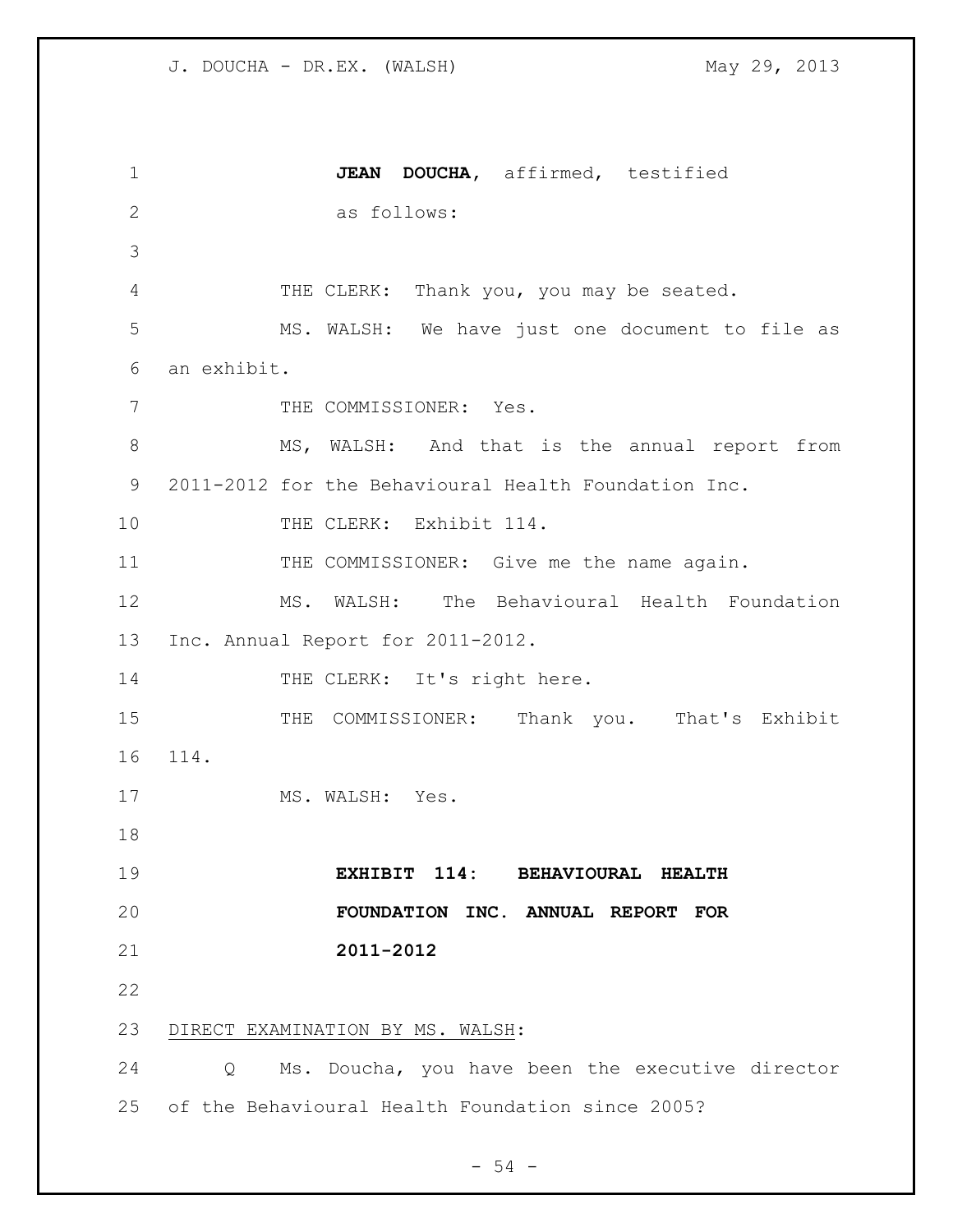A That's correct. Q And you started working with the foundation in 1981? A Yes. Q And have worked in a variety of positions, moving up to becoming executive director? A That's right. Q The Behavioural Health Foundation was initially known as the X-Kalay Foundation? A That's right. The history originates in Vancouver, British Columbia. 12 THE CLERK: Can you just spell that? 13 THE COMMISSIONER: With, with what name? 14 MS. WALSH: "X" -- THE WITNESS: X-Kalay Foundation is spelled Capital "X", dash, K-A-L-A-Y Foundation Incorporated. It means the unknown path. BY MS. WALSH: Q And we'll come back to the foundation in just a minute. Your education includes a social services worker certificate from the Kelsey Institute of Applied Arts and Sciences? A Correct. Q And you have completed university courses at the

 $- 55 -$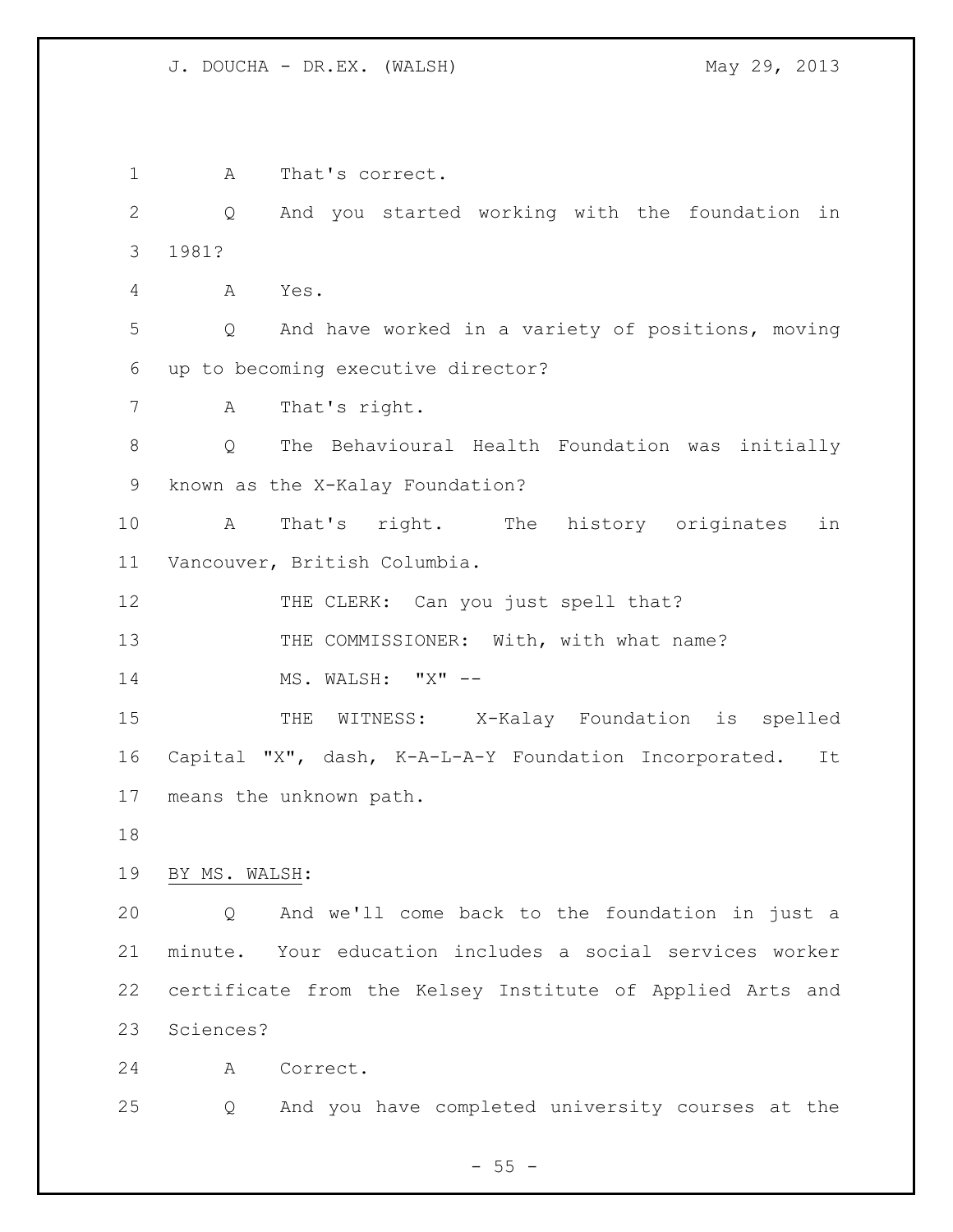University of Wisconsin and University of Saskatchewan? A That's correct. Q What is the Behavioural Health Foundation? A We call it BHF for short, it's a lot easier than saying that long name. Q Thank you. A  $A$  And  $-$ 8 THE COMMISSIONER: BHF? 9 THE WITNESS: BHF, yes. It is a long term residential addictions and co-occurring disorder treatment facility. We house entire families of people as well as individuals. We house people of all ages, children, youth, adults, men and women. BY MS. WALSH: Q We -- if we can pull up Exhibit 114 please. 17 THE COMMISSIONER: Located here in Winnipeg? 18 THE WITNESS: Yes, sir, it's located in St. Norbert and we have a facility in Selkirk, Manitoba. BY MS. WALSH: Q If we can go to page one of the annual report. So I had asked -- page one, please. 24 THE CLERK: This is page one. MS. WALSH: Well, then it's the next page. It's

 $-56 -$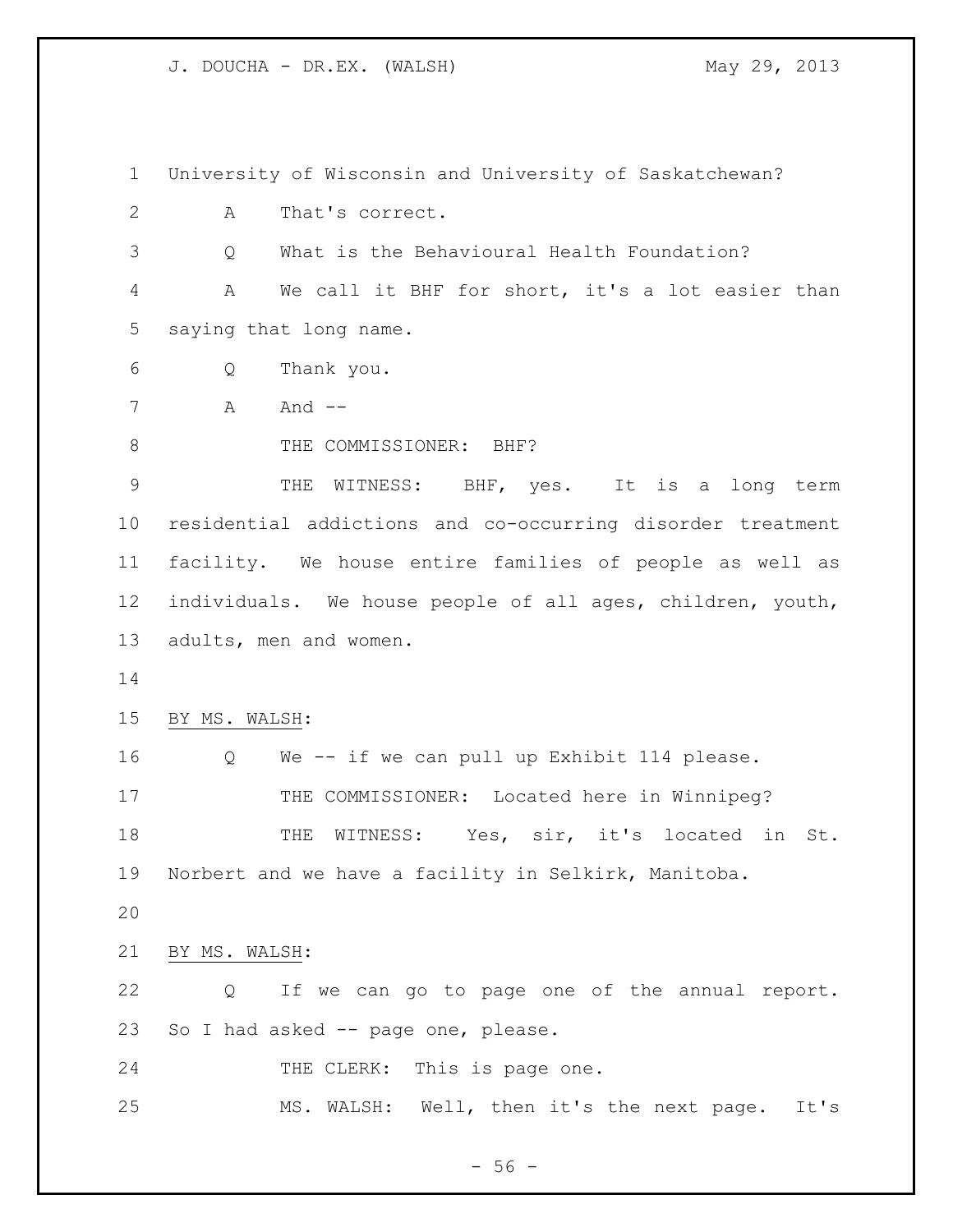page one on the document.

2 THE WITNESS: Right.

 MS. WALSH: Keep going. You found it. You can just scroll -- that's perfect. Come -- scroll up enough so we can see the mission statement, please. Good. Thank you.

BY MS. WALSH:

 Q So I asked you what, what BHF is and I think that's reflected in the annual report under the heading "Purpose." And in describing what it does, you use the term, as we see there in writing, "co-occurring problems", that it treats people with addictions and co-occurring problems. What does that mean?

 A Co-occurring disorders refers to mental health issues that individuals may have, as well as substance abuse issues.

 Q Then your mission statement says that your mission is:

 "To provide quality behavioural health services of a wholistic nature to men, women, dependent children and youth leading to personal and family wellness in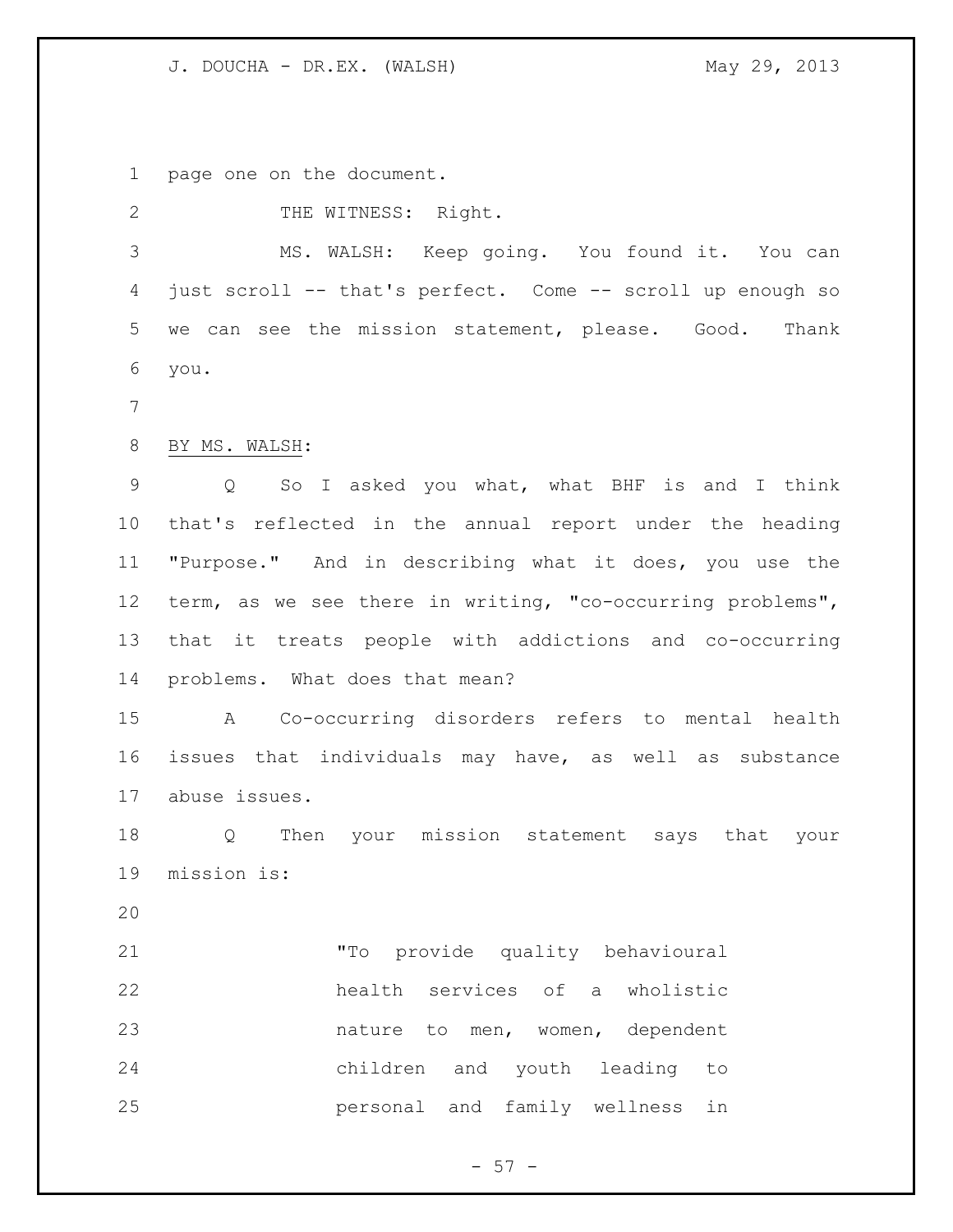1 areas of education, employment, 2 health and family values."

 What do you mean by services of a holistic nature? What's meant by that term?

 A What's meant by that is that individuals rarely only have a substance abuse issue. Our clients have issues in, in all areas of their lives and so if we don't address the issues in the, in the areas of their lives in addition to the substance use and the mental health issues that they're going to relapse. Those problems need to be addressed. So the substance use is really a secondary issue, the primary issues are those of family dysfunction, neglect in their childhoods, that they experience low levels of education and failure within their education systems. A lack of employment opportunities. Just a lack of work skill and work knowledge. And many, many other issues. Trauma, certainly. I think I mentioned neglect. Certainly abuse, sexual, physical, et cetera.

 So when you're using a holistic framework to help people, every one of those needs is taken into consideration is just as important as the others so that you have to address all of those things. And we believe that you need to address those things simultaneously, rather than separating each issue out and dealing with

 $- 58 -$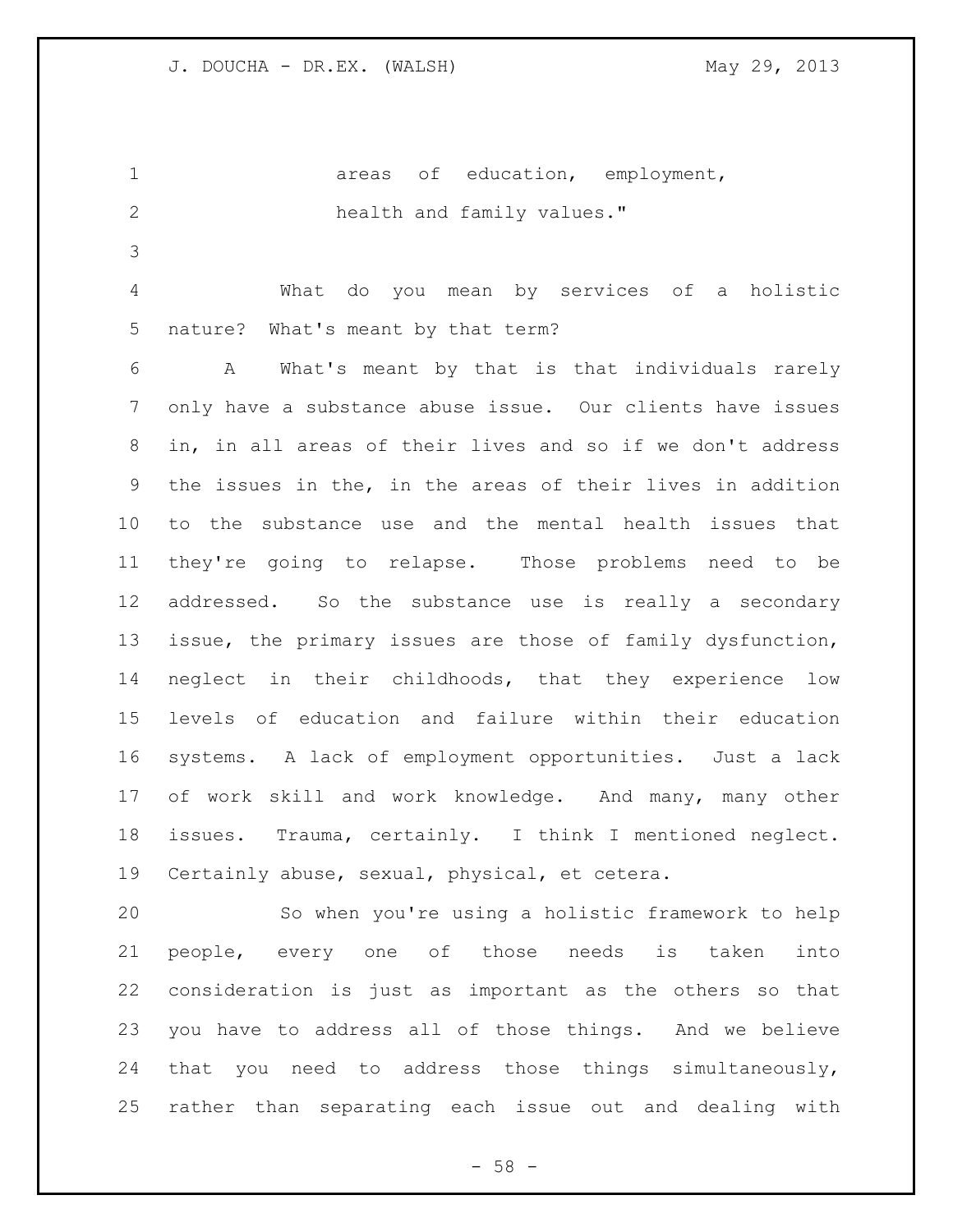things on, on a separate basis, such as if you only selected to deal with a substance use issue well, then, I could, I could elect to just send someone to a 30 day treatment program because there they're going to have the focus only on substance use and they wouldn't have a focus there on the family issues, for instance, that a person may be experiencing or the marital issues or relationships with other persons or their peers that are the issues. But those are the things that we look at, again in a holistic fashion. 11 O And we'll talk about how the foundation does that as, as we go on this morning. So as you indicated, BHF is based out of St. Norbert? A Yes. Q And you also have facilities in the Selkirk area? A Right. Q Just north of Winnipeg. How is the foundation's work funded? A We're funded from a variety of departments, government departments, private donations, certainly. The government departments primarily are -- 22 THE COMMISSIONER: No, but what -- by both government? THE WITNESS: Manitoba government funds us

- 59 -

through Manitoba Healthy Living. Seniors and Consumer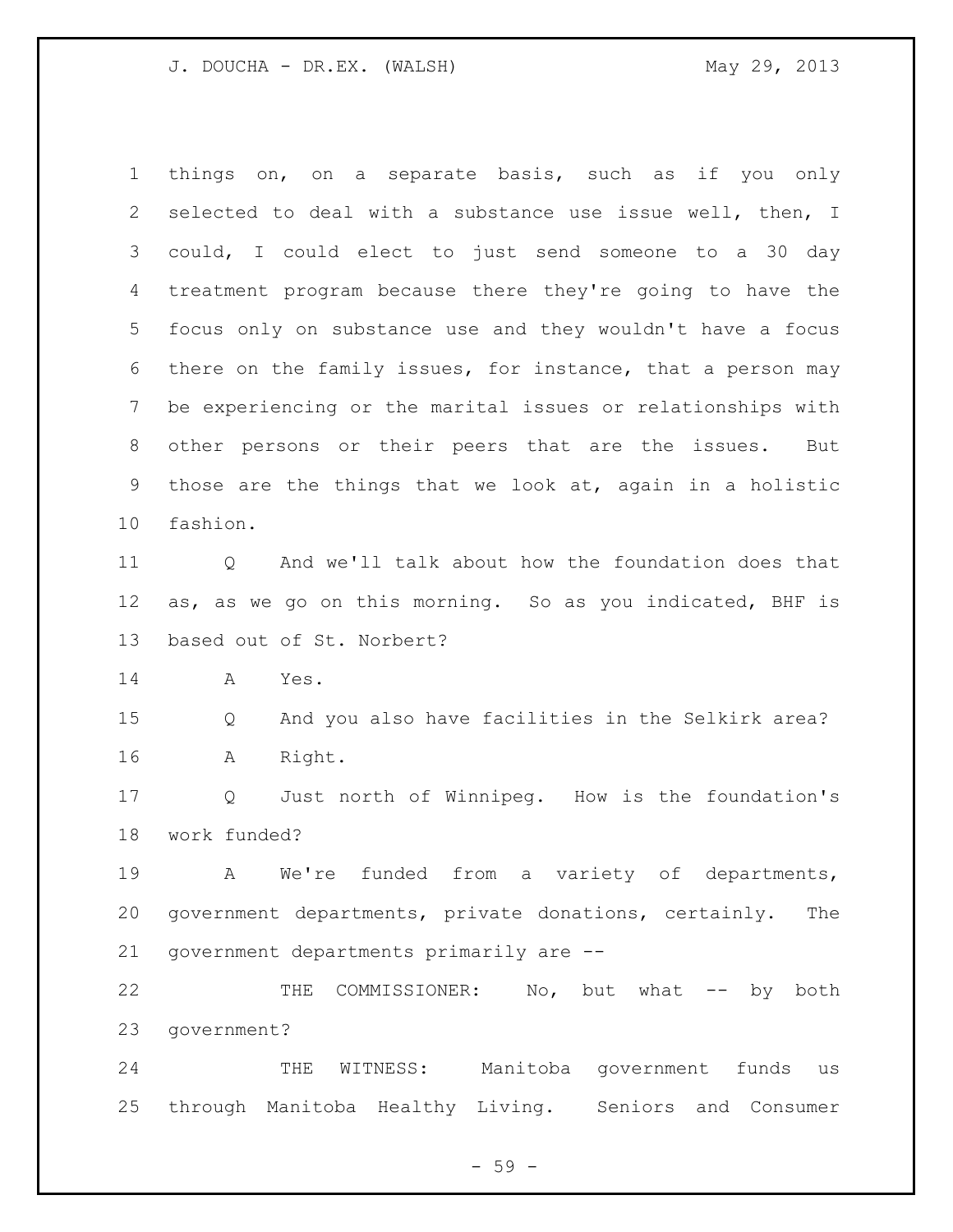Affairs, I believe the department is called now, through Family Services and Labour, through the Department of Education, Manitoba Corrections, to a certain extent through the Drug Treatment Court. And then federally, the Federal Correctional Service of Canada through parole, as well, funds individuals to come to treatment. I think I've covered all of those areas. BY MS. WALSH: Q So besides government funding, where else do you get funds? A Well, we apply to a variety of foundations when we need help with special projects, the furnace breaks down or you, you have, you know, infrastructure issues so we would be applying to places such as the Sills Foundation, the Winnipeg Foundation, the Canada Post Foundation, the Selkirk and District Community Foundation. I mean, there are many fund giving organizations out there, I think we are -- we've pretty much tapped into every one of them, you know, throughout the last -- our last 42 years of existence. And that -- they're essential, we can't operate without those special grants.

 Q What about private donations, do you take those as well?

A Absolutely.

 $- 60 -$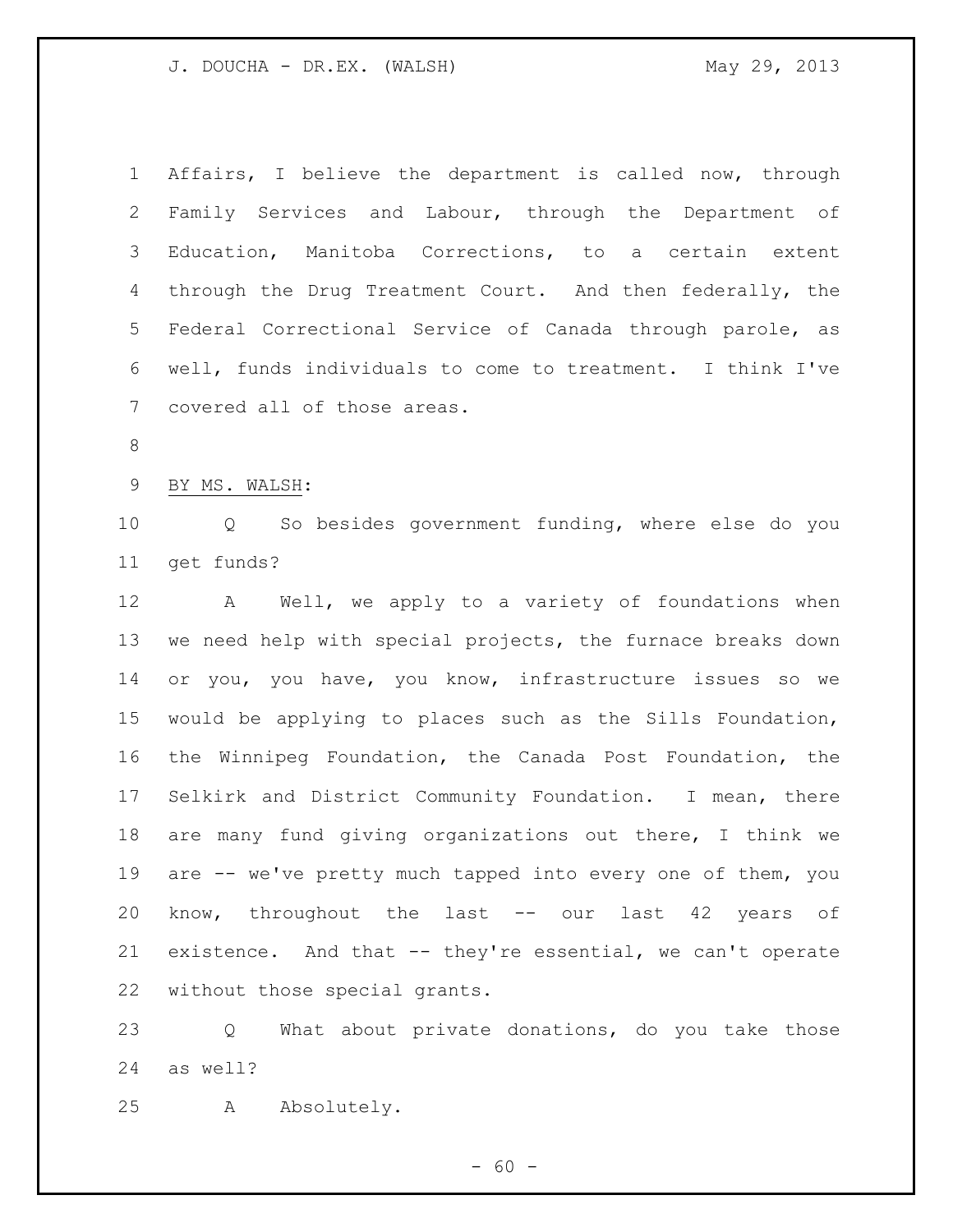1 Q How big a staff do you have?

 A We have 135 staff members today, I believe. About 90 of those are full-time.

Q Do you also have volunteers?

 A We allow student placements through the universities and the community colleges. We typically don't have too many volunteers because of the confidential nature of our work.

 Q Now, the people who receive services from the foundation, do you refer to them as clients, as something else?

 A We often call them members. They are members of the organization. They have voting privileges within our organization. So they are members but we often refer to them as the residents of the facilities.

Q Okay. So tell us who the residents are?

 A The residents are, as I've said before, men, women, children and youth. They come from all walks of life but I think the common denominator would be that they all have, not the children, of course, but the teens and 21 the adults have substance use issues. Some of, you know, approximately 36 percent, have co-occurring issues, that meaning mental health problems.

 They typically come from dysfunctional families. High unemployment amongst the population. Only about five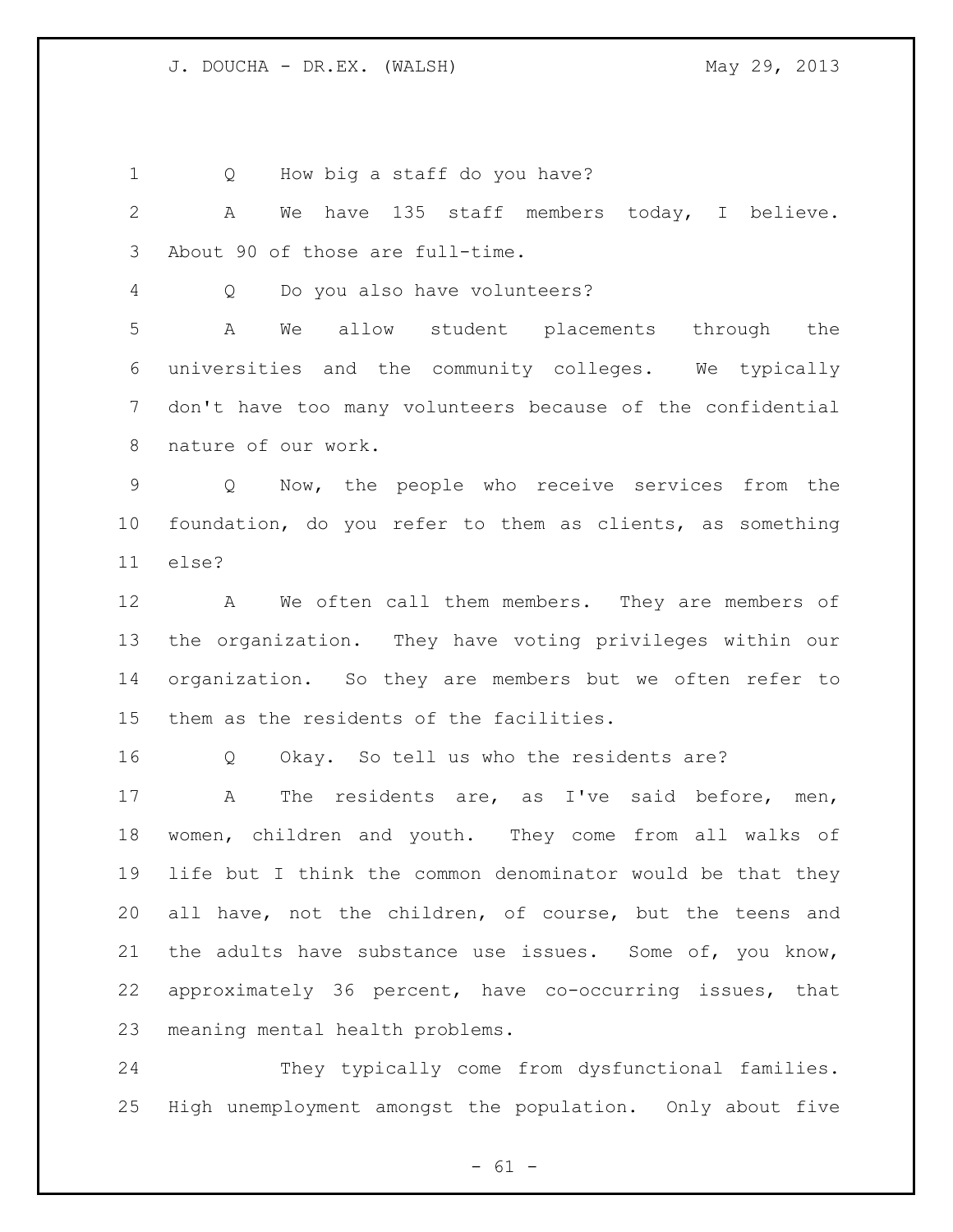percent of the people who come to us have had jobs before they came into the facility. Low education levels. Typically an adult would have between Grade 8 and 10 education.

 Typically they have started their substance use at a very early age, we find what is common is between the ages of 10 and 12 years old. And certainly research shows that people who -- the earlier you start substance use there is more likelihood that you will become addicted at some point in your life.

 You know, histories of trauma. This is very common now within substance age -- use -- substance abuse agencies and treatment agencies that we're finding the rates of trauma amongst the population is extremely high.

Q What do you mean by trauma?

 A Trauma, generally, is described as some horrific event that a person has personally been subjected to in their earlier years. It could be in the form of abuse, it could be in, in the form of neglect, being left alone too long -- you know, too long in a dark room. Different events have different effect on different people so it's, it's very hard to categorize exactly what type of traumatic event might hurt a certain individual. But it's the reporting of those events and the after effects and the causation of people, you know, relating their substance use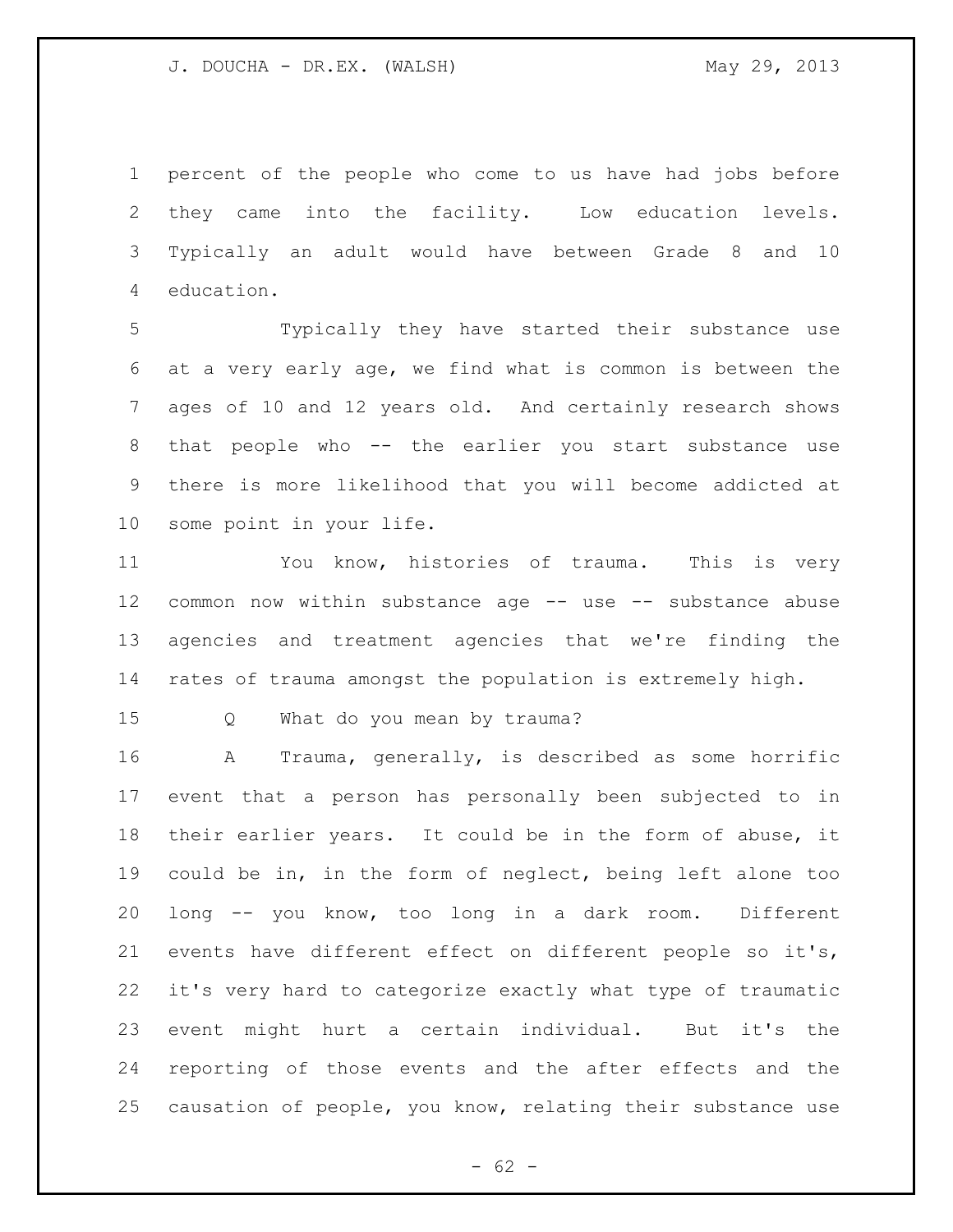to the trauma being the reason for that, that makes us view that's as being very important in terms of their treatment success and, and working with them. Q What about socio-economic status or background? A Typically our population of residents are earning under 15,000 a year and generally that is through the welfare system of Employment and Income Assistance. Q Is there a portion of your residents who are aboriginal? A Yes. Approximately 80 percent of the population of our members are aboriginal. Q Have they had contact with the child welfare system, either as parents or children? 14 A Many have. I actually don't know that statistic. I could more clearly tell you that approximately 25, I think, percent of our referrals are through child and family agencies so those individuals are certainly involved. But I don't know, off-hand, the rate of, of -- the involvement of all of the population. Q The ages, is it a range of ages? A You know, one day to 75 years of age. We take people of all ages, including children. 23 Q Now, the, the babies are not addicted or -- A Yes, actually sometimes they are born addicted -- Q Oh.

 $- 63 -$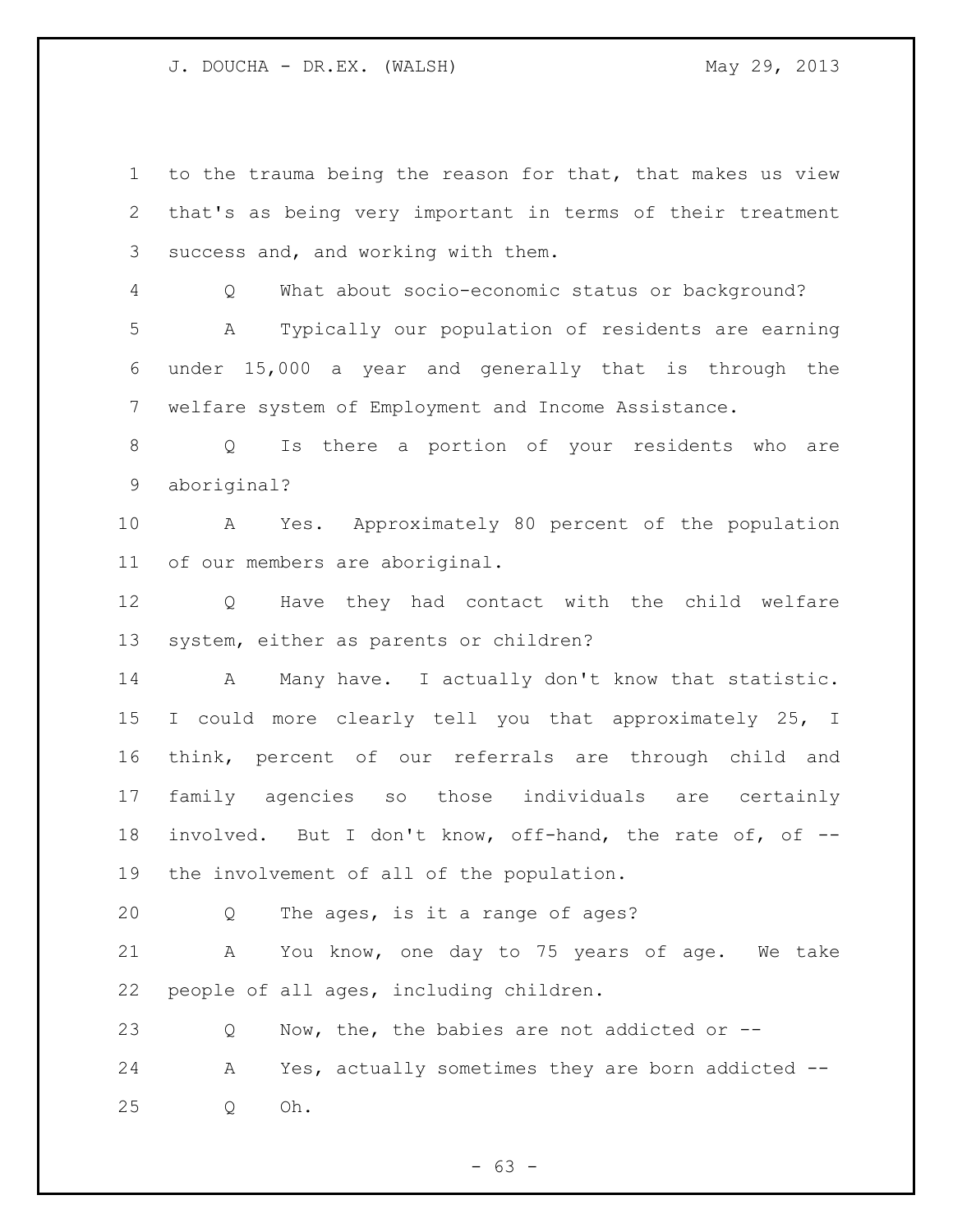1 A -- because we do take pregnant women and they are given priority on our waiting lists. Moms are then, you know, transported to hospital when they're ready to give birth. Some mothers are referred right from hospital to us and their babies remain in the hospital while they're undergoing withdrawal from drugs.

 Mothers now typically, who are on methadone maintenance treatment, they continue on that methadone until they have finished their pregnancy because it is proven that it is better for the fetus to remain on methadone than take the baby off methadone.

 Q But then once the baby is born they have to be withdrawn from methadone?

A Yes, that's correct.

 Q So when you said that you have babies come in I assumed you meant as part of your family residential 17 program but not -- and not as, as being in need of services but that's not accurate?

 A Well, we get families from -- through a variety of, of ways. Sometimes parents will come as individuals and, you know, often because their children have been taken into care already and they know that there are some things they need to do to be able to reunite with their children and one of those things is that they undergo substance use treatment so they will come to us and we know that they

- 64 -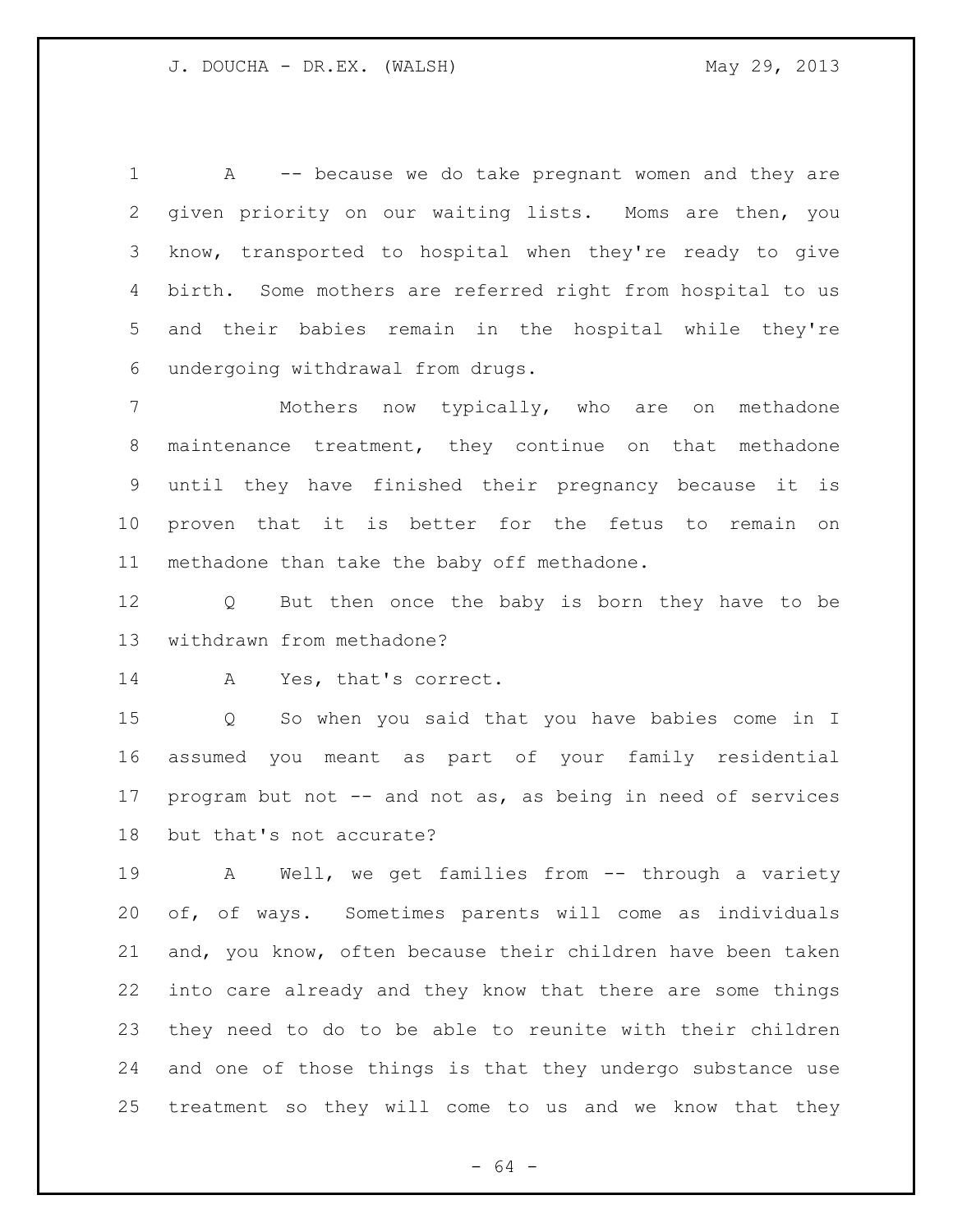want to reunite so actually their children go on the waiting list right away so that we're able to accommodate them when that parent is ready for the children again. And, of course, that's a plan that also takes place with the child and family service worker who has the children in care.

7 5 So that is one way. Other families move in intact. The family -- the children come with the parents, right from day one and they remain there together as a family, and the children aren't necessarily in care. Others come to the foundation as a family intact but the children are actually still in care. There is a temporary order, or a guardianship order on the children and we know as staff members that if the parents should leave the facility prematurely then we involve the agency who has those children in care to come and apprehend.

 Q How do residents, members, find your services? 18 A Well, we do have a 42 year existence so I think -- and at the grassroots level many people know about our services and that we exist. We're certainly listed in the phone book, we're on the internet. We advertise rarely because of the expense but we are at conferences and workshops and we do PR in the communities.

 We do speaking engagement so people are somewhat knowledgeable about our services. We have quite a great

 $- 65 -$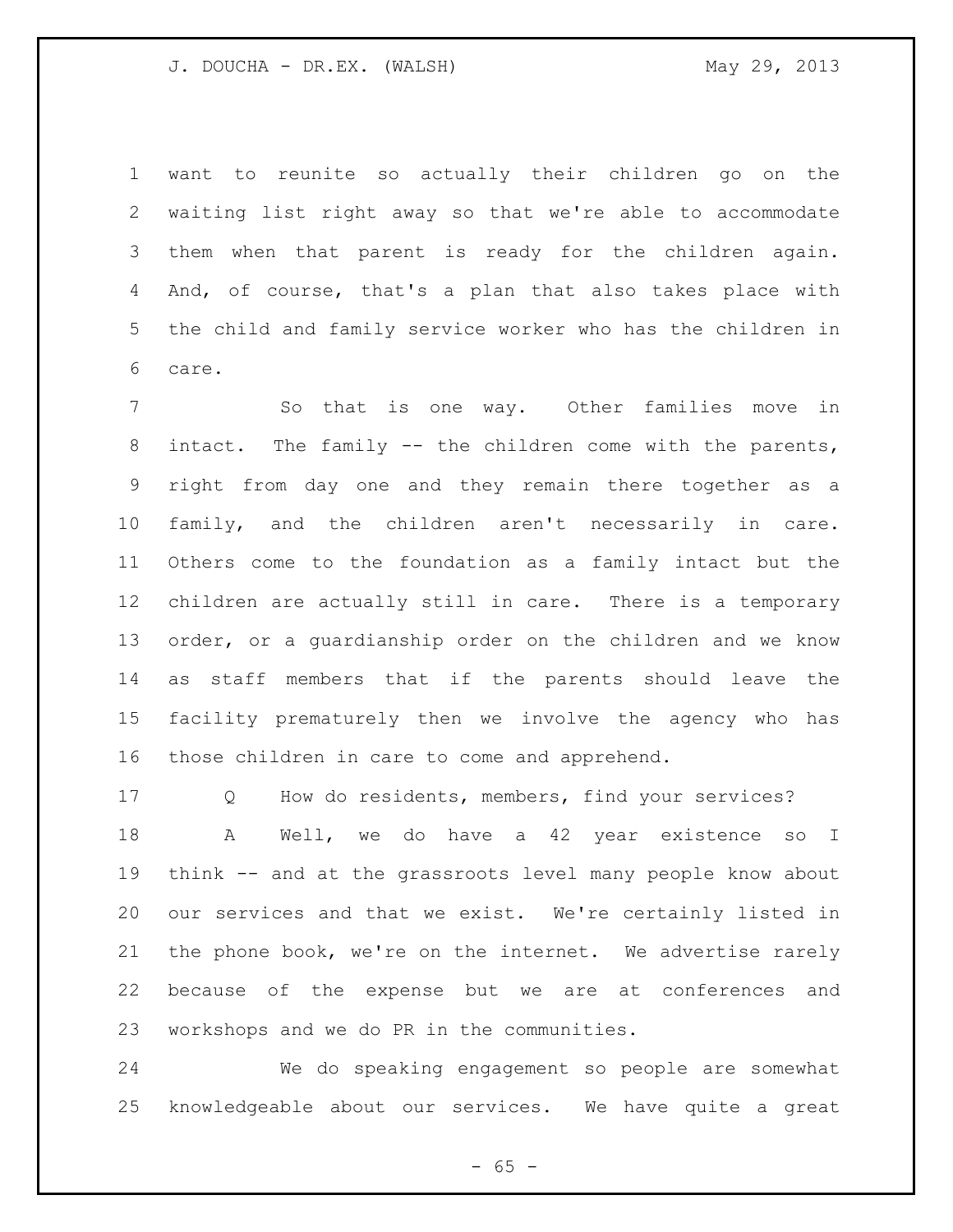presence in the criminal justice system and within the courts. In the City of Winnipeg we have a court worker there daily, who interviews people on remand, who want to come into the facility. So word gets out, I think, by way mouth that we exist.

Q So can it be --

 THE COMMISSIONER: Do you have a waiting list? 8 THE WITNESS: Yes, every day.

 THE COMMISSIONER: And how long might it take to get in if, if one had an urgent need?

11 THE WITNESS: We -- our waiting list typically can be anywhere from one day to four or five months. For an individual adult, on average we can get them in within about 30 days. Teens can get in much more quickly. Our teen programs tend to be not only underfunded but underutilized so we have empty beds within in our youth services. We have 32 beds for teenage clients.

BY MS. WALSH:

Q Can I just stop you there?

A Um-hum.

 Q Why do you think those teen beds are underutilized?

 A The teenagers are primarily referred through child and family service workers who have those children in

 $- 66 -$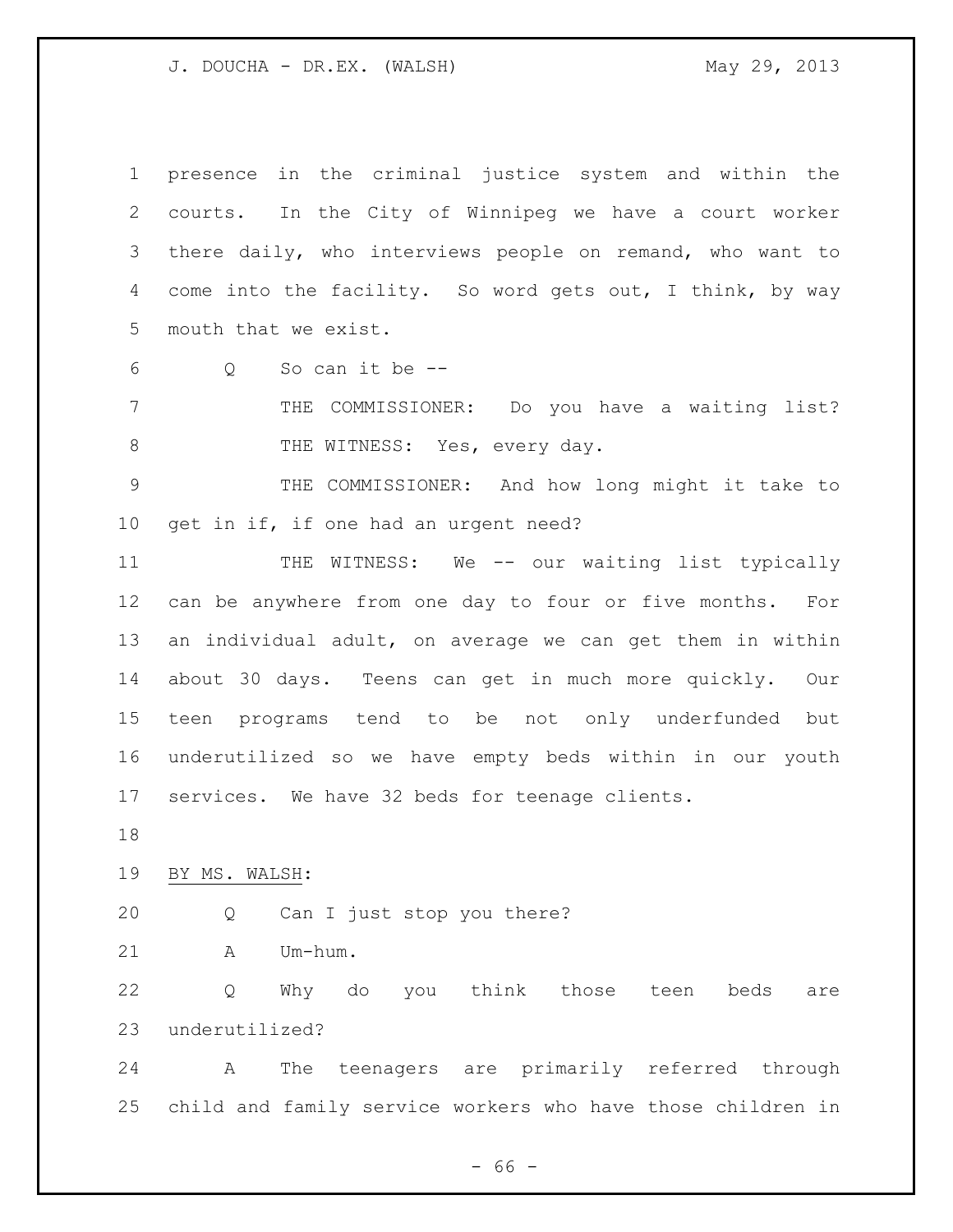care. And it's -- it takes some effort, some paperwork to get children into our facility. Consents have to be signed. They have to be able to find the youth. That's often an issue. They have to be able to do the footwork to get the youth into the, into the program. And, you know, from every worker that we deal with who is referring a client they are, are overworked. They have too many people on their caseload, they don't have the time it takes to fill out a four page application form and then get the consent signed and get the funding approval from their supervisor and so forth. So youth come through those -- that means of referral as well as parents can refer. These would be children who are not in care but we have 10 funded beds through the province for parents who want to refer their children. So, therefore, they don't have to pay the per diem rate.

Q So can people self-refer?

A Yes, absolutely.

 Q Or other agencies could connect them with you? A Correct.

 Q And what about waiting lists for families who want to come in?

 A The waiting list for families are much greater. You're looking at three to four months, sometimes longer, for a family to get in because we only have so many family

- 67 -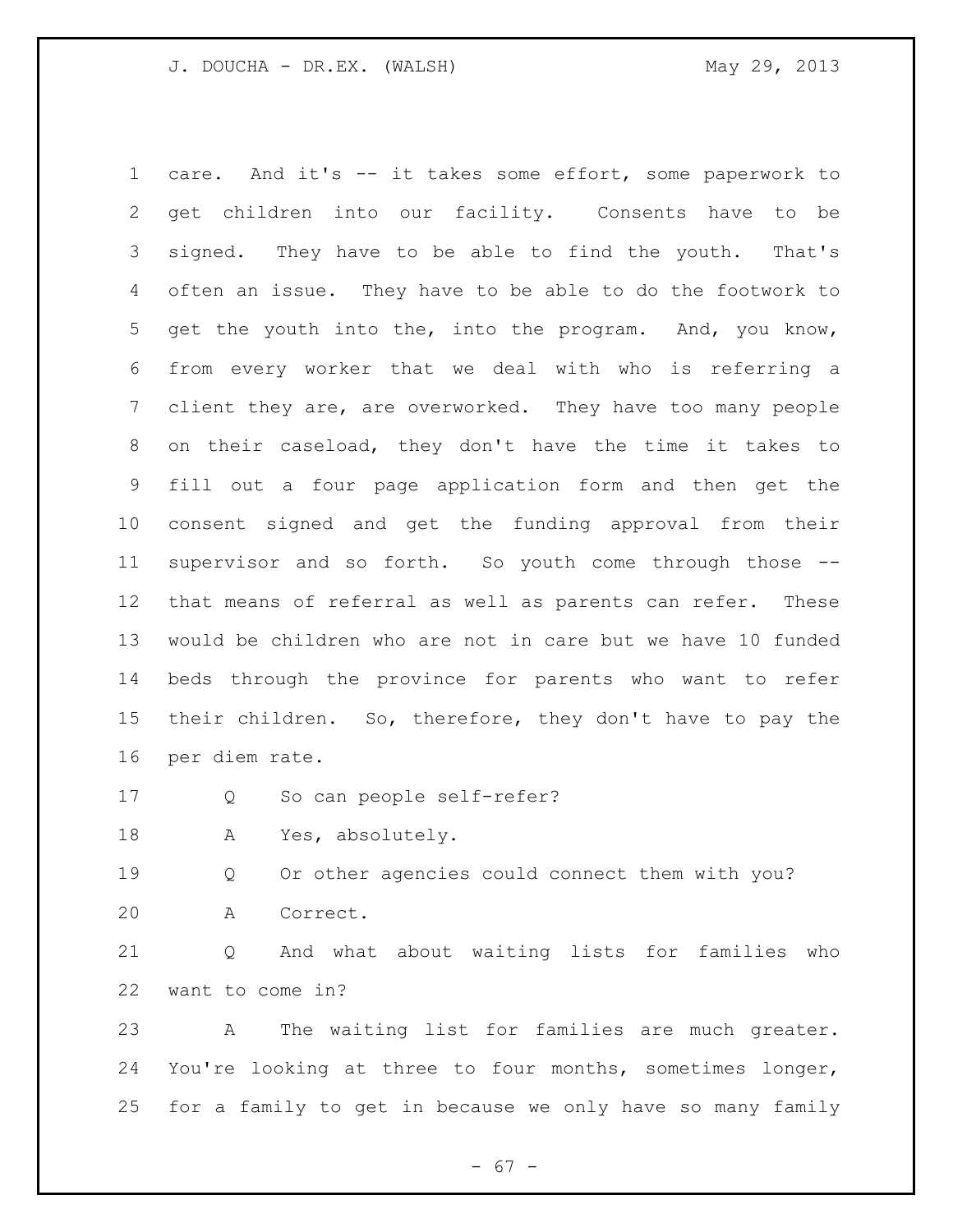rooms. We have approximately 10 units where we can put -- you know, they're small suites, where families are housed. So it's a matter of when the families leave. And our program is open ended, there are no discharge dates assigned to people. People stay as long as they need to be in our treatment programs. We want them to deal with all the issues that they're faced with so they're typically staying, you know, around 90 to 100 days and families, typically, stay longer because they are -- just are more issues.

 Q So I want to talk a little bit more about your family program because that -- I understand that it's somewhat unique for addictions treatment; is that right?

A Yes.

 Q What, first of all, is the significance of having a family program?

 A Well, I think there's a major difference because you can go into treatment as an individual and you will typically deal with your individual concerns and we may never hear from the spouse, or partner, or the children of that family so we don't know what their issues are related to that one individual who may need treatment.

 So when you're providing treatment to a family you get to address everyone's issues and they get to address their issues together as a family and the therapy

- 68 -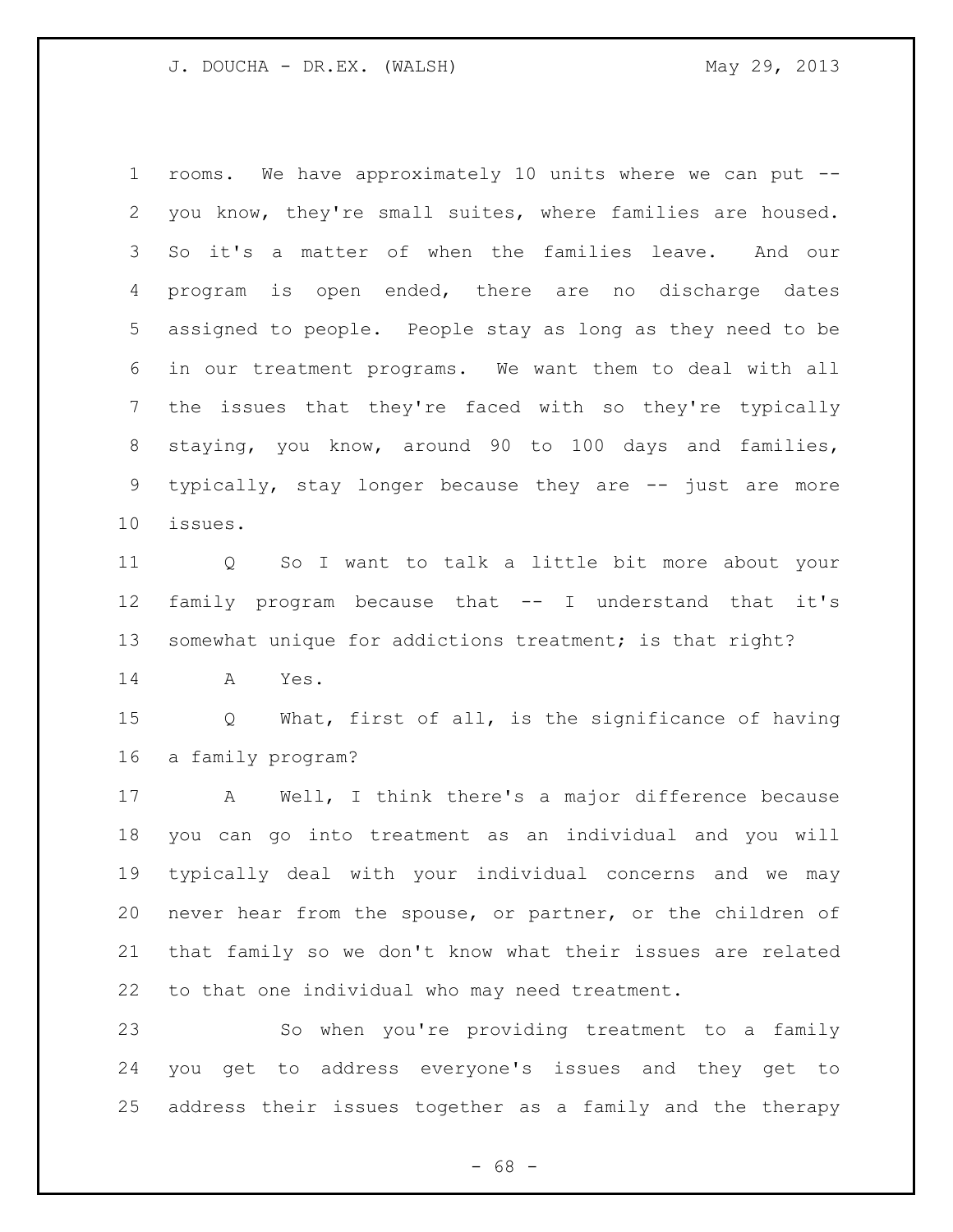that we provide for them tends to, you know, reflect on everyone's issues, not just one individual. So I think it's important for families, whether or not there's one substance using parent or more than one, everything has to be looked at. And it's sometimes very difficult for an individual to get their partner to agree to come to a facility for therapy because of all the issues that have, have transpired prior to coming into treatment.

 Q Is there a benefit, as well, in terms of keeping the family together, to be able to come in with your children?

 A Yes, absolutely. Some people will not come into treatment if they have to leave their children behind. And that is why we provide that service. We know for a lot of single moms, for instance, who have been very accustomed to being the only caregiver for their children, they are not prepared to, no matter how badly they may be addicted, they are not prepared to leave their children behind. So we are there for them to allow them to come with their children and again take a holistic look at that family and assist them with their needs.

 Q What else does the family program provide? Do you provide education, for instance, for the children?

 A Every person who comes through our facility, no matter their age, has access to our educational programs.

- 69 -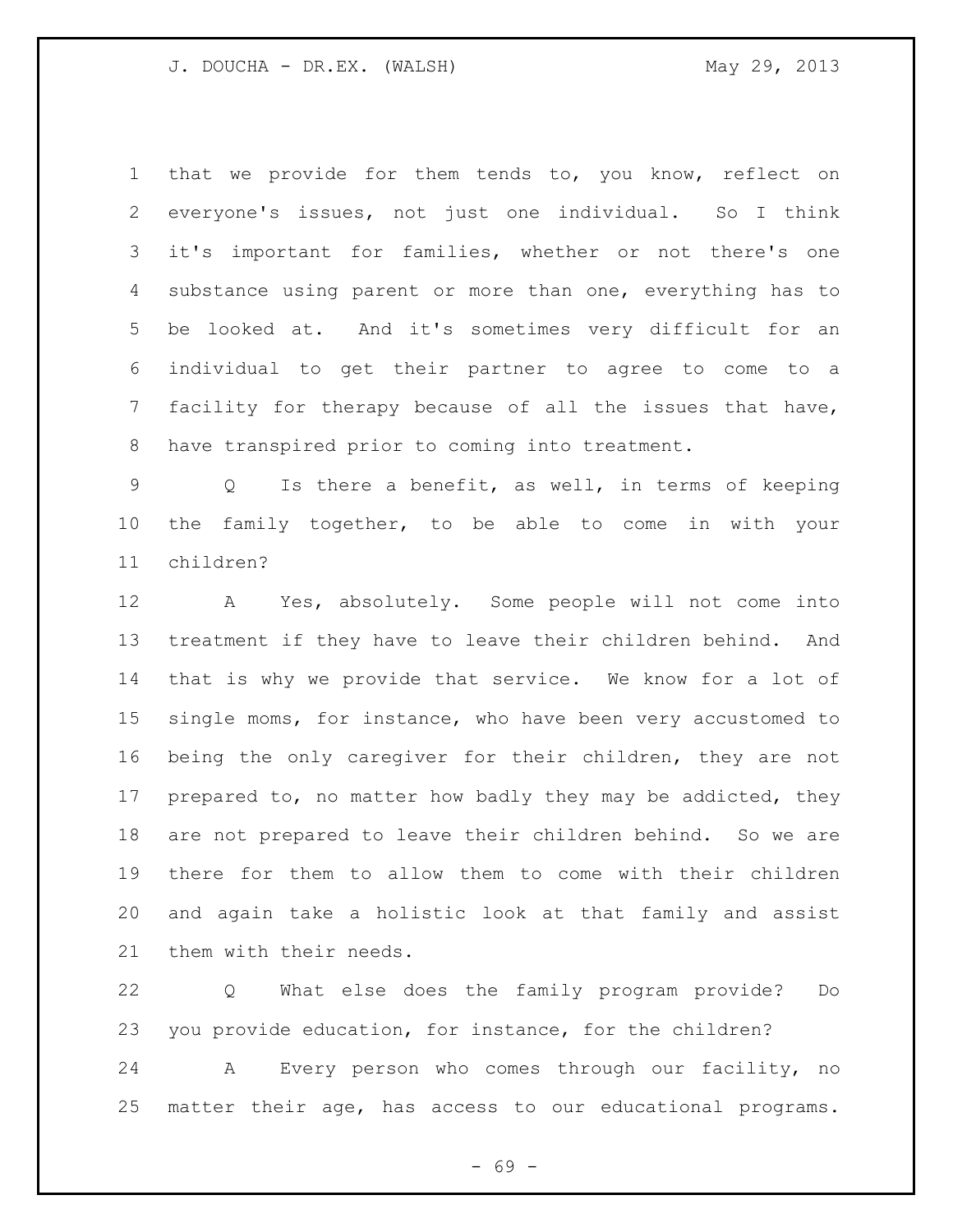We run programs on site, academic programs, for the children. We have our own classroom that is funded through the Department of Education of the province. We have classrooms for the teenage clients, a separate classroom for the boys and a separate classroom for the girls. And then every adult can undergo academic upgrading, if they so need and desire. Everywhere -- everything from adult literacy to a full Grade 12 education.

 And in addition to that, we operate two daycare centres for our children. We have 24 licensed daycare spaces, 12 for infants and preschoolers and 12 spaces for the school age children.

 Q BHF also operates transition houses in the community?

 A That's right. We have, right now, five available transition houses. They are three and four bedroom houses where we put -- we're able to graduate people from the main facility where all the treatment programming occurs. They live in independent housing and they report back to the treatment facility at least once per day. We touch base with them. They can still have their meals at the main facility. They still have their same key workers. They can receive the therapy that we have available and all the other programming that goes on. But those are people who typically have employment by that time so they may have

 $- 70 -$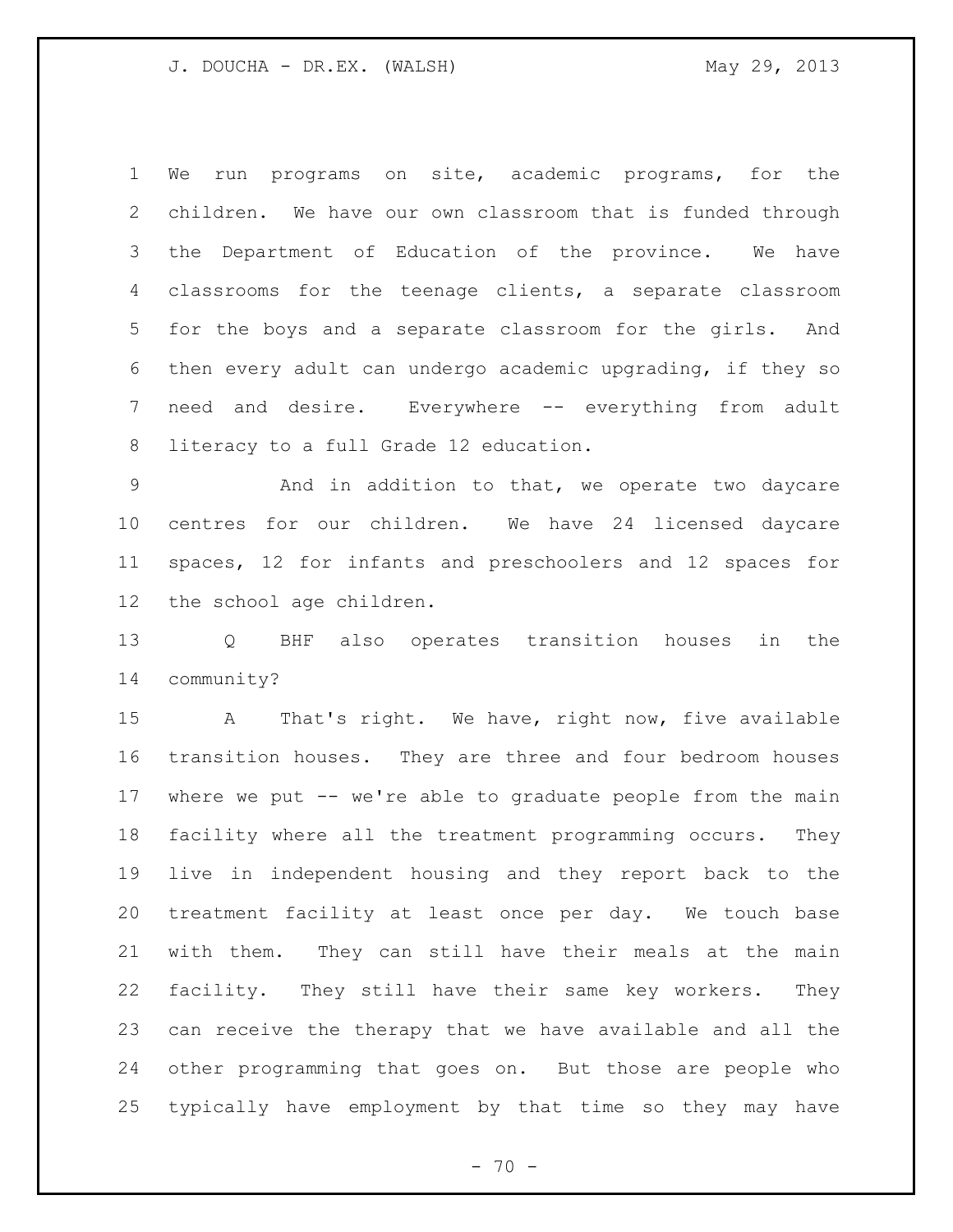been with us about three months by that time, they have employment and/or they're in full-time school. THE COMMISSIONER: Does everyone go on the way out to spend time in a transition house? 5 THE WITNESS: No, not everyone. MS. WALSH: And, Mr. Commissioner, we will ultimately discuss how the foundation tracks the success or progress of its residents when they leave. 9 THE COMMISSIONER: Thank you. BY MS. WALSH: Q You talked about residents getting employment and, and being able to, to move on with employment. Do you offer employment training programs? A Yes. We have one full-time employment development counsellor whose job it is solely to work with individuals, with the adult population, I should say, to teach them, you know, how to write a resume, how to perform at a job interview, how to dress and puts them through a series of seminars that helps with that. She does individual work with them. She will link them to employers who we have in the community, who have typically employed our residents and then follows up with them with any difficulties that they have in the workplace. She is there to answer their calls, day and night practically, to make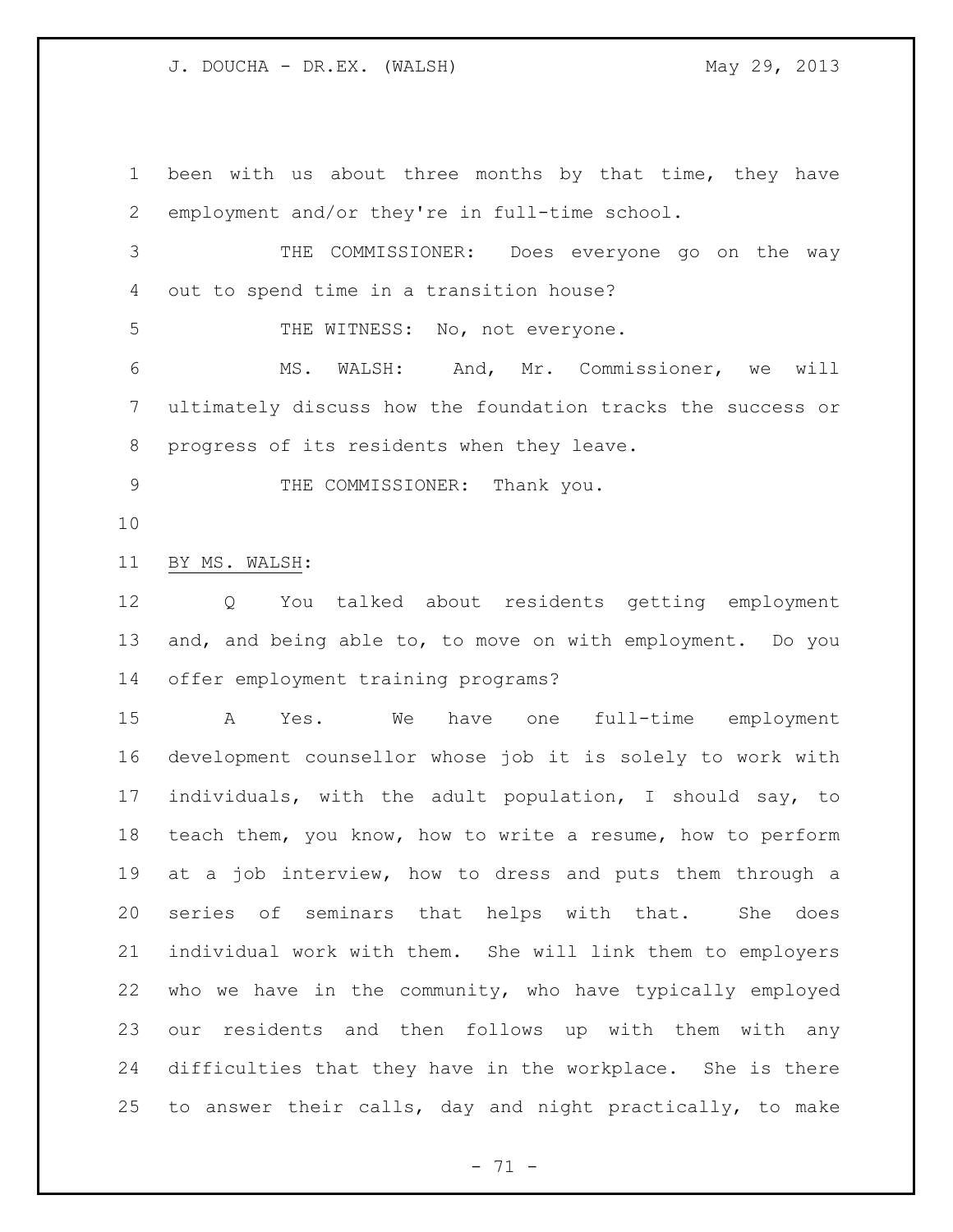sure that they are having success in the workplace because, again, these are people who are typically not used to employment. This is a new thing for them and we want them to succeed.

 Q We talked about waiting lists. Do you give priority to anyone?

 A Yes. We give priority to pregnant women in both our men's, women's and family program in St. Norbert and then we have a women's exclusive program, in Selkirk, that is just a 10 bed facility and we give priority placement in both of those facilities to pregnant women.

 And then, as well, we give priority to people coming out of the hospitals in town, in terms of them having finished a detoxification regime or chemical withdrawal. So when the hospital is ready to release them we want them to enter treatment right away. It is dangerous to allow them just to go home or back to their environment or community after detox because they are very likely to relapse. So we take them quickly.

 As well as people from the institutions, such as the federal institutions because when the date is up that they must be released we have to be ready to, to take them if we've already deemed them as being suitable and acceptable to enter our program.

Q The kinds of services that you're describing

 $- 72 -$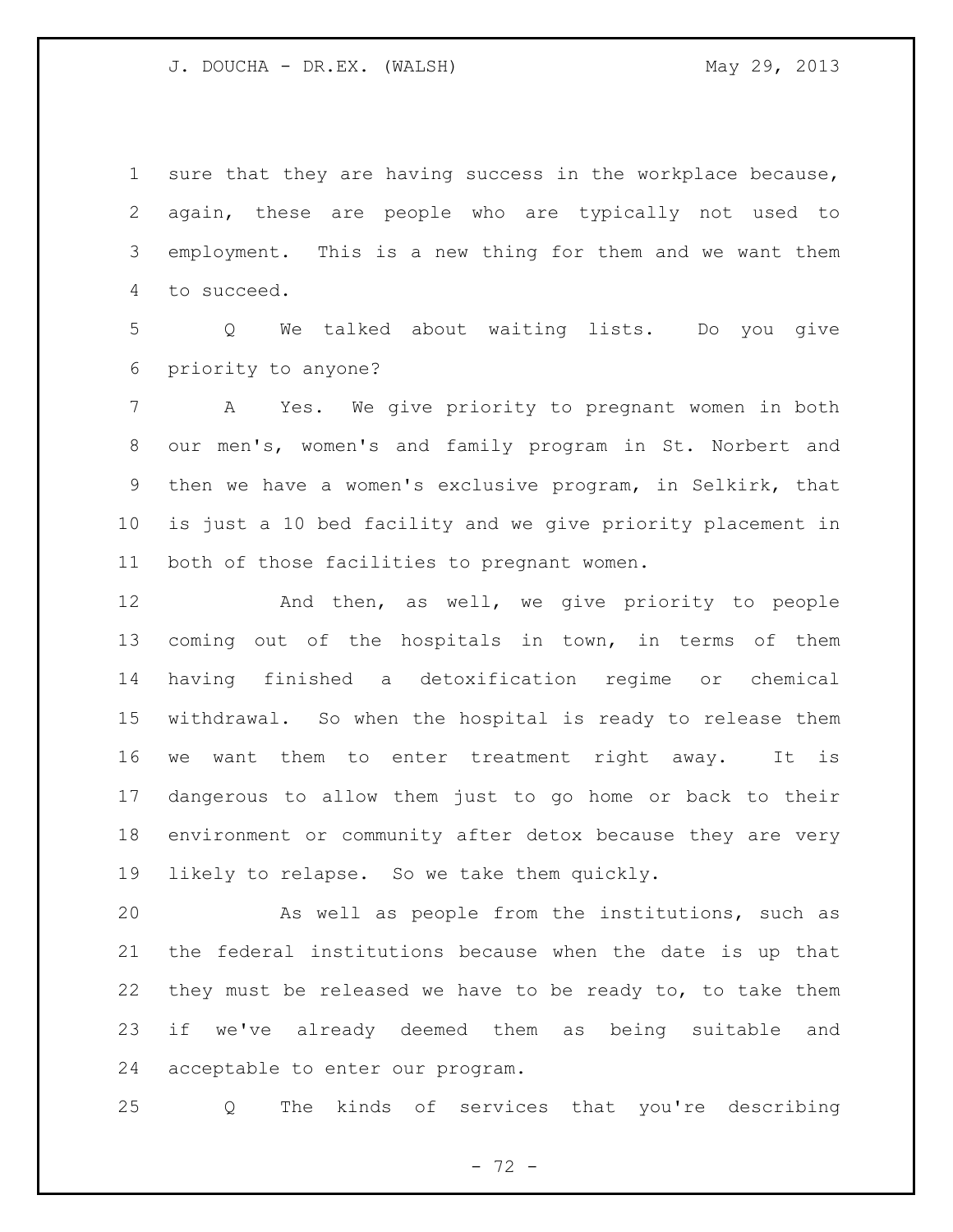sound very time consuming. Would that be fair to, to say? A It's a bit complex. It is a very, very busy facility. Every individual is at a different timeframe within the treatment program and coordinating all of that takes quite a lot of work. And, you know, we have very committed staff. Some of our staff are actually people who have gone through the treatment program and others are simply people who have, you know, good experience and academic background to work with such clients. So we have a good combination of people --

Q How many --

A -- to do that.

 Q -- how many people, how many residents do you have at any given time?

 A The -- we have 142 treatment beds and that can go up a little bit, depending on if we have children resident at the Breezy Point program, which is the women's program in Selkirk. So it could go up to about 145 beds.

THE COMMISSIONER: How many in Selkirk?

 THE WITNESS: We have 10 beds for women plus we can take as many children, under the age of two, as those women have.

 THE COMMISSIONER: So you said you had 142 treatment beds and then I lost you.

THE WITNESS: Okay. So I'll break it down. In

- 73 -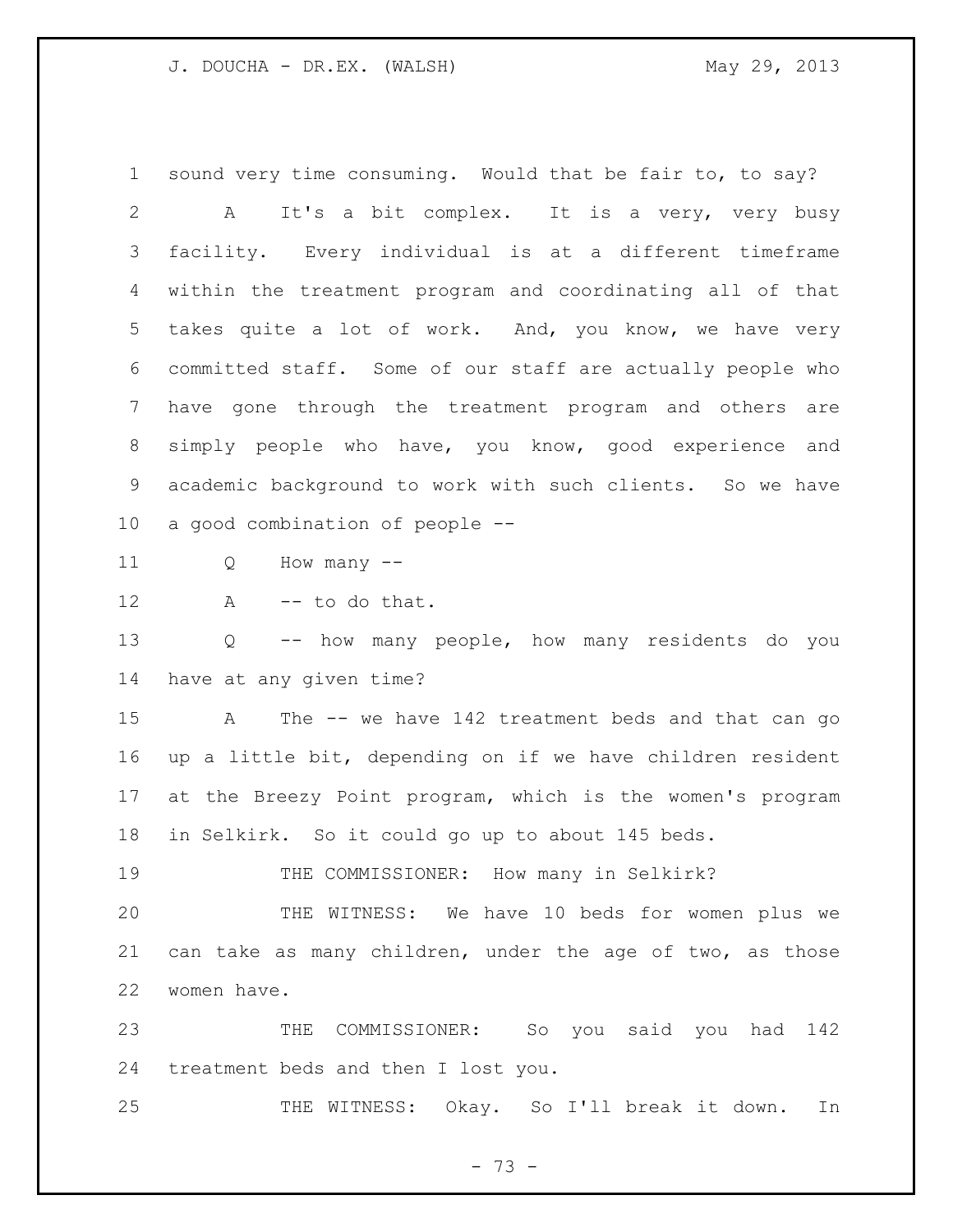terms of in St. Norbert we have 100 beds for men, women and children. So those would be the dependent children of members.

THE COMMISSIONER: Yeah.

 THE WITNESS: We have 10 plus beds at the Breezy Point program in Selkirk. Those are women only beds. And we have 32 beds for youth, 16 for teenage girls and 16 for teenage boys. The girls' facility is in St. Norbert and the boys' facility is in Selkirk.

BY MS. WALSH:

Q And you said you had 112 staff; is that --

13 A One hundred and thirty-five.

 Q One thirty-five. And so would their expertise range from, from counselling on addictions, to employment assistance, to providing the early childhood daycare?

 A Yes, yes. There's a huge range of expertise within our staff component so everything you just named certainly. People with backgrounds in psychology, social sciences, home economics, nursing certainly, psychiatric nurse we have. Yeah.

 Q You said that many of, of your members have co-occurring disorders. Are those always diagnosed by the time they come to your facility?

A No, absolutely not. Our, our population of

- 74 -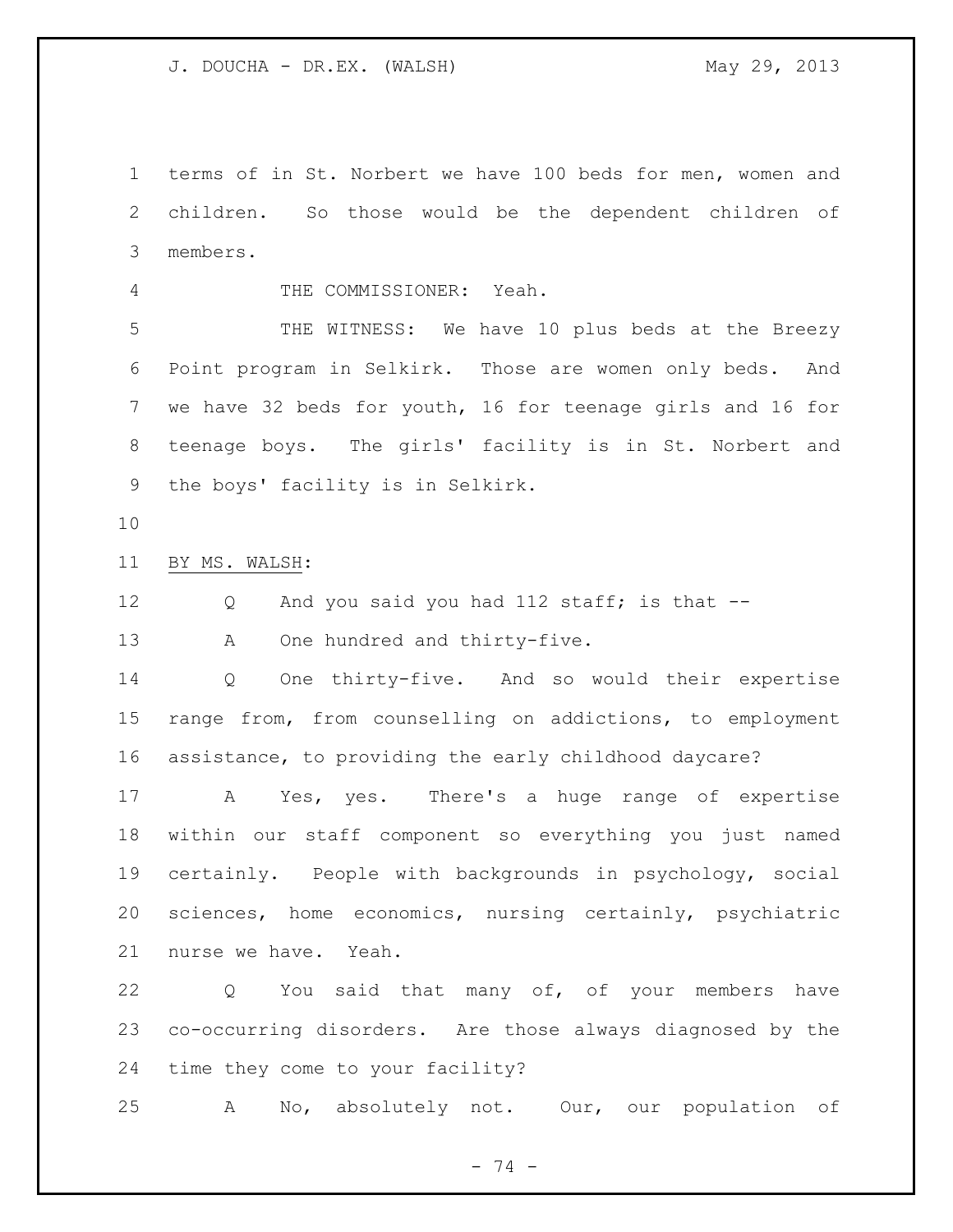clients are typically people who have gone undiagnosed for many years and actually getting a diagnosis is, is, is pretty tough. The system is over-taxed, there aren't a lot of psychiatrists available to do the diagnosis, and knowing that, you know, our attitude about that is we have to simply be equipped to deal with the here and now. We deal with who we have in front of us and the problems they're presenting and we work with that.

 If someone is in a mental health crisis then we will take them to an emergency centre at a hospital. And now we're -- you know we're really, really thrilled that the new mental health emergency unit has just opened up or it's opening up next week --

Q Um-hum.

 A -- and I think that is going to be a great resource for all of the treatment, addiction treatment centres in town because we, we share the same issue of not having quick access to mental health professionals when we need them.

 Q This is the new crisis response centre you're talking about?

A Correct.

Q Yeah.

A Yeah.

Q You said that your facility has waiting lists.

- 75 -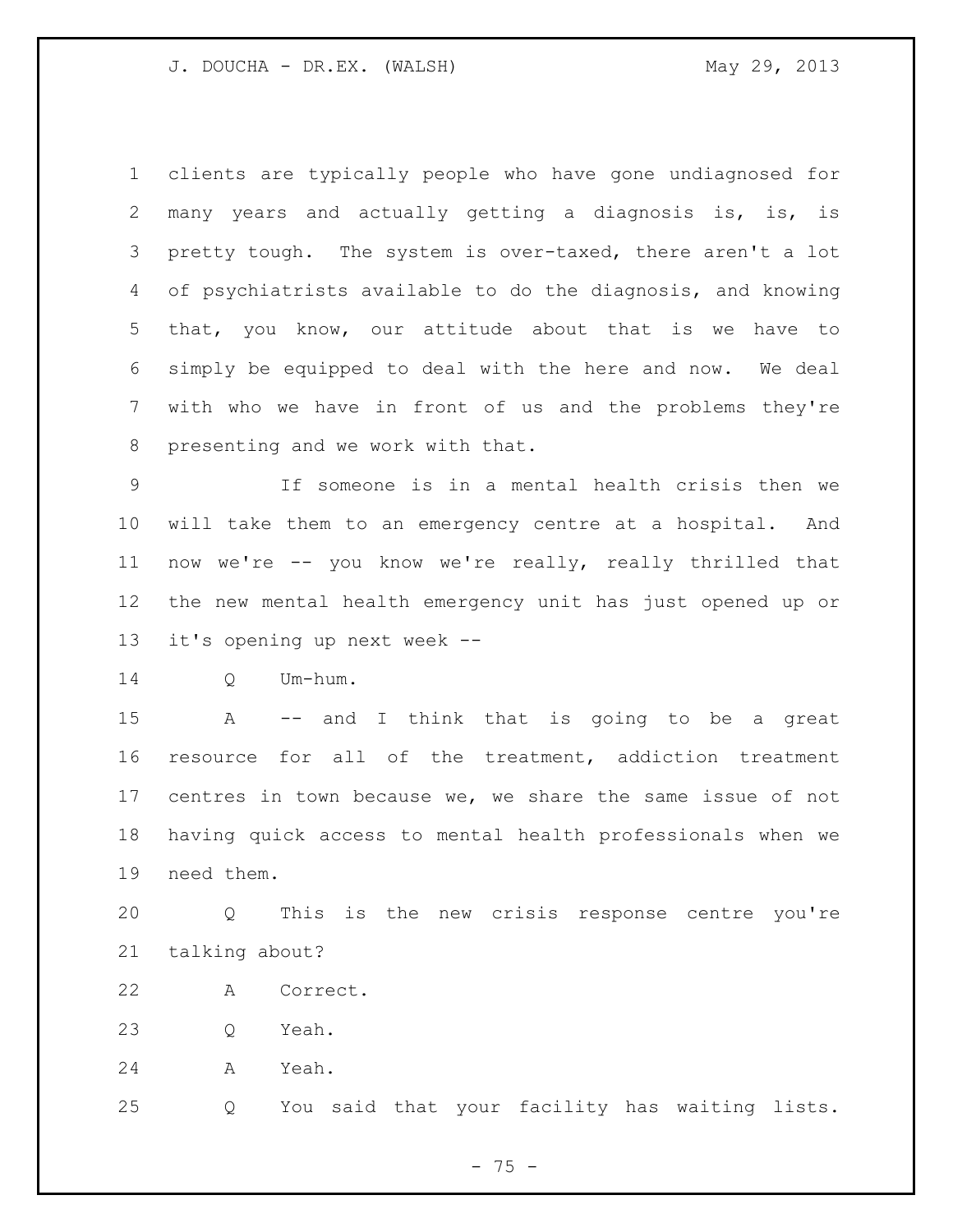Are waiting lists the norm for addictions treatment in the province?

 A Yes, for adult services, absolutely. I don't know of any addiction centre in the province that does not have waiting lists.

Q What about for youth?

 A For youth, I just stated that BHF has empty beds every day. We have about five empty beds today. So we can accommodate --

10 THE COMMISSIONER: How, how many addiction centres are there in the province?

 THE WITNESS: I could tell you that I know there are 12 funded agencies by the province and then there are other private agencies that are not funded and I'm less knowledgeable about those because they don't sit at the same network that I sit at with the province. So I'm going to guess that there's probably two or three private, private agencies and those would be agencies that would have to charge clients for services.

 The 12 funded agencies are unique in that we get the funding from the government that allows us to provide treatment, without having to necessarily charge clients, because these are typically clients who do not have the means of support to enter into a treatment facility.

THE COMMISSIONER: And is yours the largest and

- 76 -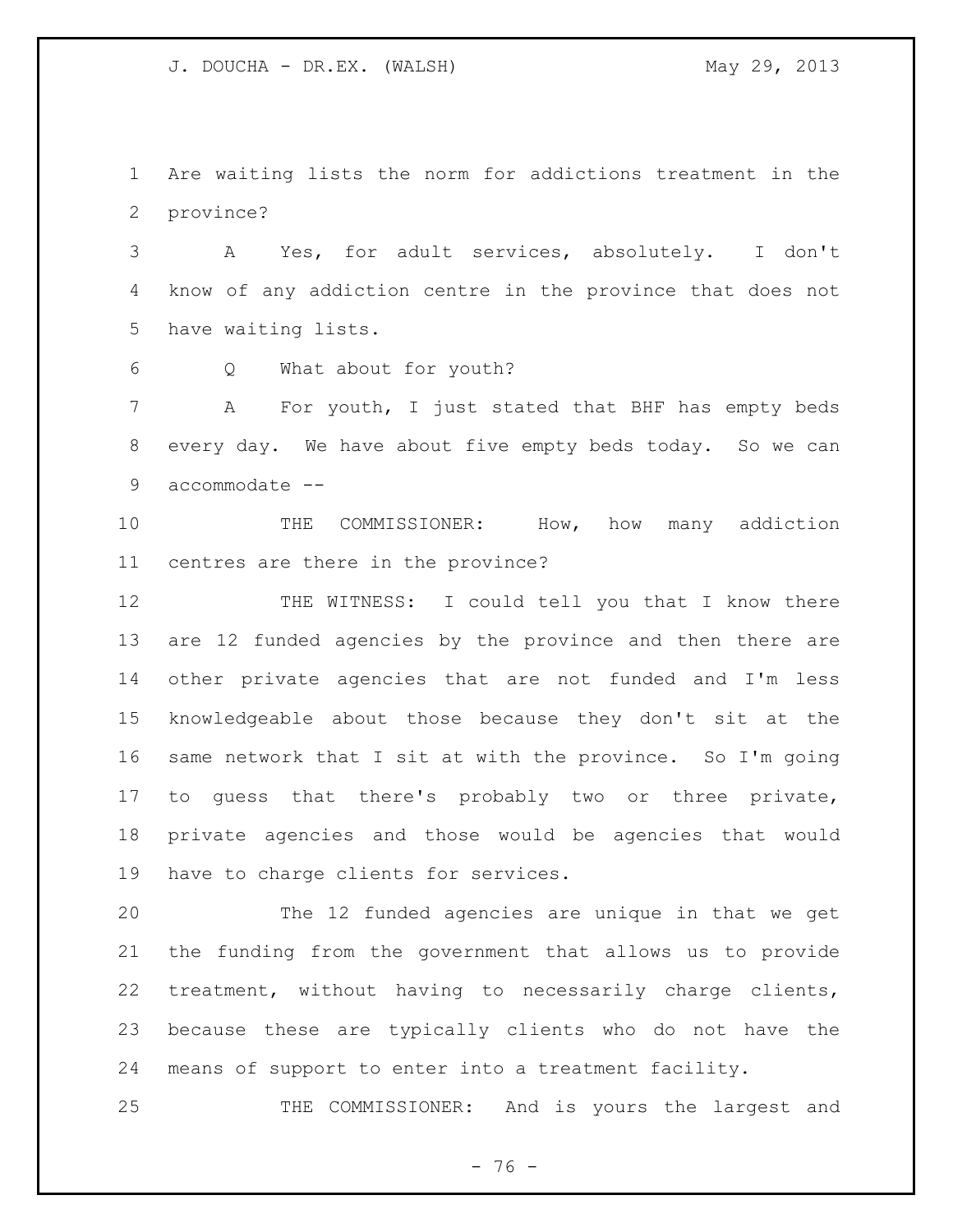most extensive with respect to the services offered?

 THE WITNESS: We are very large but I would say that in terms of volume of clients the -- probably the Addictions Foundation of Manitoba has a larger capacity and they have different types of programs that BHF does not have. But BHF's programs are more long term and again they are -- we take that holistic approach with the issues.

8 The programs at the AFM are shorter in nature and focus more around the addiction issues.

BY MS. WALSH:

 Q Does the Addictions Foundation of Manitoba have family programs that you're aware of?

 A They do, they do -- they don't have residential family programs, they do outreach and day programming for families, yeah.

Q Are funding issues ever a challenge for you?

 A Always, every day, yeah. You know, we're facing a deficit of probably, for this fiscal year, it will come in around \$200,000 and next year is looking much worse. The pace at which we're funded, say through the government grants that we receive, do not keep up with our costs. Our staffing costs, which is our largest expense, just continue to rise every year. My largest issue with staffing is the rates of turnover. It's stressful work, it's very

- 77 -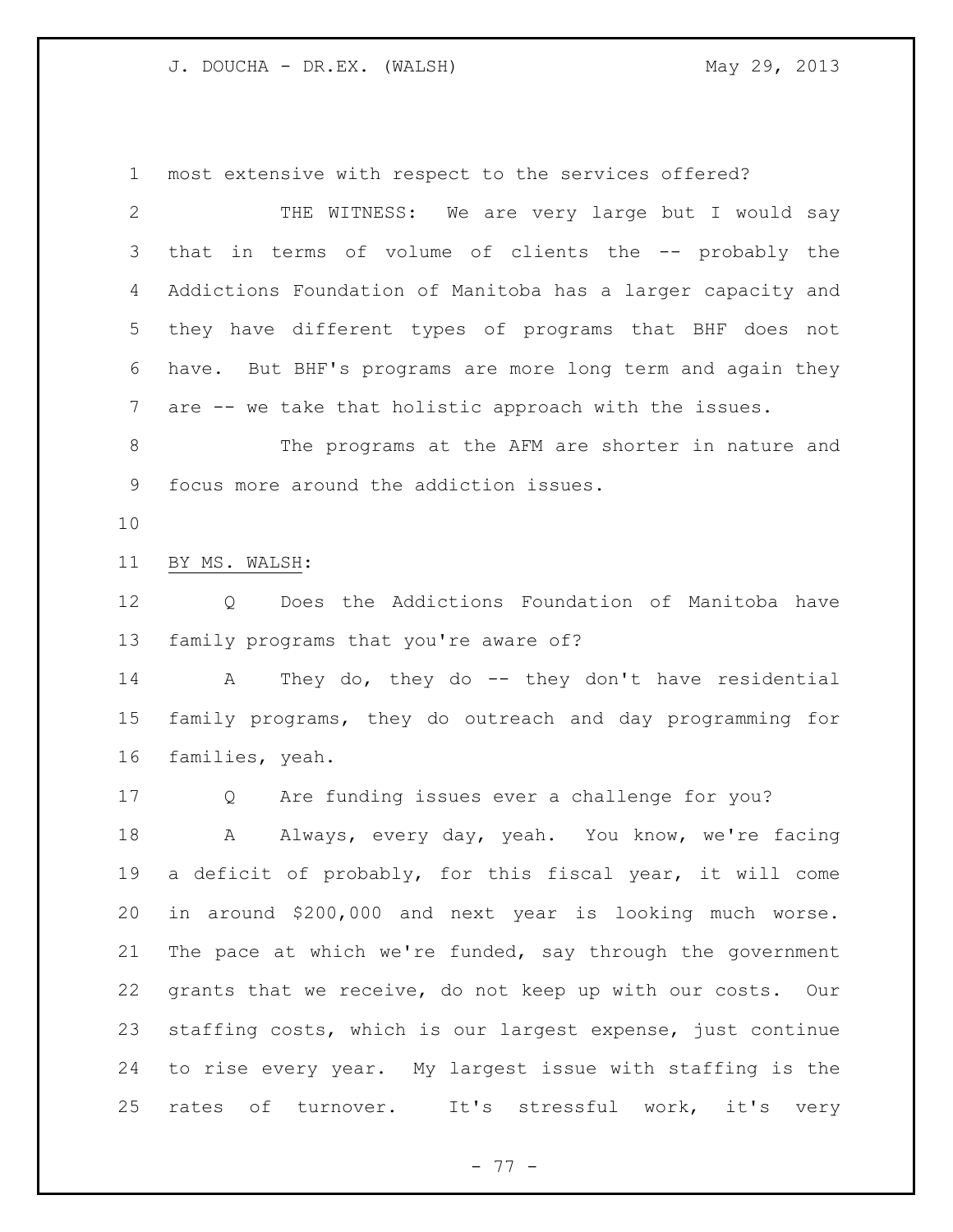demanding on individuals, and people move within the system and that's just not at my agency, every addiction agency in 3 the province has high turnover of staff.

 I can't compete with the government agencies that provide addiction treatment, they fund -- they're able to fund their staff at a much better rate than, than I am. So that's a number one issue for me.

 Q Are there any barriers that present themselves to someone who needs to come in for treatment?

10 A Absolutely. You know geography can be an issue. We deal  $-$ 

Q What do you mean?

 A We deal with people from all over in the province and from out of the province so the expectation is that they are able to get themselves to our facility. So one of the first barriers might be that of transportation, they have to seek out help from someone who will help them with the transportation costs. We don't have those costs built into our budget.

 Issues of, you know, who, who is going to look after the children if there's children. Issues of what do they do with their belongings if they're coming into a long term program. Barriers that might exist from a person's spouse or partner in that the partner really doesn't want them to go and they're feeling that conflict within the

- 78 -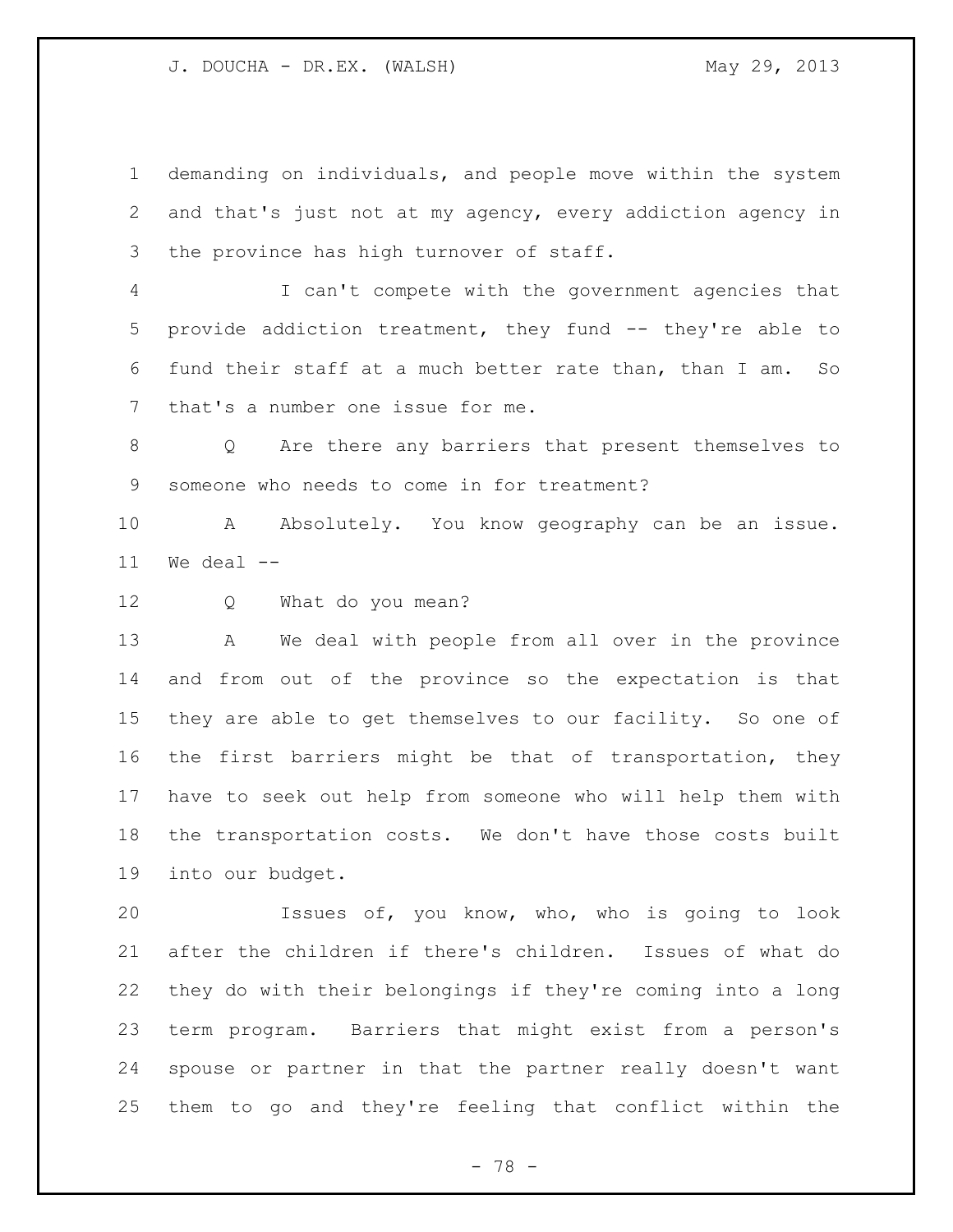family of whether or not to enter.

| $\mathbf{2}$ | Criminal justice issues they may be faced with.              |
|--------------|--------------------------------------------------------------|
| 3            | So that could be a barrier. If they have court hearings      |
| 4            | that has to come first, obviously. We deal with that with    |
| 5            | people, though, and we do allow people to come<br>into       |
| 6            | treatment and then we provide advocacy for them and get      |
| 7            | them to their court hearings, wherever that may be.          |
| 8            | That's all I can think of at the moment but                  |
| 9            | You said 80 percent of your members are<br>$Q \qquad \qquad$ |
| 10           | aboriginal. Do they come from reserve as well as from off    |
| 11           | reserve?                                                     |
| 12           | A Yes, absolutely. But most of our aboriginal                |
| 13           | clients are coming from urban areas and many of them have    |
| 14           | already arrived --                                           |
| 15           | THE COMMISSIONER: Most, most from what kind of               |
| 16           | areas?                                                       |
| 17           | THE WITNESS: From -- most come from the urban                |
| 18           | areas but we do take people directly from the reserves but   |
| 19           | many of them have just landed in Winnipeg first and then     |
| 20           | fall into difficulty and that's when we get them on our      |
| 21           | waiting lists.                                               |
| 22           |                                                              |
| 23           | BY MS. WALSH:                                                |
| 24           | Okay. So you get people who've recently<br>Q                 |
| 25           | transitioned from the reserve to the city?                   |

- 79 -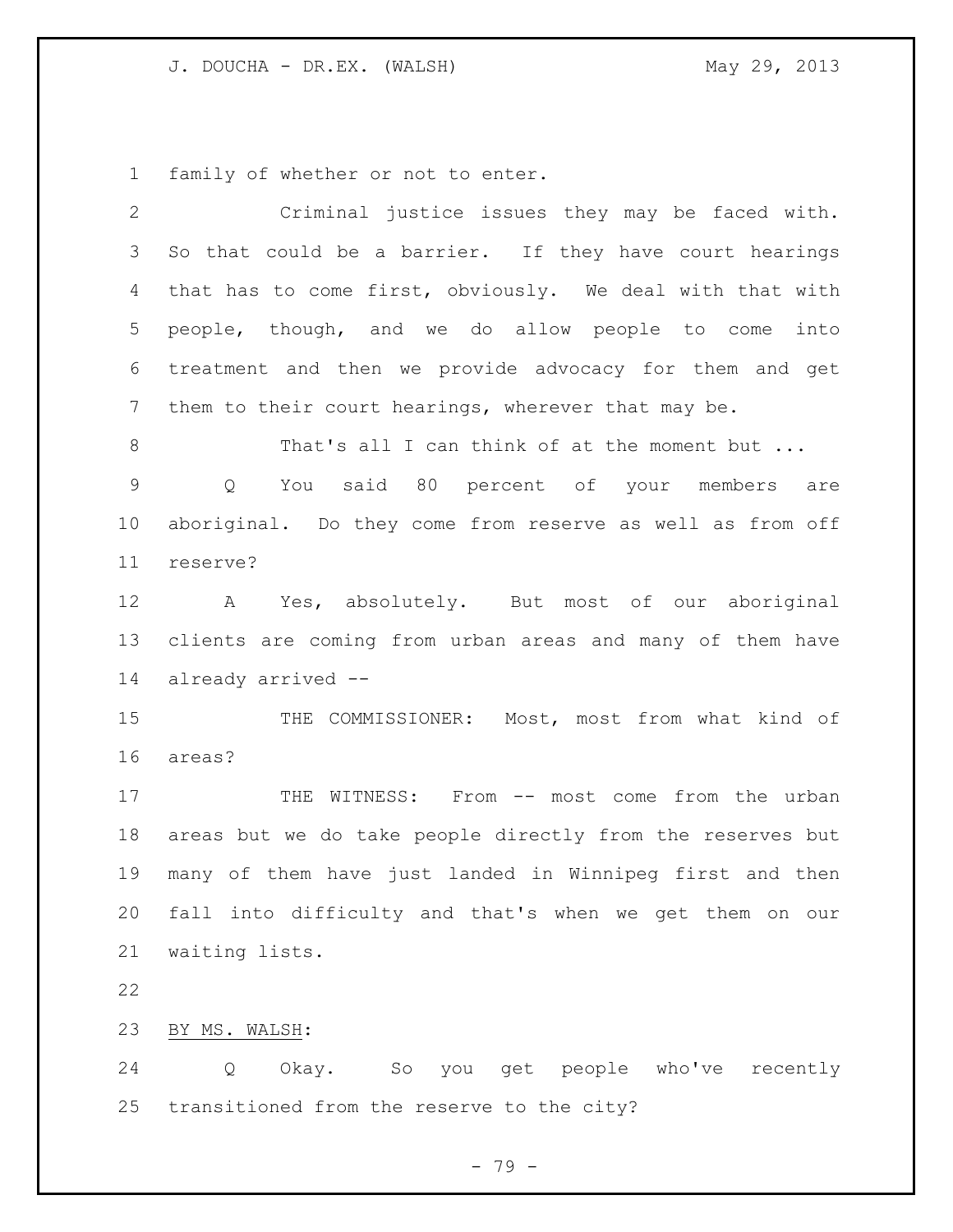A Right.

| 2               | What happens, as you said, if somebody has to<br>Q          |
|-----------------|-------------------------------------------------------------|
| 3               | give up their apartment in order to come into residential   |
| 4               | treatment, what happens when they're ready to leave?        |
| 5               | Well, we do work with people with housing. Every<br>A       |
| 6               | of our clients has -- you know, can remain at our<br>one    |
| 7               | facility. As long as they're programmatically involved      |
| 8               | they can remain at our facility until they have adequate    |
| 9               | housing. So often times people will have to put their       |
| 10 <sub>o</sub> | belongings in storage and in order to do that they have to  |
| 11              | have money to do that. Now, sometimes Employment and        |
| 12              | Income Assistance, through the province, will assist them   |
| 13              | with that, with putting things in storage for a period of   |
| 14              | time. Yeah.                                                 |
| 15              | Q Do you do anything at the foundation to address           |
| 16              | the specific needs of an aboriginal population?             |
| 17              | Well, we certainly offer cultural programming,<br>A         |
| 18              | that would be probably a priority for a lot of the clients  |
| 19              | and that's, in fact, why they choose to come to BHF because |
| 20              | we have a very strong cultural component. For being a       |
| 21              | centre, you know, in an urban area, we have five or six     |
| 22              | sweat lodges on site. We do two sweat lodges every week,    |
| 23              | except in the spring when our lodges are under water.       |
| 24              | We do traditional counselling. We have a number             |
| 25              | of elders who are accessible to us. We have one on staff    |

- 80 -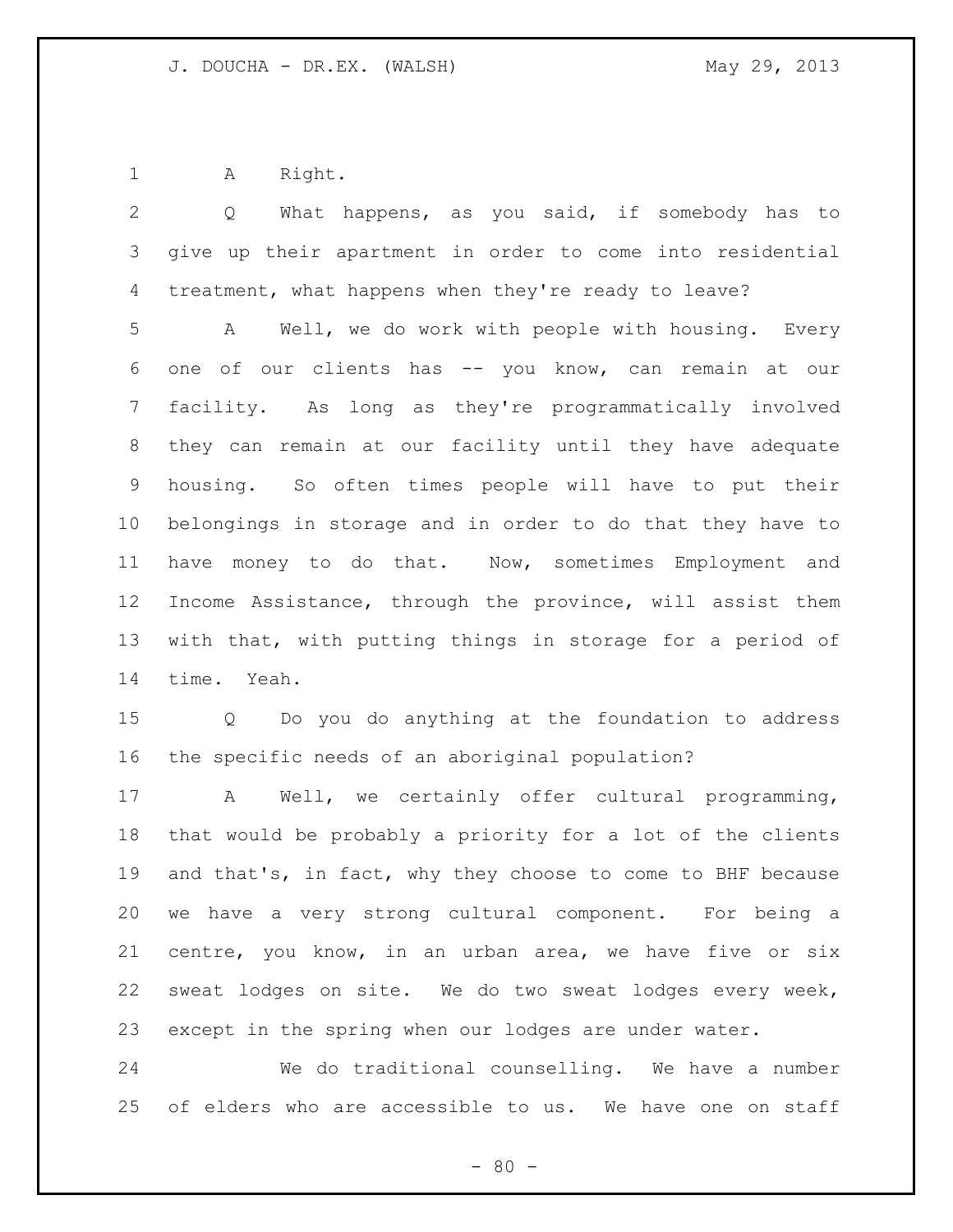| $\mathbf 1$     | who is a long term staff member, who runs all of that          |
|-----------------|----------------------------------------------------------------|
| $\mathbf{2}$    | programming. He is the director of aboriginal services at      |
| 3               | BHF. We do an annual pow-wow, with the exception of this       |
| 4               | year, because again of the weather, it is not conducive to     |
| 5 <sup>5</sup>  | us running our pow-wow but we are having our annual sun        |
| 6               | dance in July as planned. So we do a lot of activities         |
| $7\phantom{.0}$ | that centre around the culture and that's available to not     |
| 8               | only the members of our facilities but people in the           |
| 9               | community at large.                                            |
| 10 <sub>o</sub> | Q Do you have a portion of your staff who are                  |
| 11              | aboriginal, as well?                                           |
| 12              | A Yes. Approximately 25 percent of our staff are               |
| 13              | aboriginal. We would prefer to have more.                      |
| 14              | Q So tell us now about the process for follow up               |
| 15              | and, and discharge or when someone's ready to leave.           |
| 16              | Follow up is one thing and outreach is sort of<br>$\mathbf{A}$ |
| 17              | another.                                                       |
| 18              | $Q \qquad \qquad$<br>Okay.                                     |
| 19              | So let me just separate that out initially --<br>$\mathbf{A}$  |
| 20              | Sure.<br>Q                                                     |
| 21              | -- by saying that every client can remain<br>A                 |
| 22              | involved with BHS -- BHF post-treatment. So we do outreach     |
| 23              | with clients in the community. So they move out, they          |
| 24              | still have the same worker that they had throughout the        |
| 25              | treatment program they may remain in contact with.<br>We       |
|                 |                                                                |

- 81 -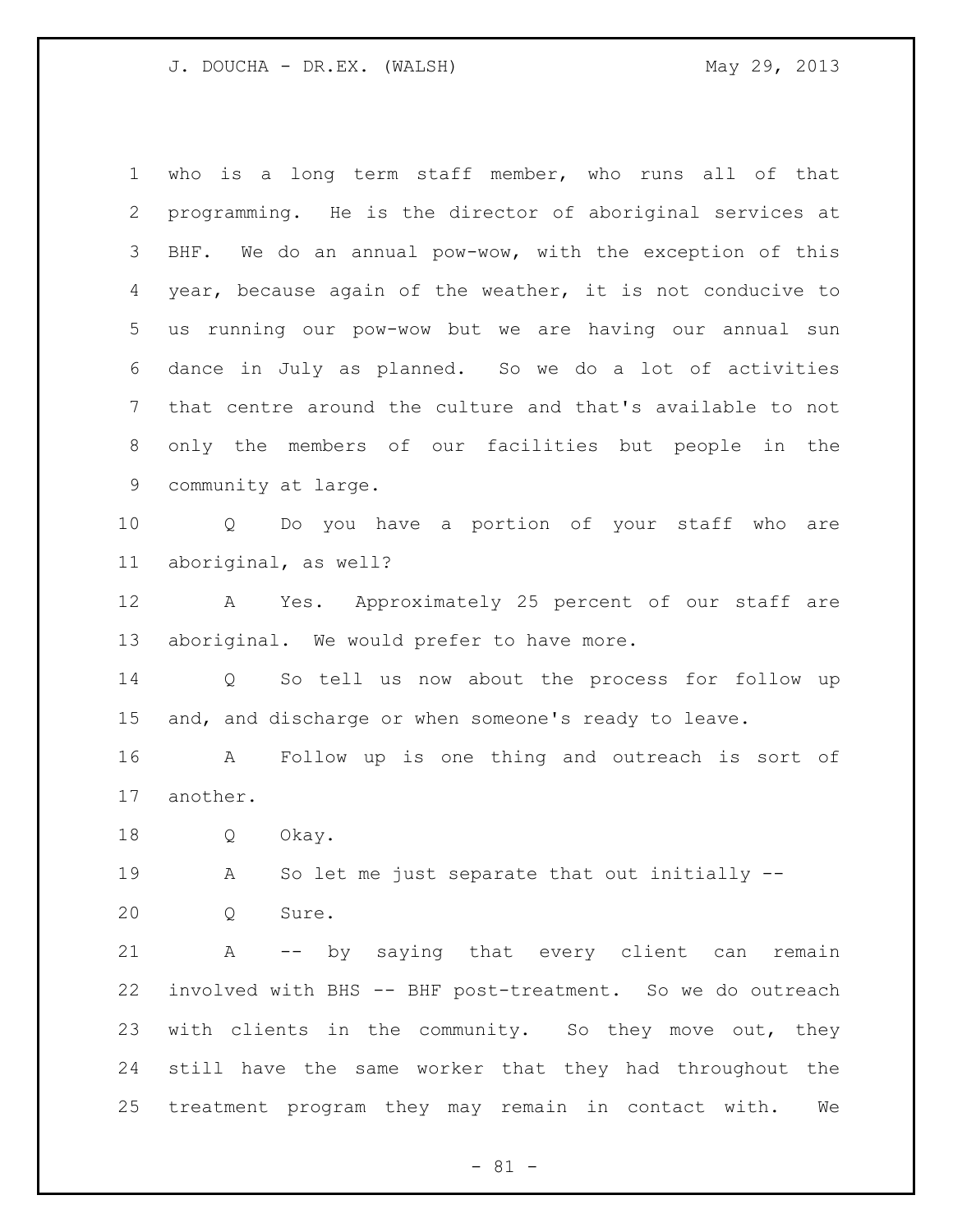invite them to all of our ceremonies and celebrations that are going on at the facility. We want them to remain involved if they want to do that and for many they do. So they come back to the facility and have, you know, visits, just to have a cup a coffee, touch base, or they know that they can pick up the phone and talk to a worker if they're suddenly in crisis. And we will work with them on that.

 They can remain involved with the clinical therapist, if they had sessions with that therapist during treatment. Those sessions are very likely going to continue because these are issues that are long term issues. So that's, that's sort of, you know, in a nutshell, the outreach portion.

 We do follow up of our program which is unlike any other treatment facility in the province in that six months after leaving our treatment program we touch base with every client that we can find to do follow up to see how they're doing in the community and we have a systems evaluation report that is produced annually on those clients. So we not only evaluate our services from the client's point of view, we're evaluating the client based on data that we collect at intake when they come to services, at exit from services, and then six months post-treatment. We wish we could do three month -- or I should say, three year follow up but again, that's an

 $- 82 -$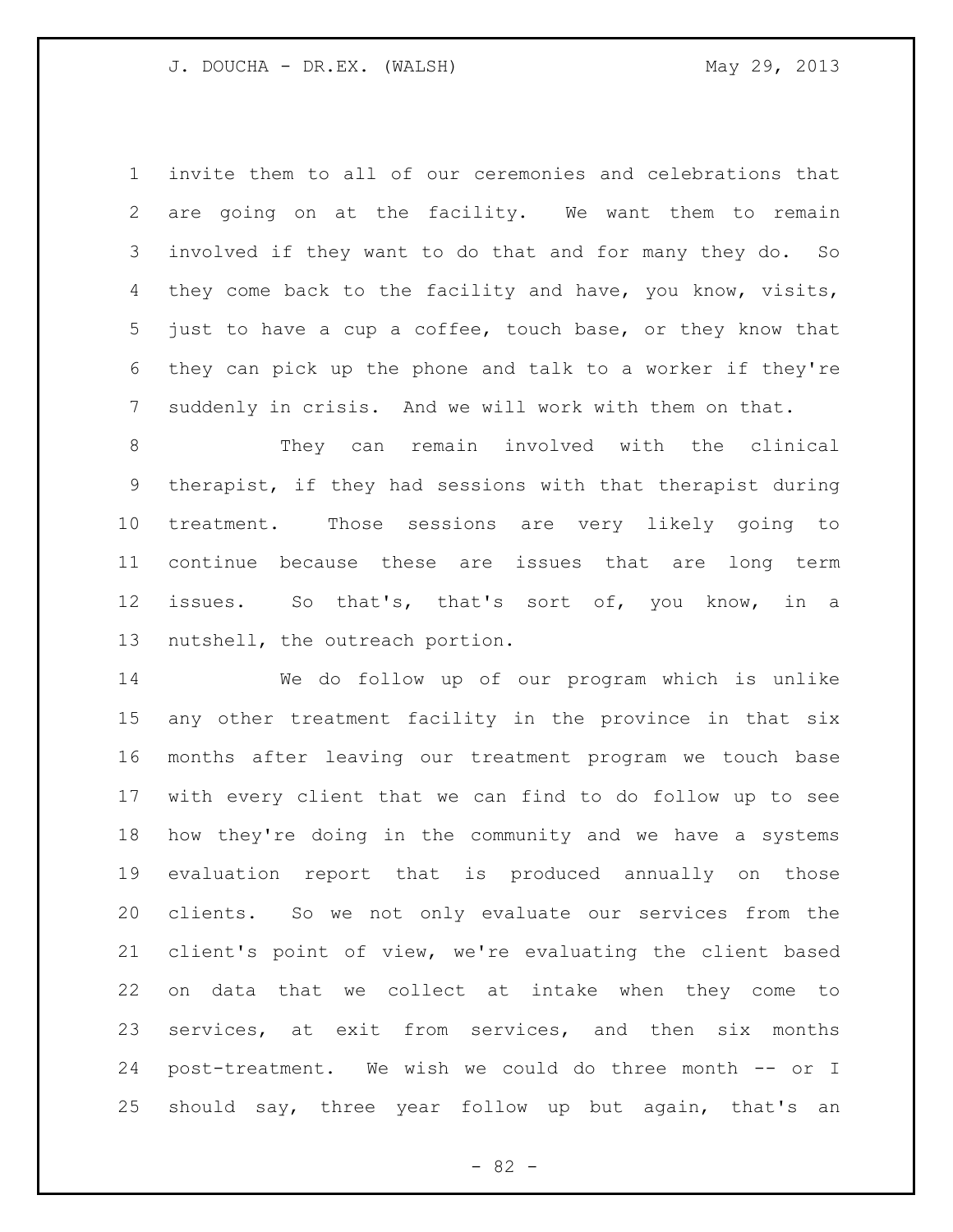expense that we have not yet figured out how to meet to do. So in, in doing that follow up we're looking for four things, primarily, that we track. Not only the sort of the basic demographic information but what is important to us in terms of, you know, how we view success of clients is we want to track whether or not they have reduced their substance use from the time they enter treatment to that six month point, post-treatment. We're looking for whether or not they reduced their substance use and our stats at this point come in at around 76 percent of the clients have reduced their substance use.

 We're tracking the, the -- their criminal involvement. Because about one-third of our clients had been involved in the criminal justice system post-treatment (sic), and we're dealing with that criminal involvement throughout their treatment stay in terms of doing court advocacy, we follow up with them post-treatment, we want to ensure that they are no longer involved with the criminal justice system. And about 95 percent of our clients are not involved with the criminal justice system when we, we find them.

 We track their employment and/or being in educational services post-treatment. And, again, we're looking at rates of about 45 percent of our clients are employed whereas, remember, I said earlier, only about five

- 83 -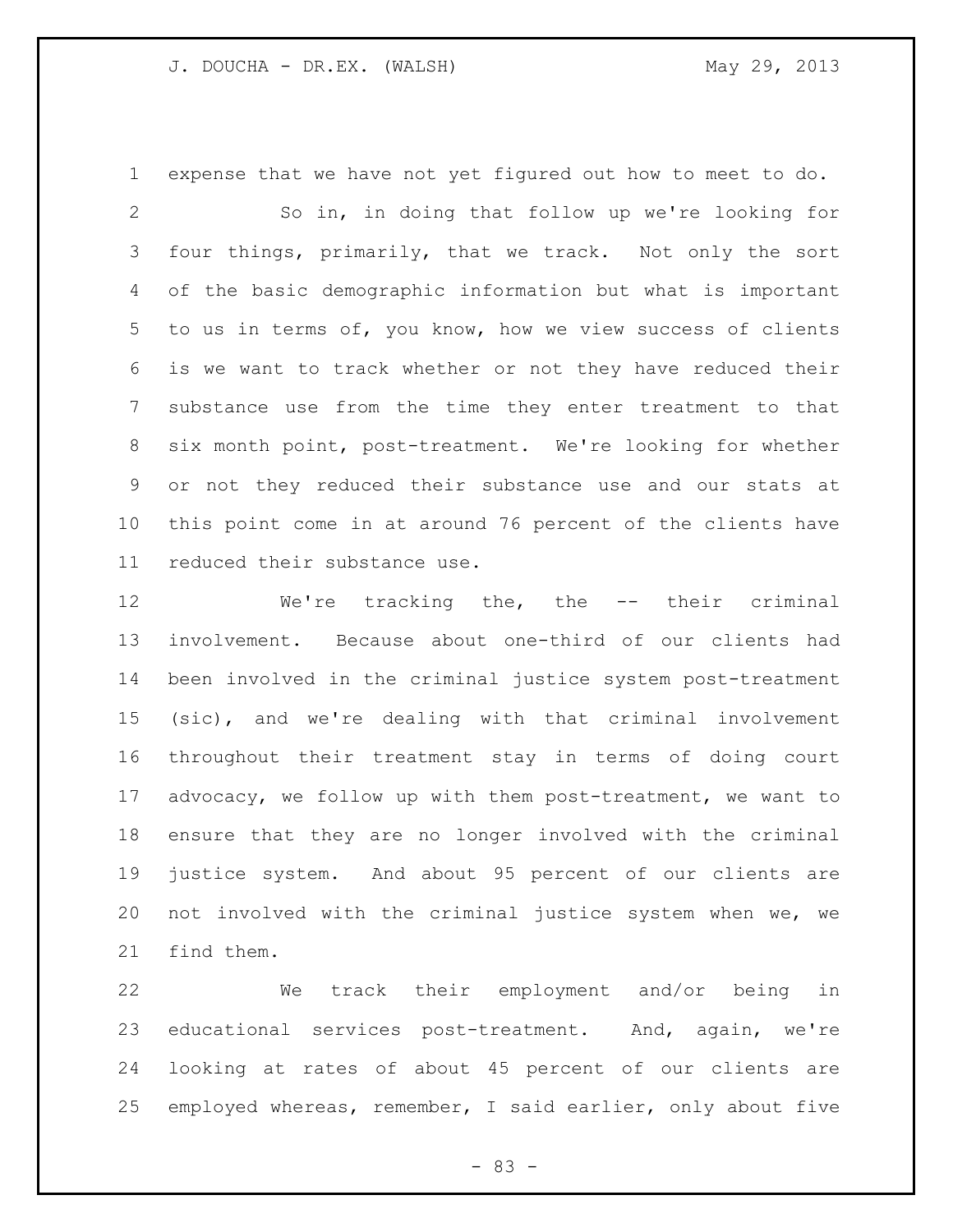percent of our clients come in who have had jobs prior to entering. So it increases to about 45 percent when we find them in the community.

 And then the fourth thing is that we track how they've done with the exit goals that they've set. So that's an important part of our treatment programming is setting an individualized treatment plan. That treatment plan includes exit goals, that being things that they -- the client intends to do when they leave treatment. What are they going to be working on when they're in the community because treatment does not end when you leave a treatment program, it has to continue. So we track those and we're looking for rates of achievement of 66 percent of 14 their treatment goals that they've set. And --

Q And how successful do you find people are?

 A Typically about 50 percent of the clients have completed 66 percent of their treatment goals.

 Q You've got in the annual report if we can turn to page -- it's 14 of the report. I think on the document it would be page 20. No, maybe not. Yes.

 So there it says: "Post Treatment Follow-Up". And then we can go to the next page and I think that reflects what you've just told us about substance use reduction, 93 percent had significantly reduced their use of substances. And the Criminal justice system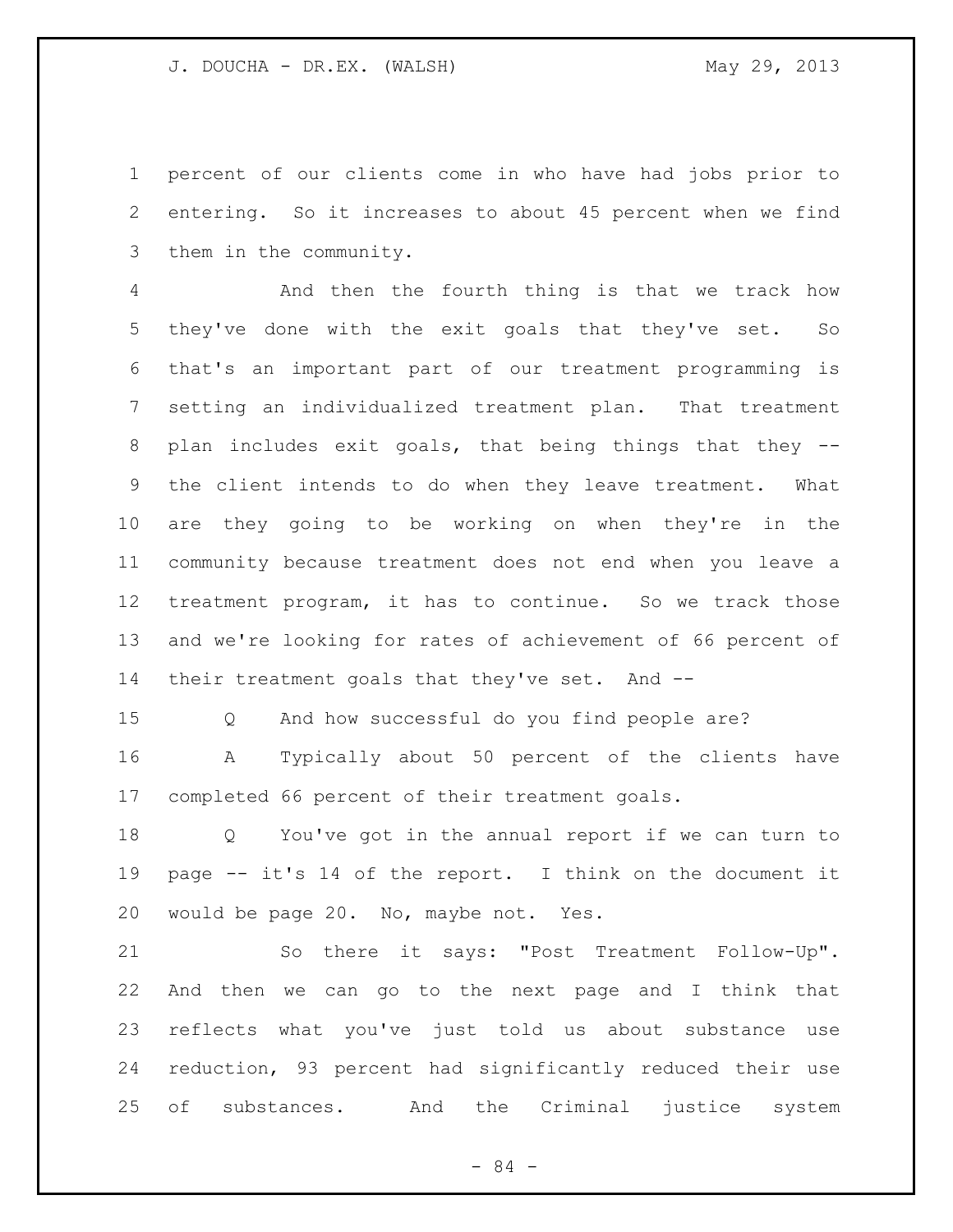involvement, 91 percent had no new involvement with the law.

 A Right. Those would be the more accurate stats for that particular year, right.

 Q And employment. If we can scroll down, please. You said upon entry 92 percent of the clients for this year were unemployed, the remaining eight percent had full or part-time employment and at the time of follow up 54 percent of clients were involved in successful pursuits which was significant.

 So and you were looking at full-time, vocational educational programming or employment. And in, in education you said 27 residents took advantage of the on-site literacy program, 13 were successfully contacted at six months, had been continuing their educational pursuits at adult education centres or other centres or colleges.

A Correct.

 Q And is that typical for the kinds of results that you see after follow up?

 A Yes. And, you know, the, the results that I 21 quoted are more of, you know, taking a look at -- you know I, I tend to look in three year and five year pictures 23 rather than an isolated one year. But, yeah, these are, these are pretty typical results and I would say actually, you know, quite good considering the difficulties that

 $- 85 -$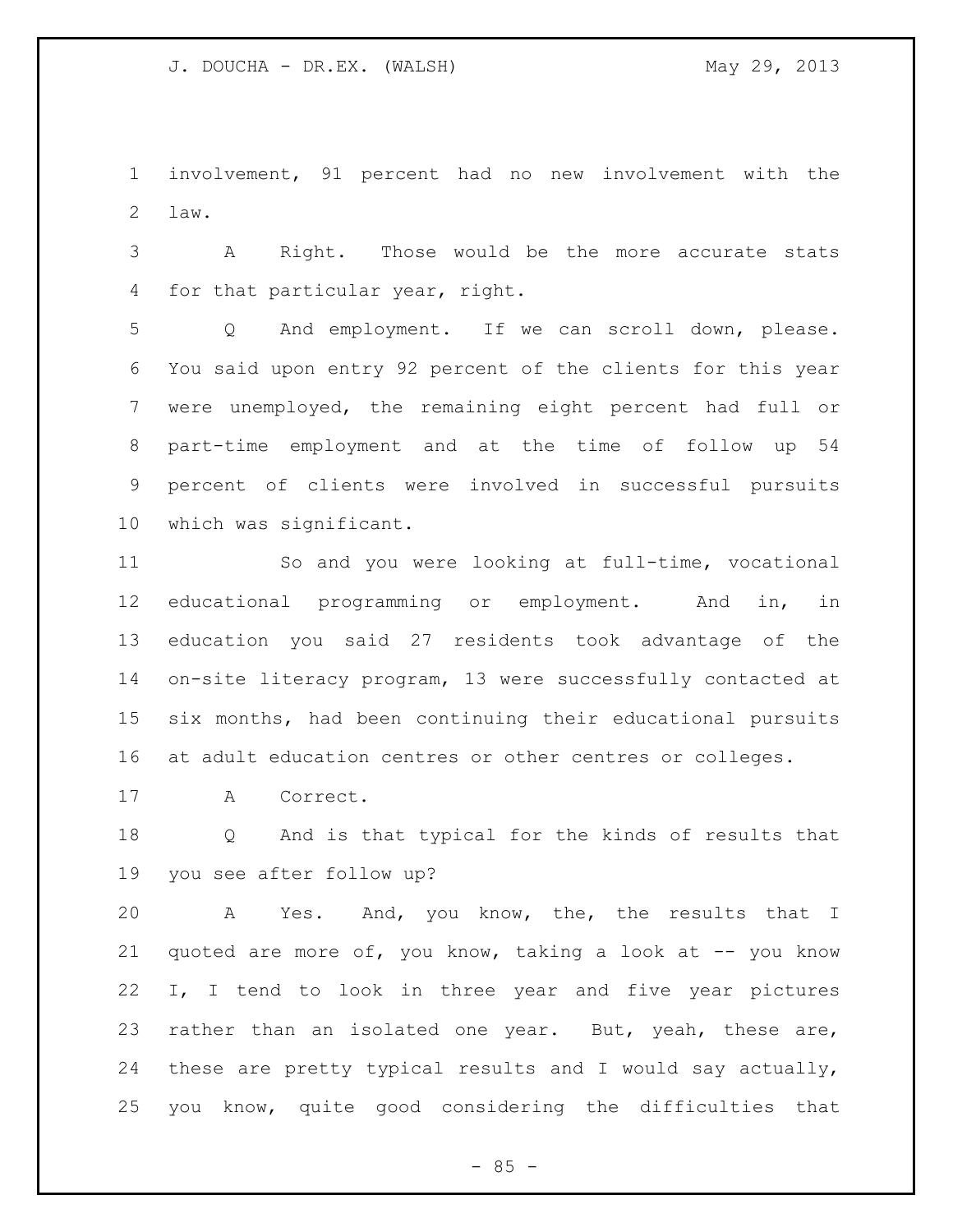people come to us with. Yeah.

| 2  | How receptive are people when you contact them<br>Q         |
|----|-------------------------------------------------------------|
| 3  | after follow up -- for follow up?                           |
| 4  | I didn't hear the first --<br>А                             |
| 5  | How receptive are they --<br>Q                              |
| 6  | Oh.<br>Α                                                    |
| 7  | -- to hear from you?<br>Q                                   |
| 8  | Well, generally they expect our call because we<br>Α        |
| 9  | have every client -- we ask them whether or not they want   |
| 10 | to be involved in the follow up study. So if they have      |
| 11 | told us that they don't want to be involved we don't        |
| 12 | contact them and those who do we ask them to sign a consent |
| 13 | about that. So they're very receptive to discussing with    |
| 14 | us how they're doing in the community. And any individual   |
| 15 | who had been in our program for at least three months       |
| 16 | actually gets an extra questionnaire done with them over    |
| 17 | the phone to ask them about how they viewed our treatment   |
| 18 | components to see if they can make any recommendations to   |
| 19 | us for how to improve those components.                     |

 Q Finally, looking at, at your services, the services that you offer and services generally to what could be described as high risk families, how would you describe the, the type of services that high risk families need to, to have independent capacity?

A Well, I would say that high risk families

- 86 -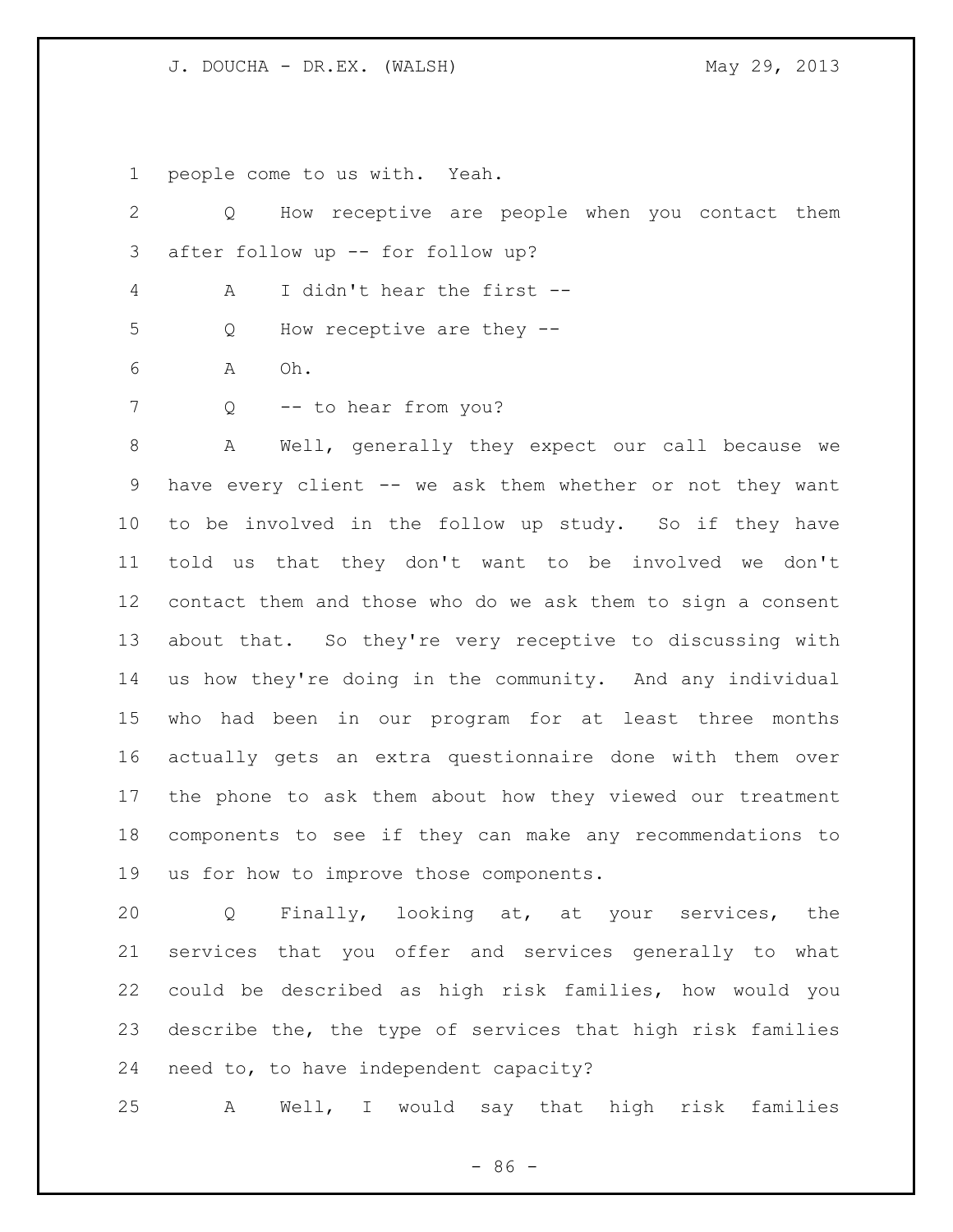absolutely have to have wraparound services.

 Q And how do you define -- what are wraparound services?

 A Again, it would be those of a, of a holistic nature, that every element of that person's life has to be, be investigated and, and explored to see where the major problems are, are stemming from and, and then addressed. It's not enough to just know about these things, we have to be able to deal with them. And that's what you do when you have a wraparound service, you're looking at everything from they absolutely cannot get out of bed in the morning to -- I'm sorry, is, is this microphone not in a good place because --

Q No, it's good, it's all right.

 A You can hear? To, you know, those more difficult issues of, of mental health that they may not be in control of their thoughts or their daily actions and they may need medication to deal with that.

19 And a lot of those people right now are, are being just totally undiagnosed and, and looked over within systems. Substance abuse issues, as well, it is so typical and we hear this from clients a lot that they do not disclose the full extent of their substance use issues really until they enter into treatment and they realize that it's a safe place to do that, that we don't make

- 87 -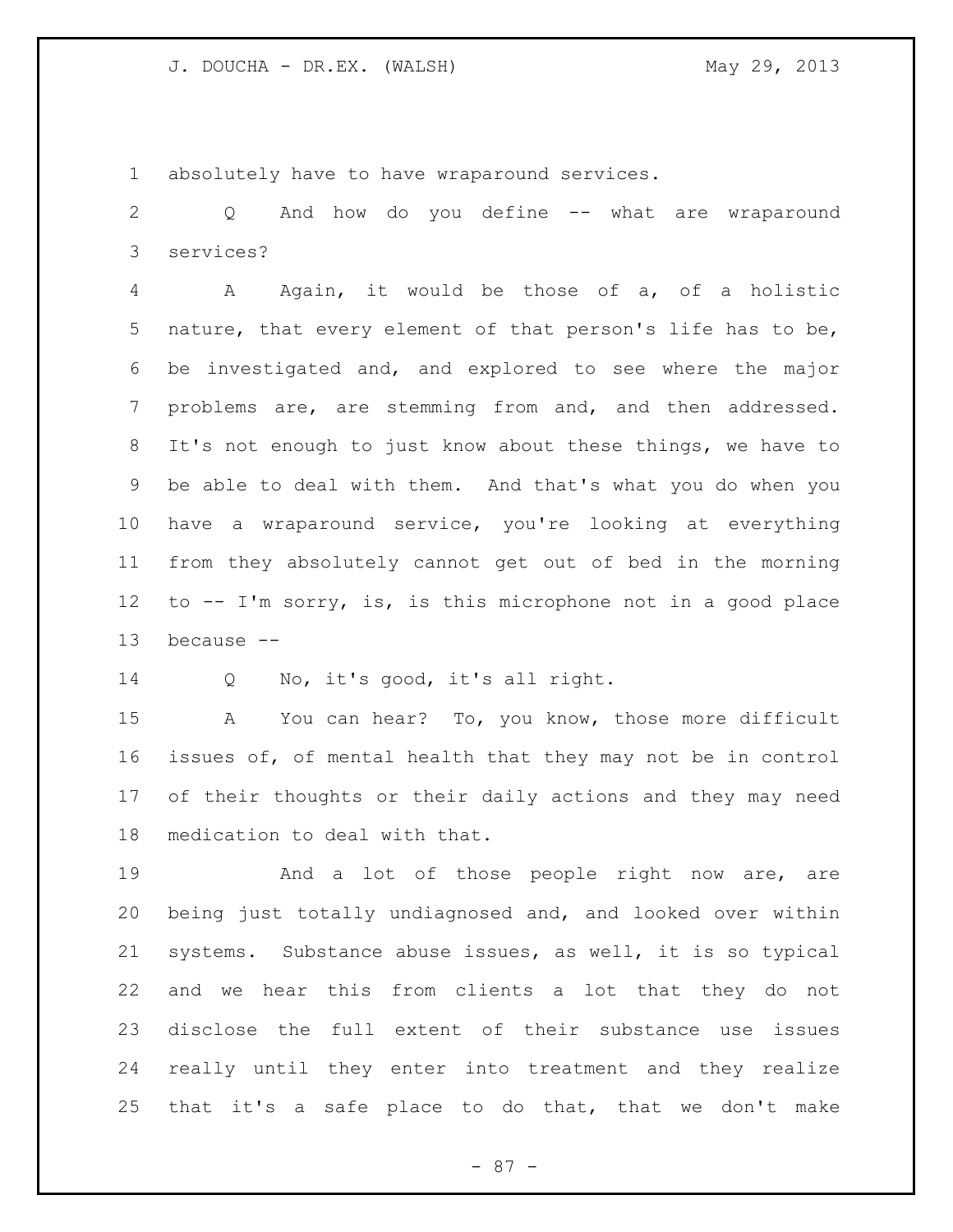judgment of them when they do that. It's no difference to us if someone is only smoking one joint every week compared to someone who is finding it necessary to smoke every hour 4 of the day, you know, in terms of marihuana use. Or, you know, drinking. Someone who only binges on the weekend as compared to someone who is drinking and being absolutely intoxicated every day of the week, we make no difference in terms of our treatment about that.

 But they do not disclose this information typically to workers and child and family services workers, I would say, are the least likely people within systems of care to understand that. They're not going be told the extent of the drinking because people know their children are at risk of being apprehended if they disclose that and that's a problem.

 Q Which actually takes me to another question. In terms of, of the foundation's relationship with Child and Family Services, what is that like? I mean, is the foundation in a position where, if somebody comes in with their children for treatment, you feel that you have to report these parents to the system, to the child welfare system?

 A Well, we certainly do but the parents know that upon coming to us. They -- the parents, we ask them to sign a consent then because this is a mutual referral.

- 88 -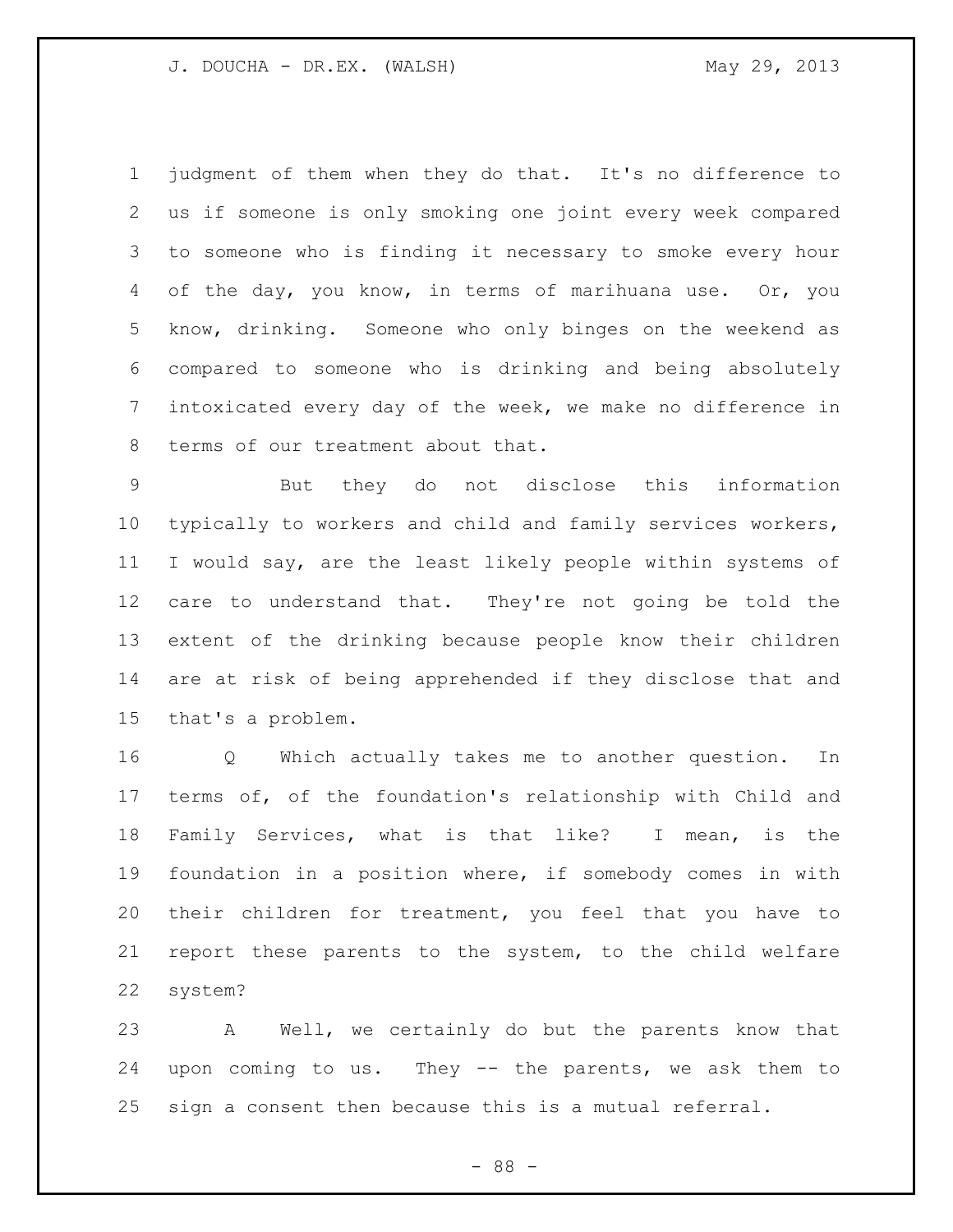Q Okay.

 A The parent is certainly, you know, there voluntarily. They may have been referred by a child and family service worker but we ask the parent for -- to, to be allowed to disclose basic information about their treatment progress to the worker and that is usually very helpful to them and certainly helpful to a CFS worker to have that information. We provide CFS with probably far more information than they provide us which is somewhat of a deficit that we are always faced with dealing with families who are involved with that system because we believe the more that 13 we know the better service we can provide. But because of, you know, rules of confidentiality that sometimes is a barrier. Q So just -- 17 A So I hope that answered your question. Q It does. Just on that information sharing issue, you said that sometimes you don't get the information you would like from Child and Family Services. If a family is coming in for treatment and, and you've got them consenting to your contacting Child and Family Services, is that a means of being able to connect with Child and Family Services without concern that the children are going to be apprehended from the centre?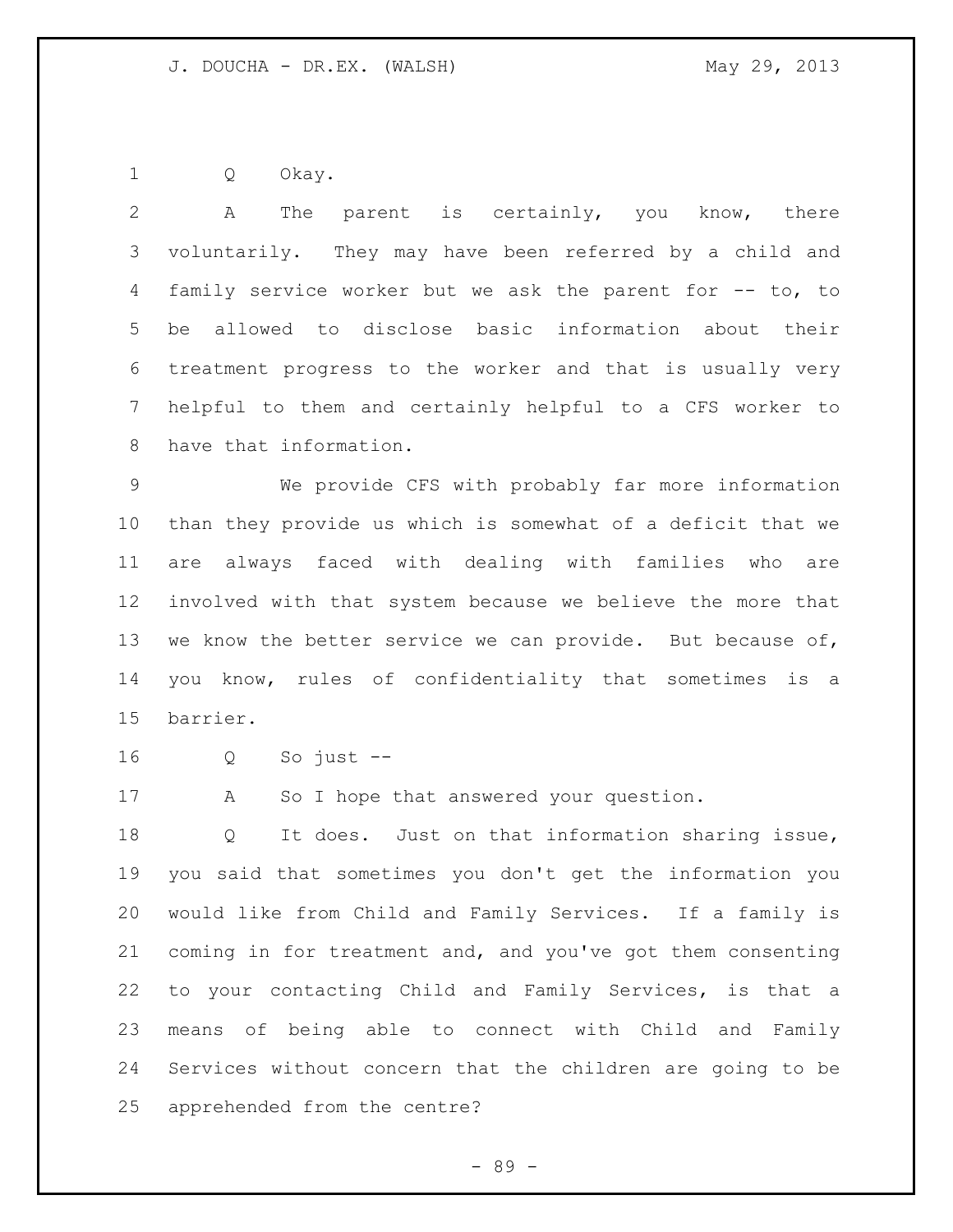1 I mean, because they're there at the centre. Like does -- is it typical then that, that CFS will consider the children not at risk because they're at the centre?

 A I'm not sure. I can't answer that they would consider the child not at risk but BHF has an obligation to the agency, certainly, whether or not the parent has consented. If the parent, for instance, leaves or in some way harms or neglects a child while they're in our facility we will report that. We have that obligation, even without a consent being signed.

Q Right.

 A But, typically, the parents will know upon entering and when they've signed that consent they know that we have an obligation to the agency if the --

 Q So is that ever a barrier, from your understanding?

 A Almost every parent will sign the consent. It's rarely an issue but, you know, we also view that as, you know, reporting on an, on an -- really on a need to know basis.

Q Um-hum.

 A The things that -- or the residents are involved with on a day-to-day basis are not things that CFS really needs to know. It's of no value to them. It really is

 $-90 -$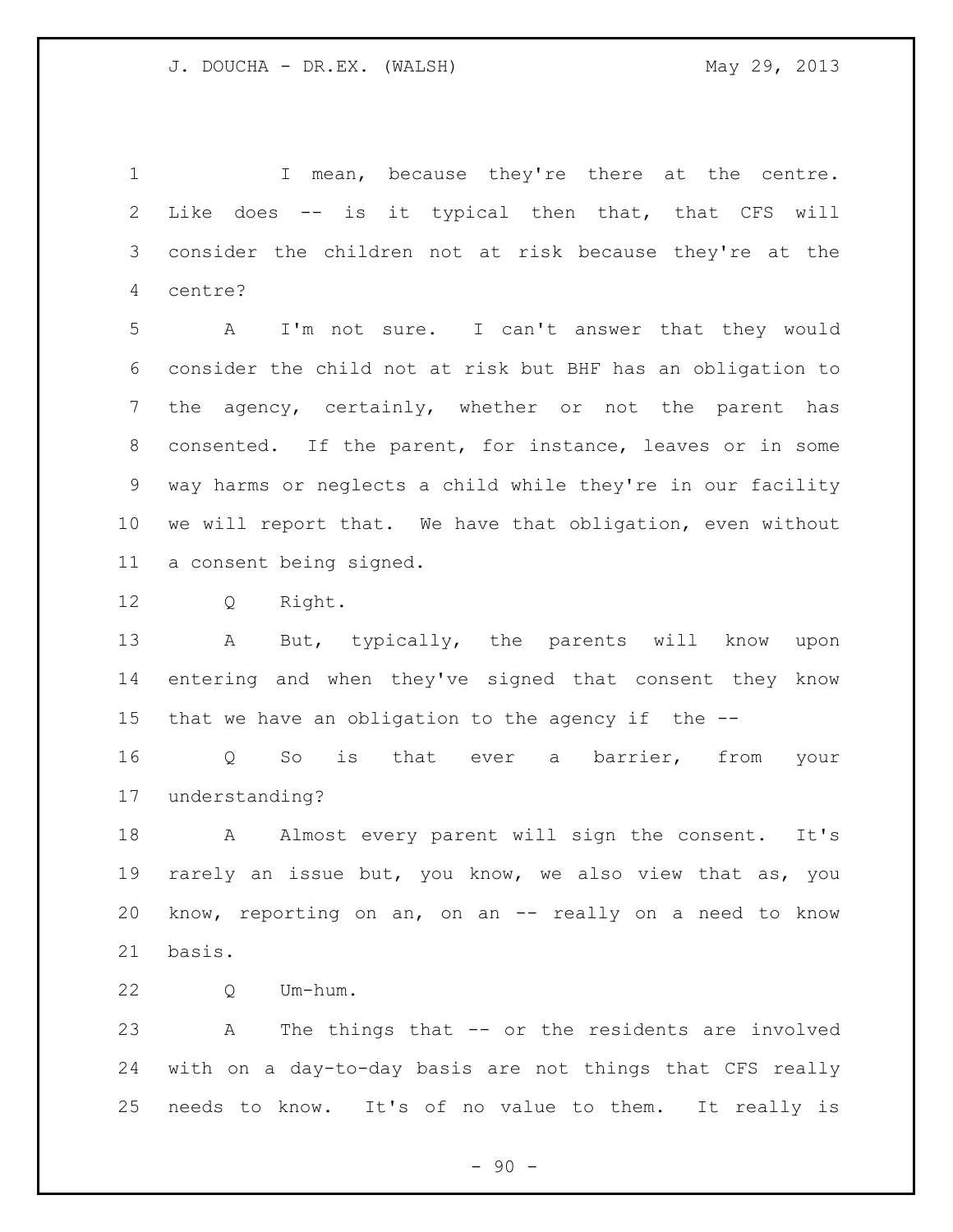going to -- you know, it's information related to the care of the children that they primarily want to know about.

Q Okay.

 A And certainly if the parents get in any severe difficulty within the agency and maybe they're on their, their last warning in terms of some sort of behaviour that they've been exhibiting, that they might be discharged, we may inform the agency about that so they're forewarned that they might have to have a plan in place for the children's care on a moment's notice because that can be very difficult for a worker and very stressful that suddenly, 12 and it always happens on a Friday afternoon, you know, that the children may have to be apprehended again. Yeah.

 Q And did I hear you say earlier that you can have families at the centre where the children are, in fact, in care?

A Yes, absolutely.

 Q But the family is still able to be together? A Together. They live together as a family unit. Yes.

21 0 And is that beneficial?

 A Absolutely, yeah. And the stats in our annual report reflect that, that number, actually. If you look on page 14, "Dependent Children of Clients", in that fiscal year 25 children --

 $-91 -$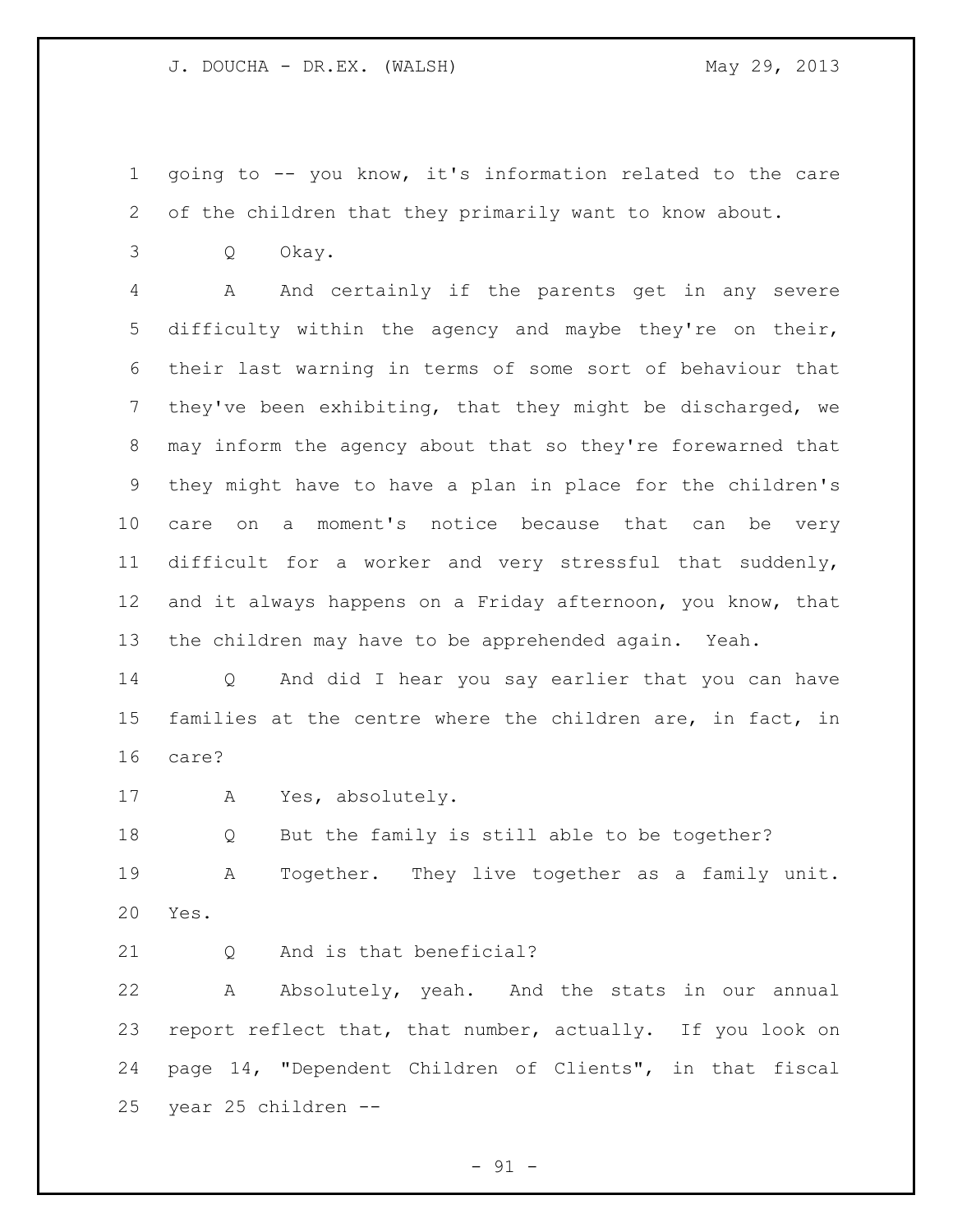J. DOUCHA - DR.EX. (WALSH) May 29, 2013 J. DOUCHA - BY THE COMMISSIONER

 Q Stop. A -- came to live at BHF with their parents and nine, or 36 percent of the children, were in agency care when they arrived. Q So that's a safe way of keeping them with their family while still being in care? A Correct. 8 Q All right. Thank you. A And then there is success with that in terms of those families were able to leave the facility with their families intact when they left treatment. Q So the children were not in care at the time they left, they were reunified -- A Correct. Q -- with their families? A Yes. Yeah. MS. WALSH: Well, thank you, those are questions. 18 THE COMMISSIONER: All right. Are there any other questions to be asked? It would appear not. EXAMINATION BY THE COMMISSIONER: Q I'm looking at your, your financial statement on page 29 and your revenue. Fee for services, fees for services in 2012, \$2,379,000? A Correct.

 $-92 -$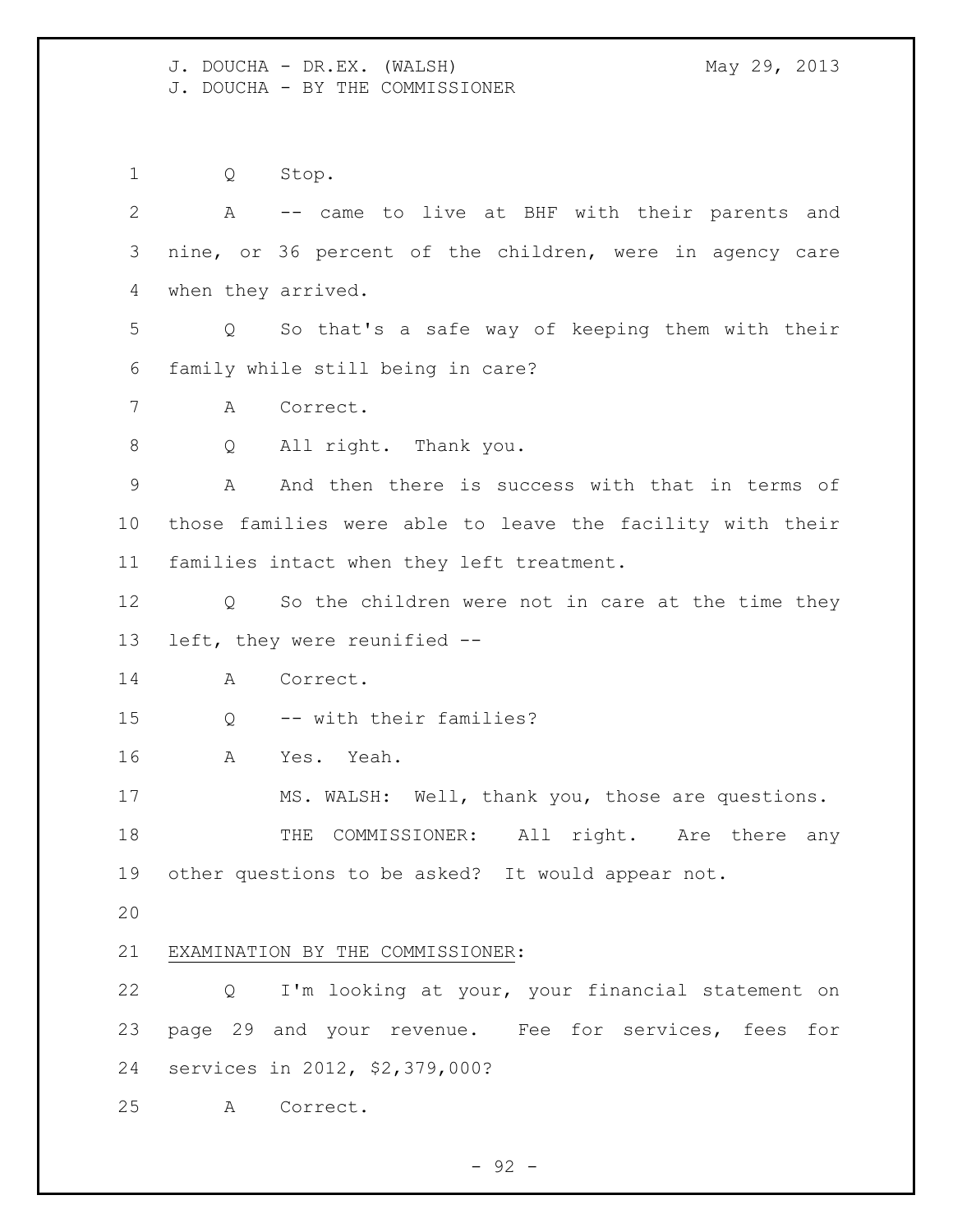J. DOUCHA - BY THE COMMISSIONER May 29, 2013

Q Who is the payor?

 A Primarily those would be the fee-for-service arrangements. Often with Child and Family Services the youth who come into our treatment programs for every youth that Child and Family refers we receive a per day rate. Those rates are set by the Province of Manitoba and that's what allows us to operate our youth homes. Q And they're paid by the Province of Manitoba? A Correct. Q And does that account for the bulk of that revenue shown under fees for services? A Yes. It would be Child and Family Services but it would also include the Correctional Service of Canada, who pays per day rates, as well, for people on parole. Q I see. And is that the only participation that the Government of Canada has with respect to supporting, financially, your organization? A Yes, with one exception. We get a grant from the First Nations and Inuit Health Branch for approximately \$85,000 right now, a year, and they have given it to us this year, as well, and that allows us to run the cultural programming that we do. Q And that is paid by whom? A By the First Nations and the Inuit Health Branch.

Q Of the federal government?

- 93 -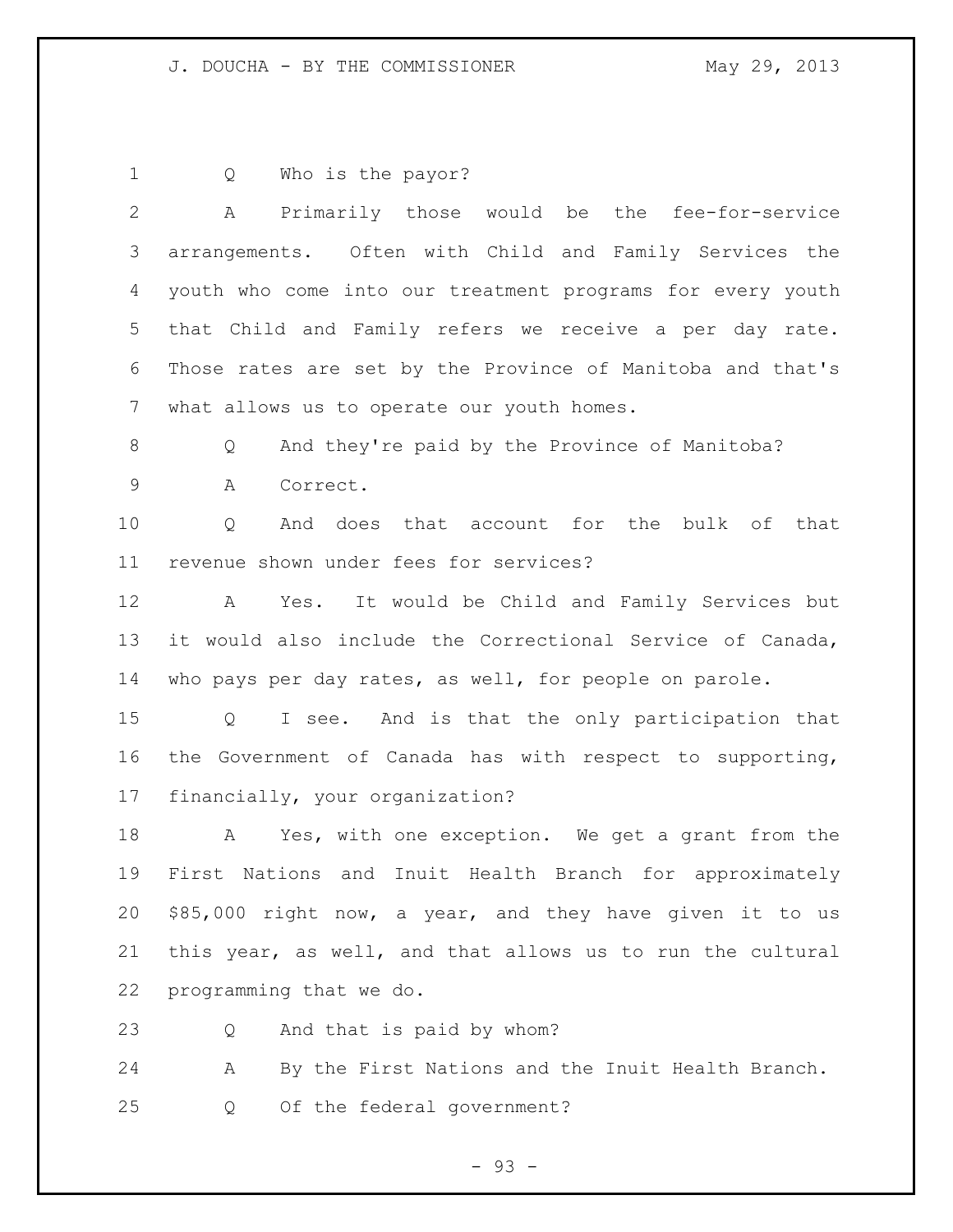J. DOUCHA - BY THE COMMISSIONER May 29, 2013 J. DOUCHA - RE-EX. (WALSH)

 A Correct. Health and Welfare Canada. Q And would that be -- that \$85,000 would that be included in the grant money, 4.5 million? A Yes. Q And where do the other grants come from that make up that 4.5 million, without, without a specific detail but in general? A The majority of that is from Manitoba Healthy Living Seniors and Consumer Affairs Branch. 10 0 Of the Government of Manitoba? 11 A Correct. And then also Education, Manitoba Education funds the education programs that we have on site. 14 Q Also from the Government of Manitoba? A Yes. Q All right. Anyone else -- Ms. Walsh, anything you want to add? 18 MS. WALSH: I just have one question. RE-EXAMINATION BY MS. WALSH: Q You, you said that you would accept residents directly from reserves? A Yes. Q No federal funding comes with those individuals? A No. We used to have federal funding.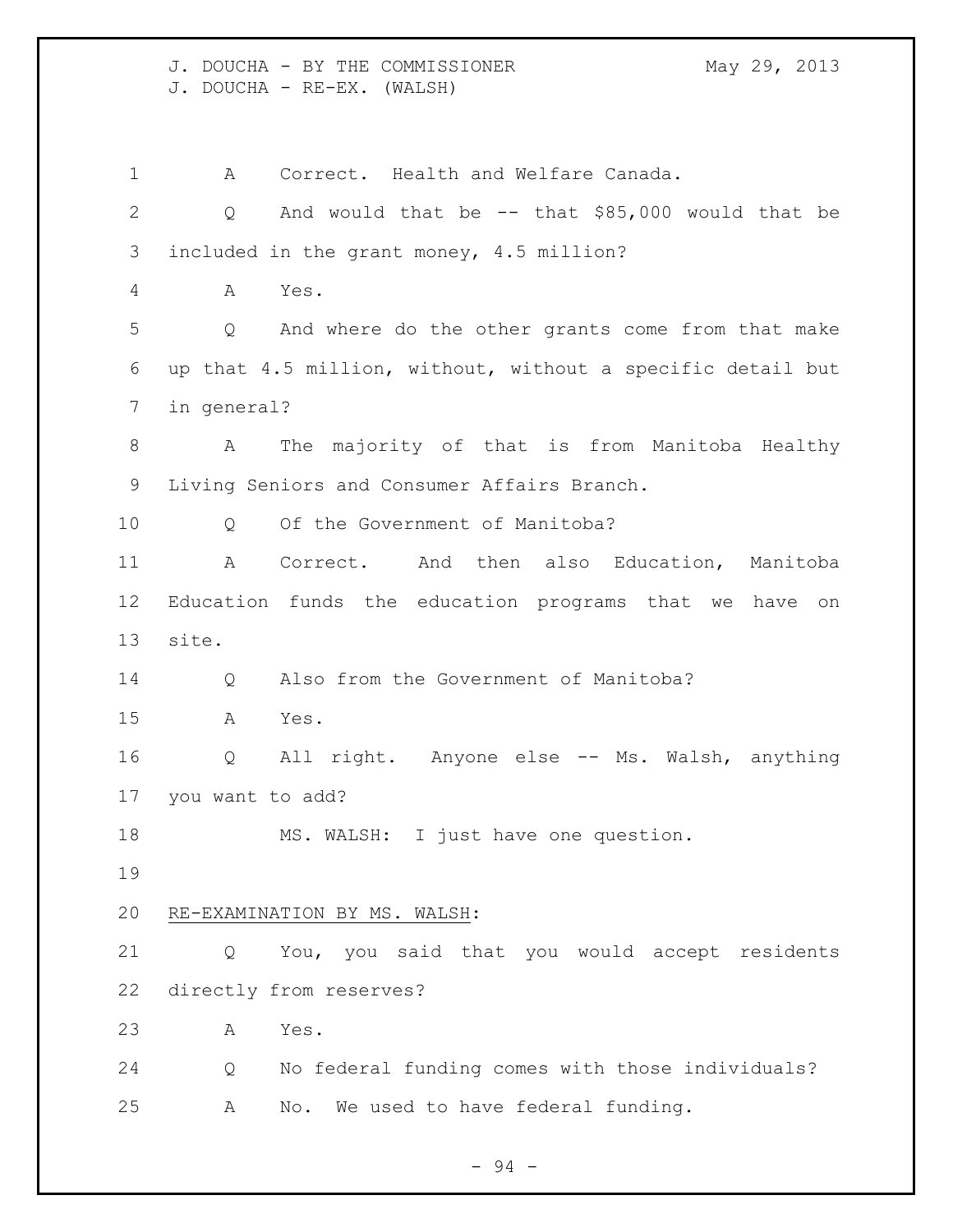J. DOUCHA - RE-EX. (WALSH) May 29, 2013 J. DOUCHA - BY THE COMMISSIONER

 Q You did? A Directly from -- yes. Directly from the Health and Welfare Canada through Medical Services Branch of Health and Welfare Canada and that funding was cut off to all off-reserve treatment programs in the country, in 1997. MS. WALSH: Okay, thank you. EXAMINATION CONTINUED BY THE COMMISSIONER: Q And would some of those that were funded on those days, would they go back to the reserve after they had the time at your facility? A Yes. Some people do return to their home communities. Q And is that still happening but without the federal financing? A Yes. We still accept those clients but we get 17 only welfare rates for them, we don't get a, a cost per day rate, we only get a welfare rate of about \$19 a day. Q From? A From the provincial government. 21 THE COMMISSIONER: Now, does that complete this witness, Ms. Walsh? MS. WALSH: It does, Mr. Commissioner. 24 THE COMMISSIONER: Thank you very much, you've been very helpful to us.

 $-95 -$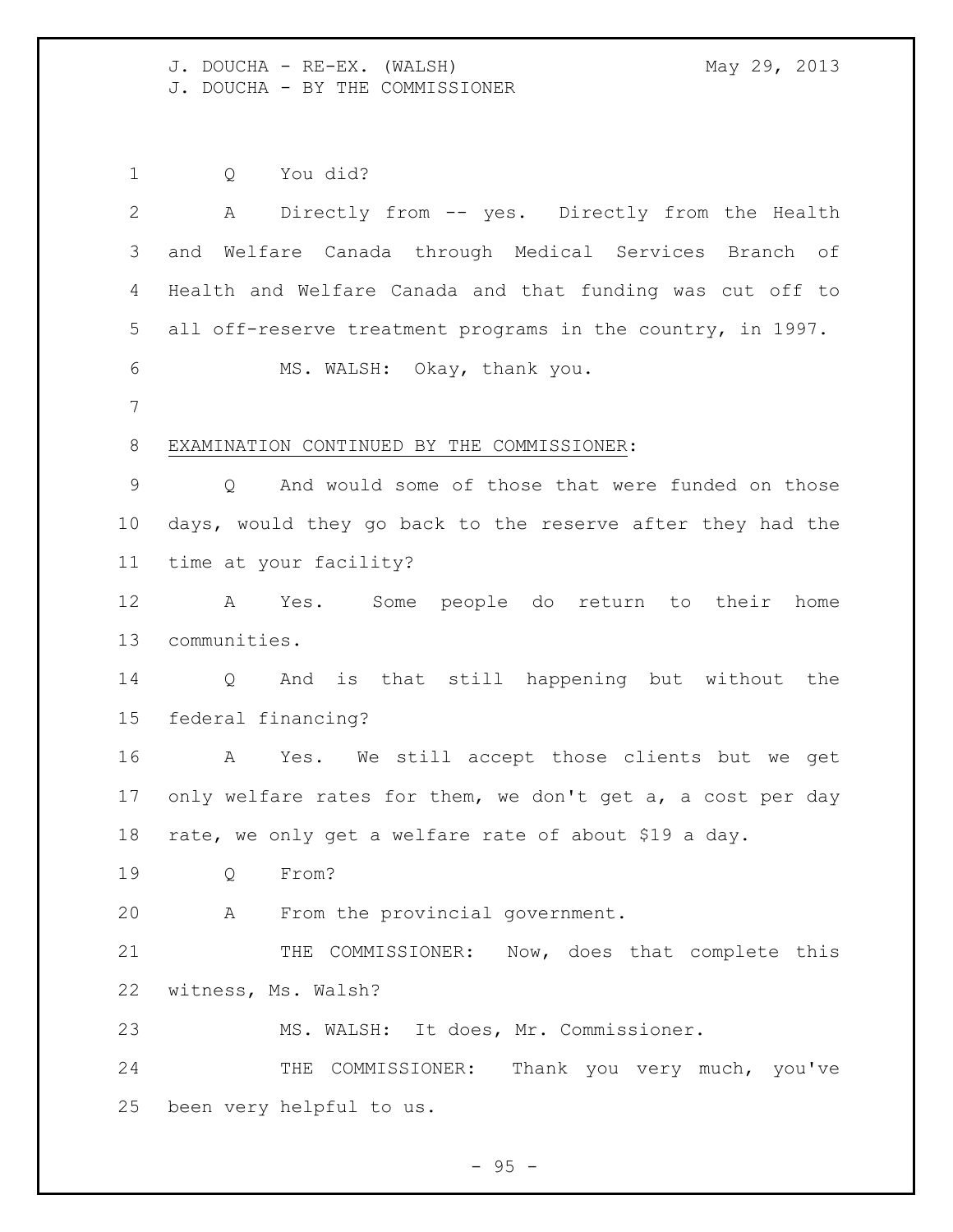1 THE WITNESS: You're very welcome. 2 MS. WALSH: Thank you. 3 THE WITNESS: Thank you. (WITNESS EXCUSED) THE COMMISSIONER: Mr. Funke, I have a matter I want to address to you, if you would like to come forward. Perhaps it's more convenient. You would have just heard the discussion that I've had with this witness about funding with respect to, to the centre that she directs. 12 MR. FUNKE: Yes. 13 THE COMMISSIONER: With respect to your client, that was here this morning, Mr. Whitford, and the program that he runs -- MR. FUNKE: Yes. 17 THE COMMISSIONER: -- I would be interested in knowing more detail about the funding that is provided. He did go through some, some part of it with us, but I don't think we had a financial statement like we've just had with this last witness. I would be interested to know, if you could provide through Commission counsel, at some point, not, not today -- MR. FUNKE: Certainly. THE COMMISSIONER: -- a sheet showing a breakdown

- 96 -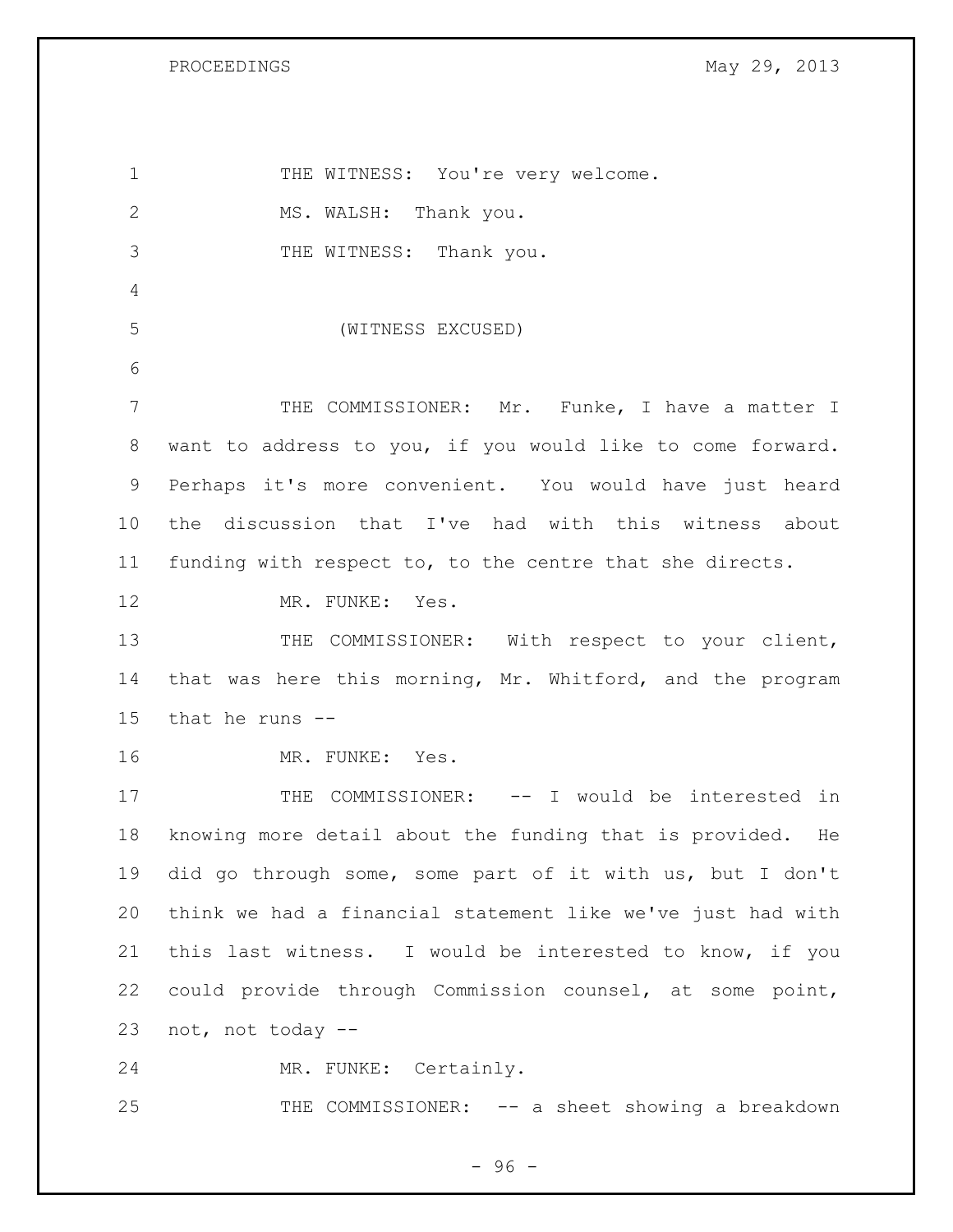of the funding and what parts of it come from provincial grants or other provincial funding and likewise any that is contributed by the federal government with respect to that organization. MR. FUNKE: We can certainly do that, Mr. Commissioner. THE COMMISSIONER: Yeah. I would like to have that and make it available through Commission counsel, we'll see that it's distributed to all other counsel. MR. FUNKE: Very good, I'll make that request of Mr. Whitford immediately. 12 THE COMMISSIONER: Fine. 13 MR. FUNKE: Thank you. 14 THE COMMISSIONER: But, but yeah, I'm not -- I don't expect it today. MR. FUNKE: No, of course not, but I'll get it to -- 18 THE COMMISSIONER: Yeah. MR. FUNKE: -- Commission counsel as quickly as I can. Thank you. 21 THE COMMISSIONER: All right. Now, how are we doing with -- if we adjourn till 2:00 will we get through this afternoon or do we need to come back early? MS. WALSH: Well, we are not leading this afternoon's witness.

- 97 -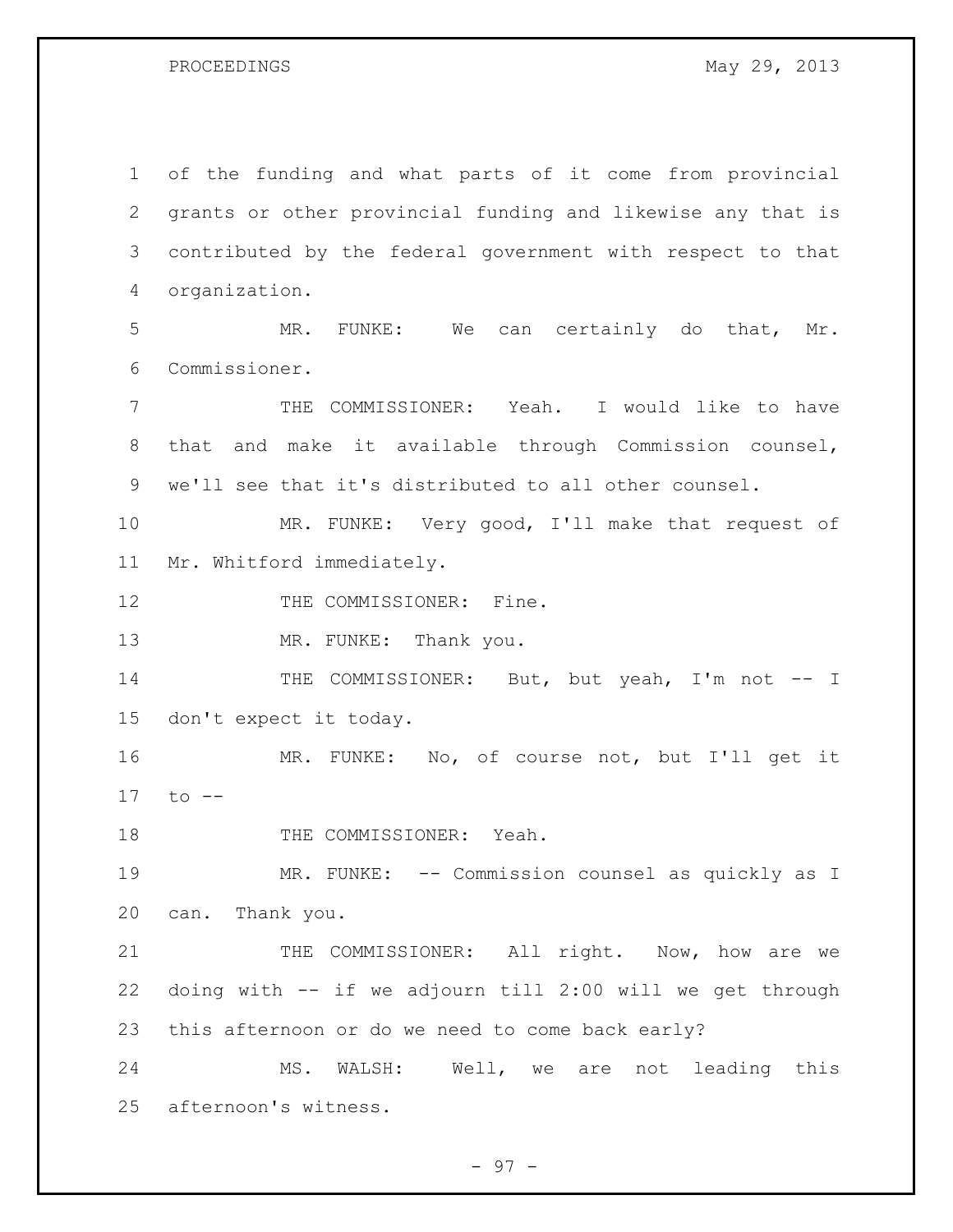MR. PHILLIPS: Two will be fine. MS. WALSH: Two will be fine? Okay. THE COMMISSIONER: Two will be fine? MS. WALSH: Yes. THE COMMISSIONER: All right. We'll stand adjourned until two o'clock. 7 MS. WALSH: Thank you. (LUNCHEON RECESS) MS. WALSH: Good afternoon. MR. PHILLIPS: Good afternoon, Mr. Commissioner. 13 THE COMMISSIONER: Mr. Phillips. 14 MR. PHILLIPS: My name, for the record, is Phillips. With me is Mr. Tramley. MR. TRAMLEY: Good afternoon. 17 MR. PHILLIPS: T-R-A-M-L-E-Y. 18 THE COMMISSIONER: Yes. MR. PHILLIPS: Also present at counsel table is Damon Johnston, who is the president, CEO, of the Aboriginal Council of Winnipeg, who was granted intervenor status. Seated at the witness table is Mr. Wayne Helgason, who is a witness being put forward by the Aboriginal Council of Winnipeg.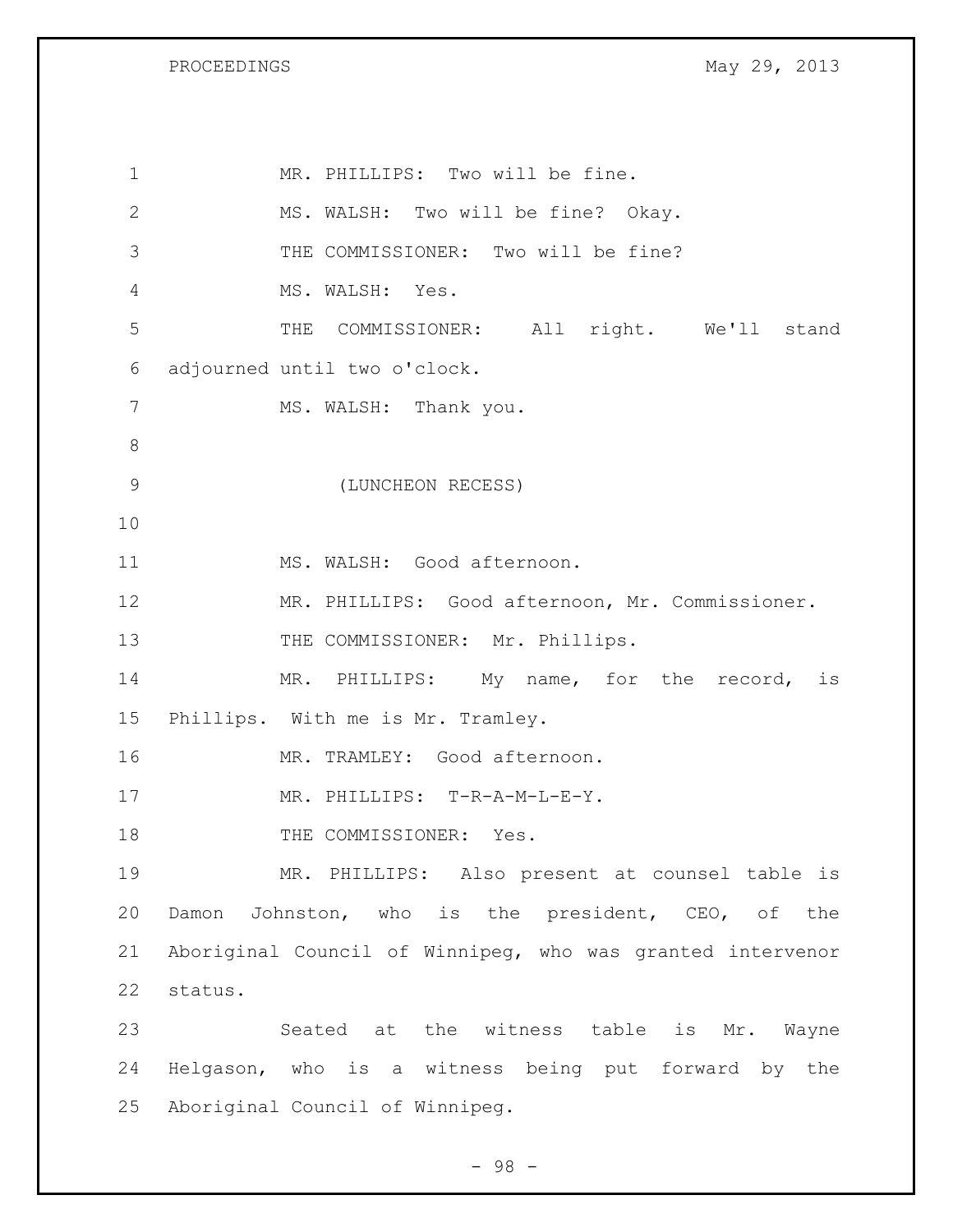1 THE COMMISSIONER: Thank you. 2 MR. PHILLIPS: There -- 3 THE COMMISSIONER: Proceed. Have the witness 4 sworn or affirmed, please. 5 THE CLERK: Stand for a moment. And is it your 6 choice to swear on the Bible or affirm without the Bible? 7 MR. PHILLIPS: Thank you. 8 THE CLERK: The Bible? All right. State your 9 full name to the court, please. 10 THE WITNESS: Wayne Helgason. 11 THE CLERK: And just spell me your first name, 12 please. 13 THE WITNESS: W-A-Y-N-E. 14 THE CLERK: And your last name? 15 THE WITNESS: H-E-L-G-A-S-O-N. 16 THE CLERK: Thank you. 17 18 **WAYNE HELGASON,** sworn, testified 19 as follows: 20 21 THE CLERK: Thank you, you may be seated. 22 MR. PHILLIPS: We have a number of exhibits which 23 we'll just file and we'll maybe do them as a group. The 24 first is the -- it's a report from the Aboriginal Council 25 of Winnipeg, it's called the Aboriginal School Division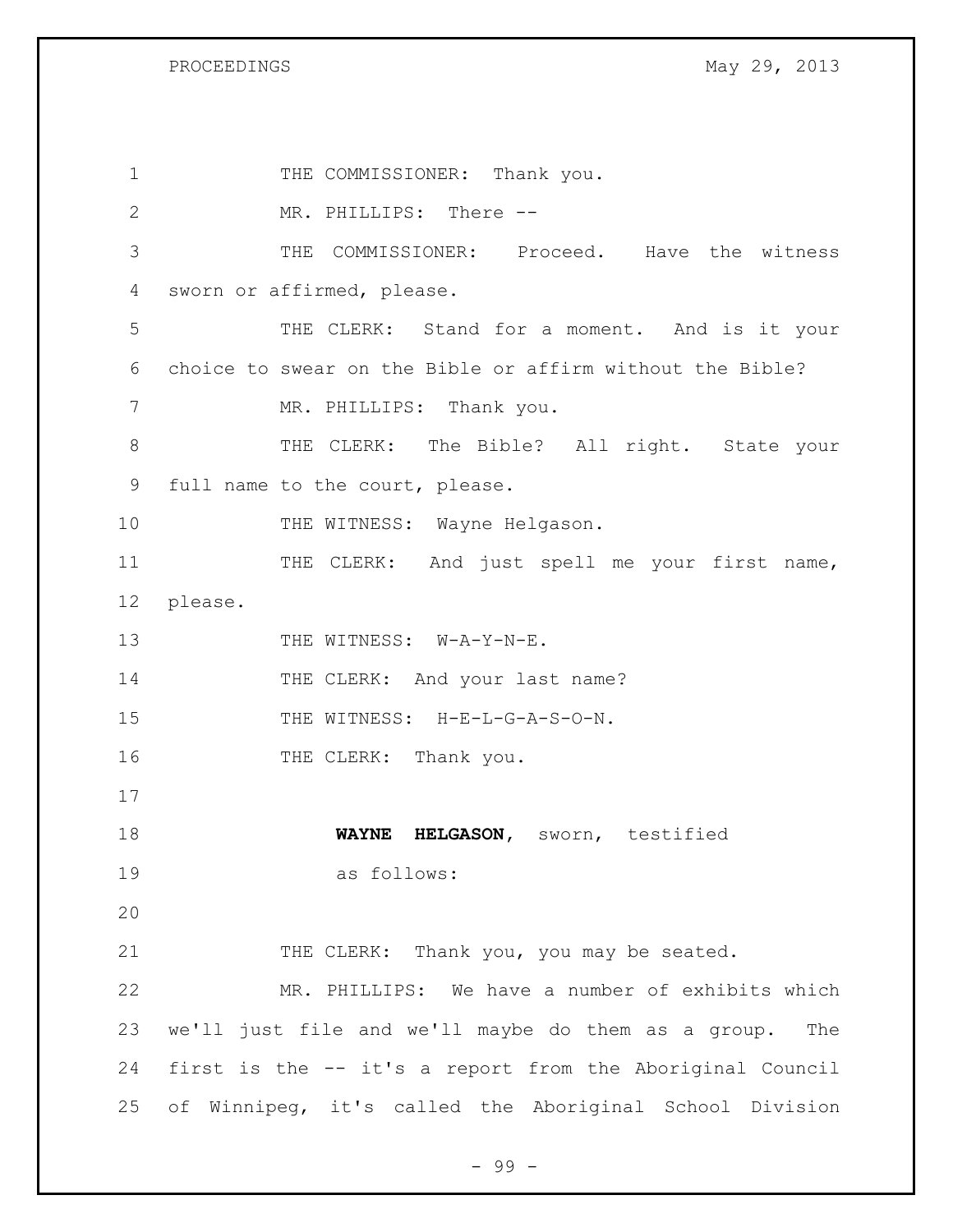Workshop Report, January 24th, 2011 THE COMMISSIONER: All right. MR. PHILLIPS: Madam Clerk has told me that would be number 115. 5 THE COMMISSIONER: 115. MR. PHILLIPS: Yes. THE COMMISSIONER: Exhibit 115. And just give me the title again? MR. PHILLIPS: You could probably summarize it as Aboriginal School Division Workshop Report. 11 THE COMMISSIONER: Thank you. **EXHIBIT 115: ABORIGINAL SCHOOL DIVISION WORKSHOP REPORT DATED JANUARY 24, 2011** 17 MR. PHILLIPS: Next, at number 116, there is a paper from the Canadian Centre for Policy Alternatives, it's titled Aboriginal Education in Winnipeg Inner-City High Schools. So I'll say that again more slowly, Aboriginal Education in Winnipeg Inner-City High Schools, December -- 23 THE COMMISSIONER: Exhibit 116. MR. PHILLIPS: December of 2002. THE COMMISSIONER: What -- December '02?

 $- 100 -$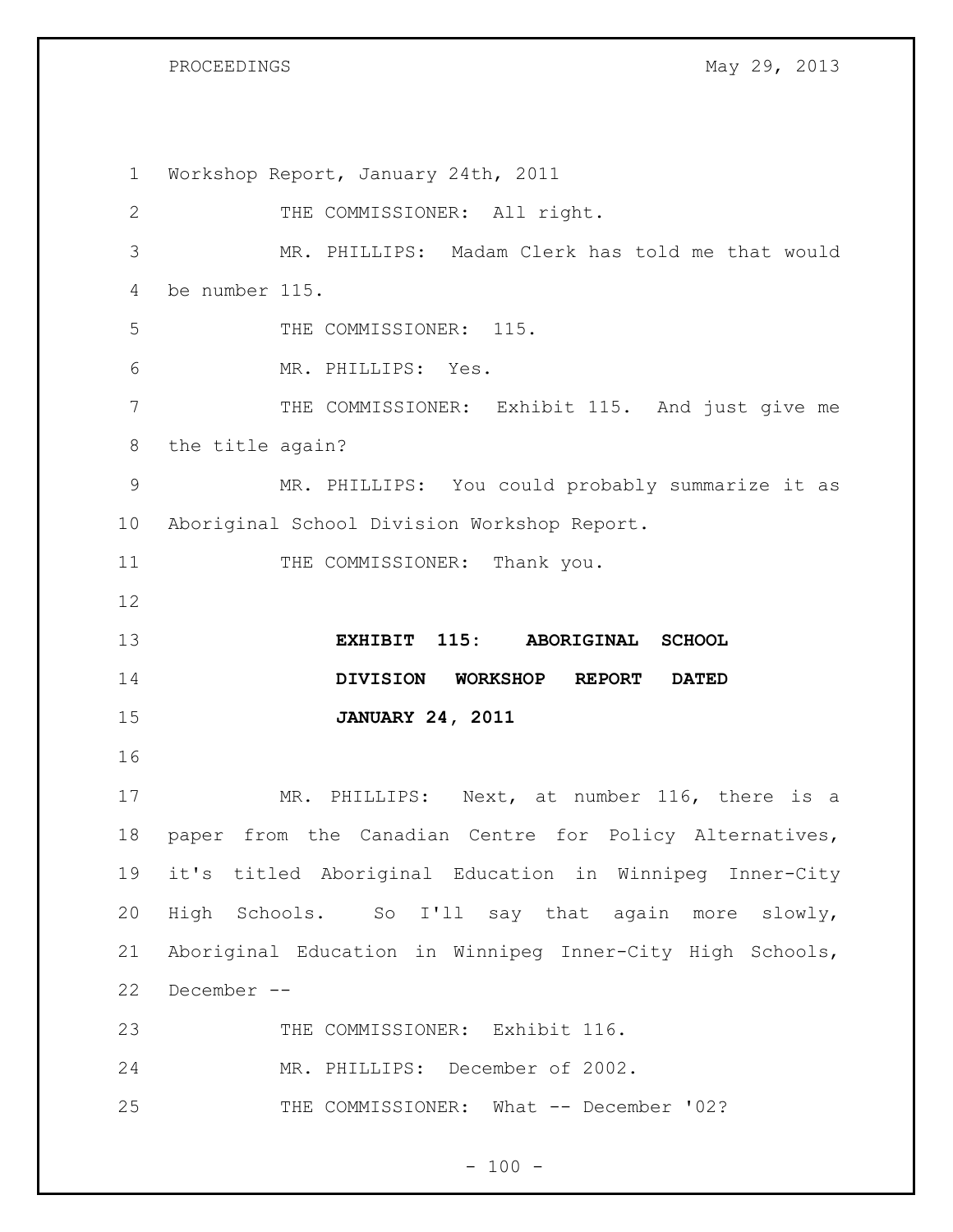1 MR. PHILLIPS: Yes, 2002. THE COMMISSIONER: And what was the, the date of the, the division workshop report? MR. PHILLIPS: January 24th, 2011. THE COMMISSIONER: Thank you. **EXHIBIT 116: ABORIGINAL EDUCATION IN WINNIPEG INNER-CITY HIGH SCHOOLS REPORT DATED DECEMBER 2002** MR. PHILLIPS: At number 117 is what is titled CSI, all capitals, report, 2012. CSI standing for Community School Investigators. I don't have an exact date of publication but it's post-2012. 15 THE COMMISSIONER: Right. 16 THE CLERK: And that's Exhibit 117. 17 THE COMMISSIONER: Right. **EXHIBIT 117: COMMUNITY SCHOOL INVESTIGATORS REPORT 2012** MR. PHILLIPS: And number 118 there is a case which is Ardoch, which is A-R-D-O-C-H, Algonquin, A-L-G-O-N-G-U-I-N First Nation v. Canada. It's a federal court decision cited as 2002 FCT 1058. And that would be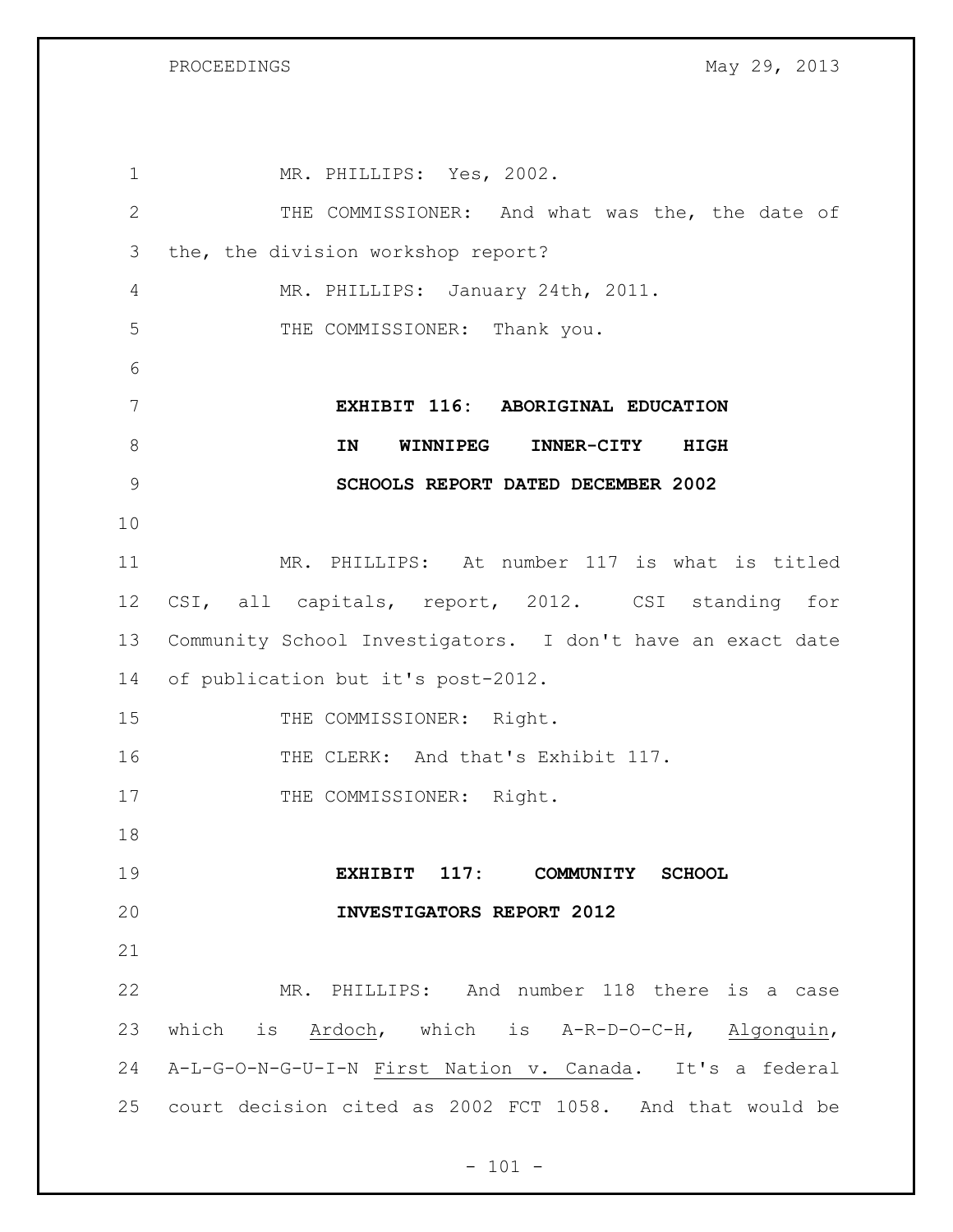W. HELGASON - DR.EX. (PHILLIPS) May 29, 2013

 Exhibit 118. 2 THE COMMISSIONER: Exhibit 118. **EXHIBIT 118: CASE OF ARDOCH ALGONQUIN FIRST NATION V. CANADA** MR. PHILLIPS: Exhibit 119 would be the resume of Wayne Helgason. 9 THE COMMISSIONER: Right. **EXHIBIT 119: RESUME OF WAYNE HELGASON** 14 THE CLERK: And Exhibits 115 through to 119. 15 THE COMMISSIONER: Thank you. MR. PHILLIPS: I will be referring first to Exhibit 119 as I lead Mr. -- 18 THE COMMISSIONER: Yes. 19 MR. PHILLIPS: -- Helgason through. DIRECT EXAMINATION BY MR. PHILLIPS: Q Mr. Helgason, my understanding is that you have a Bachelor of Arts from Carlton University? A Yes, correct. Q And in terms of your practical experience to

 $- 102 -$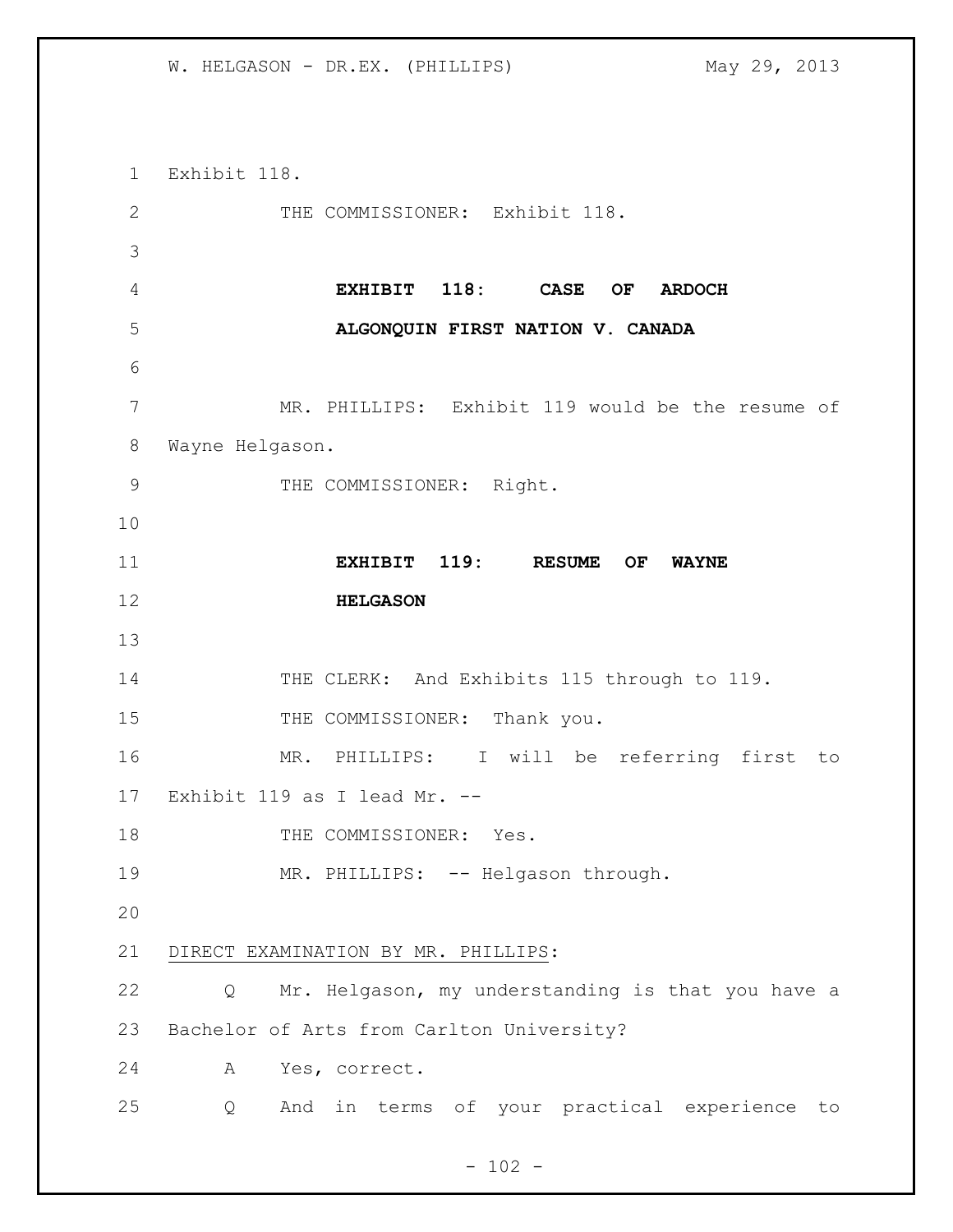W. HELGASON - DR.EX. (PHILLIPS) May 29, 2013

 bring you before the Commission, my understanding is that you were employed as a social worker with the Children's Aid Society of Winnipeg from February of 1982 to June of 1984?

A Yes.

 Q And what role did you -- were you a front line worker at that point? What was your position with them?

8 A I was a front line social worker, achieved -- the funding was achieved through the Winnipeg Foundation because while the agency had in excess of 200 workers they did not have -- well, they did have one but they didn't have a significant representation of aboriginal people within the employ. So they applied to the Winnipeg Foundation for a grant and they were granted some money to hire two and I was one of the two, and it was called the Deployed Worker Project and I worked out of David Livingston School for two years but did full service child welfare work which included apprehensions, foster home licensing, the full mandate.

 Q Sorry, I should have indicated, you are a member 21 of Sandy Bay First Nation and you have treaty status; is that correct?

A That is correct.

 Q Okay. So you were employed by Children's Aid Society of Winnipeg in -- from 1982 to 1984 as an

 $- 103 -$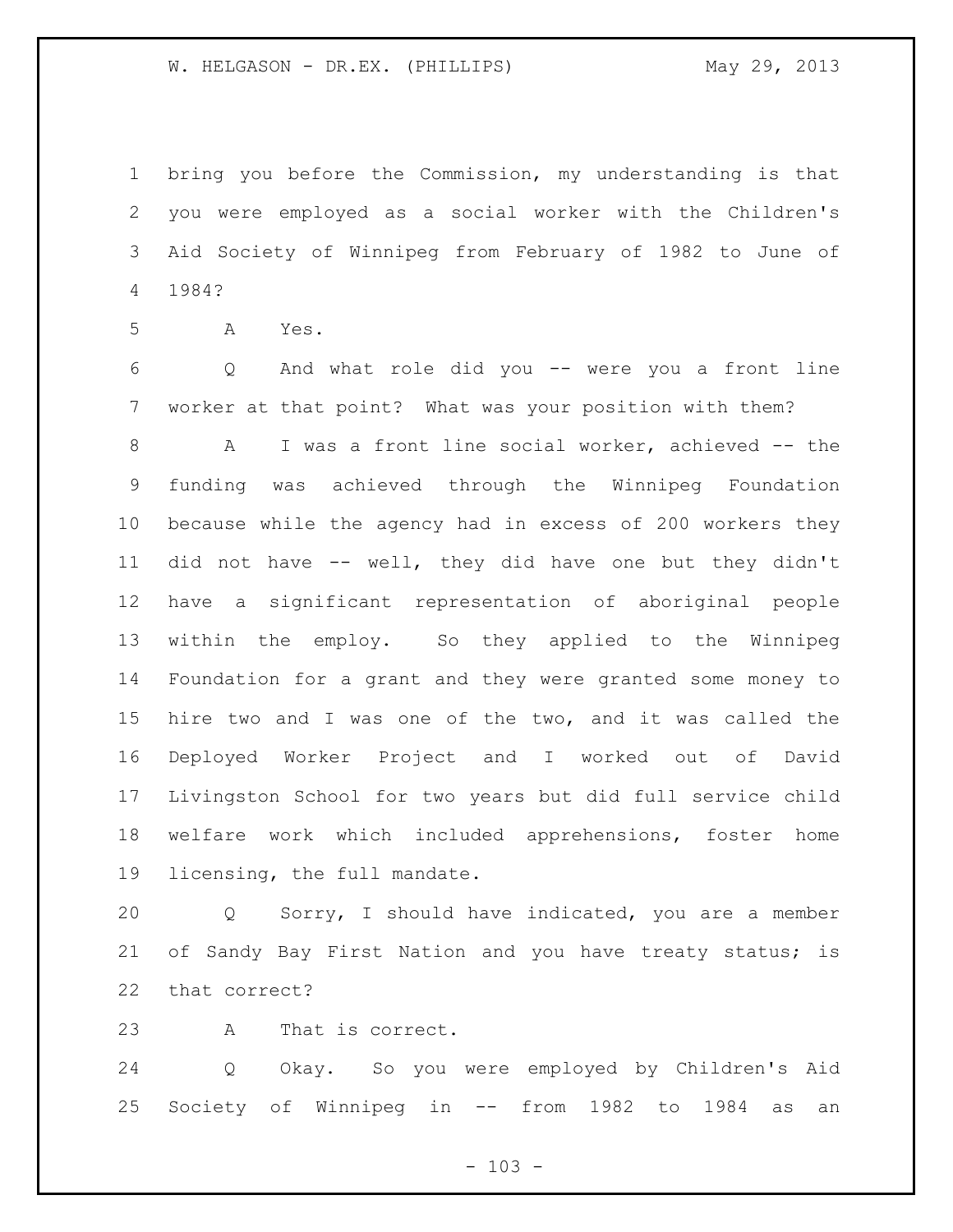aboriginal social worker, based out of a school; is that correct?

 A I, I had offices in both places but the school was my primary activity area.

 Q You later got promoted and you were working for Northwest Child and Family Services, I have it from June of 1984 to November of 1986 you were a supervisor of social workers for Northwest Child and Family Services, as it then was?

 A Yes. The Children's Aid Society was disbanded by the, the government of the day and in place were six agencies created, in Winnipeg, the largest being Northwest Child and Family Services and I was seconded to that agency, initially as a resource coordinator but I became the supervisor of -- on Selkirk Avenue of 10 social workers providing full range child welfare services to the most highly active area of the city, the North End, essentially.

 Q I was going to ask you that next question, Northwest Child and Family Services, just for the Commission's benefit, what part of the city would that include?

 A Basically, the train tracks -- you know, everything north of the train tracks, Selkirk Avenue, Pritchard, Magnus, right up to the -- up to -- north, completely north, Maples, Brooklands. But the highest

 $- 104 -$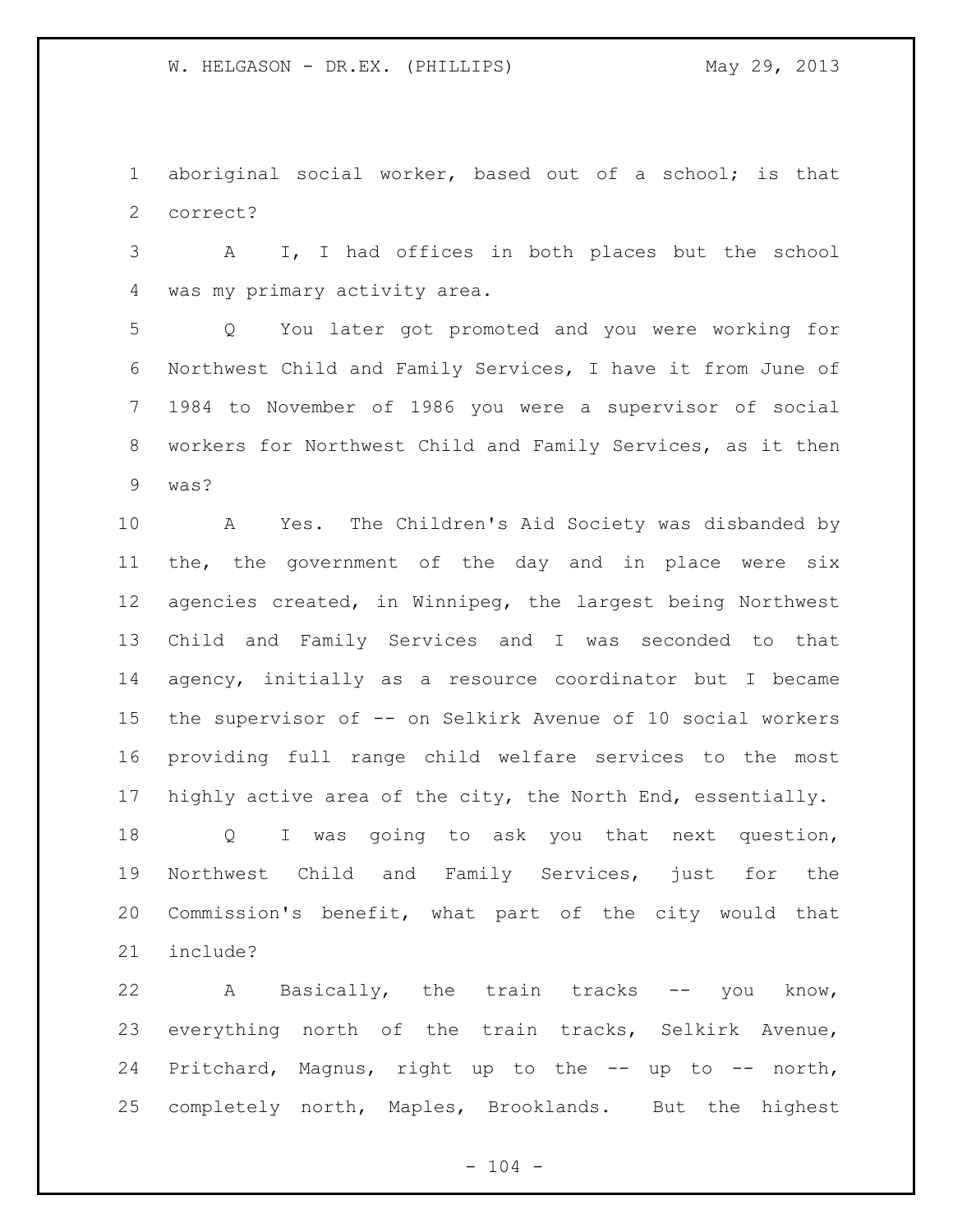concentration of activity was just immediately north of the tracks, in the Selkirk, Salter area. Q Would that be considered part of what we tend to call the core area? A Yes. Q Okay. And so would it be fair to say a significant percentage of the people who live there, and a significant percentage of the people that came into contact with the agency were aboriginal? 10 A Oh, yes, by far. Q Okay. 12 THE COMMISSIONER: Designated as part of the core area, would you also designate it as part of the inner city? 15 THE WITNESS: Oh, definitely, yes. 16 MR. PHILLIPS: Sorry, I was using the term interchangeably. 18 THE COMMISSIONER: Okay. THE WITNESS: It was kind of downtown, which is -- MR. PHILLIPS: Right. 22 THE COMMISSIONER: Yes. 23 THE WITNESS: -- the inner city but -- and then the, the main residence area is where's the -- 

 $- 105 -$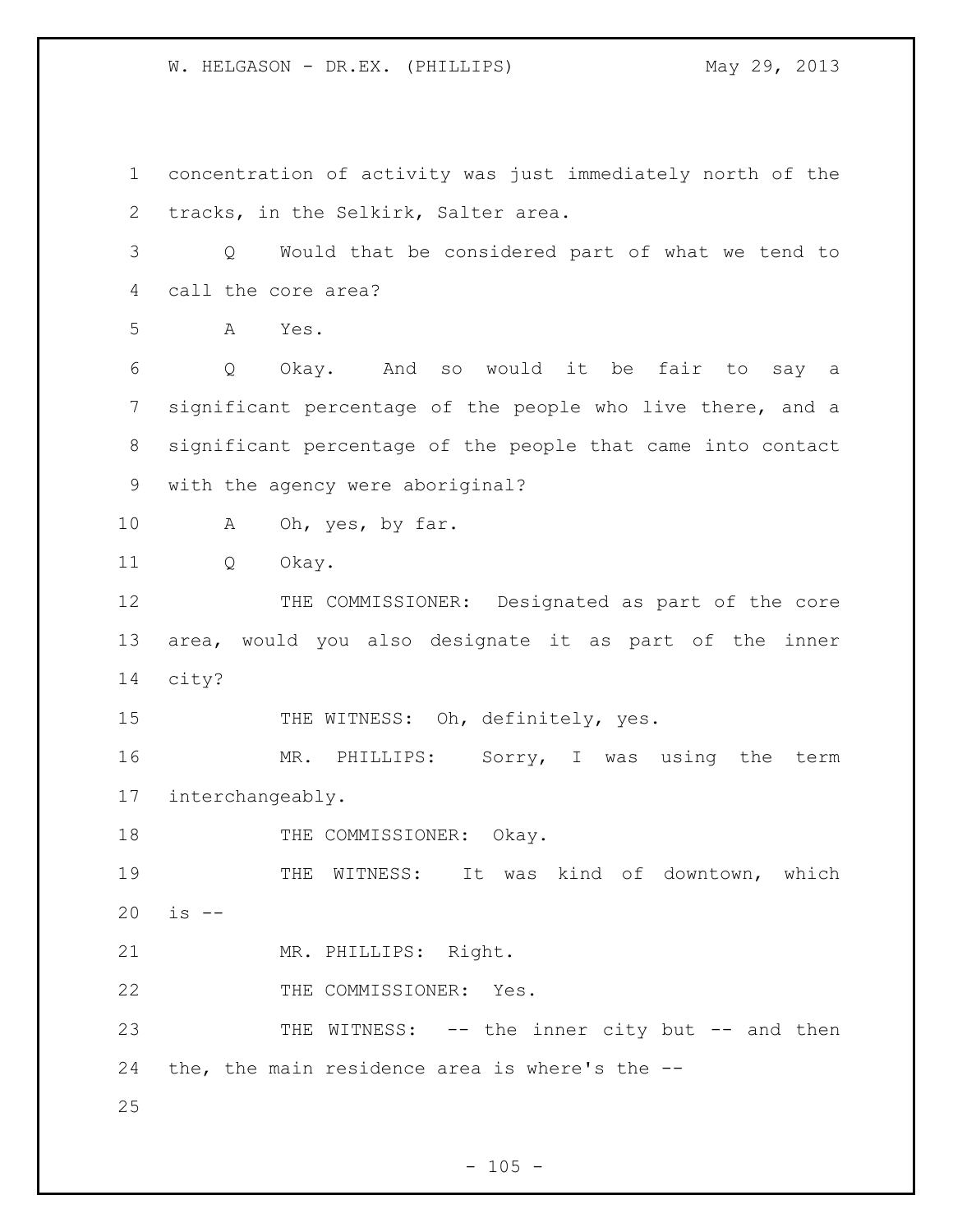BY MR. PHILLIPS:

| 2             | Q                 | When you said north of the tracks --                        |
|---------------|-------------------|-------------------------------------------------------------|
| 3             | A                 | -- in and around --                                         |
| 4             | Q                 | -- I understood what you meant but for someone --           |
| 5             | А                 | Oh, I see.                                                  |
| 6             | Q                 | -- not from the city --                                     |
| 7             |                   | THE COMMISSIONER: Oh, I, I understand what that             |
| 8             | means.            |                                                             |
| $\mathcal{G}$ |                   | MR. PHILLIPS: Okay. Right.                                  |
| 10            |                   | THE COMMISSIONER: Yeah.                                     |
| 11            |                   |                                                             |
| 12            | BY MR. PHILLIPS:  |                                                             |
| 13            | $Q \qquad \qquad$ | So he's just north of the, of the richer part of            |
| 14            | downtown.         |                                                             |
| 15            | A                 | The tracks were the dividing line between Central           |
| 16            |                   | Child and Family and Northwest Child and Family.            |
| 17            | Q                 | Okay.                                                       |
| 18            |                   | THE COMMISSIONER: I understand that.                        |
| 19            |                   |                                                             |
| 20            | BY MR. PHILLIPS:  |                                                             |
| 21            | Q                 | All right. So you then got promoted and you                 |
| 22            |                   | became the senior director of resource development at       |
| 23            |                   | Northwest Child and Family Services, you held that position |
| 24            |                   | November 1986 to June of 1989?                              |
| 25            | А                 | That's correct.                                             |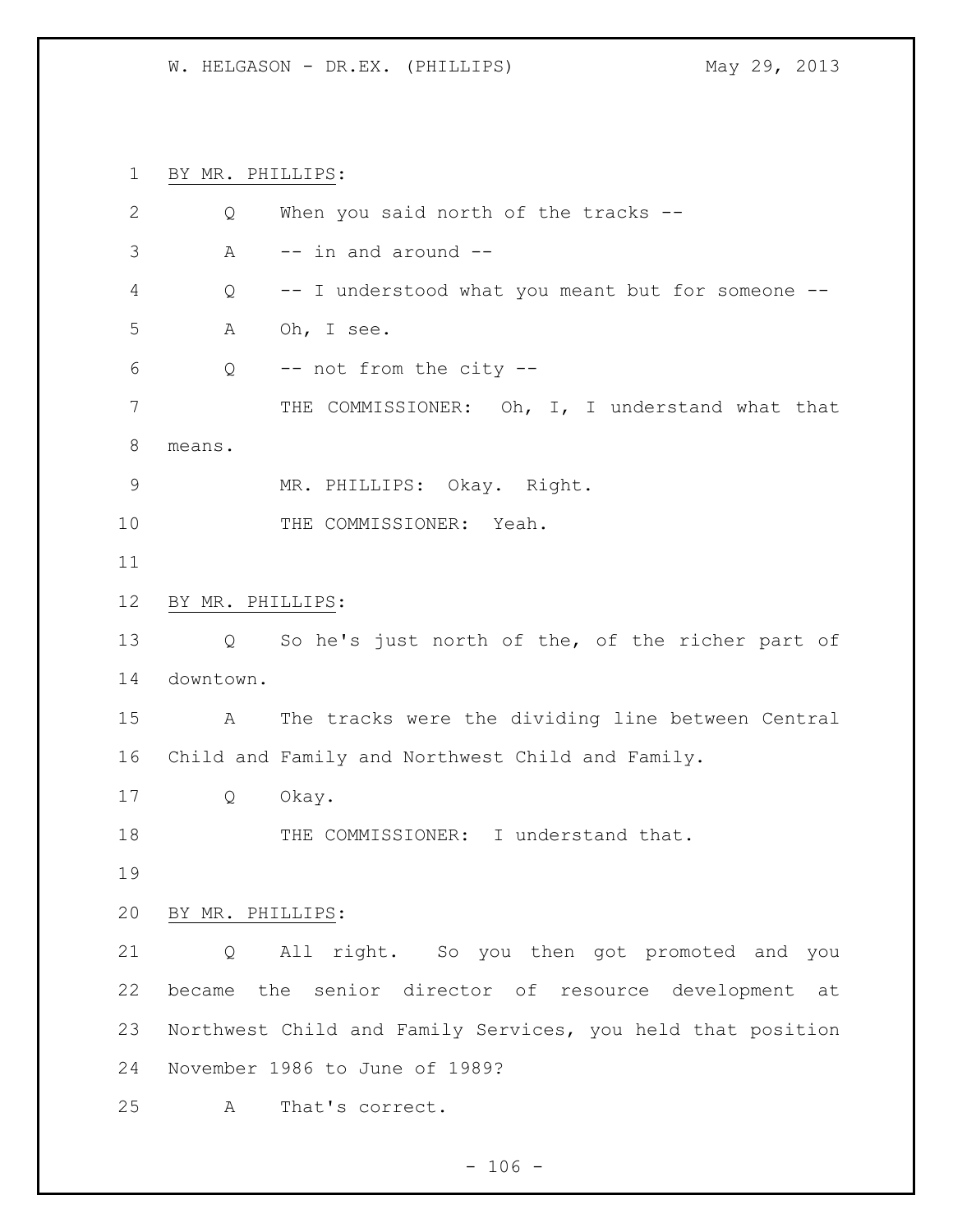Q Okay.

 A That's foster homes placement, approving placements for children, and whatnot.

 Q And then, in 1989, you moved to the Ma Mawi Centre. We won't discuss the Ma Mawi Centre at length, I think the Commission has heard from other witnesses what the Ma Mawi Agency does but you were the executive director there from June of 1989 to May of 1994. I take it from the term executive director would have been essentially you ran, you ran the place, subject to a board of directors?

11 A That's correct.

 Q Okay. Then in 1994 you moved from executive director of Ma Mawi to become the chief executive officer of the Social Planning Council of Winnipeg. You held that position for, it looks like, 17 or 18 years until your retirement in 2011. Is that correct, sir?

A That is correct.

 Q The Social Planning Council of Winnipeg, can you give the Commission a, a brief idea of what the Social Planning Council is?

 A The Social Planning Council is essentially funded by the United Way and it does assessments, it has historically done assessments on services and organizations in the charitable non-profit sector but it also does action research related to solutions and ideas that community are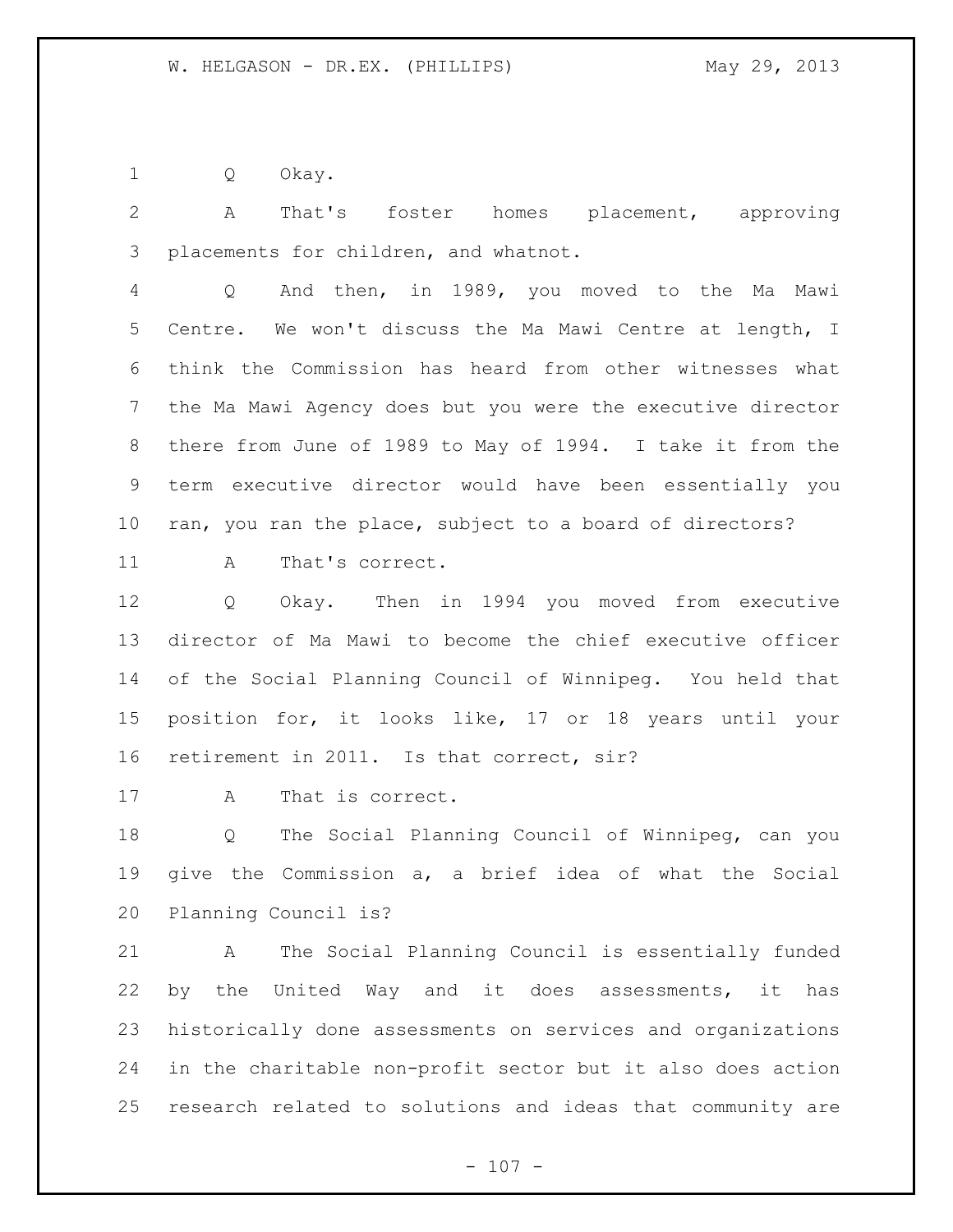prepared through, you know, inspired leadership in the community to address social issues. It represents the voice, I suppose, of persons with disabilities, new Canadians, aboriginal people, certainly, in big measure, to effect policy, options, policy changes for all levels of government.

 It does not receive government funding, except on certain projects from time to time but it -- essential operation is to ensure that those that may not have the ability to have the voice, that there's processes or opportunities for their concerns to be brought forward.

 Q So is it fair to say you've essentially moved from being a frontline CFS worker up to the highest levels of policy and planning? That's essentially the way your career unfolded. Is that fair?

A Yes.

 Q Okay. Now, apart from your actual job positions, which you held, you were also a member of all sorts of boards. They're in your resume, I'm just going to touch on just a few of them because -- I'll try and touch on some that are most directly relevant to what we'll be talking about this afternoon.

 You were on the Aboriginal Council of Winnipeg, you were on the board of directors of that agency for how long, sir?

 $- 108 -$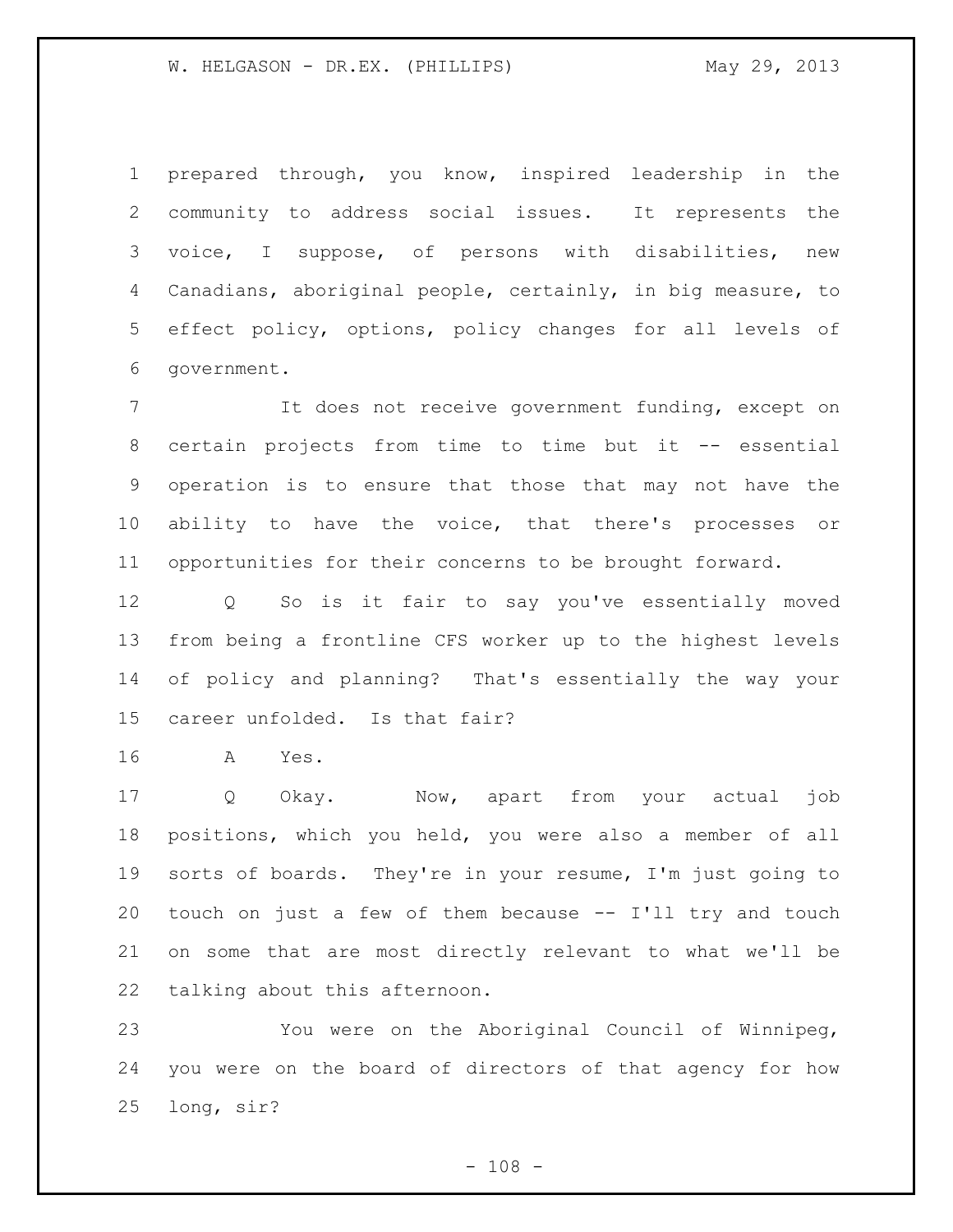A Well, I was on the founding board when it was established in '92 as a, as an elected council member. Essentially on it continuously until, in 2000, when I ran for president and was successful. Q Um-hum. A From 2000 to 2003. I remained on it -- I took a three year hiatus, or whatever, and then I was urged to run again in 2006 till 2009, I believe. Q Okay. So at this -- 10 A For most of its existence, actually. Q Right. So at this time you don't hold a formal position with the Aboriginal -- A No. Q -- Council of Winnipeg? A Past president but ... 16 Q Okay. Now, you are the current -- A Member. Q -- president of something called the Centre for Aboriginal Human Resource Development which is -- goes by the acronym, CAHRD or Card (phonetic) it's pronounced. A Um-hum. Q You're the current president of that, what, what is that agency, what does it do? A Well, the Centre for Aboriginal Human Resource Development, initiated some 30 years ago as an outreach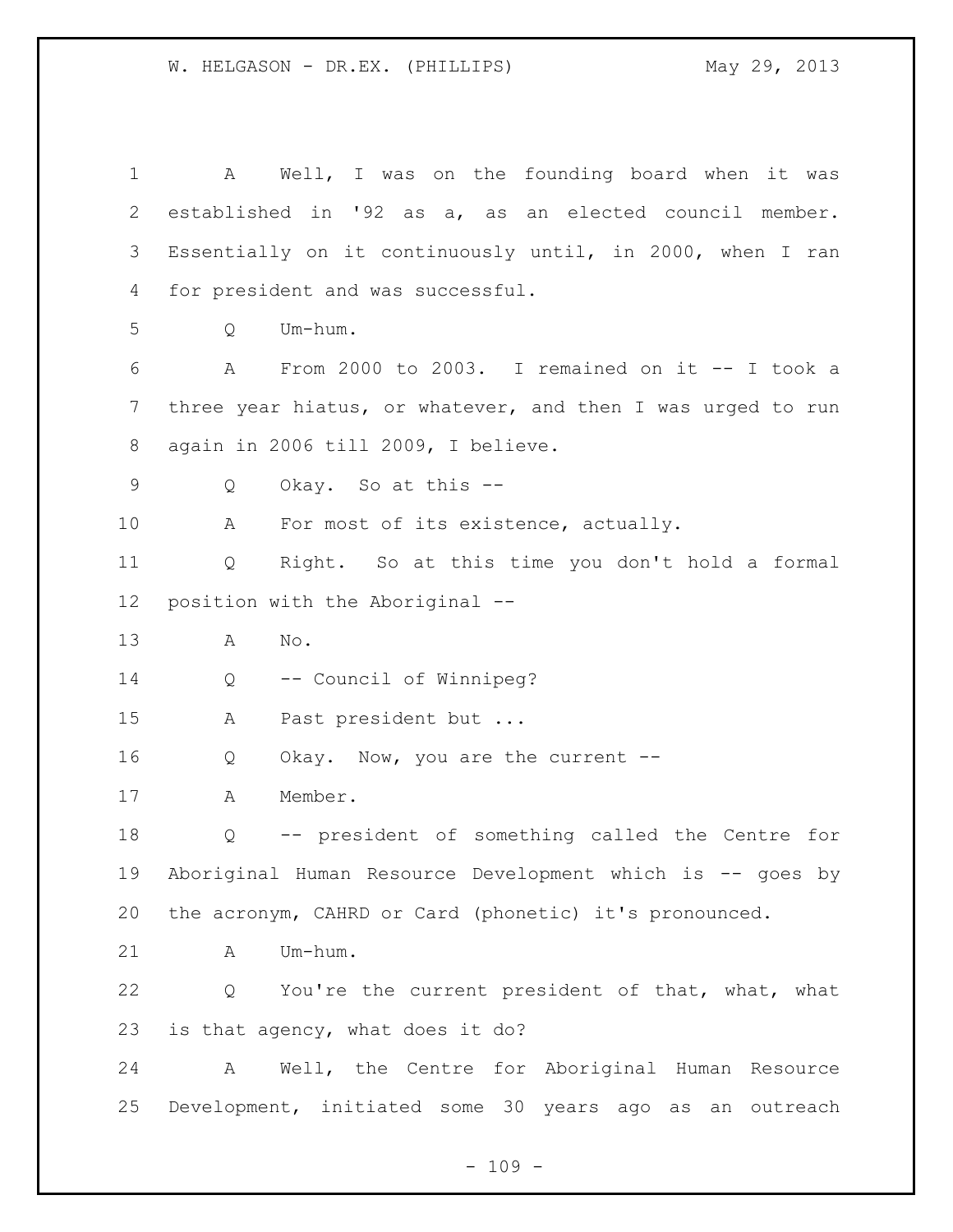program of Canada Manpower and it was to specifically outreach to the aboriginal community.

 In the late '80s, in the late '80s, the federal government basically got out of labour market training manpower. There used to be 10 manpower offices. They basically devolved to the province. But at the time they established a separate fund designated for aboriginal people. It was called the Pathways to Success and it was an amount of money, determined in some fashion, but it was a significant amount of money over five year agreements, the first one being Pathways to Success in which there would be local control. Local control was a big element of that and that -- it was called Native Employment Service at 14 the time and it, it assumed some of the direct funding from the federal government to, to do work placements, work preparation, resume, and, and broadened its services to include training and job related assessments and support to, to aboriginal people, without distinction, that is Metis, First Nations, non-status, out-of-province status, in finding jobs. And they've grown, they've grown, you know, fairly successfully, they've placed over a thousand individuals -- and they have clients in excess of that but the, the results are a thousand individuals, aboriginal individuals, per year, in jobs within various sectors.

Q Okay.

 $- 110 -$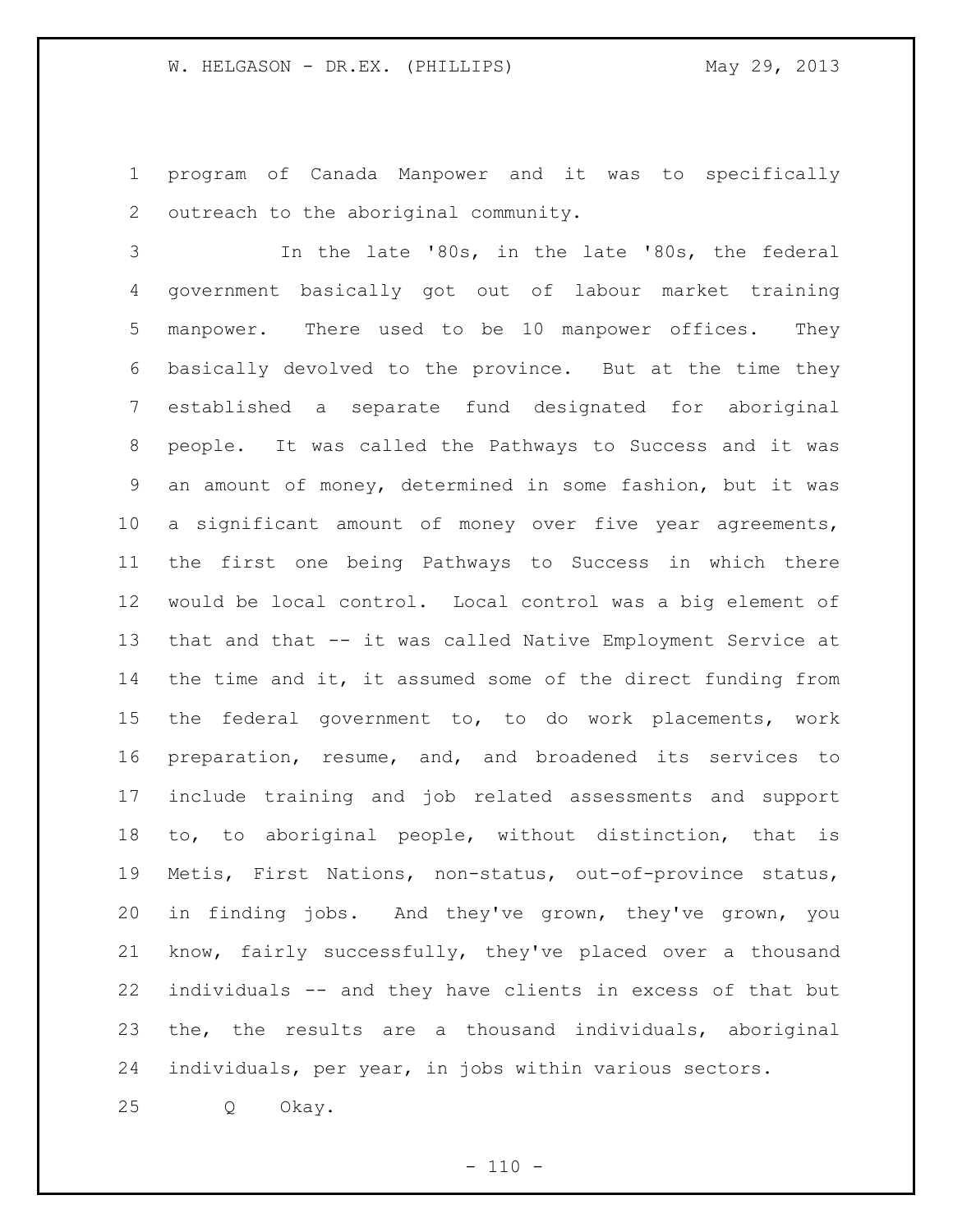A They -- Q We'll probably come back to it a little later on when  $--$  A Okay. Q  $-$  we talk  $-$  A Yeah, I know I'm -- Q Just trying to explain -- we're getting -- education is our focus today and vocational training -- A Yes. Q -- so I just wanted to, to point out -- A Well -- Q -- that this is involved in vocational training and job placements. A Yes. Q And that you have active involvement. 16 THE COMMISSIONER: And it's still current funding, is it? 18 THE WITNESS: It's still current funding, in fact it's, it's recognized by the last Minister of Indian Affairs, Chuck Strahl, as being one of the best -- or better -- one of the best examples of -- in Canada, of, of success and we'll go -- I'm sure we'll go into that in more detail but it's still -- yes, it's still in operation. In fact, you'll read about it in tomorrow's Free Press because there was just an announcement on a social enterprise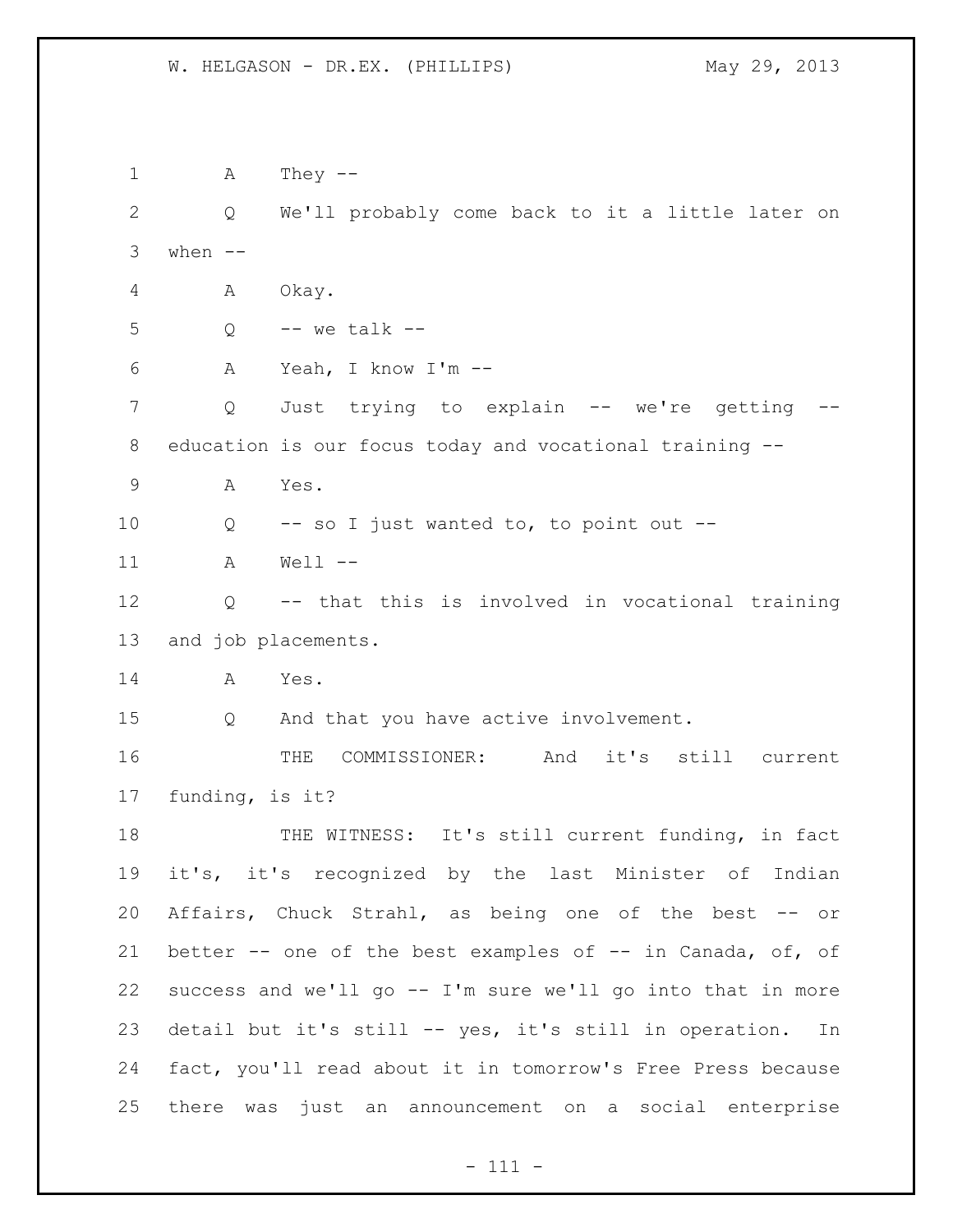that's been -- in the environmental area, called Mother Earth Recycling, which will create jobs and -- you know, and so ...

Q That's where you --

A But it, it --

Q -- that's where you were this morning?

A That's where I was this morning.

 Q Okay. You were also three times president of the National Association of Friendship Centres. We've heard a little bit about friendship centres, perhaps you can just give us a very brief description of what a friendship centre is.

A Brief? Okay.

Q Brief, yeah.

15 A The friendship centre is -- initially, it was established in -- well, in the late '50s as a -- the migrating native people's program and it -- over the course of time the federal, the federal/provincial sort of arrangement but through the course of time there are 122 friendship centres in the country and in every major urban area which -- you know, the first of which was in Winnipeg. 22 And there's a story around that that  $I$  --

Q We'll get to that a little later.

24 A Oh, okay. But no, I ran -- and every year there's an assembly, three representatives from each

- 112 -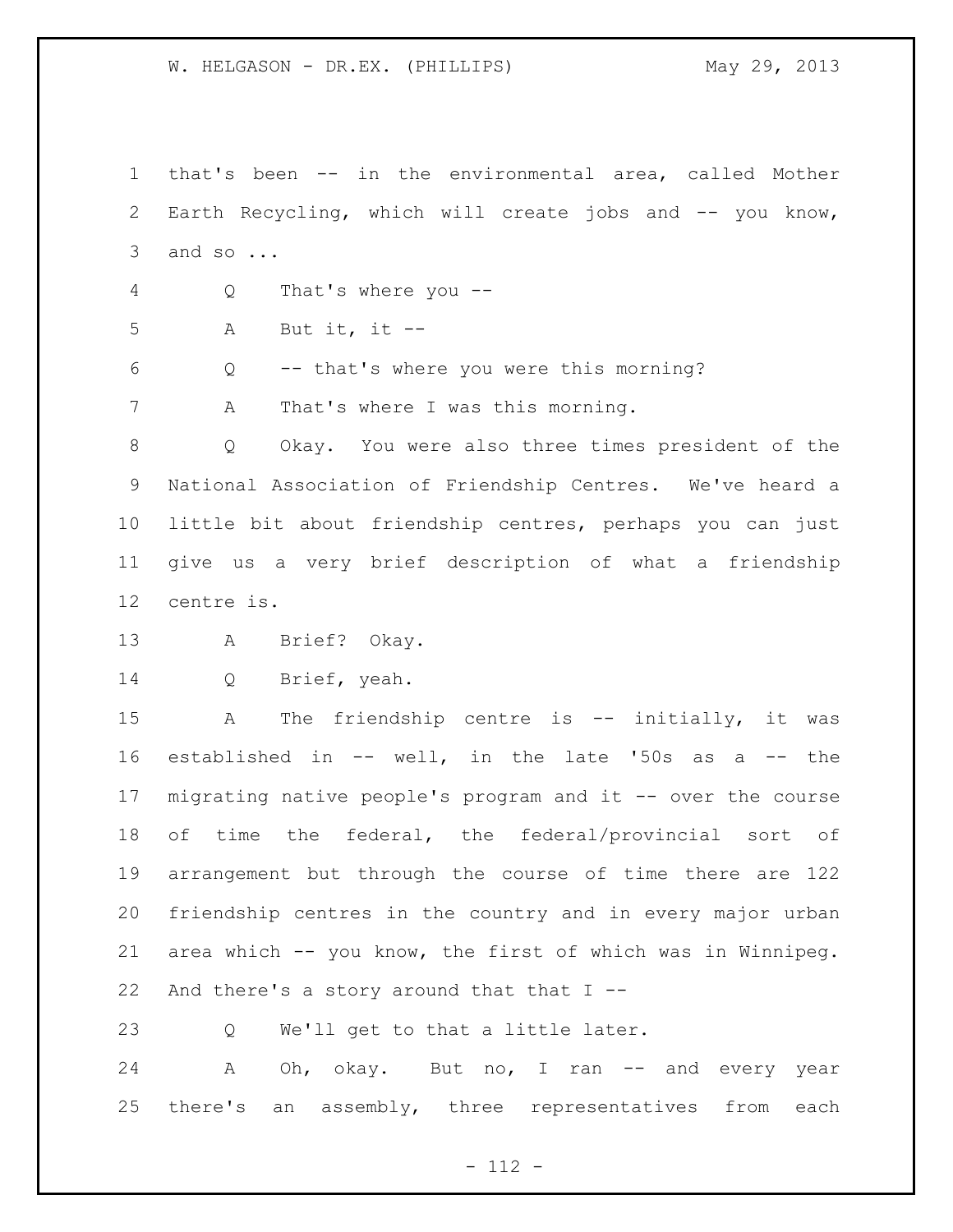friendship centre assemble in a, in a -- some city and they go through a resolution process and they also elect their board of directors. And in '99 I was -- in 1999 I was urged to run for president. I was the president of the Winnipeg Friendship Centre and I was successful and I ran three successive terms, successfully, and then in '99 I, I felt my six years of contribution during which time we transferred the program, did some other things with respect but ...

 Q Now, one of the things friendship centres do is they work on helping people transition; is that ...

- A They, they do.
- Q Yes.

 A They're, they're -- in some communities they're the only aboriginal service organization but in larger centres there's -- there has been some development of, of aboriginal responses and so -- but yeah, they, they are like the grandmother and they're the place that many ideas had been born and, and, and fully developed where, where there has been -- I'm not trying to paint a picture that, that this, that, that is sufficient and, and that they're -- you know, there's no issues but certainly it's, it's an infrastructure that has two or three workers per centre, core funded from the federal government and then matched by the province and so they -- you know, I heard testimony

- 113 -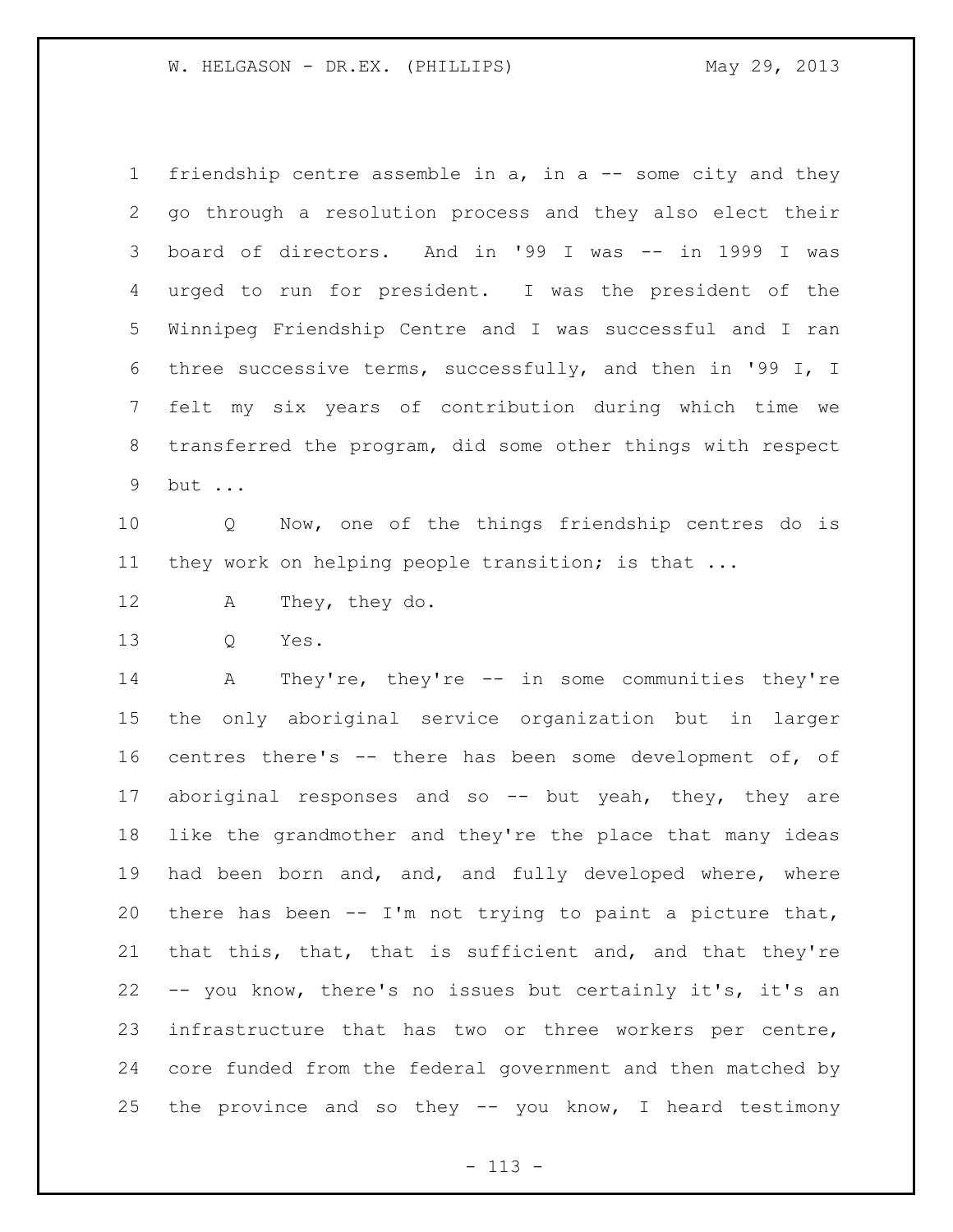yesterday with respect to some of the housing, they have recently endured some significant cutbacks, as well.

 Q You have also been -- you were the charter chairperson and a board member of the Aboriginal Centre of Winnipeg, from 1989 to present. And we'll talk more about the Aboriginal Centre later but just tell us briefly, what is the Aboriginal Centre, how did it start, what does it do?

 A Okay. As the Executive Direct of Ma Mawi, I had a significant budget, we'll say, by comparative terms, we were the largest urban aboriginal -- I mean, at the time I think it was four billion a year or to, to, to, to somehow assist in child and family matters but to do it in a supportive way.

15 In any event, we, we had a location, when I took over that was not handicapped accessible, we were renting, so at that time we did a bit of an assessment of all our placement costs and together with a few other organizations we decided if we, we would pooled together our resources we could potentially, you know, own or buy a facility and at the time the old CP station was empty for 10 years and we put together a plan, and this plan came from us, it didn't come from government tapping us on the shoulder or just that we were spending -- I was spending \$144,000 a year on rent. Others, smaller organizations, like Native

 $- 114 -$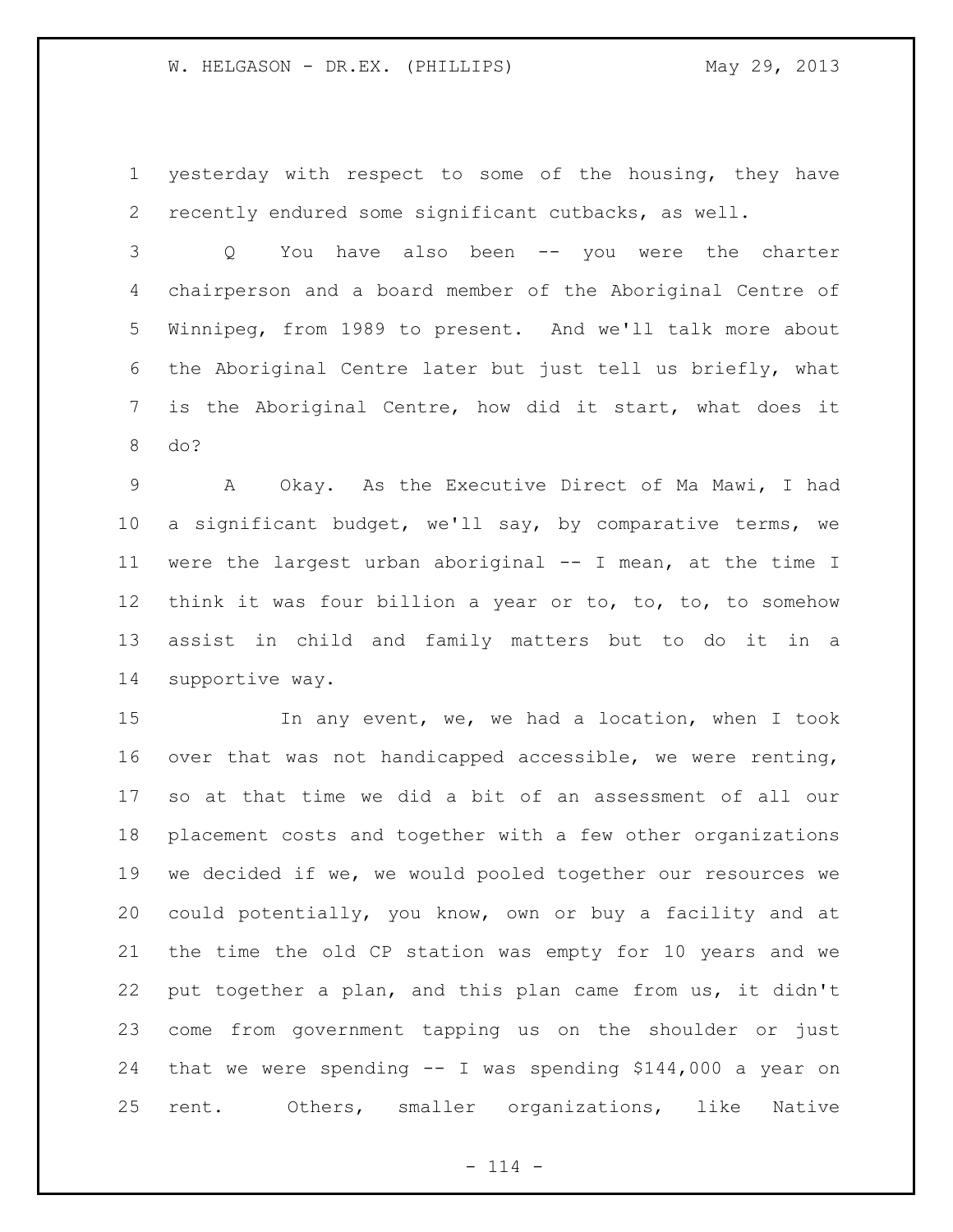Employment Service and, you know, Native Women's who needed other space, office space, so we all pooled that together and bought the CP station and the four acres of land at Main and Higgins.

 We really didn't have any money but we were able to put a plan together by which the rents we paid went towards servicing the debt but also, taking advantage of historic grants and, and other rental of office. We convinced the federal government that it needed a single point of access for federal people so they rented some space of us so that they had programs and we were able to occupy about 30 percent of the building, initially. Today, the building is full, it actually has expanded and I'm, I'm -- might want to talk about that in the course of, of our inquiry.

 Q Some of the things that are done out of there include --

A Well --

 Q -- vocational training, educational training, that sort of thing?

 A There are 13 or 14 vocational training but the, the real challenge -- there's an aboriginal community campus with over 300 adult students who have come back, some of the same young people I chased around as a child welfare worker who, at 26, 27, you know, have decided to,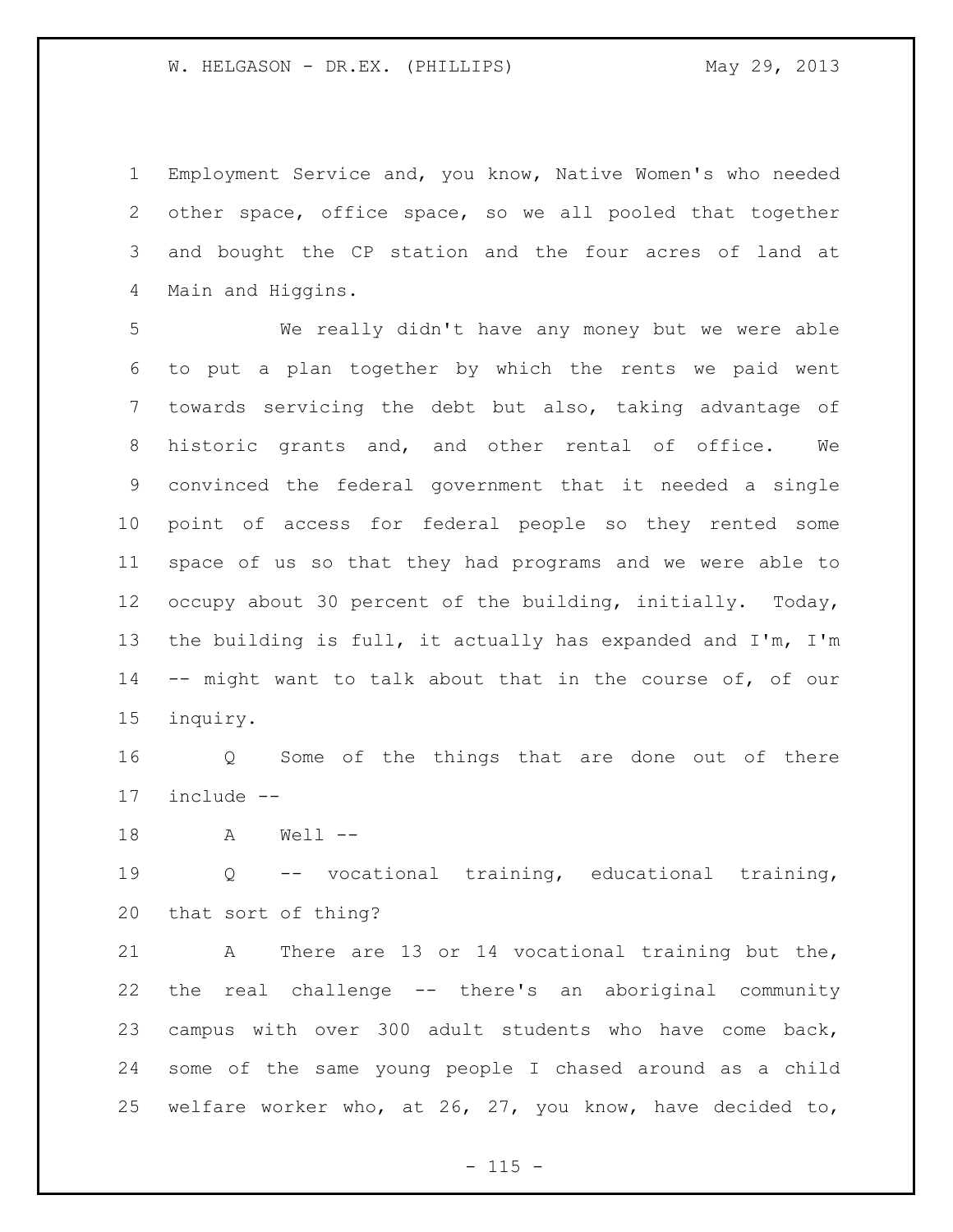you know, to get an education. So we have what's called the Aboriginal Community Campus which is an adult learning centre. It's the largest one in the, in the province, over 300 adult aboriginal students attend there daily and, and we graduate 70 to 80 with their, their real Grade 12. Because we need that because we have training programs, we've provided over 200 jobs to the aerospace industry and -- but our real challenge is the fact that the literacy level, the literacy rate among the First Nations and Metis and Inuit population is, is very, is very poor and so remedial programs and support for getting both literacy and, and competency is, is the biggest challenge. Once we 13 got that far then we can offer the -- you know, there's a real market for, given the demographics for First -- aboriginal people to be in the labour force. Q We'll come, we'll come back -- A Okay, yeah. 18 Q -- to those points. A I'm sorry, thank you. Q Okay. A Just focus me. Q So that -- so the Commission has, has the general point of view, it's, it's a centralized service provider. A Yeah. Q It's got educational components. Now, we've been

 $- 116 -$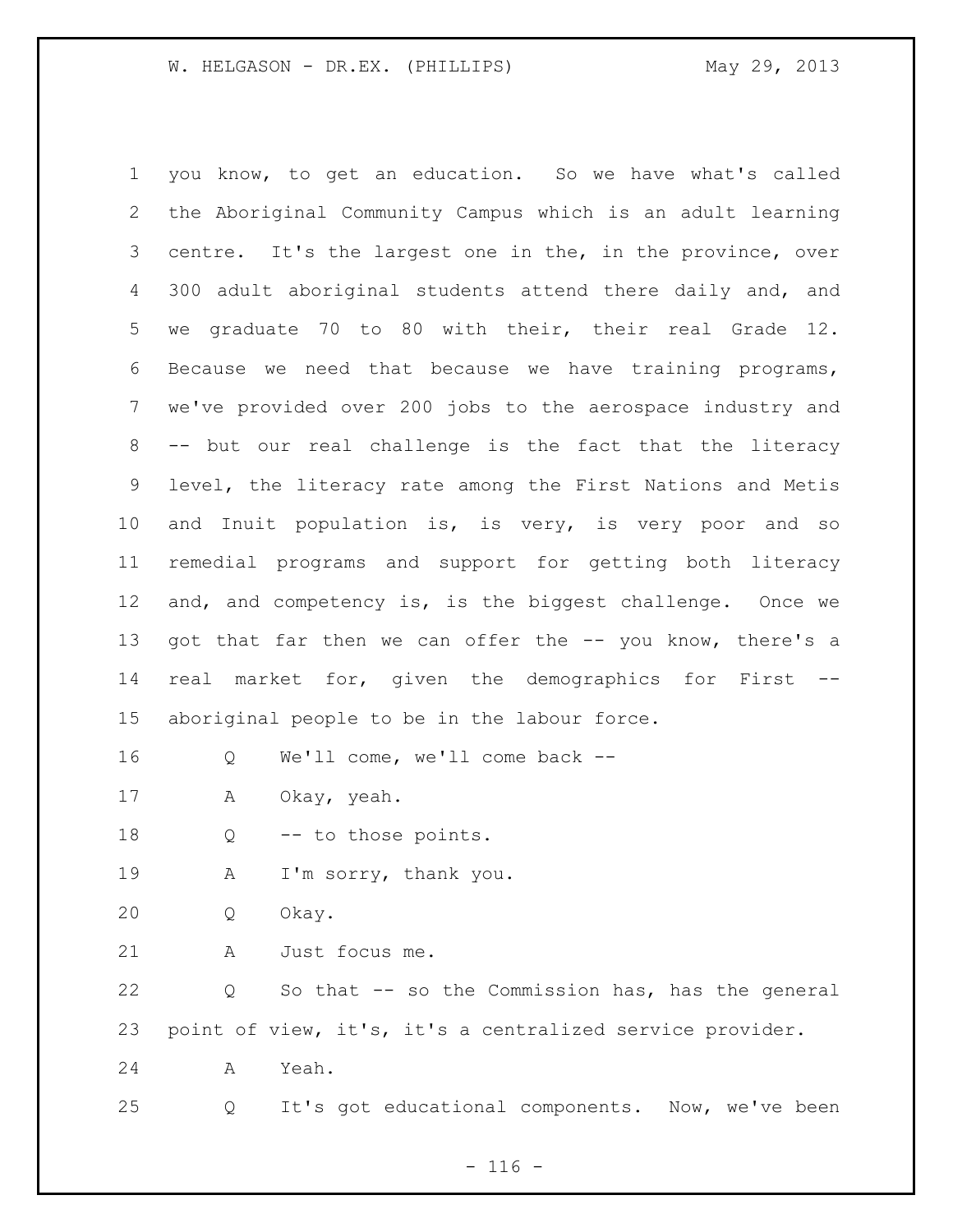talking and we've heard the last couple of days from a variety of witnesses about the phenomenon of urban aboriginals as we call them. That's a topic you're familiar with. Try to explain, for the record, what is an urban aboriginal, how did the concept of urban aboriginal, as a term, come about?

 A Well, particularly as it relates to First Nations, it -- the history of Winnipeg is such that in 1951, when the Indian Act was changed to permit First Nations people to leave the reserve without being signed off by the Indian agent, many started migrating from different reserves.

Q So I don't mean to interrupt you but --

A Oh, I --

 Q -- as I said to you when you told me this, a person of my generation this seems very odd but you're saying prior to 1951 an aboriginal person was not allowed to leave the reserve without written permission from an Indian agent, a government agent?

A That's correct.

Q Okay.

 A Or, or engage a lawyer or to go to university. They actually lost -- they become what some people call enfranchised which means they gave up their Indian status, as a result.

 $- 117 -$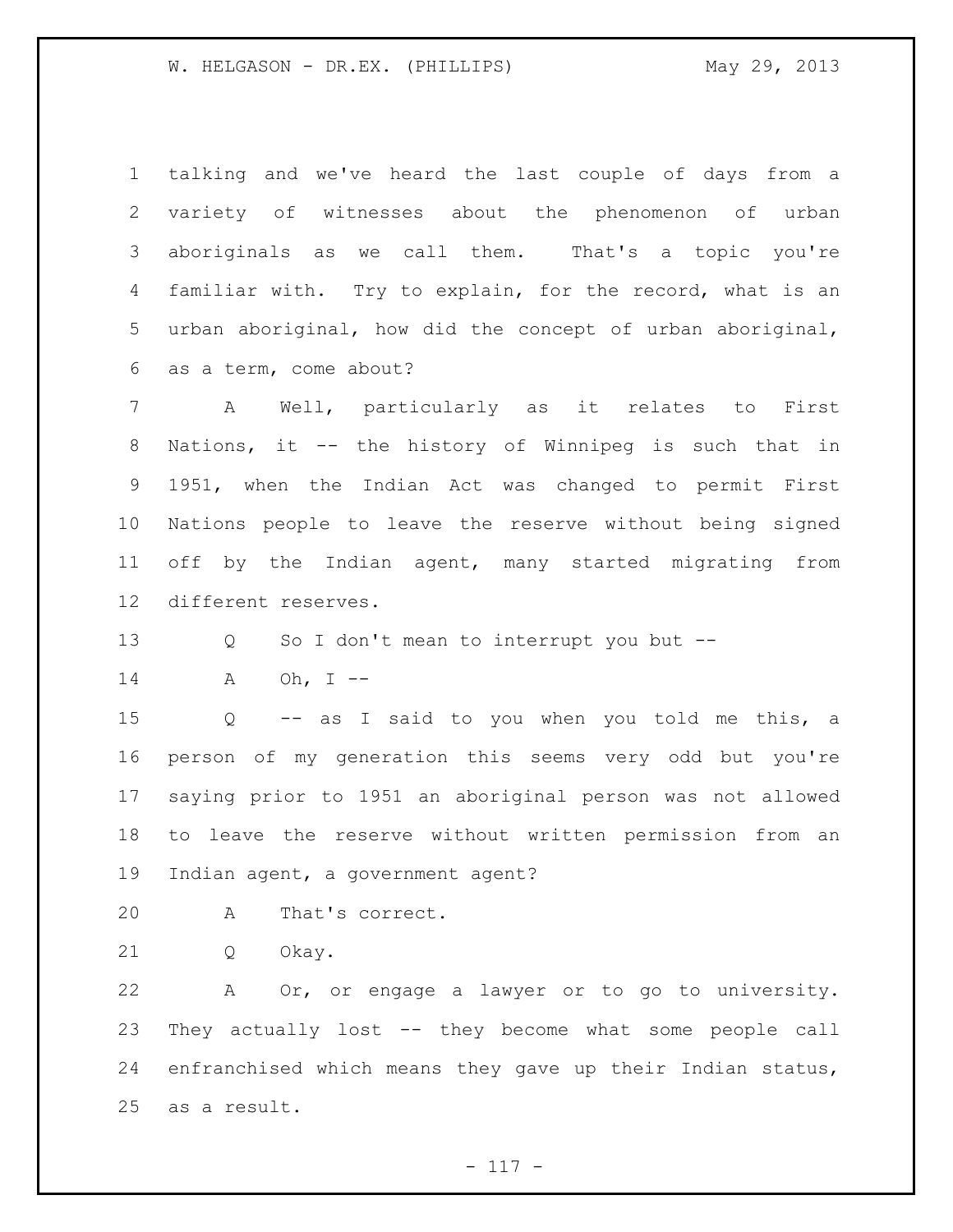Q If you left without permission. A Or if you married, if you married a non-native, as my mother did, she grew up on the reserve, went to a residential school. If you married a non-native, which also disenfranchised -- or enfranchised, did -- I think the other way around, but it was it was called enfranchised and you became a Canadian citizen. First Nations people still had to wait 10 years to vote in the federal government election. So anyway, they started -- people started leaving the reserve, by 1956 -- Q So sorry, you could then leave but keep your Indian status? A You, you could leave but keep your Indian status. Q Okay. A That's correct. Q So that led people to leave the reserves? A That's right. Q Okay. A And they started showing up in Winnipeg, and in other centres, but disoriented, essentially, after having lived on the reserve, where you, you never own your house, you're under the band council and Indian agent. And there was no -- there was issues with people and so the first friendship centre was established, in 1958, in Winnipeg and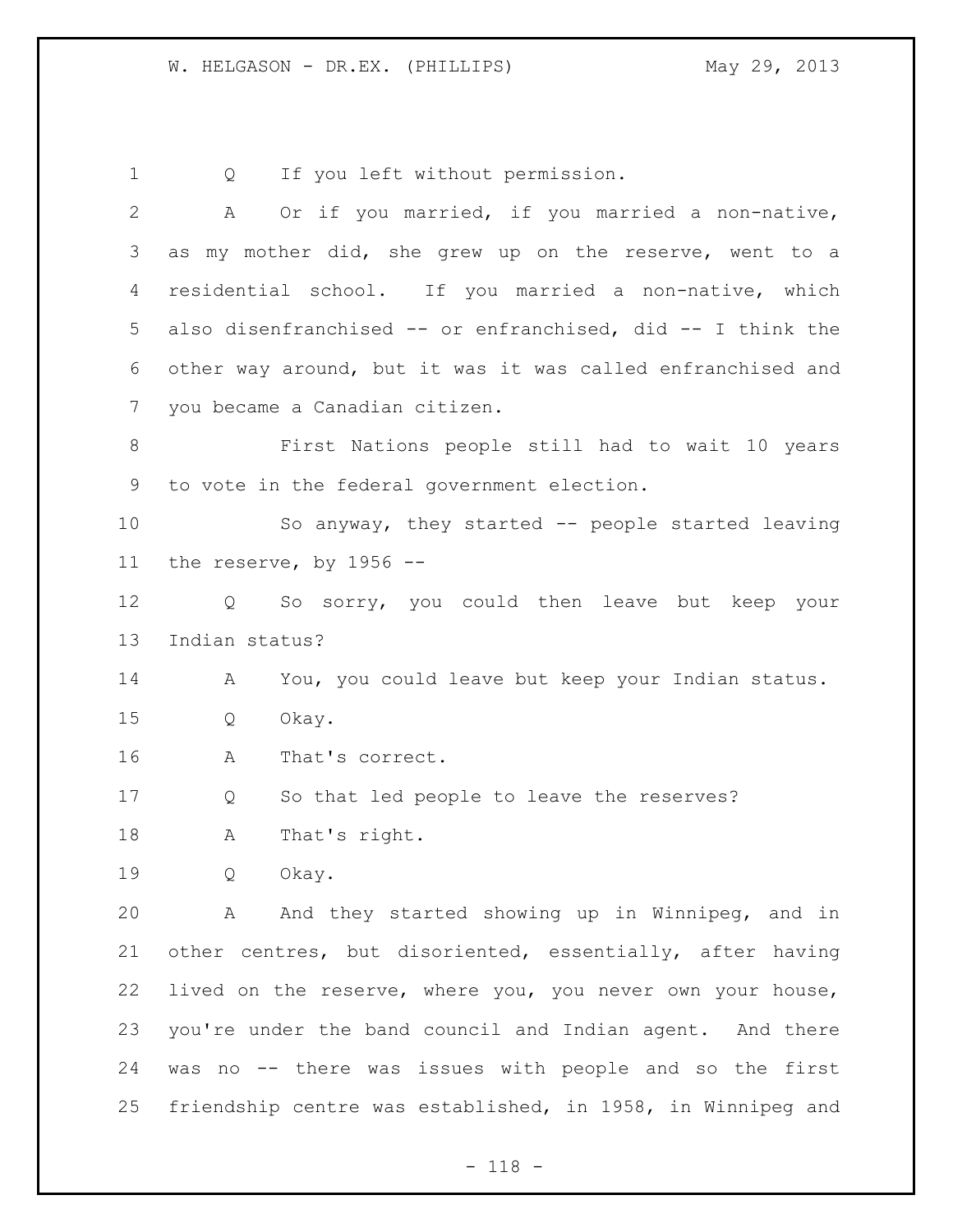Toronto and Vancouver, all the three were model projects at the time.

 While I was president, Winnipeg was the first, as far as I was concerned, Toronto sometimes says they were but nonetheless, Winnipeg -- and I think it's, it's fair to recognize, Winnipeg is -- has been the place of a lot of first aboriginal initiative that other parts of the country look to, although I mean I'm, I'm talking about the scale. Often they're small success circumstances but I mean, as history has shown, they, they seldom get built upon to effect the status quo in any meaningful kind of way but 12 Winnipeg has been the, the place of great -- of good leadership over the years and -- so '58 it was established, it basically flourished and then started off programs like the Native Women's Transition Centre and others, you know, places where people could go and have social connection and also meet people from their home community in, you know, kind of a meeting place, really.

 And they had opportunity -- they had housing counsellors and senior's services, you know, they would have a birthday once a month for all the elders and, and they, and they did bingo and they did other kind of social 23 events and, and it was kind of the -- it was the only organization at the time that was under any kind of aboriginal orientation.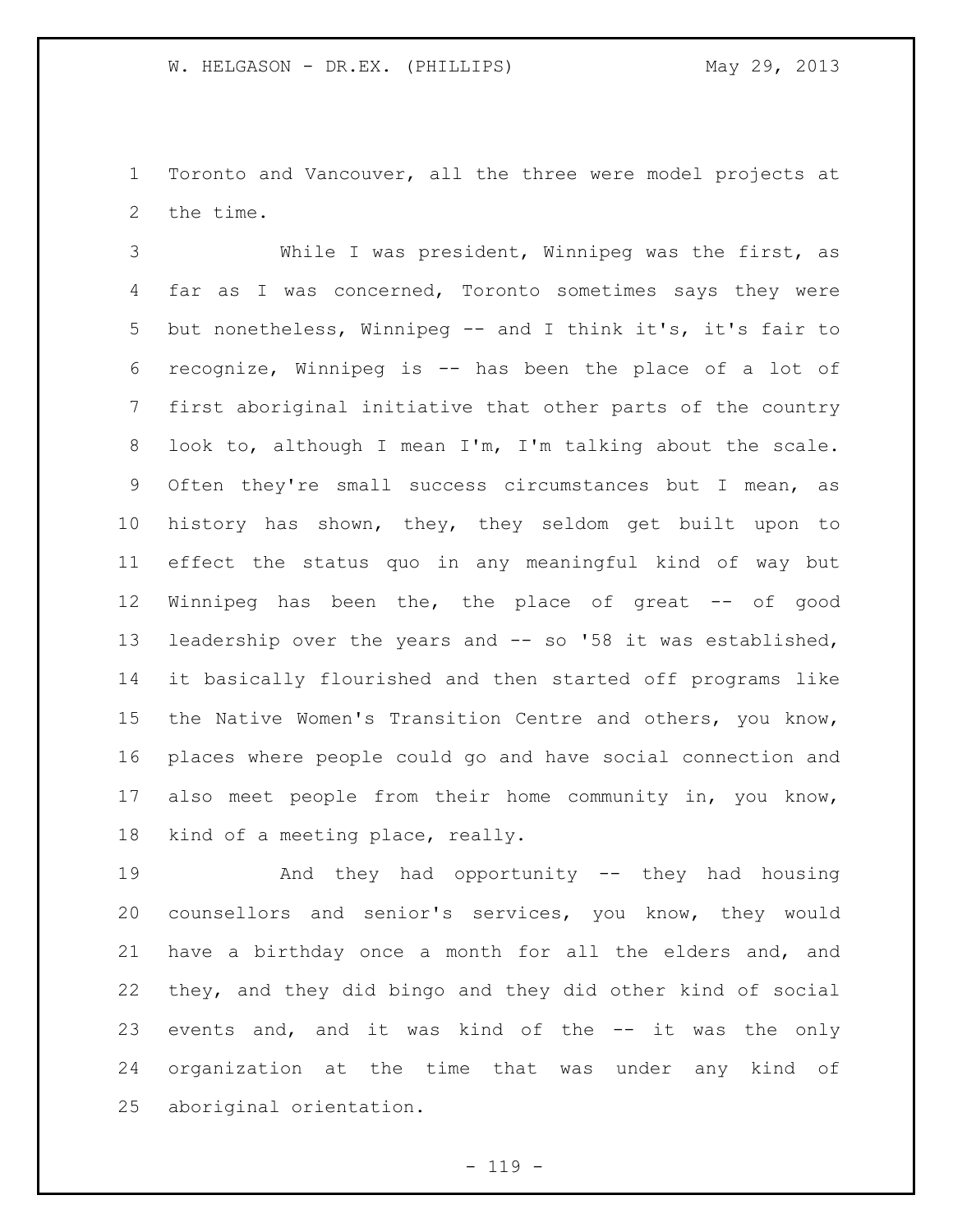Q So I'm told --

 A It was actually established by the Social Planning Council, it was the Social Planning Council of the day that organized what they called Indian and Metis conferences but it was called the Royal Alexander Hotel and, and ironically that's -- the property is now owned by the aboriginal community of Winnipeg.

8 Q Now, you, you have told me that the first real acknowledgement of the, of the urban aboriginal population is in -- came in something called the Neginan report, in 1974.

A Um-hum.

 Q Perhaps you can just, very briefly, tell us what that report was about and, and what it said.

 A Well, it was done by -- it was written by an Earl Levin, it was done in 1974 for the provincial government, that looked at what might be the solutions to some of the ongoing issues in a growing population and the Neginan report called for a multi-service centre as well as a designated area of the city in which aboriginal people could live and, and, and you know, concentrate their initiatives and, and, and the youth centre was envisioned, a multi-service centre and a residential component.

 Q Okay. So some of those things have come to be, some haven't?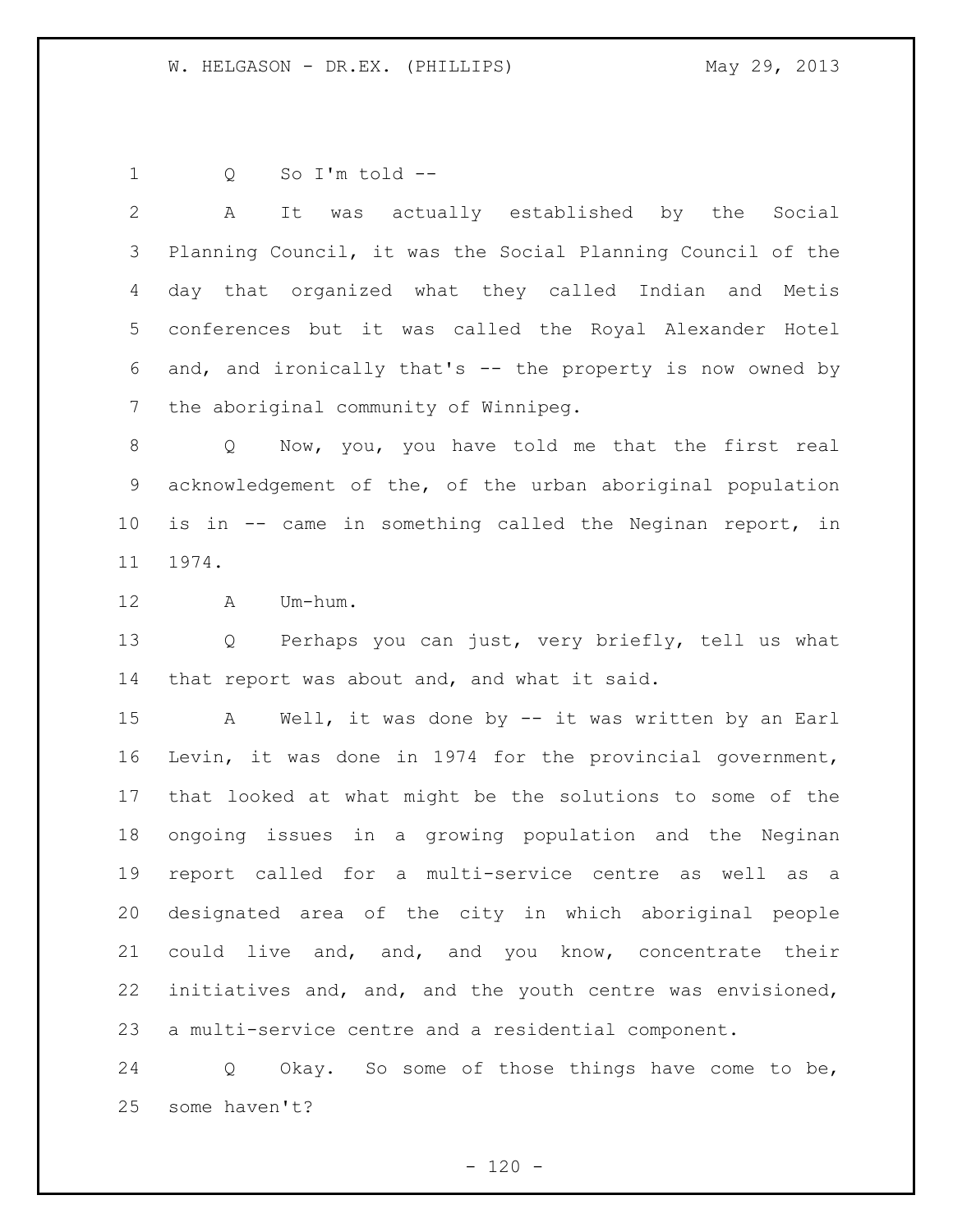| $\mathbf 1$     | A Well, the -- it, it never -- it, it was a                 |
|-----------------|-------------------------------------------------------------|
| $\overline{2}$  | guiding, it was a guiding instrument when, in 1989/90 those |
| 3               | concepts then became -- you know, nothing is new under the  |
| 4               | sun, you know, I mean somebody -- some leadership, a        |
| 5               | generation previous, '74 to '90, you know and -- to '89, 15 |
| 6               | years. It was, it was very instrumental in us feeling that  |
| 7               | we could do this, we could, you know, divide the, the       |
| 8               | building -- am I doing something here?                      |
| $\mathsf 9$     | THE CLERK: I think every time it's (inaudible)              |
| 10 <sub>o</sub> | that makes feedback and it cuts out the sound.              |
| 11              | THE WITNESS: Okay. So I just speak further                  |
| 12              | away?                                                       |
| 13              | THE CLERK: Yeah, please.                                    |
| 14              | THE WITNESS: Okay. It was, it was kind of like              |
| 15              | a -- in reading it, it was like the circumstances of the    |
| 16              | day and if -- you know, and I encourage that, if you read,  |
| 17              | it's like today, you know, it -- First Nations, aboriginal  |
| 18              | people are, are essentially still not part -- are, are      |
| 19              | peripherally attached to mainstream services, even those    |
| 20              | that are designated for the -- when I say mainstream I mean |
| 21              | the health system, the justice system, the child welfare,   |
| 22              | There has been improvements, though, I must say, on the     |
| 23              | child welfare front, in that, you know -- but the Neginan   |
| 24              | report multi-service centre, governed by aboriginal people. |
| 25              | And that was 1974.                                          |

- 121 -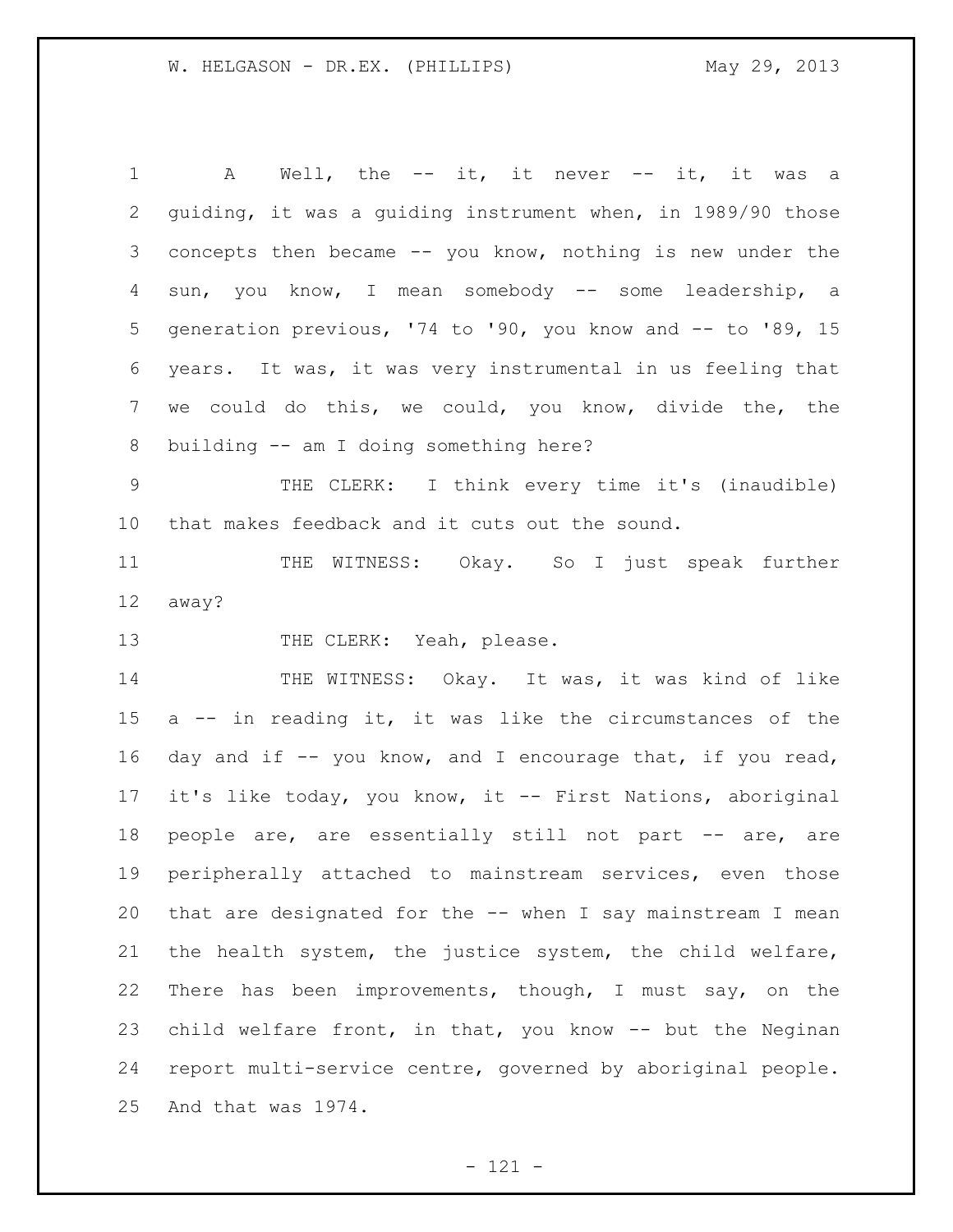Q Okay. So we've heard various comments about the urban aboriginal, the urban aboriginal community, Professor Distasio was here yesterday, telling us -- you know Professor Distasio from -- A I do. Q -- other -- A He's a colleague of mine. Q -- business, yes. And we talked about some of the problems they face. Can you give idea of the size of the urban aboriginal community? Do we know relatively accurately what the size is? 12 THE COMMISSIONER: In Winnipeg? MR. PHILLIPS: In Winnipeg. THE WITNESS: Yes. First I'll say that aboriginal people do relate to a home community. I'm a band member of Sandy Bay, I have family there, although it's not possible, in my view, for the chief and council of Sandy Bay to provide the supports that I might need if I wasn't independent, as I've been fortunate to be, to be able to do through, through education and whatnot. But, the last -- and the last census, the information is coming out for the 2011 census is somewhat compromised by the fact that it was a voluntary survey rather -- the household survey was voluntary rather than mandatory and if you know that but the population of Winnipeg is, as it relates to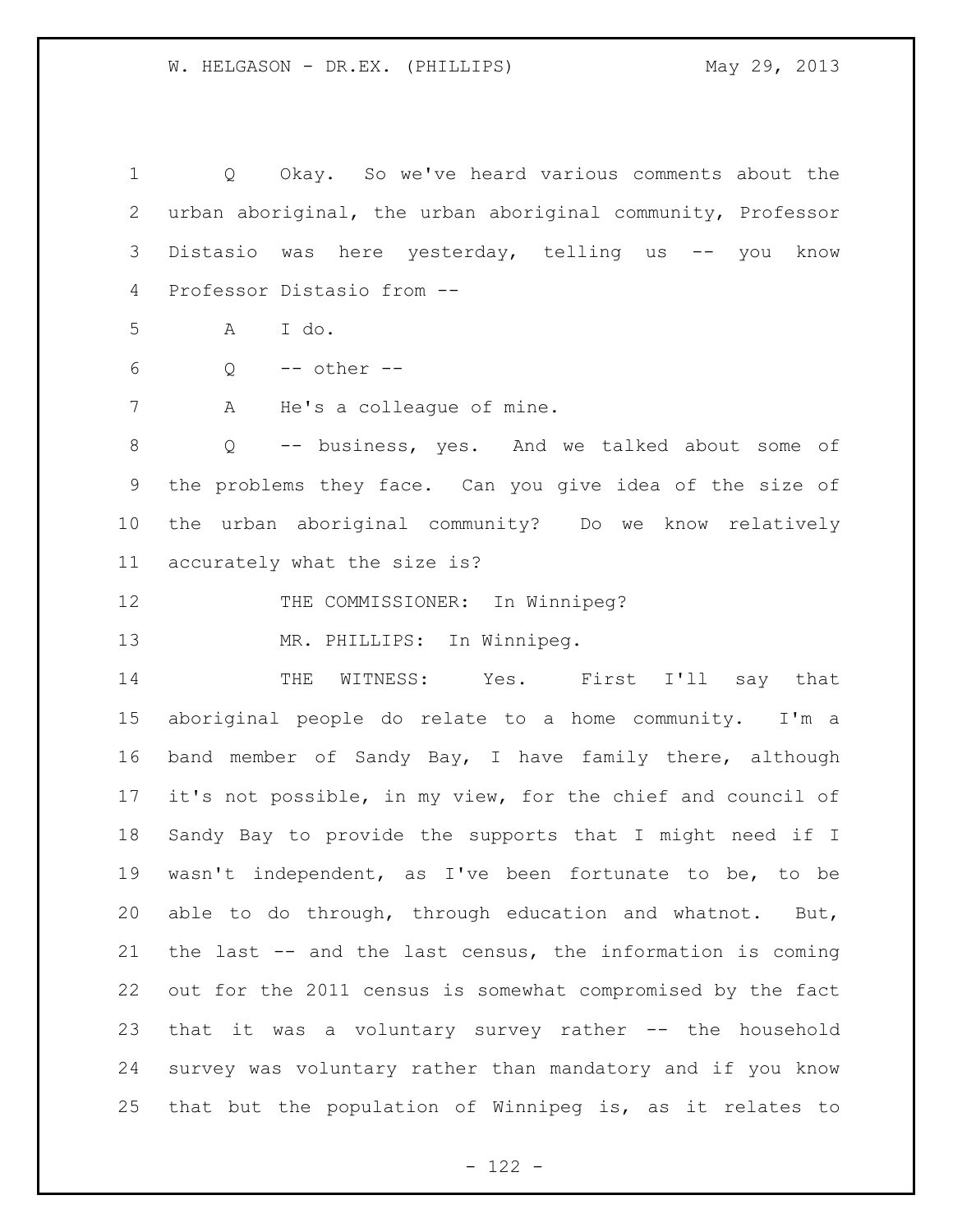aboriginal people, is -- there's two questions, one's ancestry. I have a 76,055 but the, the solid number, I think that we can rely on, and governments tend to rely on is a smaller number which are aboriginal identity, those that say I identify as a First Nations or Metis or multiple-identities, non-status, high as 72,335. Q Okay. So -- A Well, essentially that's -- if that -- if all of that 72,000 people were taken -- aboriginal people were taken out of Winnipeg and put in a place, they would be the

 second largest city in Manitoba, by far. So it's, it's a, it's a sizeable population, it's -- there are more, more First Nations people in Winnipeg than any reserve in Canada, that's including six nations.

 THE COMMISSIONER: Is that a 2011 census figure?

17 THE WITNESS: Yes.

BY MR. PHILLIPS:

 Q Which is -- just come out relatively recently?

A Just within the last week or so.

Q Right.

24 THE CLERK: Just hold on a sec, the, the clock is moving on here but it's not moving on the computer. Just

- 123 -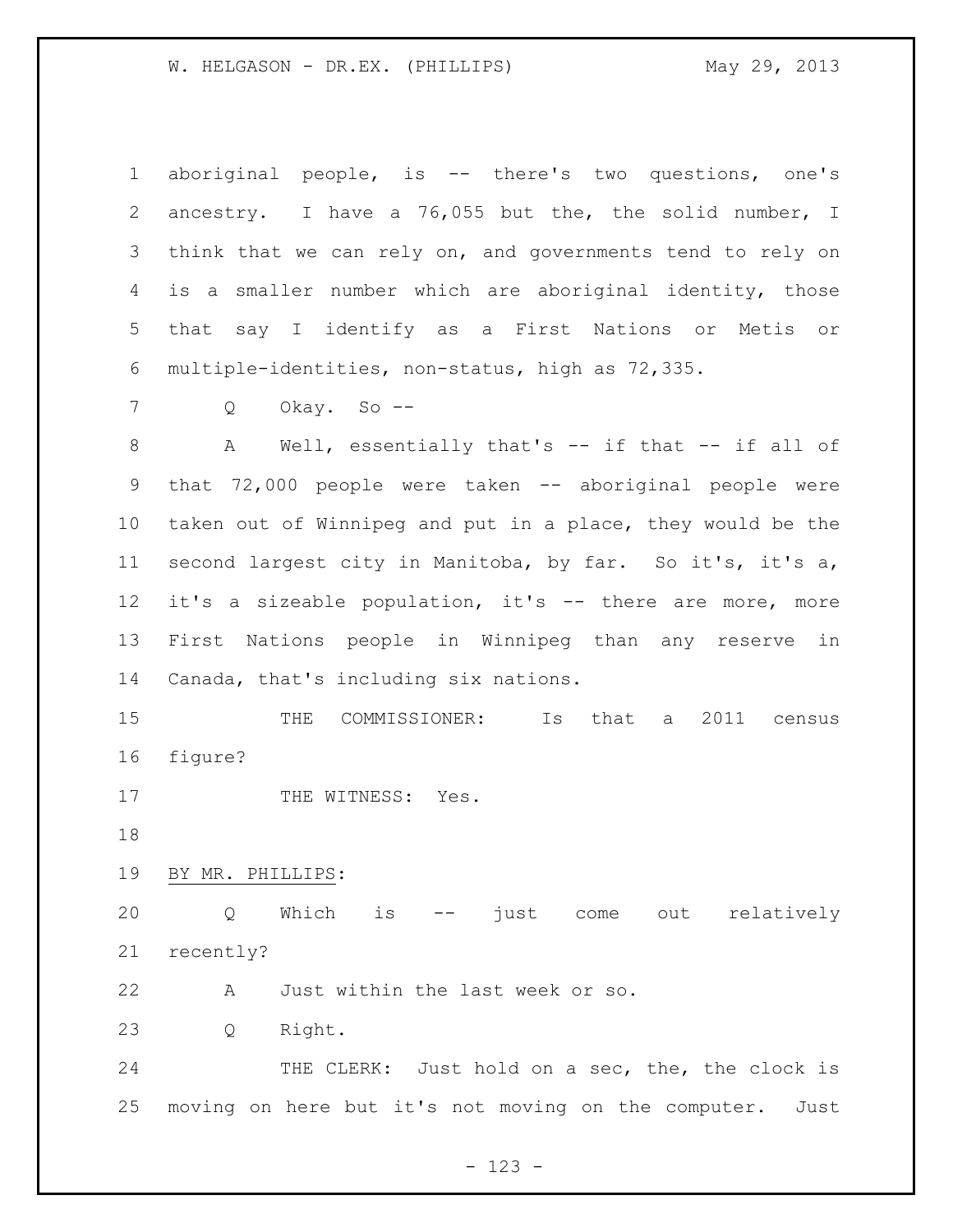let me try to figure out what ... Okay, it's back on again. BY MR. PHILLIPS: Q All right. So I know you had shown me the figures from 2001 and 2006 and can you speak in terms of a trend, in terms of numbers? There's 72,335 in 2011, what were the -- do you have the numbers for 2001 and 2006? A You know, probably, I would have to dig them out but -- Q Okay. A -- the -- we know that historically the population over a census period has grown by between 17 and 21 percent. I think the, the last growth rate is 21. What's remarkable about these numbers -- Q And so -- sorry, don't mean to cut you off. A Okay. Q Twenty-one percent, that's over a five period -- A Yes. Q -- so if you annualize it it's probably three and a half percent or so? A Yeah, right. Q Right. Okay. And is it fair to say that that is significantly higher than the non-aboriginal growth rate? A Absolutely.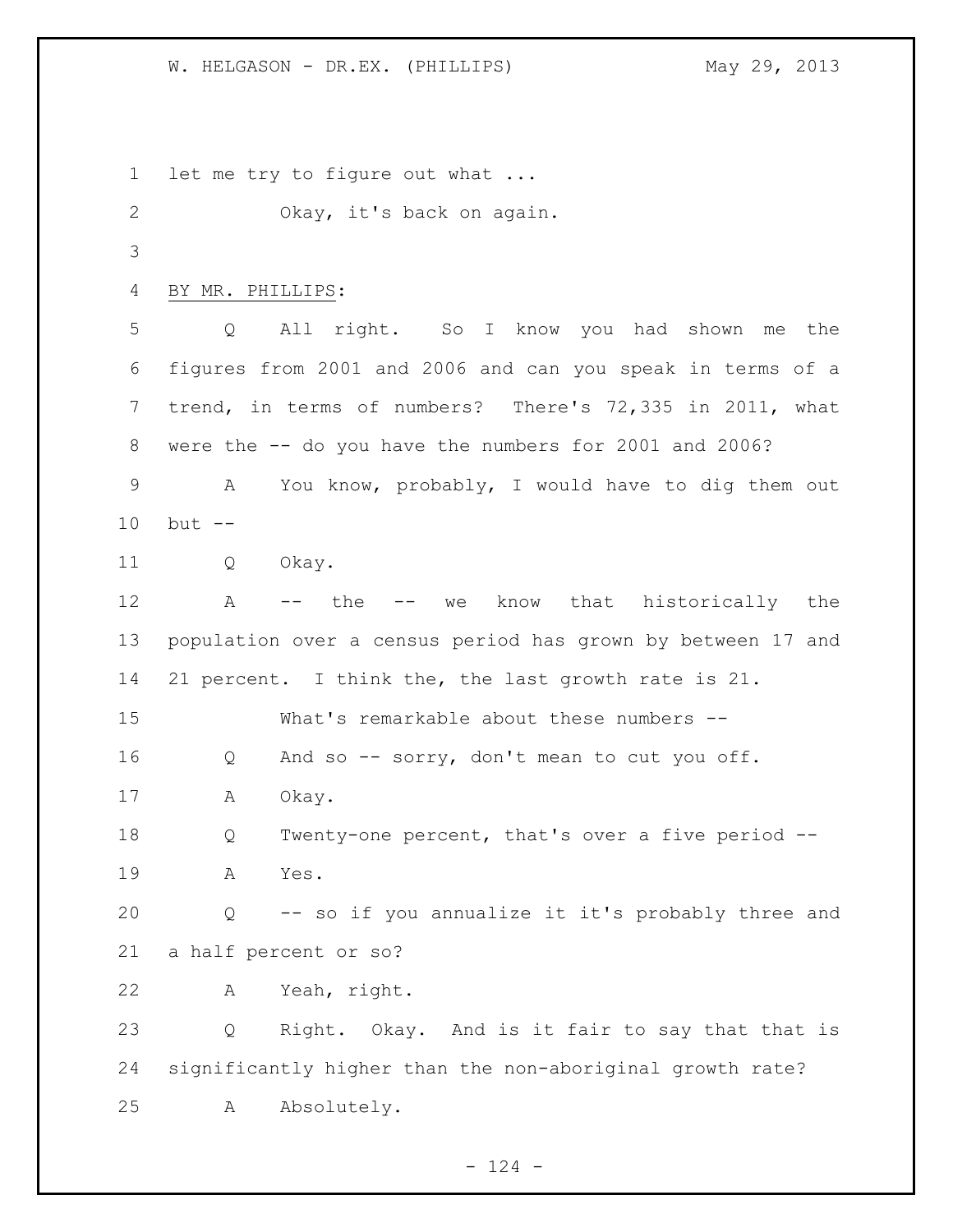Q Okay.

| $\overline{2}$ | In fact, in the, in the 2006 census Manitoba<br>A           |
|----------------|-------------------------------------------------------------|
| 3              | would have shrunk in population were it not for the         |
| 4              | aboriginal population, they were very much a base line.     |
| 5              | But what's interesting about the demographics on            |
| 6              | that is the median age of a Manitoban has gone up to 40, 50 |
| 7              | percent above, 50 percent below. The median age of an       |
| 8              | aboriginal person in Manitoba has, has -- went down from 24 |
| 9              | -- at age 24, to age 21. So 50 percent of the population    |
| 10             | is older than 21 --                                         |
| 11             | Yeah.<br>Q                                                  |
| 12             | -- and 50 percent is, is lower.<br>A                        |
| 13             | So, so what we can say then is that the<br>Q                |
| 14             | aboriginal population, certainly in Winnipeg, is growing at |
| 15             | a much higher rate than the non-aboriginal population and   |
| 16             | demographically speaking it is a much younger population -- |
| 17             | Yes.<br>А                                                   |
| 18             | -- than the non-aboriginal population.<br>Q                 |
| 19             | And so one can expect that's a family formation<br>Α        |
| 20             | age, there will be -- that trend is going, is going to      |
| 21             | continue or grow.                                           |
| 22             | Educational --<br>Q                                         |
| 23             | And so $-$<br>A                                             |
| 24             | -- age I assume?<br>Q                                       |
| 25             | Exactly. As we speak, 25 percent of children<br>Α           |
|                |                                                             |

- 125 -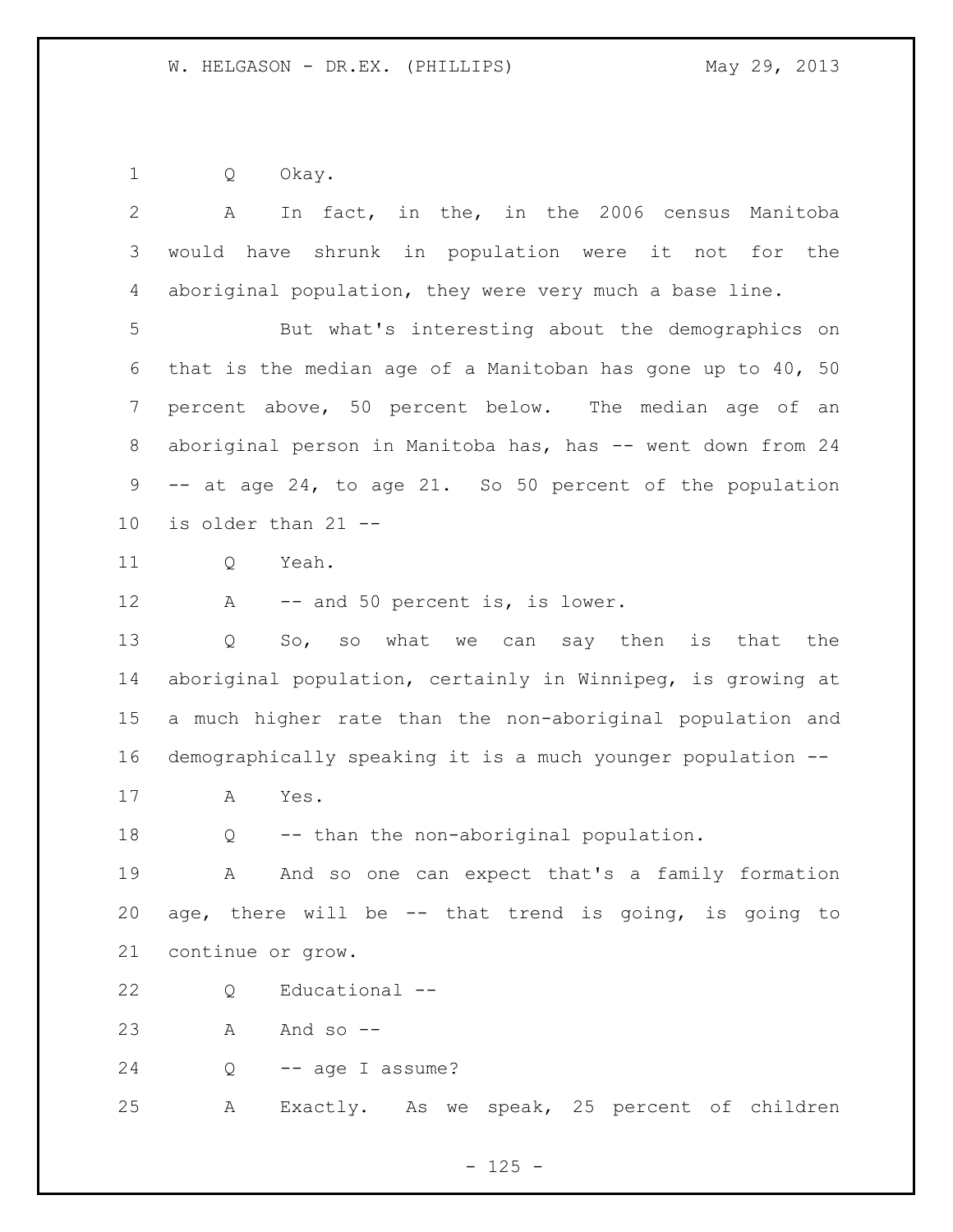entering the education system in Manitoba are aboriginal, in their concentrations like where I used -- in Lord Selkirk where it's 90 percent. Q And presumably, based on demographics, that number is going to increase over time, the aboriginal -- A Yes. Q -- percentage will be increasing sharply? 8 A Yes. And you know, I, I don't know what effect would cause it to change but yeah, 21 year olds tend to be producing children, 40 year olds are less likely. Q In terms of the factors influencing the growth rate and putting it above the societal average, is it fair to say aboriginals generally have a higher birthrate and, and more children per, per female than the non-aboriginal population? A Yes. Q And similarly, the Winnipeg numbers, as opposed to the Manitoba numbers, the Winnipeg numbers will be affected by movement from reserves to the city? A Yes. Q More people move from reserves to Winnipeg than the reverse? A Yes. Q Okay. So the population is increasing due to -- A Yeah.

 $- 126 -$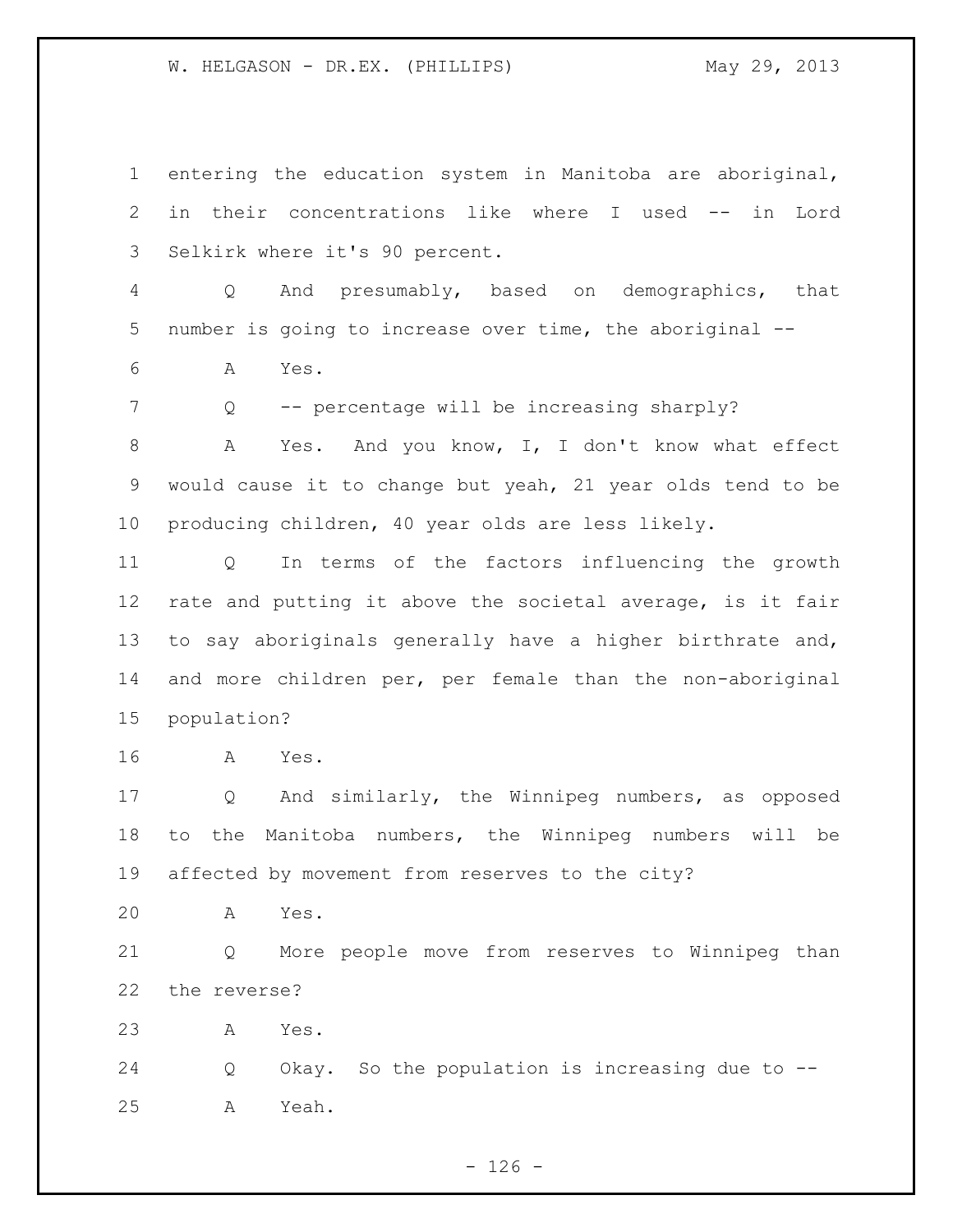Q -- organic growth and due to movement from the reserve?

 A As is general population in, in, you know, the 4 smaller city, the smaller places being depopulated.

 Q Okay. In terms of the composition, you referred to it as aboriginal. When you use the term aboriginal you're including, I think, three distinct groups. You're including First Nations people.

A Yes.

Q You're including Metis people --

11 A Um-hum.

Q -- and you're including Inuit people.

A That's correct.

 Q Do you have a breakdown of how the 72,335 is distributed?

 A Yes, there's 29,485 First Nations who claim identity as a North American Indian. There's 41,235 that claim identity as a Metis, 340 Inuit and multiple aboriginal identities, 745. And aboriginal identities not included elsewhere. I don't know what that means, actually, but there was 530.

 Q I suppose they could be immigrants from other countries --

A That's right.

Q -- who are aboriginal there.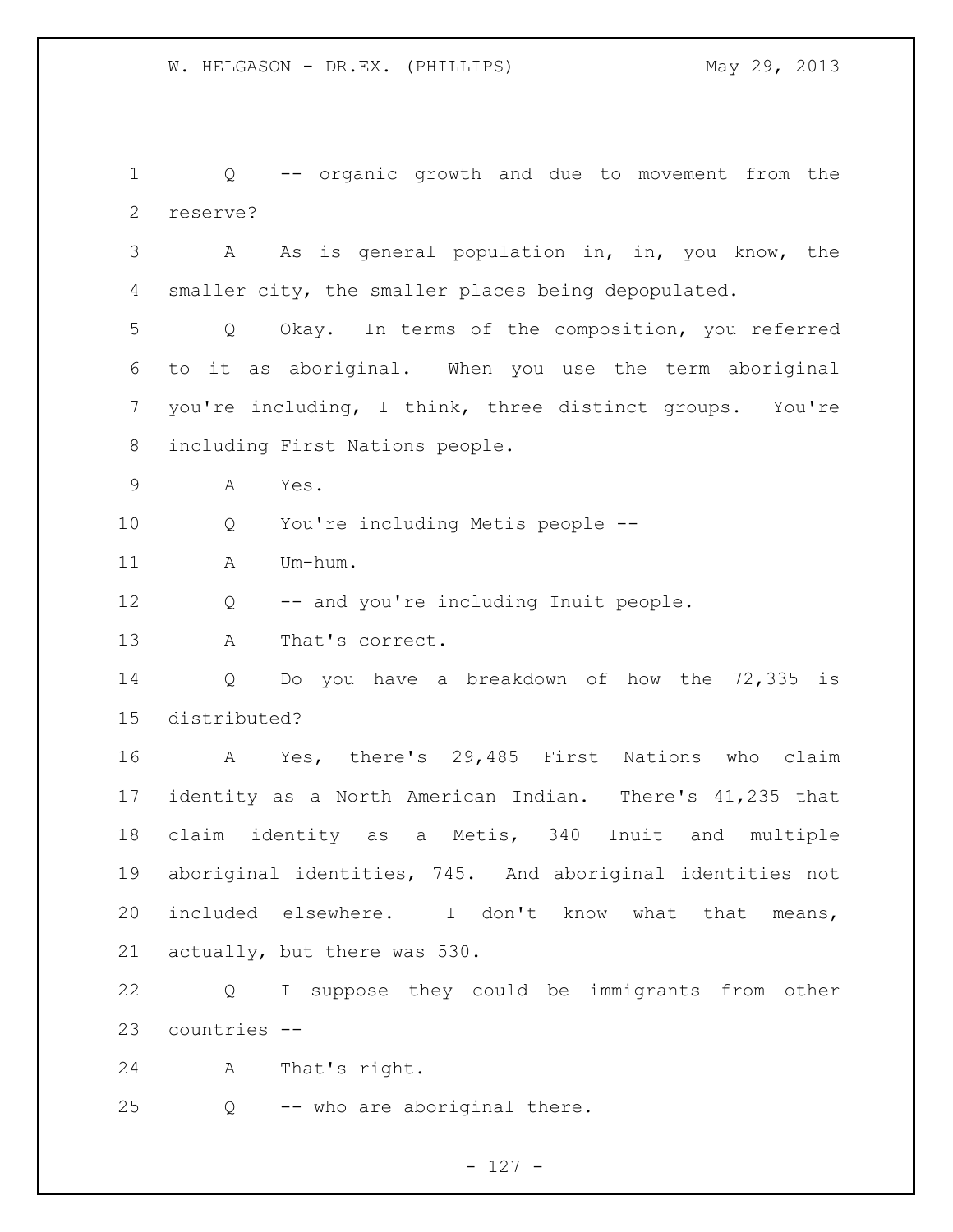1 A I think you're -- that could be that. Q As an example. Multi-aboriginal identities may be mom is Inuit, dad is, is aboriginal. Okay. So more than half the number is Metis, it looks like about 35 or 40 percent is First Nations, and the rest are fairly small. Is that fair? A Um-hum. Q Okay. In terms of their point of origin, do you have any idea of what percentage of that number is from Manitoba originally and what may have moved -- what percentage may have come in from other provinces? A Well, not on the census and that's not -- Q Right. 14 A -- captured there but -- Q Um-hum. A -- in -- both in the databases of CAHRD, where we do keep track of the, the band, mostly on the First Nations side -- Q Um-hum. A -- in fact, very specifically on the First Nations side. About -- our estimate is about 20 percent of the First Nations population in Winnipeg have come from outside the province, that is many come from the Thunder Bay, Kenora, Rainy River area, it's just so the -- Q Northwestern Ontario?

- 128 -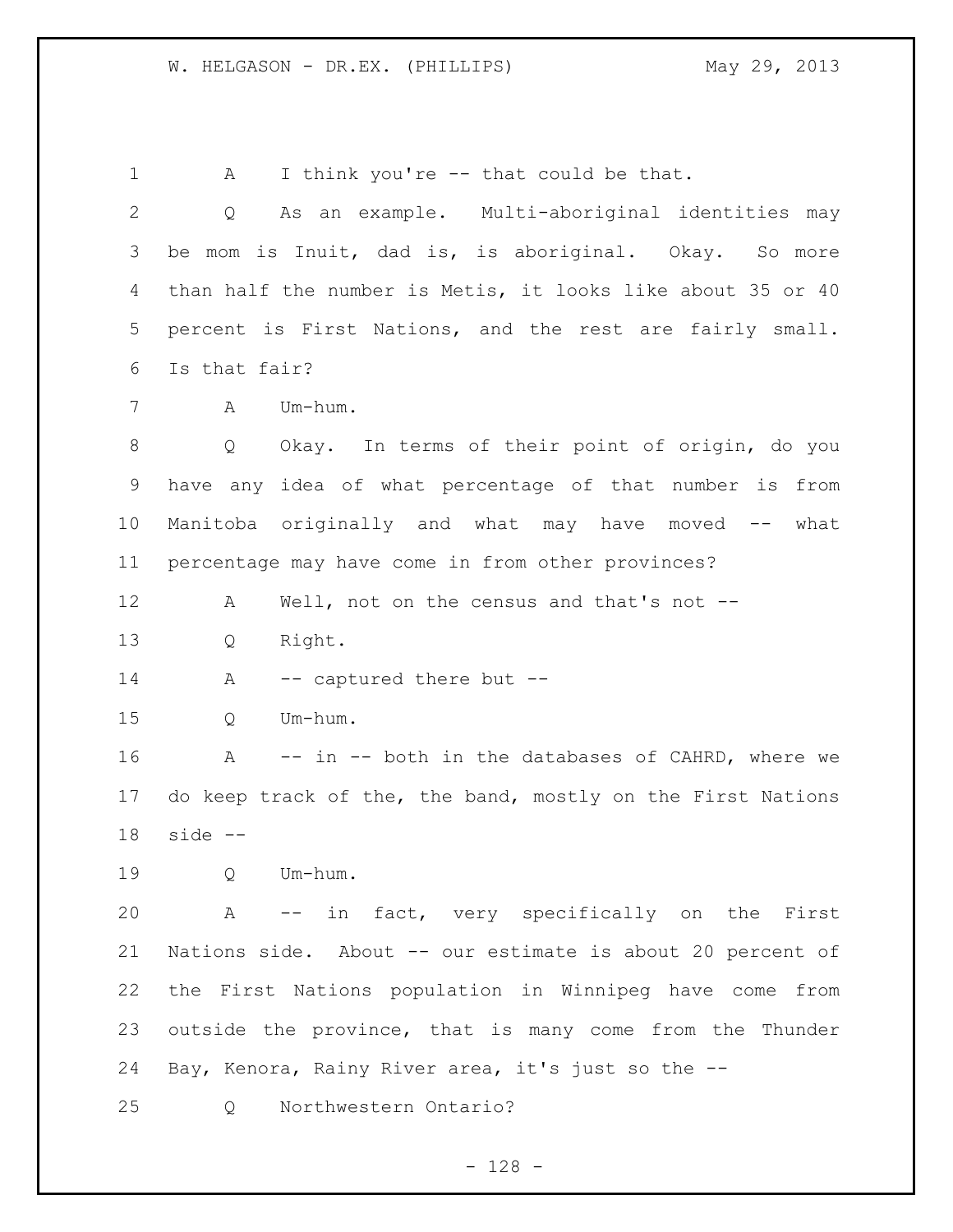A Northwestern Ontario. Another percentage, about four percent, we found came from Saskatchewan and West, because there's treaties that cross the Saskatchewan, Manitoba borders, I think there's three, at Birdtail, the Sioux treaties -- or the Sioux don't have treaties but they have reserves, and then in the north of, of there. So, there's movement but we're, we're certainly a drawing point, as a city, for many things, from Ontario as well. Q So of the 29,000 there may be, let's say about 8,000 that have a, have a birthplace or a tie outside of Manitoba in terms of the First Nations people? A Yeah. Maybe 6,000. Q Okay. A Yeah, out of -- Q So, so -- oh, yeah, sorry, I did the math wrong. So, the, the difficulty for them, in terms of when we talk later about accessing services is they're not even tied to a reserve in the Province of Manitoba, they're tied to a reserve elsewhere in Canada? A Yeah. Q So the difficulty for them to access reserve based services is multiplied by the distance that they are away. Is that fair? A That's right, or the provincial jurisdiction

 $- 129 -$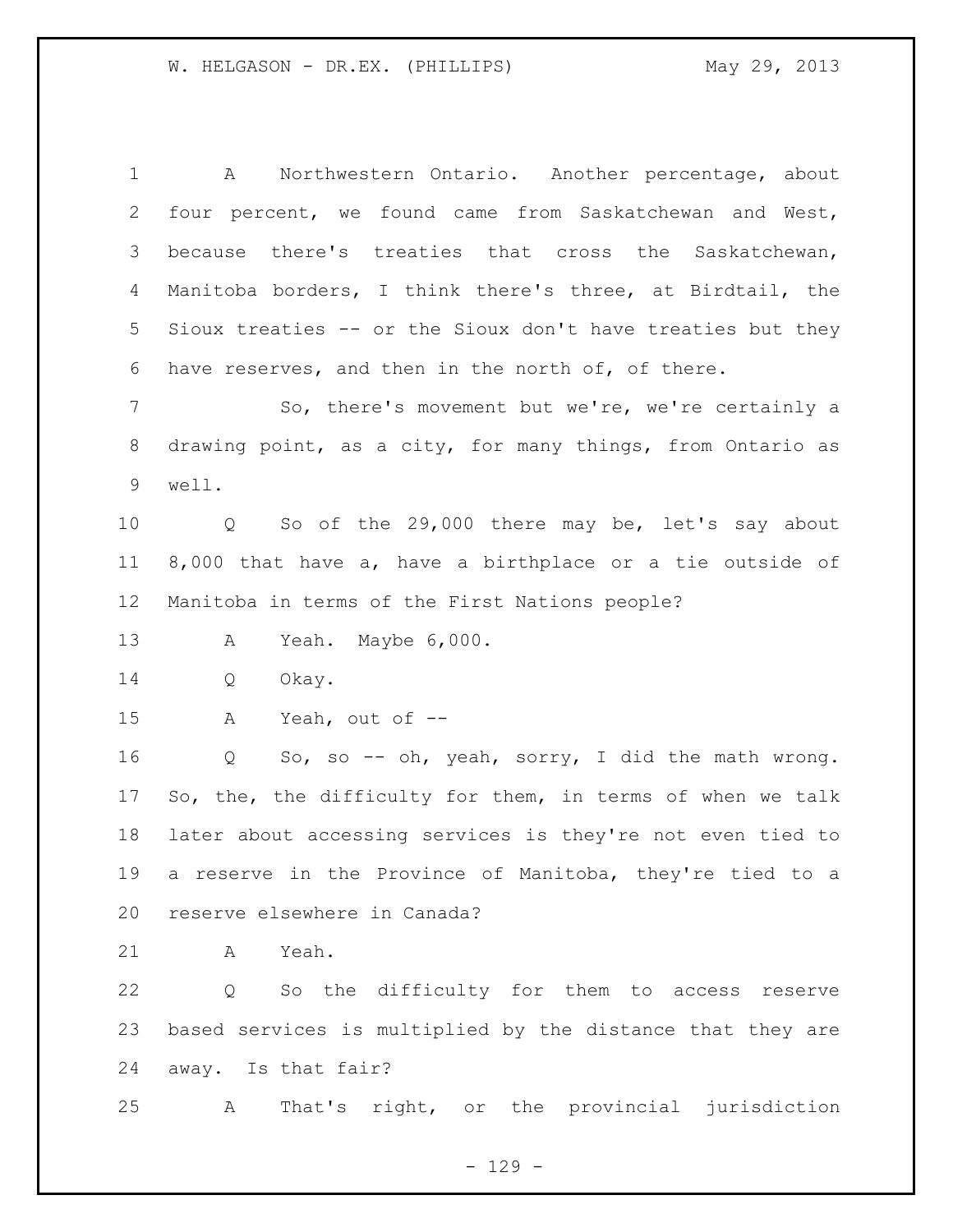differences, yeah.

2 Q Okay. In terms of --

 A But we have one agency that's dedicated only to children from out of province, Animikii Agency, under the Southern Authority is -- services those children. There's no concurrent First Nation territory in Manitoba that they can relate to.

 Q In terms of the characteristics of the group, are you able to give us some idea in terms of, generally speaking, their educational development of this group, or do they typically have high school diplomas, are they Grade 8 graduates, Grade 10, what's the educational level of this urban aboriginal group?

 THE COMMISSIONER: You're not talking about from outside Manitoba now?

 MR. PHILLIPS: No, sorry, back to the full 72,000.

18 THE WITNESS: The full immigrants or migrants, well, at CAHRD we do do an assessment because we have a literacy program of almost 120 seats. We have a community campus, which is the regular high school for adults, 22 there's about 300 to 320 seats. And -- but we test -- I mean, there's no -- and, and we were very shocked, actually, at the, the low functioning level of those who come from northern communities. And we, we understand that

 $- 130 -$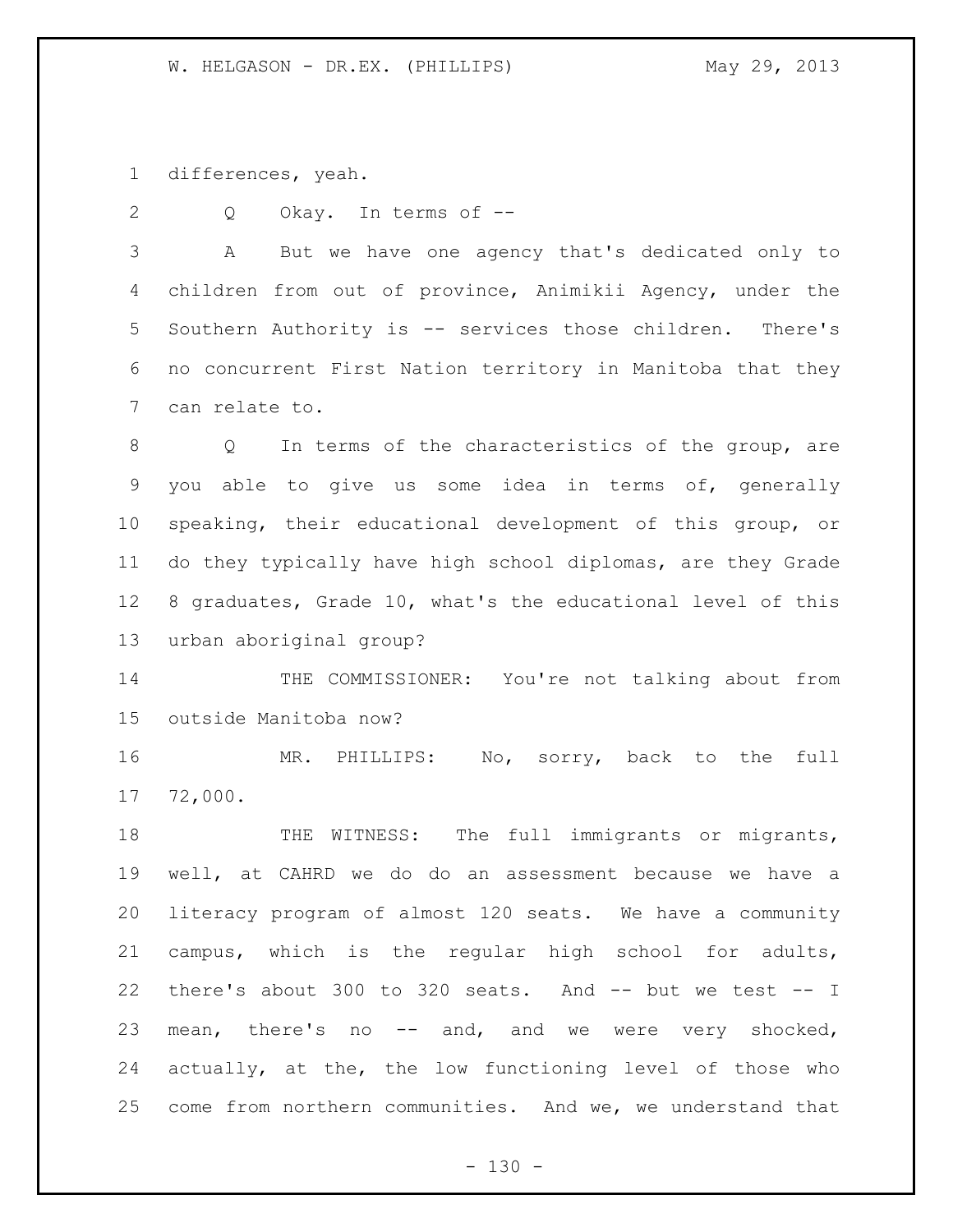there's, there's for instance no, no math teacher north of The Pas for any of the smaller schools, that Grade 5 is normal -- often the, the competency level of the tests that we -- the standardized tests that, that we, we ask them to -- and so as I said earlier, like the real challenge is getting the education, the education gap closed and I, I have some data on that, as well, from the 2006 census and the comparison between 2001 and 2006.

 Q Is it fair to say, generally speaking, that the education level of the urban aboriginal community is significantly lower than the non --

- A Very --
- Q -- aboriginal?

14 A -- very much lower, yes.

 Q So if one is talking education, vocational training, that sort of thing, there are significant hurdles that need to be overcome?

18 A Correct.

 Q We, we heard yesterday from the government 20 witness, whose name escapes me,  $I$  -- the lady we heard from in the morning speaking about poverty and depth of poverty and how that reflects. In terms of this group, would you say a significantly higher percentage lives in poverty than in the non-aboriginal population?

A Absolutely.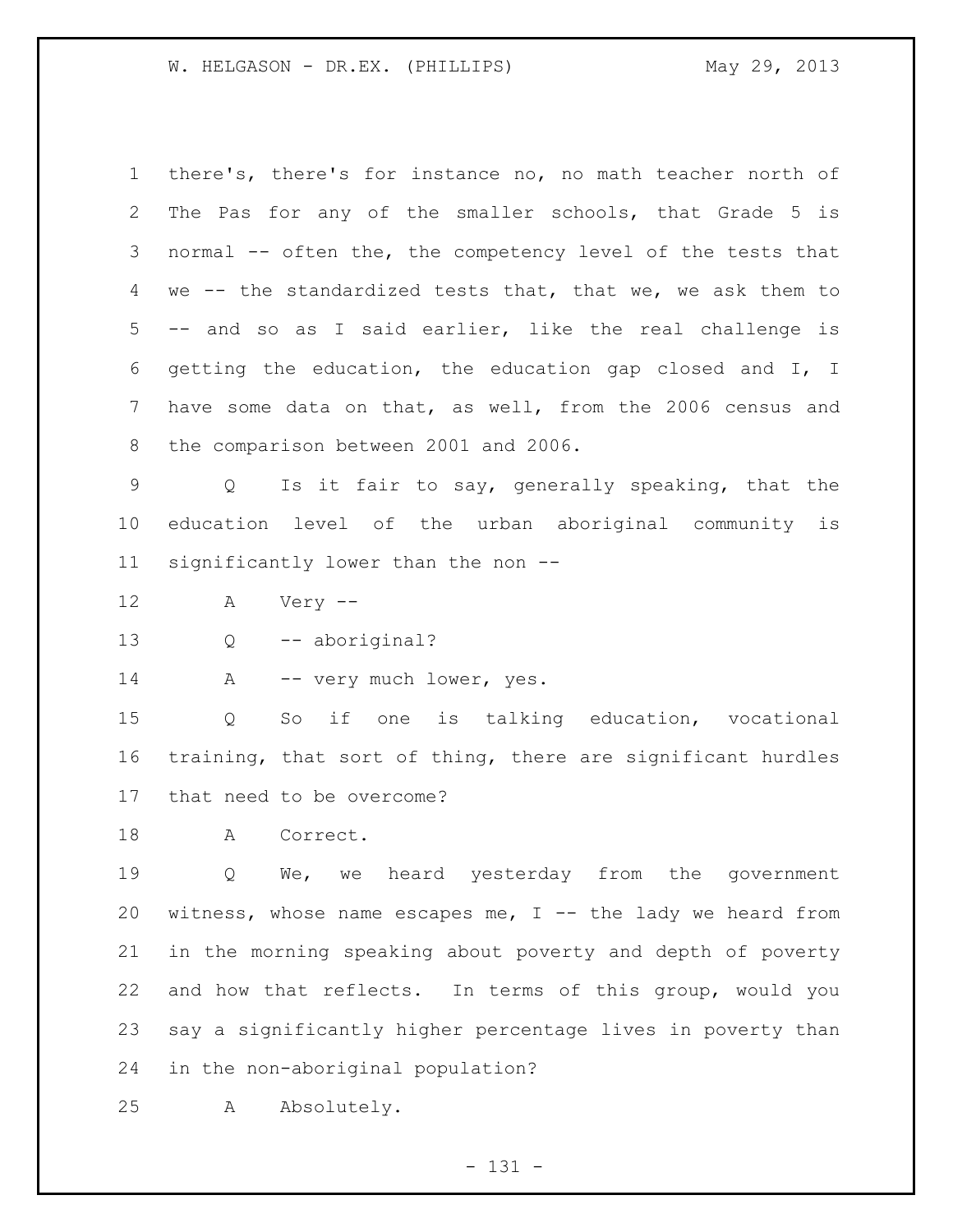THE COMMISSIONER: You're talking about the 79,000?

 MR. PHILLIPS: Talking about the full group, the full 72,000.

THE WITNESS: Yeah.

THE COMMISSIONER: Seventy-two.

 THE WITNESS: Well, I can relate to my time at the Social Planning Council, on a yearly basis on November 24th we produce a child poverty report card. In fact, in year 2000 we won the social justice research award from the University of Manitoba in the Catholic study for Jesuits. Anyway, it was on the basis of our report. The last figure I remember is that, by comparison, about 23 percent of all children in Manitoba live in poverty and the, the -- and when we say children, we're going 14 and below and the number for aboriginal people was 60 percent. The 23 as opposed to -- so 60 percent of all aboriginal children, all aboriginal children, 14 and under, live in poverty in Winnipeg.

BY MR. PHILLIPS:

 Q Oh, okay, so that's a Winnipeg number that doesn't include reserves?

A They don't track poverty status --

Q Oh, social planning.

- 132 -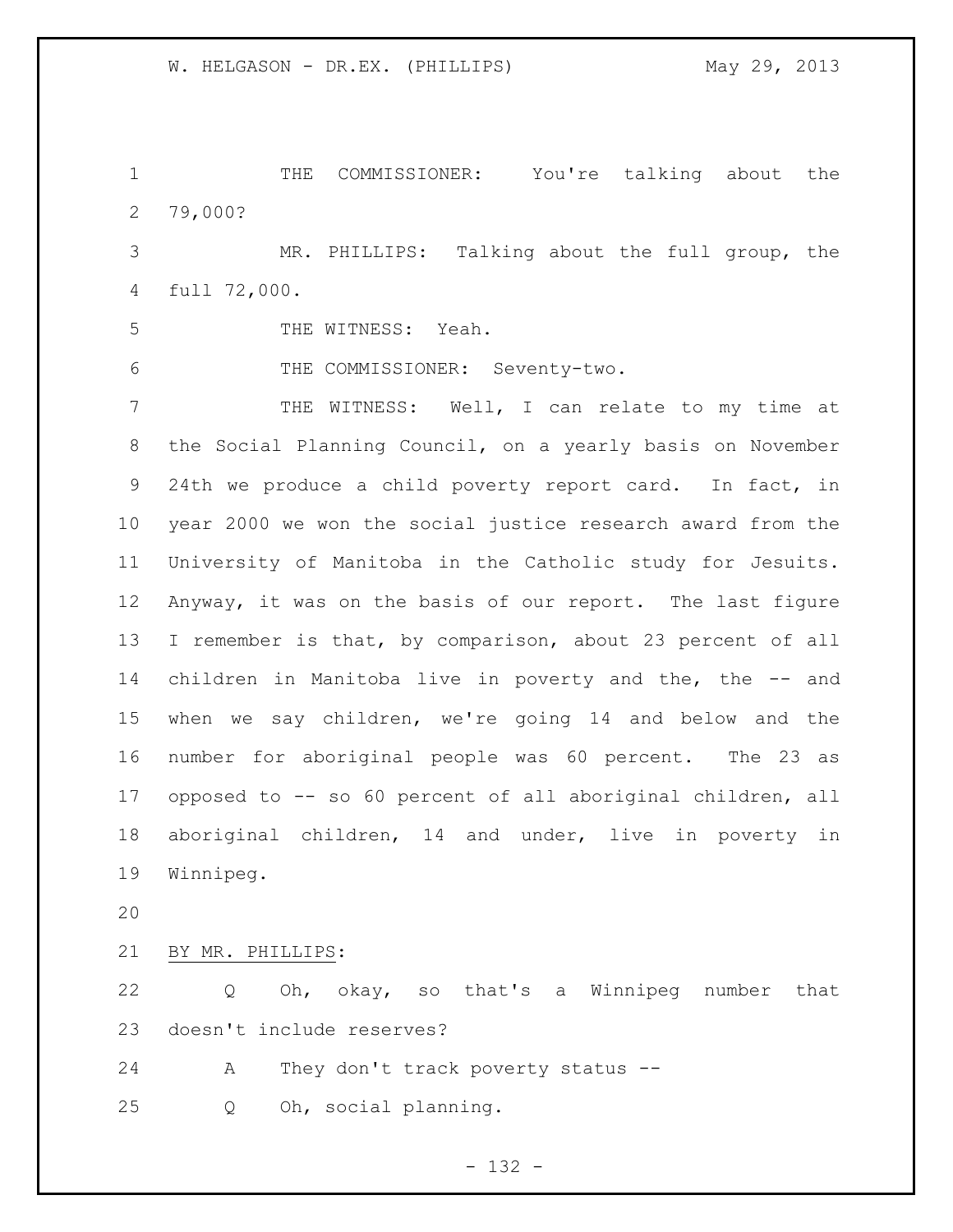1 A -- numbers, they don't count it, they don't -- because housing is, is apparently provided so in, in, in our calculations -- Stats Canada doesn't take that -- doesn't pick up that information. Q Okay. A So we only have the Winnipeg numbers. Q So about three times as many urban aboriginal children live in poverty as non-aboriginal? Sixty percent versus -- A Almost.  $11 \tQ \t -- 23?$  A Yeah, yeah, yes. Q We heard from -- A There's -- yeah, okay. There's another element to that, too. Q Okay. A In that, that while some families face poverty on an occasional basis, you know, circumstance of a job loss or a transition or school or something, another thing that puts Manitoba fairly distinct is that children who live in poverty more than six years and that's, that's a measureable one, too. In Manitoba, it's highest in the country in, in children having to endure poverty on a sustained basis and we find it -- you know, people recover if it's a one year or a two year episode but if it is part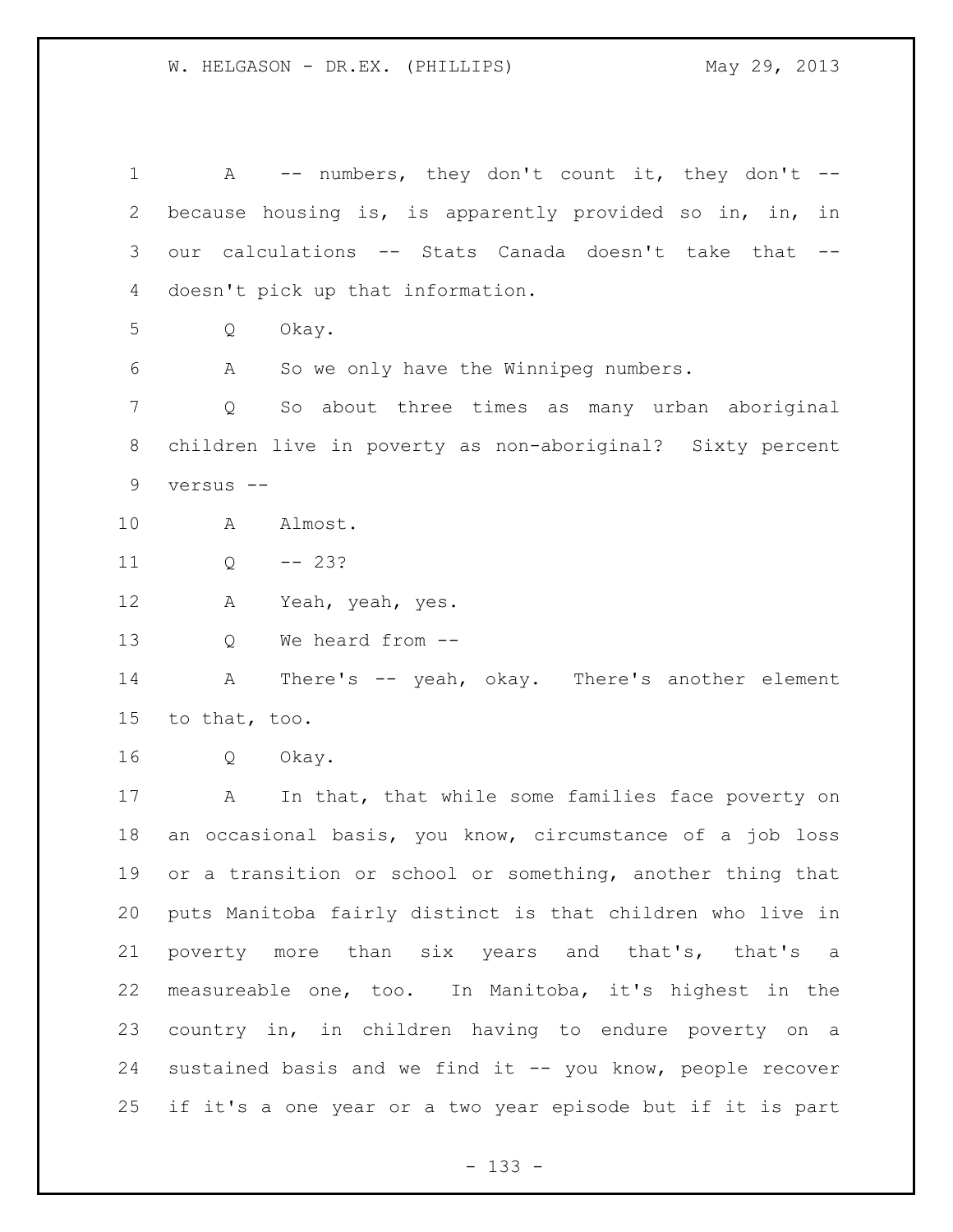of your life for more than six years, you, you, you -- the outcomes and possibilities seem to diminish for -- you know, for moving out of it. Q Also, in -- we heard again from Professor Distasio about housing as an issue for this group. A Um-hum. Q Would you agree with that in your experience? 8 A Absolutely. Yeah. Q Okay. Now, to give, to give us an idea of when we talk about poverty, depth of poverty, he mentioned yesterday that the housing allowance, I think he said was around \$290 a month. Is that your understanding? A I think you're high. Q Okay. A I think it's 285. It went from -- Q Okay. A -- 272 to 285 on the basis of some of our protests but I mean -- Q Okay. A -- there is some opportunity for subsidy for disabled -- Q Okay. A -- access but for an individual, that's, that's around what you would have to, what you would have to work with to get a home.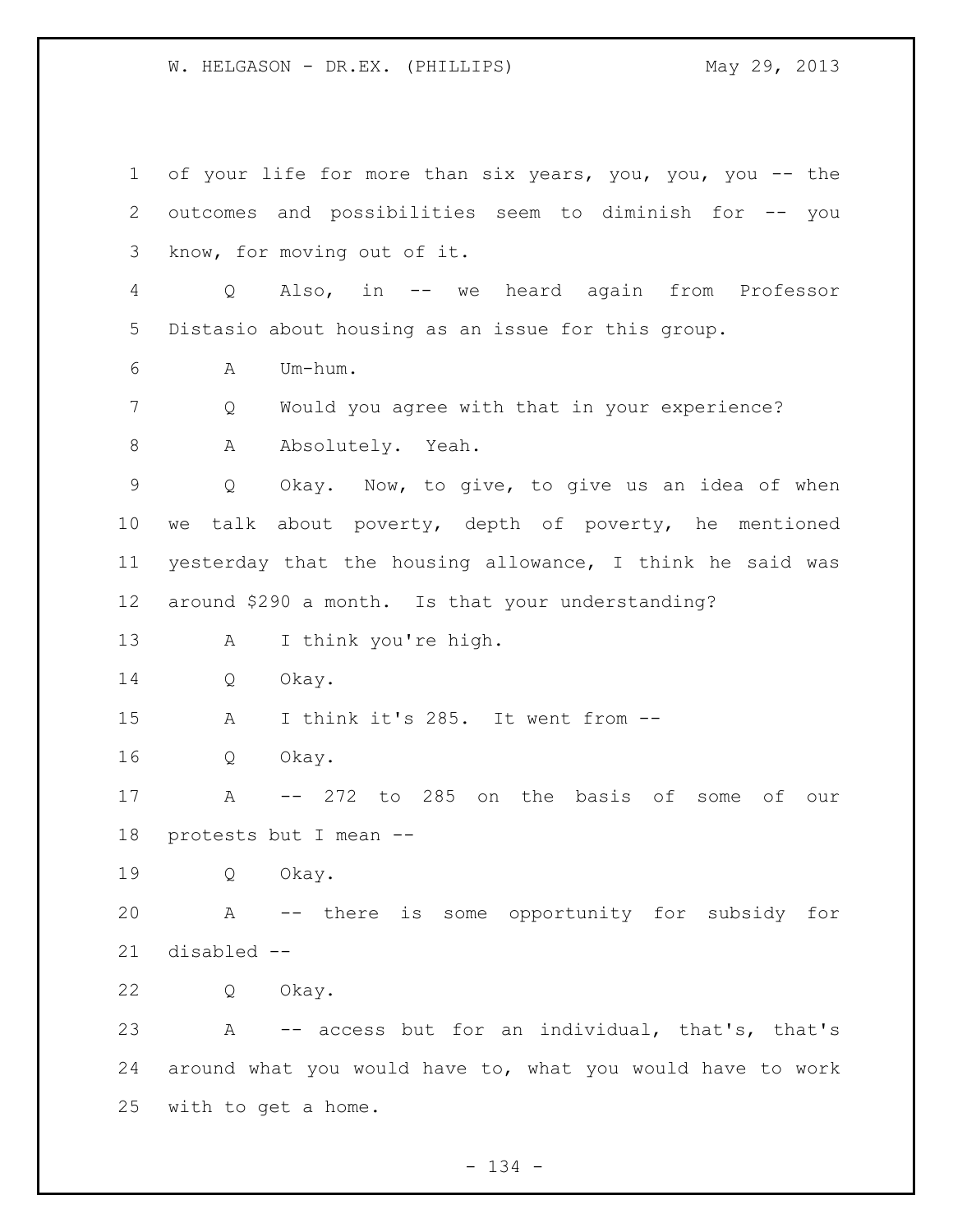Q How about --

2 A A house.

 Q How about food and clothing on a monthly basis? A My last recollection and I've been -- you know, but people are telling me it hasn't changed remarkably, I think it's about \$107 a month to feed yourself.

 Q Okay. So when Dr. Distasio was talking about or when we were talking yesterday about depth of poverty --

A Um-hum.

 Q -- I assume, based on the numbers you're talking about, people on social assistance would be considered in deep poverty as opposed to, for example, working poor?

13 A Yes. Although the -- it's interesting because there's this -- there's almost an equal number of people who live in poverty who are working full year, full time in the home.

Q Um-hum.

 A The problem is they're, they're probably a single provider for a family and they earn minimum wage. So -- but no, I mean, being on social assistance puts you in 21 poverty, I mean, there's, there's no ...

 Q We heard yesterday about transients is, is a bit of a characteristic of the urban aboriginal community and we heard about how it's transient, both in the sense of moving back and forth to reserves and moving within the

 $- 135 -$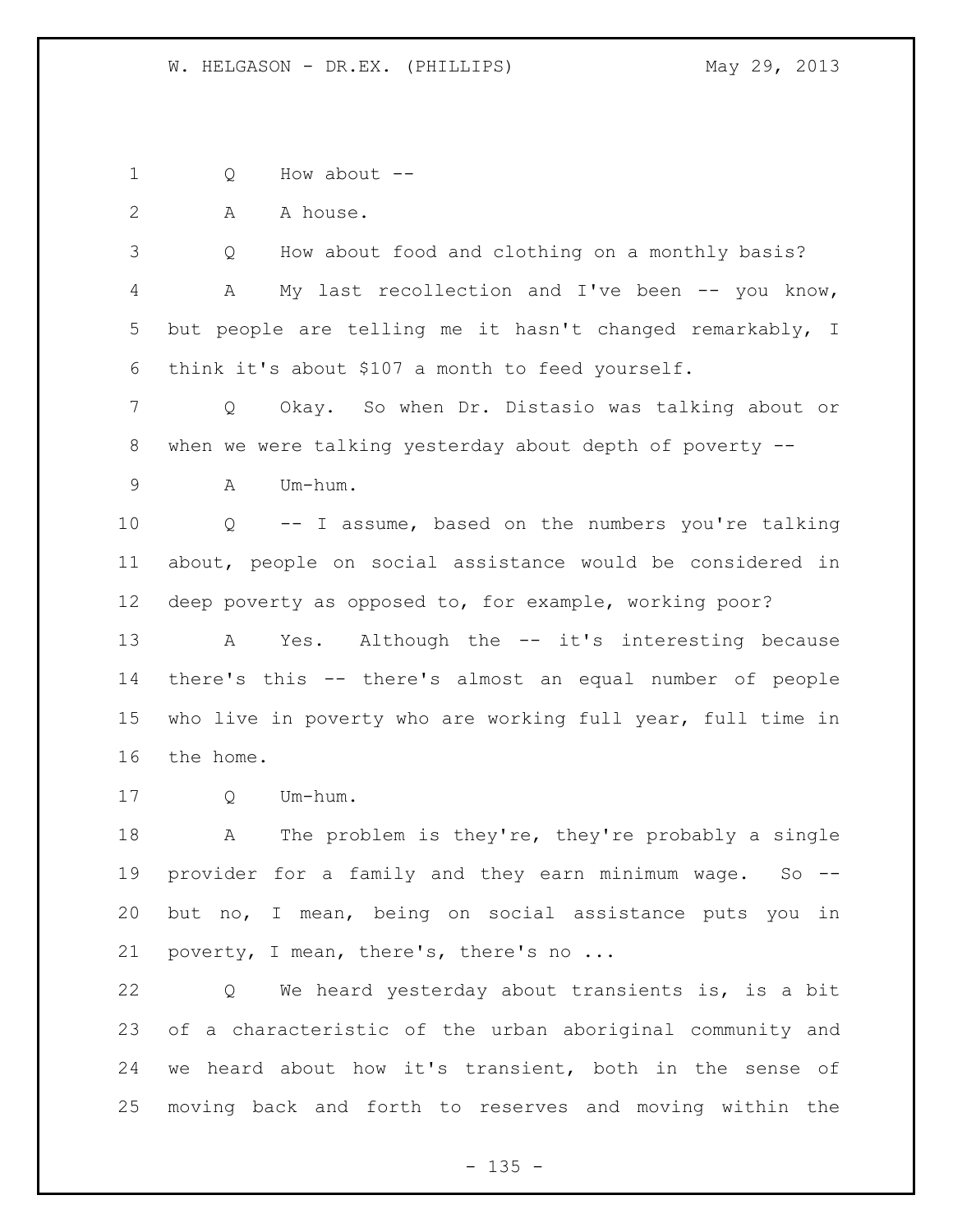City of Winnipeg. Is it -- is that your experience, as well?

- A Yes.
- Q Okay.
- A Yeah.

 Q And in terms of the reasons for that, why would people move from a reserve to Winnipeg, typically? What would be the reasons for that?

 A Well, typically for, for jobs. There, there is not -- there is a scarcity of, of industry on, on, on reserves, it's federal land, it's not owned, you can't use your equity, your -- even of your house to start a business or -- there just isn't jobs. The only jobs really are in 14 the band office and the health centre sometime, if you have one.

 Q So we, we could call that economic opportunity is, is --

A I would say --

Q -- perceived as better?

A -- or educational and economic opportunity --

Q Okay.

 A -- or in some cases First Nations actually export some of their more difficult families, individuals.

Q Okay. So you mentioned economic --

A BCR, they call it BCR, Band Council Resolution,

- 136 -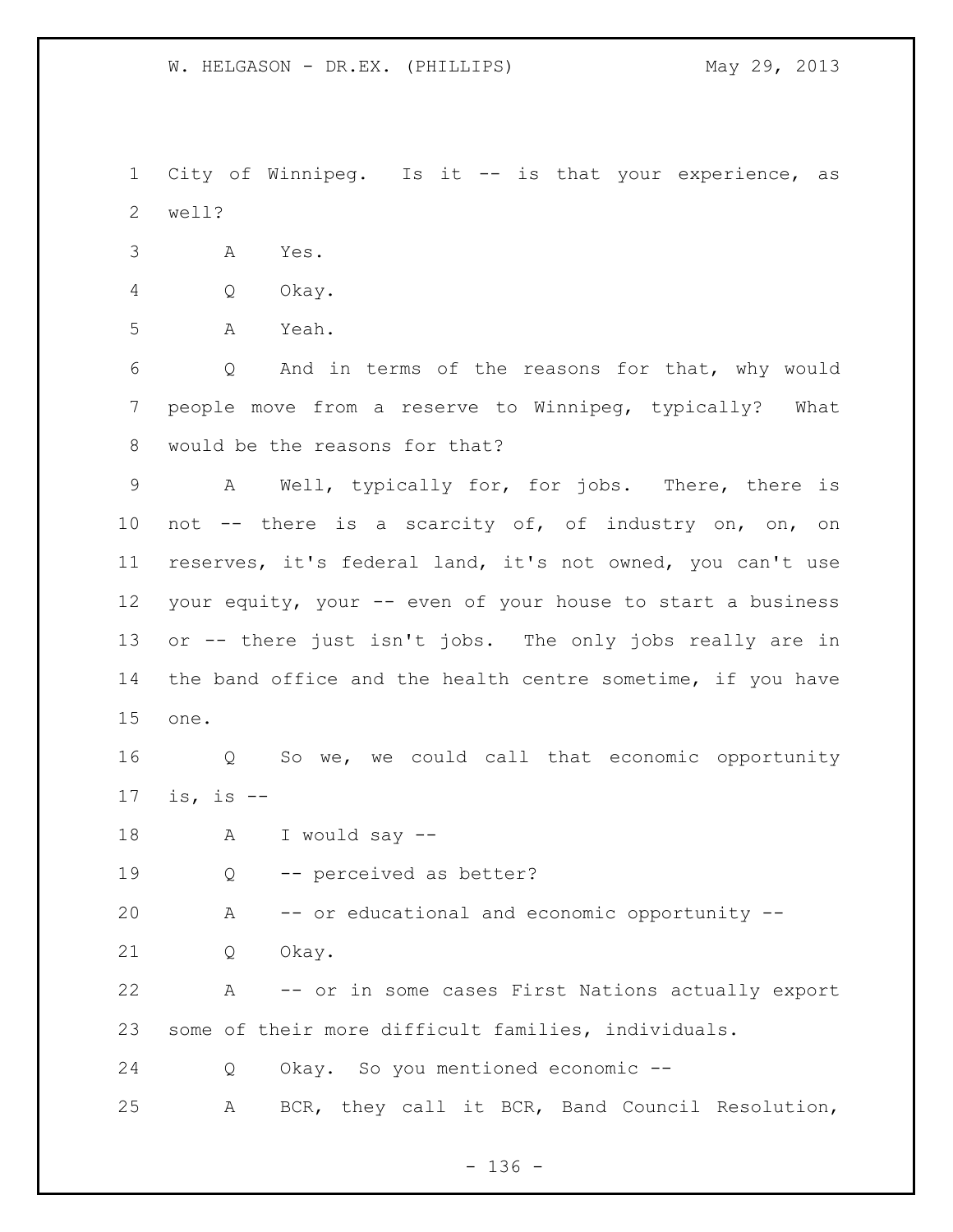and you can be BCR'd off the reserve for --

- Q Right. If they're causing trouble --
- A Yeah.

 Q -- then they get sent to Winnipeg. Opportunity, economic opportunity you mentioned, you mentioned education. Now, is it fair to say that on many of these aboriginal reserves school ends at about Grade 8 on the reserve and so if anyone wants to go beyond that, they have to move to Winnipeg or some other urban centre?

 A Not all reserves, I think has Peguis has a -- you know, the bigger reserve, 6,000 people. Sandy Bay has. But the, the quality of education is still -- I mean, education is not funded on reserve at the same level it is in provincial schools. The federal government is responsible for, you know, providing education, it's a treaty right, as they are for housing. You know, I mean, the, the agreements were made, the treaties were made with the understanding that the First Nations people would, you know, give up their -- or share, actually, I guess in some cases it was interpreted as give up, but share their resources and they would be then provided for on, on a reserve and the, and the lands were held in trust by the federal government so they couldn't be sold or ...

 So it's not a place of tremendous economic activity. So people, to find jobs, come to the city,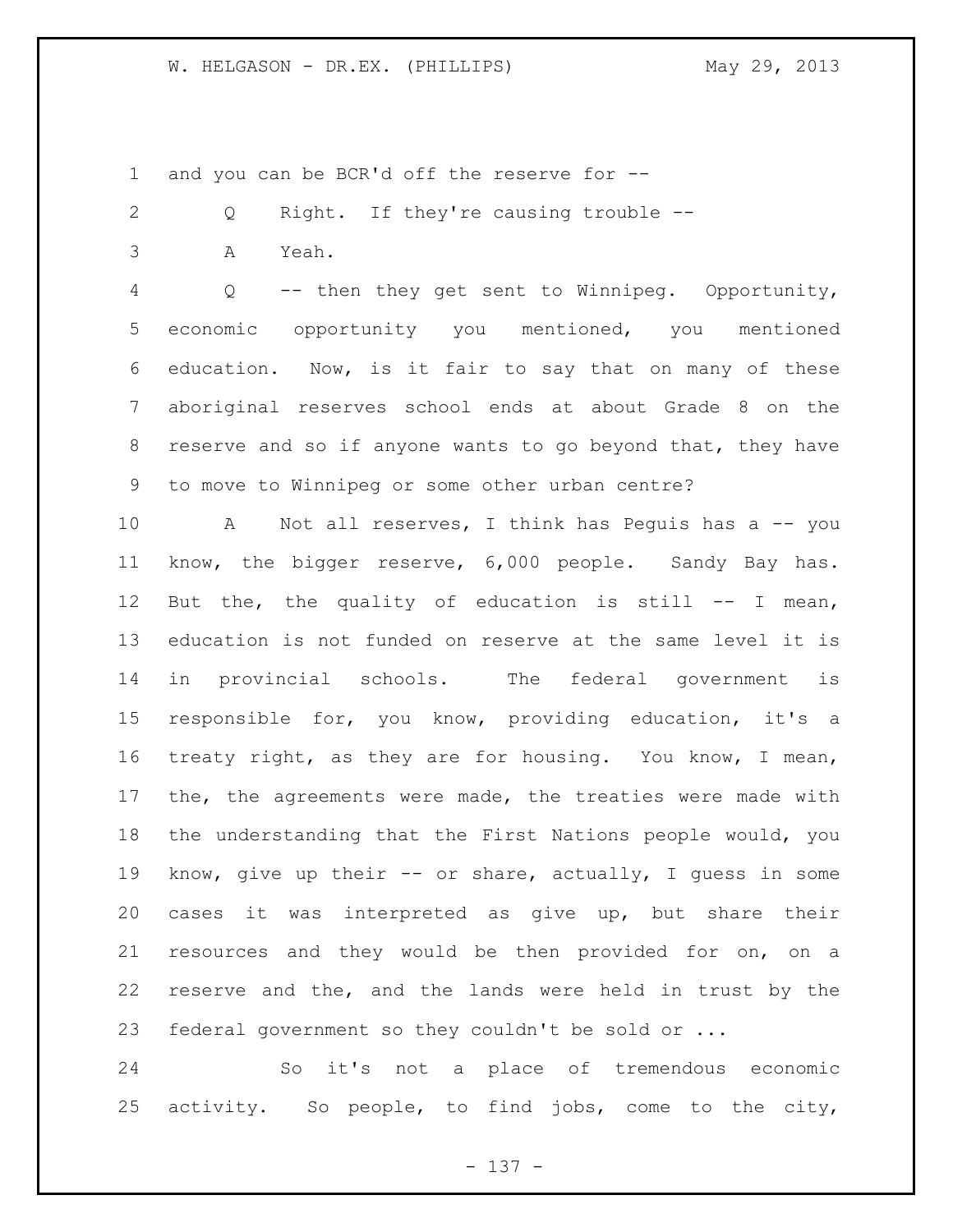often. I think that's probably the primary one but then they find that they, they are competing in a labour market and not necessarily equipped.

 Q We also heard people may move for medical reasons?

- A Yes.
- Q Okay. And --
- 8 A A lot.

 Q -- as bad as the housing situation is, in Winnipeg, for aboriginals, is it fair to say it can often be much worse on reserves?

 A Well, I saw an Indian Affairs report that reported that 46 percent of the houses were not in need of repair. No, it, it is -- there's all kinds of horror stories about housing on reserve and -- you know, and including Sandy Bay and others, I mean it's, it's a typical 17 situation that -- and, and you know, the, the life span of a house, given the conditions and access to water and sewage and -- you know, are, are fairly compromised in many reserves in this -- in Canada, certainly.

 Q So even though the situation is bad in Winnipeg, some families may move here because it's better than what's on the reserve. Okay.

A Yes.

Q Now, in terms of this 72,000 people is there --

- 138 -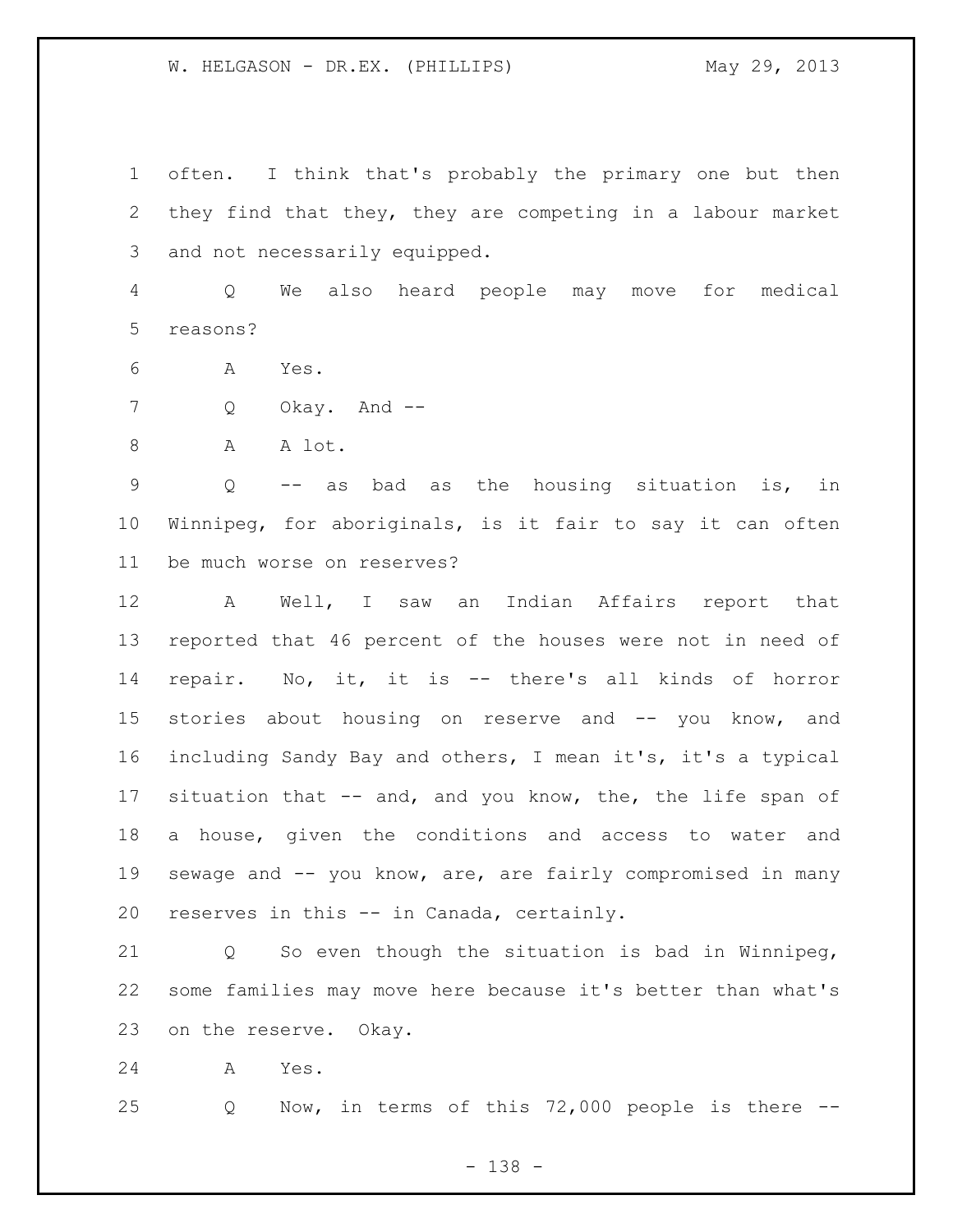they obviously exist within the City of Winnipeg, within the Province of Manitoba, within Canada, so they have those levels of government. Is there any sort of body or political body which governs them specifically?

 On a reserve we have the chief and council, in Winnipeg is there any sort of political organization to this group?

 A Well, I, I would say -- yeah, well, there is the Metis Federation, Manitoba Metis Federation, which has, you know, not so much of a current governing it, it, it has services, it, it has an aboriginal human resource development agreement, as does the Assembly of Chiefs and, and as does CAHRD.

Q Okay.

 A But there -- the body that I would speak to in that regard is the Aboriginal Council of Winnipeg which have representation by members that are signed up, roughly 7,000 who are members and for whom the council operates, not in a distinct way, it, it is interested in the processes by which First Nations, Metis and, and aboriginal people, respecting each individually but inclusive of all 22 of them, might come together to, to determine and, and --23 determine solutions, you know. Now, it's a modest organization, it has two employees, you know, but it, it's a, it's an important and, and actually a very successful

- 139 -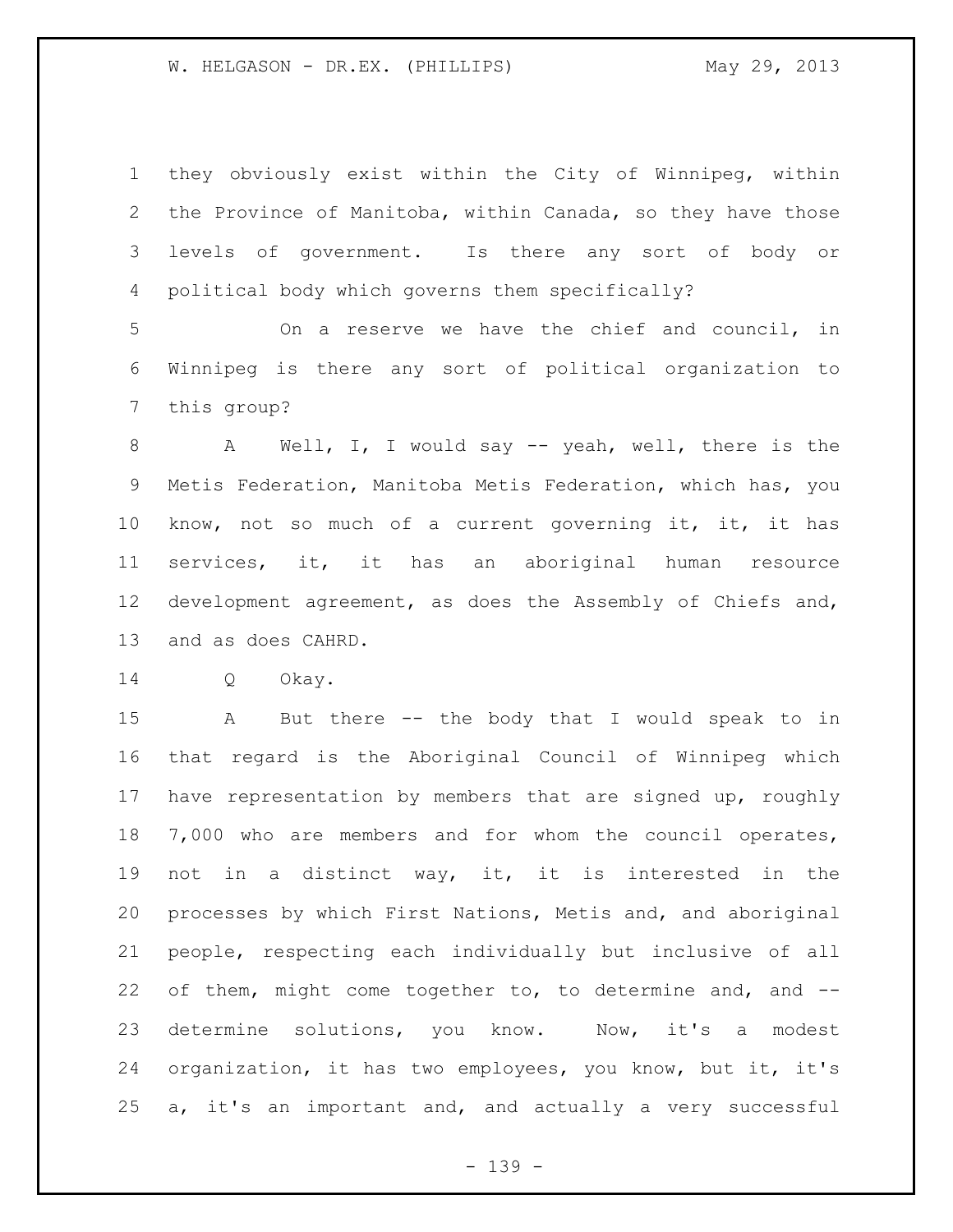voice.

 It, it relies on a relationship with the federal and provincial governments through a tripartite process and brings issues and, and undertakes activities to identify what might be some solutions in, in Winnipeg, to address some of the issues.

 Q Yeah. So -- sorry. The ACW then is not just one specific aboriginal group, it includes First nations people --

A Yeah.

Q -- Metis, Inuit?

A That's right.

Q So it's unusual in that sense?

14 A Yeah. And it's distinctive because, you know, First Nations have an aspiration for, for nationhood, you know, you'll hear that from the Mohawks and the others and -- but I mean, the -- sovereignty is almost part of some -- you know, very distinct to themselves.

 The Metis have, you know, of a similar -- the Aboriginal Council of Winnipeg represents people and their interests in a collective way and, and takes them into account as residents of and citizens of Winnipeg or Manitoba but who exist in the urban area and they co-exist within the framework we have here. And so I guess, you know, there's a -- so without belittling or, or, or

 $- 140 -$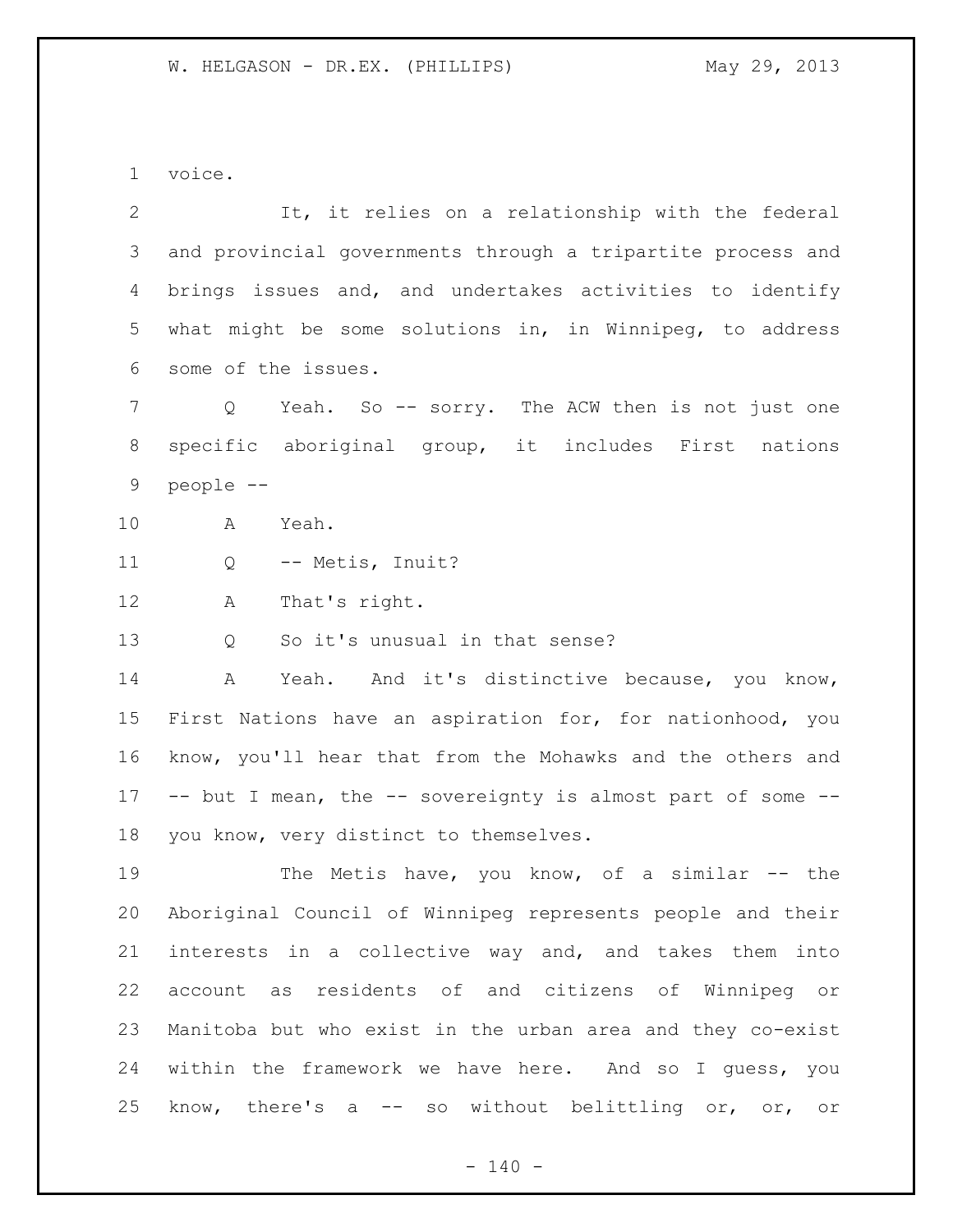challenging the aspirations of First Nations to be, you know, self-governing, you know, respectful of that, the Aboriginal Council of Winnipeg works with all groups, 4 including the corporate sector, to see how we can, you know, kind of deal with these, these basic societal issues that are prevalent and persistent and --

 THE COMMISSIONER: You made reference to a tri- part structure. Is there a formal tri-part structure between the, the council and the, the two levels, senior levels or government?

11 THE WITNESS: Yes.

 THE COMMISSIONER: I'll be interested, at some point, to hear about that.

 MR. PHILLIPS: Well, maybe we'll ask him right now.

BY MR. PHILLIPS:

Q How is the ACW funded?

 A It's funded jointly by the federal interlocutor, although there's been some, I would say, concerning changes but nonetheless, it's proven successful in identifying for the federal government and supporting initiatives like CAHRD. In fact, it was the Aboriginal Council of Winnipeg that took the federal government to court when they said we're just going to deal with -- and we can deal with that

- 141 -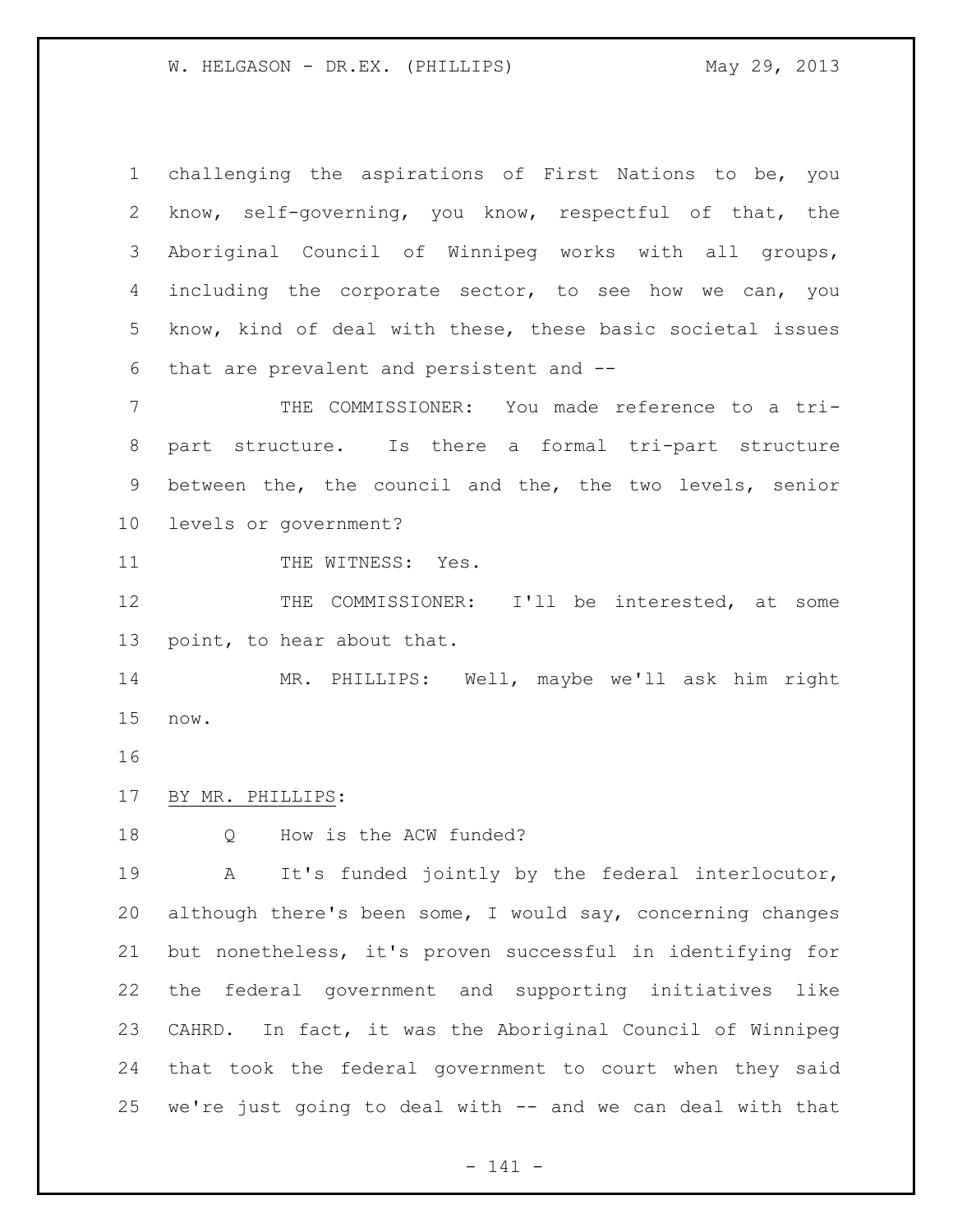1 in another matter, it's sort of a -- but how is it funded, it's funded by -- through the tripartite agreement, which is a signed agreement, that we will work on certain issues, but it's, it's like --

 Q Who are the three parties? You say the tripartite, identify --

A Oh, the Aboriginal Council.

Q Yeah.

 A The Federal Government of Canada, through Aboriginal and Northern Affairs, used to be called (inaudible). I apologize to Damon, I keep calling it Indian Affairs, it's not, it's Aboriginal and Northern Affairs and then Aboriginal and Northern Affairs for the province. So the province, the feds and, you know, jointly fund agreed upon processes to move forward.

 There's opportunity for special projects, special, you know, youth -- bringing people together, using the processes of the community to identify priorities and then to, to work towards moving them forward.

 Q Does ACW directly provide counselling services, for example?

A No.

Q Okay. And is it largely an advocacy group?

A I think --

Q Would that be --

- 142 -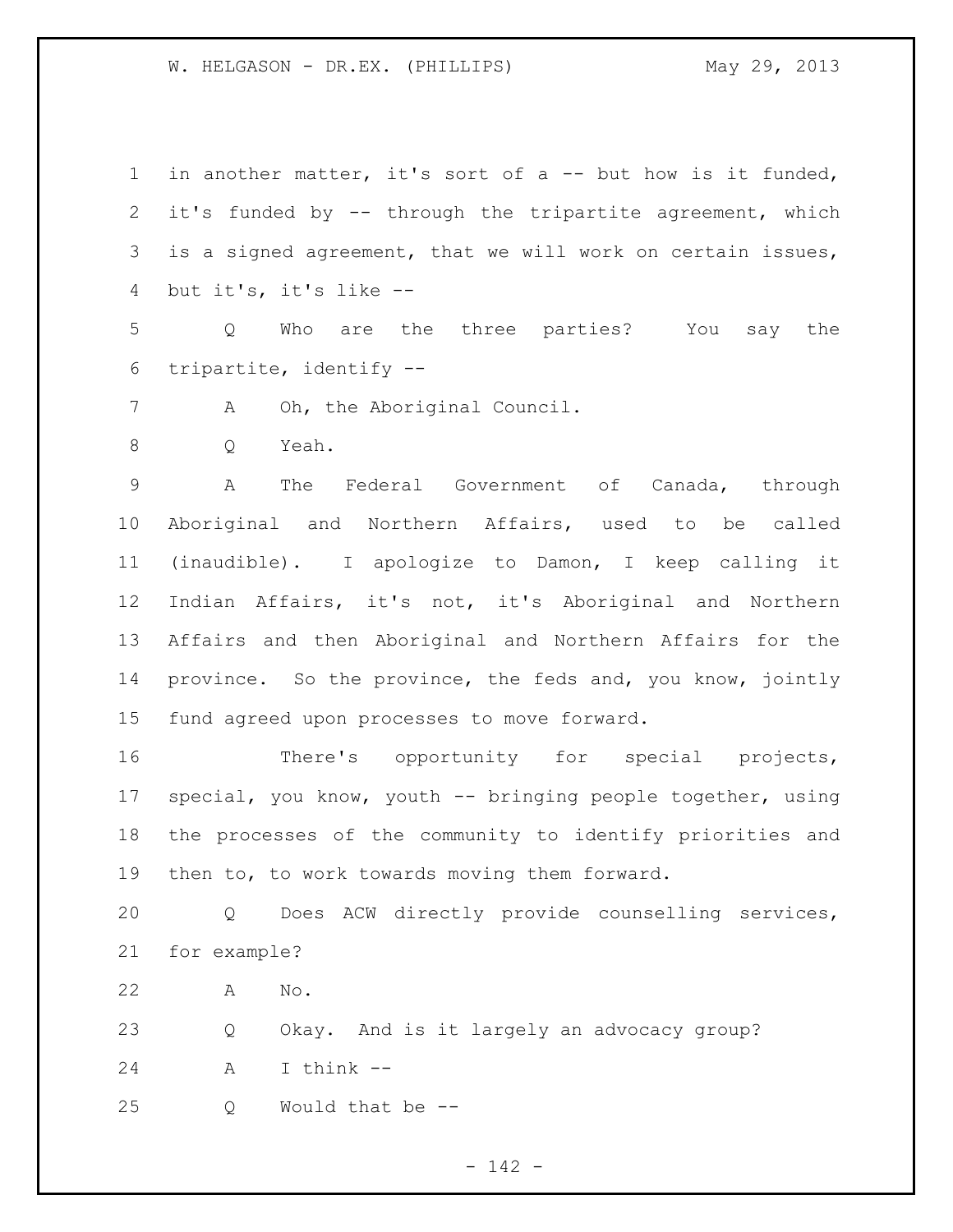A  $-$  I think you  $-$  Q -- a way to describe it? A Well, I think you would call it a representative voice -- Q Um-hum. A -- for the special conditions of aboriginal people in Winnipeg and it's inclusive, it's not bothered by 8 the distinctions between the groups but, you know, the aboriginal title, aboriginal rights are -- can be even separate and distinct from treaty rights. Aboriginal title, aboriginal rights exist for aboriginal people -- Q Um-hum. A -- more generally and so it's, it's observant of that. And it, it provides a lot of education, it has 7,000 members to which it, it tries to respond, based on, you know, limited resources but, you know, in my view, solid leadership. Q Okay. So let's talk about some of the initiatives because some of them are educational, which is what we're trying to talk about today. Children of the Earth School. A Um-hum. Q Can you tell us -- A Well -- Q -- what that is, how that started?

- 143 -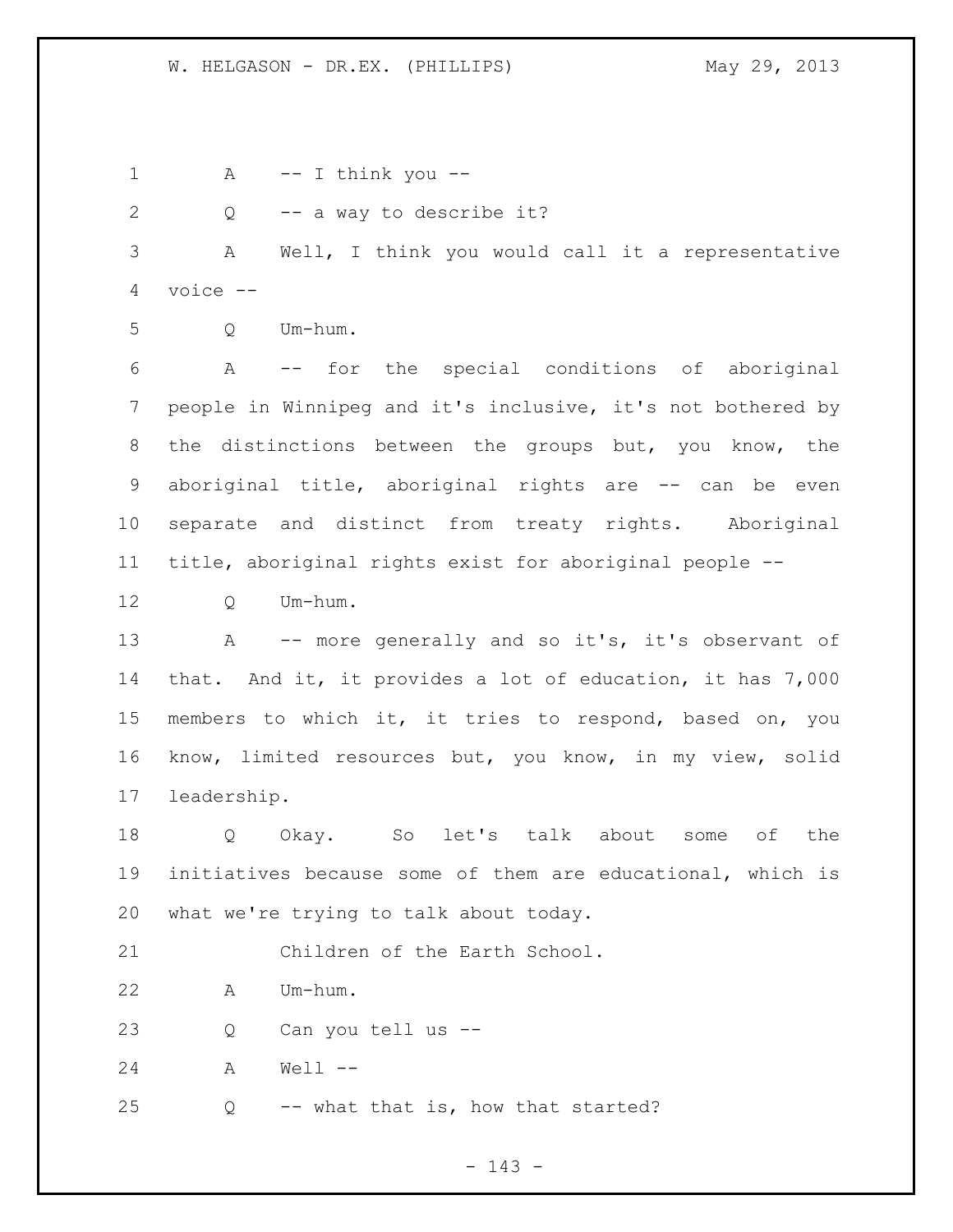A Yeah. Well, when I was the Executive Director of Ma Mawi, in 1990 -- '89 when there was a hope for an aboriginal school -- I'm sorry, I -- I'll just sit right back here. Can you still hear me okay? I have a hearing challenge, so I -- sometimes I speak a little --

A Maybe a little bit closer.

Q Okay.

 A In 1989, at Ma Mawi, there were -- when I started as the executive director, is I was informed that there was a concern about education and the success, not so much on reserve but even, even within the mainstream Winnipeg 1 School Division, primarily, which is the largest, there's 55 schools, it's just huge, and that aboriginal people were dropping out at a rate that was totally unacceptable, in '89.

 So we organized a group, again inspired community leadership, in my view, people who were educators, who were interested, who were aboriginal and we proposed that we have our own school. We looked at the -- you know, the Act, you know the Public Schools Act and, and, and proposed to the school division, to the Government of Canada -- of Manitoba at the time, that we enter in discussions to have a separate school to begin with. At the time there was sort of cultural survival schools, language would be, you know, incorporated and, and we were basically deflected to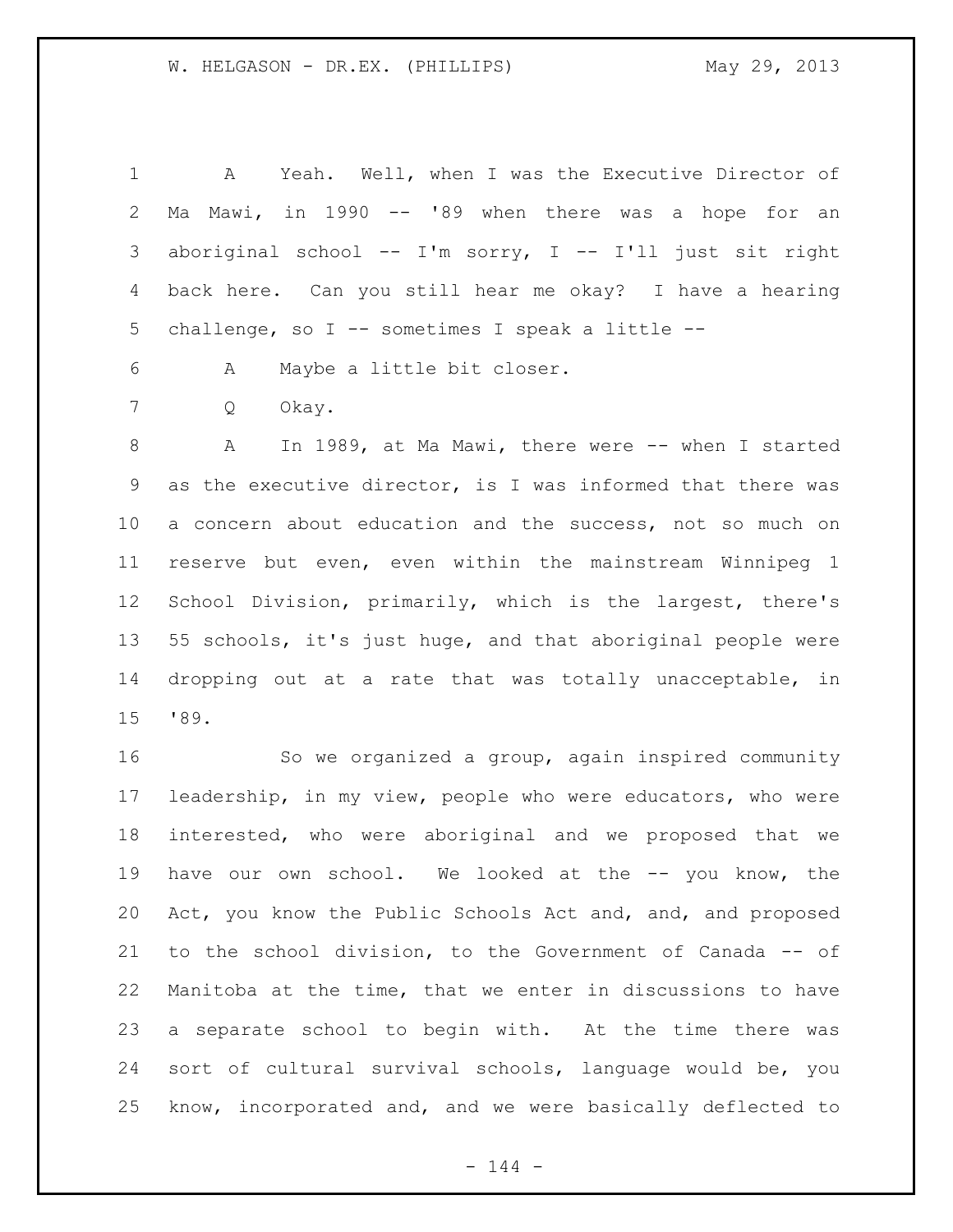agree to a co-managed facility, a co-managed school and then we provide one under co-management with the existing school division.

 And the Thunder Eagle Society, which we formed to be the complement from the community, would do such things as hire the principal, and be kind of an interim body between the Winnipeg School Division Number 1 and the school. And it started off not too bad, but over time there was never any resources for the community side and in my view, the, the, the Children of the Earth is a good idea, it, it has, it has provided, I think, good education but to a limited number. And I don't know the number but I don't think it's more than 200 students, it's, it's relatively small by comparison to some other high schools.

 Q How many -- sorry, I should have gone back to this -- how many children of school age, do we know, in terms of urban aboriginals? Any idea?

A Yeah, 14,000.

 Q Okay. So about 200 out of 14,000 eligible students go to a school which has an aboriginal component in it. Is that fair?

A Yes.

 Q Because Children of the Earth is the only one in Winnipeg --

A Only high school.

 $- 145 -$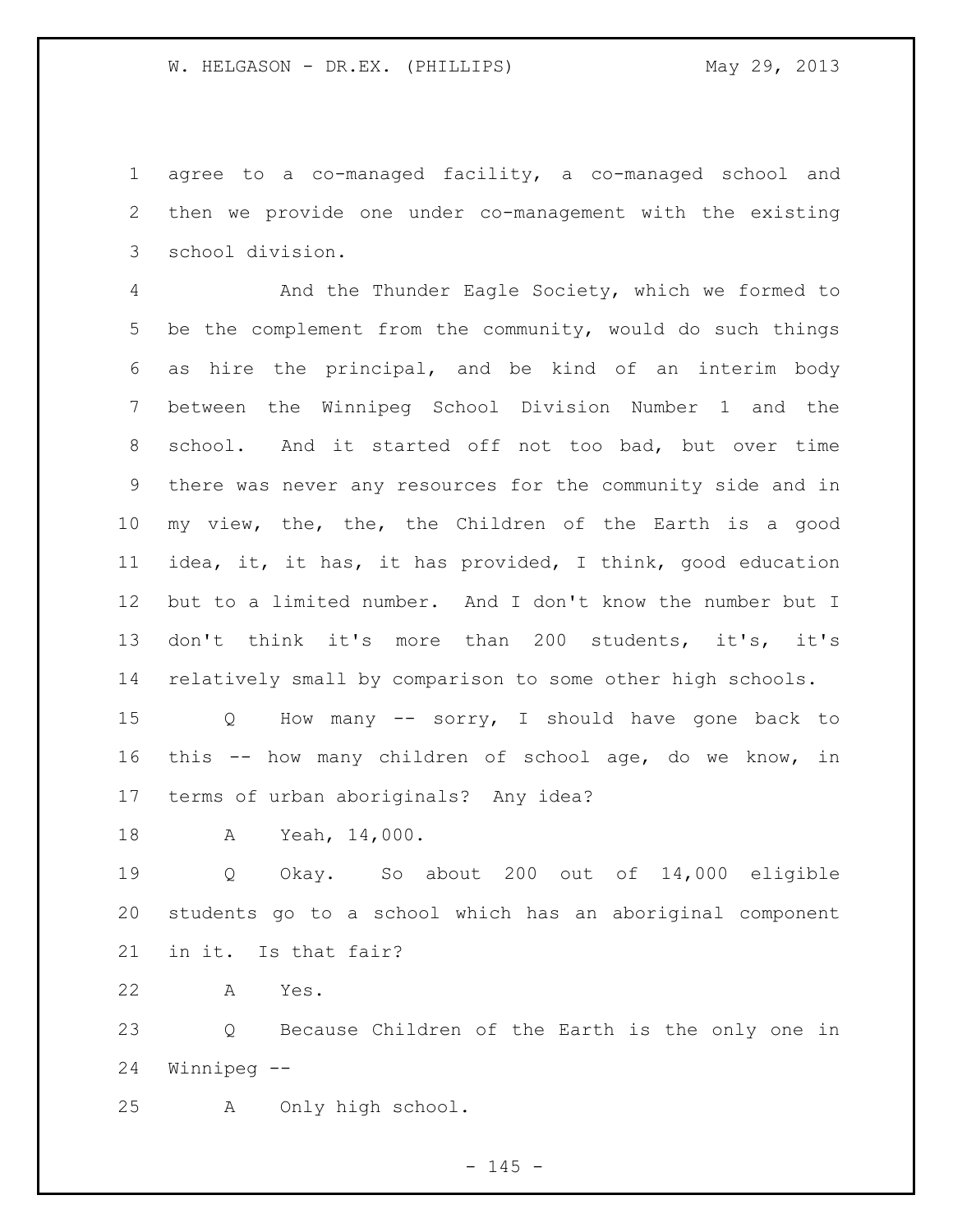Q Only high school.

 A There is a K to 12 called Nidji Mahkwa. So there's -- and, and in fact, I, I was involved in a process called live safe, where an aboriginal school division was determined as necessary by the broader public in this -- and it was worthy of note that, that this, I think, fairly publically supported that the First Nations, aboriginal people, should have more direct responsibility to, to, to have education -- you know, education being much more successfully delivered than it is now. 11 THE COMMISSIONER: Well, is the 14,000 figure one to 12? 13 THE WITNESS: Yes. THE COMMISSIONER: And the 200 attendees at the co-managed school, that -- is that one to 12, too? 16 THE WITNESS: No, that's just high school, just  $-$ 18 THE COMMISSIONER: Just high school. THE WITNESS: I don't know how many are at Nidji Mahkwa but if we -- it wouldn't be much more. I can get you those figures but my guess is perhaps 400 to 450. THE COMMISSIONER: That's, that's all right. 23 THE WITNESS: But I guess the, the counterpoint on this, and that was 22 years ago, so you know when people say why, why do you want a school division, why do you want

 $- 146 -$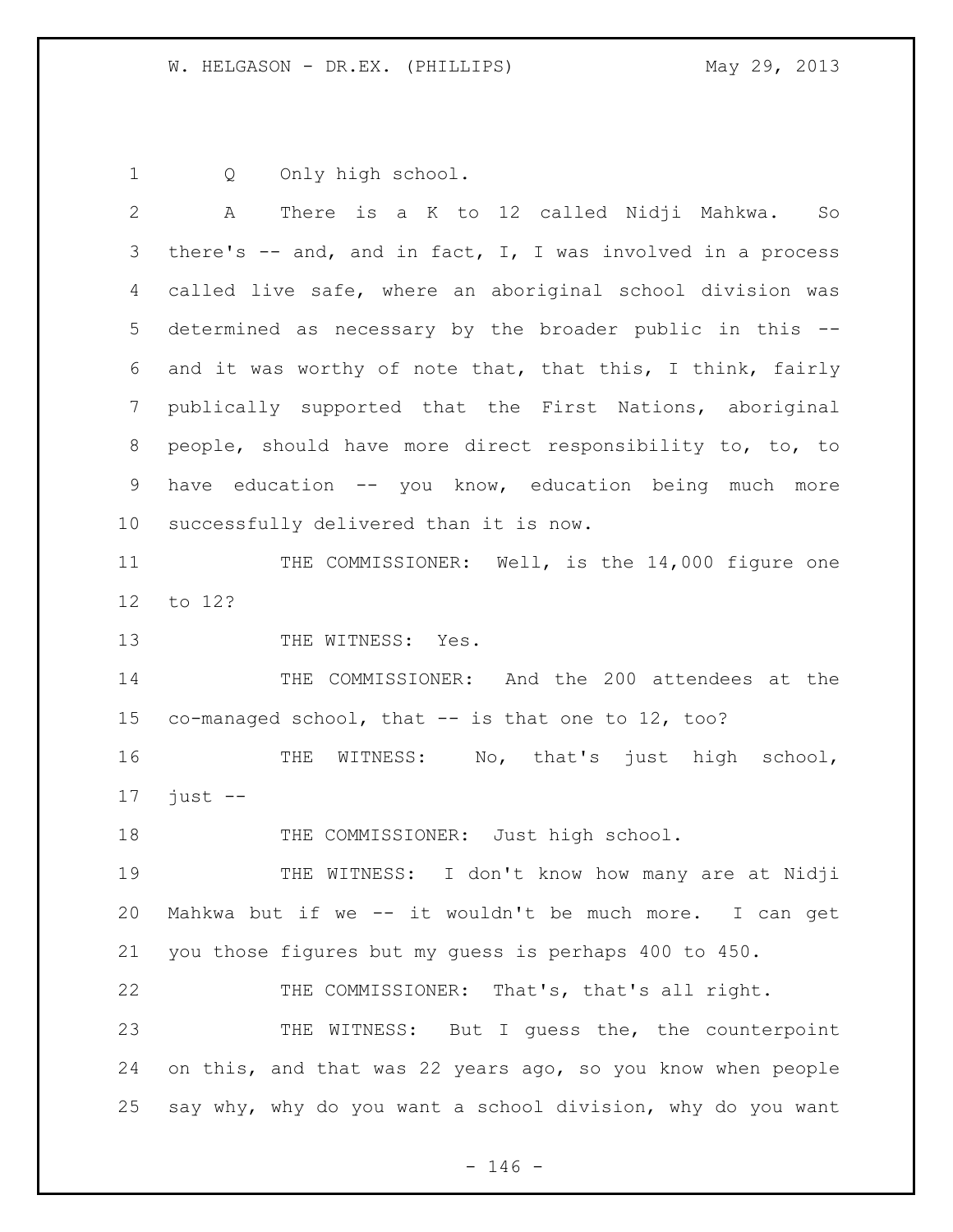| $\mathbf 1$    | -- you know, why, why do want something separate and        |
|----------------|-------------------------------------------------------------|
| $\overline{2}$ | distinct? And you know -- and I say well, if Nidji Mahkwa   |
| 3              | was such a good idea -- you've got Nidji Mahkwa, you know.  |
| 4              | And I said well, if Nidji Mahkwa was such a good idea, 22   |
| 5              | years ago, why do we still only have one school? Since      |
| 6              | that time the, the French community all -- you know, power  |
| 7              | to them, six -- 17 years ago established the Society of     |
| 8              | Franco-Manitoba, a French school division.                  |
| 9              |                                                             |
| 10             | BY MR. PHILLIPS:                                            |
| 11             | How many students in the French school division?<br>Q       |
| 12             | About 4000 in 20 schools and they have their own<br>A       |
| 13             | school board.                                               |
| 14             | Q<br>Okay.                                                  |
| 15             | And this was done, you know, and, and I would say<br>A      |
| 16             | the French community who want to preserve their language,   |
| 17             | want to ensure their culture, is -- you know, is<br>who     |
| 18             | involved and, and in the education of their children, have  |
| 19             | every right and, and then, and then that's great. But we    |
| 20             | have a multiple of that, of aboriginal people, who --       |
| 21             | children who, who aren't getting the education they, they   |
| 22             | deserve, in my mind, and yet you know, we haven't --        |
| 23             | somehow it hasn't -- and, and right now there is again a    |
| 24             | proposition before those that, that hopefully can make this |
| 25             | kind of decision, politically and, and administratively but |

- 147 -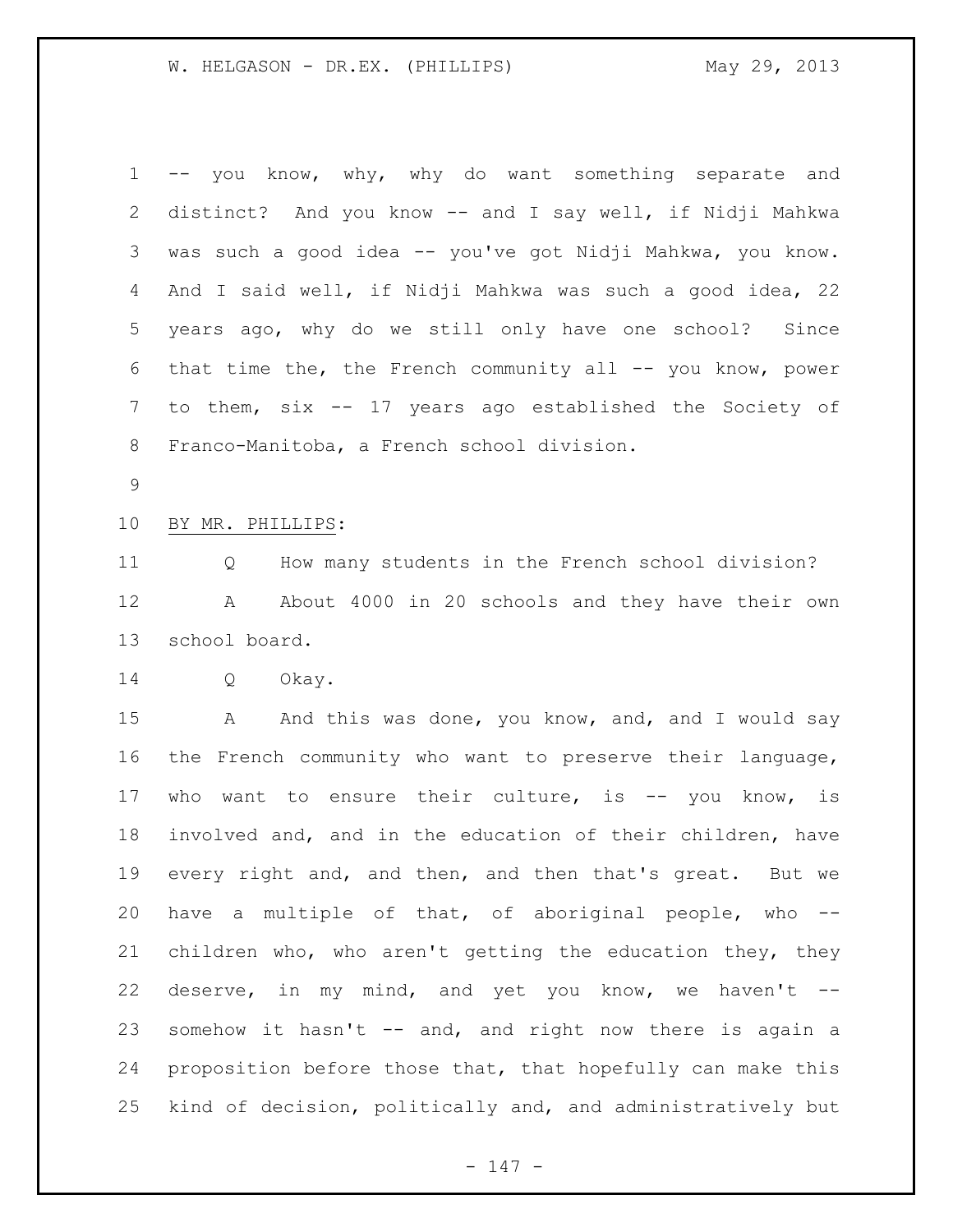-- and sometimes I think the status quo is to entrenched in how it does things, it, it's, it's interest in change is minimal at best. Q Okay. We'll come back to that issue in a few minutes. A Okay. Q In terms of other initiatives specifically related to urban aboriginals. We spoke briefly about the Aboriginal Centre of Winnipeg. A Um-hum. Q It has a number of functions, which you mentioned. Deal specifically with education and vocational programming that goes on there. Q Well, it's, it's a laddered process, that is you know, one can enter at almost any level. It's adult so it, it, it is really interesting because -- 17 THE COMMISSIONER: This is out the station? 18 THE WITNESS: This is out the station. 19 THE COMMISSIONER: Yes. THE WITNESS: Yeah. And I would certainly invite a tour, you know, that, that really does the job. It's very hard to sort of put, put the colour and, and the real -- it's out of a station which is owned by its own community. We have people coming there, over 300 students,

- 148 -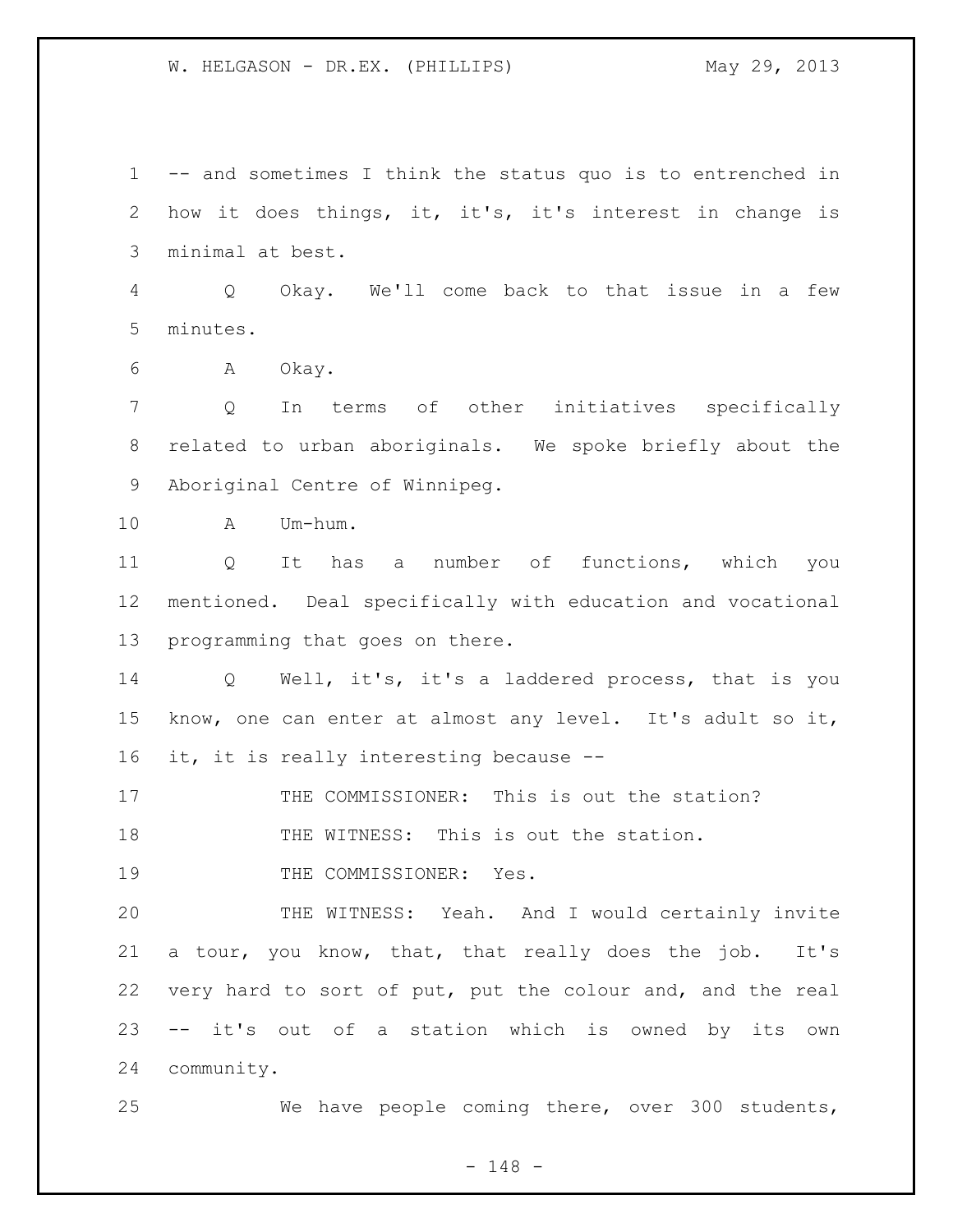who are adults, who are returning to school. But they're not returning to their kids' school or they're not returning -- they're, they're, they're, they're making an advancement in their life with the support of other aboriginal people who have been successful, so that, you know, they end up forming a student council, they do the fundraising, you know, and they -- it's, it's inspiring to sort of actually be part of it and see.

 We have a literacy program, also, where we recognize how hard it is, when you're 30, or 25, and to, to, to become literate from being hardly able to read. But we've had some success. We've had -- I remember a 52 year old man who lived in a hotel across the street that happened to come over to the Aboriginal Centre restaurant for coffee and ended up in our literacy program. Well, two years later or three years later, Alan graduated, at 54, 55, with his Grade 12. And, you know, it -- I mean, this is -- that's one story but year after year we graduate from the adult learning centre, you know, and annual -- well, the literacy program is up to five, Grade 5 and then, then there is another -- they start in at Grade 5 to 12 on the adult program, itself.

 Beyond that then, once they're finished their Grade 12, there's opportunities for -- we've been running the power engineering for some, for some 12 years. In

- 149 -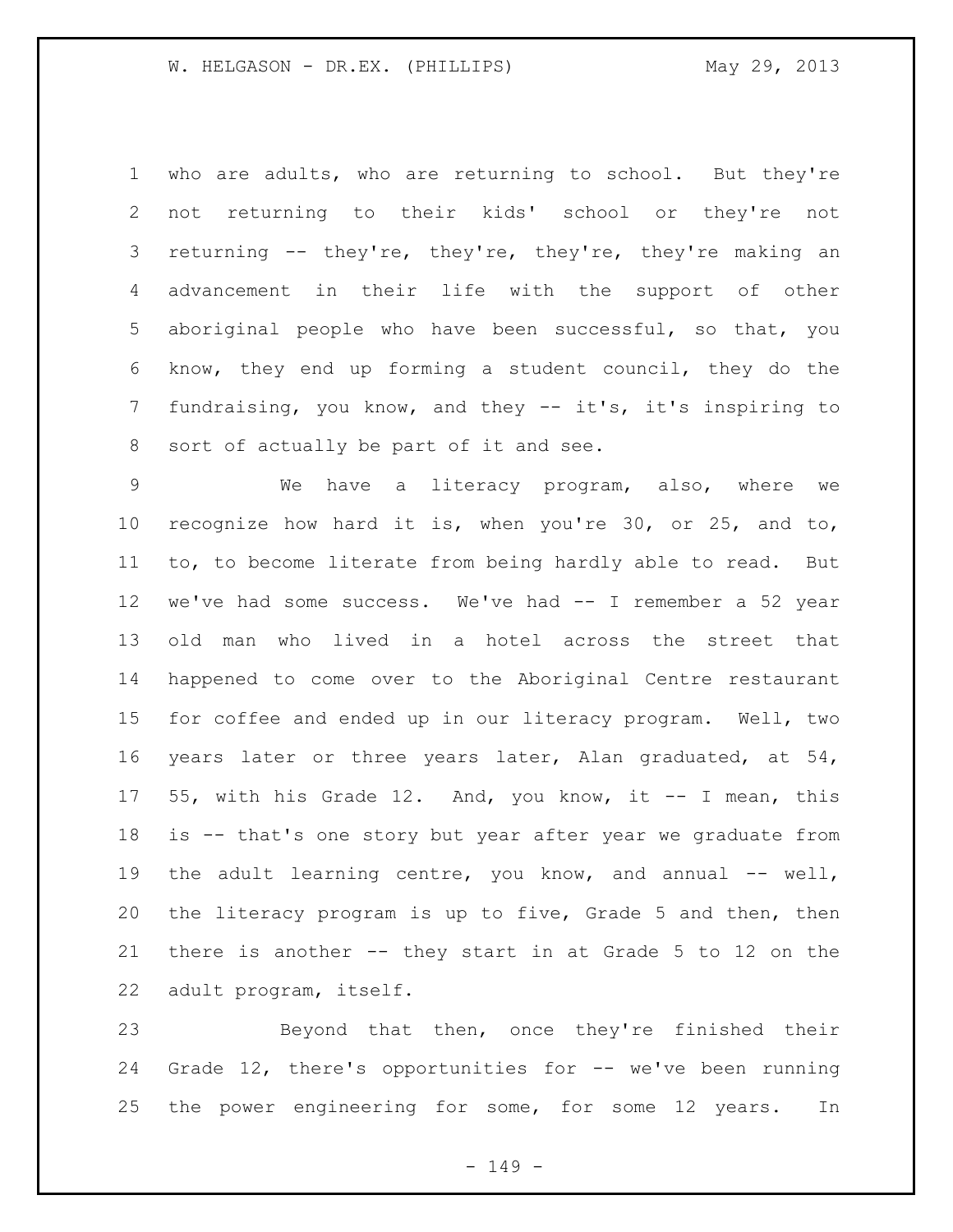fact, the school division hires -- has been -- in the past hires all of our graduates from, from our power engineering courses as, as -- or we used to call them janitors, I think 4 they're -- anyway, maintenance ...

THE COMMISSIONER: Custodians.

 THE WITNESS: Yeah, custodians, I think is probably the current term.

8 We have a nurse -- nurse's aides, we have medical lab technicians, we have a welding course. We actually ended up filling the centre and buying the body shop next door and turning it into a 12 station welding course and there's a, there's a high market, a high demand for welders, all over.

 We also had an agreement with -- through the federal funding, to train 200 aerospace technicians for Standard Aero, for Boeing, and for Magellan and we provided the training, they provided the equipment they would be working on. We did it on site but because we're doing it, because the aboriginal community, itself, they're all aboriginal people who have -- well, we have to get instructors sometimes that may not be aboriginal, for various times but for the most part the management of this and the governance is under full aboriginal control.

24 And yeah, we, we just had quite a bit of success. Now --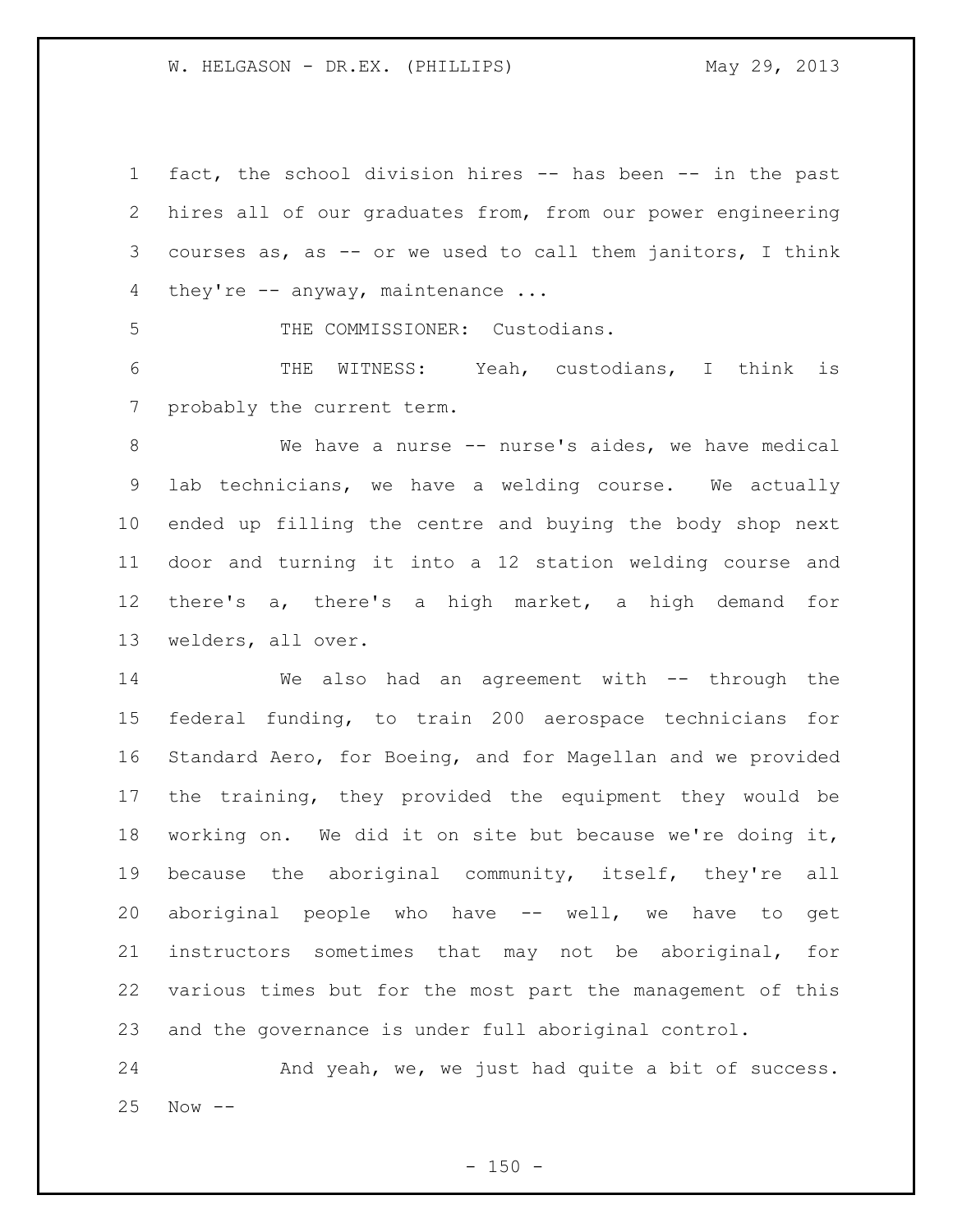## BY MR. PHILLIPS:

 Q You seem to have covered off pretty much everything except kindergarten or pre-school. Do you have that kind of program?

 A Well, we have Head Start program in the Health and Wellness Centre has a Head Start program, and we have 7 two daycares of about -- well, with 120 spaces. And because housing has been a problem, and we've actually got from the provincial government some social housing so our students, while they're in both education or training, can actually live adjacent. We actually bought, from the city, the adjacent vacant land and right now, today, if you drive down Main and Higgins, you'll see an apartment building, which would be 28 units, one bedroom, and a further 15 units of two bedroom and we'll be announcing shortly that we'll -- the federal -- the provincial government has provided us with -- because they have a commitment, as earlier reported, for 1500 new social housing units per year.

Q Right.

 A Well, in some sense they're having difficulty -- they actually came to us and said, you know, can you build some more because we're -- our, our, our vacancy is, is full and, and it's allowing people to live in a stable environment and have the services they want, child care and

 $- 151 -$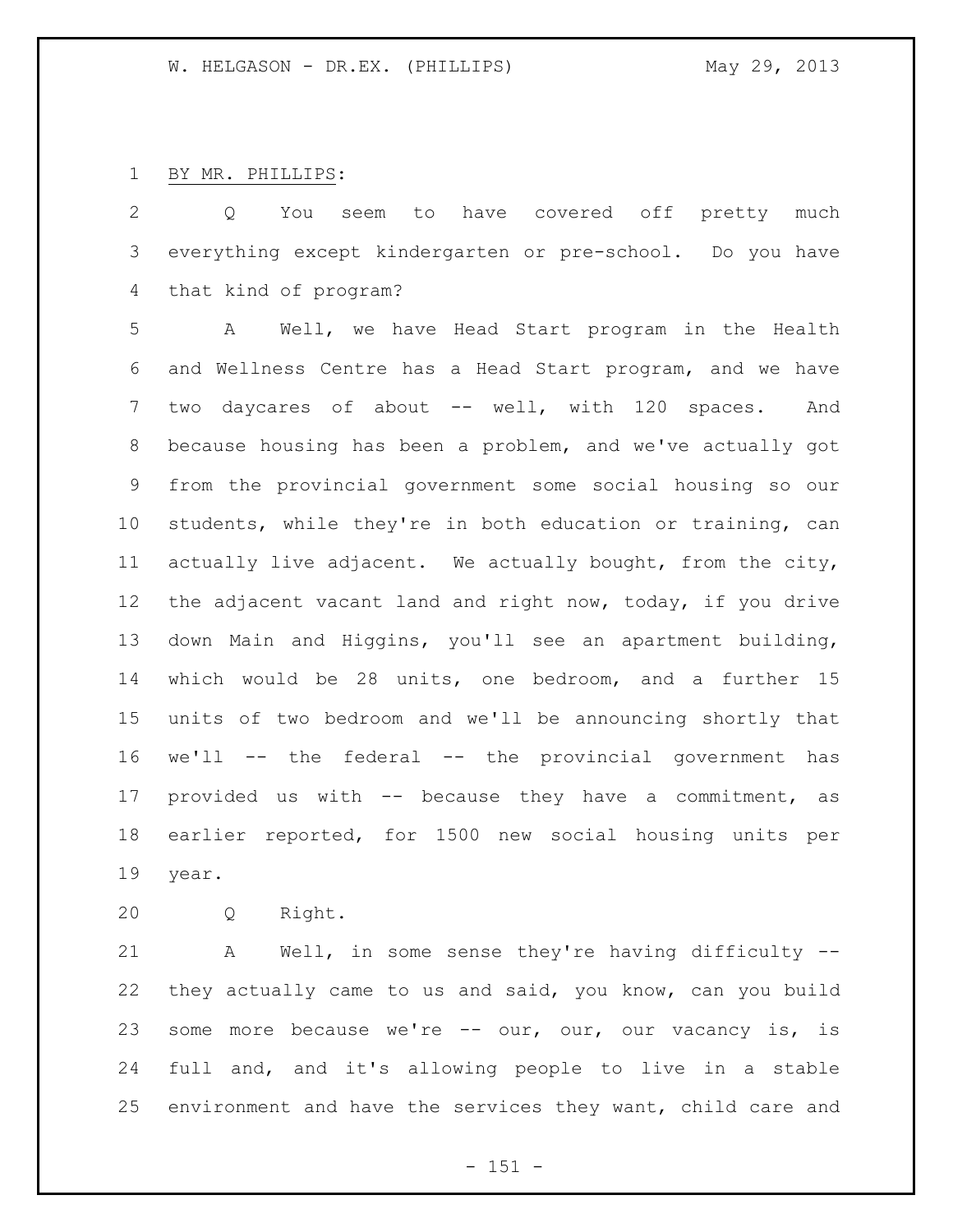-- easily accessible, instead of getting on a bus and running your three, four kids wherever you go.

 So it's, it's, it's, it's just been a -- and again, as I say, tomorrow -- you know, I mean we announced today a social enterprise where we would be hiring some people in the environmental industry, in electronic recycling which is, is kind of grubby work because it's taking stuff apart and then remanufacturing and in the environmental industry, so the social enterprise that was established is, is a joint project between the Aboriginal Centre, the building and the -- and its capacity to, you know, as a building, to -- or building owner, I guess. But it's, it's -- again it's governed by the aboriginal community, by volunteers who sit on the board of directors. Damon has been the previous chair, I've been -- I was the inaugural chair. And the Centre for Aboriginal and Human Resource Development, that, that place a thousand people per year, now those numbers might seem high but not in comparison to the demand and you know, and, and not, not sufficient, even in the full sense of the word, to, to close the gap on education and, and labour market participation.

 Q So just to summarize, all of those programs are all aboriginal run?

A Yes.

 $- 152 -$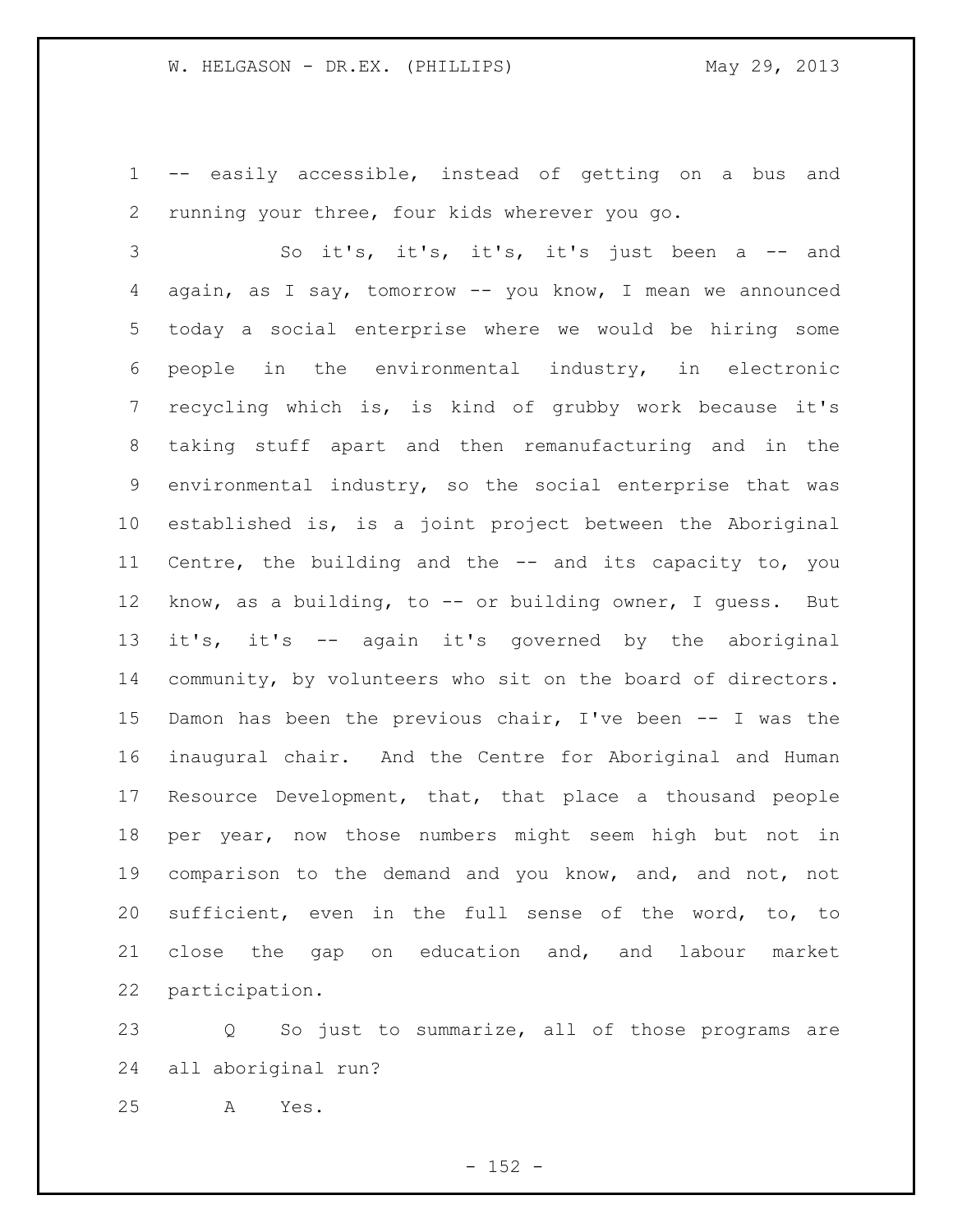Q There, there is no Government of Manitoba or Government of Canada involvement, other than perhaps with respect to some funding?

 A Well, you know, the Government of Manitoba has recently become more sympathetic to us allowing people to stay on social assistance while in our training programs. You know, through -- or the qualification process for that. It's funny, you know, aboriginal people, First Nations people, particularly, had to go through extra assessment to get into a training program. Not only did the social assistance want to have them assessed but then they had to get a refusal from their First Nations of the financial 13 support, then they have to be assessed by us, who are providing the training. So you have to be a pretty motivated person to go through all of those different assessments and -- you know, and in some cases what happened, it took so much time that the training course had 18 already started before, you know, like -- anyway those are the minutia of, of some of the challenges in terms of making the system work and -- so I would have to say the provincial government have afforded us a pilot project.

 So okay, for 300, 300 participants you can do the assessment, we'll, we'll -- you know, we'll let you -- we'll trust you, I guess, to, to know what you're doing and, and it's worked out really well. Less bureaucracy,

 $- 153 -$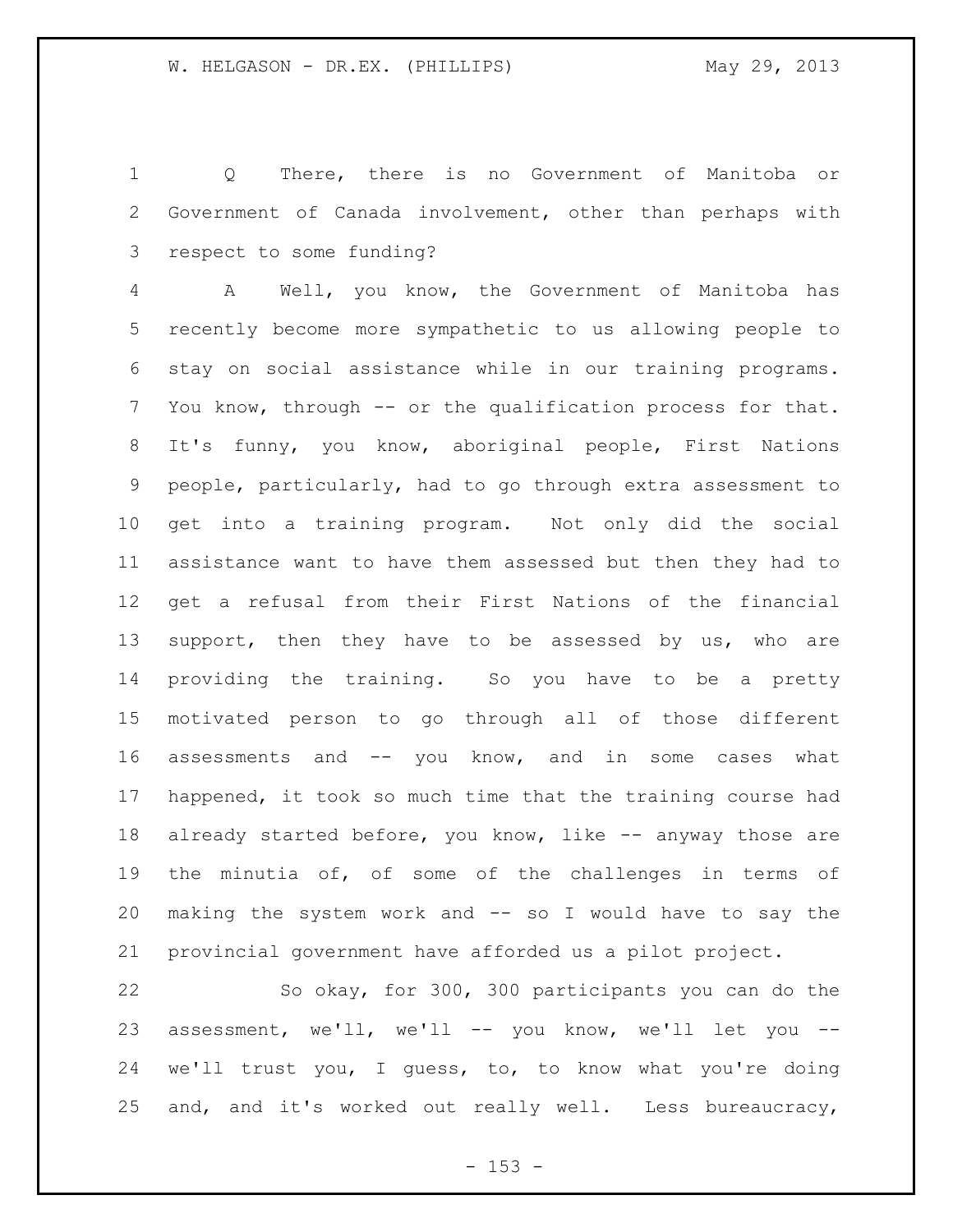the timing is better, when the program starts, you know, people are there and they're, they're able to pay their rent and, and live somewhere.

Q You --

 A Not adequately. Again, like I say, that's why we built the housing, we -- you know, we help subsidize that situation.

 Q You touched briefly, in passing, on the fact that people that are in a -- trying to get in a job training program in Winnipeg go back to their home reserve to get some sort of refusal. I know ACW was involved in the case which we filed, Ardoch, Ardoch Algonquin First Nation. Can you just explain briefly what the issue was in that case and how it relates to an urban aboriginal population? ACW was a party in that case.

 A Yes. Well, again, the Centre for Aboriginal and Human Resource Development had been providing training and, and employment services through the Pathways to Success process which was a -- and the federal government said okay, here -- the province, you're now going to do labour market training, EIA and all that stuff, you do that now. But for First Nations the federal government of the day recognized that it was still -- you know, they couldn't just hand off to the province resources that, that were dedicated for aboriginal people. Because the province,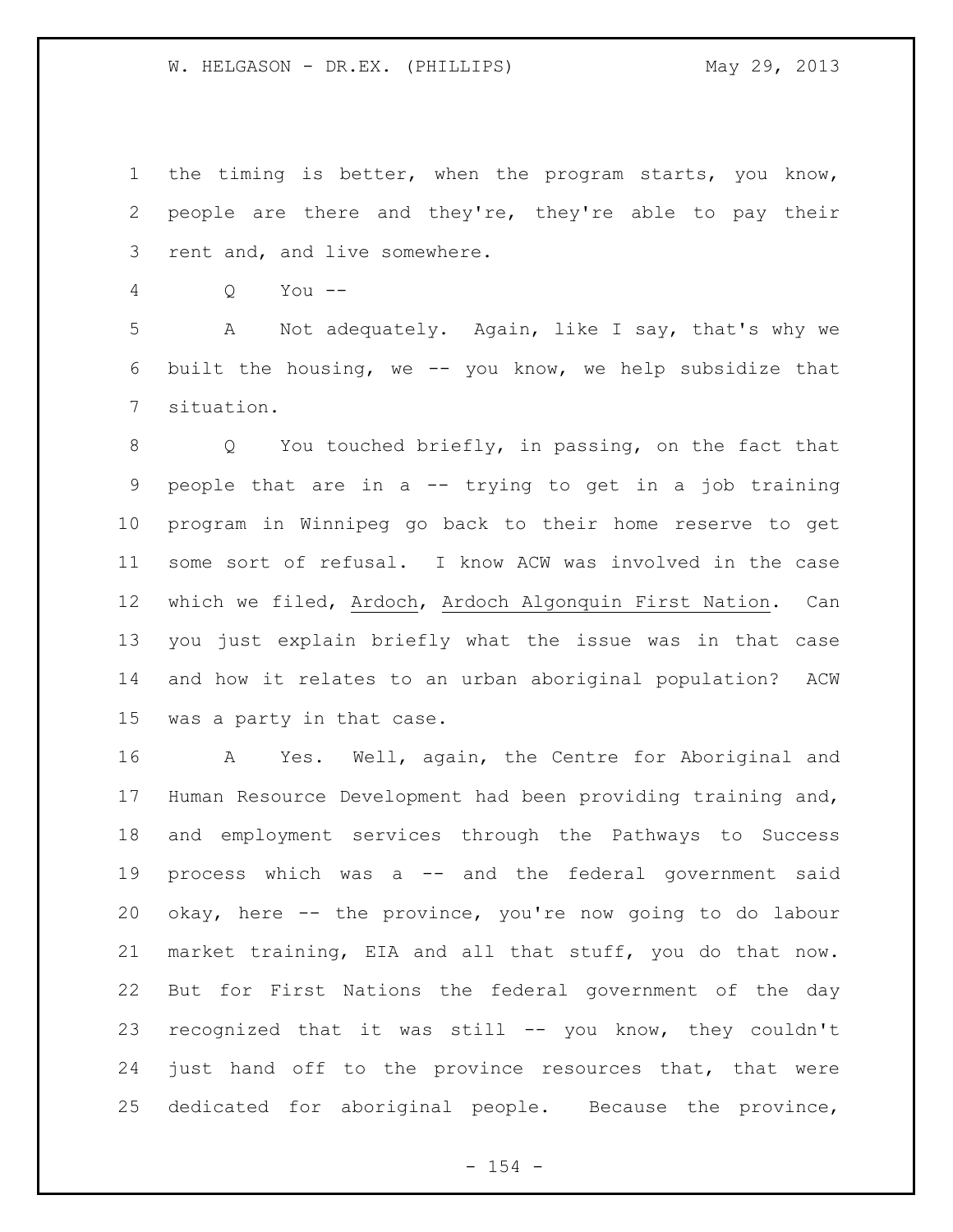First Nations don't really recognize it, the --

Q Okay.

 A -- province doesn't spend any money on reserve, 4 eh? Like, I mean, they just -- and they, they regret, they -- the province sometimes even is of a view that we don't want to -- that's federal jurisdiction. If we start, if we start spending money on health on reserves and we start spending money on education then the federal government will just remove itself. So they want to hold the federal government to account for the responsibilities financially it has, based on the -- you know, the treaties and based on the -- you know, the obligations for education, health, housing.

 So it's not easy to get provincial concurrence, you know, they -- one of the stimulators of this was in 1991 and I was listening yesterday, I -- in 1991 the federal government removed their agreement to pay for 12 months of occupancy residency for social, for social welfare, basically, so family support for First Nations off reserve. That is, if a family moved to the city, prior to 1991, from the reserve, the provincial government would provide them financial assistance, just like they would any other citizen for, you know, for 12 months, that they would recover that money from the federal government.

In 1991, Thomas Siddon, who was minister at the

 $- 155 -$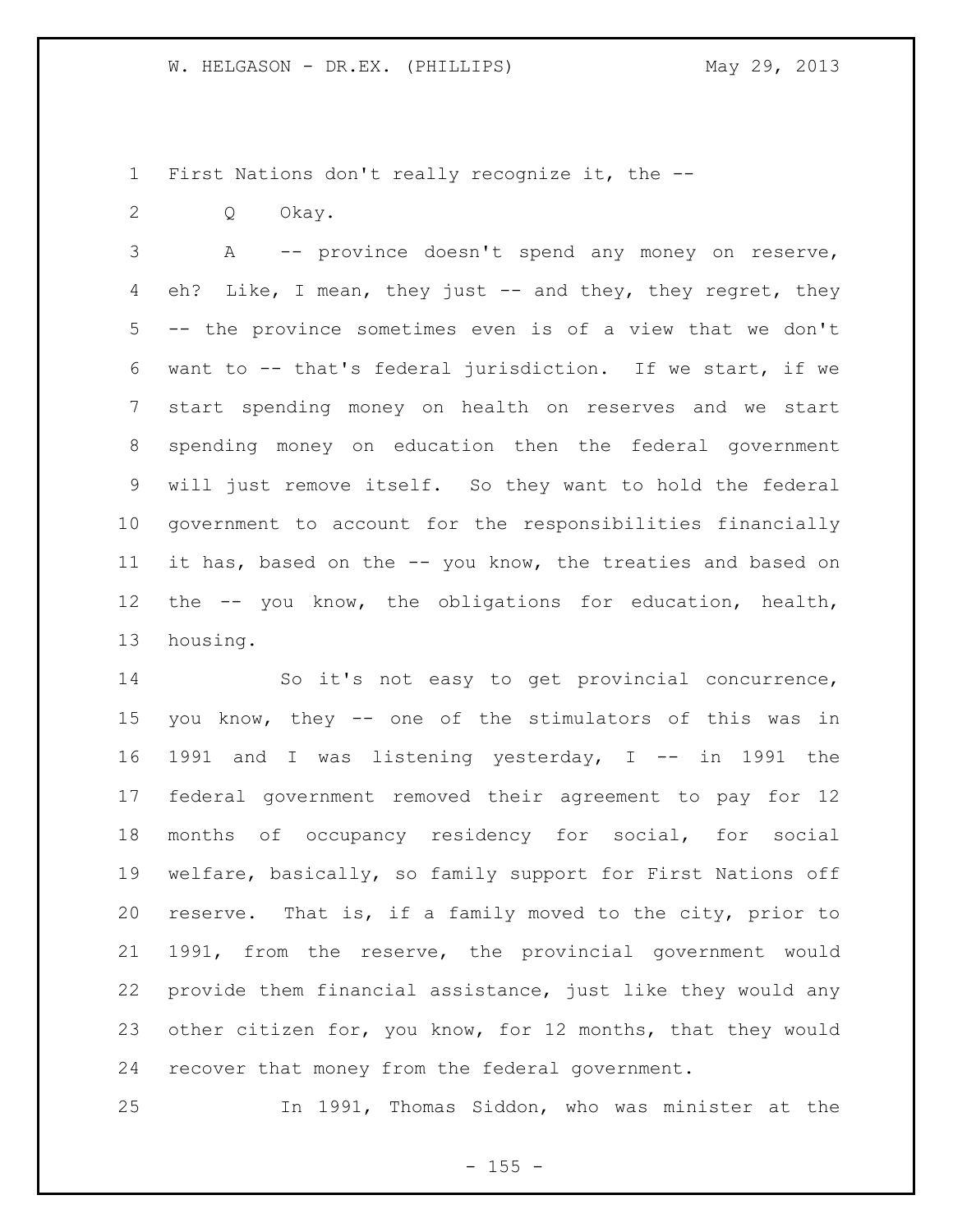time, wrote the federal government a letter and said we're not going to do that anymore. Overnight the provincial government lost 20 million dollars per year on that decision. And, and ended up cutting the Friendship Centre program, cutting, you know things that they, they felt that money went to, right? You know, we get -- okay, we get 20 million back, you know, we can spend it here and there.

 So it was, it was '91 and '92 there were some terrible cuts in, in the aboriginal community and in Winnipeg, particularly, because it's -- you know, it's ...

11 So, I mean that -- and, and we've heard in negotiations with, with the province and the feds, that they, they don't agree, they don't agree on who is responsible, you know. They'll pick up the, the tab for a Canadian citizen more easily than they will for a First Nations person because they say no, you're responsible for housing. No, I know, they're offers -- no, we can't. Like it's, it's a -- it really is a jurisdictional quagmire.

 And that's the same with, that's the same with child welfare. I mean, Cindy Blackstone --

Q Getting back to the case, though, Mr. Helgason.

A Okay, I'm sorry.

 Q I know, I know you've got a lot in your, a lot in your head you want to say but let's focus briefly on the case and the particular issues.

 $- 156 -$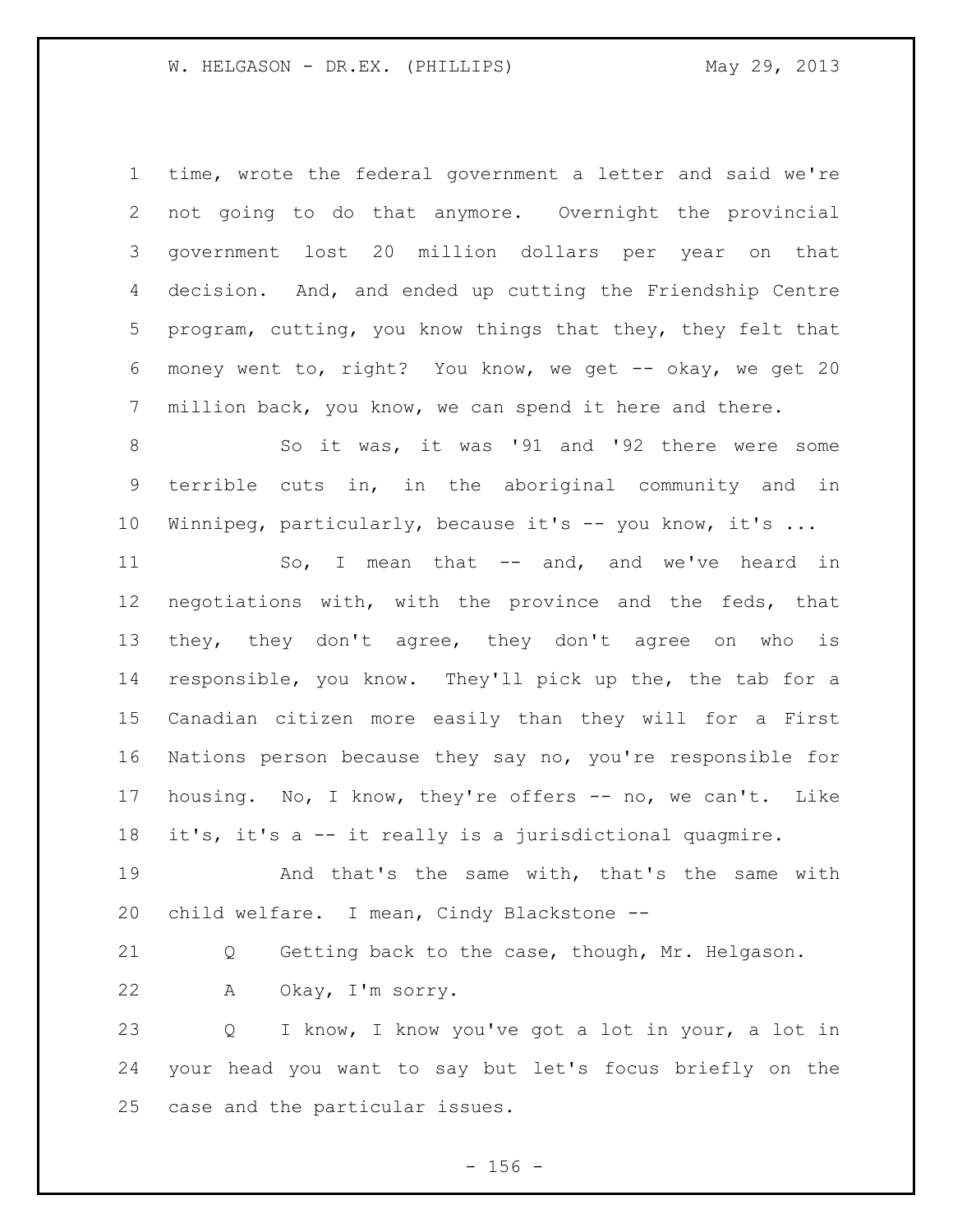A Oh, the case, of course. And so the next version -- every five years, as I said, there is another announcement by the government that they're doing all this great, you know, investment in, in First Nation -- aboriginal people and the country and it's 1.6 billion dollars over the five years, that's what the full tilt is for Canada.

 THE COMMISSIONER: You're talking about federal money?

 THE WITNESS: Federal money. Province doesn't even get a chance to -- it's, it's not -- you know, like it's, it's really an independent funding stream for training. And it, it exists at that level to this day, it's never went up but it's still, it's still there. Of that, CAHRD, in Winnipeg, gets five million a year and -- so on that basis there's, there's -- like you heard this morning, we help fund Eagles, Eagles Nest and other -- you know, Ka Ni Kanichihk.

 But on the case, all of a sudden the next version was going to be not the Pathways process, it was going to be regional bilateral agreements, they called it, RBAs. So the government said, well, you know, who are we going to deal with in Manitoba? Well, we'll just deal with the Assembly of Manitoba Chiefs and the Manitoba Metis Federation and you, at the time 60,000 aboriginal people in

- 157 -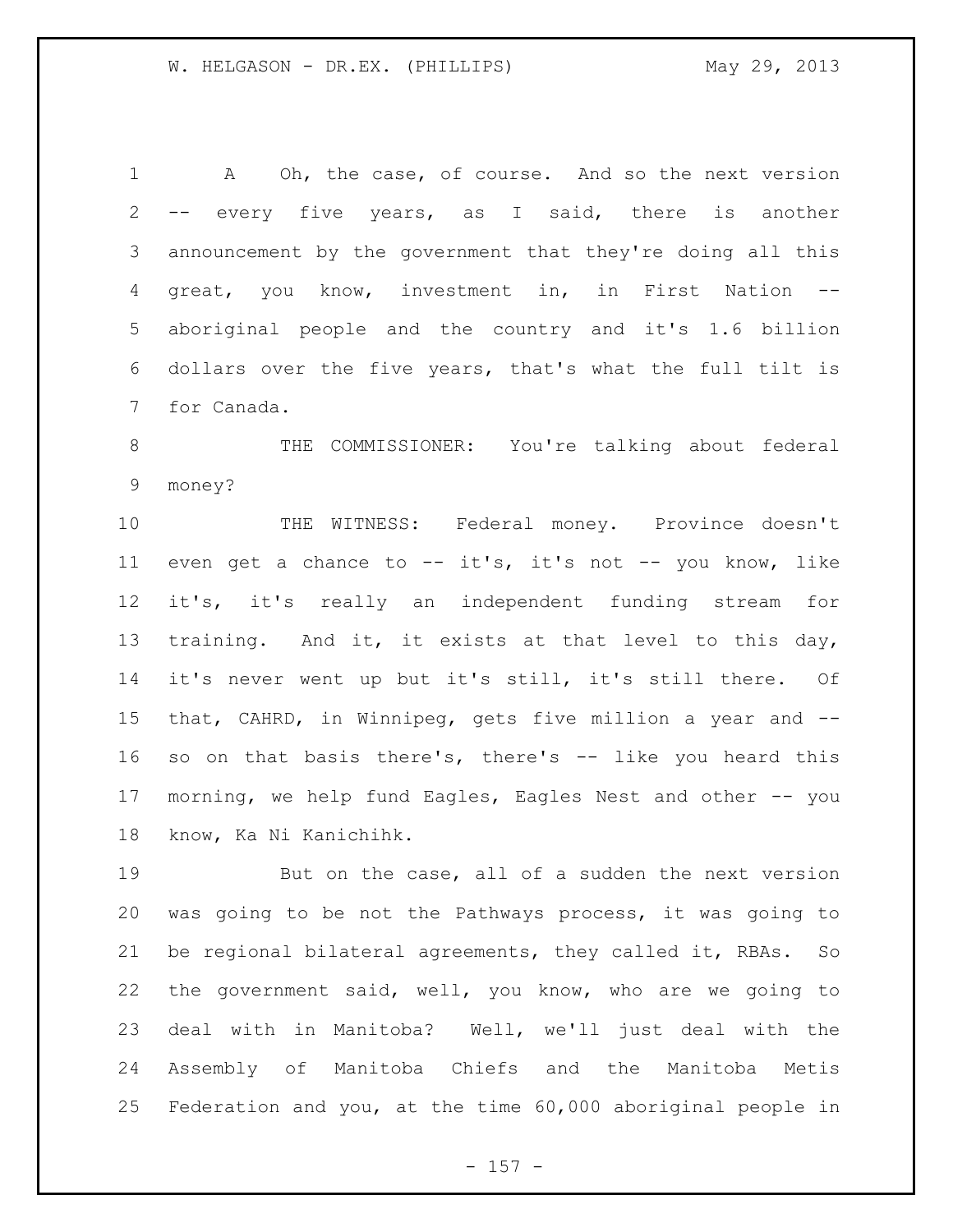Winnipeg, you go to them and get training money or program support, or employment services.

 So we said just a minute, we've been doing this, we have an infrastructure, we've been showing success, you know. And so we basically went to the court challenges program and said you know we think, because there was an intention to provide local control, there's a -- it's part of the benefit of the program, that we're not provided that because we don't have any local control as it relates to the Assembly of Chiefs, they do what -- you know, I mean, they're reserve based, and they have a process but in Winnipeg it's, it's non-existent in terms of any on the ground activity and we have no issue with them getting whatever they need on reserve but the, the measly 10 percent of the money for Winnipeg should be protected and put under, under local control. And we established that the Aboriginal Council, in association with CAHRD, would argue that in court. And we, we basically did a launch, we -- a case to suggest that we were being discriminated because, in fact, the Metis organization, the Manitoba Metis Federation and the Assembly of Chiefs, were given regional bilateral agreements and money for people, the group of which, in Winnipeg, were not afforded with the, the benefit.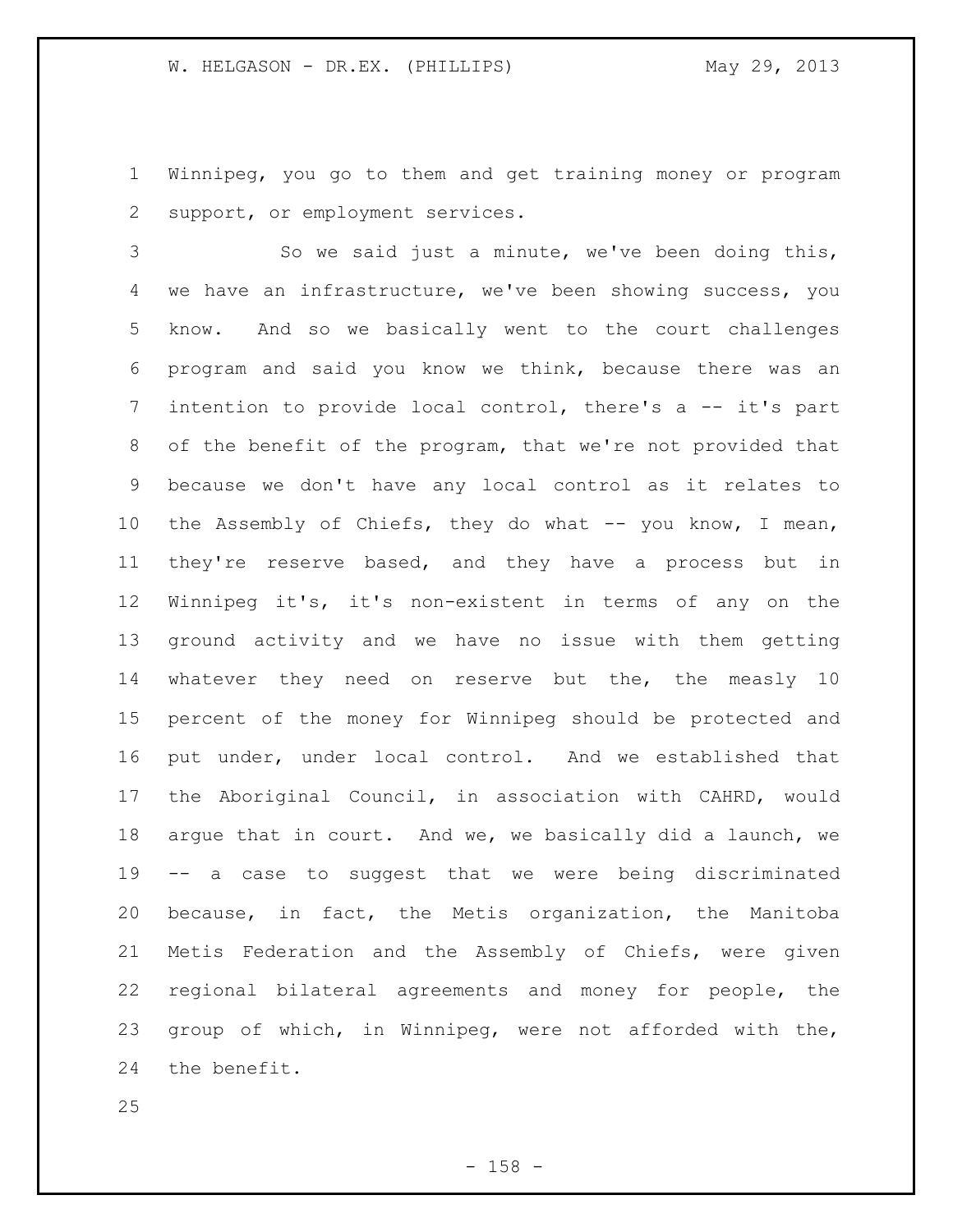BY MR. PHILLIPS:

Q Well, let me get to the end.

- A Okay.
- Q Okay?
- A We won the case.

 Q Yes, you did win the case. And the end result of that was that people no longer had to go back to their reserves to access funding, the government was required to look at where they were living and if they were in an urban setting, they had to provide with a local organization, in essence.

 A Yes. It established that we had the right, in Winnipeg, to represent ourselves through processes that, that, that we have as it relates to the Aboriginal Council, the 7,000 members but that there was still an option. Because here's how it broke down, five million for Winnipeg with over half the population, 27 million for the Assembly of Manitoba Chiefs, for all of the -- and 15 million for the Manitoba Metis Foundation. So do the math, that's about 10 percent of the, of the available resources.

 But luckily, because I think in Winnipeg we have a fairly good working relationship with other organizations that, that -- and, and the provincial government, we were able to mix and match and, and you know, the corporate sector, to some extent, who would -- who had a need, we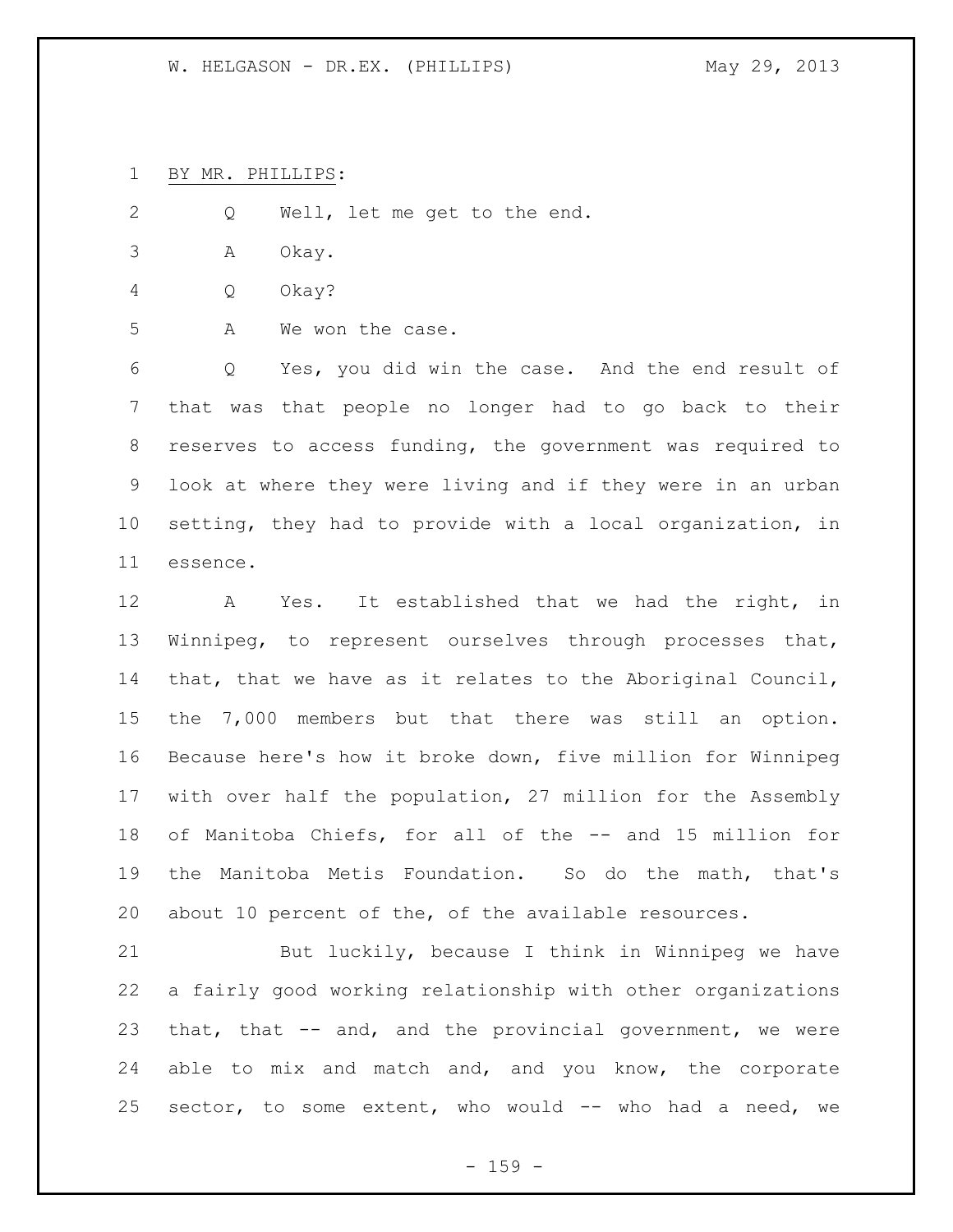were able to maximize the five million to produce as much results as, as others by comparison. You know produce that -- those, those, those comparisons but the case gave us an added breath of life, as it relates.

 So the next time we went to the federal government and they said, you know -- well, actually, we 7 actually won, won the, the right -- not only the case but the RFP. We were treated to an RFP. AMC just got the money because they were there, AMF because they were there. The rest of the money, you know, some that was allocated was subject to a request for proposal, so we had to do the big proposal, put it in, against competition from non-aboriginal and every -- we ended up winning it anyway.

 And so the -- I know the judge says well, you've won it anyway, why are we here? And we said well, it's a matter of, it's a matter of importance that we're established as a, as a community onto ourself here, in Winnipeg, that can do things and can solve issues in and of ourself. You know, the, the chiefs have challenges, great challenges, and you know, my chief, you know, I mean, I know what they're, they're dealing with. So even to ask them to take care of me, or us, or people in Winnipeg, who are suffering, or you know, or challenged, isn't realistic and --

Q Where --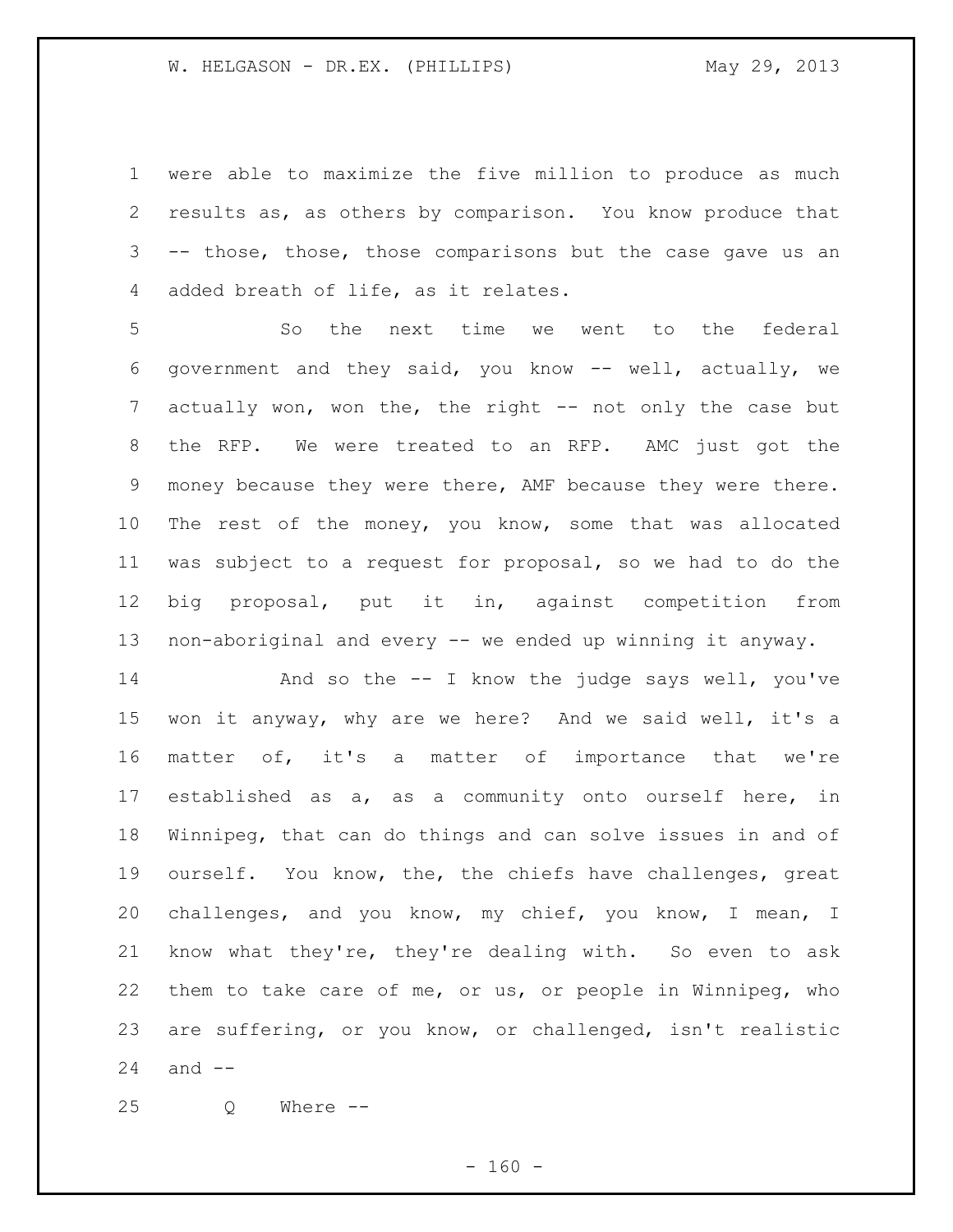A  $-$  and so  $-$  Q -- where you got Mr. Helgason was the Winnipeg urban aboriginal community was recognized by the courts, it has to be treated as a distinct community, it's entitled to certain benefits and going forwarded you're asking for certain benefits and certain responsibility to be given to you is what we're going to get into next. Is that fair to say? A That's correct. Q Okay. 11 THE COMMISSIONER: And that is benefits from whom? MR. PHILLIPS: They're entitled to government funding if there is money available for aboriginals, generally. They can't be sent all to reserves, some has to be set aside for urban aboriginal populace. THE COMMISSIONER: This is federal money? 19 THE WITNESS: Yes. MR. PHILLIPS: This is federal money. THE COMMISSIONER: And the -- do the feds acknowledge a responsibility to maintain that kind of funding? 24 THE WITNESS: They have. 25 THE COMMISSIONER: For this purpose?

- 161 -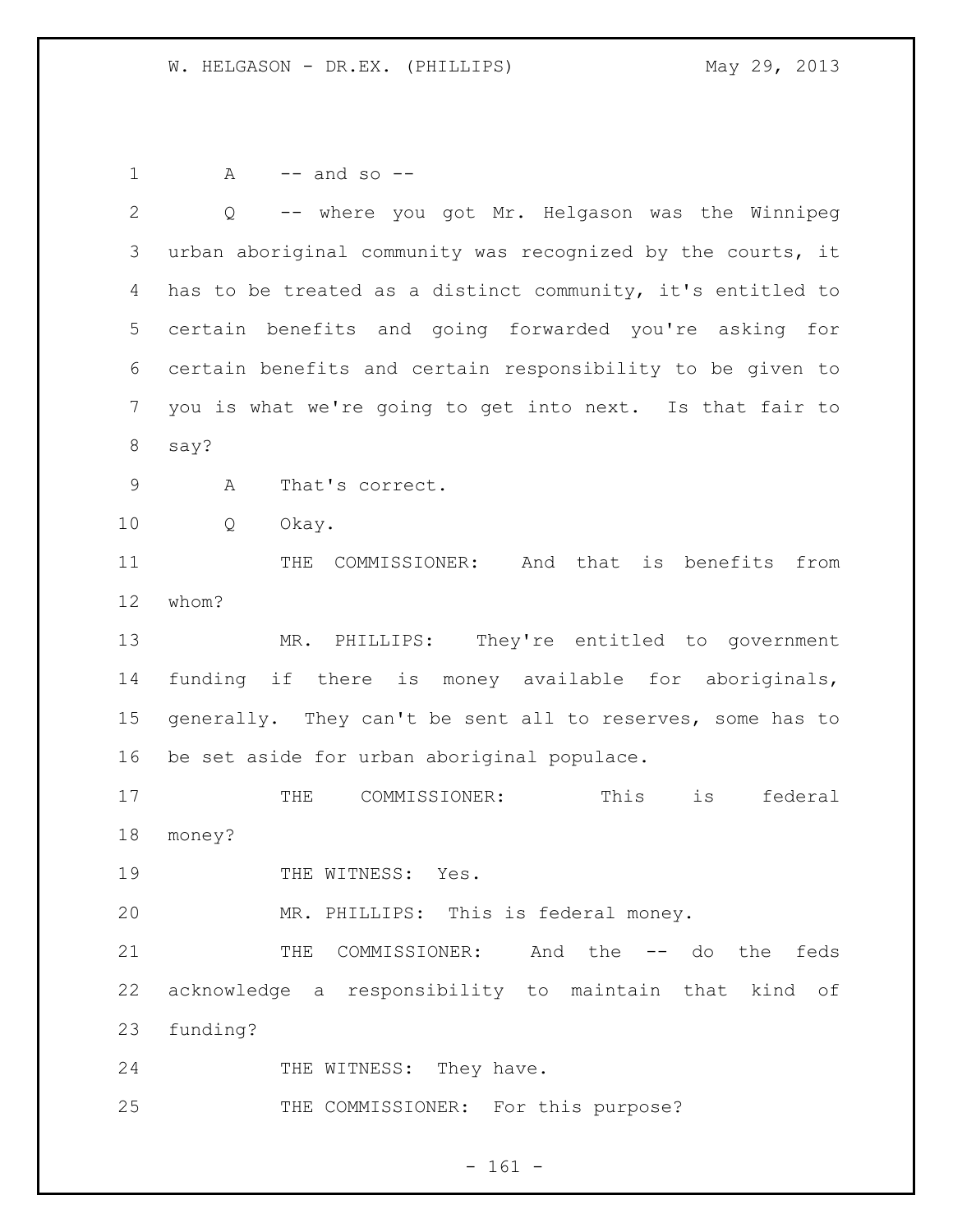1 THE WITNESS: They have. 2 THE COMMISSIONER: Do you know how they justify 3 it? 4 MR. PHILLIPS: There's the case that says they 5 have to. How they justify it to themselves, I don't 6 know. 7 THE COMMISSIONER: Okay. 8 THE WITNESS: The judge provided a remedy, he 9 said the remedy is to, to continue to deal with this. Now 10 it -- we -- like I say, we get a minority, a small minority 11 of the funding but, you know -- 12 THE COMMISSIONER: I follow you. 13 THE WITNESS: Yeah. 14 THE COMMISSIONER: Now, you said you're moving 15 into something. Is this an -- 16 MR. PHILLIPS: It may be an opportune time for a 17 break. 18 THE COMMISSIONER: For a -- and will we get 19 through this afternoon? 20 MR. PHILLIPS: Yes, absolutely. 21 THE COMMISSIONER: Fine. But I'm not trying to 22 rush you but -- 23 MR. PHILLIPS: No. 24 THE COMMISSIONER: All right. We'll take a 15 25 minute mid-afternoon break.

 $- 162 -$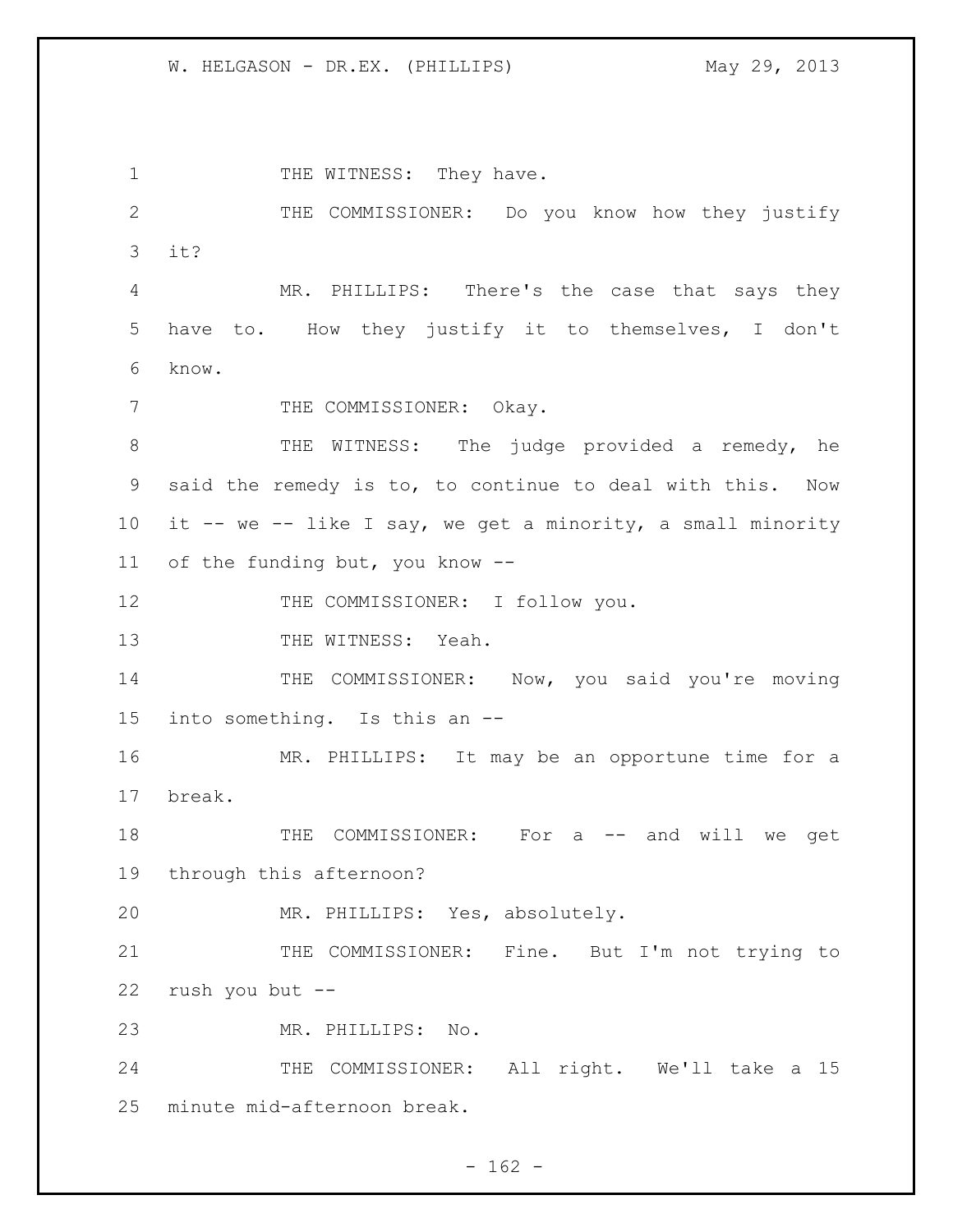```
1 (BRIEF RECESS)
```
## BY MR. PHILLIPS:

 Q Mr. Helgason, we talked before the break about a number of the successful aboriginal educational programs that you and your organization have been involved in, the vocational training, the adult education, those sorts of things. There was one that I had skipped over, the CSI program, that is covered in Exhibit Number 117.

 CSI program, as I understand it, is similar to programming that was first started in Harlem, in the United States, in an effort to increase educational attainments for young poor people. Can you perhaps explain how the program came about and what your involvement was with it? A Oh, okay. In 2004 the Manitoba Centre for Health Policy and Evaluation took a look at educational outcomes 17 along a income gradient; that is, they looked at neighbourhoods in the City of Winnipeg, and the high school success rates and they found that the gap has been widening and the gap was wide, that if you were in the top 25 percent of income neighbourhoods your chances of, of your child achieving their Grade 12 was over 90 percent. Writing the test, Grade 12, you're, you're headed for -- or in the lowest quartile, that was greatly reduced to somewhere near 20 percent. And also, a good section,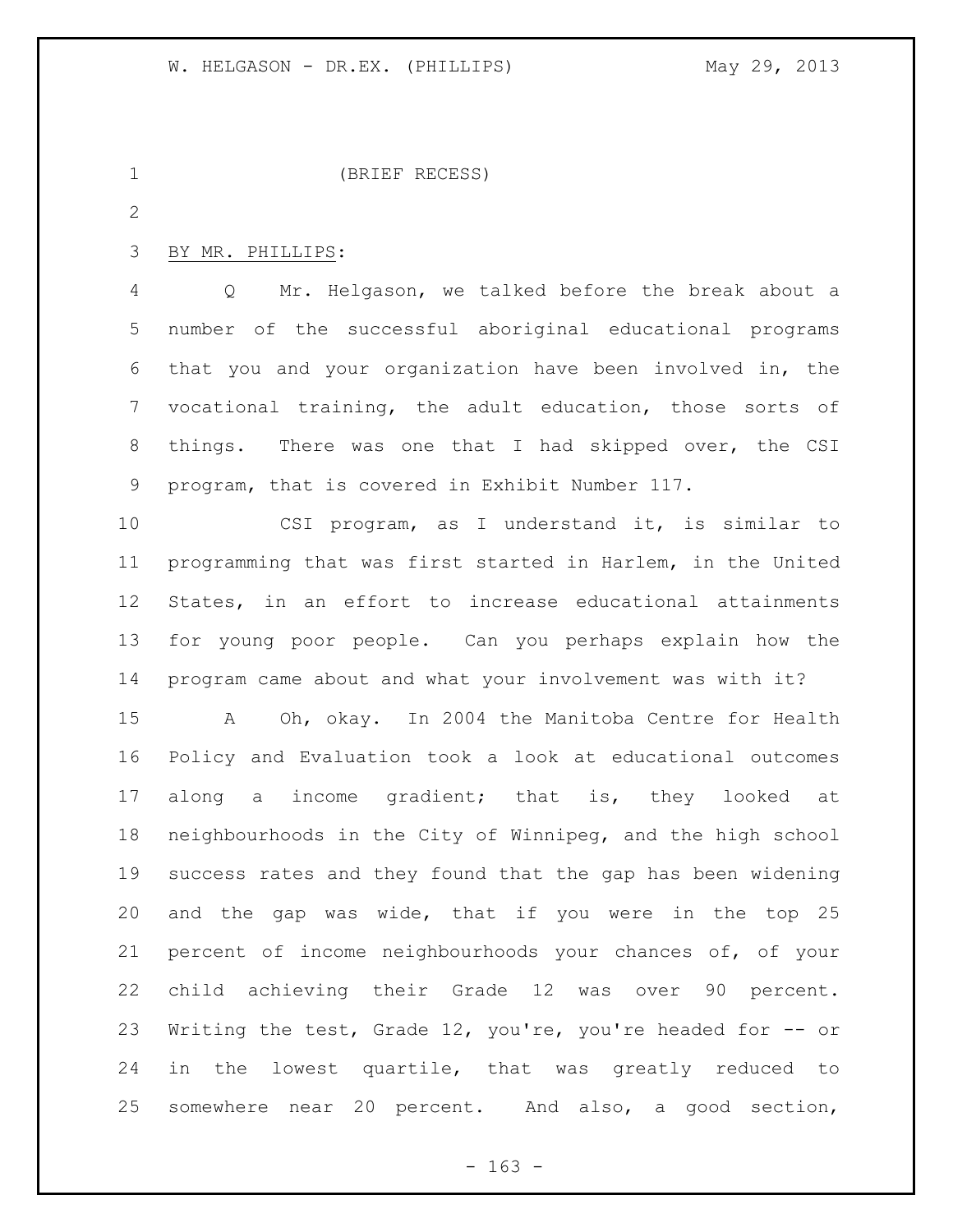almost half of the children who should have been writing their Grade 12 tests weren't there for the test, they, they simply would drop out, it was substantial.

 And they, they drilled down on some of the, the causal factors and they believed that while families with means educate their children and have the resources to do extra stuff, Sylvan Learning Centre, going to Europe, museums, travelling, you know, materials in the home and whatnot, in the bottom the poorest neighbourhoods, that didn't exist and for them the summer -- it was called the summer learning loss.

12 I was at the Social Planning Council, became aware of this research and we did what's called a poverty barometer, which we do other than the child, the child and family poverty report but the barometer.

 So we talked to some professionals around this, mostly retired educators, (inaudible), in particular, Karen Botting, former vice-principal and retired and, and we said we need to expose this, this research to people who care, you know, this -- are concerned about this. So in, in the fall of 2004 we held a symposium, based on their property barometer. We showed that. And the belief and the research showed that educational non-performance begins 24 earlier than we think, that is in the summer learning loss, if kids go out of school in the end of June sometime,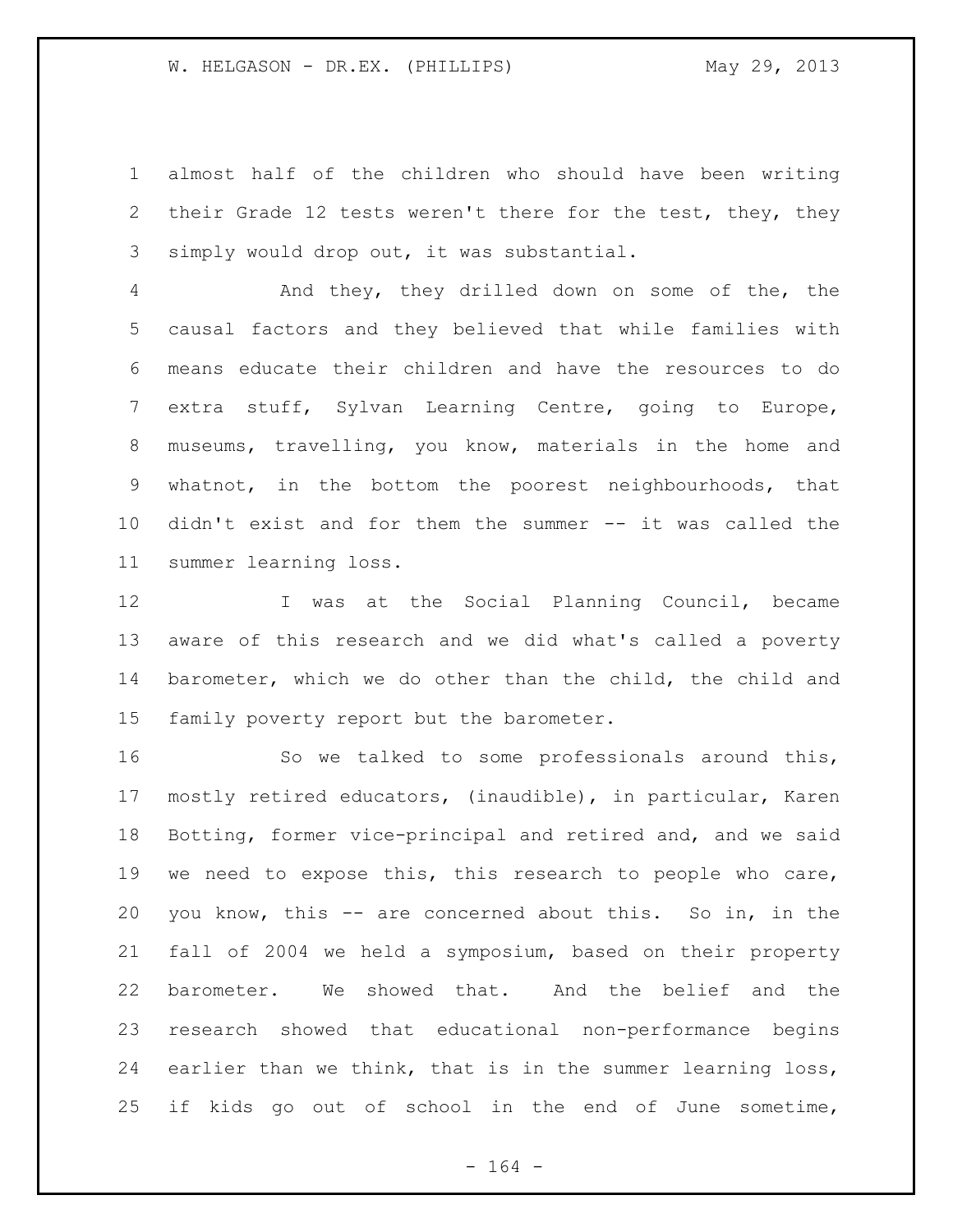coming back in September, having lost some capacity in, especially the hard sciences, math and, and, and math and science, particularly.

 So we had about 90 people show up to hear the researchers talk about and to question the researches from the Manitoba Centre for Health Policy, it's a very well resourced Manitoba based organization with, you know, the capacity to do this kind of in-depth research. And it was undeniable that, that there were kids in the poorest areas, a majority again aboriginal, who, who were in the first instance not doing well, not getting to Grade 12, not being there and so a couple of community members had stood up and says you know what, we're not going to leave this room until we, we have got a plan to deal with this. I mean -- so a committee was formed and they met at the Social Planning Council and they designed three or four objectives. One was to institute a summer program. And on -- based on theirs and our consultations and, and, and the committee's experience they said, you know what, let's try a pilot in two schools, in Dufferin School and in John M. King.

 Q Okay. I'm going to take you back for a minute. A Okay.

 Q I want the, I want the Commission to understand the phenomenon that we're trying to address, so maybe I'll

 $- 165 -$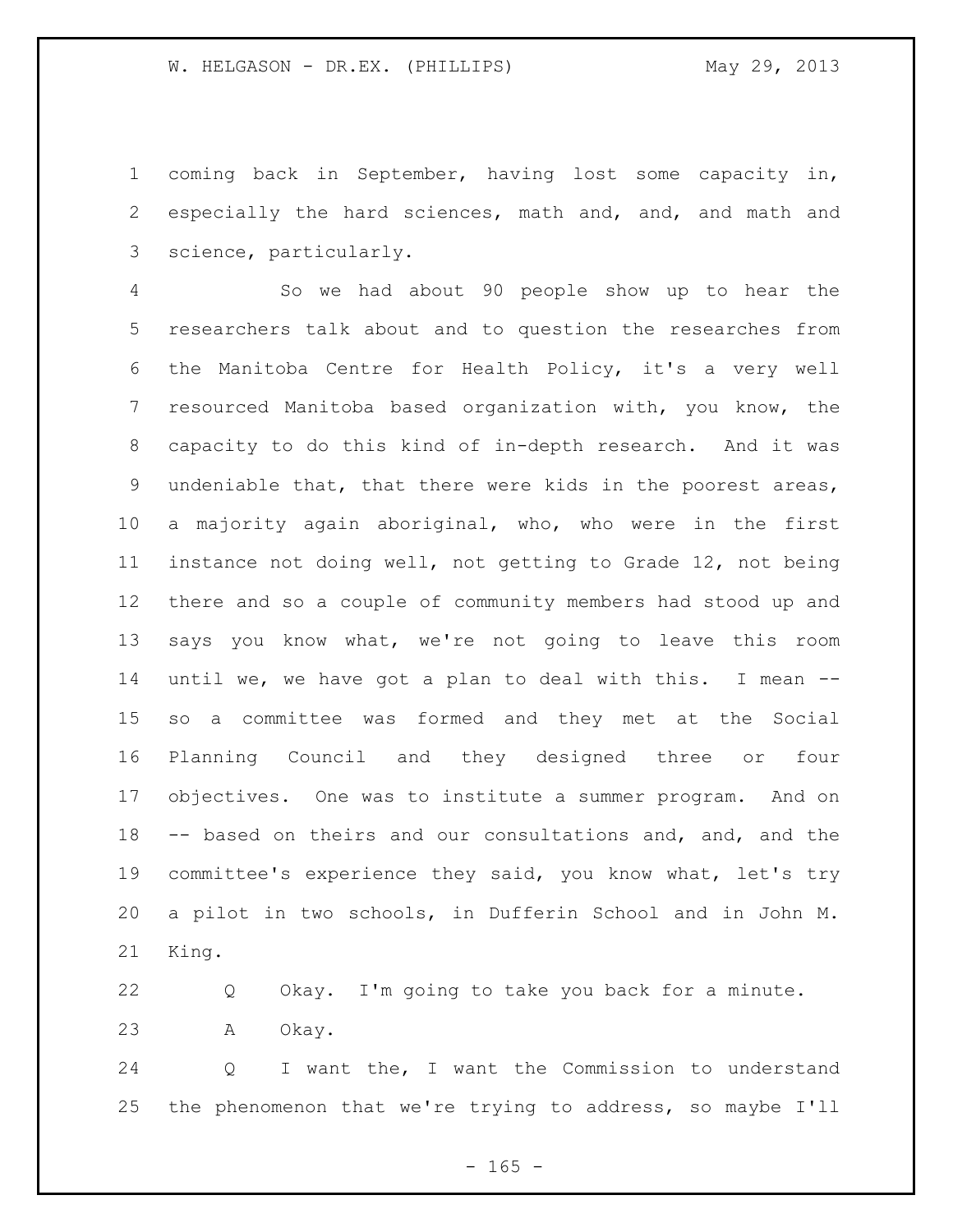try and explain it, you tell me if this is your understanding of it.

 The concept of learning loss is that if, at the end of the school year, say in June, you, you did a test for a comparatively wealthy child and a poor child, and let's say they both scored 50, if they come back in the fall research shows that the poor child will have actually 8 regressed, will have what had -- what's called learning loss and might score 46 or 47, whereas the wealthier student will score 50 or above. And we thus have a learning gap created --

A Right, which --

Q -- by poverty.

- A Yes.
- Q And --
- A But the --

 Q -- and what's identified is that there is more intellectual stimulation the wealthier you are?

A The wealthier community you live in.

Q Yeah. Okay.

A If they're -- you know --

Q Um-hum.

 A -- because communities provide things, more than the family can, like resources at the, at the, at the recreation centre and other opportunities for learning,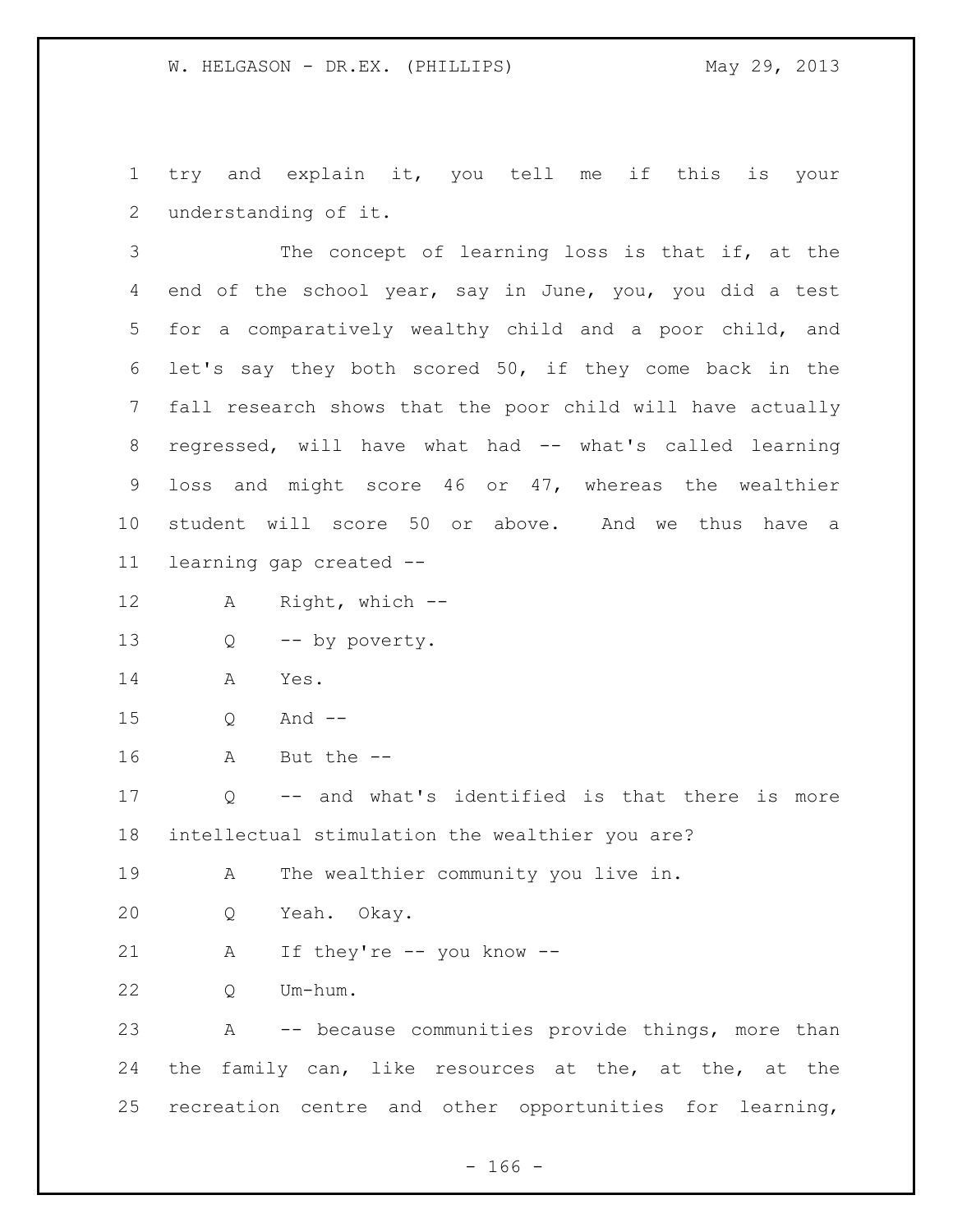that the inner city and those areas somehow they are either not participating or they don't exist. Q Okay. A But -- Q The way it's put, at page 8 of Exhibit 117 -- I'll just read you what it says. 8 The Program fees, location, availability, and content of offered programs can serve as powerful barriers to **participation.**" That being the participation of the poorer children? A Yes. Q "In order to enhance educational opportunities and prevent summer learning loss, children need to be exposed to enriching learning opportunities year round. This means creating and supporting summer learning opportunities for children that will complement and enrich the learning experiences

 $- 167 -$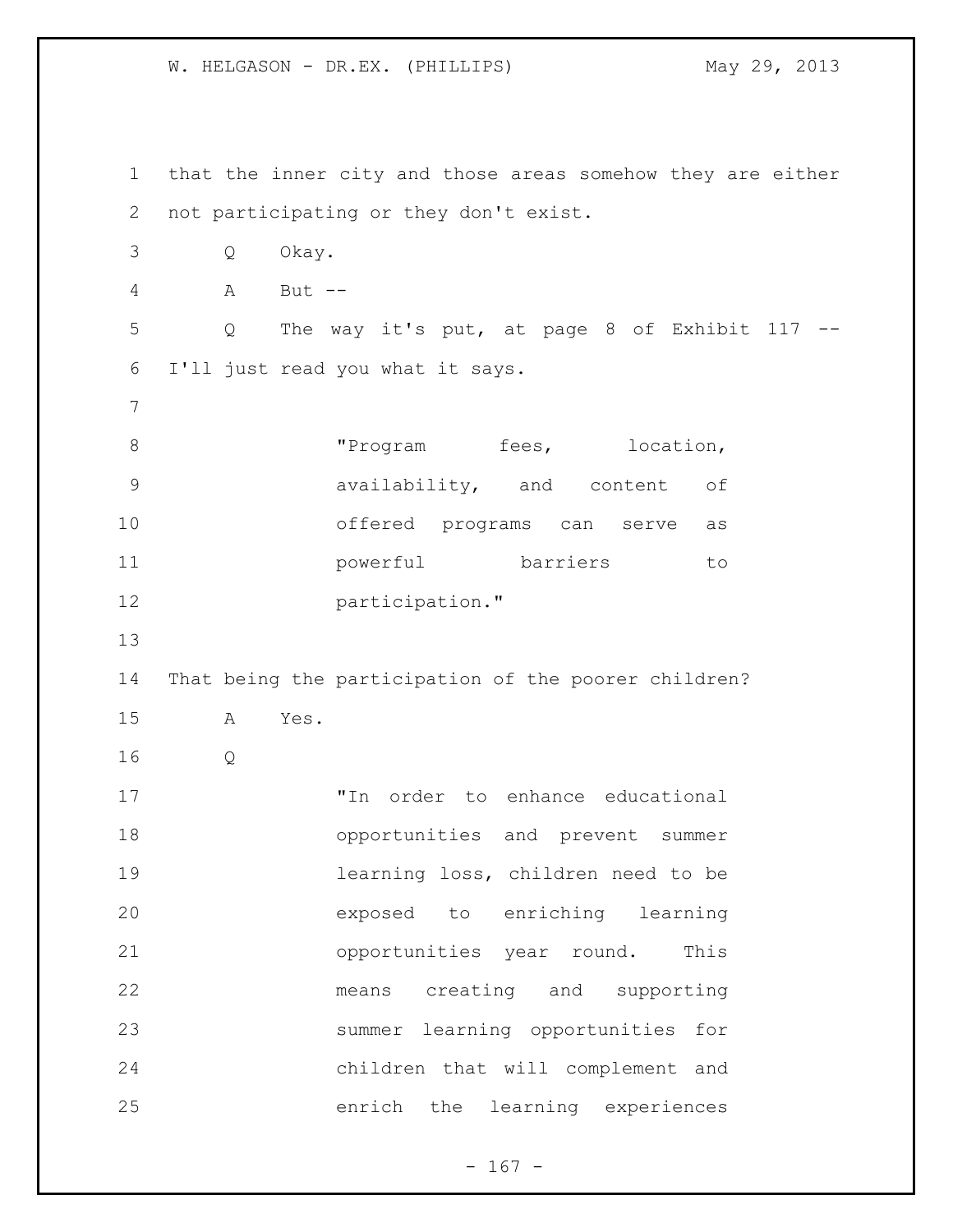provided in classrooms during the *regular school year.*  So this, I take it, is what the program was aimed at doing? A Yes. Q Trying to prevent learning loss of the poor children? A Yes. 10 0 And how is that achieved? A Well, we decided that we would pilot in two K to 8 schools a program, and it was the Winnipeg School Division who weren't amenable in the first instance to our request because they close the schools up over the summer, essentially, you know, they have to do maintenance, and blah, blah. But we insisted that this be part of a recognized school, you know, because our -- a school based program physically, as well. We were able to find a principal, at Dufferin, that was willing, concerned about her students, as she was, and another one at John M. King, who was willing to expose her school for six weeks in which we would hire educationalist, university students in the Faculty of

 Education to, to deliver the program based on an emphasis on math and science but also learning through fun. You

- 168 -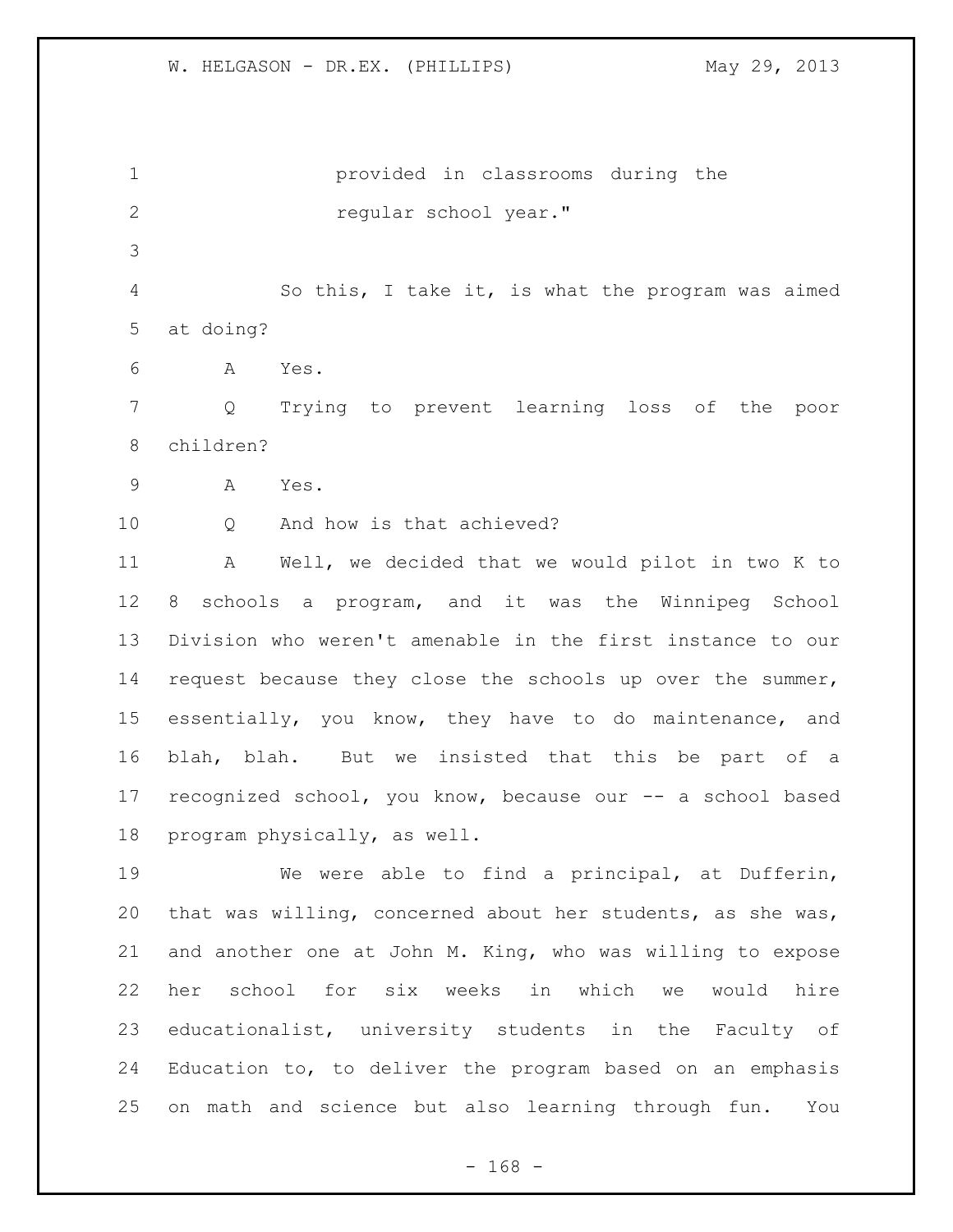know, you know. And, and so -- but it was an all day six week program. They got summer jobs out of it in a, in a field that they are, they are proposing to go in. As well, for the 60 kids per school there were four high school students hired as teacher's aides, who might be 15, 16, 17 that would be teacher's assistants but they had to live in the area. They were -- they lived in the impoverished area, that was a requirement.

 We didn't have many university students who lived in the area so they came from wherever but they recruited them from the Faculty of Education at the U of W and, and University of Manitoba.

 And so we were -- we had to agree to hire a teacher from each of the school to be the, kind of the -- you know, the knowledge of the school and whatnot and they would -- anyway, the first year it was a remarkable success. These kids learn -- you know, they all learn chess, they have -- they are exposed to sort of cultural things, aboriginal culture. Over 70 percent of the attendees was, was -- were aboriginal kids, many of them new, new Canadians, immigrants, as well, because during the summer and if you live in Dufferin area and you're from another country, you -- we find they didn't even send their kids outside, they insisted -- like it's a -- it can be seen as a hostile environment.

 $- 169 -$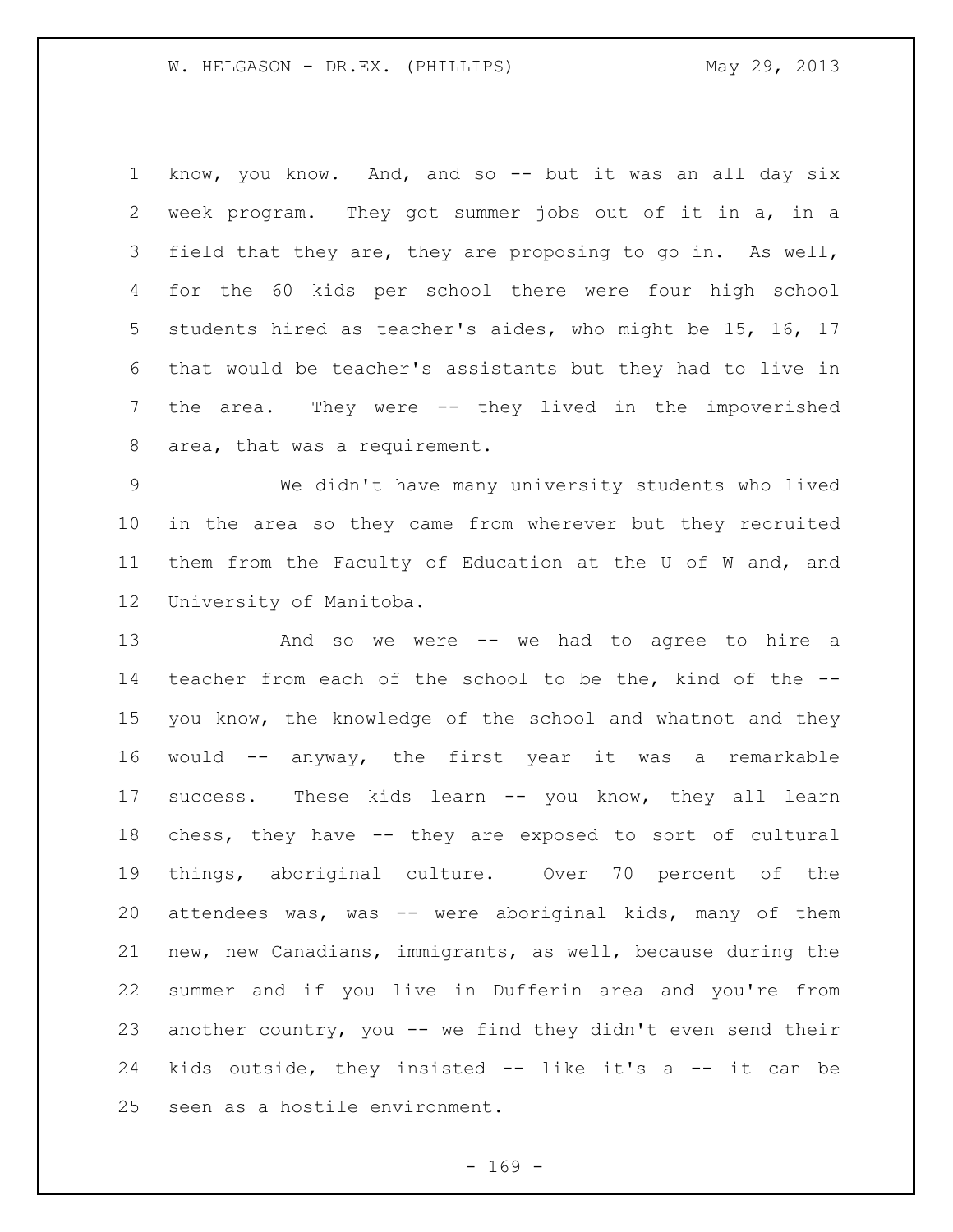But the school is seen as a safe place and so these -- the high school, the education students, delivered the program, they started in May and they worked out of the school to get parental consent and parental engagement.

 So, they went to school, essentially, to the school and they were taught by, you know, young, 22, 23, 24 year old education students, you know, with vigor and you know and who's, who's more cool to a 10 year old than a 22 year old -- you know. And then somebody, an adolescent, a young person, being hired for the six weeks -- we hired the university students for longer, 12 weeks but six week time who, who is helping you, to supervise.

 And so there were so many interesting 14 by-products. Some of the, the quasi -- we couldn't call them teachers because they're not, they were -- what did we call them? But anyway, they were, they were giving the instruction in -- you know, different things about the world and, you know, and, and how things flowed and you know, like different learning technologies that are -- they're learning in school. And some of the, the students 21 from the assessment that, that -- when I say students, I mean university students, thought you know what, I have never been down to the core area, you know, I, I -- you know, weren't -- we don't come here because it's a no fly zone. But said you know what, these kids, they're as

 $- 170 -$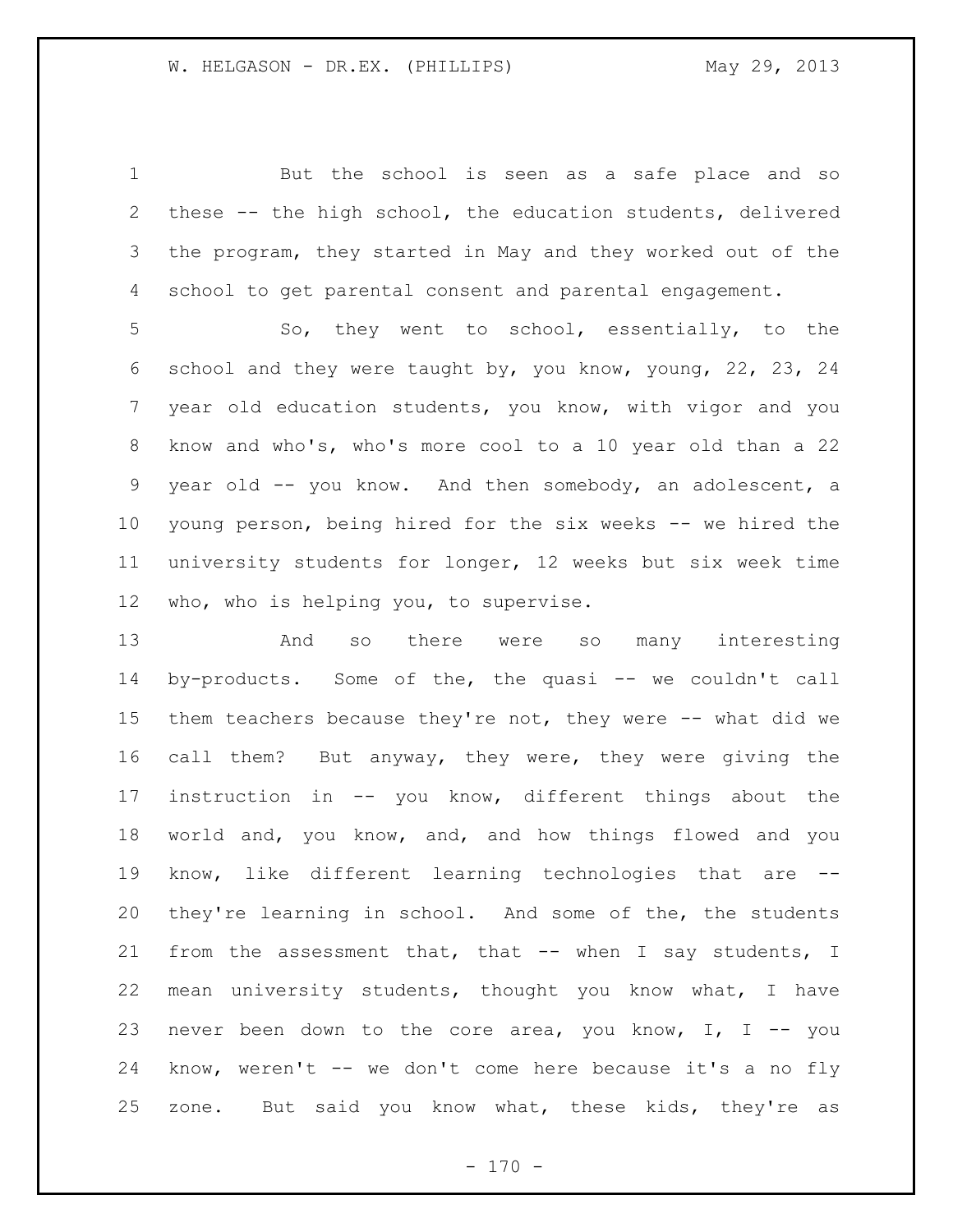bright as anybody else and they deserve. And she said when I finish my degree, the only place I want to teach is in 3 the core area. You know, it -- and the university students almost -- not to a person but many of them said do you know what, I now know that I want to be a teacher, you know, I'm 16 but you know what this is, this is -- you know. And the most important thing is the, the one, one of the university students went on to her masters and studied the before/after and what we found is 95 percent of the attendees who attended more than 70 percent of the time either improved or stayed the same when they came back and were tested in September. 75 percent improved, 20 percent were -- didn't lose, didn't have the summer learning loss.

14 Based on the notion that the problem, in educational attachment, if you will, starts early, and I saw that as a child welfare worker. You know, very few of the kids in my -- on the case loads of my workers finished 18 school. I mean, that -- and, and typically, within the child welfare system, school isn't a priority compared to giving them a place, you know, dealing with court and assessments and medical. So school falls by the wayside, it's almost a risk factor if you care that your education is going to be compromised.

 So in any way, the school became or the CSI program -- we, we actually call it the summer learning

- 171 -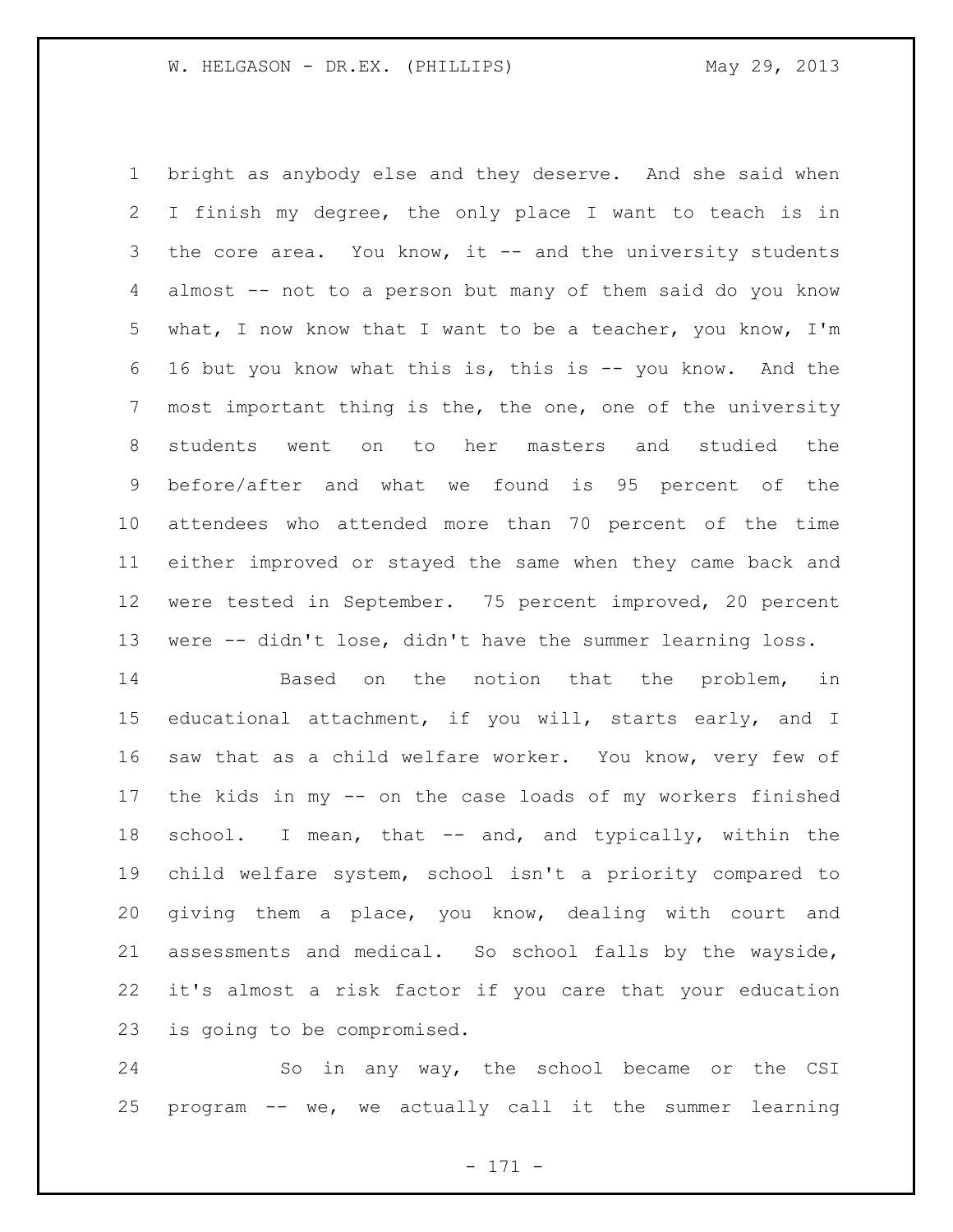enrichment program. This -- it was actually name CSI by the students themselves, Community School Investigators, because they did projects of scientific inquiry, you know. You know. Why is the grass green and why -- you know, what -- it's chlorophyll. I mean, it was, it was -- you know, it was -- and 60 kids, the first -- I mean, the results were, were wonderful, in 2005 and so we replicated it and we decided we would engage with the corporate community to support, as well. The province was quite amenable, you know, and I think you'll hear from Jan Sanderson at some point, I have to say that the, the province was able to corral some resources from the summer learning -- or from the summer youth employment to help us hire these students and, and the outcomes were essentially 95 percent either didn't lose over the summer.

 So the premise is that it increment -- it's not -- it's not incremental but it's, it builds on itself so you -- summer learning loss, when you're -- you come back to school you might make it through but by Grade 6, your educational trajectory is almost set, you know.

 Q The, the concept is that the learning gap widens each year because each year that goes by there is a learning loss.

24 A Right. And by -- and I've seen it by Grade 6, 7, 8 you know, you're just -- you want to cash out, you know.

- 172 -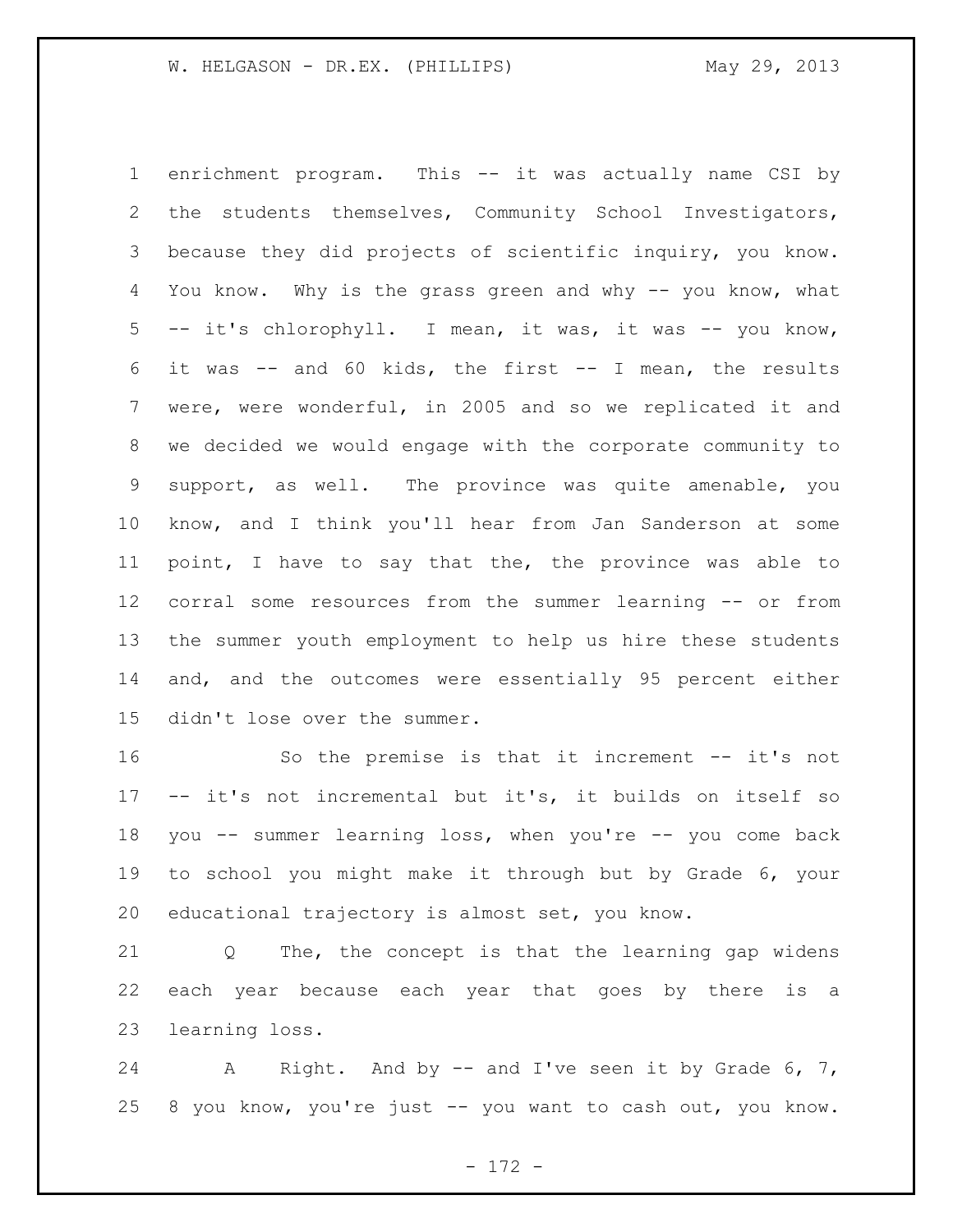You, you get expelled or, you know -- and actually I found in some cases the education system doesn't want some of these kids, you know, they get paid a per diem on September 30th, when they take count and it doesn't matter to their funding if half the kids are in school in May. You know. And I've seen it, the inner city schools, high schools especially, by May, you know, they might be hanging around, they might not.

 So I believe that we, we have instituted something -- now, the interesting thing is, this didn't come from the school division, this came from, in fact CAHRD was a big part, and the Social Planning Council was a big part of gathering together the, the informational resource, the expertise, the inspired leadership to push. 15 And I thought it was impossible. When the, when the committee came to me and says Wayne, okay, we're going to do this next summer. I said: Well, are you going to get the money? Well, we're going to find it, we're going to -- 19 you know, we're going to try this. It's -- you know, it's modest.

 It cost less than a thousand dollars a student and that money goes into returning university students, high school students from the area that get a summer job in a, in a -- in something that stimulates them for their future.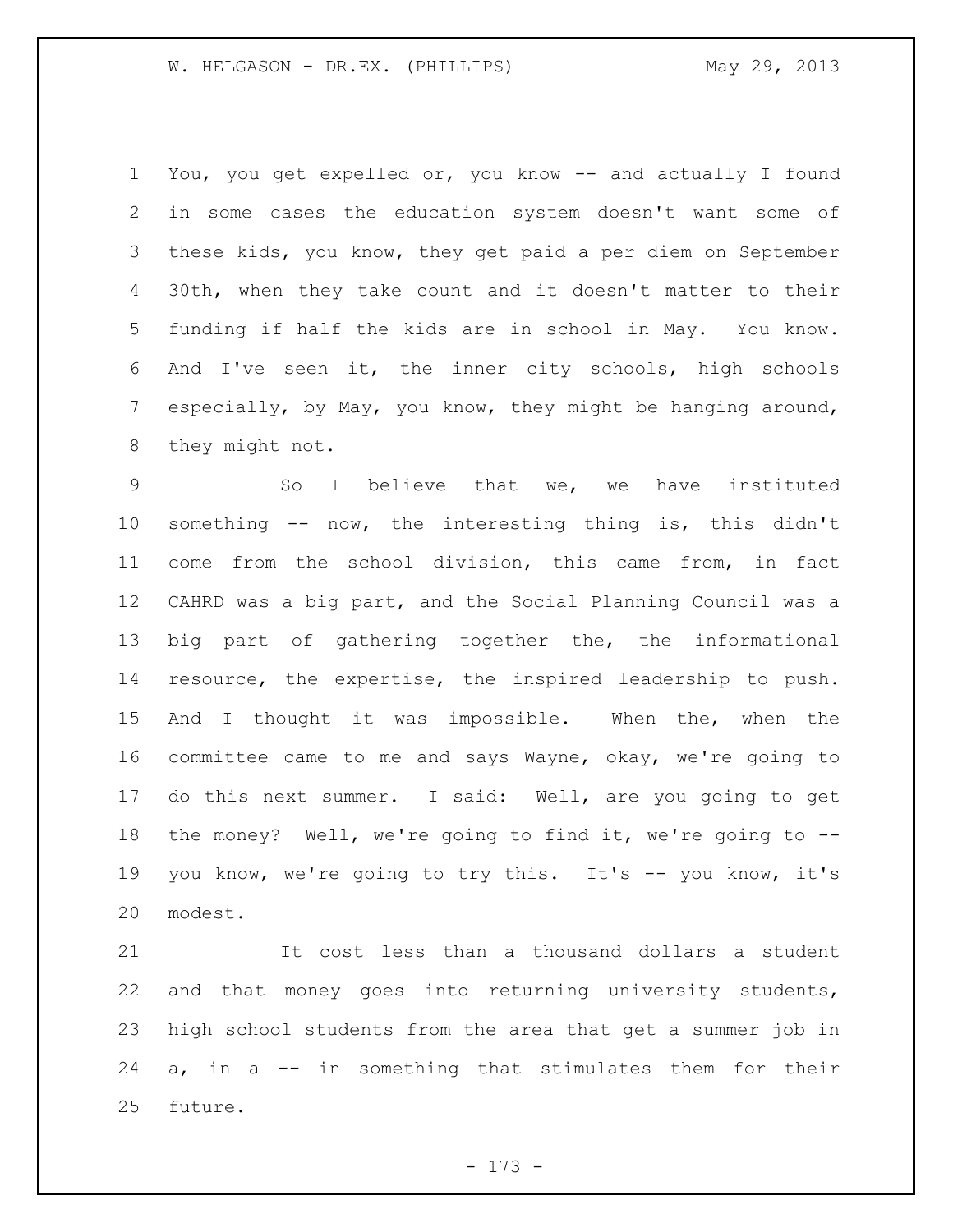1 I mean, I, I -- you know and so we went to four schools the next year, 2005 -- six. To eight schools. Every year we added two. Last year there was almost a thousand children in lower income neighbourhoods who, who participated in this program. University of Winnipeg has, for anybody who attended more than 70 percent, allowed them a \$400 credit to their first year of university. So there is something to even look forward down the line.

 Anyway, and, and other groups, community groups, initially, you know, were saying well, it's, it's a lot like school. I mean -- I said, yeah, that's the, that's the beauty of it, it's a lot like school but it's, it's more active, you know. It's the summertime so they would go to, you know, learn how milk is made, they would go to field trips and whatnot in the afternoon but in the morning they were looking at about mental math and, and science projects, you know, kind of.

Q Okay.

19 A And it, it, it hasn't had a negative outcome yet and it's this -- like I said, they're gearing up for this summer again and I believe that it's -- the solutions for closing educational gap aren't going to come from the mainstream, it's not going to come from -- unfortunately, with all due respect, from the Winnipeg 1 school division. They, they -- their status quo is well in place. Some

- 174 -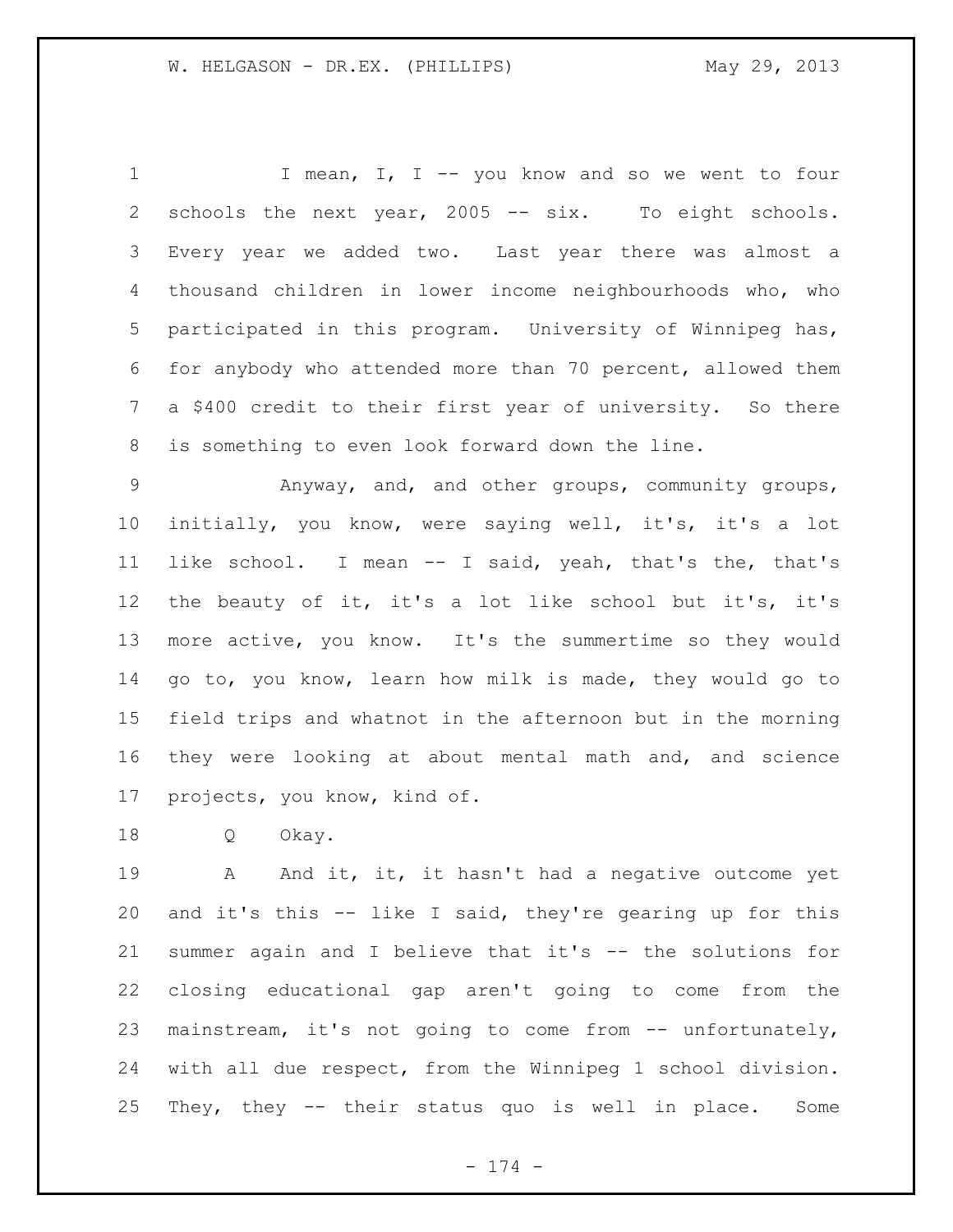schools we had to kick down the doors, we had to go up the ladder to say we want this school. Here -- the poor area, this program, you know, is well supported by the community, we would meet with community organizations, say -- in fact, it got to the point that the Machray area said -- they invited us to do -- they had heard about it and they said you're not leaving this room until you promise us that there is going to be CSI program in Machray School. That's Point Douglas area, which is challenged, as well.

10 But we did. But you know, what the school system, you know, like they've got their own deal, eh, you know what I mean? They have a big infrastructure, as many -- as much infrastructure in this province in schools as there is in hospitals, physical, public funded infrastructure that's not in use for 11 weeks of the -- three months only. You know and Christmastime, too. So --

Q I don't want to cut you off but, but --

18 A Yeah, I know.

 Q -- just in terms of time; okay? So, we've established that you and the aboriginal community, you know, when I say you, I don't mean you specifically but the aboriginal leadership has managed to create a number of successful aboriginal education programs which, for lack of better description, are a bit outside the box.

A Um-hum.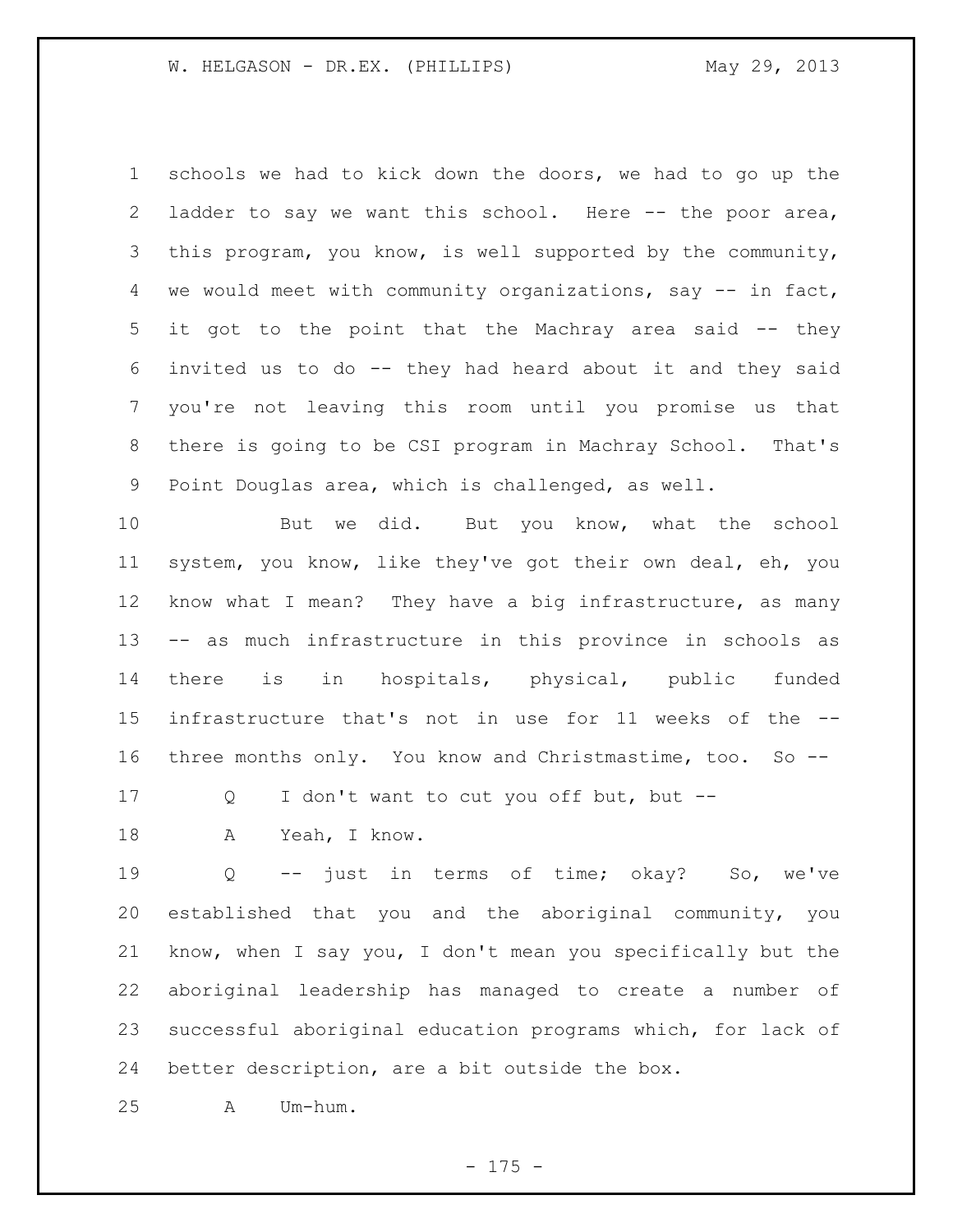1 Q They're not through the traditional system; is that fair?

A That's correct.

 Q And is it fair to say that the aboriginal leadership, the urban aboriginal leadership, does not consider the existing educational system to be adequately addressing the needs of the urban aboriginal population?

8 A That would be a fair comment.

 Q Okay. So in terms of exhibits, the Aboriginal School Division Workshop report, January 24th, 2011 that's Exhibit 115, that contains a discussion about some of the shortcomings that are perceived to be in the existing educational system and discusses some options to deal with it.

 There's also Exhibit 116, which is the Canadian Centre for Policy Alternatives, which is talking about aboriginal education in Winnipeg inner-city high schools. 18 Now, you are familiar with that report --

A Um-hum.

 Q -- you were not involved in the writing of that report.

A No.

 Q Is that correct, sir? And just to sort of move things along, I'm just going to read you a little bit and I'll ask you if, if what is in here is similar or

- 176 -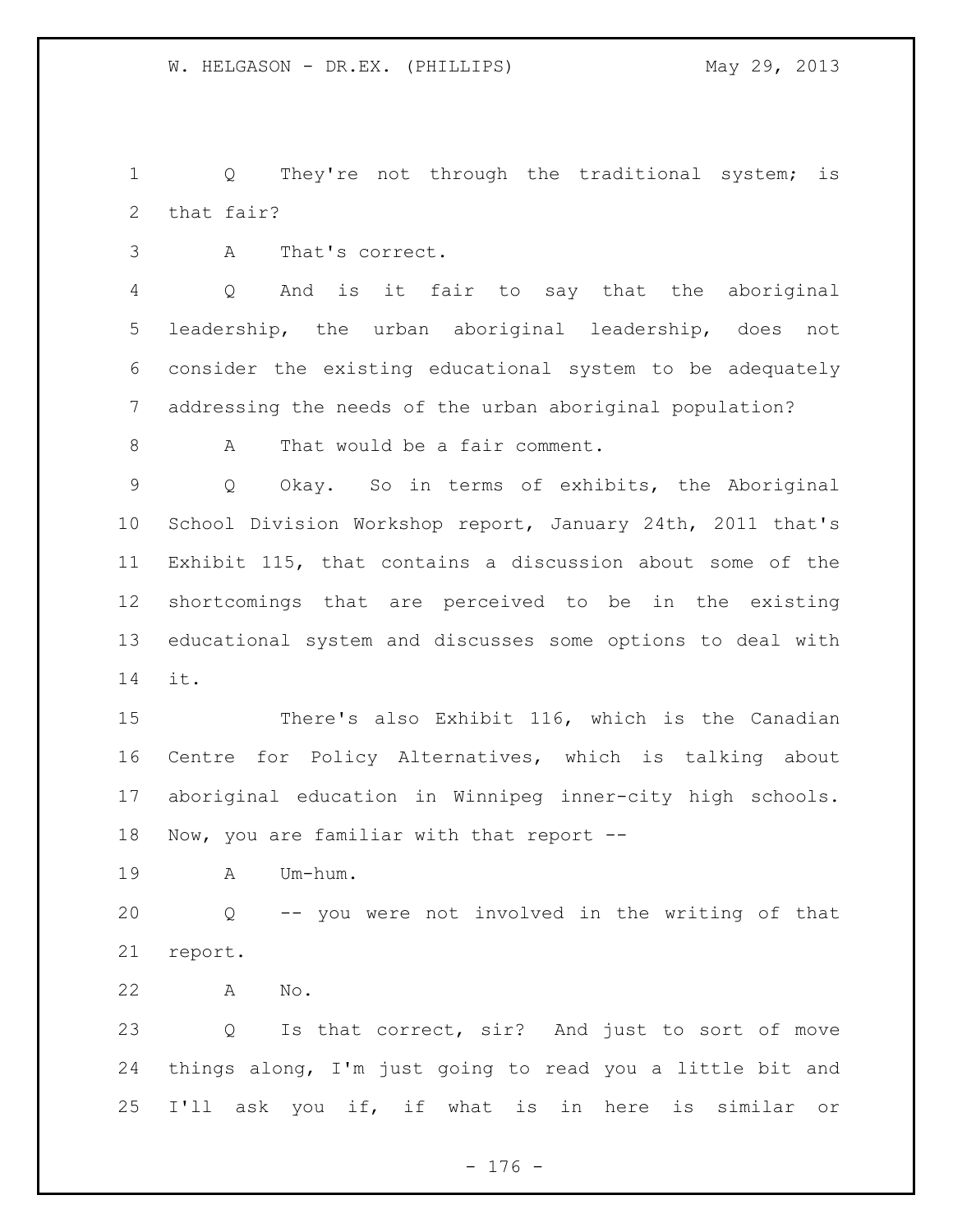adequately reflects the position of the aboriginal leadership.

 This is page 3 of Exhibit 116. The bottom paragraph.

 "The evidence that we have gathered suggests to us that Aboriginal people want the education that is needed to enable 10 them to participate fully in Canadian society and in their own self-governance, but they do not want to abandon what it is to be Aboriginal in order to do so. What Aboriginal people have said 16 to us about the educational system is not that Aboriginal people should be forced to change in order to fit into and 'succeed' in school - this is what the 21 residential schools attempted, unsuccessfully, to do - but rather that schools and the educational system generally need to change in order to better reflect the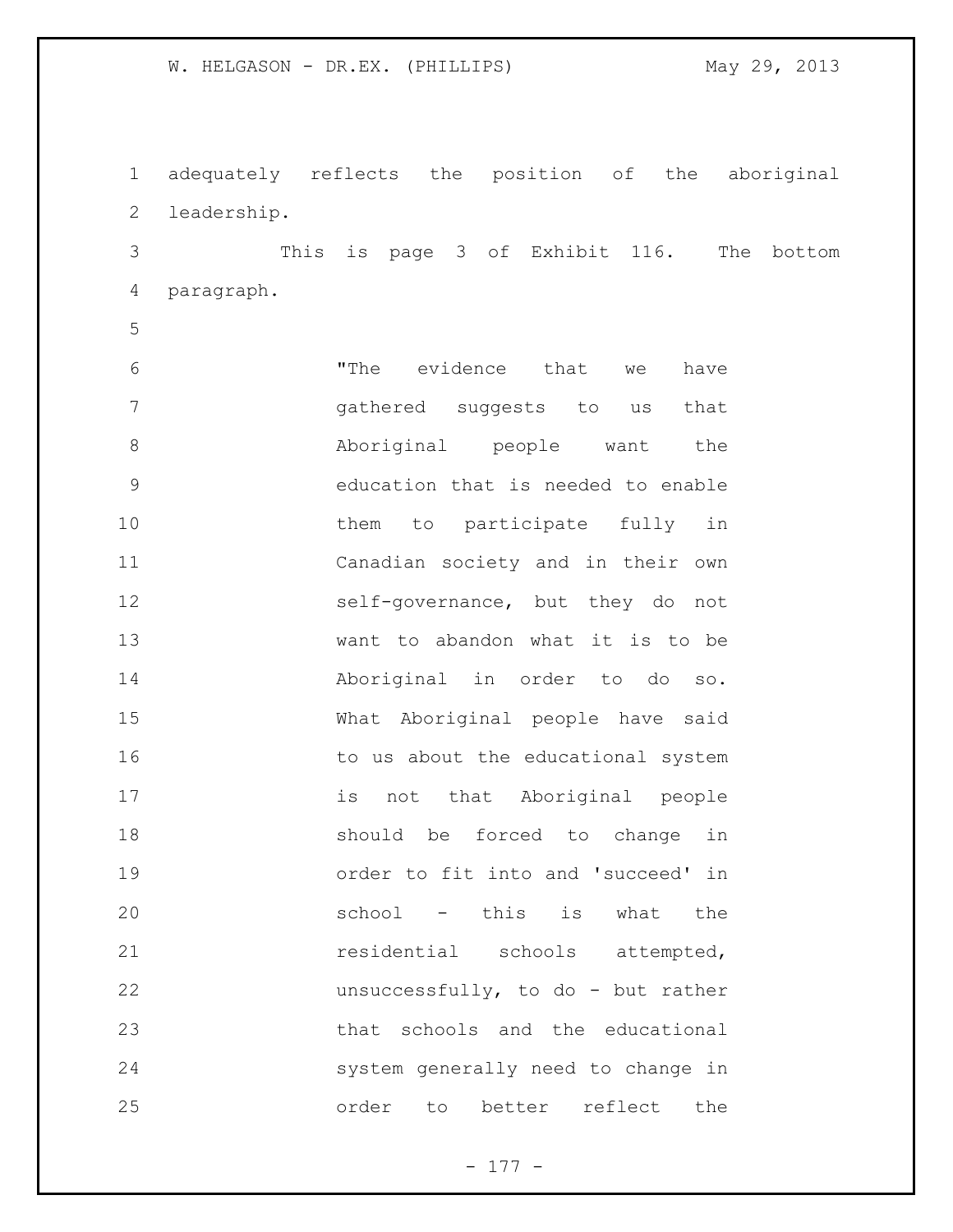| $\mathbf 1$    | rapidly changing demographic and                                    |  |  |  |  |  |  |  |  |
|----------------|---------------------------------------------------------------------|--|--|--|--|--|--|--|--|
| $\mathbf{2}$   | cultural realities of<br>our                                        |  |  |  |  |  |  |  |  |
| $\mathcal{S}$  | community.                                                          |  |  |  |  |  |  |  |  |
| $\overline{4}$ | Making such significant changes                                     |  |  |  |  |  |  |  |  |
| 5              | will be a challenge, but the                                        |  |  |  |  |  |  |  |  |
| 6              | benefits to all of us in doing so                                   |  |  |  |  |  |  |  |  |
| 7              | will be significant."                                               |  |  |  |  |  |  |  |  |
| $\,8\,$        |                                                                     |  |  |  |  |  |  |  |  |
| $\mathsf 9$    | And when they're referring to the demographic                       |  |  |  |  |  |  |  |  |
| 10             | challenges, that's -- goes back to what you were saying             |  |  |  |  |  |  |  |  |
| 11             | about 25 percent of the kids in Winnipeg of school age are          |  |  |  |  |  |  |  |  |
| 12             | going to be aboriginal. Is that correct?                            |  |  |  |  |  |  |  |  |
| 13             | Um-hum.<br>$\mathbb A$                                              |  |  |  |  |  |  |  |  |
| 14             | They then say, at page 50, the third paragraph<br>$Q \qquad \qquad$ |  |  |  |  |  |  |  |  |
| 15             | down, after discussing the aboriginal challenges and saying         |  |  |  |  |  |  |  |  |
| 16             | in Saskatchewan the -- that the -- by 2016 they think 46            |  |  |  |  |  |  |  |  |
| 17             | percent of school age children will be aboriginal and, and          |  |  |  |  |  |  |  |  |
| 18             | talking about how they need to change, it says:                     |  |  |  |  |  |  |  |  |
| 19             |                                                                     |  |  |  |  |  |  |  |  |
| 20             | "In Winnipeg this means<br>that                                     |  |  |  |  |  |  |  |  |
| 21             | schools<br>must<br>become<br>more                                   |  |  |  |  |  |  |  |  |
| 22             | Aboriginal. We believe that this                                    |  |  |  |  |  |  |  |  |
| 23             | means very significant changes to                                   |  |  |  |  |  |  |  |  |
| 24             | the educational system as a whole.                                  |  |  |  |  |  |  |  |  |
| 25             | recommendations<br>will<br>In<br>we<br>our                          |  |  |  |  |  |  |  |  |

- 178 -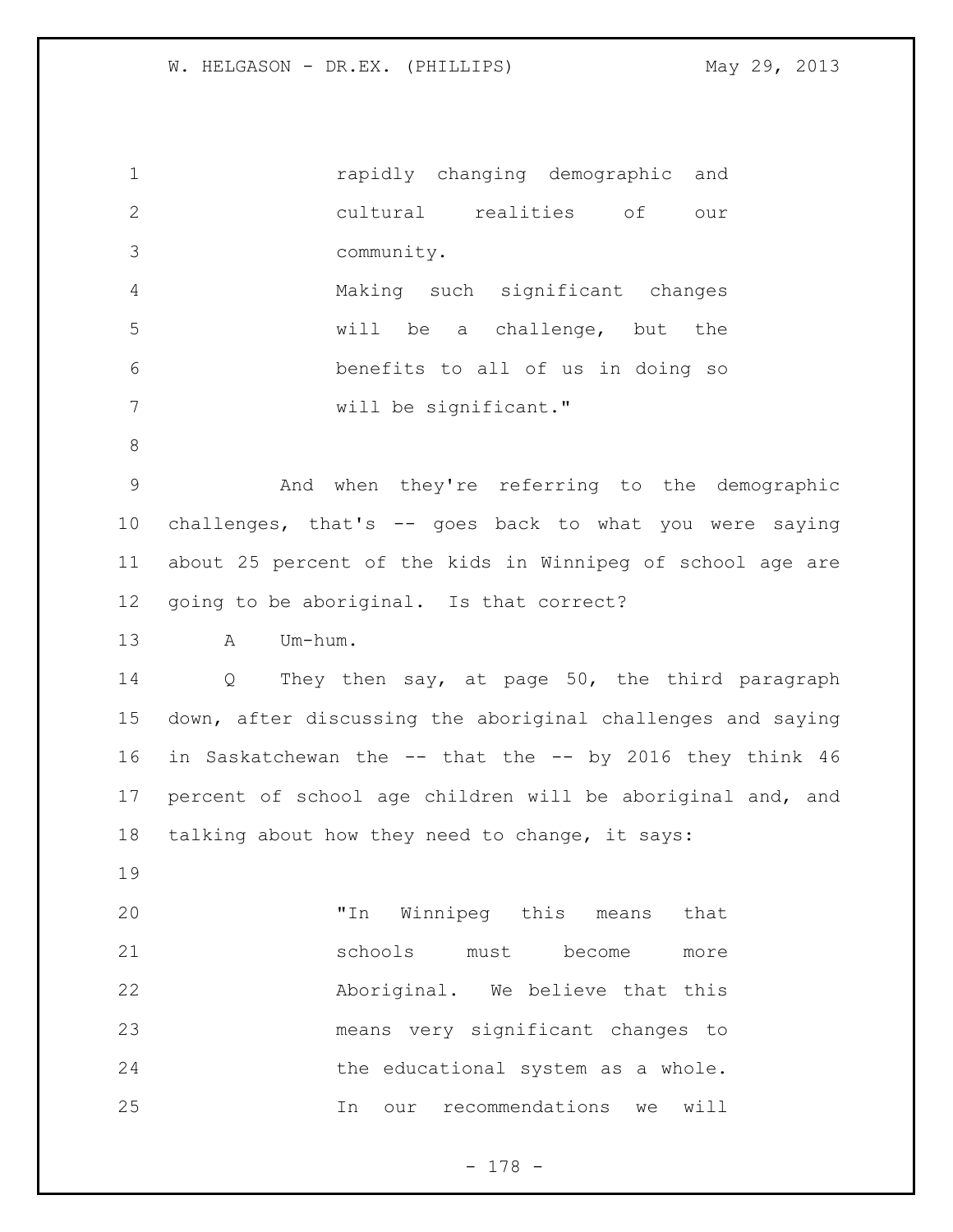emphasize those changes in the educational system having to do especially with who is teaching 4 and what is taught. These are changes, we believe, that are achievable within a reasonable time frame. But our immediate focus on teachers and curriculum should not be seen as detracting 10 from our view that it is the system as a whole that needs to change to reflect changing demographic and cultural 14 realities."

 What you and the ACW are suggesting today is consistent with the larger goal. You are saying it's not just a question of tinkering with the curriculum, a whole rethinking of the system and a whole reworking of the educational system for urban aboriginals is what is needed. Is that a fair statement, sir?

A Absolutely.

 Q Okay. So, we're here in phase three of the Phoenix Sinclair inquiry, dealing with essentially Child and Family Services issues and how we can keep families and

- 179 -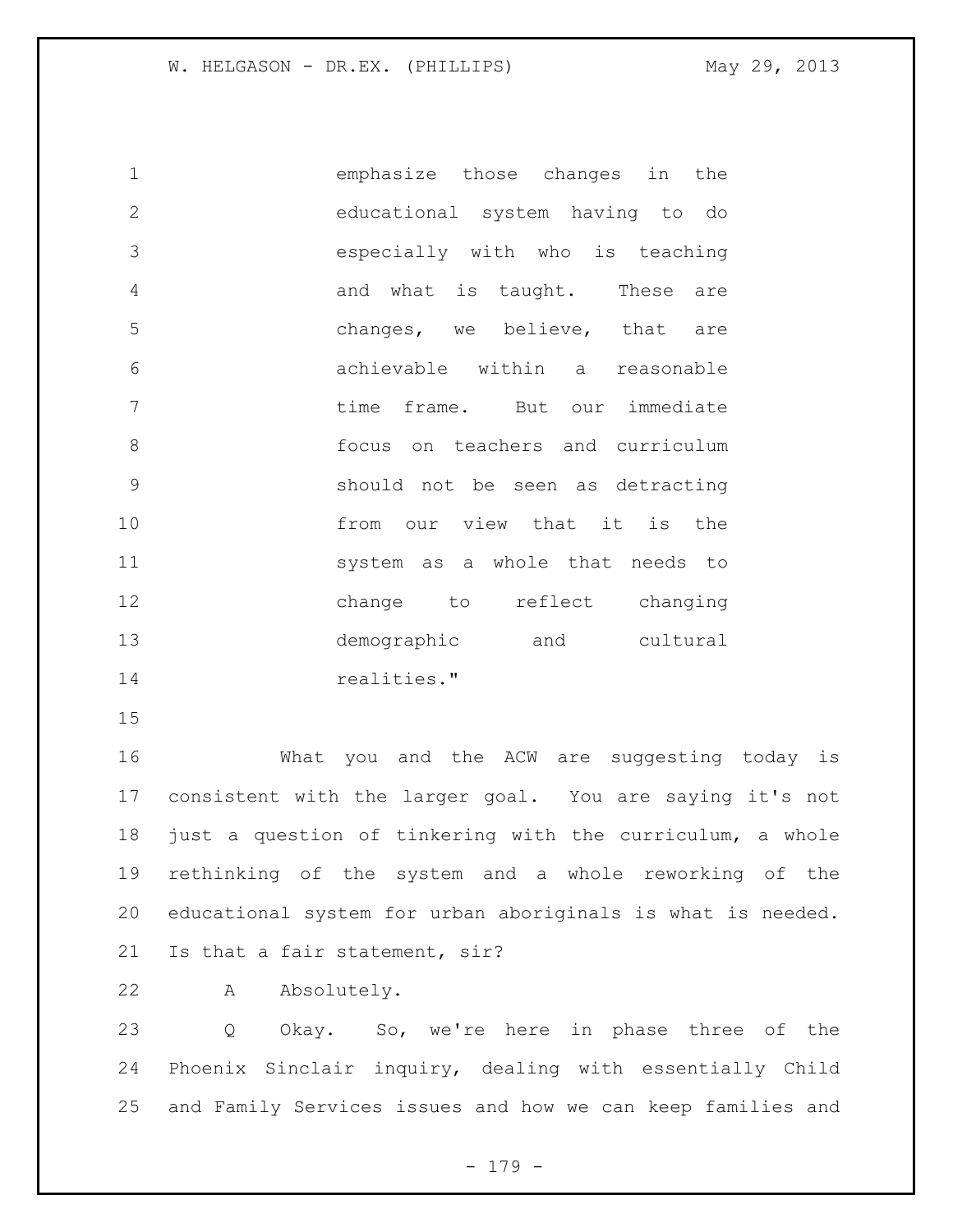children from becoming involved with Child and Family Services and my understanding is it's the position of the ACW that they feel that the education system has a role to play in reducing involvement with Child and Family Services. Can you explain, sir, why you think that and what you think the connection is?

 A Well, I got -- I had the incredible opportunity to be a child welfare worker placed out of the school in the inner city where the highest level of activity, child apprehensions occurred. And when I arrived there as the new worker, there was a lot of contempt for Children's Aid 12 at the time. They come and they take the kids, we never -- you know, we care about these children, we see them six hours a day, we know their family -- we, we want to participate somehow but they're gone, they're gone.

 So when -- you know, briefly, early into my job, I said well, teachers have complained to me. I go, well, okay, I can go down to 114 Garry, the agency, and just check with the worker because I know I could fill a file the way that -- and, and I say, well, how's Johnny doing, you know, you know, and they, they said oh, fine, he's in a foster home, I don't know when he -- and I even asked the teacher, you know, do you, do you want to send some homework? And they go, we'd love to. You know what I mean? There's a connection.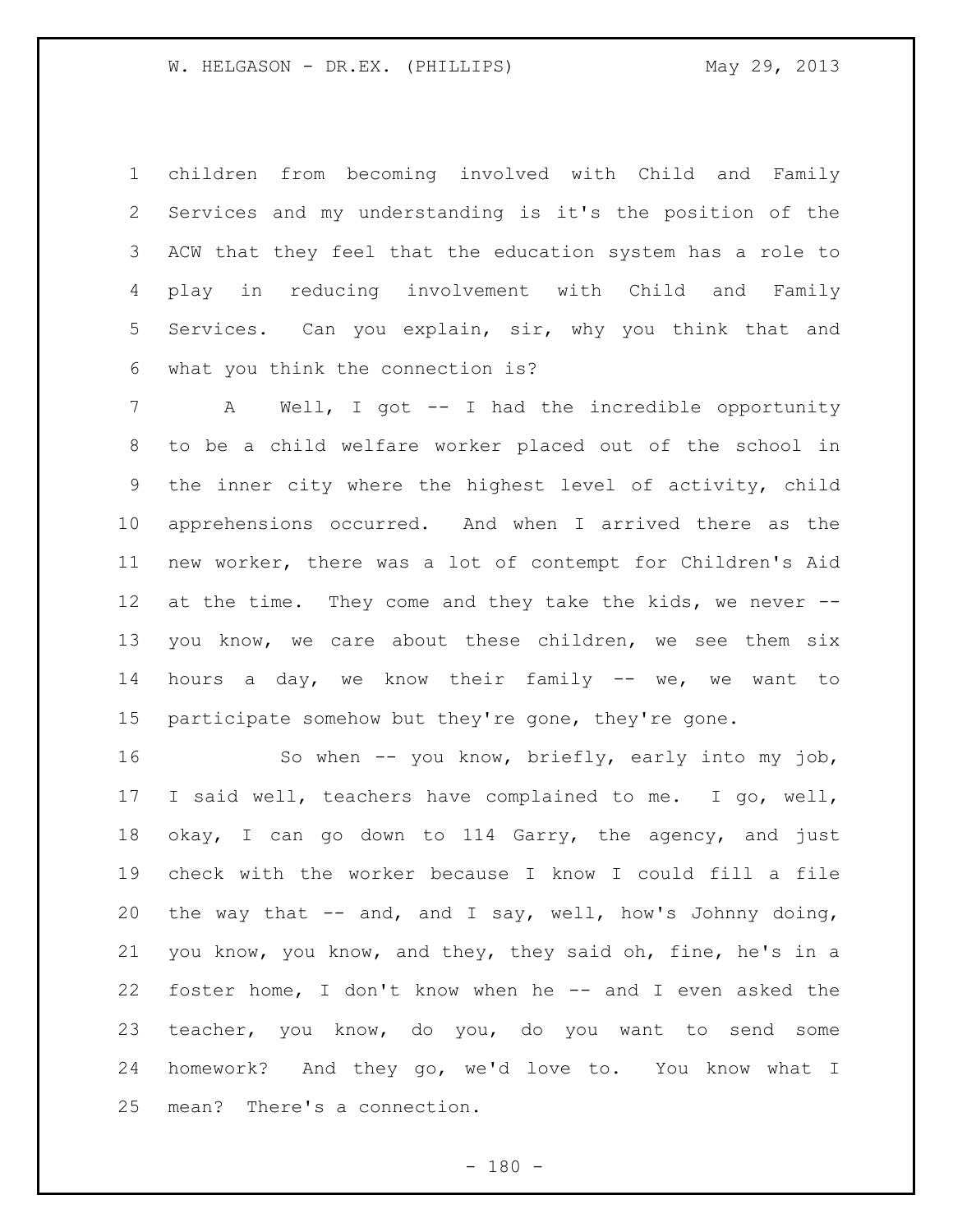The school is an interesting place because they spend a lot of time with -- they know a lot. In fact I found good foster homes out of the, out of the school just by going to the Grade 6 teacher and going are there any families in this poor area that are doing well? Oh, yeah, you know, this -- you know and they would identify them and I would go and say would you consider being a foster parent? You know, if you have a criminal record check and all that, and home study and -- well, I never thought I -- 10 I thought I -- you had to own your own house, you know. I said no, you don't have to, you just have to have a roof.

 So, you know, through that deployed worker process the school became, obviously, a big resource for, for minding the wellbeing of the child. They're concerned about it, they're, they're -- professionally. I mean, they -- and so I was able to use them as a resource in many ways, you know, so that we didn't unnecessarily take kids because sometimes they, they would have information and certainly an ability to alert me if there was concerning information as a worker and I could do something about it.

21 And there were times when they said, you know, this kid is at risk and I, I would go and try and establish if there was a risk, you know, and sometimes there was, sometimes there, there was misinformation. I mean, but in the school, at the time, there was also a public health

- 181 -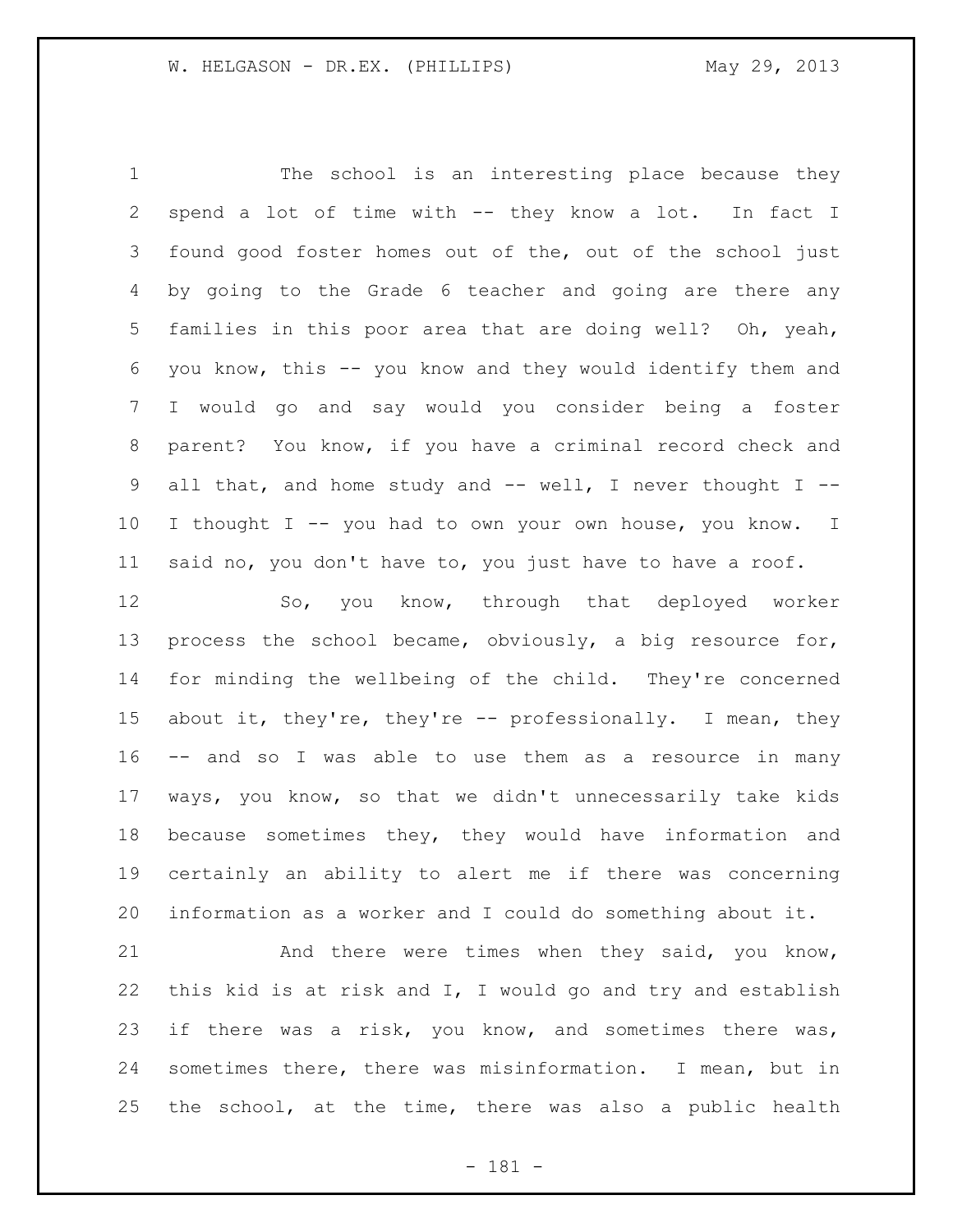nurse, there was also a child guidance worker, but the public health nurse became my, my greatest asset.

 We, we would -- you know, I would say, you know, Sharon, have you seen this family, it seems to be a concern about -- oh, yes, I saw her yesterday, mom is overloaded and that's why the kid didn't get fed and now they're complaining -- whatever. You know. Or, or a kid doesn't show up at school, the teacher becomes concerned.

 So the school can be an incredible resource in a broader sense. In fact, you know, I mean, I think that recent devolution and I -- I've been part of the Southern Authority process for five years, one thing that's done is that children -- we're trying better to recognize how important the school is. Seven percent of the kids in care aren't in care because they're still at risk, they're in care because they're finishing their educational system, that they're -- it used to be at age 18, when my kid, who if I -- I was the child's worker, when he turned 18 he was out on or she was out on the street. I couldn't, I couldn't provide them any resources, they were gone. And what parent would do that? But the system does and they, they have no capacity to follow up, 18 you're gone.

 In fact, that's why the -- I'm deviating again but the school can be an incredible resource in the whole wellbeing of children and families because it -- you know,

- 182 -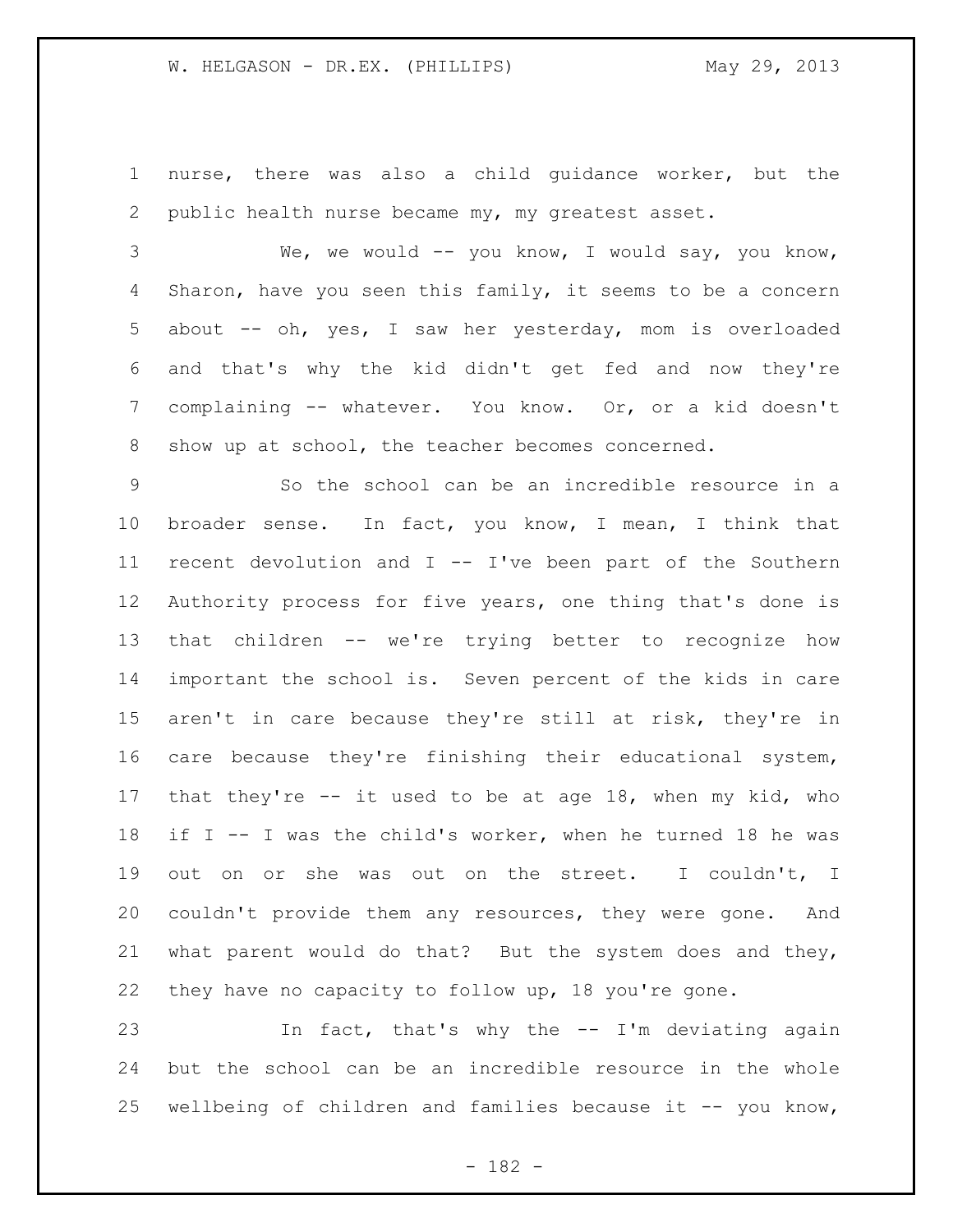engaging as we did with CSI, I mean you see in the report that 153 of the 152 parents interviewed want their kids to come back year. You know, it, it's a parental engagement thing, too. Q Okay. That, that says -- that's an, that's an unusual teacher you're talking about, and I recognize that you feel that's important. One of the goals of an aboriginal based system, presumably, would be to work on the drop-out rate and the -- A Um-hum. Q -- participation rate. A Right. Q And you would be trying to achieve a higher graduation rate; is that fair? A Yes. And the involvement of the family. Q Yeah. A You know. I mean schools typically were report to the office if -- they're an intimidating place for many people, particularly if you went to a residential school or if, if your, your mother or father did and the stories. You know, like I mean it's not, you know, inviting, I would say. Q But if there were an aboriginal school system and 24 if you were able to achieve a higher graduation rate, what

is the ultimate result of that? Is it a higher -- or a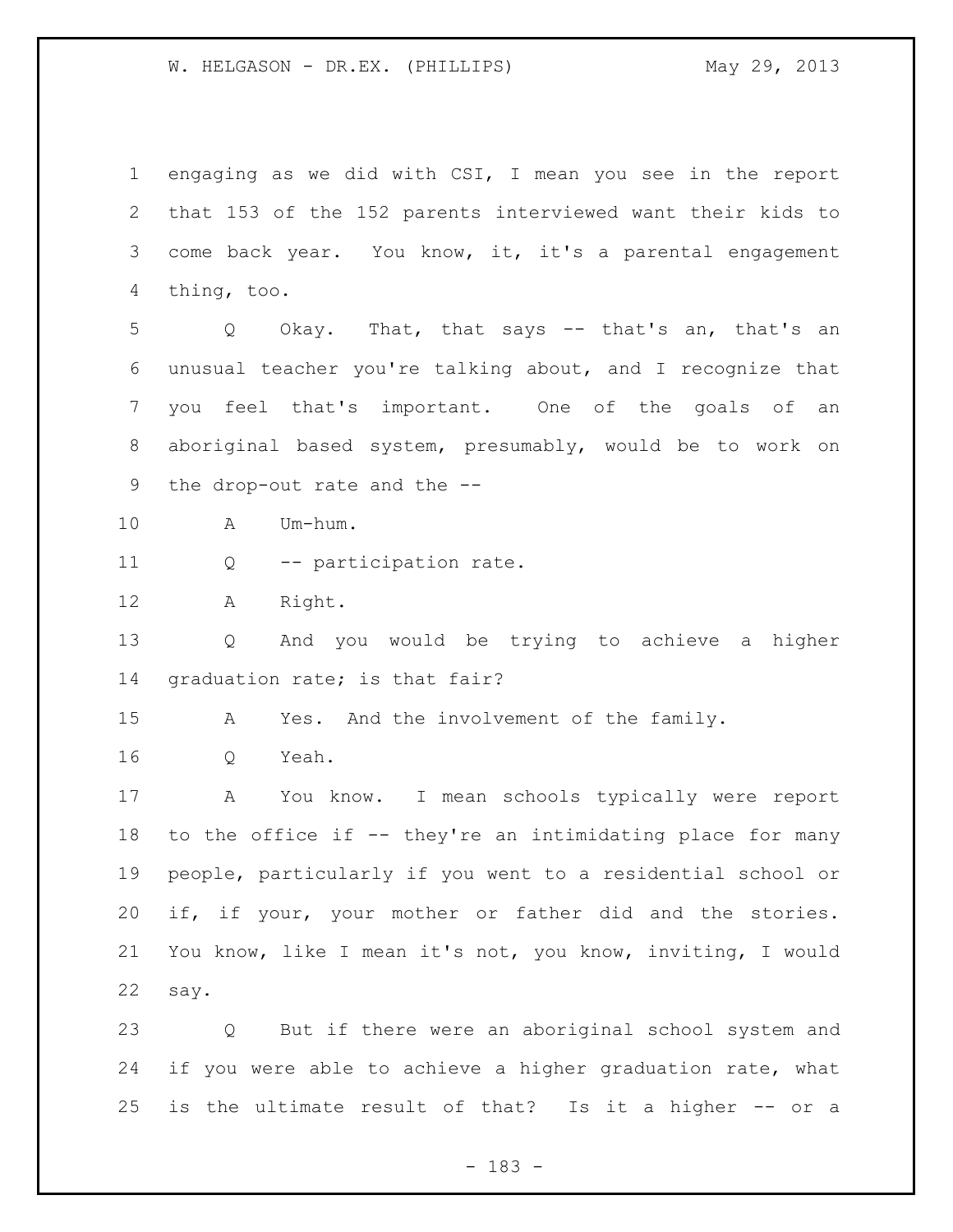lower unemployment rate for aboriginal people, what is the goal?

 A Independent contributing individuals and families succeeding and, and making a contribution.

 Q And would it be fair to say, in your experience, people who have a high school or a vocational education, or a college education, are employed on a full-time basis, those people have less involvement with Child and Family Services than the undereducated --

A Absolutely.

Q -- underemployed?

12 A As a matter of fact, you know something, there's a, there's a little bit of a dynamic I notice through all the cases, that as soon as the youngest child was gone all day, often mom would end up sometimes drinking -- or you 16 know what I mean? Like, so, so there's -- you know, the -- engagement of the family in the school or in a community 18 resource or, or mom when -- you know, at a certain -- anyway, I'm diverting from -- as it relates to my experience but, but the involvement of the family in the school process is something, I think, that's held in strong regard as it relates to the aboriginal because the family is the centre of learning really, it's the first teacher.

 Q We'll talk about that a little later on; okay? Just in terms of how you feel it might impact on Child and

- 184 -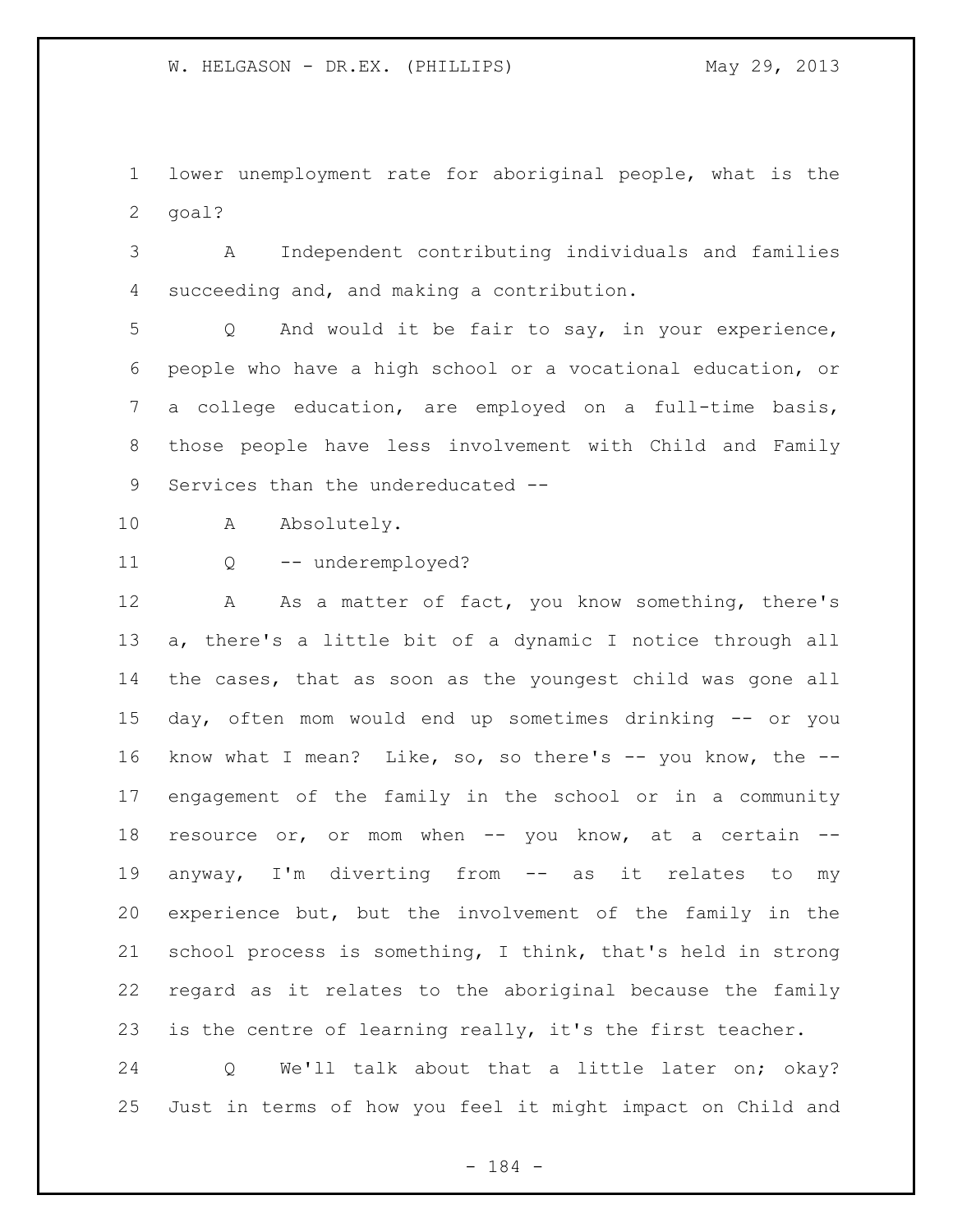Family Services' involvement. You would hope through an aboriginal education system to, in the end, increase educational outcomes, decrease unemployment, decrease poverty, less involvement with Child and Family Services, that's the link you see between education and Child and Family Services. Is that fair?

A Yes.

 Q Now, there's a -- when we talked about it there were a couple of other ways that we thought having teenagers, for example, finishing their high school educations, as opposed to dropping out with Grade 8 or Grade 9 we thought that if we kept kids in school on a full-time basis we would probably also see a reduction in youth crime and gang involvement.

A Yes.

 Q Is that -- based on your experience, is that reasonable?

 A I co-chaired a committee called the Live Safe Committee which I think we should put into evidence, where the police chief -- and policemen recognize this that, you know -- and, and it was their idea that one of the six recommendations is there should be an aboriginal school division in the City of Winnipeg because they, too, recognized that, you know, if kids are not in school the high -- there's a high probability that they are not doing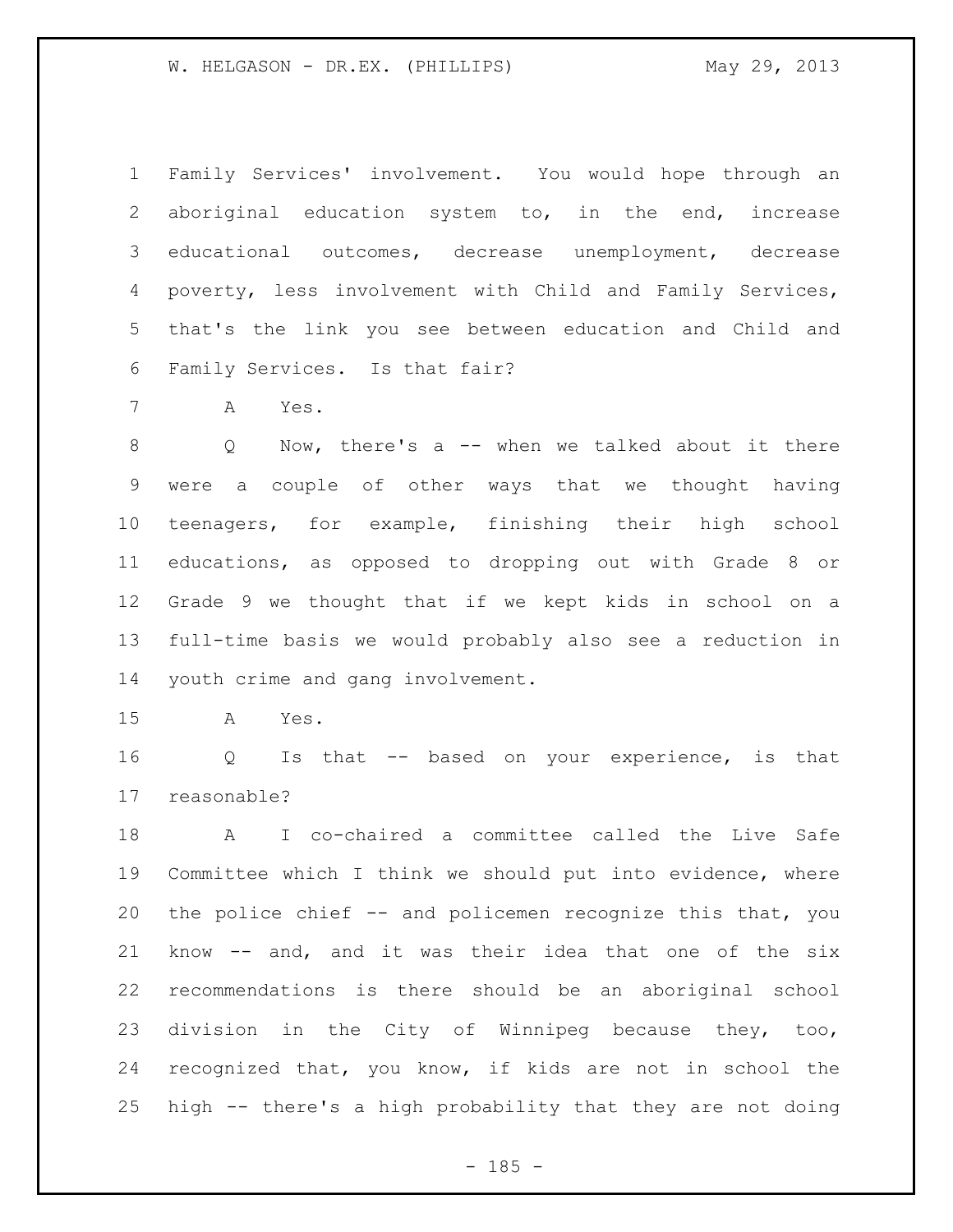| $\mathbf 1$ | things that are beneficial and it particularly relates to   |  |  |  |  |  |  |  |  |
|-------------|-------------------------------------------------------------|--|--|--|--|--|--|--|--|
| 2           | the aboriginal community, the deputy minister, Harvey       |  |  |  |  |  |  |  |  |
| 3           | Bostrom, has said 40 percent of the kids who are            |  |  |  |  |  |  |  |  |
| 4           | aboriginal, over the age of 15 and school age, are either   |  |  |  |  |  |  |  |  |
| 5           | not in school and they're not in the workforce. Some other  |  |  |  |  |  |  |  |  |
| 6           | provinces in, in -- and I'm not sure where they got that    |  |  |  |  |  |  |  |  |
| 7           | stat from but there's a high percentage of 15 to 18 year    |  |  |  |  |  |  |  |  |
| 8           | olds, aboriginal youth --                                   |  |  |  |  |  |  |  |  |
| 9           | So if we could keep --<br>Q                                 |  |  |  |  |  |  |  |  |
| 10          | -- are in neither place.<br>A                               |  |  |  |  |  |  |  |  |
| 11          | -- if we could keep kids in school --<br>Q                  |  |  |  |  |  |  |  |  |
| 12          | Yes.<br>A                                                   |  |  |  |  |  |  |  |  |
| 13          | -- and out of crime and out of gangs, would that<br>Q       |  |  |  |  |  |  |  |  |
| 14          | have a positive impact for Child and Family Services, would |  |  |  |  |  |  |  |  |
| 15          | you expect? Based on your --                                |  |  |  |  |  |  |  |  |
| 16          | Yes.<br>A                                                   |  |  |  |  |  |  |  |  |
| 17          | Q<br>Yes.                                                   |  |  |  |  |  |  |  |  |
| 18          | Α<br>Yes, yes.                                              |  |  |  |  |  |  |  |  |
| 19          | Q<br>Okay.                                                  |  |  |  |  |  |  |  |  |
| 20          | A You know, bear in mind, all -- a good percentage,         |  |  |  |  |  |  |  |  |
| 21          | almost 50 percent of the kids I had -- I took into care, of |  |  |  |  |  |  |  |  |
| 22          | the several hundred, maybe thousands, I didn't apprehend,   |  |  |  |  |  |  |  |  |
| 23          | it was parents saying these kids, you know, are             |  |  |  |  |  |  |  |  |
| 24          | uncontrollable. He's -- I know he's going to get into       |  |  |  |  |  |  |  |  |
| 25          | trouble, I don't know -- I don't like who he's hanging --   |  |  |  |  |  |  |  |  |

- 186 -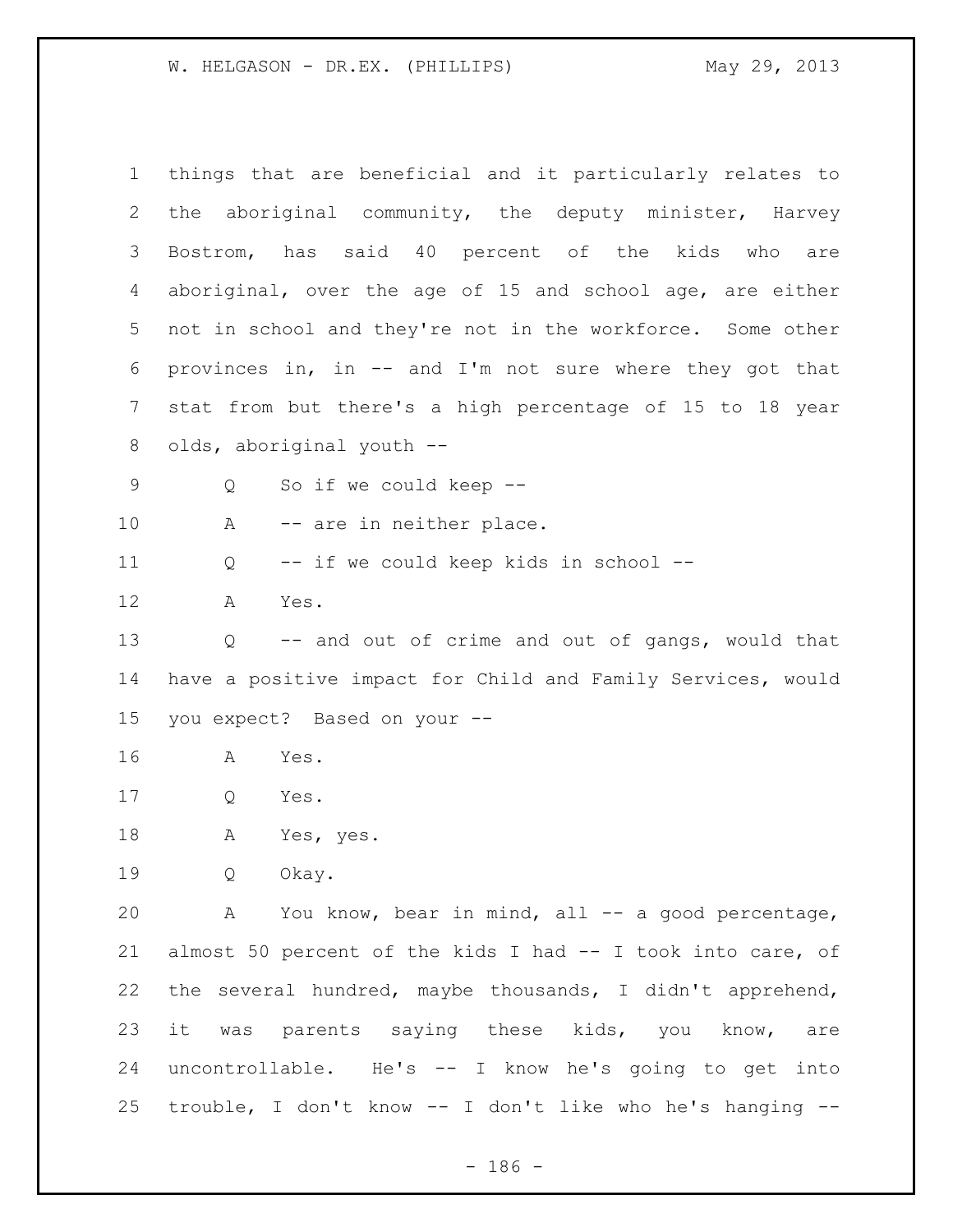please take him into -- put him in a group home. You know what, we institutionalize too many kids, you will learn -- it will learn things you don't want them to learn in, in the group home or in an institution. Q Okay. A We've got to work on, you know, somehow holding this thing together. Q So if we can keep kids in school -- A Yeah. Q -- we would indirectly affect Child and Family Services' workloads is the thought? 12 A I'm certain of it, actually. Q Okay. All right. Similarly, if we were able to keep teenage female girls in the educational track, working towards either a high school or a vocational employment, would we think that that might have the result of lowering teen pregnancies which we heard, yesterday, is a very high rate of involvement with Child and Family Services. A Well, that's a little bit of a tough one for me because I'm, I'm a product of a 16 year old mother. 21 O Um-hum. A Who just came back from residential school. Q Um-hum. A So teenage pregnancy is -- and I don't want to pathologize. The aboriginal community has a tendency to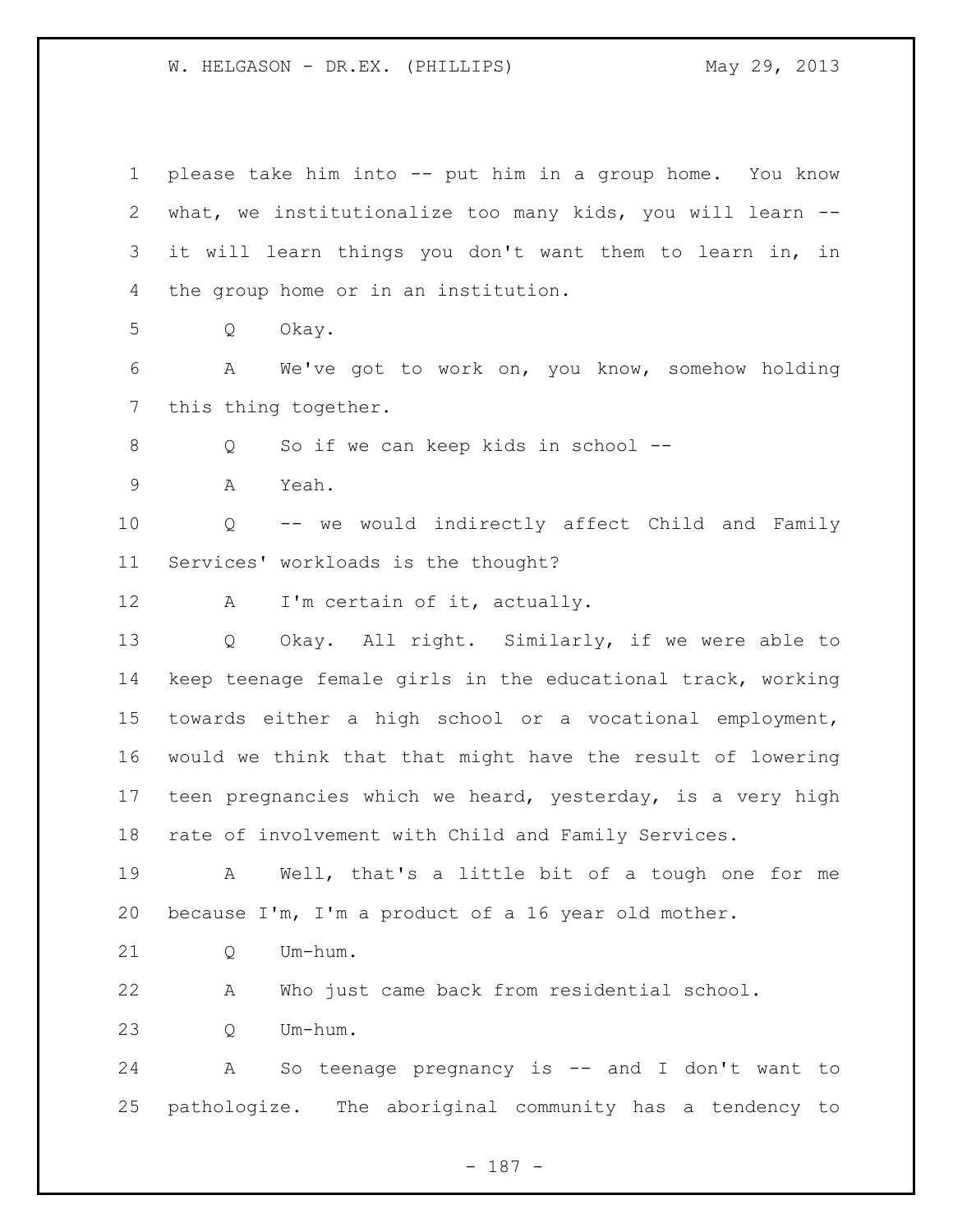have children younger, because culturally the first child was the parent, the grandparents' special one, the one who 3 looked after them, you know, or -- and special regard. So there, there is an impetus that's, that's involved in long term aboriginal culture that that happens. So, you know, that to some extent explains why aboriginal women voluntarily want to have children -- they don't want to wait until their career established and they're 30 years old and have one or -- one and a bit children, you know. They start families early.

 We find returning students that we have at the Aboriginal Centre, of those 300 most of them are women who have two, or three, or four children. One graduate of the training program in the, in the gas turbine repair and maintenance and overhaul, well, we had a specifically course designed for women, because they are helicopter engines and they're light and they're -- had nine children. Swear to God. The big families and children are a cherished part of the aboriginal community. I mean, in, in -- when in the -- when we're in the best sense of things.

Q Um-hum.

 A Well, you know, as well, the -- given a number of other circumstances that, that breaks down or that, that isn't optimal but ...

Q Let's get to the ultimate recommendation of the

- 188 -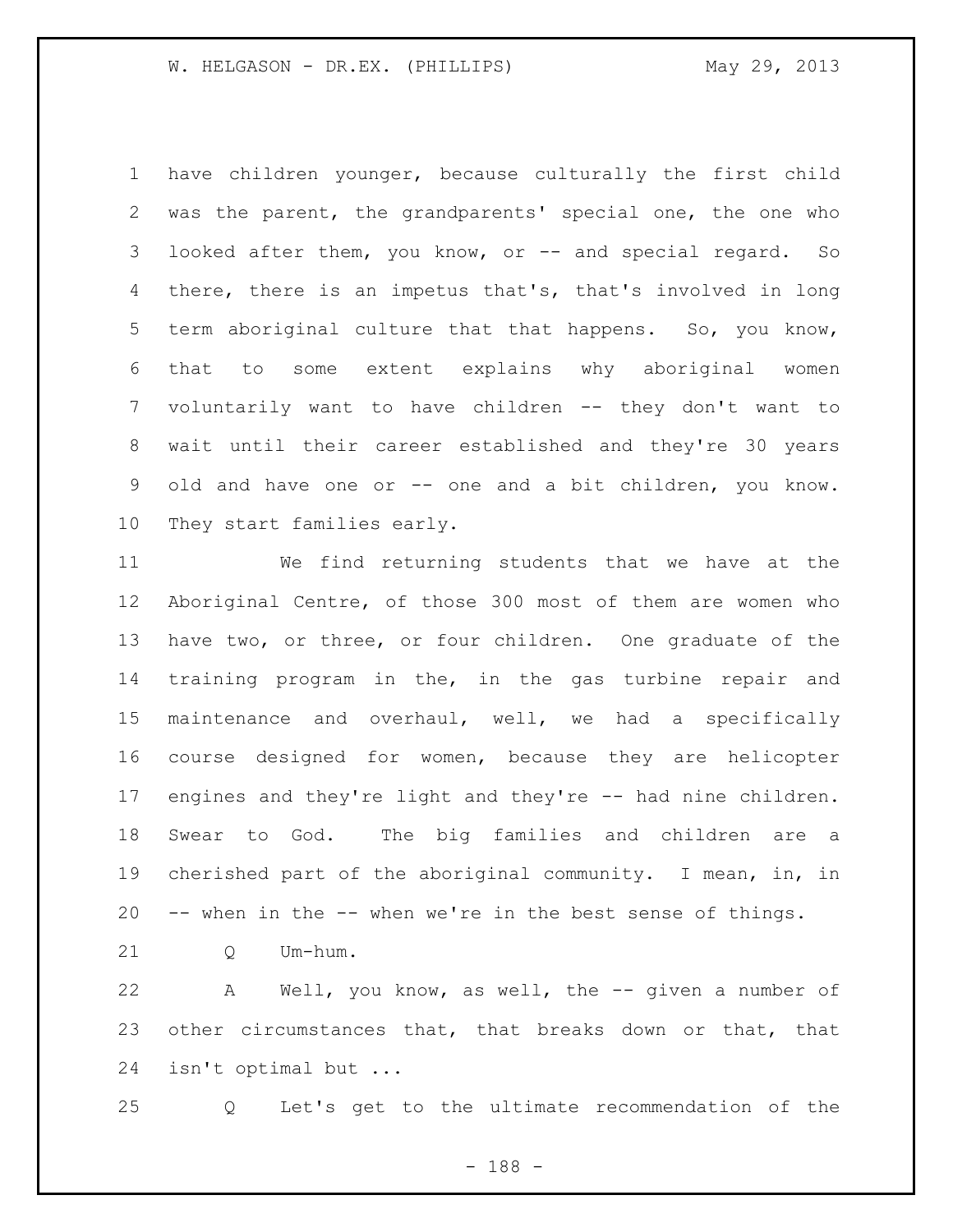ACW --

A Okay.

 Q -- and what, what you are suggesting to the Commission. We've talked about some successful programs that the aboriginal community has set up, which have been successful in a number of ways and addressed a number of issues and we talked, in passing, about Children of the Earth, which was a school which had some aboriginal programming within the existing system. We talked in passing about the French, the French school division model. Your -- on behalf of the ACW and, and the aboriginal leadership, you are suggesting that what is needed in this province is an -- or in this city is an aboriginal school division. Is that correct, sir?

 A Yes, and, and -- you know, we're in the, in the age of authorities, 20 years ago we didn't have a health authority, you know, 20 years ago we didn't have the Franco school, you know. So an aboriginal education authority, I suppose, if it was just have to be modeled after the status quo mainstream school division maybe there's a -- you know, a health authority that might look at pre-school, might look at -- you know, I know that in the, in the discussions we've had the Head Start program is an important ingredient that should -- could be available to children and families, you know. There's even the after learning, the lifelong

- 189 -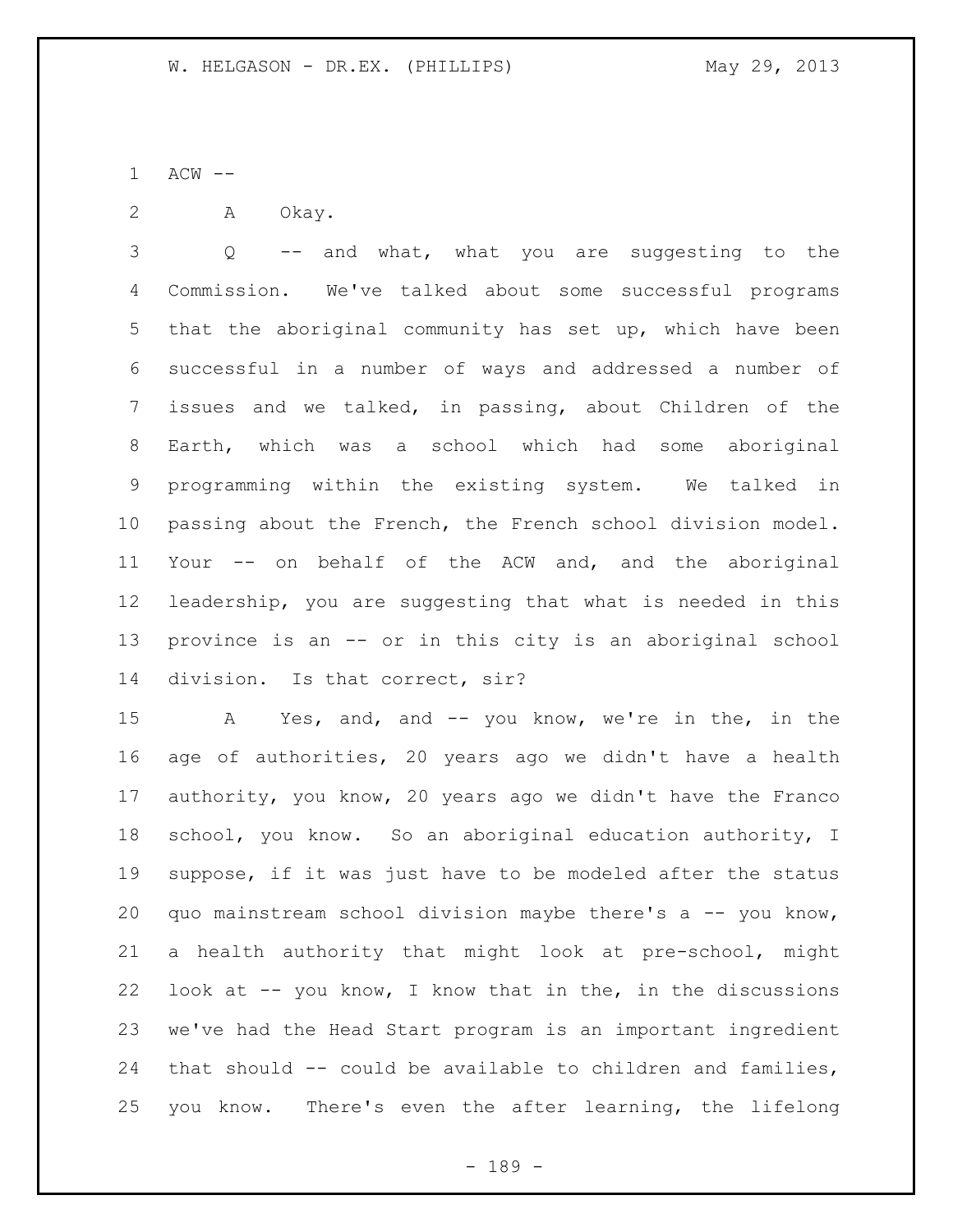learning aspect that I would think, in the ideal sense, would be the way. Yes, a school division, not limited to K to 12. I, I don't know why we can't -- you know we have -- you know we run two -- 120 spots, a child care centre, that's really part of the education system, in my view. You know and the Head Start program and the nursery program and kindergarten, you know.

8 But somehow in our structure, we compartmentalize all these things, they're all just different -- you know, like isolated systems. I prefer the aboriginal holistic view, that, that we, we can put this into one piece that, that will respond to the current circumstances through innovation and, and a new way to look at it.

 Just like this came just from, you know, people committed to change, to improve things, with this CSI, and yeah, you know, it -- and I should say at the Winnipeg -- the Boys and Girls Club who now administer it, has a First Nations executive director, a First Nations members of the board, and, and you know, and in terms of establishing this.

21 As a matter of fact, there was opposition, when I first said you know, Social Planning Council has been in this for five years, we don't -- we need to put it somewhere in a system where it belongs, eh? Education system. There was a feedback from the aboriginal -- don't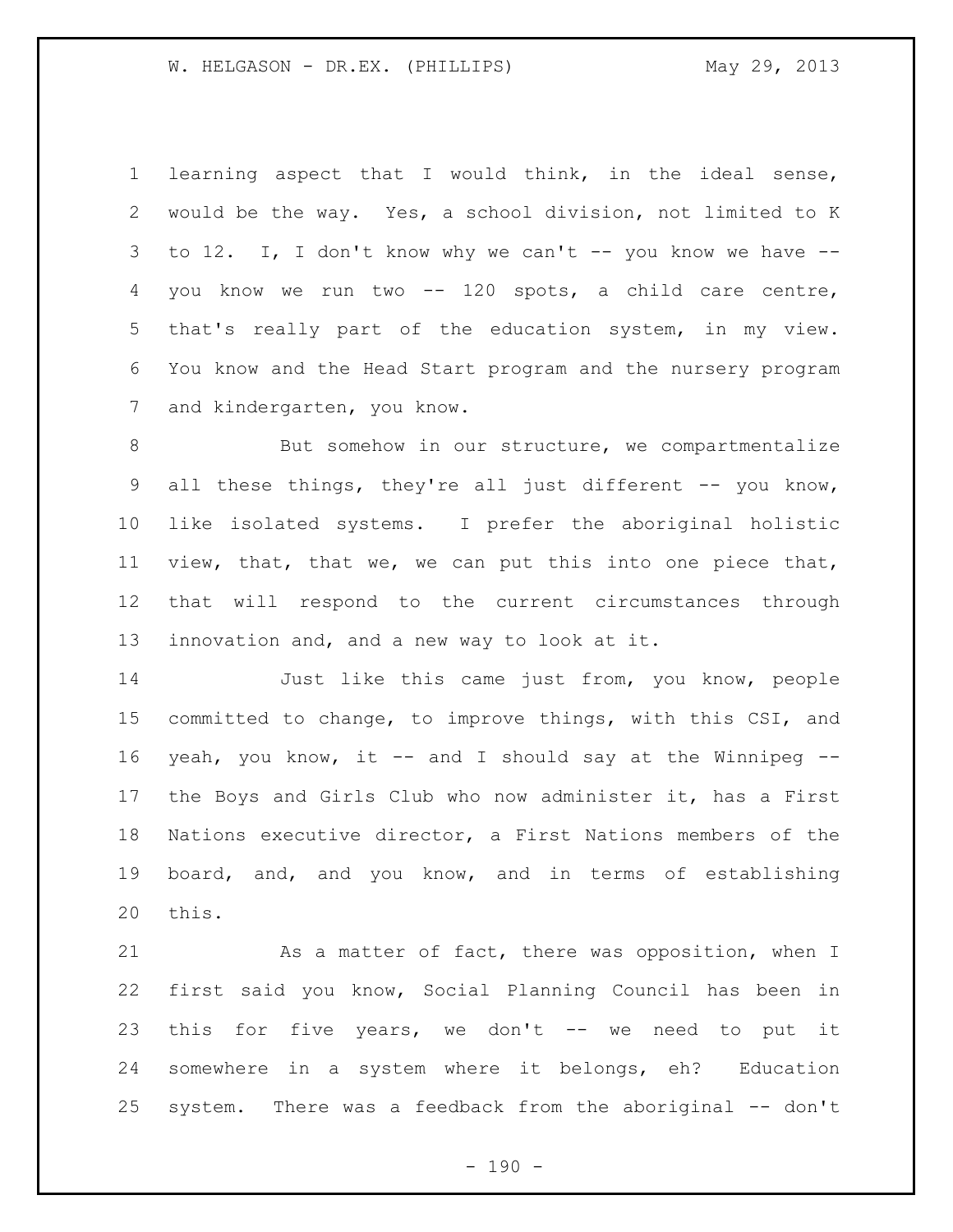it will, it will -- you know, we've got to put it into an NGO, a community organization that has integrity in the aboriginal community and so I'm so happy that they've, they've not only taken it, they've broadened it, they've extended. Q So what you would like to see is for control of certain schools to become, become -- A Yeah. Q -- essentially aboriginal controlled through I suppose a school board or a board of directors. A Um-hum. Q It wouldn't look like a regular school, though, is what you're saying, there would be certain features to it that would be different? A I would think there would be gatherings, I would think there would be family activities, I would think there would be -- you know, many parents have a cultural base, you know they know. They come from the community where there were -- you know, sharing circles, you know celebrations of, you know, different, you know, sections of your life and, and the use of elders. I mean, really the -- you know, even the mainstream community appreciates it when we meet -- when we have an elder who, who, who presents, you know, a wellbeing statement, eh, or reminds

put it into Winnipeg 1 school division, it will disappear,

- 191 -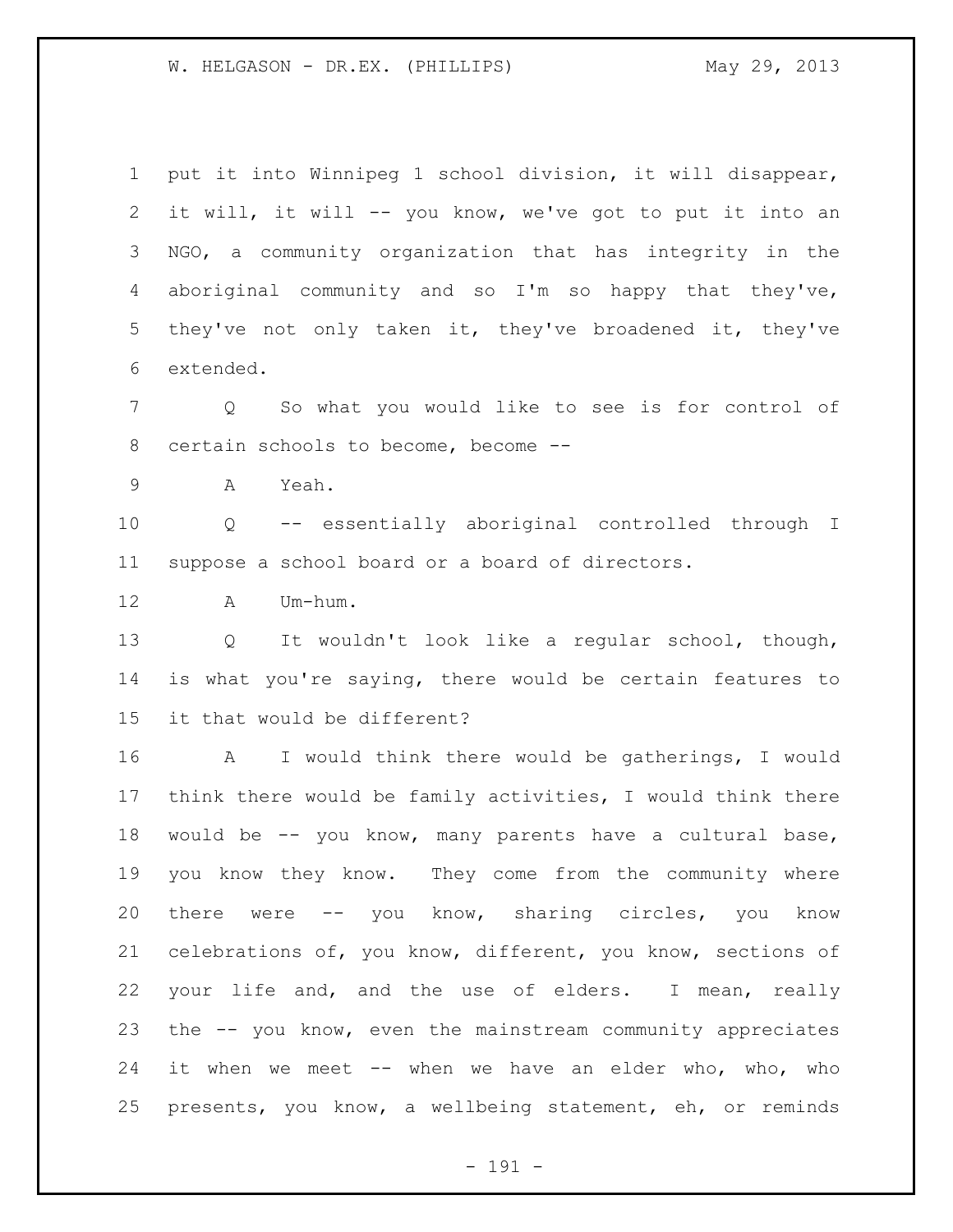us about Mother Earth or reminds us about, you know, important things and then asks us, and prays for us to work together and things.

 I mean, I would see that school being a bit different, yes.

Q Yeah.

 A But I think, you know, not to diminish Children 8 of the Earth, it's doing okay. But the -- it was taken over by the school division and that's it, there's, there's never been a replication of success. You know. But we are closing the gap on education, according to the stats, eh?

 By about seven percent over a census period there's been an improvement in education outcomes for aboriginal people, that's not -- I mean, it's coming along. There's more in university, you know. But at that rate of change it will take 70 years to close the gap.

 I think there's indicators of success that we should put -- carve out mainstream (inaudible) and, and focus and, and put the pedal to the metal on it and say maybe we can close this gap in the next generation. And like the Royal Commission of Aboriginal People said this change is absolution necessary. But they even recognized, as I presented several times to them, as well, is that it will take a generation.

And I think this last generation there's been. I

- 192 -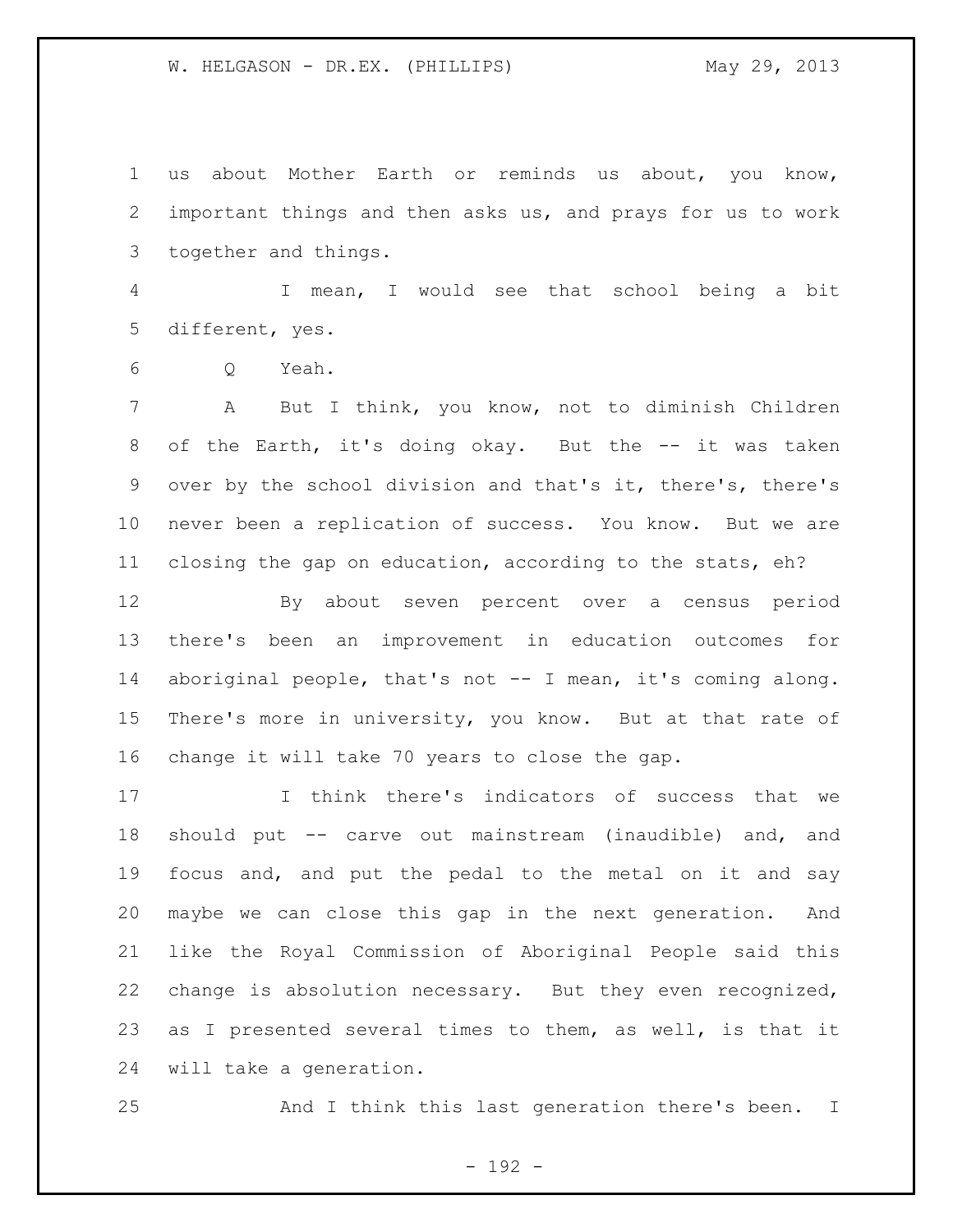mean, it -- and there's been some change. I mean, when I worked at the Children's Aid Society it was unthinkable that aboriginal people would actually be able to control -- to have control over child and family. Well, it -- to me, it's one of the best things that's happened. I've seen community commitment, I've seen refocus on, on the treatment of children and the nature of placements being not institutional but in family based and unfortunately this -- you know, there's been a circumstance that's led to this inquiry but, you know, I think on the whole it's, it's important to, to think about where we're going as a society and, and what the participation and contribution of aboriginal people can be, you know.

 We bought an old train station, in '92, nobody had an idea, we were in a recession but we, we actually made it work. Nobody -- no level of government thought we could. After we got the federal grant for historical -- and the province had agreed to max the federal funding, when we went into the, the minister's office and said look, we've got federal support on the heritage basis, you promised you would match it.

 Jim Downey at the time says you -- I never thought you would do it. But, you know, they, they were true to their commitment and the city kicked in an equal amount. And so that stimulated us, we finally had a bit of

- 193 -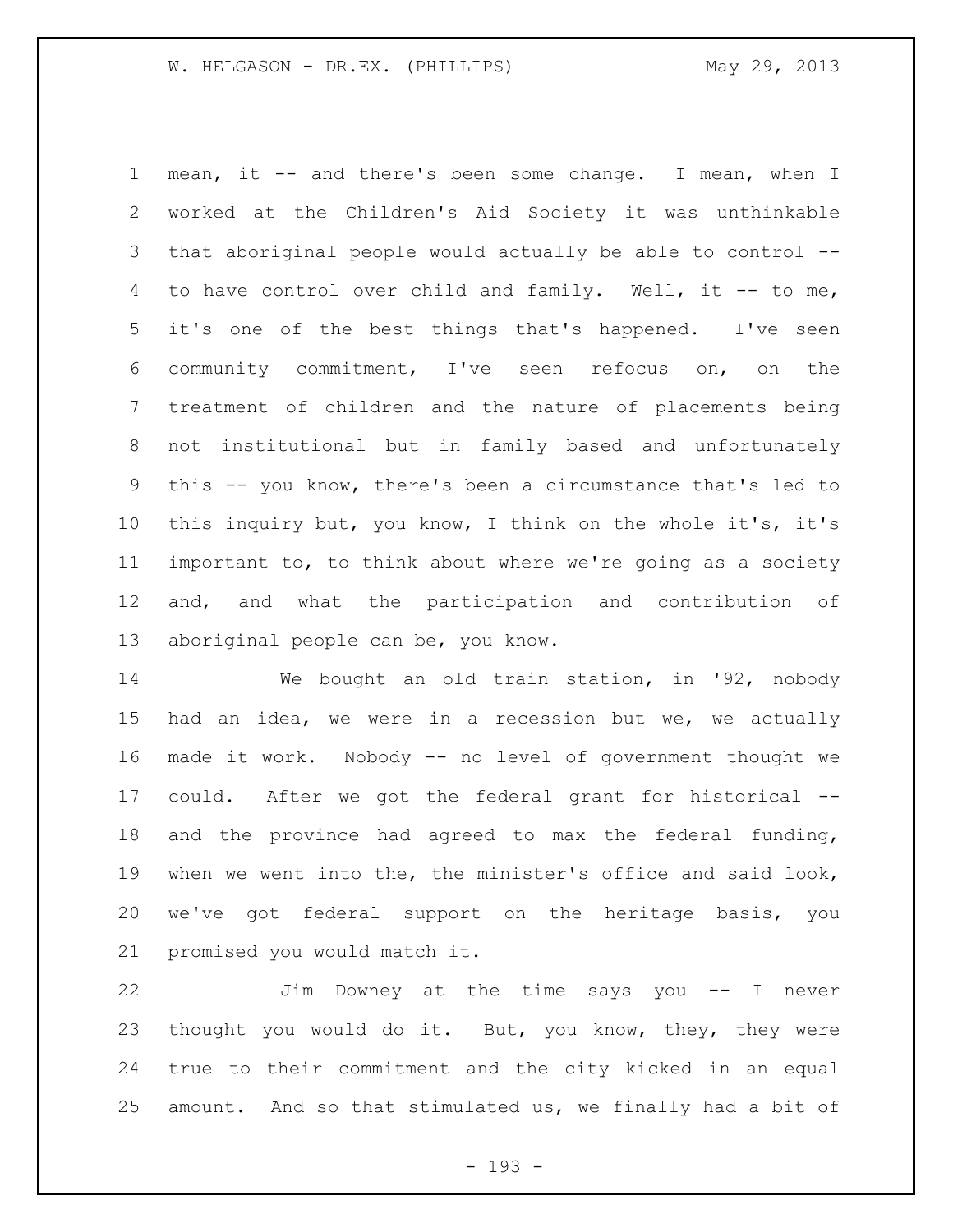an equity position and, and we managed every contract, every obligation.

 Q So is it fair to say what you're saying, Mr. Helgason, is that if you were given the opportunity, based on the experience of the past, you feel the aboriginal community would be able to take advantage of the opportunity and the control and improve the system and the outcomes for the aboriginal children. Is that your position?

 A I think there's -- I think -- I would almost -- yes, I think that, that we would see some marvelous outcome, some, some dedicated commitment, some -- some of our young people are ready to go with this kind of stuff.

 I would be one to sit back and watch them but I have confidence, I see the young Kevin Chiefs and -- who is Minister of Youth. You know, like I mean, they're there.

17 The Royal Commission was right, it will take a generation but we're at the precipice now where aboriginal people can take responsibility, you know. I think, I think of the three Rs, you know, representation, important. So who, who represents urban aboriginal people, you know, in a way, through the authority process? Nobody. The Winnipeg -- you know, the, the health authority has one aboriginal sort of person on it. You know. The school board has no 25 aboriginal people. Is that right, was it not -- yeah?

- 194 -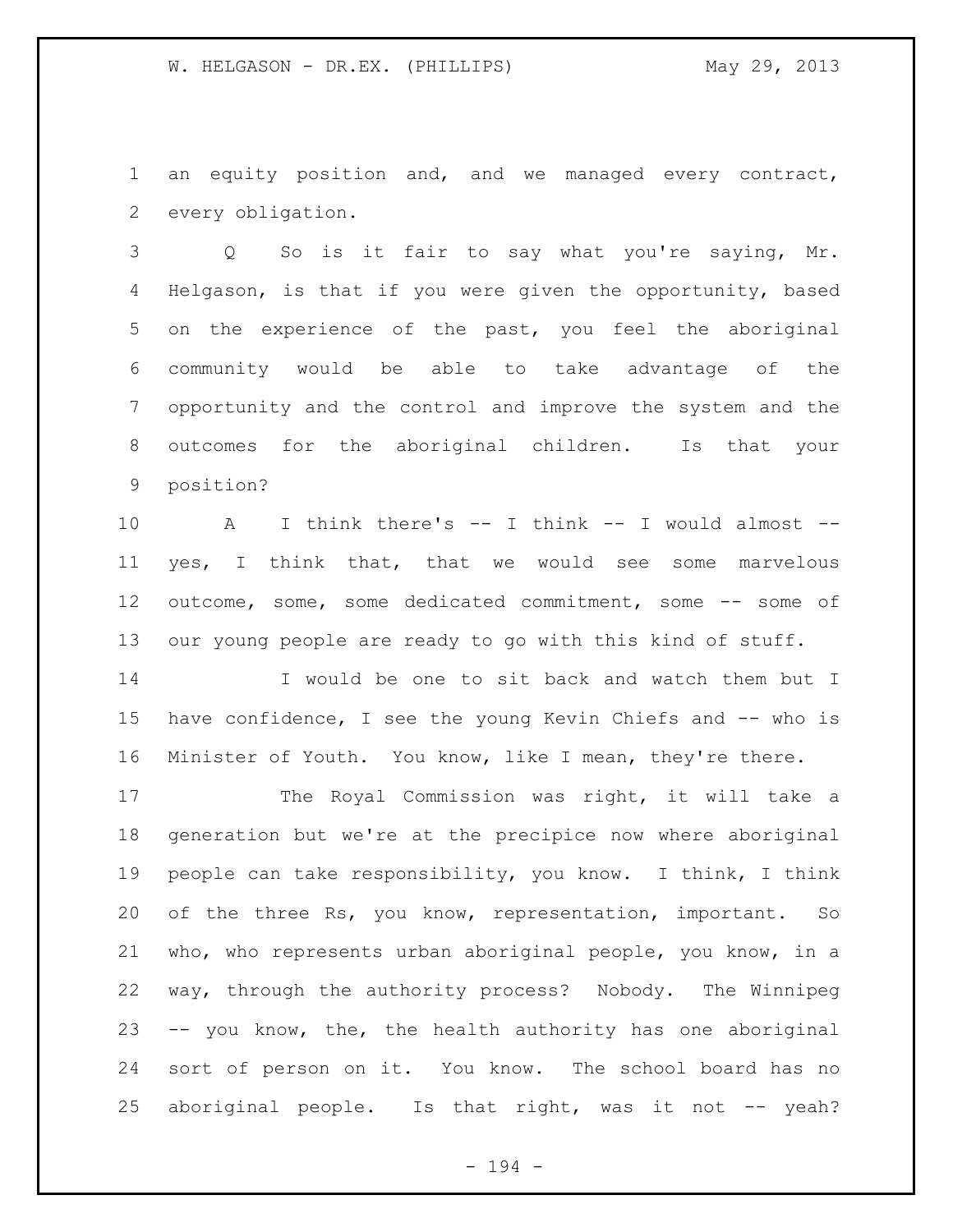None, none on the -- 55 schools, not one aboriginal person in authority there.

 Am I represented or is -- you know, or is our, our families represented from the -- 80 percent of the kids in some schools?

 So representations are really important. Resources. Now, I might have sounded good with some stuff we're doing but it's miniscule by comparison to what the mainstream system takes up in terms of our public dollars, you know, like the justice system, the health system, the education system.

 So, in my view, aboriginal people have to, have to -- should be -- have accessibility to some of those resources, so resource is important, at a scale that, that, that is equivalent to what and comparative to what is now being spent.

 Yeah. And the last one is responsibility. You make me responsible I do a better job than being at the end of the receiving line of a handout. You know. I, I can take responsibility. Aboriginal people can take -- they know it, they understand it.

 When I give an elder tobacco, they have a responsibility and I do, too, you know. It's part of a way of doing things, it's, it's simply, you know, compared to 25 the, the mainstream way of  $-$  it  $-$  existing in this

- 195 -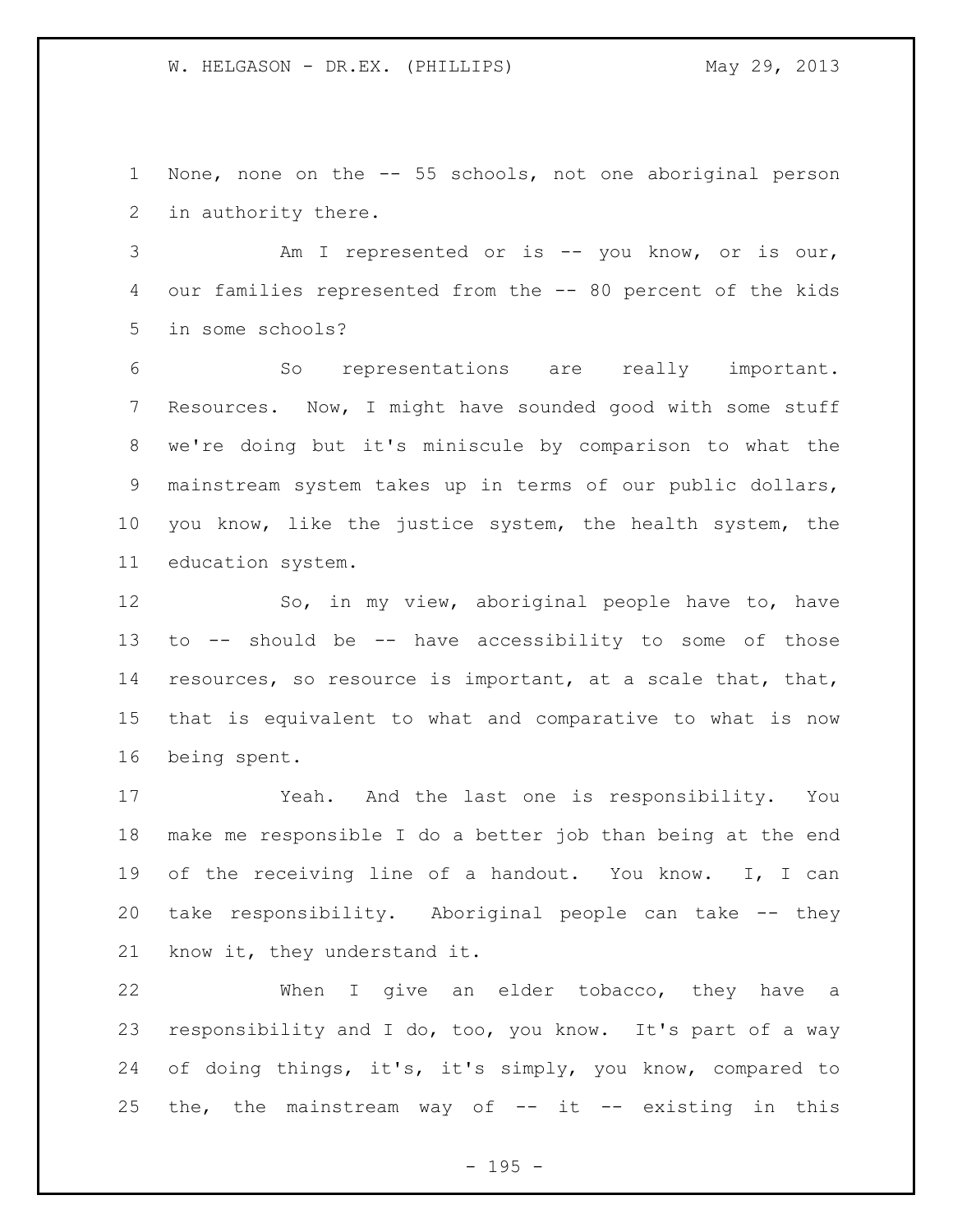W. HELGASON - DR.EX. (PHILLIPS) May 29, 2013 W. HELGASON - CR-EX. (GINDIN)

 society, which is complex and, you know, you have to know the right people. I'm not (inaudible) but, but there is customary culture ways that make things work and that's why the Aboriginal Centre has in its modest way, I would say, been successful where others haven't. And I, I think that, that the barriers ahead or the challenges ahead, or the opportunities ahead, will be taken up by aboriginal people, you know.

 Sandy Cochrane here, one of the best lawyers going, with all due respect, you know. But we're proud of him, honestly, you know. And so yes, I think there's opportunity, absolutely. And you know it, it will take, it will take looking -- you know, overlooking the momentum of the status quo. Well, we have never done it that way. Well, I don't know, you know. And, and, and I think there's inspired leadership in the -- I know there is, and commitment and I, I have no doubt that -- but I would like to see that change, you know. You know and -- I'm 63 years old and I'm a grandfather, I have to think about these things.

 MR. PHILIPS: Okay. Thank you, Mr. Helgason, I have no other questions.

 THE COMMISSIONER: Thank you, counsel. Mr. Gindin?

- 196 -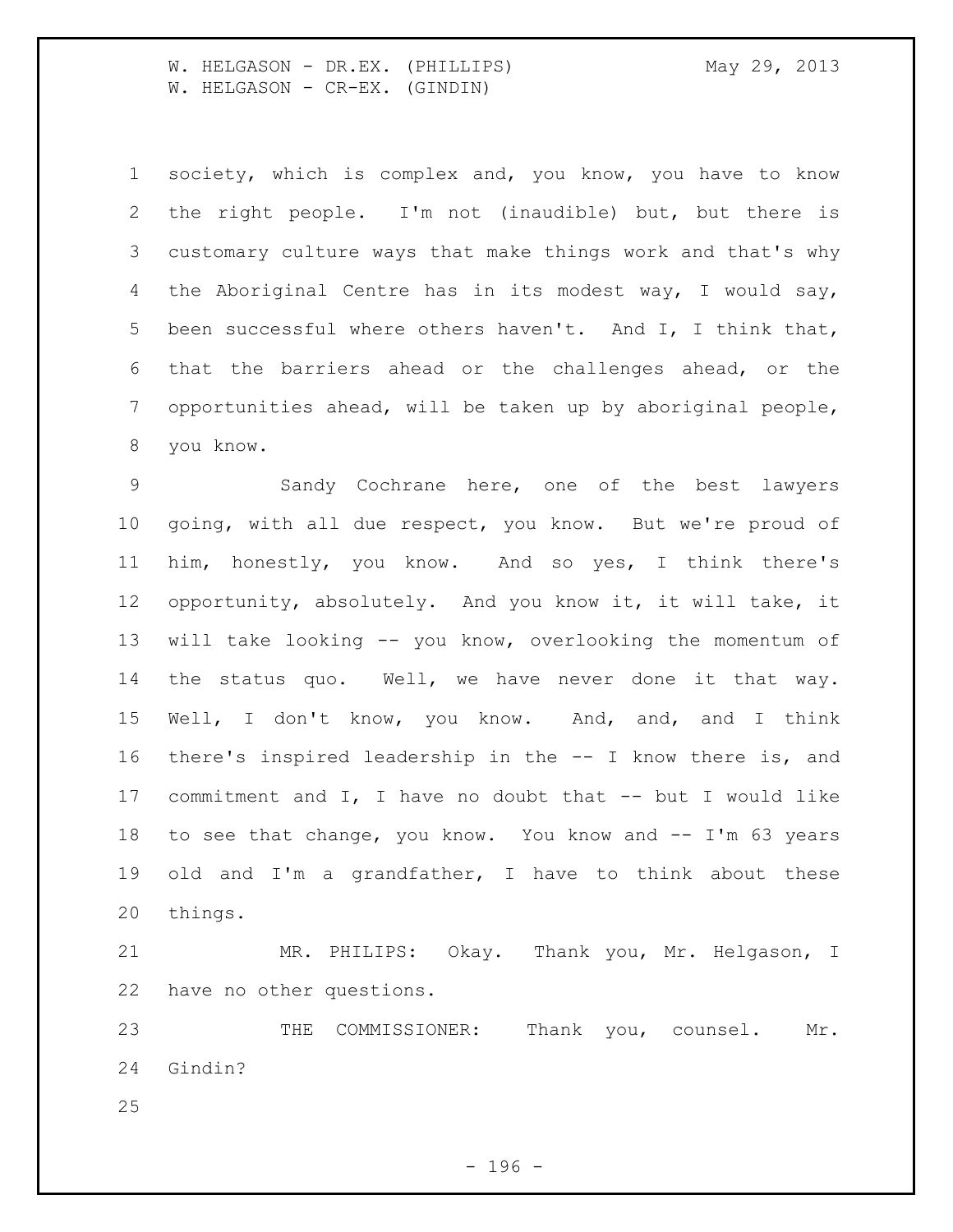CROSS-EXAMINATION BY MR. GINDIN:

 Q Sir, for the record, my name is Jeff Gindin, I represent Kim Edwards and Steve Sinclair. I won't take any issue with your comments about Harold Cochrane, I just thought I would offer that.

6 We've heard evidence, sir, about -- from my client, Steve Sinclair, who was the biological father of Phoenix Sinclair, that he came to Winnipeg at the age of five, he's an aboriginal man, and that by the time he was eight or nine, he was in care himself.

 And you've told us about the problems aboriginal children have getting a proper education and if they're poor it's even more difficult; correct? Is it even more difficult or do they face special risks if they're children in care, as well?

 A Oh, well, in, in my experience and, you know, and I think the system hopefully is moving in, in, in a better direction but my experience as a worker, school was not a priority. When the children came into care, again, other, other mandated requirements, to see a doctor, to -- you know, in care and would get a placement in a foster home, get initial clothing, you know all of that stuff, often school was not on the priority and unfortunately, sometimes the school doesn't want an acting adolescent teenager. Sometimes the schools are full, sometimes the schools --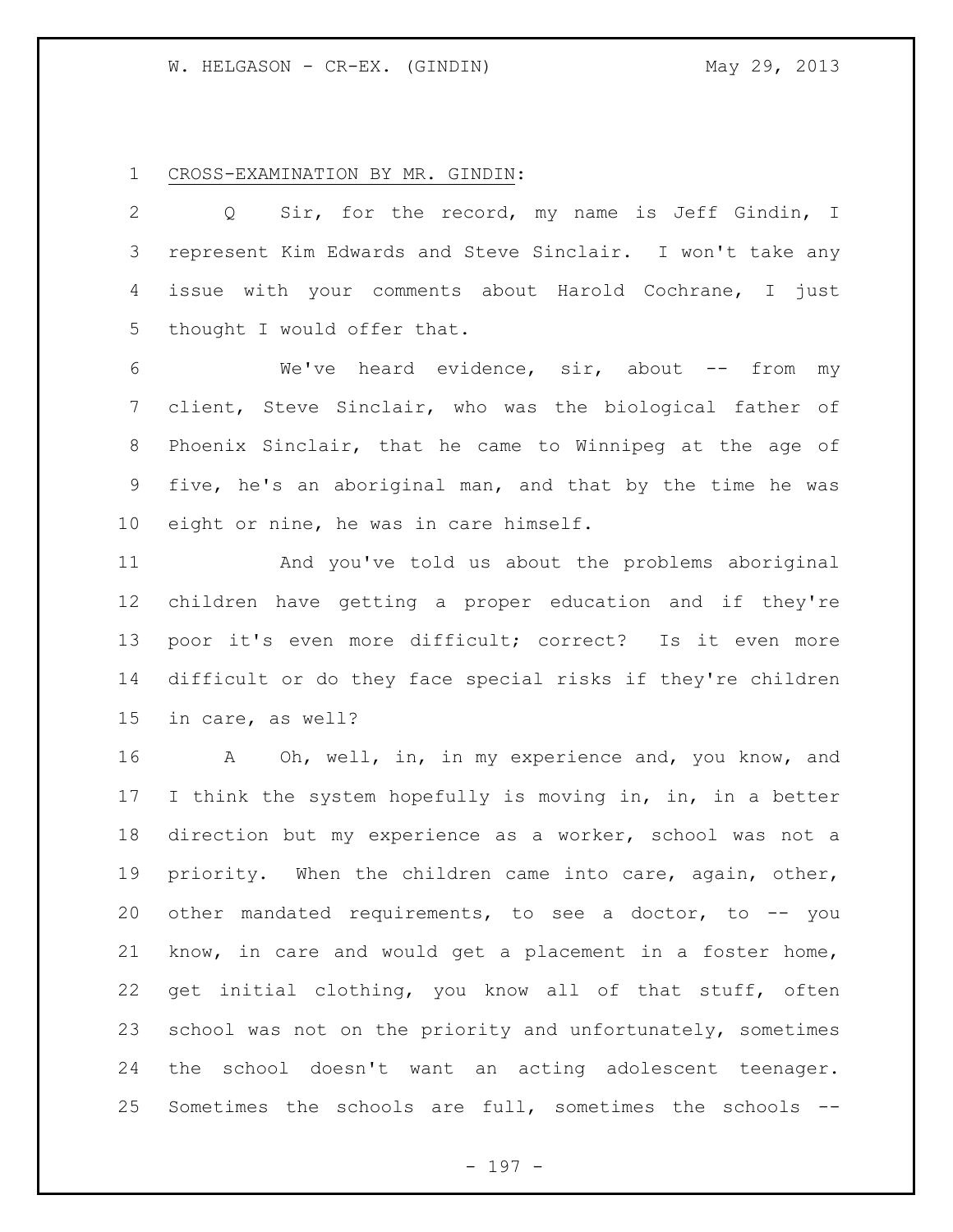it's -- you know, the foster parent is expected to take the kid to school and you have two or three others, so almost none of the wards or, or placements had any success in 4 school over time. Yeah. And they move around. I mean, you go to emergency foster for seven days, eh, that's the emergency deal, until they find you another placement, maybe an extended family, maybe a group home. So school is 8 sort of not in the picture and yet -- you know, so the educational outcomes for kids in care are quite compromised.

 Q Um-hum. And is that something that's improving somewhat?

 A Well, you know what, I, I know some of the statistics of children in care, currently, through the Southern Authority only. But I do know that as a worker, again, at age 18, school or no school, I wasn't able to provide that child with any, any benefits, pay their rent or you know, was living -- you know, they had to go to welfare. And, and, and many you know weren't that successful in school. Anyway, but there was little I could do beyond the age of 18.

 I do know that seven percent, six or seven percent of the children in care who reach the age of 18 and who are having success in education, are, are -- there's a provision in the Act for a year extension and we could only

- 198 -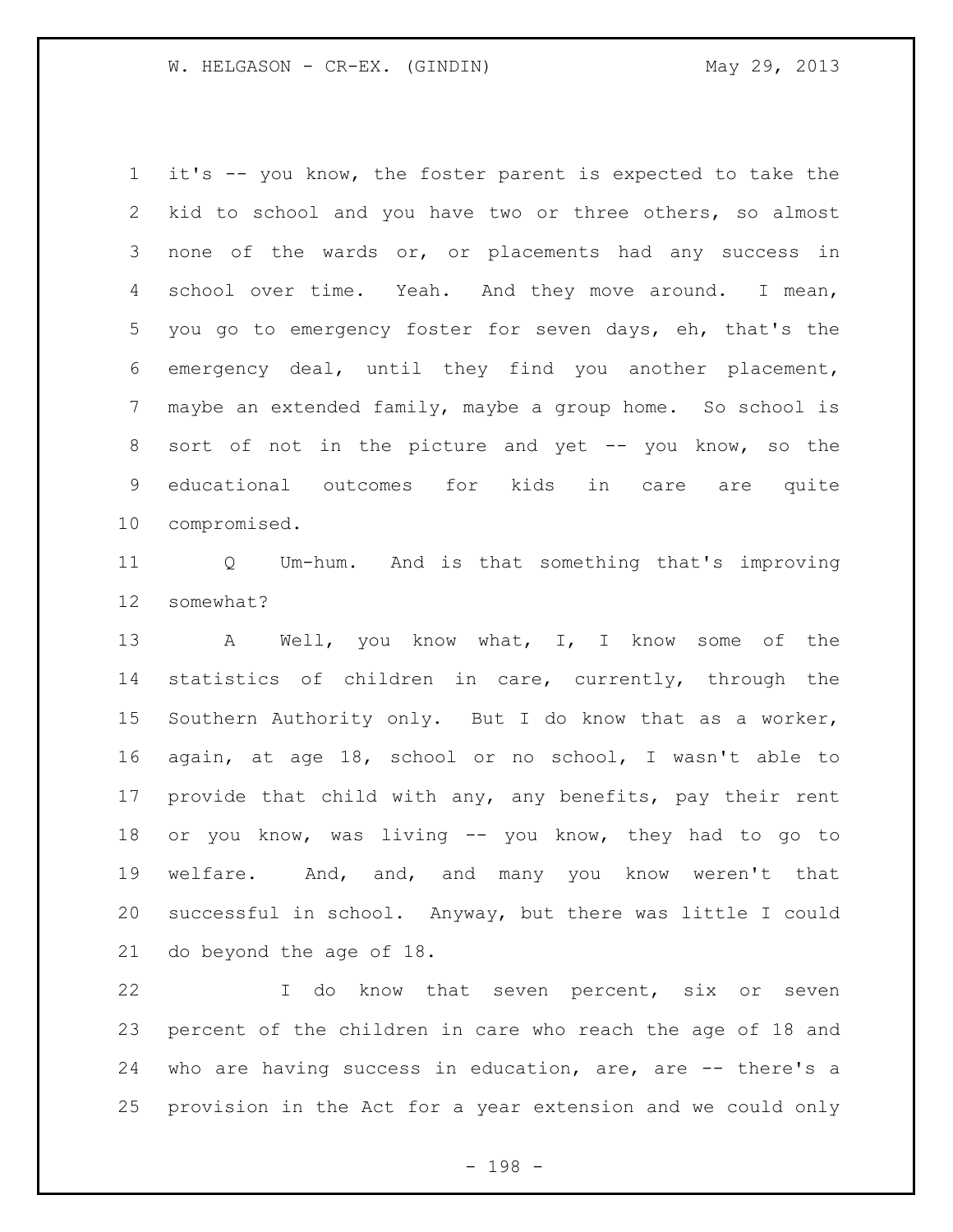use it for medically necessary, eh? I tried, I tried, it was -- I tried to put an application in for a year extension. They go no, no, no, no, this is only for extreme medical cases when -- you know. And so, you know, now I understand that the Southern Authority has encouraged that children who are a success in school shall be considered and are considered in a number of placements in the -- you know, maybe a hundred children if you take them at seven percent, are continuing their education beyond age 18, with the support of the child welfare organization.

11 So I commend that, you know, it, it does, it does I think predict that, that -- well, what parent wouldn't -- you know, 18, you know, okay you're doing good at school, sorry, you don't get no -- nothing from me (inaudible) you know it -- I don't want to be glib about it.

16 But so I think that's -- and the, the type of placements hopefully have, you know, more extended family in foster placements. The quality of placements I believe that has begun to improve, with the involvement of the community that's important with the, the new processes of aboriginal control of child welfare. I mean, the community is a place where child well being can be lodged, you know, and the school, as being part of the community and, and, 24 and the health system and the way we look at  $-$ - you know, social capital aspects of, of what our society can produce,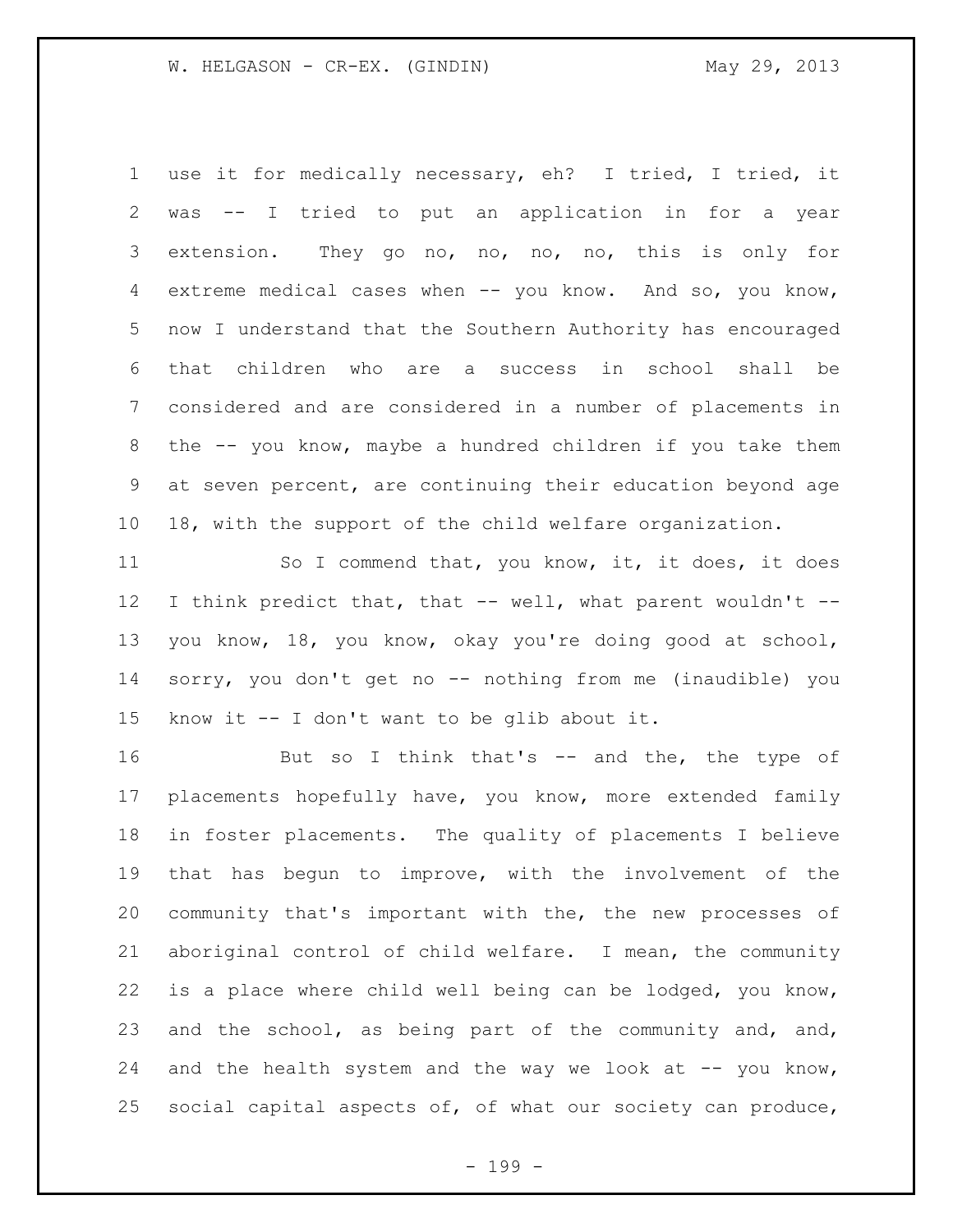you know.

 Q So, it would have been even more difficult, 15 or 20 years ago, when someone like Steve Sinclair was a child in care, going to school, than it is today. Is that so? A You know what, my hearing is ... Q Would it be more difficult, 20 years back, for a child in care than it would be today, for example? 9 A I believe so. I believe -- and I -- you know, I think we've still got a ways to go, you know. I think at least we do discuss, you know, it is discussed that, that the school is an important aspect, you know, in, in the -- supporting the wellbeing of children, you know, and -- Q So, so you would agree that being an aboriginal child, by itself, imposes all sorts of limitations, like a good education and getting a good education. Add poverty to that and then add being in care and you've really got some difficult -- A Yes. Q -- issues. A Yes, it would. MR. GINDIN: Okay, those are my questions. Thank you. THE COMMISSIONER: Mr. McKinnon.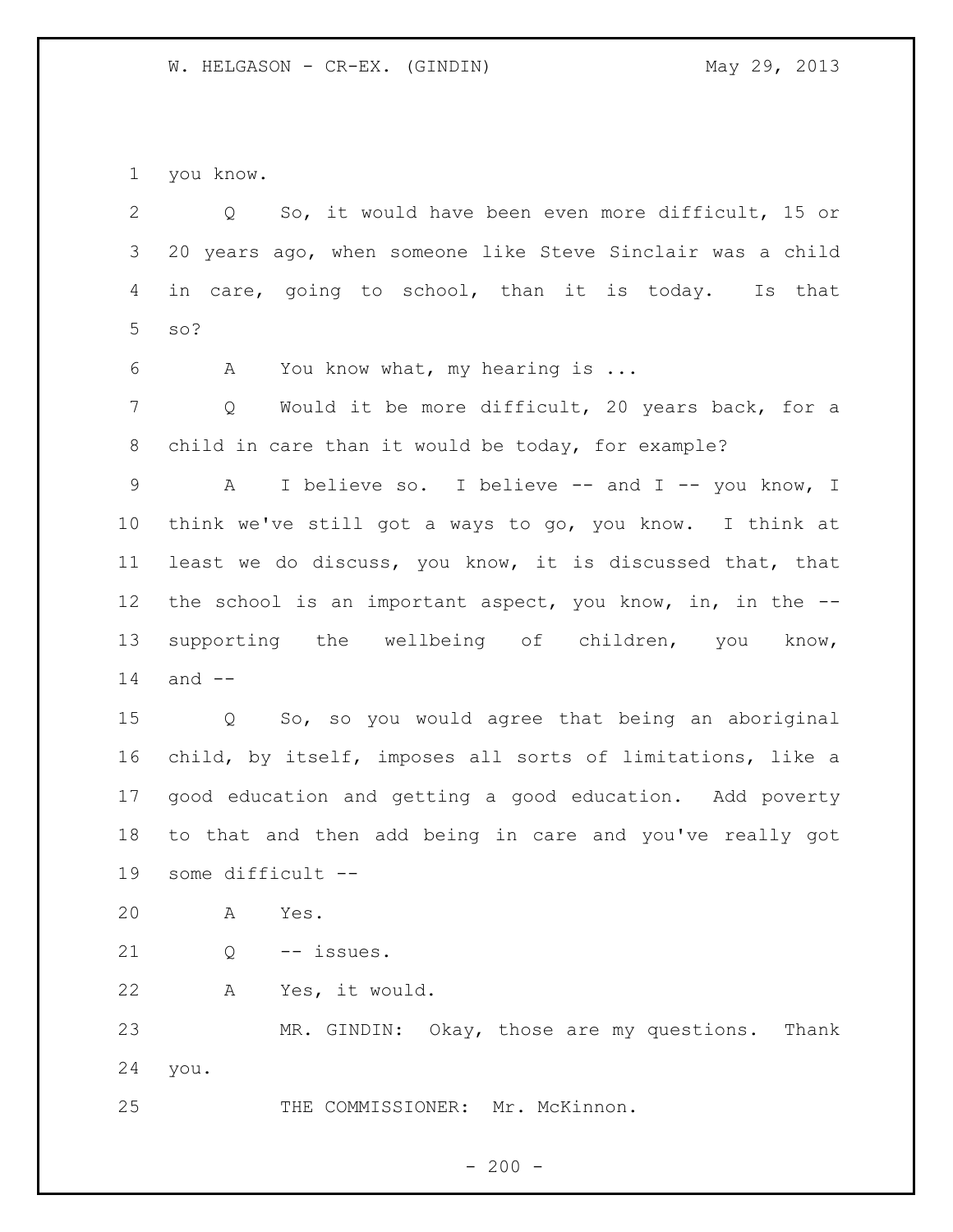MR. MCKINNON: Thank you, Mr. Commissioner. For the record, it's Gordon McKinnon, I'm the lawyer for the department and Winnipeg CFS. CROSS-EXAMINATION BY MR. MCKINNON: Q I am also not taking issue with your comments about Mr. Cochrane, but I do -- 8 THE COMMISSIONER: It seems to be unanimous, Mr. Cochrane. MR. COCHRANE: I'm going to owe a lot of money, Mr. Commissioner. BY MR. MCKINNON: Q I'm going to just take issue with one thing you've said, where you referred to the work you're doing at the Aboriginal Centre as being a modest contribution and I want to just put a little bit of emphasis on what I understand your work to be and the work of the Aboriginal Centre to be, and I hope to give some sense of scale to the Commissioner. 21 And you tell me if I'm wrong, because I'm -- this is my understanding of the facts but the Aboriginal Centre owns what used to be the CP station on Main Street? A Yes, Main and Higgins. Q And that is a very large building. I, I don't

 $- 201 -$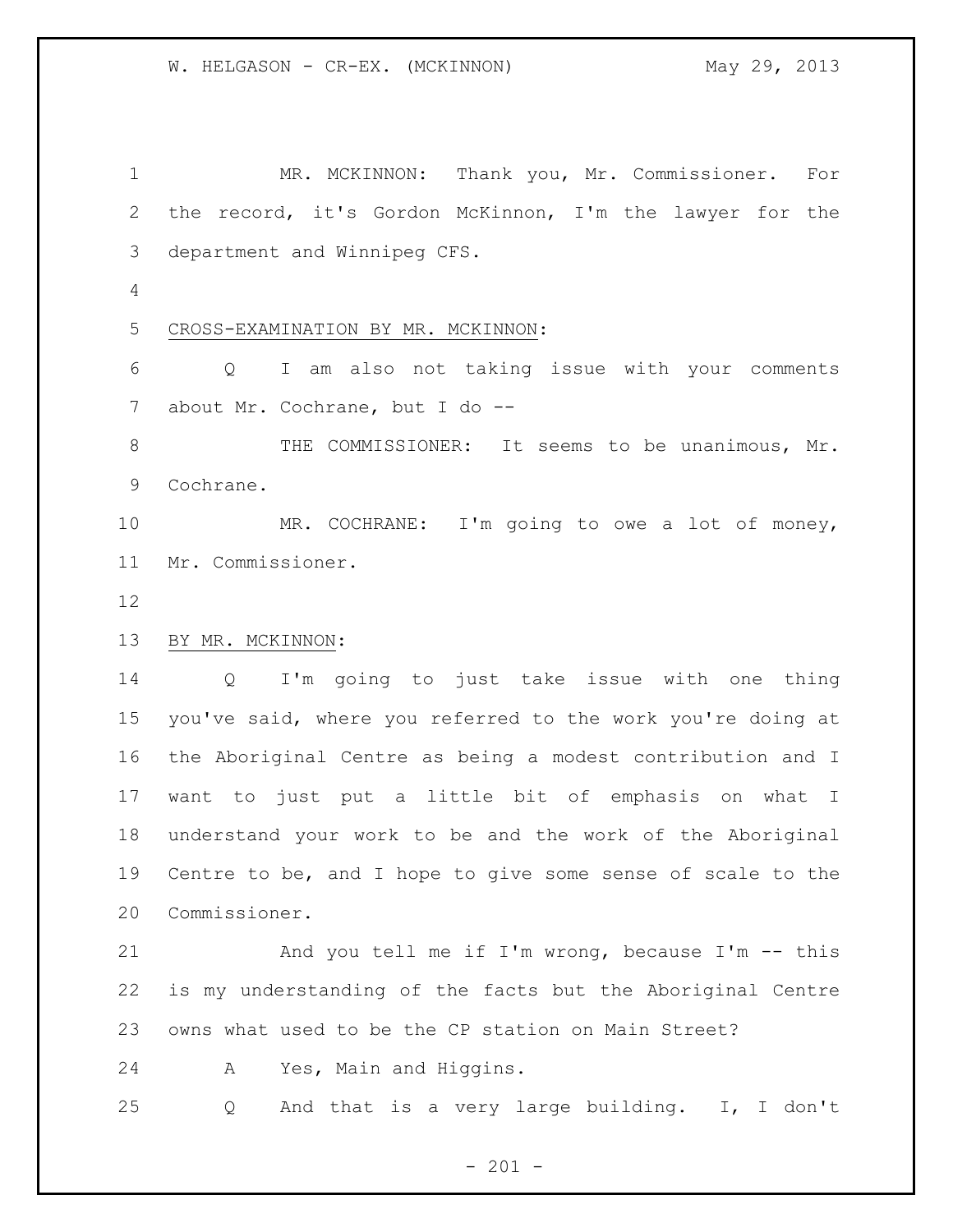W. HELGASON - CR-EX. (MCKINNON) May 29, 2013

 know how many square feet but you may know. A 120,000. Q 120,000 square feet. A Called the jewel of the west by Pierre Burton in his book. Q And, and I've had the privilege of, of receiving a tour of that building so I have some idea. And you were one of the founders of the Aboriginal Centre of Winnipeg that, that came up with the concept of making this a centre for aboriginal programming throughout Winnipeg; correct? 11 A I was the, I was the founding chair. Q Founding chair. And at the time there were several tenants and, and, and the Aboriginal Centre is essentially the landlord of that building? A That's right. Q Yeah. A It's the owner of the building, yeah. 18 Q Yeah. And -- A Does the leases and -- Q -- and you were at one time the chair of that organization? A Yes. Q And, as well, you were, and maybe still are, the chair of an organization called CAHRD, that is the -- A The training organization.

 $- 202 -$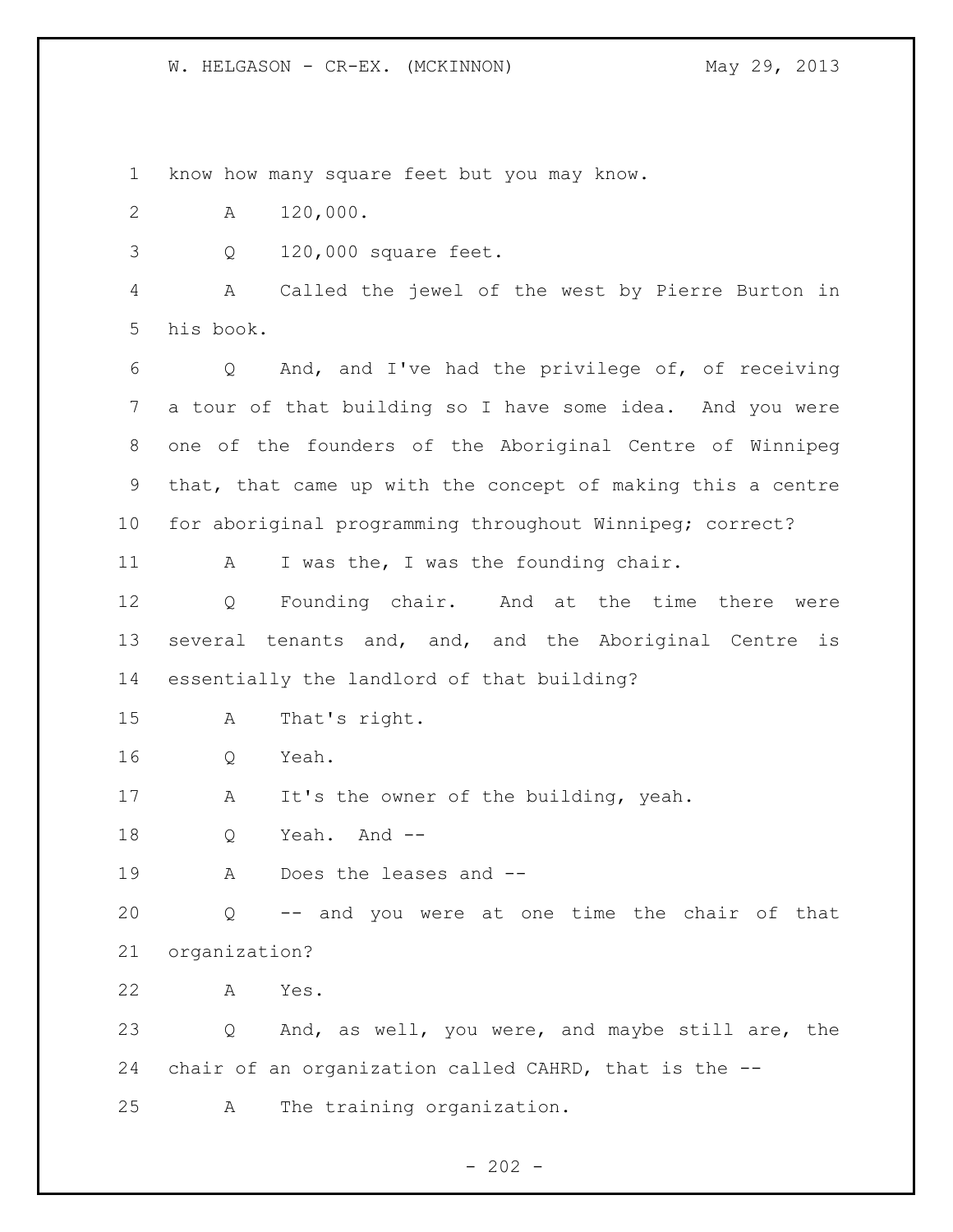Q -- the Centre for -- A Aboriginal. Q -- Aboriginal Human Resource Development. That's the training centre for aboriginal people and that's a tenant in the building? A Yes. Q So you were a tenant in your own building that you conceptualized? A Right. Q And as I understand it, the Aboriginal Centre of Winnipeg is now fully tenanted, it's full? A That's correct. Q And they are all aboriginal led organizations? A That is correct. Q And I don't know if you know the number, off the top of your head, but I have a vague recollection that either I learned it before or you said today it's, it's over 30? A Organizations? Q Who are tenants in the Aboriginal Centre. A Oh, 30 entities. Q Yes. A In some cases they've amalgamated, we've amalgamated the Literacy Foundation with the Aboriginal Community Campus.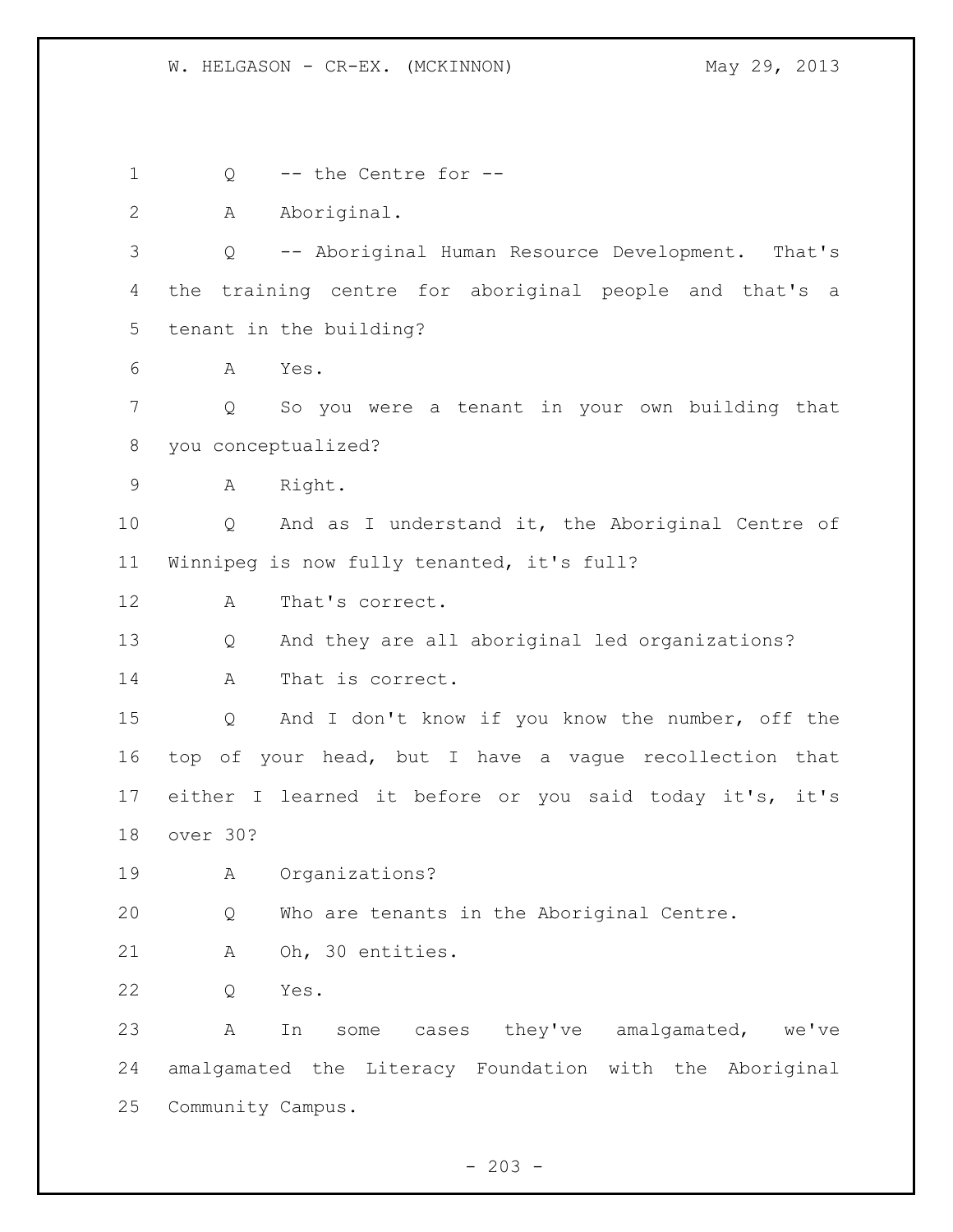Q Okay.

 A So it's a continuum. And there is a chiropractor in there, I don't think he's aboriginal, but he provides 4 service. And a health centre and, and a printer, he's aboriginal, yeah. Q But the bottom line, it's a very large enterprise now? A Yes. Q And one of the organizations in there is CAHRD which is the training aspect? 11 A Right. Q And can you tell us a little bit about how successful that organization has been, I see you're a current president of CAHRD, how that -- what they do in respect to training, what they do with respect to providing employment opportunities, that is, working with the employers in Winnipeg -- 18 A Um-hum. Q -- to find employment for aboriginal people. Could you give us a sense of the scale of that? A Well, we, we, we're, we're evaluated by the number of placements we make. We made -- we had, this year, made about a thousand job placements in -- full-time jobs and we have -- again, we got into an agreement with the aerospace industry --

 $-204 -$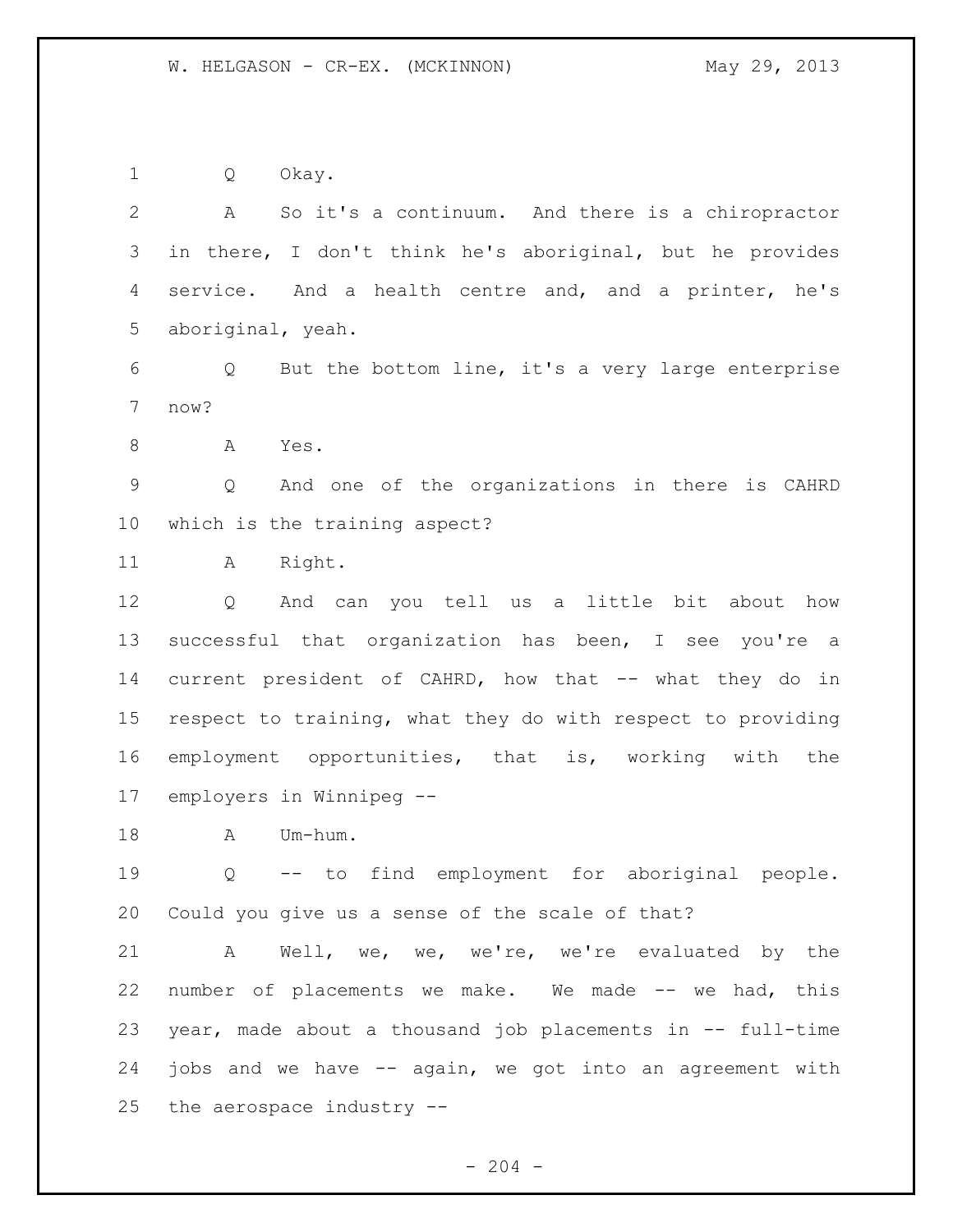Q Correct.

 A -- to provide qualified people for -- 200 over the last three years, for really good jobs in, in Standard Aero, Boeing, Magellan and Stevenson, I think. And we, we agreed, by way of contract, they, they would -- they know they needed, they have a shortage and -- Q And that's an affirmative action program to find 8 aboriginal employees for the aerospace injury -- industry? A Yes. Q Okay. And my understanding is you have agreements with other employers, like the Winnipeg School Division? A Well, no, it's not so much a formal agreement there, it's just that they -- Q They -- 16 A -- they need power engineers, all the time. 17 Q They take your, they take your students? A Yeah. Q And do you have any kind of arrangements with other major employers like Manitoba Hydro and organizations like that? A We have -- we're on a committee with Manitoba Hydro, yes, and they -- but -- well, there was -- the City of Winnipeg Police, we have a particular program with the police, a correctional service introductory program to sort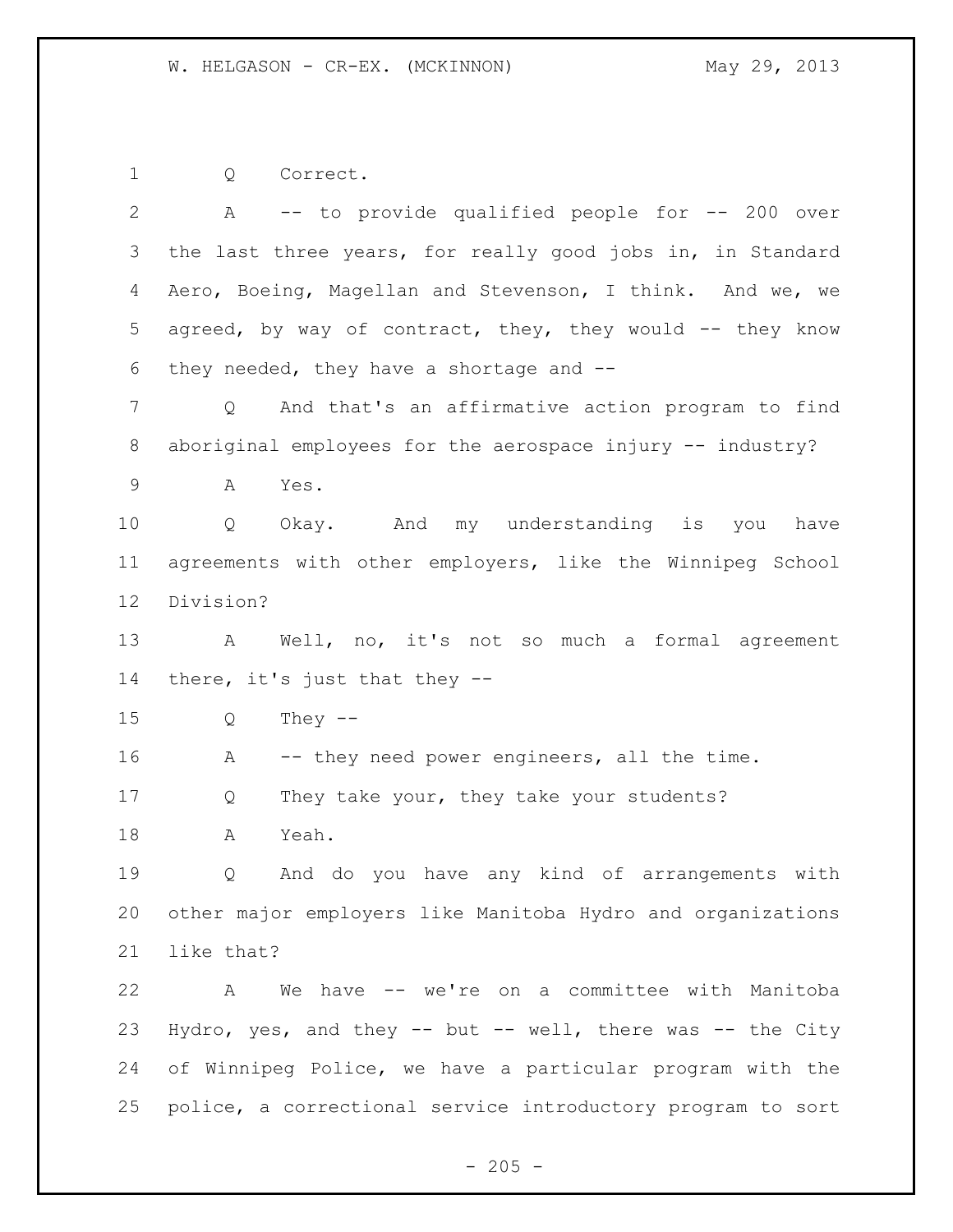W. HELGASON - CR-EX. (MCKINNON) May 29, 2013

 of equip people for police training. And we deal with the Winnipeg Biz and we have an agreement with the Winnipeg Biz for the downtown patrols you see.

Q Yes.

 A They're likely supported and funded in training for those. And many of them go into the justice system as jail, as jail guards or correct -- custodials or whatever 8 and into the police service where, you know they -- there's a real need.

 There's a demand in mainstream community for aboriginal people, getting the qualifications up and the --

- Q And that --
- 13 A -- education.

14 O -- and that's what CAHRD is focused on?

A Yeah.

 Q And just so that -- again, trying to paint a picture for the Commissioner of the extent of the success that you've had, because I think you may be a bit too modest in your, in your comments here. You also provide things like daycare for, for, for --

21 A Absolutely.

Q -- people who are trainees in your program --

A Yeah.

 Q -- and you've got that kind of -- you're, you're a multi-resource organization?

 $-206 -$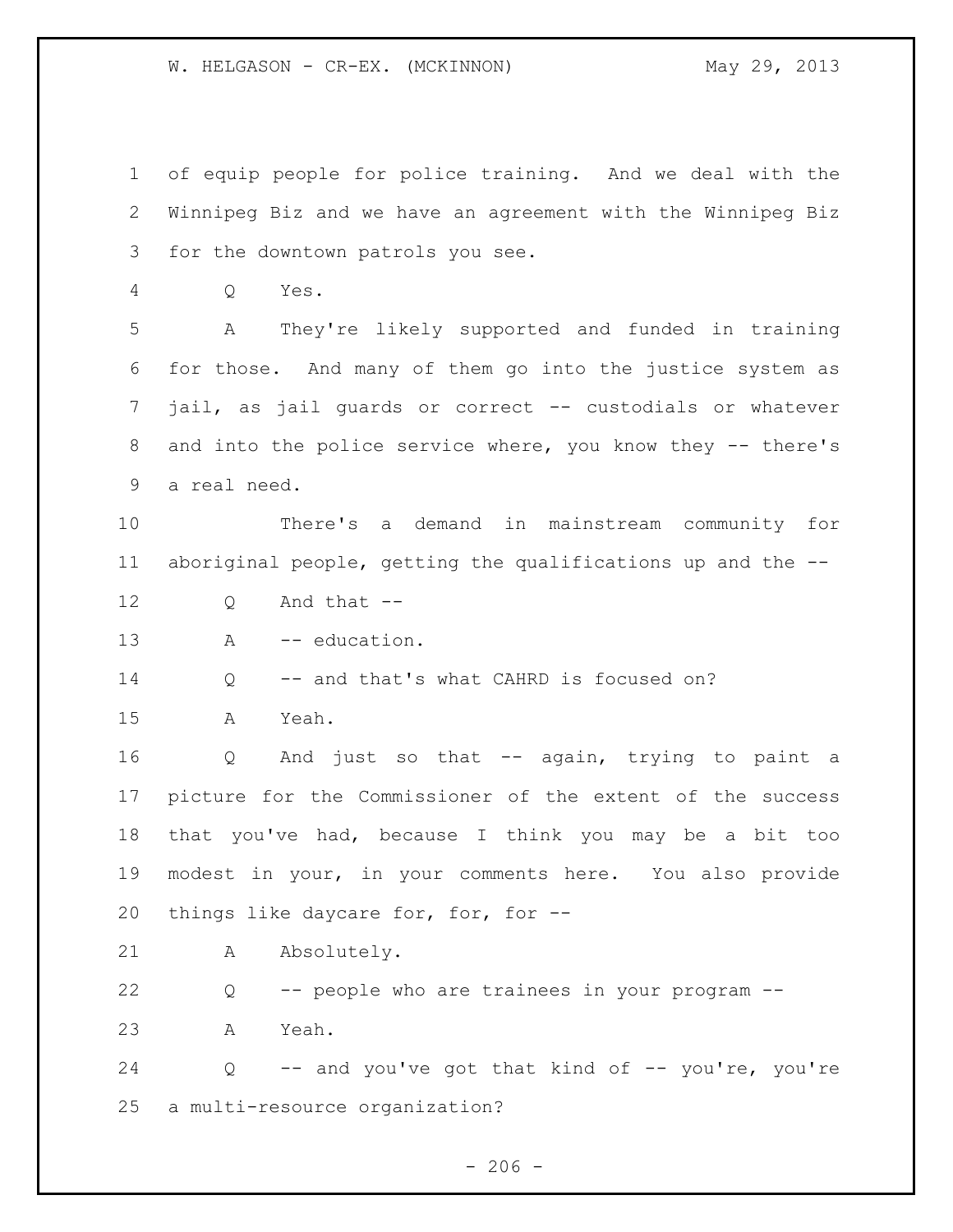W. HELGASON - CR-EX. (MCKINNON) May 29, 2013

 A You know what, we're a multi-service centre, just like Neginan said we needed in 1974. 3 MR. MCKINNON: Thank you. THE WITNESS: Yeah. Thank you. THE COMMISSIONER: Thank you, Mr. McKinnon. THE WITNESS: Under full aboriginal governance and management. 8 THE COMMISSIONER: All right, anyone else before Commission counsel? I guess not. Commission counsel. MS. WALSH: I don't have any questions, Mr. Commissioner. 12 THE COMMISSIONER: All right. Anything else, Mr. Phillips? 14 MR. PHILLIP: No, thank you. 15 THE COMMISSIONER: All right, witness, thank you very much for your appearance here today, and the contribution you have made to the work of the inquiry. 18 THE WITNESS: Thank you. It's an honour, sir. 19 THE COMMISSIONER: Thank you. THE WITNESS: And good luck. 21 THE COMMISSIONER: Thank you. (WITNESS EXCUSED) THE COMMISSIONER: All right, we'll -- we're